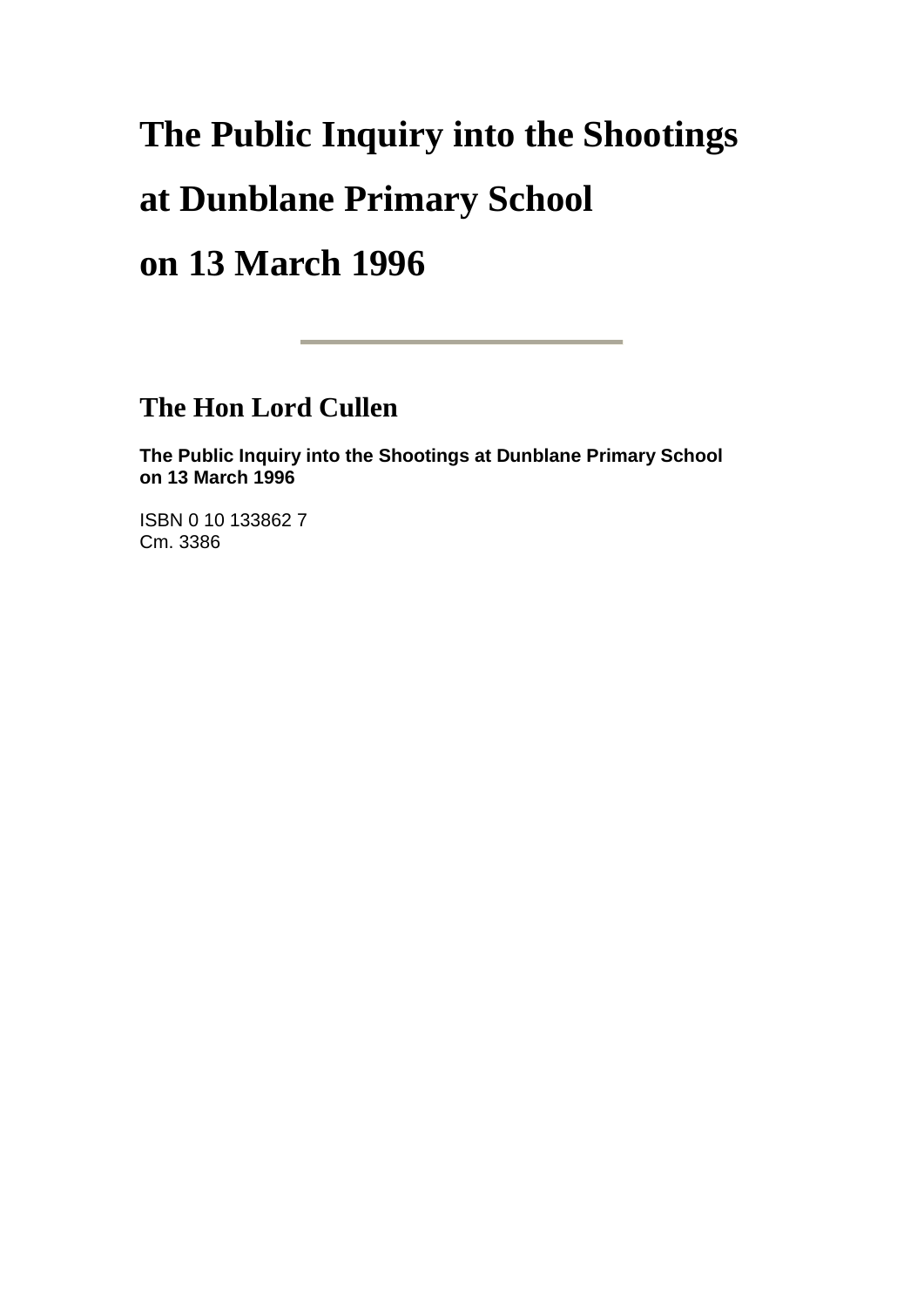# **Contents**

| <b>Title Page</b> |                                                                      |
|-------------------|----------------------------------------------------------------------|
| <b>Foreword</b>   |                                                                      |
| List of           |                                                                      |
| <b>Victims</b>    |                                                                      |
| <b>Chapter 1</b>  | <b>Summary of the Report</b>                                         |
| <b>Chapter 2</b>  | The scope and conduct of the Inquiry                                 |
| <b>Chapter 3</b>  | The events of 13 March 1996                                          |
| <b>Chapter 4</b>  | <b>Events in the life of Thomas Hamilton</b>                         |
| <b>Chapter 5</b>  | The last six months                                                  |
| <b>Chapter 6</b>  | Thomas Hamilton's possession of firearms and                         |
|                   | ammunition                                                           |
| <b>Chapter 7</b>  | The control of firearms and ammunition                               |
| <b>Chapter 8</b>  | The certification system relating to section 1                       |
|                   | firearms                                                             |
| <b>Chapter 9</b>  | The availability of section 1 firearms                               |
|                   | <b>Chapter 10</b> School security                                    |
|                   | <b>Chapter 11</b> The vetting and supervision of adults working with |
|                   | children and young people                                            |
|                   | <b>Chapter 12 Summary of recommendations</b>                         |
|                   | <b>Appendix 1</b> List of the parties and their representatives      |
|                   | <b>Appendix 2</b> List of witnesses                                  |
|                   | <b>Appendix 3</b> Discussion relating to decisions taken by          |
|                   | <b>Procurators Fiscal</b>                                            |
|                   | <b>Appendix 4 List of submissions</b>                                |
|                   | <b>Appendix 5 Publications taken into consideration</b>              |
|                   | <b>Appendix 6</b> Target shooting competitions for handguns          |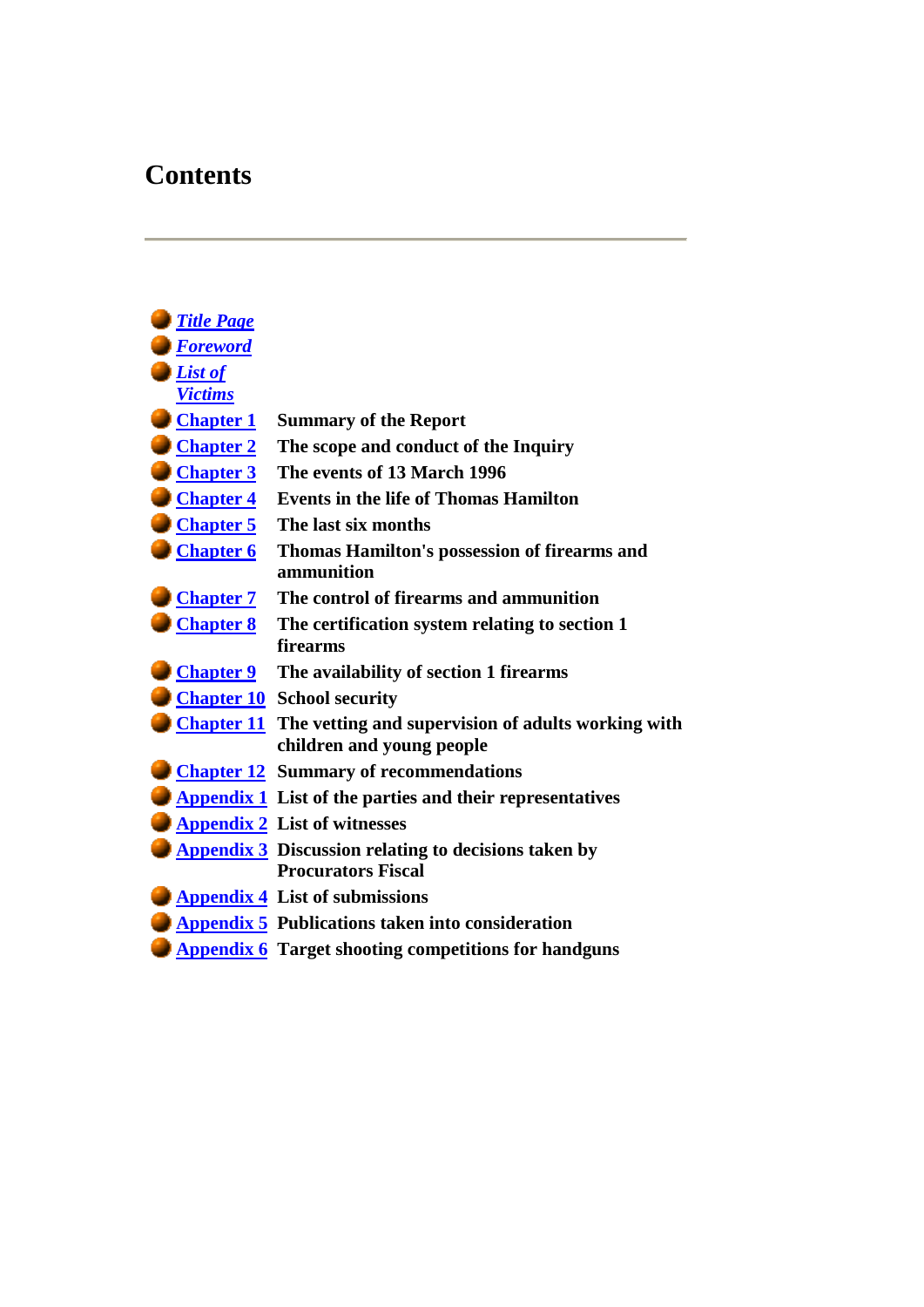# **Foreword**

The Rt Hon Michael Forsyth MP Secretary of State for Scotland

Dear Secretary of State

On 21 March 1996 it was resolved by both Houses of Parliament that it was "expedient that a Tribunal be established for inquiring into a definite matter of urgent public importance, that is to say, the incident at Dunblane Primary School on Wednesday 13 March 1996, which resulted in the deaths of 18 people."

In terms of the Warrant of Appointment dated 21 March 1996, you appointed me to be a Tribunal for the purposes of this Inquiry in virtue of Section 1 of the Tribunals of Inquiry (Evidence) Act 1921; and you declared that that Act should apply to the Tribunal and that the Tribunal was constituted as a Tribunal within the meaning of Section 1 of that Act.

In a Parliamentary reply to Mr George Robertson MP on 21 March 1996 you set out that the Inquiry's terms of reference should be:-

> "To inquire into the circumstances leading up to and surrounding the events at Dunblane Primary School on Wednesday 13 March 1996, which resulted in the deaths of 18 people; to consider the issues arising therefrom; to make such interim and final recommendations as may seem appropriate; and to report as soon as practicable."

I have carried out the Inquiry and now respectfully submit my Report thereon. A list of the names of the persons who were the victims of the incident, both the dead and the surviving, follows.

**W Douglas Cullen** *30 September 1996*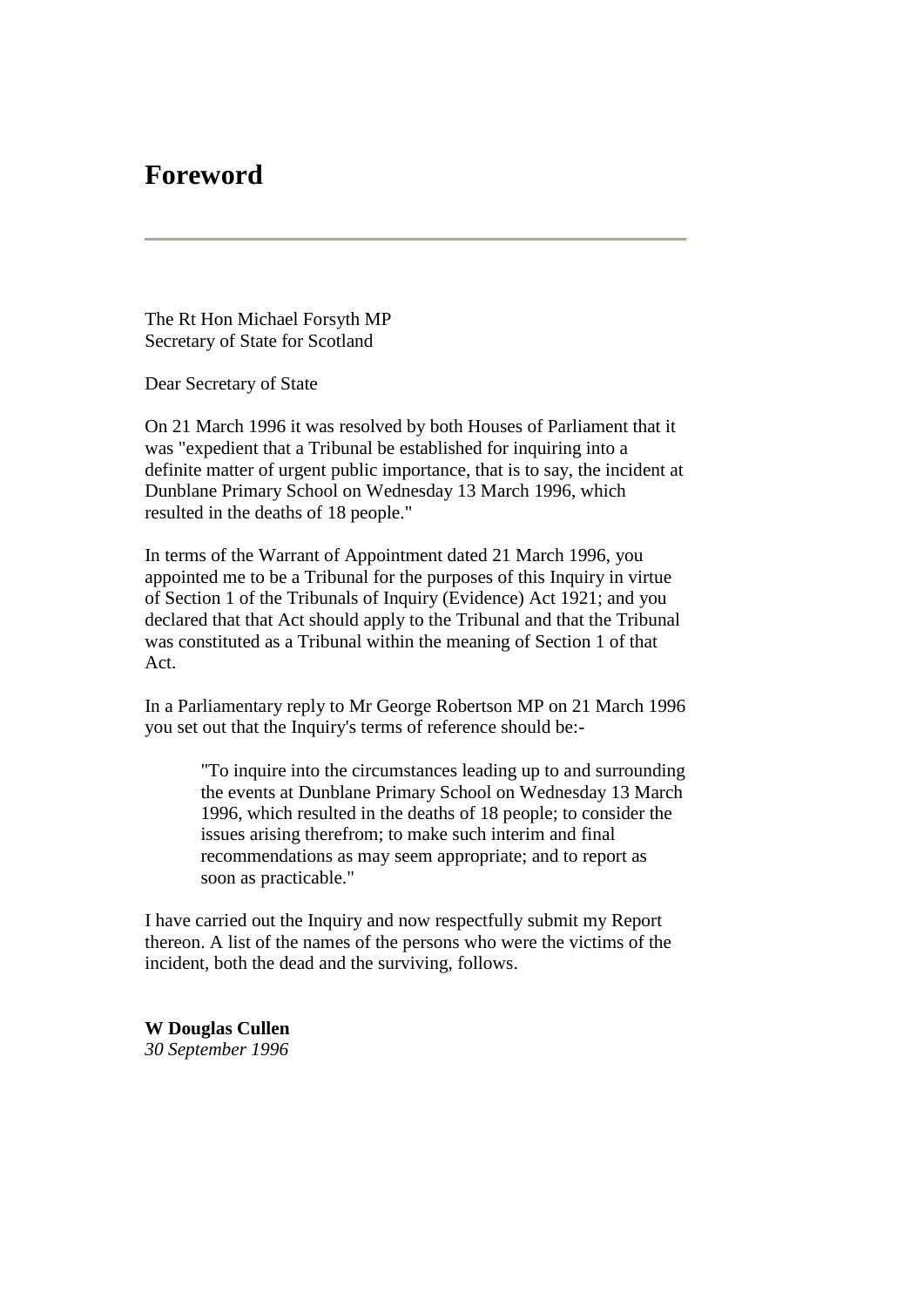# **List of Victims**

# **Deceased Victims Surviving Victims** Victoria Elizabeth Clydesdale Aimie Lauren Adam Emma Elizabeth Crozier Coll Austin Melissa Helen Currie Matthew Alexander Birnie Charlotte Louise Dunn Mary Blake Kevin Allan Hasell Scott Elliot Crichton Ross William Irvine Eileen Mary Harrild David Charles Kerr Steven James Hopper Mhairi Isabel MacBeath Robbie Hurst Gwen Hodson or Mayor Amy Louise Hutchison Brett McKinnon Ryan Thomas Liddell Abigail Joanne McLennan Mark James Mullan Emily Morton Andrew O'Donnell Sophie Jane Lockwood North Victoria Elizabeth Porteous John Petrie Robert Raymond Purves Joanna Caroline Ross Grace Tweddle Hannah Louise Scott Ben Vallance Megan Turner Stewart Campbell Weir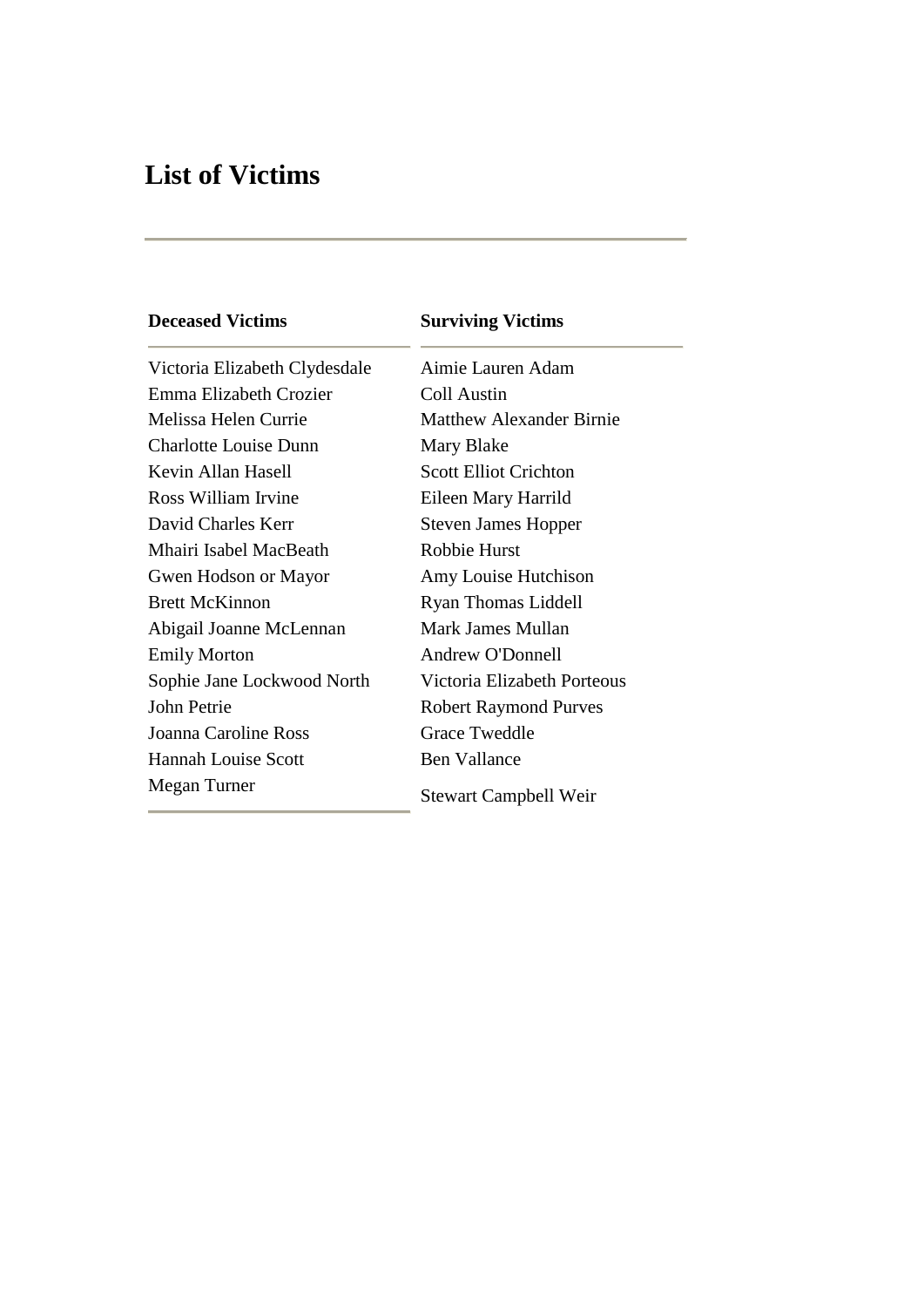# **Summary of the Report**

- 1.1 Through the Inquiry I sought the answers to the following questions:
	- o what were the circumstances leading up to and surrounding the shootings at Dunblane Primary School on 13 March 1996?
	- o what should I recommend with a view to safeguarding the public against the misuse of firearms and other dangers which the investigation brought to light?

1.2 In **[Chapter 2](http://www.archive.official-documents.co.uk/document/scottish/dunblane/dun02.htm)** I give an account of the investigation of the circumstances and the steps which were taken to prepare the way for my consideration of possible recommendations.

1.3 In **[Chapter 3](http://www.archive.official-documents.co.uk/document/scottish/dunblane/dun03a.htm)** I describe how Thomas Hamilton, having entered the school, shot Mrs Gwen Mayor and 16 members of her Primary 1/13 class and inflicted gunshot wounds on 10 other pupils and three other members of the teaching staff. I then describe the response of the teaching staff, emergency services and police to the incident, with an account of various lessons which have been learned from the experience. I narrate that an examination of the scene showed that, having entered the school with 4 handguns and 743 rounds of ammunition, Thomas Hamilton fired 105 rounds with a 9 mm Browning self-loading pistol over a space of about 3-4 minutes before committing suicide with one shot from a .357 Smith & Wesson revolver.

1.4 In order to provide the full background to this outrage the Inquiry had to investigate events in the life of Thomas Hamilton, and in particular over the last 23 years. The results of that investigation are set out in Chapter 4 with the exception of the last 6 months which are covered by Chapter 5. In **[Chapter 4](http://www.archive.official-documents.co.uk/document/scottish/dunblane/dun04a.htm)** I describe how the withdrawal of his warrant as a Scout leader in 1974 led to his undying resentment against the Scouts who, he claimed, undermined his work with various boys clubs which he ran from the 1970s onwards. However, the way in which he ran those clubs, and in particular his insistence that the boys should wear brief swimming trunks which he provided and be photographed in them while performing gymnastic exercises caused complaints from parents and led to his coming into contention with a number of local authorities which owned the school premises where his clubs met. His summer camps in 1988 and 1991 and his residential sports training course in 1992 were investigated by the police, but he was never prosecuted. Thomas Hamilton countered these complaints and investigations with complaints of his own against the police and local authority officials. In 1995 Central Regional Council was still endeavouring to find ways of making it more difficult for him to obtain the let of their premises. The chapter also deals with allegations as to his conduct with firearms, and in particular showing them to others and an occasion on which he is said to have threatened Mrs Doreen Hagger with a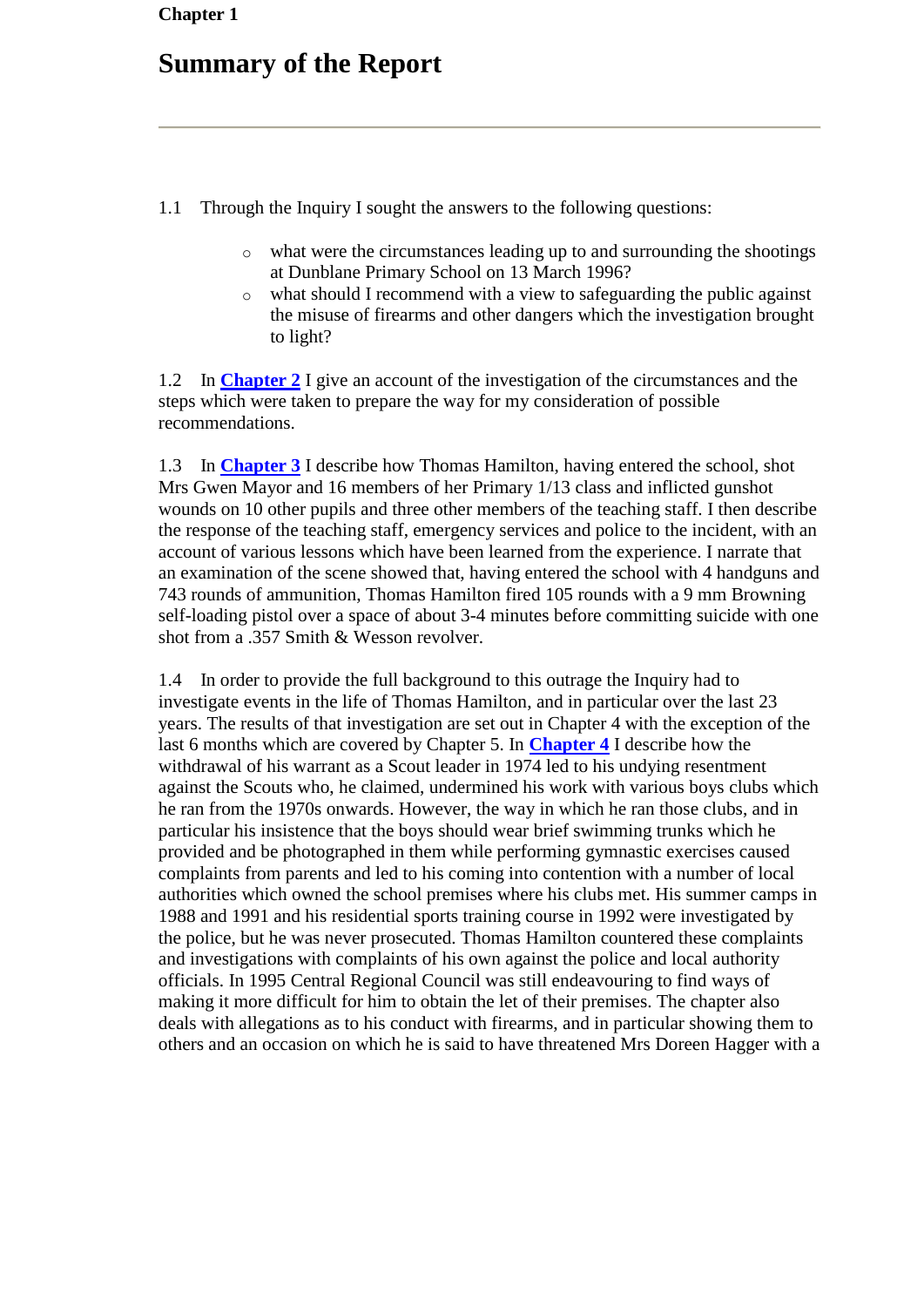gun. I do not find it proved that this incident occurred or was reported to the police.

1.5 In **[Chapter 5](http://www.archive.official-documents.co.uk/document/scottish/dunblane/dun05a.htm)** I deal with a number of possible pointers as to the factors which were at work in the mind of Thomas Hamilton in the period leading up to 13 March 1996. His clubs were then in decline. He was in serious financial difficulties. His mood was low and he was deeply resentful of those who had claimed that he was a pervert and had discouraged boys from attending his clubs. After a gap of about 8 years his interest in firearms was resurgent. There is evidence which points to his making preparations for what he did, including the questions which he put to a boy about the layout and timing of events at the school and his questioning of a retired police officer about the time which the police would take to respond to an incident. In the light of expert evidence from a psychologist and psychiatrist I conclude that Thomas Hamilton was not mentally ill but had a paranoid personality with a desire to control others in which his firearms were the focus of his fantasies. The violence which he used would not have been predictable. His previous conduct showed indications of paedophilia.

1.6 In **[Chapter 6](http://www.archive.official-documents.co.uk/document/scottish/dunblane/dun06a.htm)** I am concerned with the question - How was it that Thomas Hamilton came to hold the firearms and ammunition which he did on 13 March 1996? I set out the history as from February 1977 of the firearms and ammunition which he was authorised to and did acquire. In the light of the legislation and the official Guidance to the Police I examine the operation of the certification system by Central Scotland Police. I find that the reasons which were given and accepted for his being authorised to hold more than one handgun of the same calibre were unsatisfactory. The authority which he had for the possession of firearms and the acquisition of ammunition was renewed without enquiry as to the use which he was making of the firearms. The underlying reason for this was the unsatisfactory way in which the Guidance was expressed. His fitness to be entrusted with a firearm was challenged by Detective Sergeant Hughes in a memorandum of 11 November 1991 after the police investigation of the summer camp of that year. However, it was decided that no action should be taken against Thomas Hamilton. A similar decision had been taken in 1989 after he had behaved inappropriately in showing firearms to a family in Linlithgow. I reach the conclusion that in the response of senior police officers to the memorandum of Detective Sergeant Hughes an unduly narrow view was taken of "unfitness" as a ground for the revocation of a firearm certificate; and that in view of various considerations Deputy Chief Constable McMurdo should have made further enquiries. On balance there was a case for revocation which should have been acted upon. The same considerations should have led in any event to the refusal of Thomas Hamilton's subsequent applications for renewal of his firearm certificate. However, the eventual outcome would have depended on the outcome of the appeal to the sheriff which I have no doubt that Thomas Hamilton would have taken. The chapter concludes with some observations on what I regard as weaknesses in the system used by Central Scotland Police for the carrying out of enquiries and the making of decisions about firearm applications.

1.7 As I explain in **[Chapter 7,](http://www.archive.official-documents.co.uk/document/scottish/dunblane/dun07.htm)** there are essentially two methods of control of firearms and ammunition under the Firearms Acts. The first is the regulation by means of the certification system of the authority to possess, or as the case may be, to purchase or acquire them. The second is the imposition of restrictions on certain categories of firearms and ammunition by reference to their relative dangerousness. At the outset of my discussion of the future of legislative control I consider the submission that all guns should be banned, from which it would follow that there would no longer be a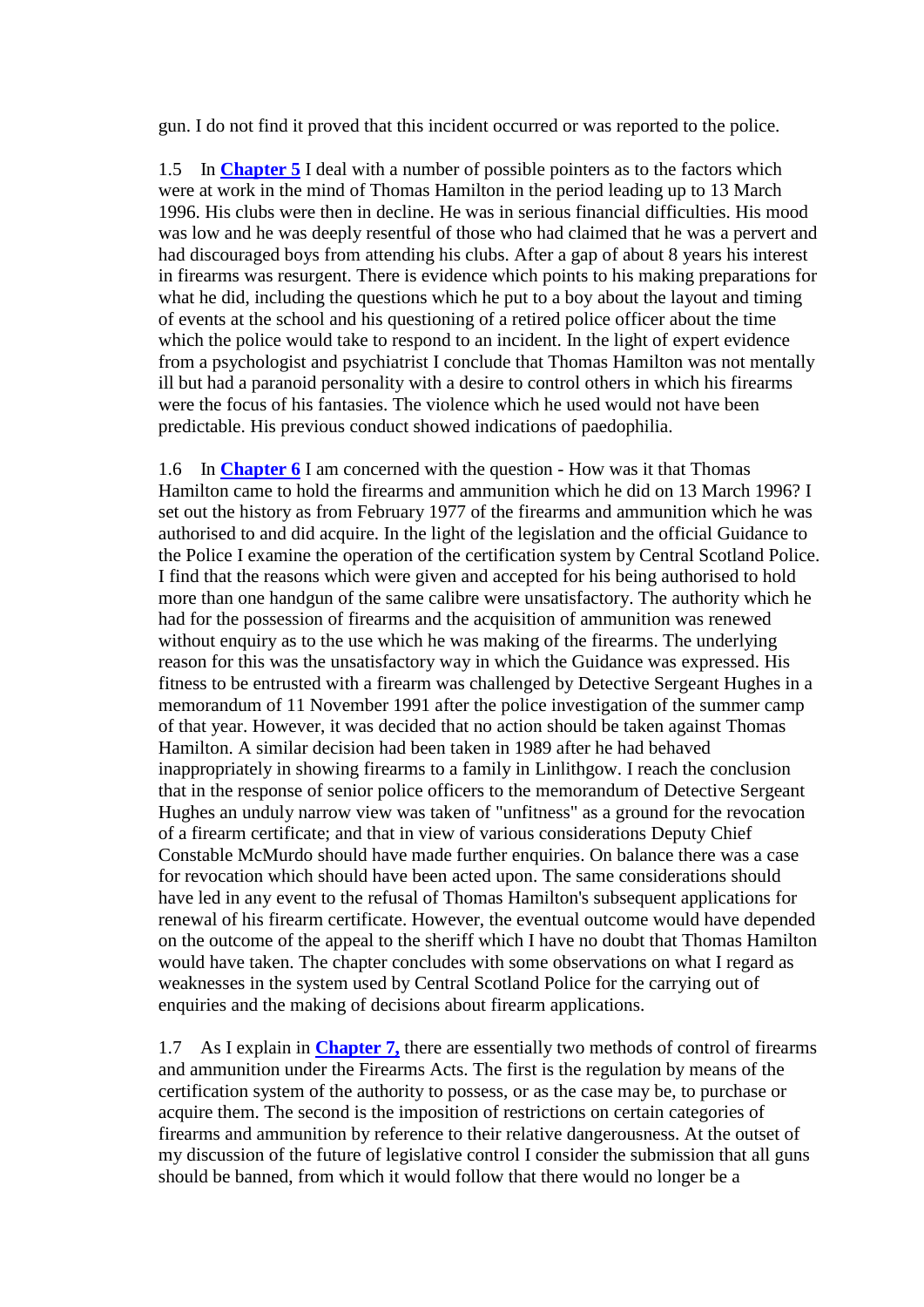certification system. For the reasons which I give I do not recommend such a wholesale prohibition.

1.8 It is logical that I should next consider what could be achieved by improvements to the certification system. I do this in **[Chapter 8](http://www.archive.official-documents.co.uk/document/scottish/dunblane/dun08a.htm)**. As regards the work of the police I do not favour the removal from them of any of their functions but I point out that in a number of respects there is a need to strengthen the support which is given to those who carry out enquiries; and to extend the powers available to police officers and civilian licensing and enquiry officers. I also endorse the steps which are being taken to enable police forces to hold and exchange information on computer as to the individuals who hold firearm certificates and those whose firearm applications have been refused or certificates revoked.

1.9 The history of Thomas Hamilton's possession of firearms and ammunition shows that there is a need to ensure that a person does not retain the authority to possess a firearm or ammunition for it when he no longer can show "good reason" for doing so. There requires to be a power to revoke a firearm certificate on this ground, in whole or in part. However, if the police are to have the opportunity to consider revocation it is essential that there should be a means by which the use of firearms and ammunition can be ascertained; and that the police are made aware of circumstances indicating lack of use. This leads me to discuss the need for each holder of a firearm certificate to be a member of at least one club which is approved for the purposes of section 15 of the Firearms (Amendment) Act 1988; and for approved clubs to keep a record of the activities of their members who are holders of firearm certificates and to inform the police of the termination of membership or non-attendance for a substantial period.

1.10 The suitability of a holder of a firearm certificate is linked even more closely with the safety of the public. The fitness of a person to be entrusted with a firearm should become one of the conditions on which the granting and renewal of a firearm certificate depends. I also consider what additional steps should be taken to guard against "prohibited" persons becoming members of an approved club. I discuss the current requirement for a counter-signatory in support of a firearm application, and recommend that it should be replaced by a system for the provision of two references. I turn then to the provision of medical and psychological information. I do not consider that it would be practicable for general practitioners to be required to provide a medical report on each applicant, or for a psychiatric examination or a psychological test to be carried out. In any event in each case there are grounds for considerable reservations as to the effectiveness of such a measure. However, the proposal that general practitioners should provide information as to applicant's medical history for consideration by a forensic medical examiner should be the subject of consultation with the interested bodies. Lastly, I discuss the present system for appeals against the decisions of the chief officer of police, and express the view that it would be more appropriate that the scope for appeal should be restricted to enumerated grounds which did not trench on the exercise of his discretion; and that this be the subject of further study and consultation.

1.11 Despite the fact that there is room for improvement in the certification system I conclude that there are significant limitations in what can be done to exclude those who are unsuitable to have firearms and ammunition. There is no certain means of ruling out the onset of a mental illness of a type which gives rise to danger; or of identifying those whose personalities harbour dangerous propensities. On this ground alone it is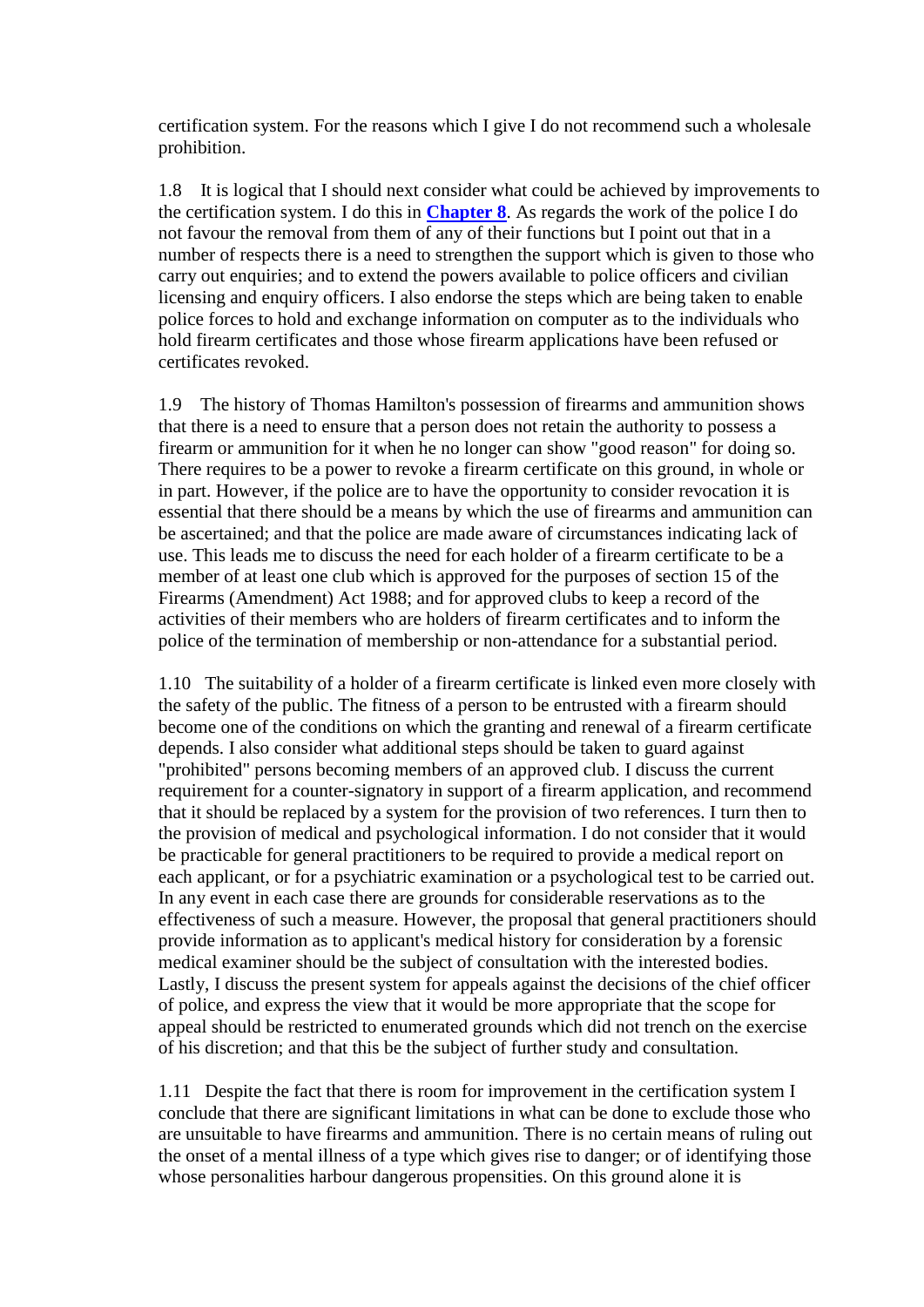insufficient protection for the public merely to tackle the individual rather than the gun. This brings me to the discussion in **[Chapter 9](http://www.archive.official-documents.co.uk/document/scottish/dunblane/dun09a.htm)** of the availability of section 1 firearms, and in particular handguns held for target shooting, with which the Inquiry was directly concerned. I discuss the uses of such handguns and the dangers which may be posed by their misuse - the part they play in crime and their relative lethality, ease of use and rapidity of fire. I consider the risk which arises from their present legal availability and reach the conclusion that there is a case for restricting the possession by individuals of self-loading pistols and revolvers of whatever calibre which are held for target shooting.

1.12 I then proceed to examine the evidence which was before me as to the practicability and effectiveness of various measures for restricting the availability of handguns in target shooting - (i) limiting the number of handguns or the number of a particular calibre which may be held; (ii) separating the handguns from their ammunition; (iii) restricting the capacity of multi-shot handguns; (iv) temporarily disabling multi-shot handguns; and (v) the banning of the possession by individuals of multi-shot handguns. I then consider the implications of the imposition of a restriction of one kind or another on the availability of handguns.

1.13 In reviewing my conclusions I note that of all the measures which stop short of a ban the one which is open to the least objection on the ground of practicability is the temporary dismantling of self-loading pistols and revolvers by the removal of major components. Any difficulty on this ground could be met by a requirement for the fitting of locked barrel blocks. It does not eliminate all possibility of evasion by a determined would-be killer but such a system would effect a substantial reduction in the opportunity for misuse of lawfully held handguns. I also require to consider what would be proportionate and just, having regard on the one hand to the scale of risk and on the other to the implications of one course of action or another. The banning of multi-shot handguns would have a very damaging effect on the sport of target shooting and would give rise to claims for compensation and adverse effects on the economy. I point out that the ultimate decision raises a number of matters of policy which are peculiarly for the Government and Parliament to decide. For that reason I direct my recommendation to what should be *considered.* My conclusion is that consideration should be given to restricting the availability of self-loading pistols and revolvers of any calibre which are held for use in target shooting preferably by their disablement, while they are not in use, by either (i) the removal of the slide assembly/cylinder, which is to be kept securely on the premises of an approved club of which the owner is a member or by a club official; or (ii) the fitting of a locked barrel block by a club official. If such a system is not adopted, consideration should be given to the banning of the possession of such handguns by individual owners.

1.14 In **[Chapter 10](http://www.archive.official-documents.co.uk/document/scottish/dunblane/dun10.htm)** I am concerned with the safety of staff and pupils in schools, and in particular with their protection against violence. Guidance has been published on the subject of violence to staff but little, if any, on tackling the dangers to pupils. However, it is clear that the solution to the problem of protection is to be found through the application of sound principles of safety management. I point out the legal responsibility for safety of employees and pupils which arises from the provisions of the Health and Safety at Work Act 1974. There should be no uncertainty as to the personnel to whom safety roles are allocated. The risks against which staff and pupils at school are to be safeguarded includes the possibility of attack by an intruder, and the existence of that risk calls for the working out of a preventive strategy with an action plan appropriate to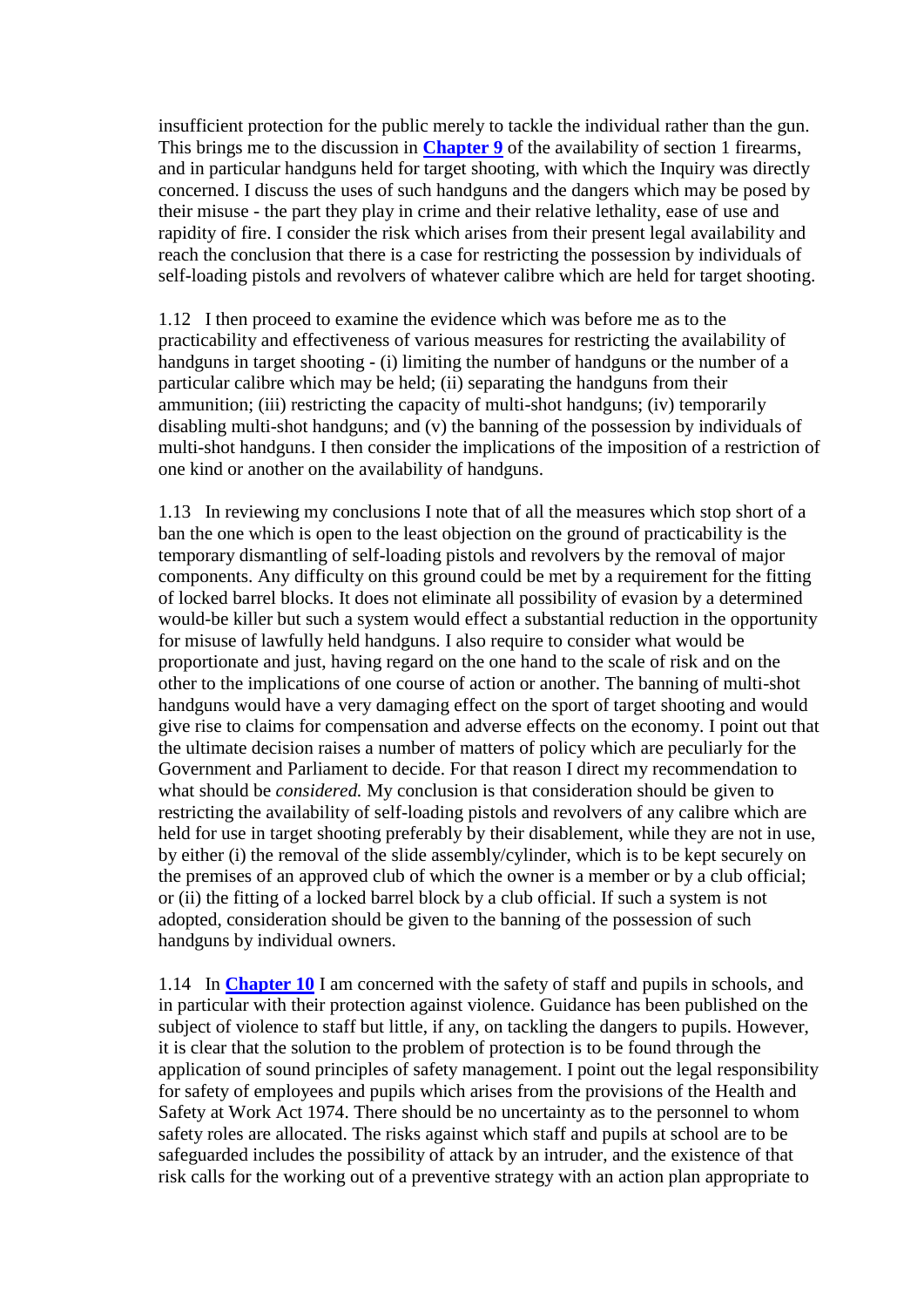the particular features of each school. While the approach to be adopted in such an action plan and the measures which it should include must depend on the particular case I set out an outline of the main points which were put to me in the submissions which I received.

1.15 **[Chapter 11](http://www.archive.official-documents.co.uk/document/scottish/dunblane/dun11a.htm)** is concerned with the means of protecting children and young people who attend clubs or other groups against abuse by leaders or others who have regular contact with them; and in particular with the steps which can and should be taken to vet such persons and supervise their conduct. Having reviewed existing controls and advice I concentrate on situations in which children and young people under 16 years of age voluntarily attend clubs or groups for their recreation, education or development. It is unsatisfactory that it should be left to individual clubs or groups to carry out their own checks and to adopt whatever practice they please. Parents are not always in a position to make adequate enquiry into the way in which clubs or groups are run or their personnel are checked. There may be difficulties facing smaller organisations in carrying out effective checks. As matters stand there is no system for co-ordinating information between different areas of the country as to persons who are regarded as potentially unsuitable to work with children and young people. As I explain, these and other considerations indicate that, in my view, a system should be instituted to ensure that clubs and groups use adequate checks on the suitability of the leaders and workers who have substantial unsupervised access to them. Having reviewed various possible approaches to such a system I reach the conclusion that what is required is one for the voluntary accreditation of clubs and groups, and that such a system should be operated by means of a national body. Such a body would also be responsible for drawing up or selecting guidelines, collecting information in regard to any matter which might reflect on a person's suitability and monitoring the conduct of clubs and groups which are accredited.

1.16 **Chapter 12** contains a summary of my recommendations.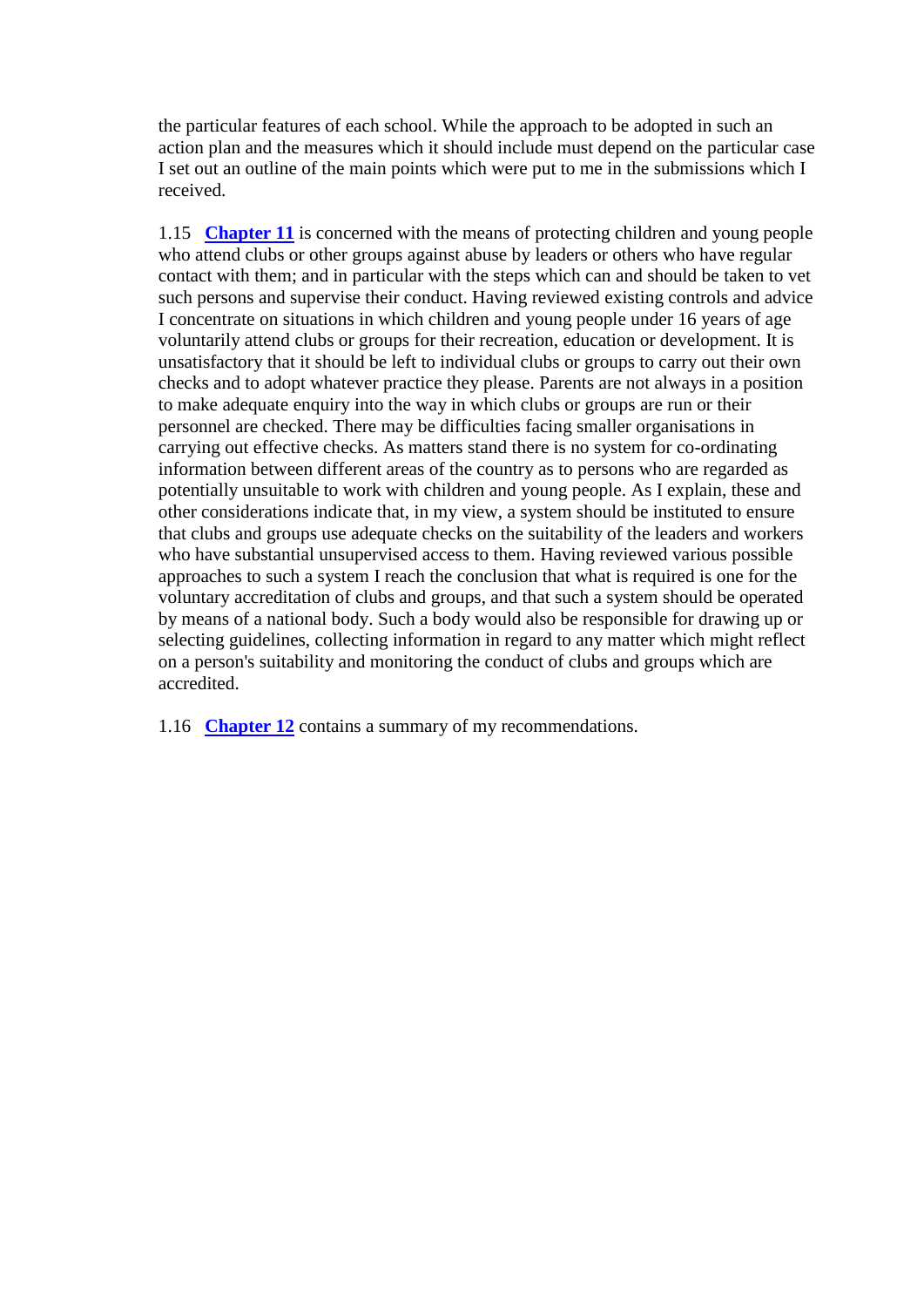#### **Chapter 2**

### **The scope and conduct of the Inquiry**

#### **Preliminary matters**

2.1 The preliminary investigation for the Inquiry was carried out under the authority of the Lord Advocate. The bulk of the investigation was carried out by Central Scotland Police under the direction of Mr John Miller, Procurator Fiscal at Stirling. This involved a painstaking and detailed examination of the conduct of Thomas Hamilton over many years; his relationship with a considerable number of bodies and officials; and the actions of the police in investigating his conduct and authorising his holding of firearms and ammunition. I would like to acknowledge the considerable assistance which the Inquiry derived from being able to draw on the results of that investigation which placed great demands on Central Scotland Police.

2.2 In regard to two subjects, namely (i) the adequacy of the procedures and actions taken by Central Scotland police in regard to Thomas Hamilton's firearm certificate; and (ii) the reports concerning Thomas Hamilton which were made by Strathclyde Police and Central Scotland Police to the Procurators Fiscal at Dumbarton and Stirling, the Lord Advocate very properly decided that it was appropriate to obtain independent evidence for the assistance of the Inquiry. This was provided in the form of reports by Mr J Richardson, Deputy Chief Constable, Strathclyde Police and Mr Alfred D Vannet, Regional Procurator Fiscal of Grampian, Highland and Islands, Aberdeen, respectively.

2.3 In addition to the preliminary investigation, the Lord Advocate, along with counsel appointed by him to act on his behalf, Mr Iain Bonomy QC and Mr Jonathan Lake, Advocate, undertook responsibility in the public interest of presenting evidence to the Inquiry. The general lines to which the evidence should be directed were worked out in consultation with myself. To them I would like to express my profound gratitude for their assistance in achieving the objects of the Inquiry.

2.4 Mrs Glynis McKeand was appointed Clerk to the Inquiry. Her unfailing support and dedication have been invaluable. She has done far more than respond to the call of duty. Mrs Christine McGowan-Smyth assisted me by marshalling information contained in certain parts of the factual evidence. Miss Rachel Gwyon analysed the content of the written submissions relating to matters of school security and the vetting and supervision of adults working with children.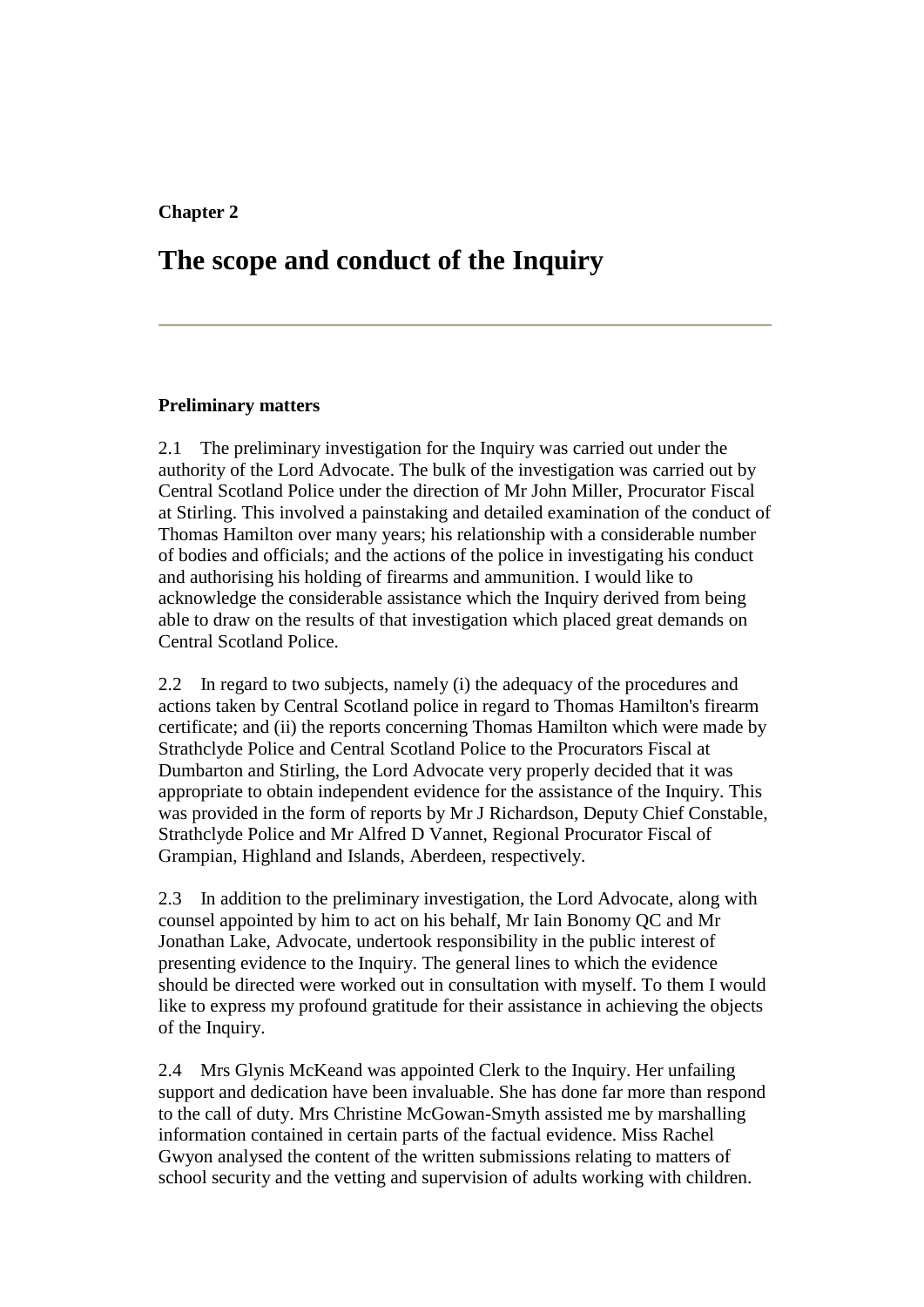Mrs Dorothy Gordon has borne the burden of typing the text of this Report and the preliminary drafts and revisals. To all these members of the Inquiry team I am most grateful.

2.5 From the time when my appointment was announced I received over 1600 letters from a wide variety of correspondents, concerned mainly with the control of firearms and ammunition. While these letters were not intended to be, nor were they, treated as evidence I took account of the concerns which were expressed in them in determining what I would examine. In addition I received petitions supported by 33,739 signatures.

2.6 In order to make myself more familiar with what would be discussed at the Inquiry I took a number of steps. I visited the gymnasium at Dunblane Primary School during the week following the shootings. Arrangements were made for me to see a demonstration of the operation of firearms by Mr Alastair Paton, a firearms expert, who in due course gave evidence at the Inquiry. I also requested that arrangements should be made to enable me to visit Bisley during the holding of the competitions known as Pistol '96 in order to see how they were conducted. I would like to record my thanks to the National Rifle Association for their responding to this request. I also attended as an observer at a meeting of a pistol club near Edinburgh.

2.7 A preliminary hearing was held at the Albert Halls, Stirling on 1 May 1996. At this hearing I disposed of applications by persons who wished to be parties to the Inquiry and dealt with various matters of procedure. Under the Tribunals of Inquiry (Evidence) Act 1921 I had the power to authorise the representation of any person who appeared to me to be "interested", that is to say interested in the circumstances leading up to and surrounding the incident. A list of the parties to the Inquiry and their representatives is contained in [Appendix 1.](http://www.archive.official-documents.co.uk/document/scottish/dunblane/dunappa1.htm) One of the rules of the Inquiry was that if any party formed the intention at any stage to criticise another person, whether or not his or her interests were already protected by representation, that party should promptly inform the Inquiry Office so that whatever steps were appropriate might be taken, including, where necessary, giving the opportunity for representation to be obtained.

2.8 At the preliminary hearing I also invited written submissions in regard to three particular topics and any other topic which was relevant. This invitation was repeated in a press notice on 3 May 1996. The three particular topics were:

- i. control of the possession and use of firearms and ammunition;
- ii. school security; and
- iii. vetting and supervision of adults working with children.

#### **The Inquiry**

2.9 The Inquiry was held at the Albert Halls, Stirling. It sat for 26 days, opening on 29 May and closing on 10 July 1996. The whole proceedings were held in public and recorded by shorthand writers, Wm. Hodge & Pollock Ltd, Glasgow. The arrangements for the accommodation of the participants, the public and the press were made by the Scottish Courts Service. I am most grateful to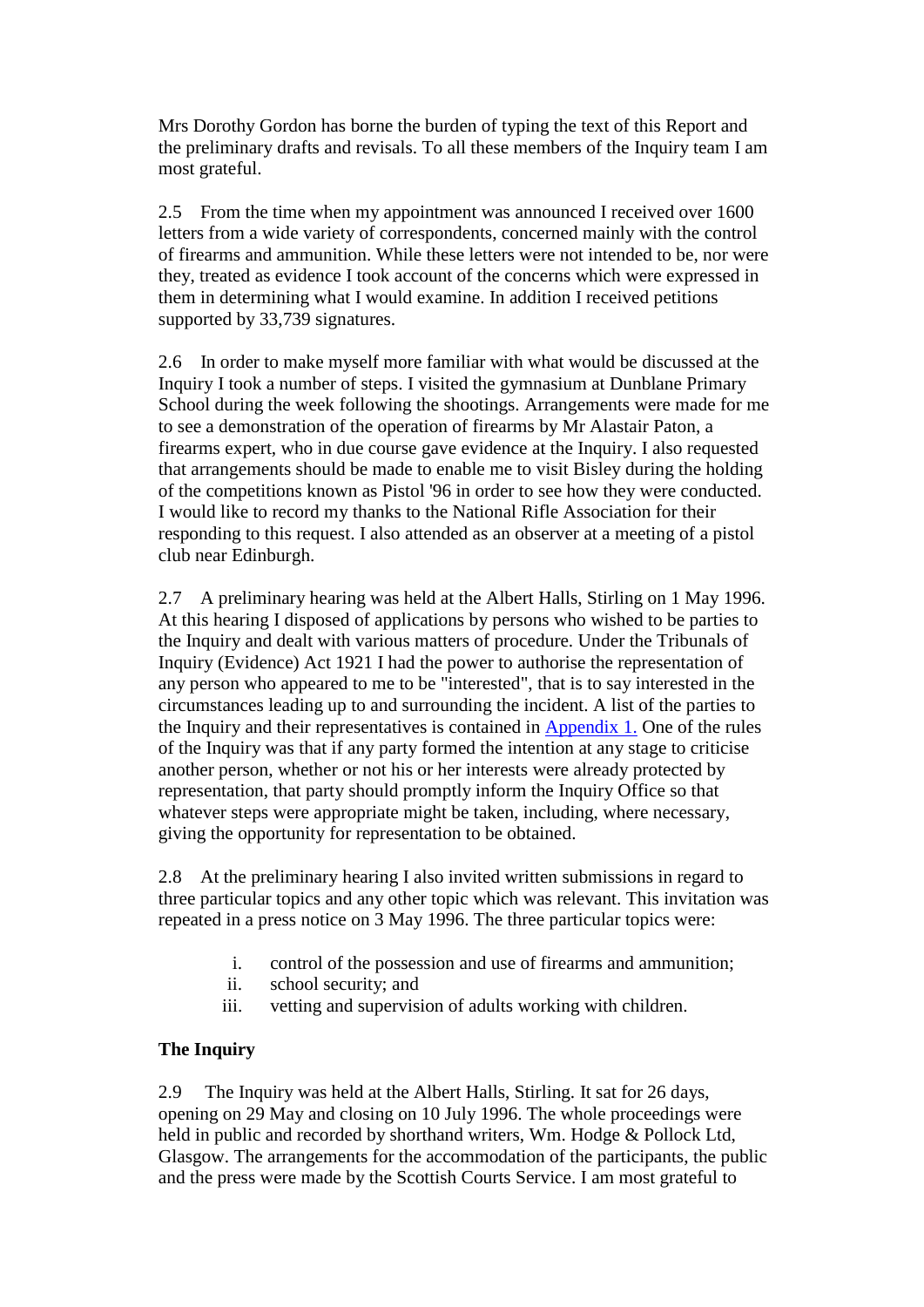them for their assistance.

2.10 Shortly before the opening of the Inquiry I and the Lord Advocate had a meeting with the relatives of the victims of the shootings in order to discuss any concern or anxiety which they had in regard to the taking of evidence at the Inquiry. With my approval and in accordance with their wishes, details of the injuries suffered by individual victims were not explored in evidence. However, as was stated at the opening of the Inquiry, I was supplied with a set of files relating to the victims for my personal consideration.

2.11 At the opening of the Inquiry the Lord Advocate made a statement that, while it was extremely unlikely that any witness should have any concern about self-incrimination, he considered that it was appropriate in the public interest to give an undertaking that anything which a witness said in evidence at the Inquiry would not be used in evidence against him or her in any criminal proceedings in Scotland, except in relation to any offence of perjury or against the course of justice.

2.12 The witnesses who gave evidence at the Inquiry did so on oath or affirmation. In a few instances the evidence of a witness was submitted in writing and read to the Inquiry. Copies of the statements which had been taken from witnesses before they gave evidence were issued in advance to the parties. In no case did it prove necessary for me to exercise the power to enforce attendance which is contained in section 1 (1) of the 1921 Act. A list of the witnesses is contained in [Appendix 2.](http://www.archive.official-documents.co.uk/document/scottish/dunblane/dunappa2.htm) In all but one instance the witness was led by the Lord Advocate or counsel acting on his behalf.

2.13 Copies of the documents which had been assembled for the Inquiry were made available in advance to the parties. The statements of witnesses and the documents were made available on the basis that they were solely for the use of parties and their representatives in connection with their preparation. The parties were asked to give, and gave, their undertakings for this purpose in the normal way. In no case was it necessary for me to exercise my power to compel the production of a document under section 1(1) of the 1921 Act. I should add that the documents assembled by Central Scotland Police included a copy of the draft (as at February 1996) of the thematic report of Her Majesty's Inspectorate of Constabulary for Scotland on the subject of the Administration of the Firearms Licensing System in 1995. This was referred to during the course of the evidence; and I was also provided with a copy of a later draft of April 1996. I was informed that the decision on whether or not the report should eventually be published would be taken when I had completed my deliberations.

2.14 With my approval and the agreement of parties evidence was taken at the Inquiry in such a way as to avoid the identification of any persons who had come into contact with Thomas Hamilton during their childhood.

2.15 I endeavoured to ensure that the Inquiry had before it the evidence which would enable me to make the findings which are expected of a fatal accident inquiry in Scotland.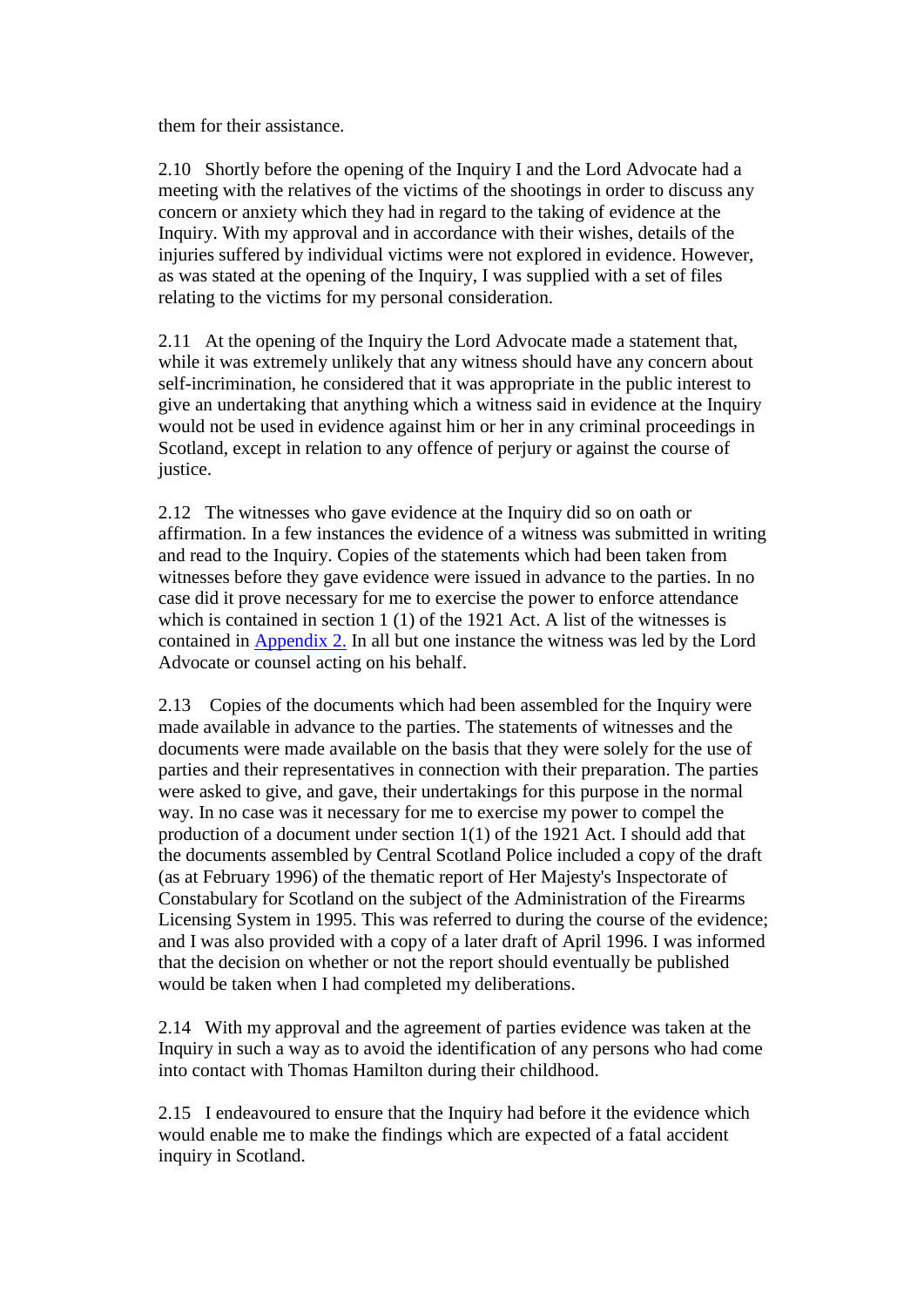2.16 During the course of the Inquiry evidence was led as to information submitted to the Procurators Fiscal of Dumbarton and Stirling by Strathclyde Police and Central Scotland Police during the years from 1988 to 1993; and the reasons stated by the Procurators Fiscal for their decisions in relation to the matters reported to them. As I have already stated the Inquiry was provided with a review by Mr Vannet of the reports and information which were submitted to the Procurators Fiscal by those police forces. On 24 June 1996 Mr Bonomy on behalf of the Lord Advocate made a statement of the Lord Advocate's position in relation to that evidence and the question of enquiring into the decisions taken by those Procurators Fiscal. On the following day I heard submissions from Mr C M Campbell QC and Mr Bonomy in regard to the proper scope for questioning in regard to these matters, after which I gave my decision. The statement made on behalf of the Lord Advocate, a note of the submissions which were addressed to me and the terms of my decision are set out in [Appendix 3.](http://www.archive.official-documents.co.uk/document/scottish/dunblane/dunappa3.htm)

2.17 In the latter part of July it was drawn to my attention that a telephone conversation between two police officers on the morning of 13 March concerning the situation at the school had been accidentally recorded by a telephone answering machine in Motherwell: and that the cassette on which it had been recorded had come into the hands of Central Scotland Police later that day. I was provided with a transcript of the recorded conversation. I was satisfied that it did not contain anything which was of value to the Inquiry.

2.18 As the Inquiry was held not long after the shootings it is not surprising that someone who did not come forward or could not be traced at an earlier stage should claim later that he was able to contribute information about the behaviour of Thomas Hamilton. I deal with a particular instance of this in para 4.15.

#### *Evidence in regard to possible recommendations*

2.19 I received a considerable number of contributions in response to the invitation for written submissions which I had issued. In selecting those which were to form part of the written evidence before the Inquiry I had regard to a number of considerations, the most important of which were the qualifications and responsibilities of the contributors and the desirability of obtaining a full range of views. [Appendix 4](http://www.archive.official-documents.co.uk/document/scottish/dunblane/dunappa4.htm) contains a list of the organisations and persons whose written submissions were selected. Copies were made available for inspection by the press and the public as from 10 June 1996 (Day 10): and thereafter as further written submissions were received and accepted in evidence. I would like to express my appreciation for the high quality of these submissions. They have been of considerable assistance to me in evaluating a wide range of proposals. It is not practicable for me to set out every contention in this Report, let alone all the supporting arguments, but every point has been considered.

2.20 In addition to these written submissions I also had available to me

i. evidence submitted on behalf of the Secretary of State for Scotland and the Home Secretary on 30 April 1996, which contained background information about the licensing of firearms and ammunition; together with comments about the advantages and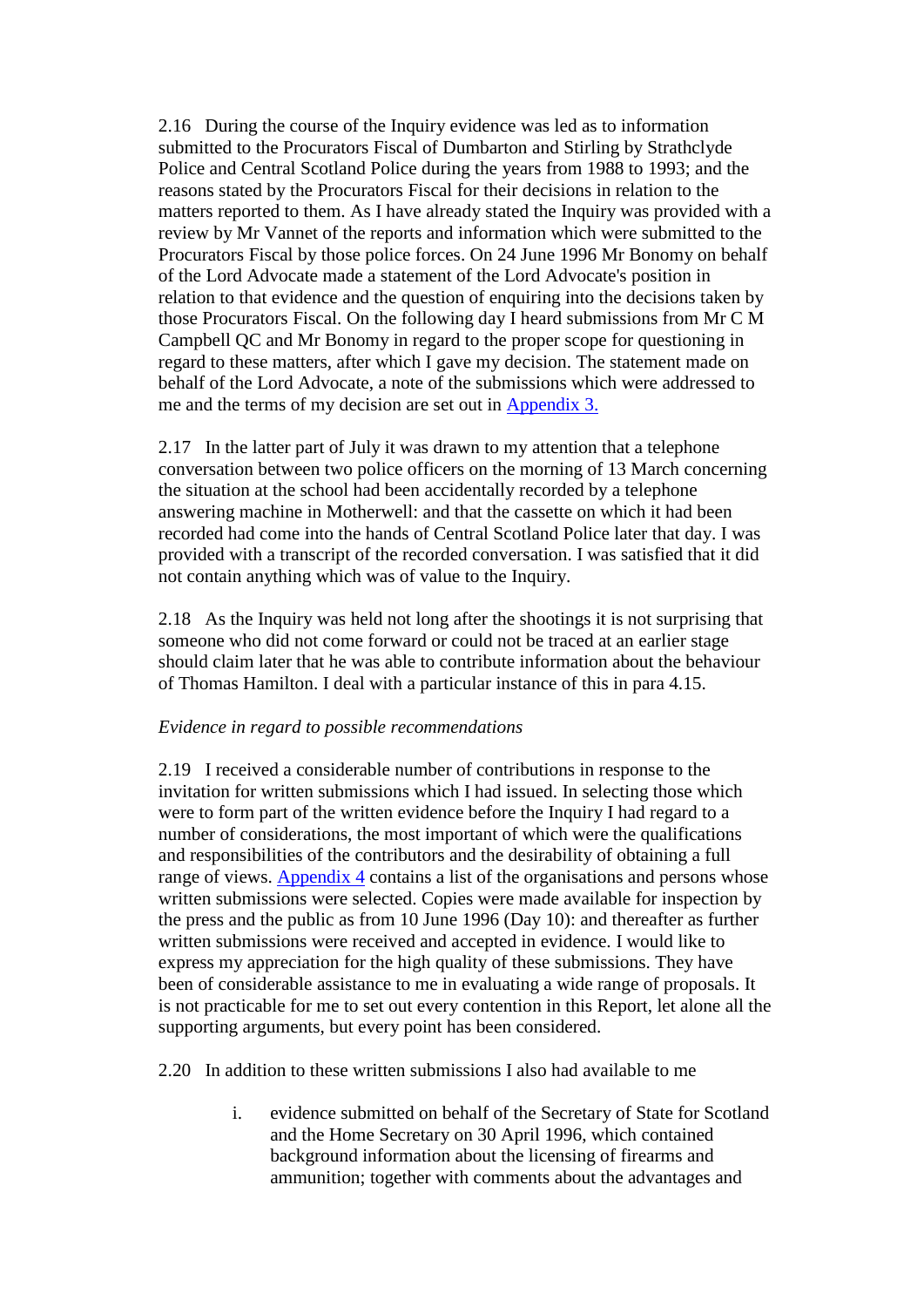disadvantages of a number of suggestions for changes in the law which had been made since 13 March 1996, which I will refer to in this Report as the "Green Book".

- ii. the report of the Working Group on School Security for the DfEE, which was published in May 1996, along with a commentary by The Scottish Office Education and Industry Department; and
- iii. a paper by The Scottish Office on the recruitment and supervision of adults working with children which was published in June 1996.

2.21 Since the written submissions raised a number of points which had practical implications I considered that it would be appropriate to obtain certain additional factual evidence. For this purpose the Inquiry heard evidence in regard to the operation and use of firearms and ammunition; the operation of the certification system; the practice of shooting disciplines and the operation of rifle and pistol clubs; and the extent to which medical practitioners could assist in the assessment of applicants for firearm certificates.

2.22 It was clear to me that it would be of assistance to have a contradictor to oral submissions by the parties which had not been anticipated in the written submissions. I invited legal representatives of the British Shooting Sports Council, the Scottish Target Shooting Federation, the Stirling Rifle and Pistol Club and the Callander Rifle and Pistol Club to address the Inquiry at the stage of closing submissions. I am grateful to them for their assistance in helping me to focus the points at issue.

2.23 In connection with possible recommendations I had available to me by way of background a number of publications, which are listed in [Appendix 5.](http://www.archive.official-documents.co.uk/document/scottish/dunblane/dunappa5.htm) In addition I received a number of papers relating to firearms laws in the Republic of Ireland, Northern Ireland, Australia and Japan.

2.24 At an early stage of the Inquiry it was clear that a number of the written submissions were critical of the research material referred to in Annex G to the Green Book which had been provided by the Research and Statistics Directorate of the Home Office. I decided at that stage that I should seek the Directorate's comments on these submissions. A note of their comments was received by the Inquiry Office on 29 July. As their comments had been requested while the Inquiry was in progress I decided that the appropriate course was to treat the note as part of the evidence before me. Copies of the note were supplied to the critics of the research material and arrangements were made for notification of the press. A similar procedure was followed when the results of studies of statistics relating to certain cases involving firearms in England and Wales in 1992-94 and in Scotland in 1993 were submitted to the Inquiry Office in the latter part of August.

#### **The scope of recommendations**

2.25 In considering the evidence before me I have endeavoured to identify the lessons of the incident and of the circumstances which led up to it, with a view to avoiding the misuse of firearms and other dangers which the investigation brought to light. Every inquiry of this kind involves an extrapolation from the particular circumstances of the case. However, I have borne in mind, as I said at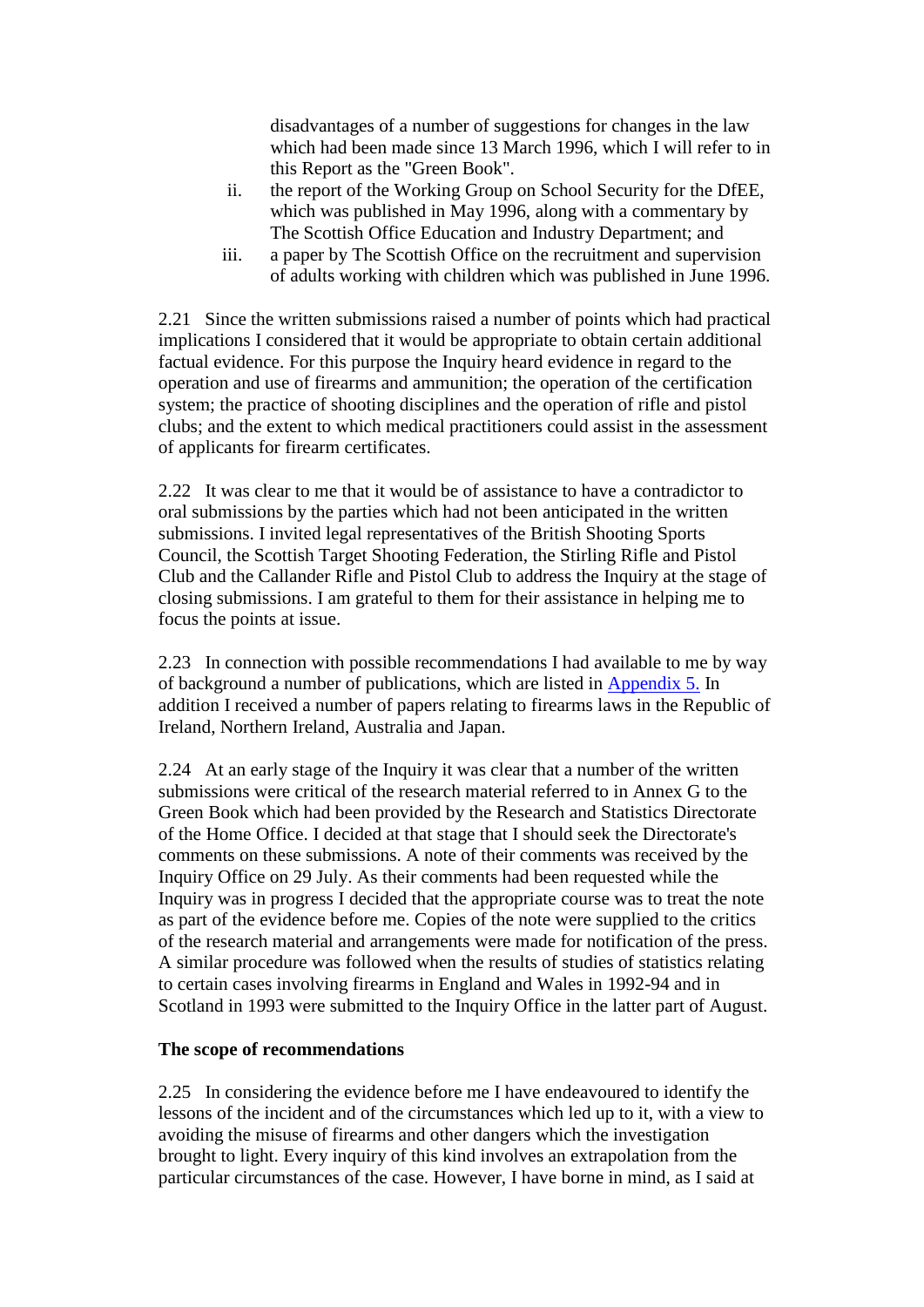the Inquiry, that, consistently with my terms of reference, I am concerned with issues which arise from the circumstances leading up to and surrounding the incident. For that reason I have concentrated on matters which have some tenable connection with those circumstances. While this is the approach which I would have adopted in any event it is particularly necessary for me to point this out in view of the range of subjects with which some of the submissions relating to the control of firearms were concerned. How I have followed out that approach will be seen from Chapters 7-11. I did not consider that, in regard to any of the matters with which my recommendations are concerned, it was necessary or appropriate for me to present them as interim recommendations.

2.26 I have worked out my recommendations by reference to the evidence, both oral or written, which was before me. I have applied my own independent judgment to the task. I say that with added emphasis in view of a report in the *Sun* newspaper on 15 August which stated that, following a remark attributed to the Prime Minister, I would abandon a first draft of my report and rewrite my proposals. I would add that at that time no text of my recommendations, draft or otherwise, was in existence. The shootings also prompted the House of Commons Home Affairs Committee to initiate an inquiry into matters of general public policy relating to the possession of handguns. The Committee received both written evidence and oral evidence at a hearing on 8 May. Their report was published on 13 August. Some of the written evidence which was presented to the Inquiry was also presented to the Committee. I should make it clear that, while there was an overlap with the matters which I considered, I did not feel in any way inhibited in reaching my own conclusions.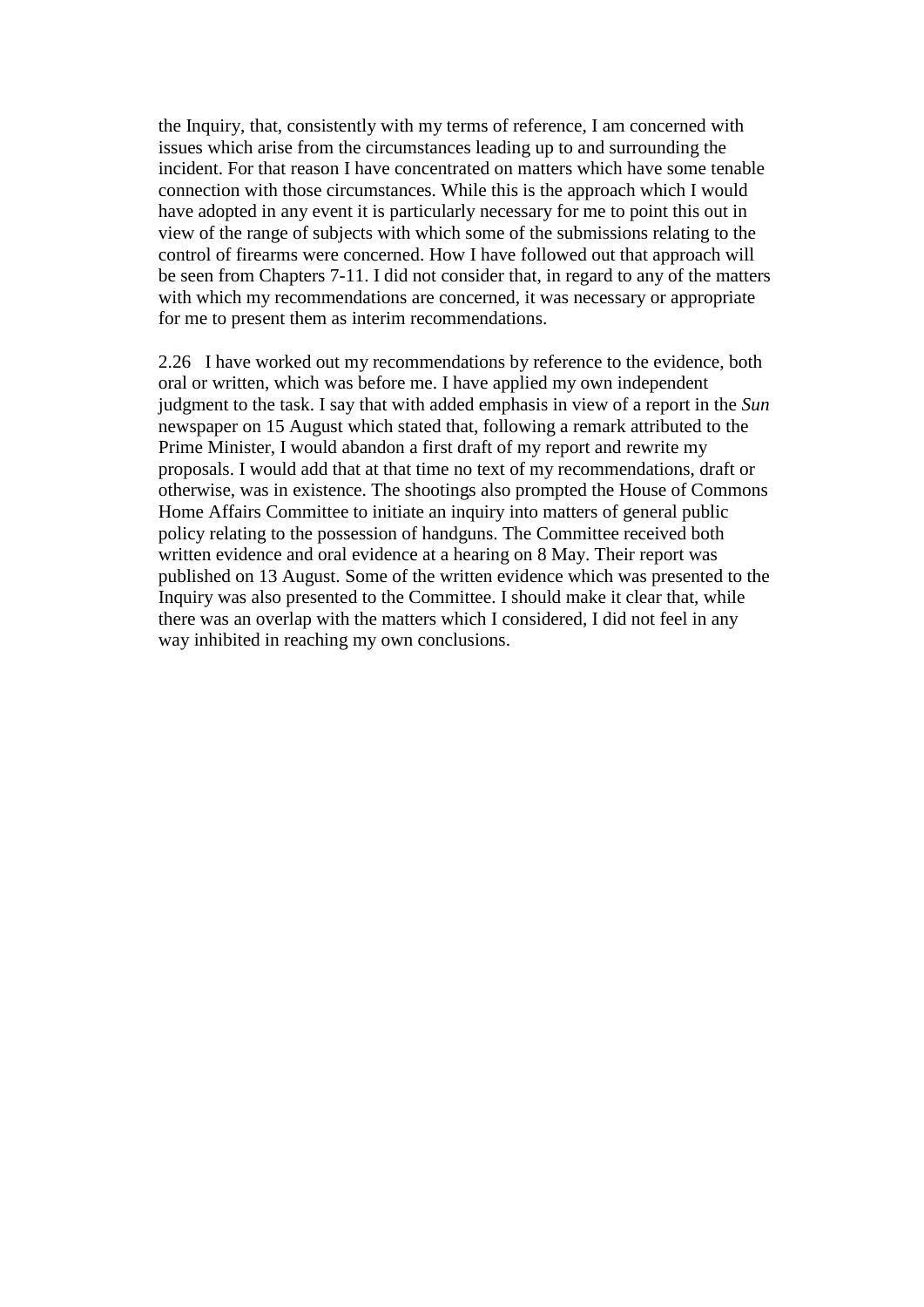# **The events of 13 March 1996**

#### **Introduction**

3.1 In this chapter I will describe the circumstances of the shootings, and the response of teaching staff, emergency services and police to the incident. I will also set out a number of findings in regard to the firearms, ammunition and other equipment carried by Thomas Hamilton.

#### **The Shootings**

3.2 About 8.15 am Thomas Hamilton was seen by a neighbour to be scraping ice off a white van outside his home at 7 Kent Road, Stirling. They had a normal conversation. Some time later he drove off in the van in the direction of Dunblane. At about 9.30 am he parked the van beside a telegraph pole in the lower car park of Dunblane Primary School. (*See [Photograph](http://www.archive.official-documents.co.uk/document/scottish/dunblane/dunphoto.htm)*). He took out a pair of pliers from a toolwrap and used them to cut the telephone wires at the foot of the telegraph pole. These did not serve the school but a number of adjoining houses. He then crossed the car park, carrying the weapons, ammunition and other equipment which I will describe later, and entered the school by way of a door on its north west side which was next to the toilets beside the gym. Had he used the main entrance to the school it was more likely that he would have been seen as there were many persons in the vicinity of the entrance at that time. The main school building had six entrances and two doors controlled by push bars for emergency exit. In addition to the main school building there were six hutted classrooms in the playground. Most of the huts had two doors, not including fire exits.

3.3 The school day had started at 9 am for all primary classes. Morning assemblies were held in the school's Assembly Hall which was situated between the dining area and the gymnasium. The school had 640 pupils, making it one of the largest primary schools in Scotland. The Assembly Hall was not large enough to accommodate the whole school at one time, with the consequence that assemblies were limited to certain year groups in rotation. On 13 March all primary 1, 2 and 3 classes had attended assembly from 9.10 am to 9.30 am. They consisted of a total of about 250 pupils, together with their teachers and the school chaplain. They included Primary 1/13 which was a class of 28 pupils, along with their teacher Mrs Gwen Mayor. This class had already changed for their gym lesson before attending assembly. 25 members of the class were 5 years of age: and 3 were 6 years of age. Mrs Mayor was 47 years of age.

3.4 At the conclusion of assembly all those present had dispersed to their respective classrooms, with the exception of Primary 1/13 who with Mrs Mayor had made their way to the gymnasium, passing the entrance which Thomas Hamilton used to gain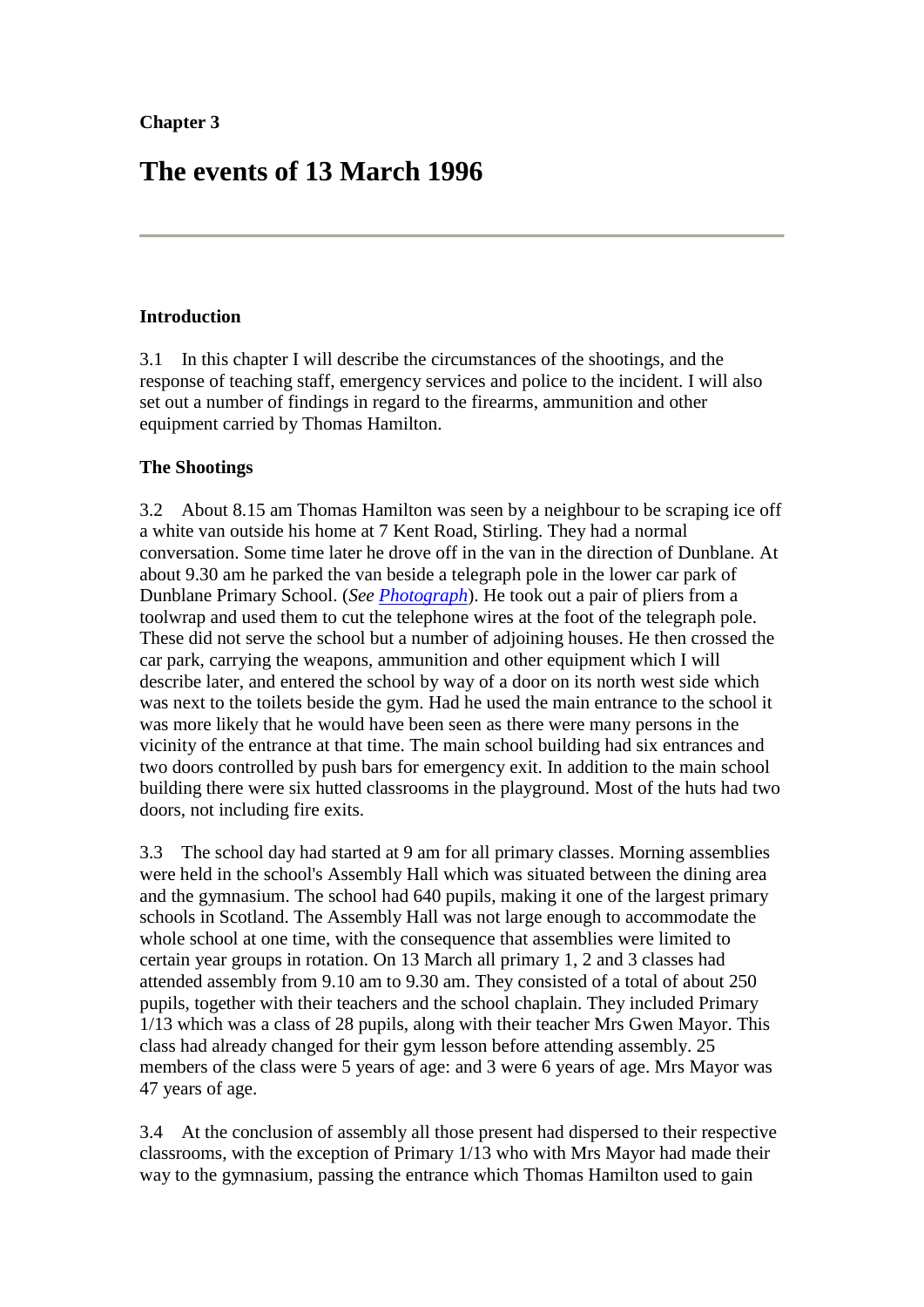access to the school, and entering the gymnasium by the doorway at its north end. A physical education teacher, Mrs Eileen Harrild, had already arrived there along with Mrs Mary Blake, a supervisory assistant, who was to relieve Mrs Mayor in order to enable her to attend a meeting. The children had been instructed to go to the centre and away from the equipment which was at the south end. Mrs Harrild had been talking to Mrs Mayor for a few minutes. As she was about to attend to the waiting class she heard a noise behind her that caused her to turn round. This was probably the sound of Thomas Hamilton firing two shots into the stage of the Assembly Hall and the girls toilet outside the gym. He then entered the gym. He was wearing a dark jacket, black corduroy trousers and a woolly hat with ear defenders. He had a pistol in his hand. He advanced a couple of steps into the gym and fired indiscriminately and in rapid succession. Mrs Harrild was hit in both forearms, the right hand and left breast. She stumbled into the open-plan store area which adjoined the gym, followed by a number of the children. Mrs Mayor was also shot several times and died instantly. Mrs Blake was then shot but also managed to reach the store, ushering some children in ahead of her.

3.5 From his position near the entrance doorway of the gym Hamilton fired a total of 29 shots in rapid succession. From that position he killed one child and injured others. During this shooting four injured children made their way to the store. In the store Mrs Blake and Mrs Harrild tried to console and calm the terrified children who had taken refuge there. The children cowered on the floor, lying helplessly in pools of blood hearing the screams and moans of their classmates in the gym, and waiting for the end or for help. Thomas Hamilton walked up the east side of the gym firing six shots. At a point midway along it he discharged 8 shots in the direction of the opposite side of the gym. He then advanced to the middle of the gym and walked in a semi-circle systematically firing 16 shots at a group of children who had either been disabled by the firing or who had been thrown to the floor. He stood over them and fired at point-blank range.

3.6 Meanwhile a child from Primary 7 class who had been sent on an errand by his teacher, and was walking along the west side of the gym heard loud banging and screaming. He looked in and saw Thomas Hamilton shooting. Thomas Hamilton shot at him. The child was struck by flying glass and ran off. It appears that Thomas Hamilton then advanced to the south end of the gym. From that position he fired 24 rounds in various directions. He shot through the window adjacent to the fire escape door at the south-east end of the gym. This may have been at an adult who was walking across the playground. Thomas Hamilton then opened the fire escape door and discharged a further 4 shots in the same direction from within the gym.

3.7 He then went outside the doorway and fired 4 more shots towards the library cloakroom, striking Mrs Grace Tweddle, a member of the staff, a glancing blow on the head. A teacher, Mrs Catherine Gordon, and her Primary 7 class who were using hut number 7 which was the classroom closest to the fire escape door saw and heard Thomas Hamilton firing from that direction. She immediately instructed her class to get down on the floor, just in time before he discharged 9 shots into her classroom. Most became embedded in books and equipment. One passed through a chair which seconds before had been used by a child.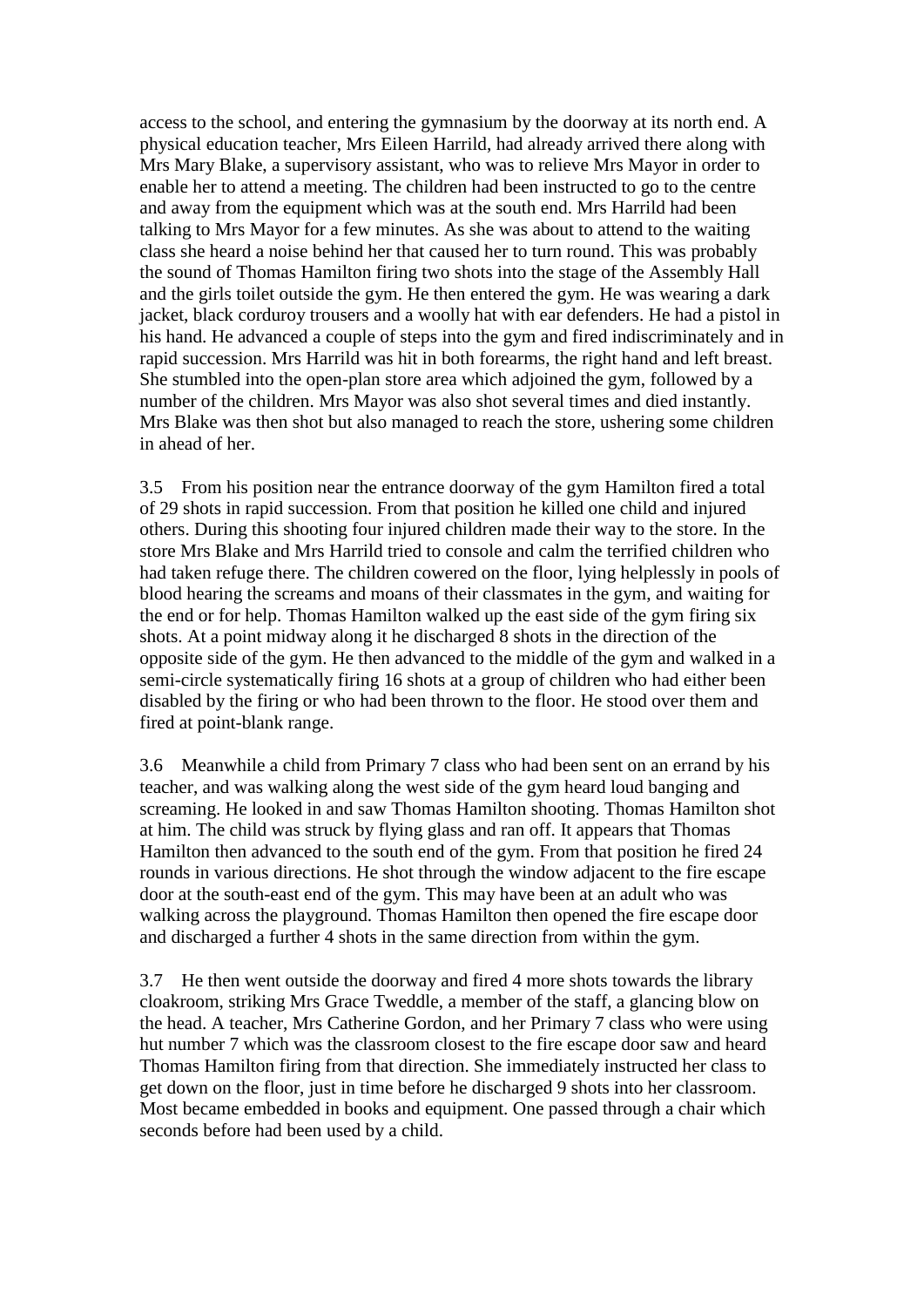3.8 Thomas Hamilton then re-entered the gym where he shot again. He then released the pistol and drew a revolver. He placed the muzzle of the revolver in his mouth, pointing upwards and pulled the trigger. His death followed quickly.

3.9 Mrs Mayor and 15 children lay dead in the gym and one further child was close to death. They had sustained a total of 58 gun shot wounds. 26 of these wounds were of such a nature that individually they would have proved fatal.

3.10 In the result the deaths of the victims listed in the left hand column of the Annex to the Foreword to this Report were caused by gunshot wounds caused by Thomas Hamilton's unlawful actions in shooting them. All of these victims died within the gym, with the exception of the sixteenth child, Mhairi Isabel MacBeath, who was found to be dead on arrival at Stirling Royal Infirmary at 10.30 am. While it is not possible to be precise as to the times at which the shootings took place, it is likely that they occurred within a period of 3-4 minutes, starting between 9.35 am and 9.40 am.

3.11 The survivors of the incident were taken to Stirling Royal Infirmary. They are listed in the right hand column of the Annex. They consisted of the remaining 12 members of the class; two pupils aged 11 who were elsewhere than in the gym when they were injured; and Mrs Harrild, Mrs Blake and Mrs Tweddle. 13 of them had sustained gunshot wounds, 4 being serious, 6 very serious and 3 minor. Of the remaining 4, 2 had sustained minor injuries and 2 were uninjured.

#### **The response to the incident**

#### *The school staff*

3.12 Mrs Agnes Awlson, the Assistant Headmistress, was making her way across the playground from her classroom when she heard several sharp metallic noises and screaming coming from the gym. She ran along a corridor and saw what she thought were cartridges lying outside its doorway. Realising that something dreadful was happening she ran back to the office of the Headmaster, Mr Ronald Taylor, who was making a telephone call. The call began at 9.38 am. He was conscious of hearing noises like indistinct bangs. This puzzled him and his reaction was to think that there were builders on the premises about whom he had not been informed. Mrs Awlson entered his office in a crouched position saying that there was a man in the school with a gun. Mr Taylor cut short his call and made an emergency call to the police, which was received at 9.41 am. He then ran along the corridor to the gym. On the way he heard no further noises. A student teacher told him that he had seen the gunman shooting himself. Mr Taylor's estimate was that some 3 minutes had lapsed between his first hearing the noises and being told this by the student teacher.

3.13 Mr Taylor burst into the gym. He was met by what he described in evidence as "a scene of unimaginable carnage, one's worst nightmare". He saw a group of children on the right hand side of the gym who were crying and obviously less injured than the others. He asked the student teacher to take them out of the gym and give them comfort. He then ran back to his office and instructed the Deputy Headmistress, Mrs Fiona Eadington, to telephone for ambulances. That call was made at 9.43 am. He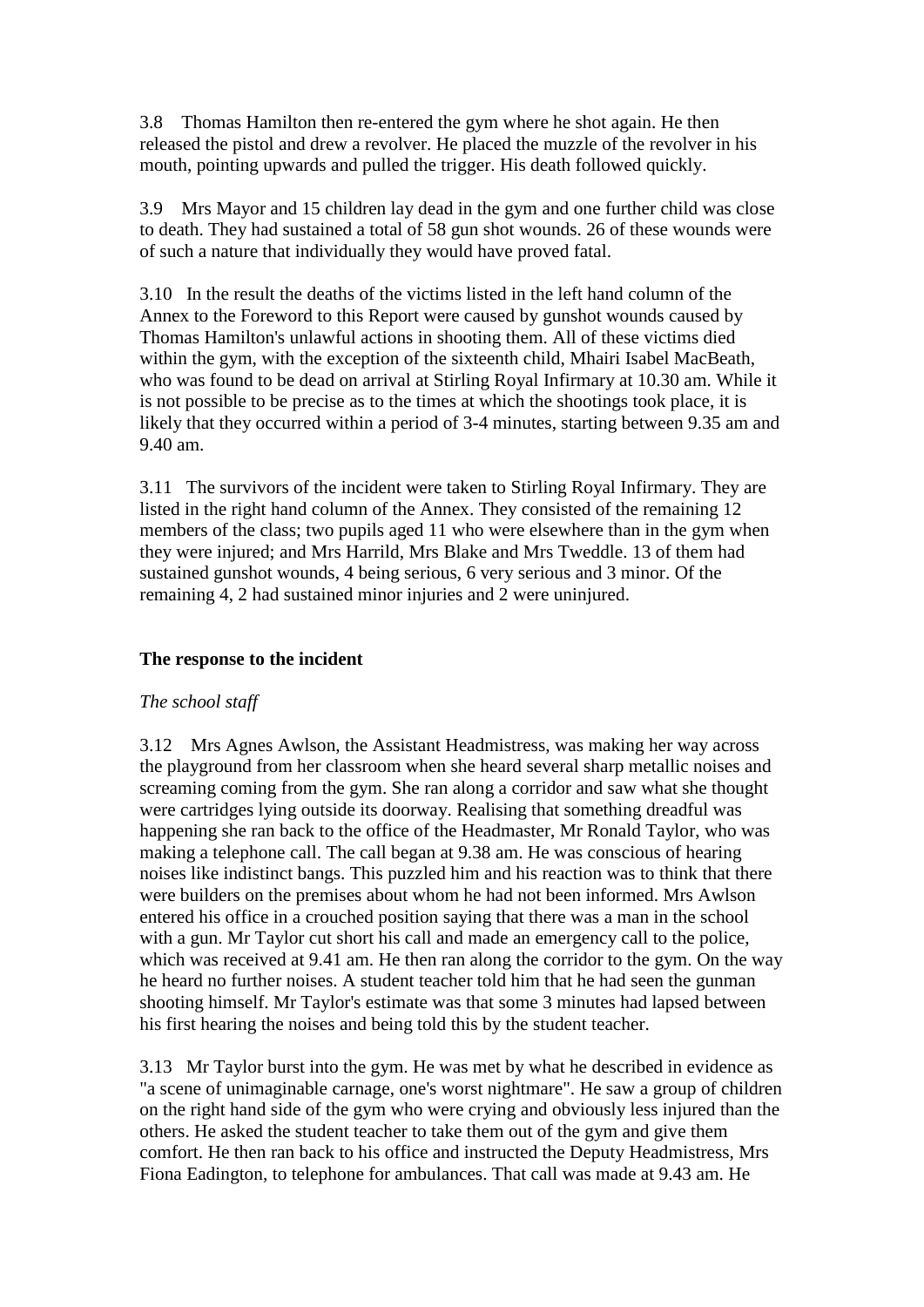then ran back to the gym calling for adults, and in particular the kitchen staff, to come and help. He moved through the gym along with the janitor Mr John Currie. He noticed Thomas Hamilton lying at the south end of the gym. He seemed to be moving. He noticed a gun on the floor beside him and told Mr Currie to kick it away, which he did. He also removed the revolver from Thomas Hamilton's hand and threw that aside. By this time the Assistant Headmaster, Mr Stuart McCombie, and members of the kitchen staff were in the gym endeavouring to help the injured children until the arrival of the police. When Mr Taylor went to the store area he discovered the injured who were there. Other members of staff arrived and endeavoured to attend to the injured, who were taken to the Assembly Hall.

3.14 By this time the police and medical teams had arrived. Attention was turned to the difficult problem of identifying the children. Since Mrs Mayor was dead, help was sought from members of staff, including nursery staff, who had looked after the children during the previous year. However, not all of the children had been through the nursery. This was an extremely harrowing experience for all the members of staff who were involved. They had to be taken into and out of the gym on several occasions. The record cards were consulted in order to aid identification. Unfortunately the class register had not been marked for Mrs Mayor's class as the class had proceeded directly to the gym after assembly. A further difficulty was encountered when it was discovered that one child was wearing clothing with the name tag of another child. The record card for another child was not in its expected place but this did not delay identification. Mr Taylor and his staff did everything that they possibly could to assist, far beyond what might reasonably have been expected of them.

#### *Emergency Services*

3.15 The first ambulance arrived at the school at 9.57 am in response to the call at 9.43 am. It left at 10.15 am with the first patient for Stirling Royal Infirmary, and returned later for more patient transfers.

3.16 A team of doctors and a nurse from the Health Centre at Dunblane arrived on the scene at about 10.04 am, followed shortly thereafter by a community nursing sister from the Health Centre. They were involved in immediate resuscitation of injured teachers and children. They were joined by doctors from the Doune Health Centre and from Callander.

3.17 At 9.48 am the accident and emergency department at Stirling Royal Infirmary was notified of the incident and within a few minutes it was known that multiple casualties or fatalities were possible. A major incident was declared and the planned response to such an event was put into operation. At 10.15 am the first of a number of teams from Stirling Royal Infirmary arrived at the school and took up the process of triage which had been initiated by the doctors from Dunblane. This involved working out the priorities according to an assessment of each victim's needs. A decision was then taken as to fitness for evacuation and the order in which evacuation should take place. At the Infirmary operating theatres had been cleared of planned surgical cases. On their arrival at hospital the victims were handed over to the care of teams of surgeons and anaesthetists. Four of the children had sustained potentially fatal wounds. A team from Falkirk and District Royal Infirmary also arrived about 10.35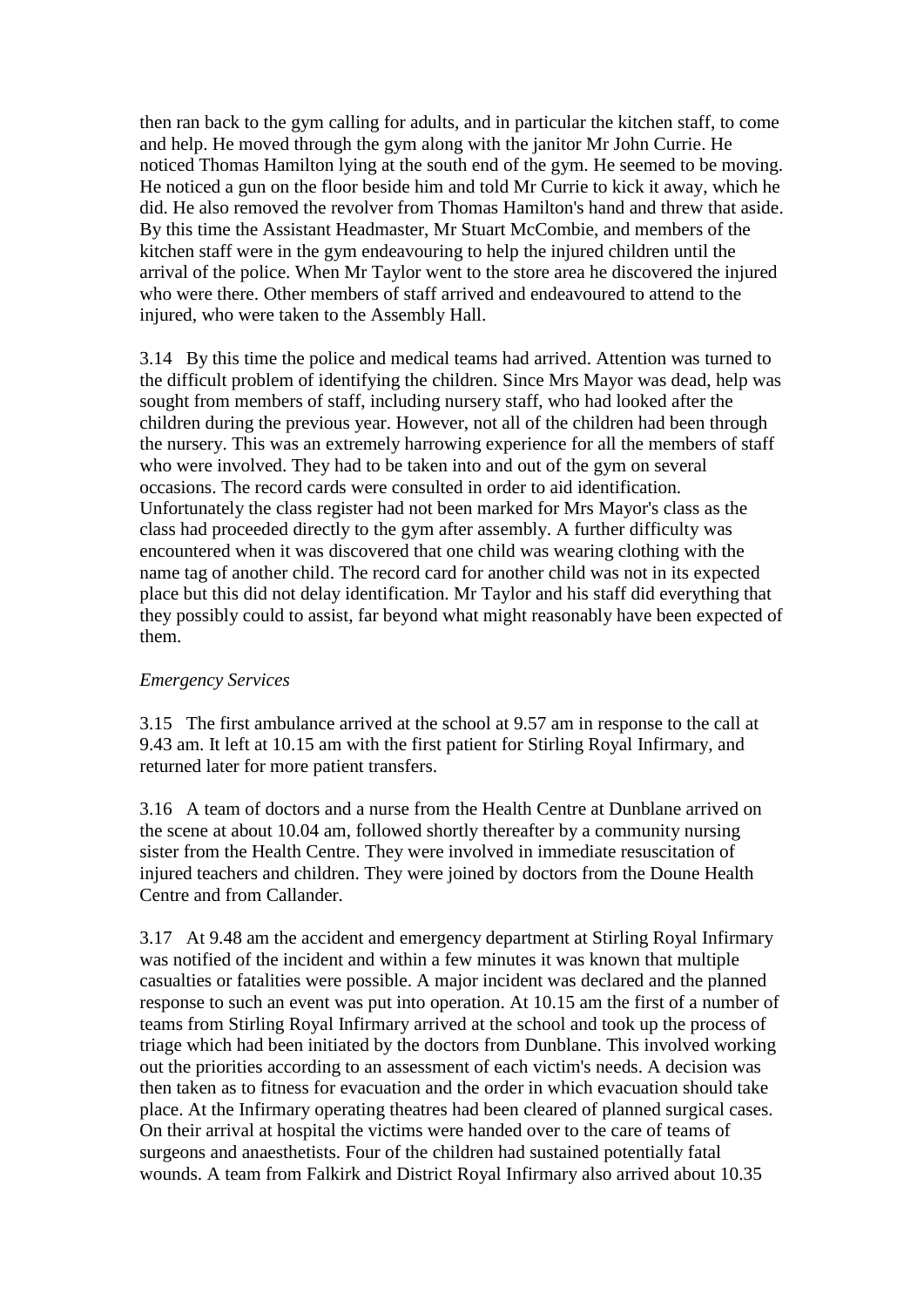am. All of the injured victims had arrived at Stirling Royal Infirmary by about 11.10 am. After initial examination some were sent to the Falkirk and District Royal Infirmary and others required to be transferred to the Royal Hospital for Sick Children, Yorkhill, Glasgow, for specialist treatment.

#### *The Police*

3.18 The first police officers arrived from Dunblane Police Office at about 9.50 am in response to the telephone call from Mr Taylor. They immediately summoned further police assistance and these officers assisted in the gym and took steps to clear the way for the arrival of ambulances. By about 10.10 am senior police officers were on the scene, including the Chief Constable who had put into force the strategy for major incidents. In accordance with this a casualty bureau was set up at police headquarters in Stirling. The Chief Constable also delegated various tasks to his commanders. DCI John Ogg was appointed to be senior investigating officer. The police were faced with a very considerable task in dealing with the incident and its consequences. On 13 March over 100 police officers out of a total force of 658 were involved.

3.19 The first action of the police was to put a cordon around the school buildings with an outer cordon around the road access to the school, in order to restrict admittance to those who could be of assistance. By 10.30 am a considerable number of people had approached the school, not merely anxious relatives of school children but also representatives of the media. The emergency services had to make their way through some 200-300 people in proceeding to and from the school.

3.20 The police then gave priority to ensuring that the injured were taken to hospital. A deliberate decision was taken to refrain from noting their names before they left in order to ensure that they were given medical attention as soon as possible and in order to avoid insensitive intrusion. The next objective of the police was to endeavour to identify the deceased, then institute enquiries, followed by the appointment of production officers and the setting up of an administrative system.

3.21 As I have already indicated the task of identifying the victims was complicated by a number of factors. In addition it was found that two members of Mrs Mayor's class were absent that day. At one point it appeared that a particular child had been apparently identified as being at Stirling Royal Infirmary as well as lying dead in the gym.

3.22 In order to determine the identity of the dead it was necessary for the police to obtain identification of the survivors who had been removed to hospital. However, they had extreme difficulty in communicating with the hospital or the casualty bureau in the manner intended. Apart from a line in the library which was used for the internet facility there was only one telephone line into the school. This was engaged for virtually the whole time by calls from anxious parents or from the media. When the police used mobile telephones they soon found that they also became completely blocked. They decided not to resort to their radio system as the information in which they were interested was extremely sensitive and could have been picked up by scanners. The police did not receive information from the hospital until after mid-day when they obtained two or three names at a time with the use of mobile telephones.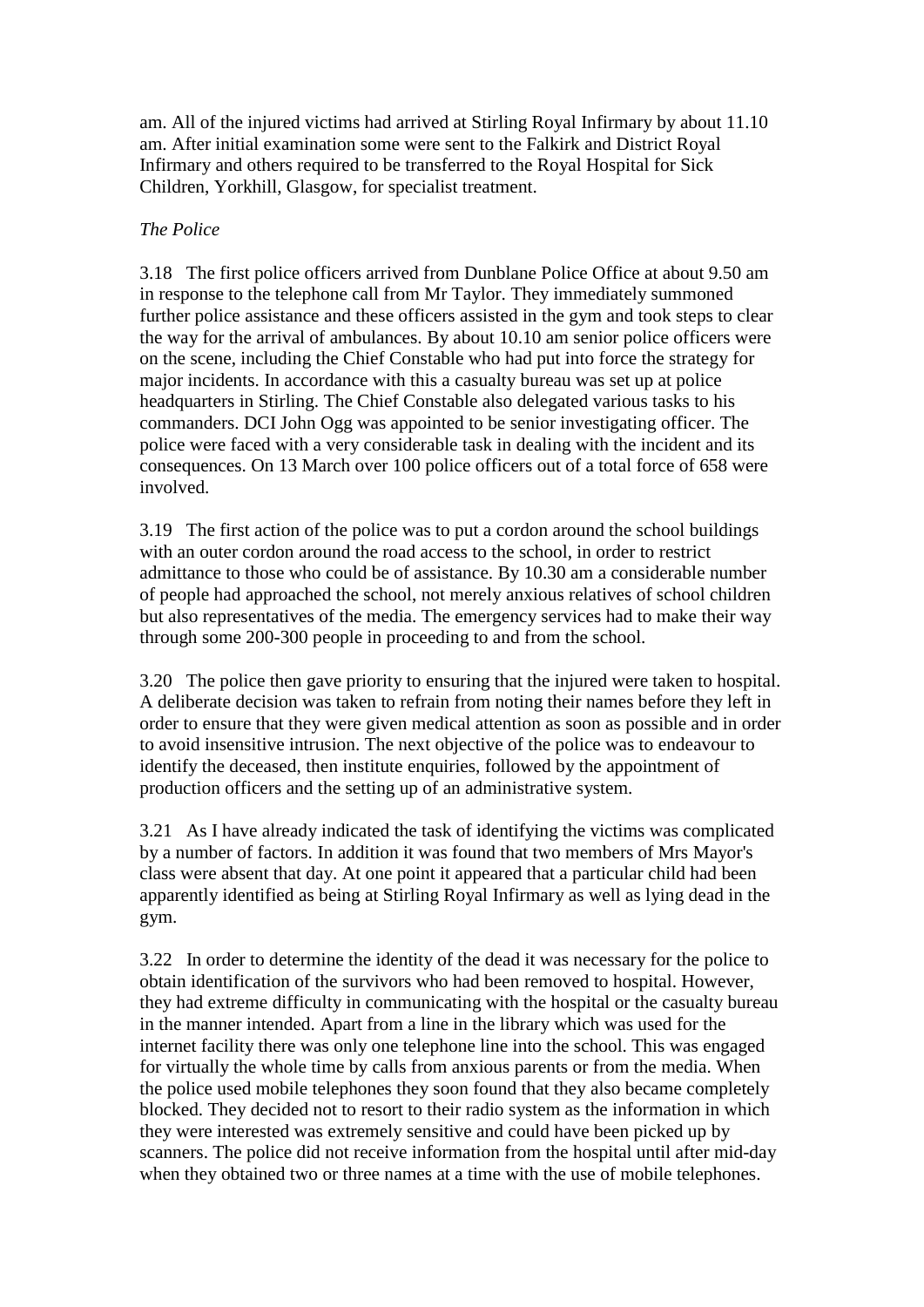They requested British Telecom for additional telephone lines into the school but it was not until 3 pm that the first of these was installed.

3.23 In the meantime arrangements had to be made by the police for the relatives of children who attended the school. They were taken to a private house. From there the parents of children in Primary 1/13 were escorted to a second house before being transferred to a staff room at the school. The process of reuniting parents with children in other classes took up some 2-3 hours. As regards the parents of children in Primary 1/13, the police began to inform the parents of children who were injured and arranged for them to be driven to hospital. By about 1.15-1.30 pm all the injured children had been identified and the necessary information conveyed to their parents.

3.24 In order to communicate information to the parents of children who had died a family liaison team consisting of two police officers and a social worker was organised for each family. These teams required to be assembled and briefed before they spoke to the families and they were also instructed to provide them with continuing counsel and support. The police decided that they should be entirely certain as to the identity of the deceased children before informing their families lest any parents be misinformed. Their concern in this respect was increased by the fact that, as I have already narrated a child had been apparently identified as being both in the gym and at hospital. This necessitated a second round of physical identification of the children in the gym by members of staff. This served only to make their task the more harrowing. As this doubt had arisen the police took the deliberate decision to withhold information about any of the deceased until all of them had been identified.

3.25 Although these procedures were protracted for the reasons that I have explained the parents were not told of the problem and were given no explanation of the reason for the delay. The process of breaking the news to the parents of deceased children did not begin until 1.45 pm. It was not completed until about 3.30 pm. In the meantime doctors from the Health Centre at Dunblane had remained with the families in order to give them whatever comfort they could. The families of each child were called out of the staff room and then escorted by members of their liaison team to one of seventeen rooms which had been made available for the purpose of enabling news to be broken in privacy. The last family remained in the staff room with the members of their team. After the families had received the news they were escorted home by the members of their team who stayed with them as long as was required. It may be noted that at one stage before individual families had been informed there were broadcasts by the media as to the number of children who were thought to have been killed. This had a serious effect on the credibility of the work of the police.

3.26 Mrs Mayor's daughter, Esther, went to Stirling Royal Infirmary where she heard people enquiring about her mother's class at around 12.30 pm. She then left immediately for the school where she was put into the staff room with the parents. Mrs Mayor's husband arrived at the school about 1 pm and was taken to the school library. He was extremely upset and suspected from various media reports that his wife was among the dead. The police officer who escorted him knew that one teacher had been killed but did not know that teacher's identity. Mr Mayor threatened to obtain information from the media if the police would not provide him with it. The officer then left him alone in the library while he sought confirmation of the teacher's identity. After receiving confirmation of Mrs Mayor's death he returned to the library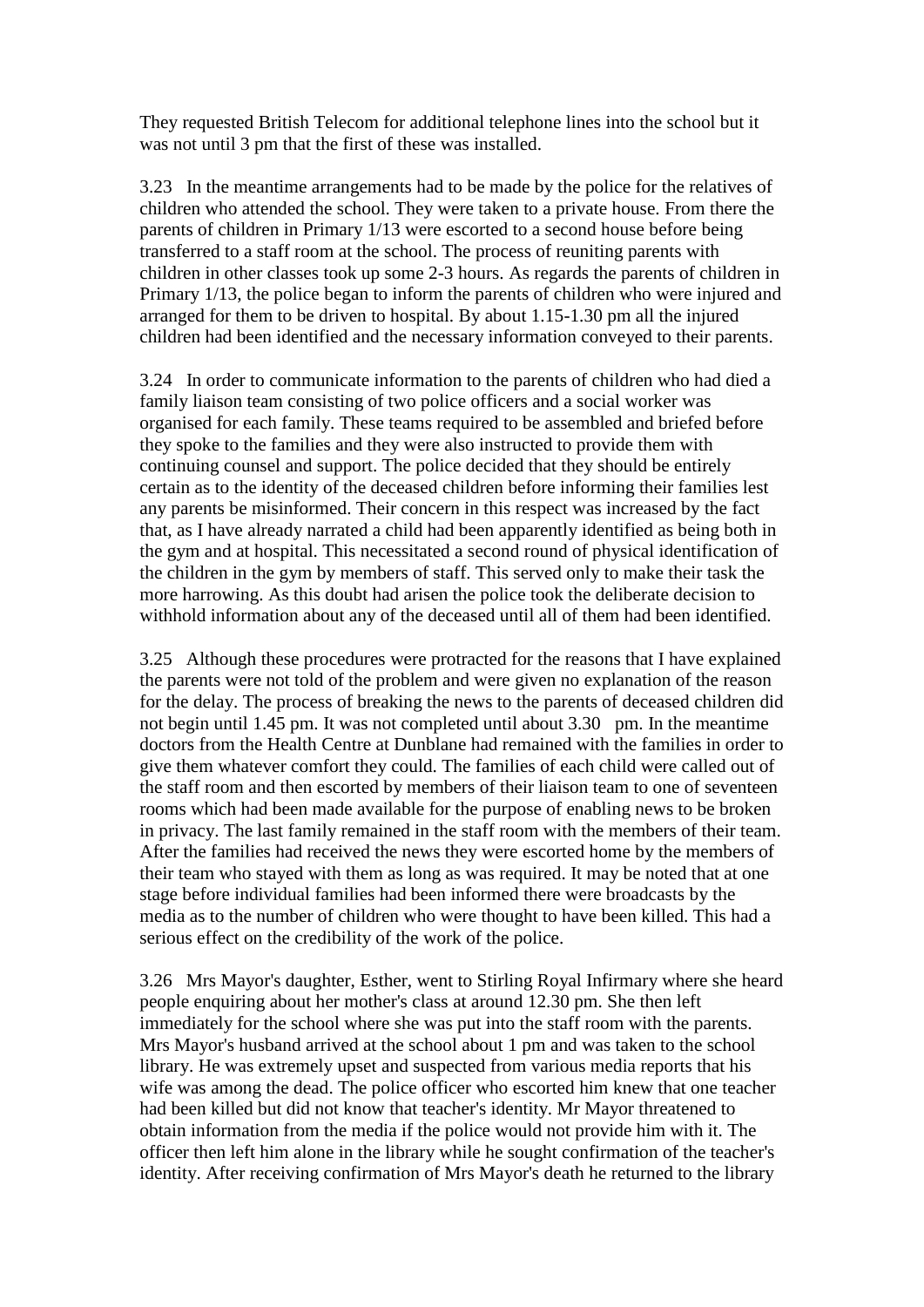and broke the news to Mr Mayor. This was at least half an hour after he had arrived at the school. The officer then left Mr Mayor in the library in order to go to the briefing room where he was allocated as a member of one of the liaison teams. It appears that neither Mr Mayor nor his daughter was informed of the other's presence in the same building and that it was not until 2.45 pm that they were brought together and informed of what had happened.

3.27 A delay occurred later at Stirling Royal Infirmary where families and their supporters had to wait for some time before they were able to see their child in the mortuary.

#### *Lessons from the Incident*

3.28 Although the police had received training for emergencies and had participated in disaster planning they could never have envisaged an incident of such magnitude and involving such distressing circumstances as the massacre which Thomas Hamilton perpetrated. During the course of their evidence police officers who were concerned with the maintenance of access and communication to the school and with the provision of information to the parents of victims accepted that there were a number of lessons to be learned from what happened. In addition, during closing submissions, Mr James Taylor for Central Scotland Police presented me with a written submission by the Chief Constable dated 26 June. I have not thought it necessary to make any recommendations of my own in this respect but it may be of assistance if I draw attention to a number of matters which are to receive attention.

3.29 As regards the use of a cordon it appears to have been accepted that it would have been possible to move it further back from the school so as to enable police officers to speak to the families without their being under the gaze of the press and other members of the media. That was clearly desirable.

3.30 It is clearly better that the names of injured should be noted before they leave the scene of an incident involving multiple victims unless this creates a clear risk of prejudice to their treatment. This point has been noted in the Chief Constable's submission at  $4.5$ .

3.31 A number of important points in regard to communications require future attention. In part 5 of his submission the Chief Constable refers to the importance of emergency services having the ability to limit the number of incoming calls in order that operators can continue to make outgoing calls; the use of a facility for reconfiguring domestic telephones in order to give priority to outgoing callers; the dedication of several lines for use by emergency services at localised junction boxes; the value to emergency services of message pagers; the use by the police of encrypted radios; the use by family liaison teams of mobile telephones; the need for a communications vehicle for command purposes; and the need for a statement of best practice for adoption by the Association of Chief Police Officers of Scotland.

3.32 As regards the operation of the casualty bureau the Chief Constable has noted (at 9.3 and 9.4) that it is important for the future to ensure the recording of the times when casualties are positively identified and the times when relatives are notified; and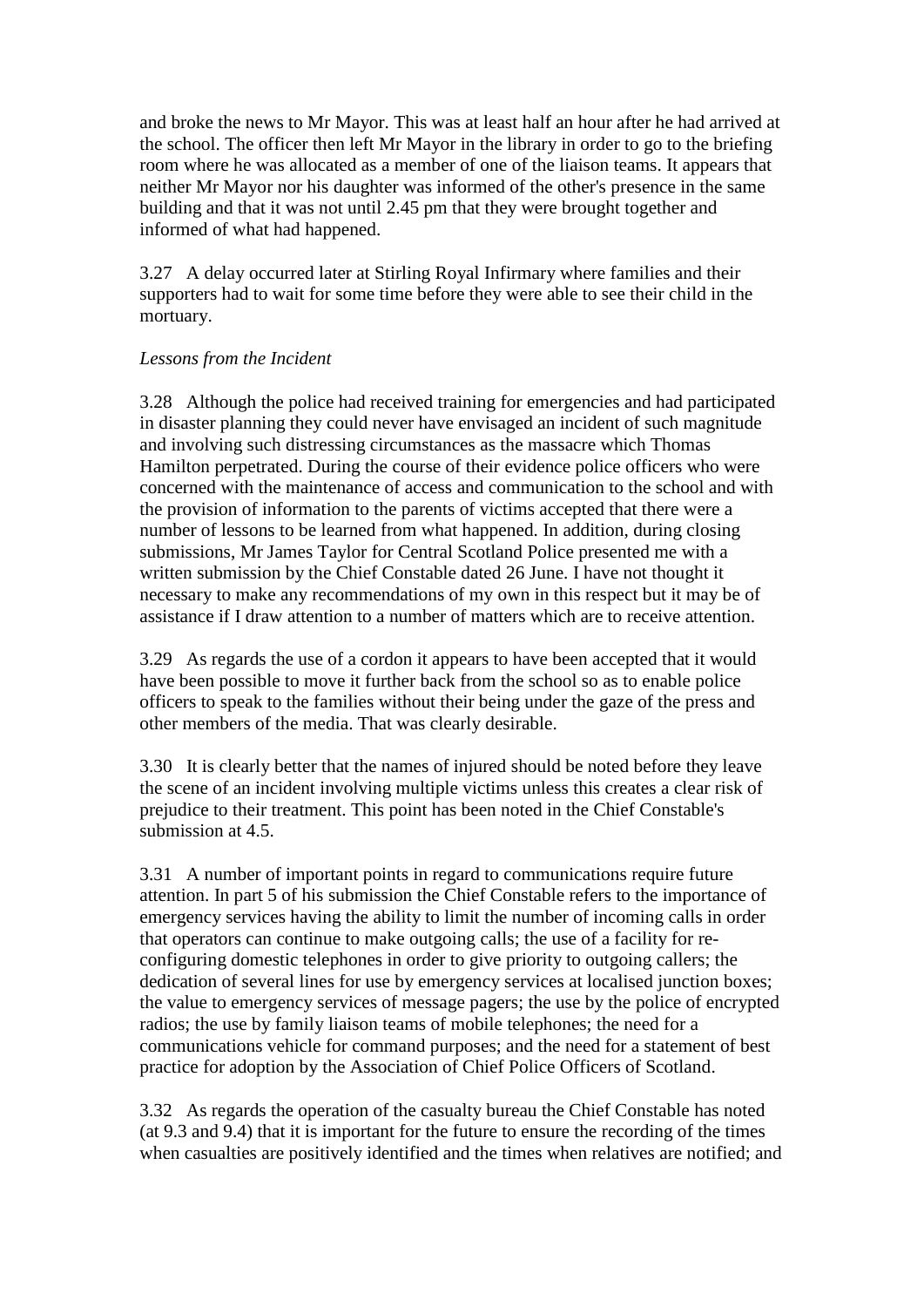that it would be of greater value to the police service if the processes of the casualty bureau were computerised.

3.33 A major incident puts a heavy premium on close co-ordination between the police and emergency services. I note from his submission at 4.8 that the Chief Constable considers that a closer liaison between his own press team and that of other emergency services would be beneficial.

3.34 However, the point which was of most concern to the families in the present case was the delay in their being informed of the fate of their children, and in particular the time which it took before the families of those who had been killed were informed of that fact. These delays were entirely unacceptable, especially when they were combined with the distressing effect of lack of any information, even an explanation that there was a problem and something was being done about it. It should be accepted that the provision of information even of a limited nature should be one of the aims in setting up adequate systems in the immediate aftermath of a major incident. I can appreciate that in the present case the police wanted to ensure that they were in a position to provide accurate information to the parents but the need, as they saw it, to wait until their information was considered accurate in every case, along with the time taken up by the formation of the liaison teams meant that a considerable time elapsed while the parents were left in what was described as a cramped and overcrowded room, experiencing intense frustration, concern and even anger. It is important not merely that as much information should be provided to relatives but also that the means by which that information is provided should be as sensitive and reassuring as possible. I note with approval that the Chief Constable intends (11.7 and 11.8) to consider allocation of officers with particular expertise for this purpose.

3.35 At the same time it is important to keep in view the general quality of the work which was done by Central Scotland Police. At the end of the Inquiry my attention was drawn to the letters in which the school board and Mr Taylor, the Head Teacher, had expressed their gratitude for the help, support and professionalism of the force. Further, as was made plain at the Inquiry the sensitivity and support which were provided to relatives by members of the liaison teams were warmly appreciated.

#### **The firearms, ammunition and other equipment carried by Thomas Hamilton**

3.36 It is now necessary for me to return to the scene of the shootings. Some time after 11.30 am Mr Malcolm Chisholm, scenes of crime officer and firearms examiner with the Tayside Police Force began a detailed examination of the area in conjunction with DC Donald Scobie, another member of the identification branch of that police force. The examination of the scene was interrupted for some time while the gym was checked for booby traps. The examination of the scene provided the Inquiry with a very detailed account of what was found. For the purposes of this report it is not necessary for me to go into every detail but to mention a number of findings which are of importance.

3.37 It was clear that Thomas Hamilton had with him two 9 mm Browning selfloading (or semi-automatic) pistols and two .357 Smith & Wesson revolvers. These firearms were found beside his body. They were in good condition and full working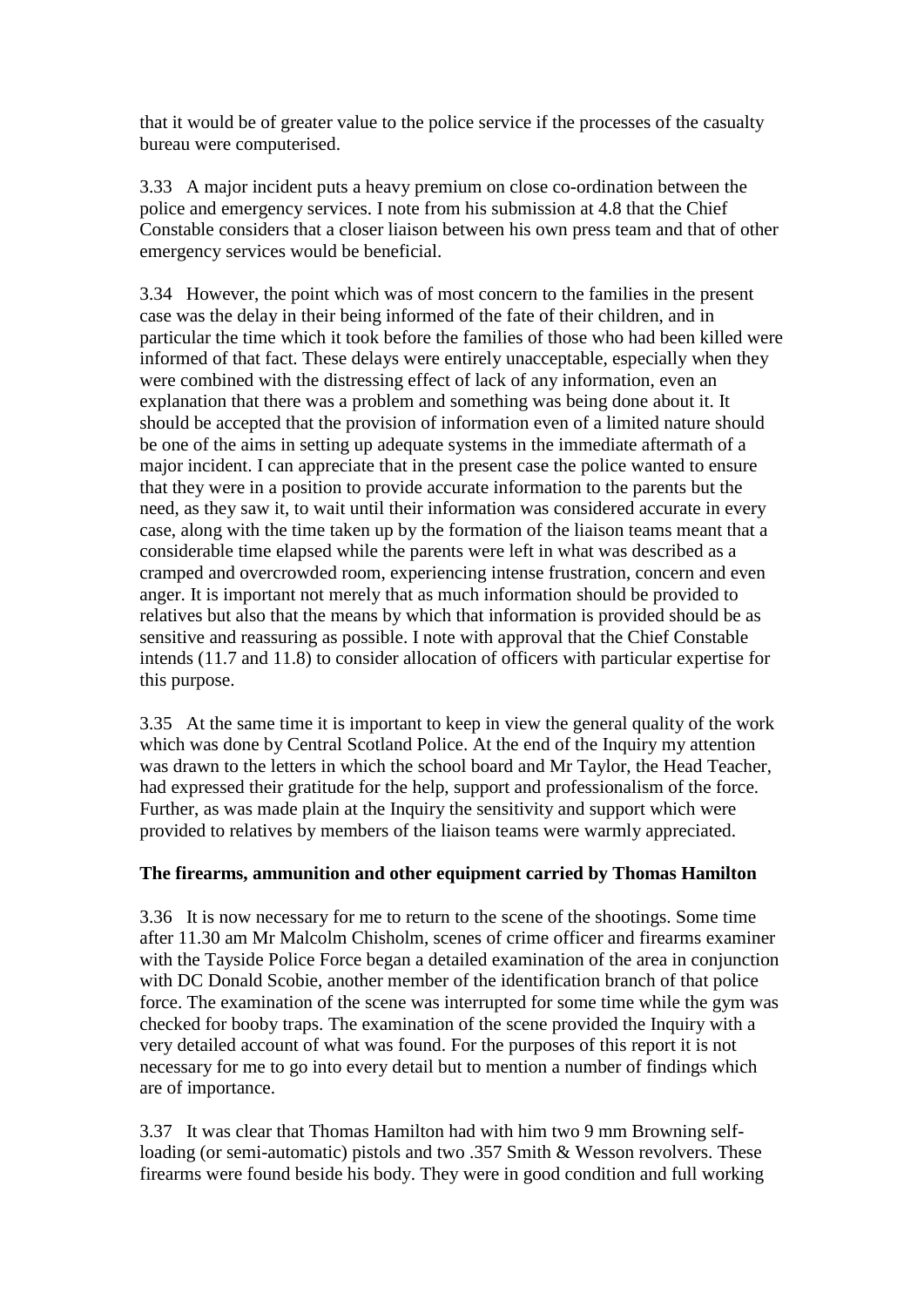order. Thomas Hamilton was wearing four holsters of the right-hand draw variety strapped to his waist and a pouch over each of his shoulders. He had also brought with him a large camera bag.

3.38 As regards the pistols, Thomas Hamilton had used one of them in order to fire all of his shots at his victims. This pistol (pistol A) was a competition model with an extended barrel and barrel weight, and an adjustable rear sight. The spur of the hammer had been removed. The reason for its removal is not clear. It could have been done as a consequence of the pistol being damaged or to reduce the time for which the pistol had to be held on aim. In any event the absence of a spur did not impair its use in target shooting to any significant extent. Pistol A had a light trigger pull but not unusually so for a well-tuned competition model. The other pistol (pistol B) was a standard model which was fitted with a device which prevented it from being fired when the magazine was not fitted. As between the two revolvers there were only minor differences, including the fact that in one of them the standard wooden handgrips had been replaced with rubber handgrips.

3.39 The examination of the scene showed that Thomas Hamilton had fired 105 rounds of 9 mm ammunition by means of pistol A. He had with him 25 extended boxtype magazines, each of which was capable of holding 20 rounds of 9 mm ammunition and suitable for use with either pistol. (The standard magazine for such pistols was capable of holding 13 cartridges.) Stickers had been attached to each magazine, a yellow sticker to the front and an orange to the back, presumably in order to ensure that it was inserted into the butt of the pistol the correct way round. The magazines were found to contain a total of 393 cartridges, 18 of the magazines being fully loaded with cartridges and 3 being partially loaded. The remaining 4 were empty. Mr Chisholm and DC Scobie reached the conclusion that Thomas Hamilton had arrived at the school with a total of 501 rounds of 9 mm ammunition which, with the exception of one round in the chamber of pistol B, were contained in the 25 magazines. They noted that in the majority of the magazines which still contained ammunition the cartridges had been loaded in uniform sequence - with metal jacket soft-nosed hollow point type at the bottom of the magazine; full metal jacket semiwadcutter types in the middle; and full metal jacket round-nosed types at the top. In evidence Mr Chisholm and Mr Alastair Paton, another firearms expert, stated that they had never come across such an arrangement in the course of their experience. However Mr Paton accepted that putting round-nosed types at the top of the magazine could have been done with a view to avoiding the risk of a cartridge sticking between the magazine and the chamber.

3.40 Mr Chisholm and DC Scobie later carried out tests on the pistols at the firing range at the headquarters of Tayside Police. These included an exercise in which pistol A, in the cocked and ready to fire position, was used to fire off a full magazine of 20 shots as quickly as possible. The time taken to accomplish this was 5.46 seconds. Also, using pistol A and the 7 magazines which had been used by Thomas Hamilton and the appropriate number of cartridges, they carried out an exercise of firing off 105 rounds and ejecting 6 magazines in the course of doing so, all as quickly as possible. The time taken to accomplish this was 50.4 seconds. Too much should not be read into the evidence about 5.46 seconds. While he had not carried out a similar exercise Mr Paton gave evidence that in general terms it was consistent with his experience for a magazine of 20 rounds to be fired off in 5 or 6 seconds with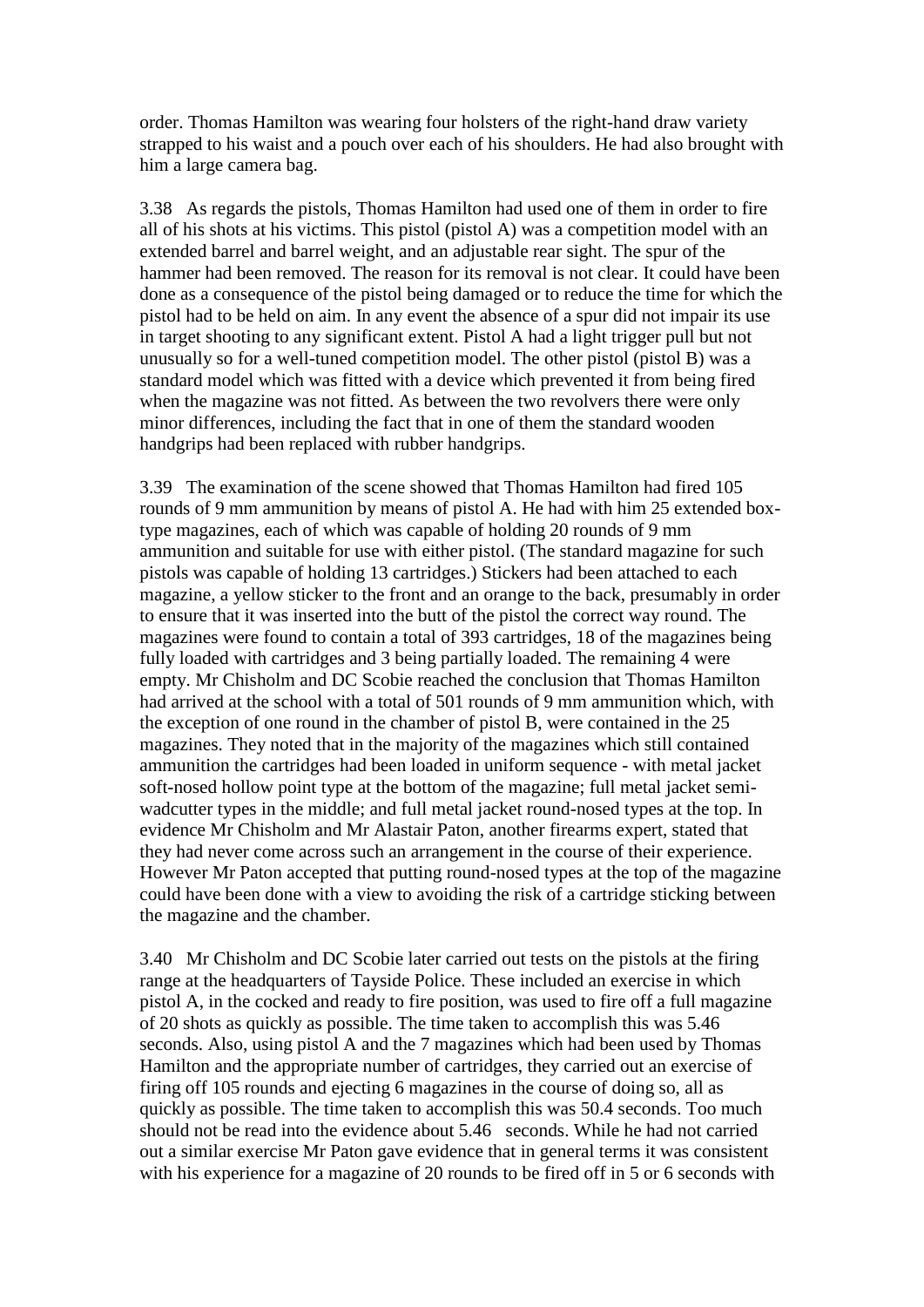some degree of accuracy. However, this depended on the expertise and physical make-up of the person firing. It would be unusual for 20 shots to be fired off at any one time. I accept Mr Paton's evidence as a broad indication. However, I note that Mr D J Penn, who is a highly experienced shooter, expressed the opinion that an averagely competent shot could not achieve 20 rounds of aimed fire in 5.46 seconds with an unmodified 9 mm Browning pistol: and that 10 to 12 shots in that time would be a more realistic figure. (This was expressed in a list of points submitted to the Inquiry after he gave his evidence.)

3.41 As regards the revolvers, an examination of the scene showed the presence of 230 live rounds of .357 magnum cartridges suitable for use in either of them. In addition each of the revolvers was fully loaded with six of such cartridges, apart from the single round which Thomas Hamilton had fired in order to kill himself.

3.42 It follows from the above that when Thomas Hamilton arrived at the school he had with him a total of 743 rounds of ammunition, consisting of 501 rounds of 9 mm and 242 rounds of .357 ammunition. He fired 105 rounds of the former and 1 round of the latter. At para [5.38](http://www.archive.official-documents.co.uk/document/scottish/dunblane/dun5-38.htm) I will refer to evidence which was given in an interpretation of his intentions.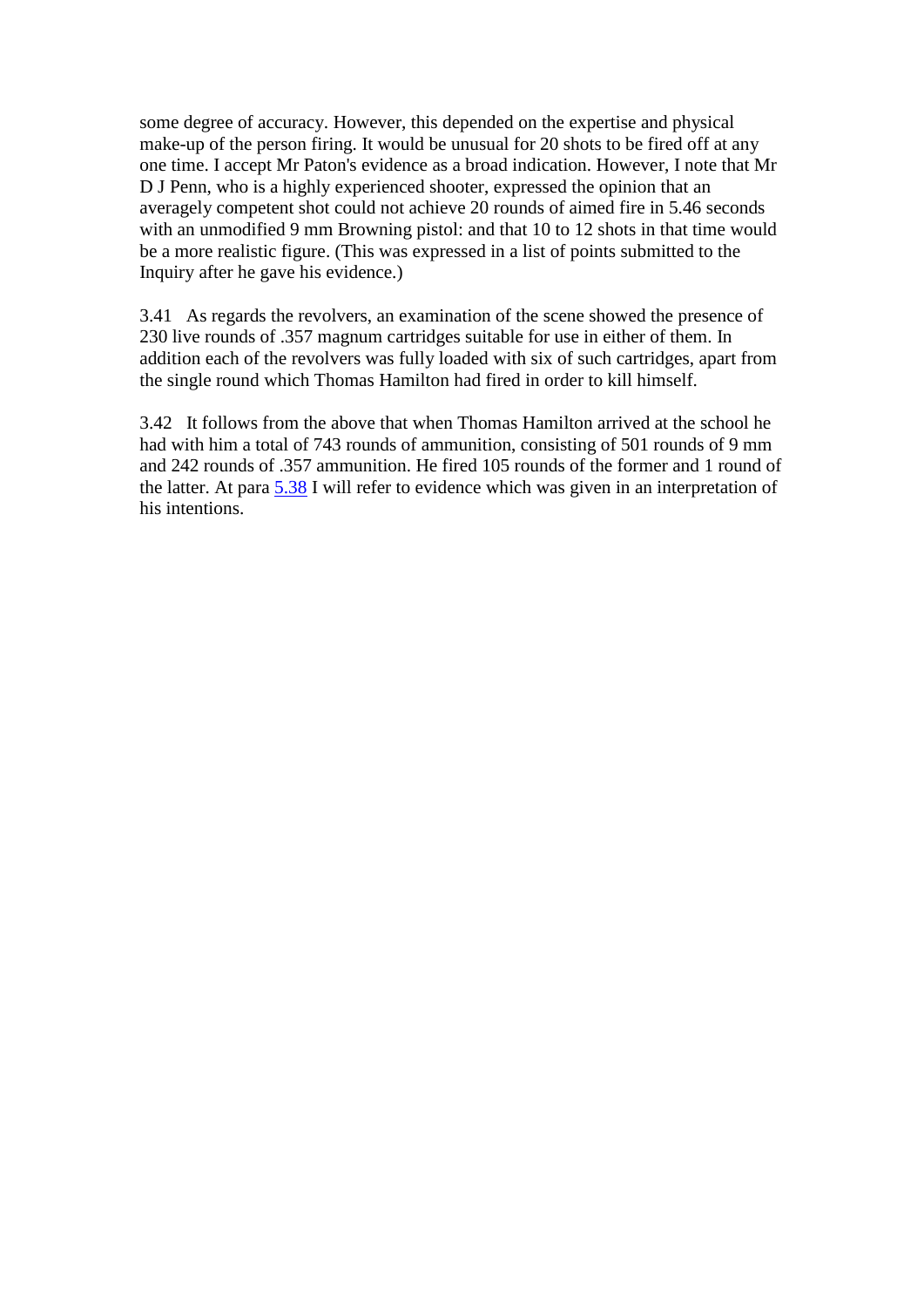# **Events in the life of Thomas Hamilton**

#### **Introduction**

4.1 The events of 13 March 1996 should be seen against the background of certain events in Thomas Hamilton's life and in particular the last 23 years. In this chapter, which of necessity is somewhat protracted, I will endeavour to set out the main events which appear to have a bearing on the outcome, leaving the events of the last 6 months of his life to [Chapter 5.](http://www.archive.official-documents.co.uk/document/scottish/dunblane/dun05a.htm) After dealing with his family, education and livelihood I will go on to his relationship with the Scouts, his long-standing operation of boys clubs and the circumstances in which he came into contention with local authorities and the police. Finally I will examine his alleged conduct in regard to firearms.

#### **Family, education and livelihood**

4.2 Thomas Hamilton was born in Glasgow on 10 May 1952. He was the son of Thomas Watt and Agnes Graham Hamilton or Watt. He was named Thomas Watt. Shortly after his birth his parents separated and in 1955 they were divorced. He and his mother moved to the home of his maternal grandparents in Cranhill, Glasgow. On 26 March 1956 he was adopted by them and his name was changed to Thomas Watt Hamilton. In 1963 he accompanied his adoptive parents when they moved to 11 Upper Bridge Street, Stirling. He grew up in the belief that his natural mother was his sister. In 1985 she moved to live in a house of her own. In 1987 Thomas Hamilton and his adoptive parents moved to 7 Kent Road, where he continued to live until 13 March 1996. In August 1987 his adoptive mother died; and 5 years later his adoptive father moved into sheltered housing, so leaving Thomas Hamilton in sole occupation. He remained in contact with his natural mother, visiting her about twice a week.

4.3 After a primary education in Cranhill and Stirling Thomas Hamilton attended Riverside Secondary School, Stirling and Falkirk Technical College, obtaining a number of O Grades in 1968. In that year he became an apprentice draughtsman in the County Architect's Office in Stirling. In 1972 he opened a shop at 49 Cowane Street, Stirling known as "Woodcraft", which specialised in the sale of DIY goods and supplies, ironmongery, and latterly the sale of fitted kitchens. After about 13 years he gave up the shop and registered as unemployed. He received state benefits until November 1993. However, at the same time he carried on the activity of buying and selling cameras and camera equipment and carrying out some free-lance photography.

#### **Thomas Hamilton's involvement with the Scouts**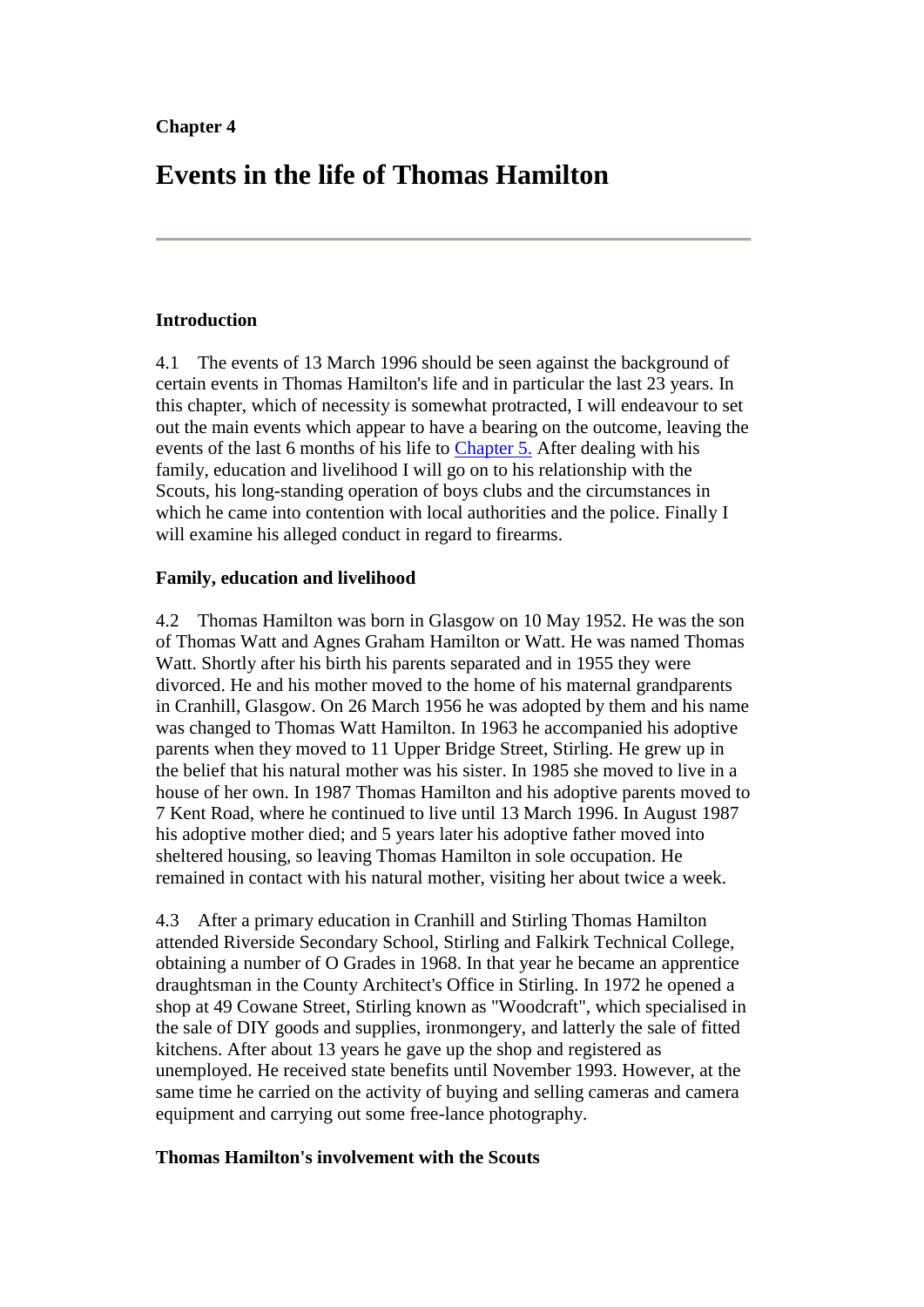4.4 In July 1973 Thomas Hamilton, who was then a Venture Scout, was appointed as Assistant Scout Leader of the 4th/6th Stirling Troop. This followed the normal checks into an appointee's suitability. He seemed very keen and willing and did not present any problems. On one occasion he volunteered to take some boys on his boat on Loch Lomond for their proficiency badge work but this was not permitted as the boat had insufficient lifejackets and no distress flares or oars, and he had inadequate knowledge of the waters. In the autumn of 1973 he was seconded to be leader of the 24th Stirlingshire troop which was to be revived at Bannockburn.

4.5 A number of complaints were made about his leadership, the most serious of which were concerned with two occasions when the boys who were in his charge were forced to sleep overnight in his company in a van during very cold weather at Aviemore. His excuse on the first occasion was that the intended accommodation had been double-booked and he was warned of the need to double-check such arrangements. On the latter occasion it was found that no booking had been made by him on either of these occasions. The County Commissioner, Mr Brian D Fairgrieve had a discussion with the District Commissioner, Mr R C H Deuchars, in which they agreed that Thomas Hamilton should be asked to resign. Thereafter Mr Fairgrieve had a meeting with him. He did not think that Thomas Hamilton was a particularly stable person. He said in evidence "I formed the impression that he had a persecution complex, that he had delusions of grandeur and I felt his actions were almost paranoia". He was doubtful about his moral intention towards boys. Thomas Hamilton was informed that in view of his lack of qualities in leadership his warrant was being withdrawn. On 13 May 1974 Mr Deuchars wrote to him requiring that he return his warrant book. Despite repeated requests he did not do so for some months.

4.6 Mr Fairgrieve wrote to the Scottish Scout Headquarters in order to give them his views about Thomas Hamilton as he considered that he should not be a member of the Scout movement. In this letter dated 29 June 1974 he wrote:

> "While unable to give concrete evidence against this man I feel that too many 'incidents' relate to him such that I am far from happy about his having any association with Scouts. He has displayed irresponsible acts on outdoor activities by taking young 'favourite' Scouts for weekends during the winter and sleeping in his van, the excuse for these outings being hillwalking expeditions. The lack of precautions for such outdoor activities displays either irresponsibility or an ulterior motive for sleeping with the boys...... His personality displays evidence of a persecution complex coupled with rather grandiose delusions of his own abilities. As a doctor, and with my clinical acumen only, I am suspicious of his moral intentions towards boys".

Mr Deuchars also submitted a form to Scout Headquarters to the effect that Thomas Hamilton was not considered to be a suitable applicant due to his immaturity and irresponsibility. This resulted in his name being entered on the "blacklist" which is intended to ensure that unsuitable applicants are denied an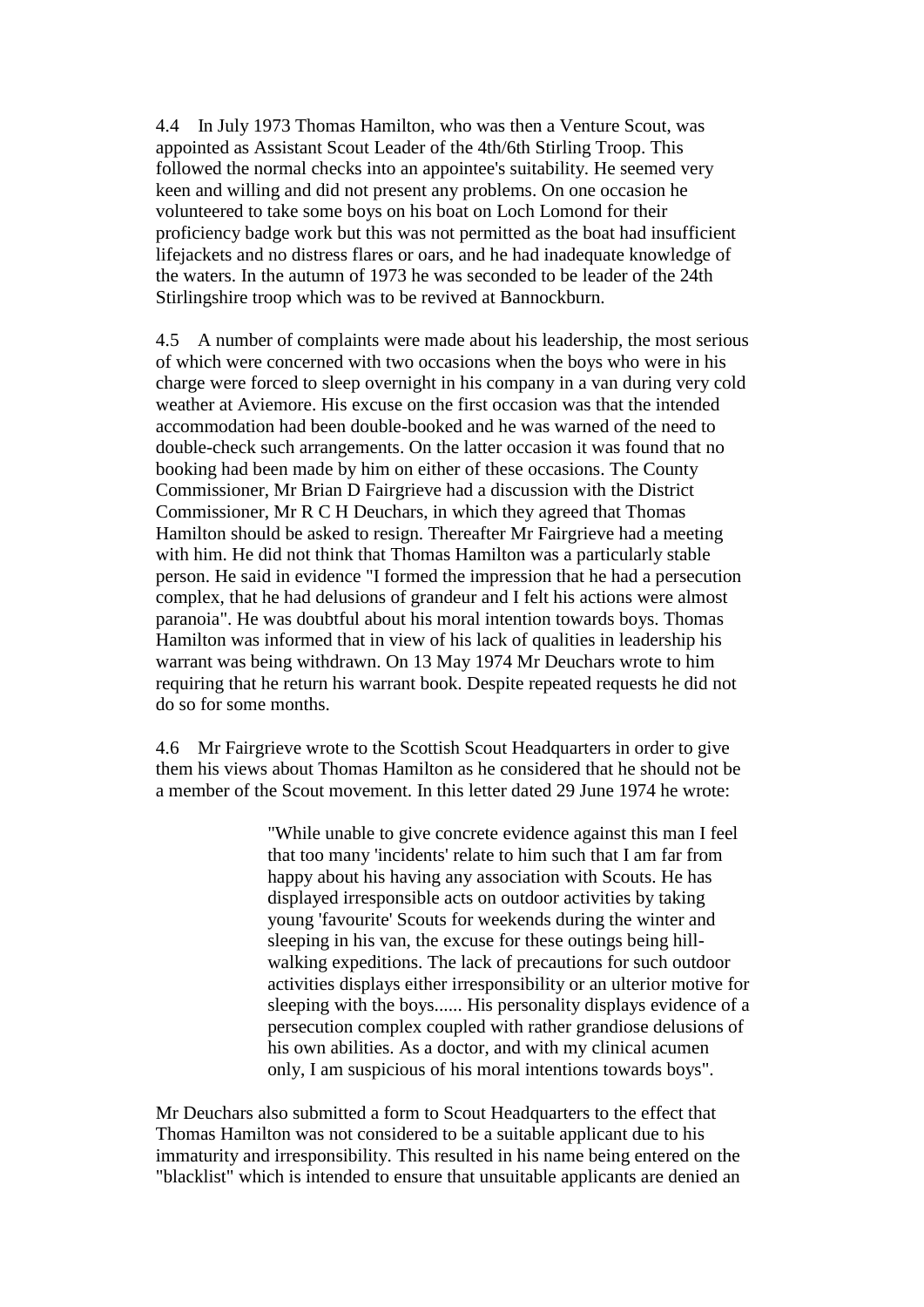appointment in the Scout Association. Such a record is also consulted on occasions when an outside enquiry is made as to whether a former Scout leader has provided satisfactory service. In the case of Thomas Hamilton it was effective in preventing him in his attempt to become a Scout leader in Clackmannanshire.

4.7 During the Inquiry reference was made to a copy of what purported to be a letter written by Thomas Hamilton, dated 28 April 1974 and addressed to Mr Deuchars. In that letter he tendered his resignation as Scout leader of the 24th Stirlingshire troop, criticised the conduct of Mr Deuchars and stated his intention to transfer to another district. Mr Deuchars had no recollection of receiving the letter and there is no record of it on the Scout files. The copy was retrieved from the records of Central Regional Council. I am satisfied that Thomas Hamilton did not write or send the letter on the date which it bears and that it was written by him in order to create a false impression that through his own resignation he had anticipated the withdrawal of his warrant.

4.8 In February 1977 after making a number of attempts to return to Scouting Thomas Hamilton requested the Scout Association to hold a Committee of Inquiry into his complaint that he had been victimised. This request was denied. After some correspondence he stated in April 1977 that he was discontinuing the thought of holding a warrant "as I do not want my good name to be part of this so-called organisation in this district". However, his letters of complaint continued. The response of the Scout Association was that the warrant had been withdrawn on the basis of lack of preparation and planning for his adventure activities at Aviemore. In 1978 he approached Mr David Vass, the District Commissioner for the Trossachs, offering his services as a Scout Leader. After consulting with Mr Fairgrieve Mr Vass responded that they were unable to make use of his services. Thomas Hamilton persistently maintained that the Scouts had not only ruined his reputation by terminating his appointment but that they were linked with the actions taken by other organisations, and in particular the police. In para [4.23](http://www.archive.official-documents.co.uk/document/scottish/dunblane/dun4-23.htm) I narrate his later approaches to Scout officials.

#### **Thomas Hamilton's boys clubs**

4.9 After the withdrawal of his warrant Thomas Hamilton became increasingly involved in the setting up and running of boys clubs. It is not clear when he began this activity but it appears that in the late 1970s he was running the "Dunblane Rovers" in the Duckburn Centre in Dunblane. He also ran a Rovers Group in Bannockburn. There was some evidence that at this time he was permitted to use school premises. In any event it is clear that during the period from November 1981 until his death he organised and operated 15 boys clubs for various periods and that these clubs used school premises in Central, Lothian, Fife and Strathclyde Regions. The clubs, the periods within which they were active and their locations are set out in the accompanying table.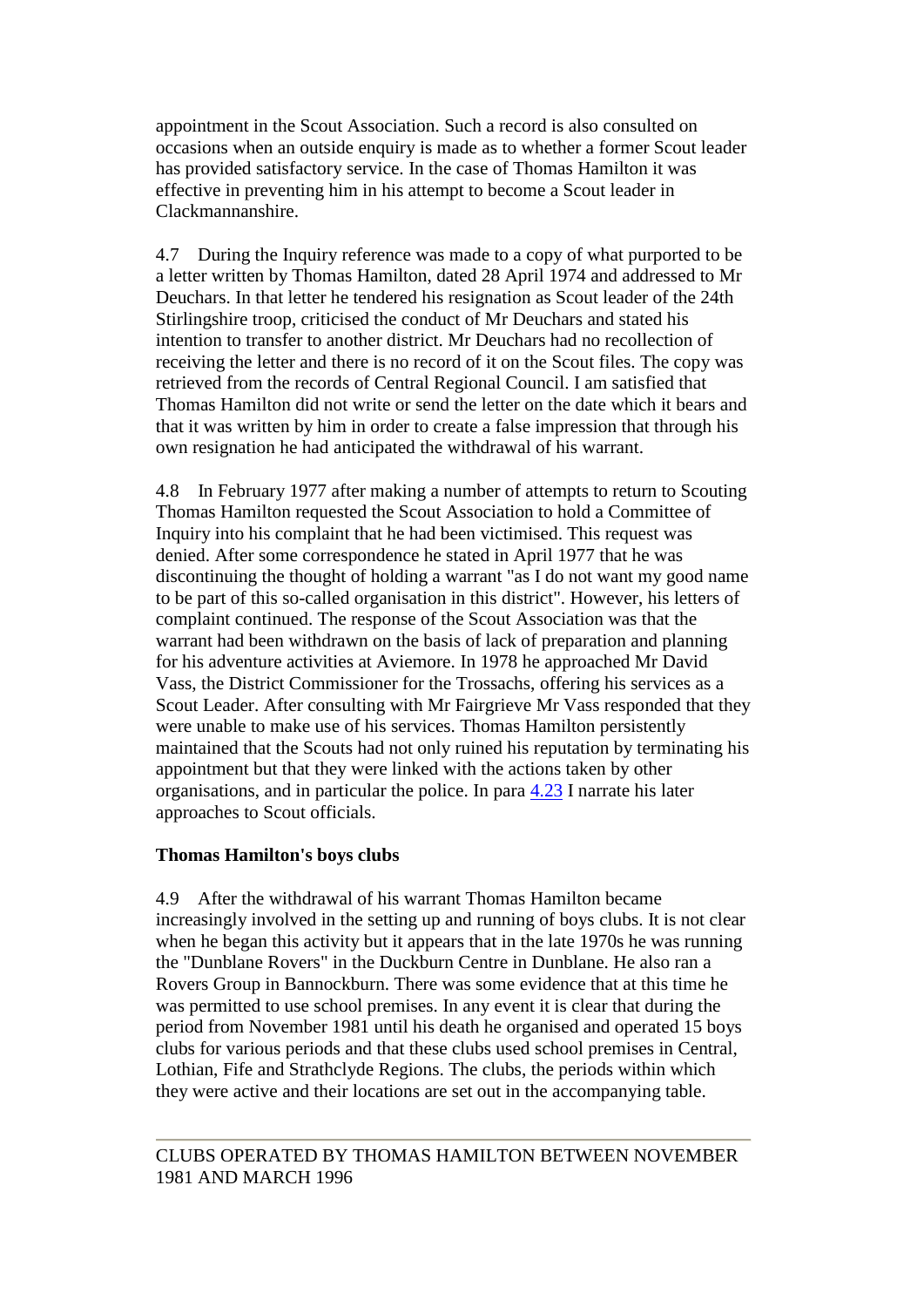| <b>Club</b>                                             | <b>Period Active</b>                     | <b>Location</b>                                              |                     |
|---------------------------------------------------------|------------------------------------------|--------------------------------------------------------------|---------------------|
| <b>Dunblane Rovers</b><br>Group*                        | Nov.1981-Oct<br>1983                     | Dunblane H.S.                                                |                     |
| Dunblane Boys Club*                                     | Oct 1985-March<br>1996                   | Dunblane H.S.                                                |                     |
| Bannockburn Boys<br>$Club*$                             |                                          | May 1983-<br>March 1996<br>(No information<br>Oct 1983-1992) | Bannockburn<br>H.S. |
| <b>Lynburn Gymnastics</b><br>Club/Lynburn<br>Boys Club* | Feb.1985-<br>Feb.1986                    | Woodmill<br>Centre and<br>Dunfermline<br>Centre              |                     |
| Dunfermline Boys<br>Sports Club*                        | May 1987-Aug<br>1992                     | Woodmill<br>Centre $&$<br>Queen Anne<br>H.S.                 |                     |
| Falkirk Boys Club*                                      | May 1987-<br>March 1966<br>(Intemittent) | Graeme H.S. &<br>Falkirk H.S.                                |                     |
| Linlithgow Boys Club                                    | April 1988-May<br>1989                   | Linlithgow<br>Academy                                        |                     |
| Menstrie, Alva &<br>Tillicoultry<br><b>Boys Club</b>    | <b>March 1989-</b><br>March 1995         | Alva Academy                                                 |                     |
| <b>Stirling Boys Club</b>                               | May 1989-June<br>1993                    | Wallace H.S. &<br>Stirling H.S.                              |                     |
| Alloa Boys Club*                                        | Nov.1992-June<br>1994                    | Alloa Academy                                                |                     |
| Lornshill Boys Club                                     | Oct. 1992-June<br>1994                   | Lornshill<br>Academy                                         |                     |
| Denny Boys Club                                         | Oct. 1992-Jan<br>1994                    | Denny H.S.                                                   |                     |
| <b>Balfron Boys Club</b>                                | April 1993-June<br>1993                  | Balfron H.S.                                                 |                     |
| <b>Callander Boys Club</b>                              | <b>March 1995-</b><br>April 1995         | McLaren H.S.                                                 |                     |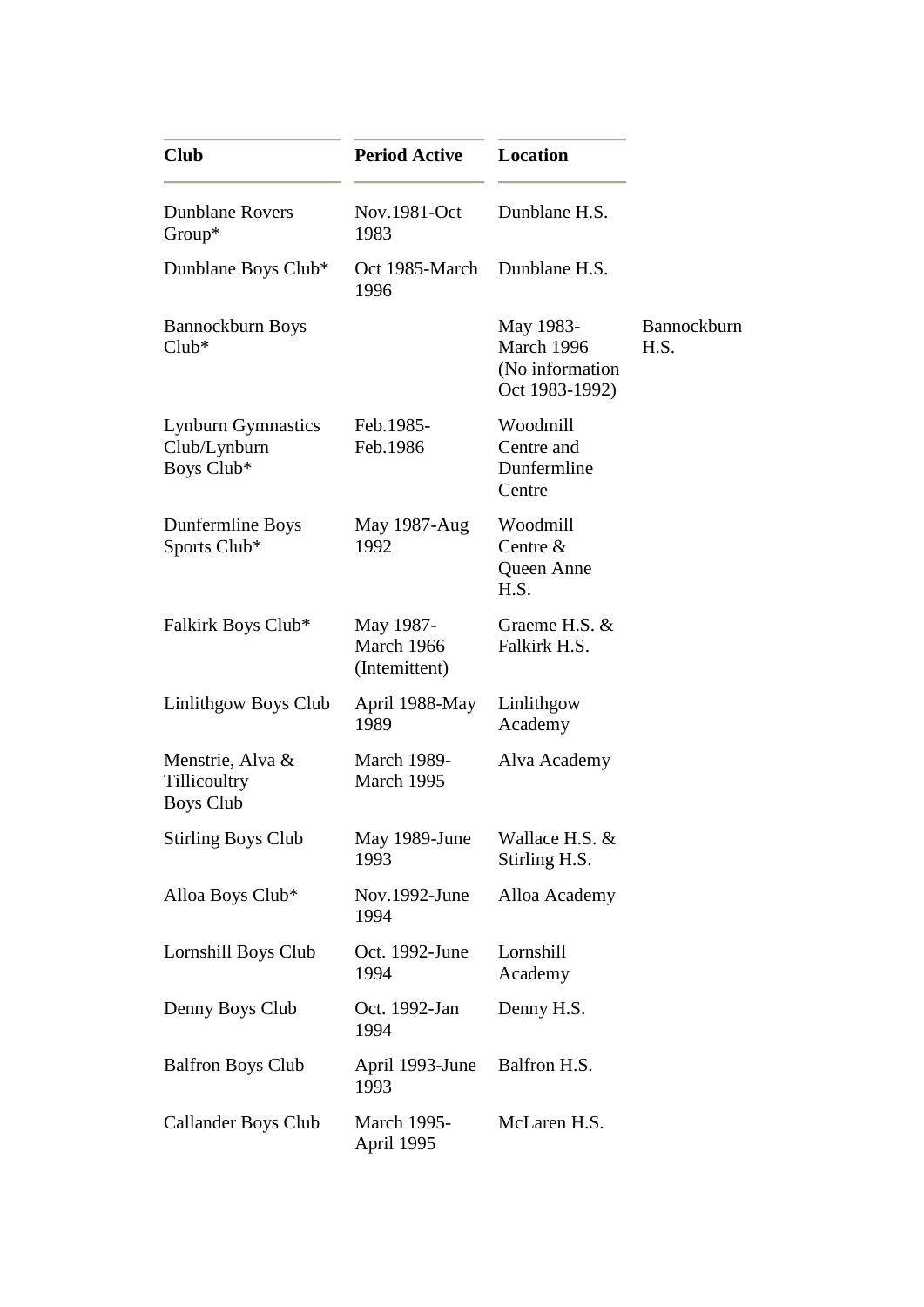| <b>Bishophriggs Boys</b> | Sept. 1995- | Thomas Muir |
|--------------------------|-------------|-------------|
| $Club*$                  | March 1996  | H.S.        |

The symbol \* indicates clubs in respect of which there is evidence of others assisting him to some extent.

4.10 The typical way in which Thomas Hamilton sought to obtain support for such clubs was to send leaflets to houses and primary schools in the area which the club was intended to serve. In general head teachers, who had a discretion as to whether leaflets from voluntary organisations should be allowed to be distributed through their schools, endeavoured to prevent their schools being used in this way. The clubs were aimed mainly at boys between the ages of 7 and 11. The club activities consisted of games, such as football, along with an element of gymnastics. Thomas Hamilton held a Grade 5 certificate from the British Amateur Gymnastics Association which qualified him to provide coaching in gymnastics, subject to being supervised by someone who held a higher qualification. He was occasionally assisted by persons with sporting qualifications who had responded to an advertisement; or by volunteer helpers, including parents, but this was not regularly the case. In general Thomas Hamilton ran each of the clubs entirely on his own. In a few instances he represented that there was a club committee. In these cases it appears that a few individuals gave him temporary assistance but there was no satisfactory evidence that the members of the committee controlled or managed anything. From about 1989 he used the title "Boys' Clubs Sports Group Committee", so creating the impression that others were participating in the running of the clubs. In reality this was a title for his own activities. From the running of the clubs he obtained a modest income which in the early days enabled him to finance his trading in cameras. Boys were initially charged 20p or 30p per night but these charges rose to £1 or £1.50. Most of the clubs were initially extremely popular, attracting as many as 70 boys. However, over the lifetime of a club the numbers dropped, typically to less than a dozen. In the early days Thomas Hamilton put this down to lack of patience or determination on the part of the boys. However, it is more likely that this was due to the accumulated effect of reactions to his behaviour and the rumours which it generated.

4.11 Thomas Hamilton's explanation of his objectives was that he wanted to give the boys something to do and keep them off the streets, and that the discipline was a useful preparation for life. He said that he put his boys through fitness schemes; that he hated fat children and blamed parents for allowing them to eat junk food. However, his style of running the clubs attracted the comment from parents and helpers that it was over-regimented and even militaristic. Witnesses described him as tending to be domineering. There was too much use of shouting. It suggested to some that he was getting something out of dominating the boys. His approach was in any event not in line with modern methods. The evidence also indicated that the exercises which the boys were asked to perform were over-strenuous for their age. Parents were also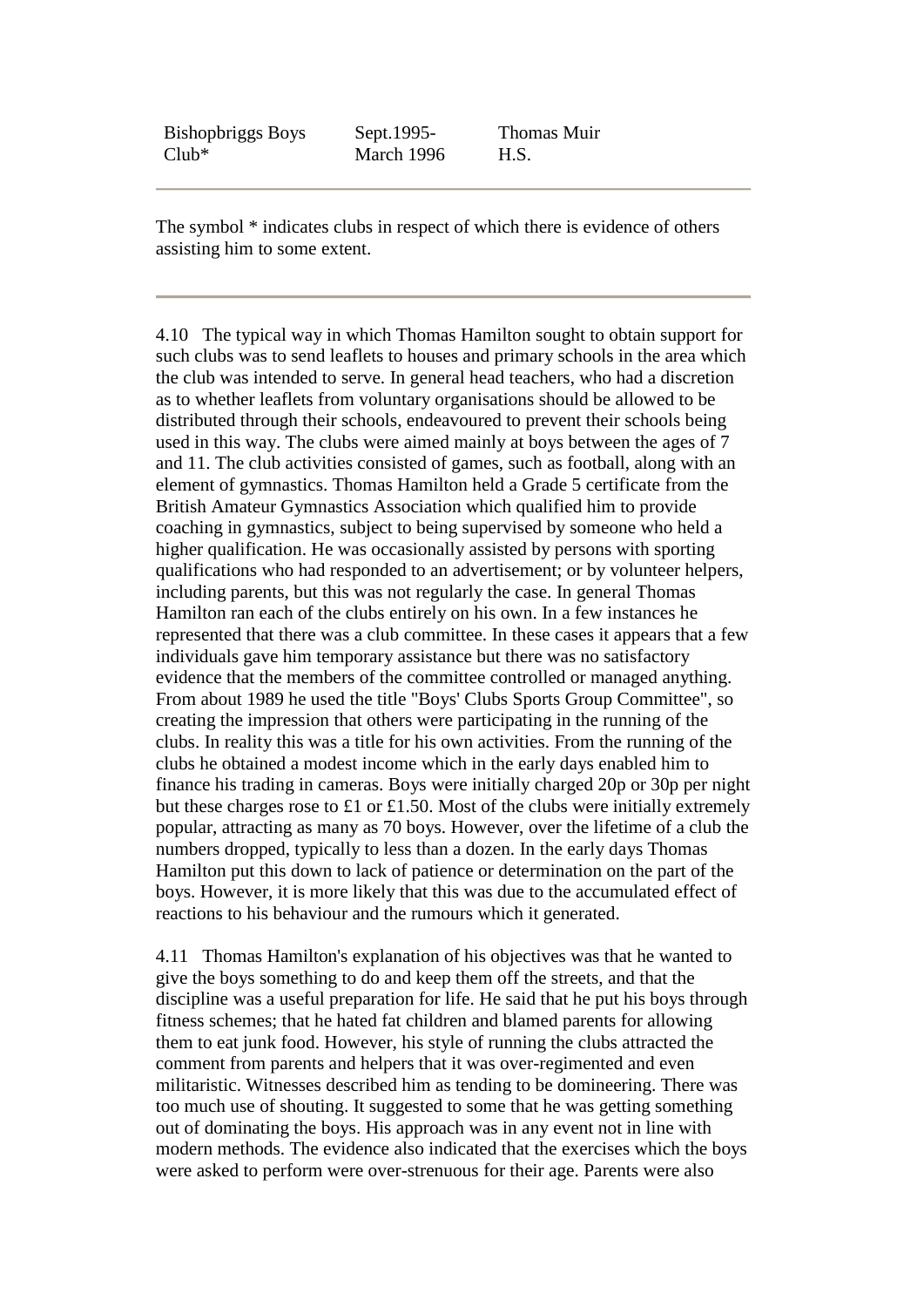concerned that he was running the clubs without any apparent adult help. He said that he was authorised to be in sole charge of up to 30 boys but this was known to be untrue.

4.12 At the same time Thomas Hamilton appeared to show an unusual interest in individual boys after only one appearance at the club and to put pressure on them to obtain parental permission to attend one of his summer camps. He appeared to helpers to have favourites. He was also very eager to collect boys from their homes and was keen to find out more about their family background than was acceptable to their parents after a short acquaintance. Parents were particularly concerned about Thomas Hamilton's insistence that for gymnastics the boys wore black (and ill fitting) swimming trunks which he provided and that they changed into them in the gym rather than in the changing rooms. He argued that they often arrived in unsuitable clothing and hence this "uniform" was needed. The colour eliminated the problem of matching different colours. He also argued that since the Regional Council had changed the colour of its vehicles he was justified in deciding on a uniform colour.

4.13 Another matter which was of concern to parents was his practice of taking photographs of the boys posing in their black trunks while taking deep breaths, without the knowledge or permission of their parents. For this purpose he used not only a still camera but also a video camera which he acquired about 1989 and possessed for about 5 years. He argued that it was quite normal for photographs to be taken for training and advertising purposes and said that parents could obtain copies from him. On a number of occasions he offered parents a videotape so that they could see what kind of activities he ran. These only served to increase their concern. Their overriding impression was that there was something unnatural. The boys did not seem to be enjoying themselves but appeared silent and even frightened. There was also an over-concentration on parts of the boys' bodies, especially the naked upper parts along with long lingering shots of the area between the waist and the knees. When confronted with complaints about this Thomas Hamilton argued that it was necessary to identify what muscles were being used so that wrong movements could be corrected. When challenged about videotapes being made and photographs taken without parental knowledge or consent he responded that parental consent was not necessary but that parents could have access to any photographs which he had taken. Individual parents through contact with each other discovered that their anxieties were shared. At home Thomas Hamilton kept a large collection of photographs of boys, many of them wearing black swimming trunks. These were in albums or attached to the walls of his rooms. On one occasion he attempted without success to interest a neighbour in a videotape showing "his boys" performing gymnastics in small black bathing trunks. In the same way as with the parents it made her feel uneasy. Evidence was also given that he attempted without success to take photographs of a neighbour's children, including his 5 year old son. The neighbour explained in evidence: "I just didn't like the look of the guy".

4.14 Some parents, rather than having specific complaints, simply felt that they did not like the way in which he ran the club. Some boys complained of feeling uncomfortable in his presence and said that he was "weird". When he was asked about the way in which he ran his clubs Thomas Hamilton would often speak with pride of what he was doing for the benefit of the boys. On closer questioning he would quickly become defensive and even aggressive and angry, leaving parents with the impression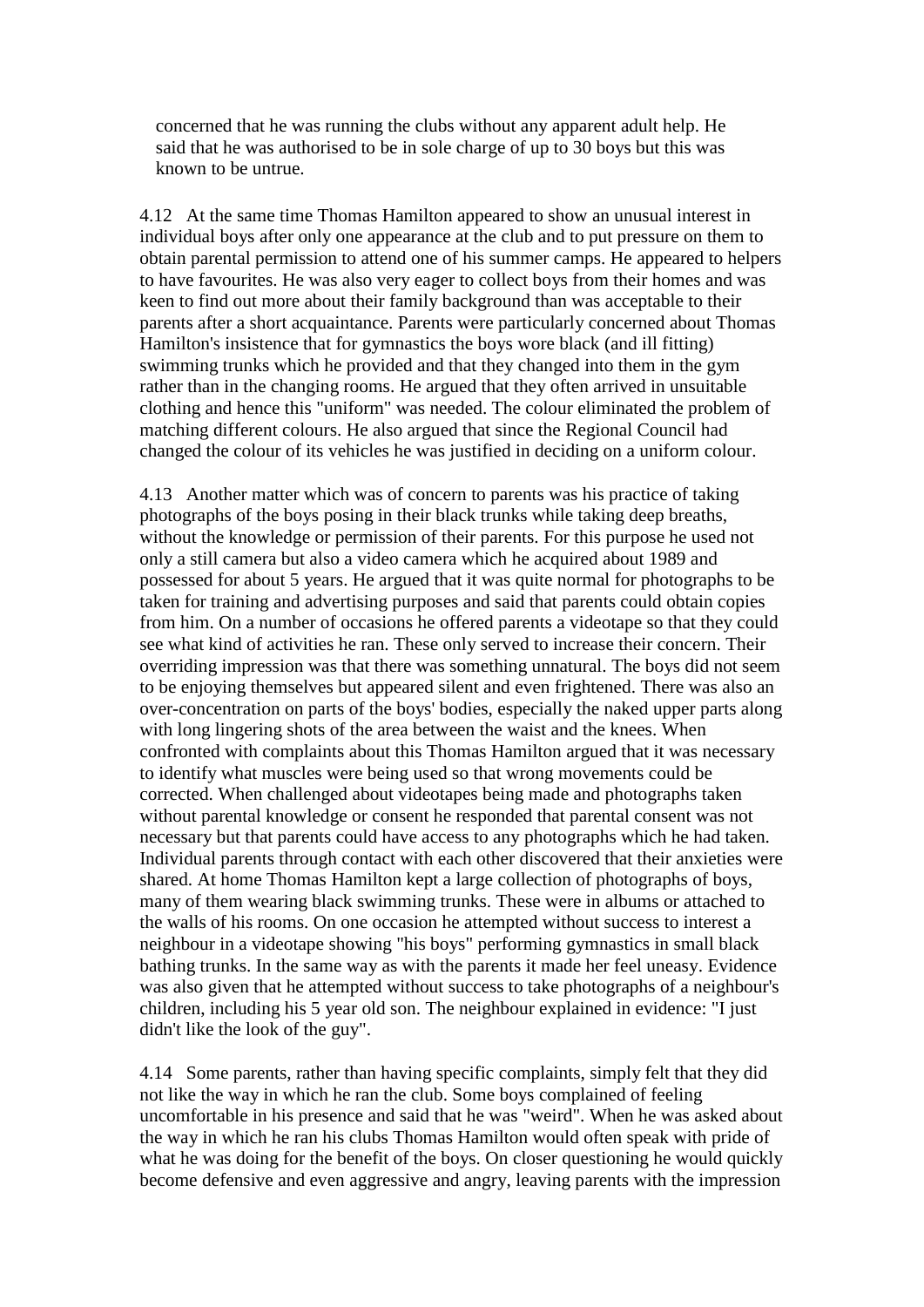that he was hiding something. When a child was withdrawn from one of his clubs he would tend to react by writing to the parents long and repeated letters in which he stated that rumour and innuendoes were rife about him and it was up to them to stamp out this type of falsity. Some of the letters were hand-delivered at night and were seen by parents as intimidating. On occasion Thomas Hamilton would make use of the names of people in official positions as "contacts" in his promotional leaflets, but without their permission. Thus, for example, in 1993 he used the name of a police inspector, the Chief Executive of Central Regional Council and Mr Michael Forsyth, MP in this way. Naturally this was objected to.

4.15 The only evidence which the Inquiry heard as to any act of indecency on the part of Thomas Hamilton comprised two incidents. Firstly, one witness gave evidence at the Inquiry that about 1979-80 when he was 12 years of age he attended the Dunblane Rovers at the Duckburn Centre on one occasion. At one point Thomas Hamilton sat down close beside him and rubbed him on the inside of his leg, asking him why he wanted to be one of his boys and join the club. The boy pulled away from him and said that he was just interested in firing weapons, which they had done earlier. The boy told his father that he did not like the way Thomas Hamilton had touched and spoken to him but he went back to the club the next week. However, Thomas Hamilton said that he was not mature enough and would not let him in. Secondly, another person, whose statement was read to the Inquiry, stated that when he was about 12 years of age (in 1985) he attended Thomas Hamilton's club at Bannockburn. In the summer he was one of a party of eight boys who went to Loch Lomond with him and stayed in his cabin cruiser. He described an occasion when Thomas Hamilton in his cabin touched him between his legs and on his private parts; told him to lie face down on a bed where he started to push his fingers into his rectum and stroked his back. Thomas Hamilton's shorts were off and his penis was erect. He then told him to face the side of the cabin and ran his hand up and down his back while breathing heavily. Up to that point Thomas Hamilton was striking him from time to time with a telescopic pointer. He then told him that he could go. The witness did not report this incident to anyone else. I do not have difficulty in accepting the evidence in regard to the first of these incidents. The second is in a rather different position. The witness was unwilling to be identified and accordingly his evidence was available only in written form. Thus he could not be cross-examined and I had no opportunity of observing his demeanour for myself. Further Mr Bonomy advised me that there were certain further matters in the statement of the witness which, if they were true, would be expected to be corroborated by independent evidence. However, efforts to obtain such corroboration had met with no success. In addition the witness had in the past been convicted of a serious crime of dishonesty. I also noted that the witness stated that the boat blew up about a week after the trip. However, other evidence showed that Thomas Hamilton received his insurance payment for his loss of the boat in December 1983 While there may well be an element of truth in this account I do not consider that it would be wise for me to treat it as entirely reliable. Accordingly I do not find this allegation to have been proved. I would also mention that in the BBC *Panorama* programme broadcast on 16 September a young man alleged that at a summer camp at Loch Lomond in the early 1980s he had been touched indecently by Thomas Hamilton. I understand that a subsequent investigation which was carried out by the Crown showed that the police had been unable to trace him in connection with the Inquiry: that his allegation was not supported by other evidence and was not consistent with a newspaper article dated 17 March which was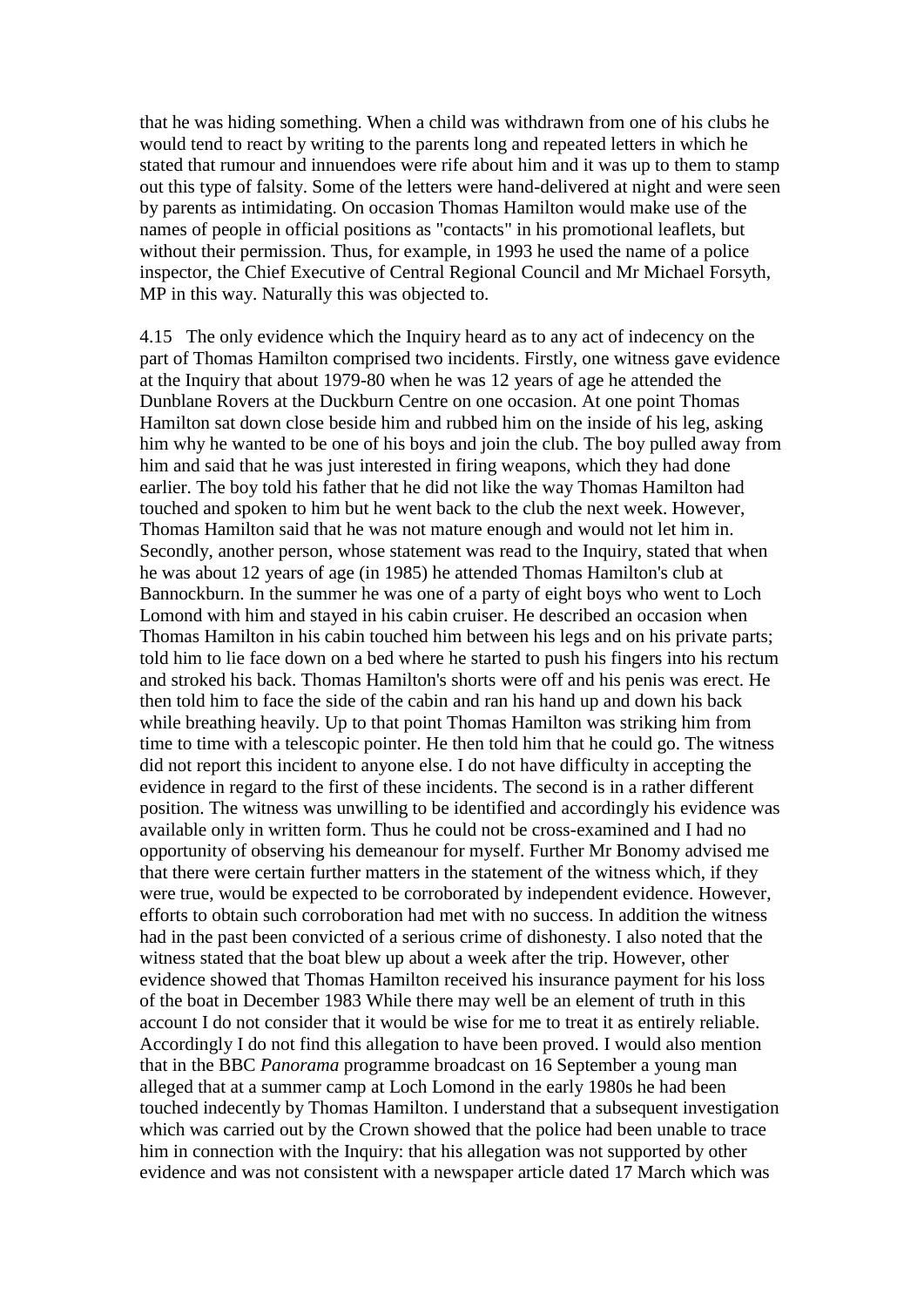based on information supplied by him: that he had received payment for both the article and the broadcast: and that he had a considerable list of convictions for crimes of dishonesty, the latest of which had led to his imprisonment on 20 August 1996. I consider that evidence of his allegation would not have assisted the Inquiry.

#### **Clubs in Central Regional Council premises in the 1980s**

4.16 It appears that Thomas Hamilton first obtained a let of Central Regional Council premises in or about 1980 at Borestone Primary School. In October 1981, describing himself as principal leader of the Dunblane Rovers Troop, he applied for a let of the gymnasium at Dunblane High School. Such lets were dealt with by the clerk to the School Council. The Region's policy was designed to encourage the use of council premises by the community. No checks were carried out on the applicants. The application was granted. In the same month Mr I Collie, Director of Education, received a memorandum in regard to an enquiry about Thomas Hamilton's activities at Dunblane High School in which it was stated that Thomas Hamilton was not affiliated in any way to the Scout movement. It continued: "Mr Hamilton appears to be the subject of a confidential report at national level which shows him to be totally undesirable in relation to working for the Scout movement. The report is based on his homosexual tendencies, and he was for obvious reasons discreetly removed from the Scout movement". This information was said to have been provided by Mr T Mack who was then a District Commissioner. However, in evidence Mr Mack denied being the source of this information. He was aware that it had been rumoured that Thomas Hamilton was taking young people on camping expeditions which were not properly supervised, but he was not aware that he was suspected of any sexual impropriety. After making certain enquiries of Thomas Hamilton Mr Collie took the view that there was nothing which could be queried by the education authority. It may be noted that the name "Rovers" created the impression that there was some connection between the club and the Scout movement; and the fact that the club was being operated on school premises gave the impression that it was respectable and approved by the local authority.

4.17 In the summer of 1983 complaints from parents and head teachers led to the club's activities being considered at a meeting of the Further Education and General Purposes Sub-Committee on 15 August. At that meeting the junior deputy Director of Education referred to complaints about confusion with the Scout movement and lack of supervision. He also stated that he had learned that Thomas Hamilton had been removed from the Scouts for homosexual tendencies although they were not prepared to say so formally. The Committee decided that the lets in favour of Thomas Hamilton at Dunblane and Bannockburn High Schools should be cancelled. Thomas Hamilton was informed of this decision but not of the reasons for it.

4.18 Thomas Hamilton reacted by lodging a complaint on 10 October 1983 with the Commissioner for Local Administration in Scotland, to whom I will refer as the "Ombudsman", on the ground that the Council had acted on "malicious gossip and unfounded allegations without investigation". His councillor Mr Robert Ball was concerned that the decision was a breach of natural justice in that no formal complaints had been made against him. Thomas Hamilton also appealed against the decision to terminate the let of Dunblane High School and obtained the support of 30 letters from parents together with a petition dated 2 November 1983 bearing 70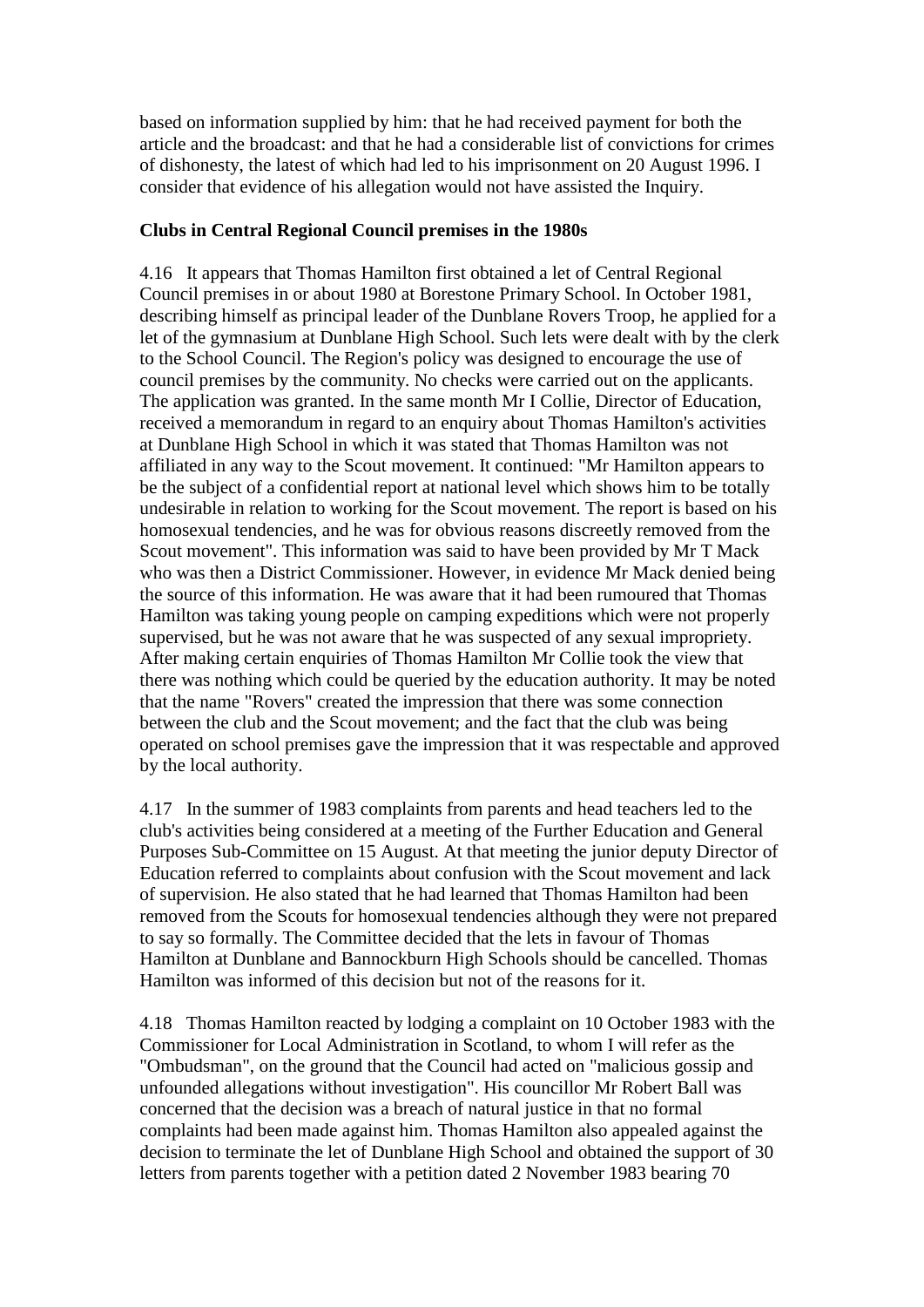signatures in his favour. The latter ended with the words: "We are all proud to have Mr Hamilton in charge of our boys; he has a most activated, excellent quality of leadership and integrity and absolutely devoted to his lads; above all he cares". These were considered by the sub-committee on 7 November 1983 when by a majority it was decided that the *status quo* should be maintained.

4.19 Local opinion was divided over Thomas Hamilton. Some parents had a "gut feeling" that something was amiss about his activities. They included Mr George Robertson MP who took up the matter informally with Mr Michael Forsyth MP, the local Member of Parliament since April 1983. Earlier in that year Thomas Hamilton had demanded an explanation from Mr Robertson's son why he was absent from the club and sought an interview with the boy. This aroused Mr Robertson's suspicions. As a result he and another parent had visited the club and had been dismayed to see "a large number of small boys in shorts stripped to the waist being bossed around by two or three middle-aged men, swaggering around in a very military-type way". Mr Robertson also described it as "looking like the Hitler youth". They had decided on the spot that their sons were not going to return to the club. Their unease had been shared by other parents, although it was difficult to identify exactly what was wrong. Mr Forsyth, who had already been approached by Thomas Hamilton for his support, was aware that rumours were circulating in Dunblane about him but was also aware that he was supported by a number of parents and that there was no hard evidence of wrongdoing on his part. Thomas Hamilton made a fresh application for a let of Dunblane High School, this time in the name of the Dunblane Boys Club but on 12 March 1984 the sub-committee decided to defer consideration of this application pending the decision of the Ombudsman.

4.20 On 15 November 1984 the Ombudsman found that there had been maladministration on the part of the Regional Council and that injustice had been caused as a result. The grounds for this decision appear to have been that there was not adequate evidence to substantiate the complaints against Thomas Hamilton; and that he had not been given an opportunity to put his side of the case before the decision was taken. The reasoning which the Ombudsman provided for his decision is not wholly satisfactory. Firstly, his jurisdiction to enter into a consideration of the merits of a decision depended upon whether he had found in the first place that there had been maladministration and this in turn depended on whether the local authority had acted in accordance with good administrative practice. However, it is clear from his conclusions that the Ombudsman became involved in a consideration of the weight to be attached to the complaints before determining whether the Regional Council had acted unfairly. Secondly it is not clear why the Ombudsman adopted the view of the complaints which he did, and in particular why they should have been, in his words, "heavily discounted". If he was well-founded in becoming involved in the merits of the decision it is difficult to understand why no consideration was given to the potential risk to the children whose parents had complained. It was open to him to take into account questions of child protection and parental complaints. In the result he stated that on the evidence available he saw no reason why the Council should not now grant a let and that in any case he would be unable to record that their future action was a satisfactory response until he was convinced that they had made a decision "on the basis of a proper examination of the relevant factors and only those". The Ombudsman's report also referred to the fact that in October 1981 a Scout official had expressed displeasure to a local councillor about the fact that Thomas Hamilton's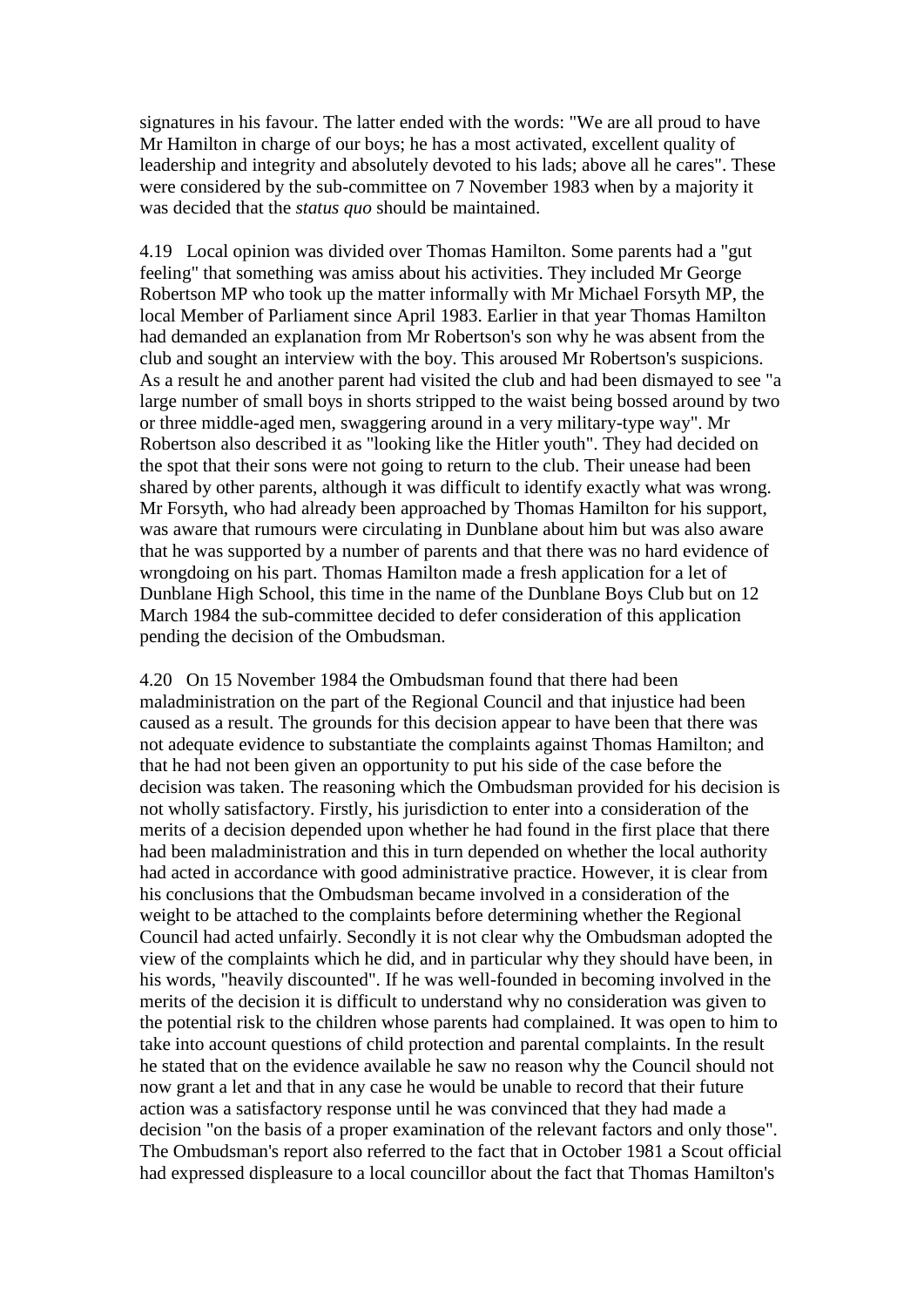"Boys Group" was using the name "Rovers", which had previously been used by the Scouts. Enquiries made by the councillor had confirmed that there was no affiliation to the Scouts and that Thomas Hamilton had been required some years before to give up his activities with them. The report also stated that Thomas Hamilton had sent to the Regional Council in October 1983 a copy of a letter by which he had resigned his Scout leadership in April 1974 (cf [para 4.7\)](http://www.archive.official-documents.co.uk/document/scottish/dunblane/dun4-7.htm); and that the Scout Association had informed the Ombudsman that it had not been received by them.

4.21 The Regional Council were dismayed at the outcome but took the view that if they were obliged to grant a let to Thomas Hamilton they should insist upon the safeguard of a constitution for what was now to be named as the Dunblane Boys Club; a committee formed by named adults; and a meeting with the committee. Thomas Hamilton considered that the outcome was a complete vindication of his position; and, fortified by Mr Forsyth's congratulations, made a practice in future of forwarding him copies of correspondence about further investigations of his activities.

4.22 A meeting between the committee of the Dunblane Boys Club and the Sub-Committee of the Education Committee did not take place until 23 September 1985, principally due to a delay on the part of Thomas Hamilton. However, the subcommittee was provided with information on a number of matters together with evidence of appropriate insurance cover and gymnastics qualification. The subcommittee agreed that there was no reason for refusing the let of Dunblane High School and it was reinstated as from 24 October 1985.

4.23 It should be added that after the publication of the Ombudsman's report Thomas Hamilton visited Mr David Vass once more. In the course of a conversation between them which was quite vigorous Thomas Hamilton gave him the impression that he believed that the Ombudsman had condemned Mr Vass, and the latter became aware that Thomas Hamilton was recording their conversation on a portable machine. In August 1986 Thomas Hamilton sought a meeting with Mr Fairgrieve at which he maintained that his life had been ruined by malicious rumours about his behaviour and his views which had been spread by the Scout Commissioner in the area of Dunblane. He refused to substantiate his complaint, claiming that the matter was in the hands of his solicitor. Mr Fairgrieve formed the view that he was even more obsessional and even had the appearance of being on psychiatric drugs. This was followed by various telephone calls in which he sought without success to rejoin the Scout movement and to see the confidential report which related to him. He also contacted various senior officials in the Scout movement with complaints about what he referred to as a grapevine of innuendo and unattributable comments about him.

#### **Summer camp on Inchmoan Island, Loch Lomond in July 1988**

4.24 On a number of occasions Thomas Hamilton organised summer camps which were aimed at catering for boys. Some of them took place on Loch Lomond where he had a small speedboat and later, as I mentioned before, a cabin cruiser, until it caught fire and sank in the early 1980s. He organised a camp on Inchmoan Island for several weeks as from 3 July 1988. He claimed later that this was his 55th summer camp for boys but there is no way in which this can be confirmed. Depending on the arrangements made with the individual parents, boys of about 9 years of age came for one or two weeks at a time. It appears that for much of the time Thomas Hamilton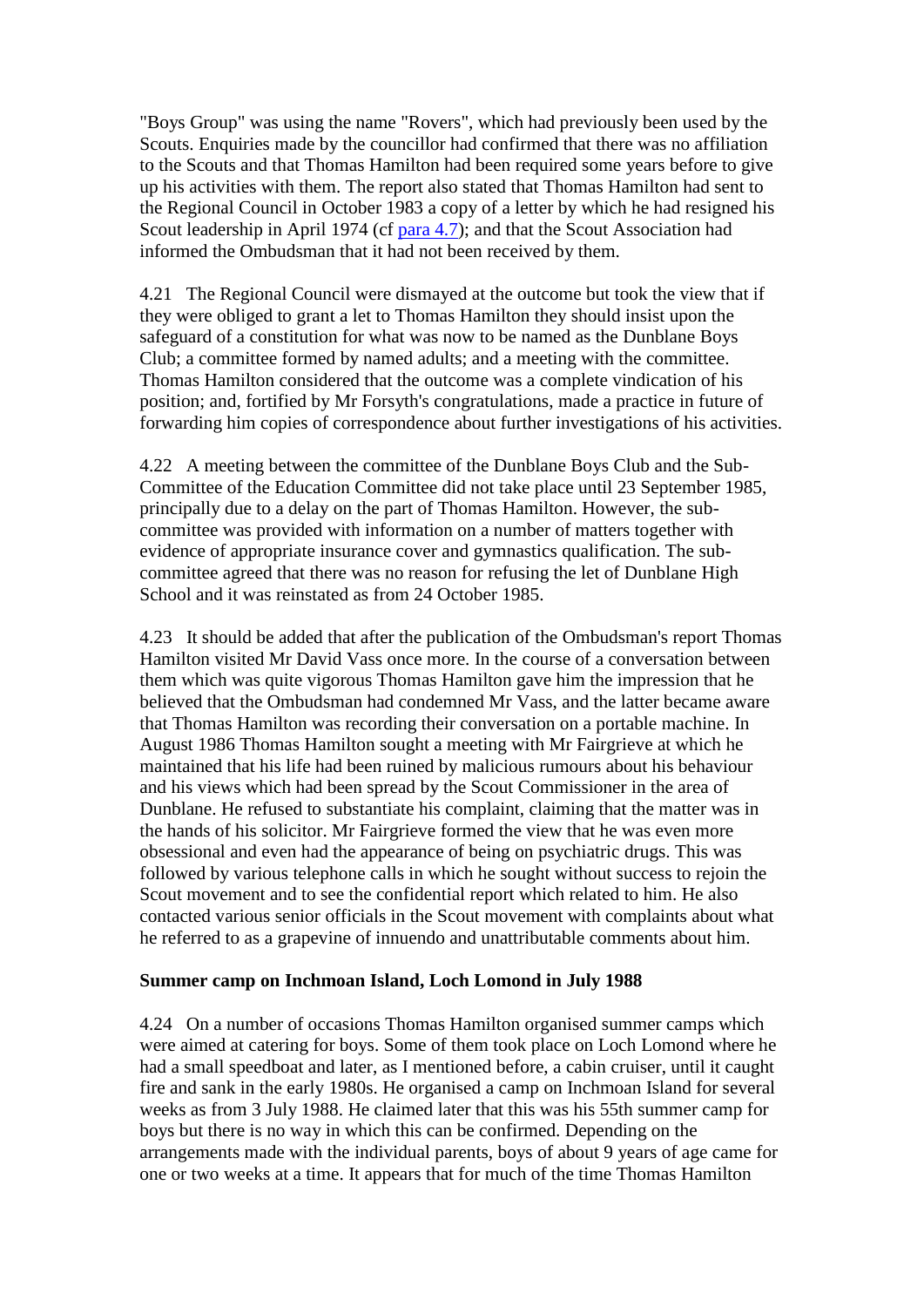was running the camp with no additional adult help. After one boy arrived home unhappy about the camp the complaints of several families came to the attention of Strathclyde Police, in whose area the island was situated. At the request of Chief Inspector Hay of Dumbarton CID, PC George Gunn and PC Donna Duncan visited the Island on 20 July.

4.25 They found the site was generally messy, the tables strewn with dirty dishes. The sleeping bags in the tents were damp to the touch. The food was not very wholesome. There was no sign of fresh food and the only source of nutrition was tinned and powdered food. The boys were 13 in number and appeared to be cold and inadequately dressed for the weather conditions. Some were playing unsupervised in and around the water about 30 yards from the camp dressed in swimming trunks, some with tee-shirts. They had scratches on their legs. These were explained as being due to their going through bracken on the island. Thomas Hamilton would not allow them to wear trousers, saying that legs dried more easily than trousers. When questioned, 3 boys said unreservedly that they were enjoying themselves; the others were generally somewhat homesick, complaining of the food and the fact that they were not allowed to send postcards home or to contact their parents by telephone when they made a trip to Luss on the shore of the loch. The means of reaching the shore was a rowing boat with an inadequate number of lifejackets. However, none of the boys was sufficiently upset to accept PC Gunn's offer to take them home. Thomas Hamilton was pleasant in his manner but PC Gunn was uneasy about him in a vague and indefinable way. He did not consider that the children were in any particular danger but regarded the camp as very basic and badly run. Thomas Hamilton was alleged to have slapped one or two boys. He did not deny doing so but maintained that they had been disruptive, bullying and cheeky.

4.26 PC Gunn submitted a report to Dumbarton Police Office. Thomas Hamilton was not charged with any offence. The parents were contacted by the police. In due course six of them came to Dumbarton Police Office where the boys and Thomas Hamilton had been taken after they had been found on a trip to Alexandria. Some of the boys felt homesick and were taken home, but none of the boys or the parents on that occasion made any complaint against Thomas Hamilton. Some indeed praised him.

4.27 DS Ian McBain submitted a report on the investigation dated 30 August 1988 to the Procurator Fiscal at Dumbarton, Mr James Cardle. Mr Cardle decided that some of the witnesses from whom statements had been obtained should be precognosced before he reached a decision. His purpose in doing so was to obtain full information about the alleged assaults and to see if some of the discrepancies between the accounts given by the boys could be reconciled. Virtually all the boys spoke to being struck by Thomas Hamilton and/or seeing other boys being struck. In a number of statements some of the boys were unable to name the boys they had seen being struck. Some boys described events happening to other boys which these boys did not refer to themselves. After precognition Mr Cardle, according to his recollection, found that the discrepancies between some of the boys' accounts were even greater than they had been. Assaults were either not corroborated or there were discrepancies between accounts. Thus boy A would speak to boy B being slapped in his presence but boy B would not recall this - and vice versa. Not all the boys spoke up to the police statements and some of the accounts at precognition were vague. He also recollected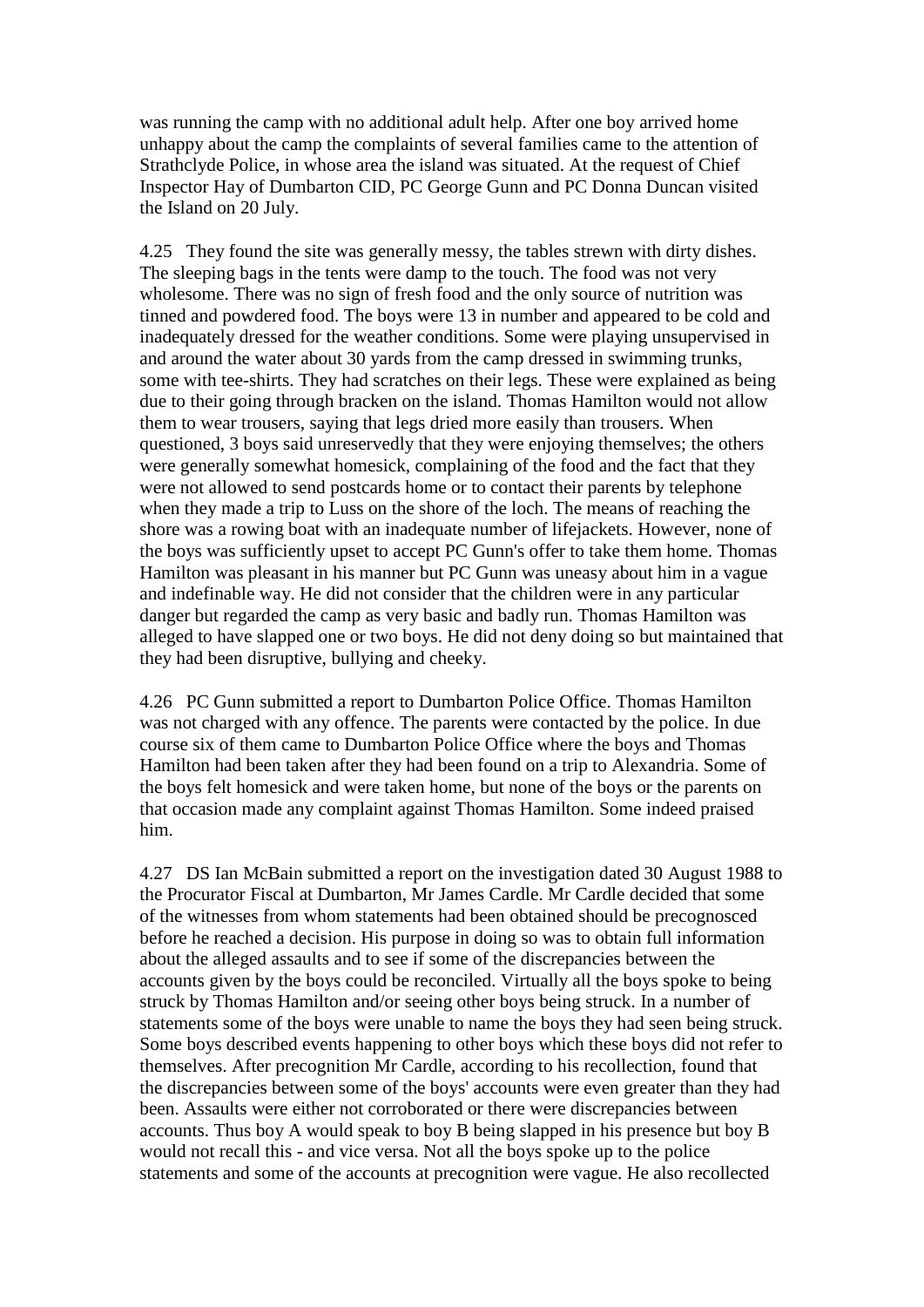that while after precognition there may have been one or two incidents for which there was corroborated evidence there were many others where accounts were vague or inconsistent. He did not consider it appropriate to select from the whole picture one or two incidents where there was on paper an apparent sufficiency of evidence. In any event his recollection was that the one or two incidents for which there was corroborative and consistent evidence were very minor indeed and did not merit criminal prosecution. Having considered the papers he reached the decision that he would not institute criminal proceedings against Thomas Hamilton. As he remained concerned at the situation which had been revealed in the papers he indicated to the police that they should take these matters up with the social work department, the Reporter to the Children's Panel and also the education authorities involved in the letting of the school premises for the clubs. His recollection was that he was informed that these other agencies were already aware of these matters. In this context the role of the Reporter is, of course, not concerned with initiating proceedings against an adult.

4.28 Miss Laura Dunlop submitted at the close of the Inquiry that the Procurator Fiscal could have taken steps to prosecute Thomas Hamilton in regard to assaulting two of the boys and for a breach of section 12 of the Children and Young Persons (Scotland) Act 1937. In response Mr Bonomy pointed out that the Inquiry did not have available to it the precognitions which had been obtained by Mr Cardle. Furthermore there was no evidence that the children had sustained any injury. Any striking of them was exclusively in connection with Thomas Hamilton's attempts to maintain discipline. There was no question of the children being in physical or moral danger. The attitude of the parents towards Thomas Hamilton was far from uniform. For the reasons which I set out in [Appendix 3](http://www.archive.official-documents.co.uk/document/scottish/dunblane/dunappb3.htm) to this report I am not concerned with reviewing decisions taken by a Procurator Fiscal. If Mr Cardle's decision had hinged on whether or not there was enough evidence as a matter of law on which to frame a charge or charges there might be some point in my considering the question whether there was enough evidence on which charges could have been based. However, it is clear from the account of Mr Cardle's actions that his decision was based upon an assessment of the quality and significance of the evidence. In these circumstances I see no point on which I can properly express any view on the decision taken by him.

4.29 Meanwhile Thomas Hamilton made an informal complaint against PC Gunn, claiming that he was incompetent and untruthful in making his report. He sent a series of letters to his superior officer, Inspector Michael Mill, and other officers of Central Scotland Police. These were widely circulated through Dunblane and reached his local MP. In August Thomas Hamilton called at Balfron Police Office intending to discuss PC Gunn's report with him. PC Gunn refused to do so and had great difficulty in getting Thomas Hamilton to leave, even having to resort to the threat of having him arrested. It was clear that the incident had become an obsession as far as he was concerned. His initial complaint was that police officers were not qualified to make a proper judgment. He sent letters to Inspector Mill indicating the type of activity which took place at the camp and enclosing receipts to show the kind of food that he had bought. His complaint was thoroughly investigated and rejected in a letter written on behalf of the Chief Constable dated 19 October 1988. Initially Thomas Hamilton appeared to accept what had been said. However, almost immediately he changed his mind and wrote to the Chief Constable objecting to the fact that PC Gunn had been appointed to investigate his camp "in view of a long resentment shown to our group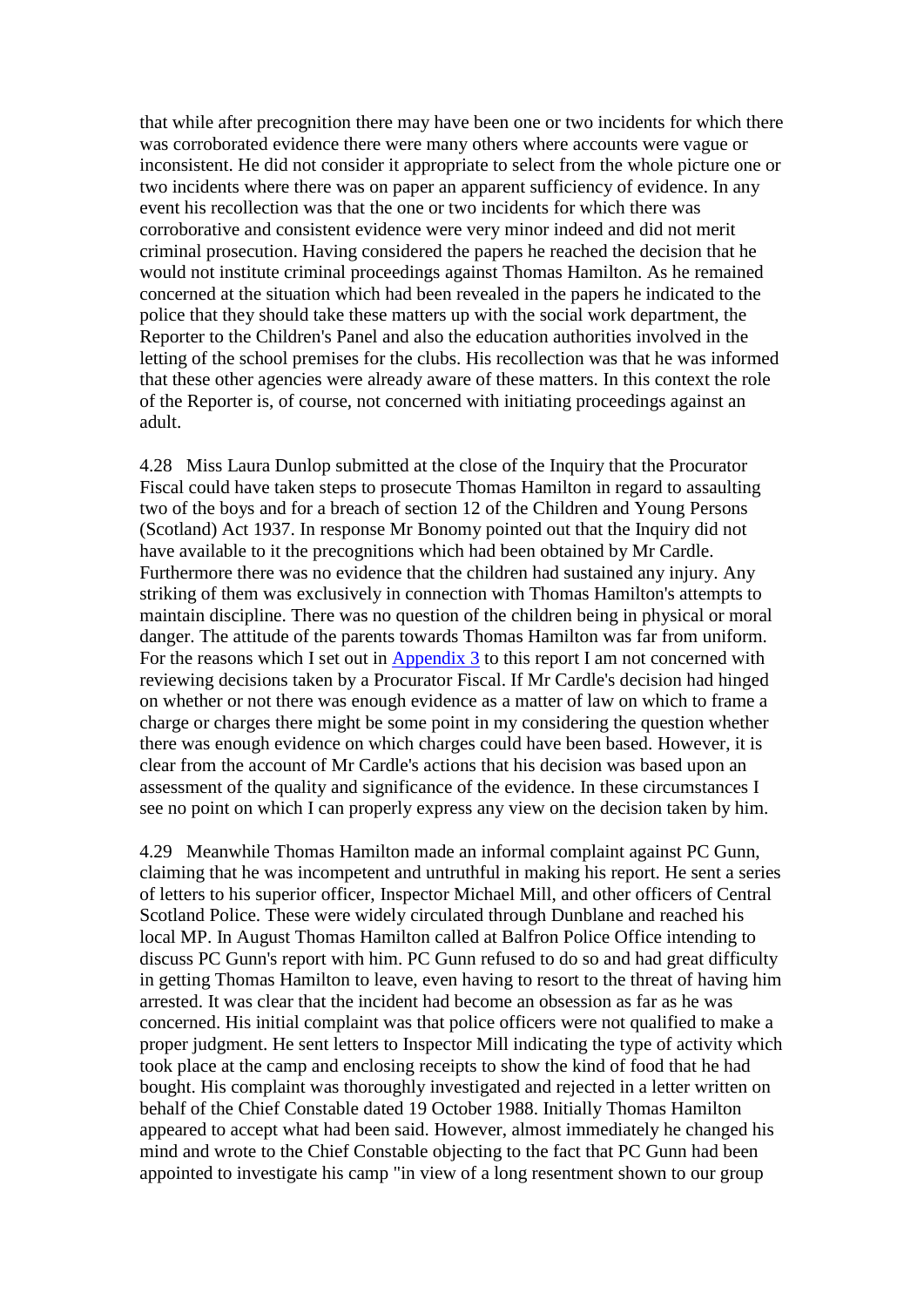by many adult members of the Dunblane Scouts". He claimed, incorrectly, that PC Gunn was a Scout leader. This was a demonstration of a fixation on the part of Thomas Hamilton that there was a "brotherhood" conspiracy between the police and the Scouts in Dunblane. This fixation was pursued in a stream of letters to the police, his MP, The Scottish Office, his local newspaper and circulars to parents of boys and to the public.

4.30 On 30 November 1988 Thomas Hamilton made his complaint official. It was then formally investigated on behalf of the Deputy Chief Constable of Central Scotland Police, Douglas McMurdo, who appointed Inspector (now Supt) James Keenan to investigate. The charges made by Thomas Hamilton were that PC Gunn had made a false and misleading statement to Strathclyde Police, and that he had made an unlawful and unnecessary exercise of his authority in the investigation of the Inchmoan camp. A barrage of letters from Thomas Hamilton continued, becoming personalised and critical of the competence and professionalism of the police officers. Inspector Keenan carried out a thorough investigation of Thomas Hamilton's complaint, having taken a formal statement of it from him. Thomas Hamilton took some 3 hours to deliver it. Inspector Keenan's investigations included the taking of additional statements from witnesses in regard to allegations of a similar type to those investigated by PC Gunn. He also interviewed a number of persons who had camped in the same area as Thomas Hamilton and spoke highly of his organisation and capabilities as a leader, and the food and equipment provided by him. On 22 May 1989 Inspector Keenan submitted his report in which he exonerated PC Gunn and PC Duncan. Thomas Hamilton subsequently complained that this investigation was a whitewash and that he had not got to the truth. PC Gunn expressed the view in his evidence that Thomas Hamilton was untrustworthy, vindictive, wholly unreasonable, malicious and obsessive. He had considered suing him for defamation but decided that there would be little point in doing so.

4.31 In his report Inspector Keenan suggested to DCC McMurdo that numerous points which had been elicited might be worthy of consideration by Strathclyde Police. The Deputy Chief Constable submitted the report to the Deputy Chief Constable of Strathclyde Police, and on his behalf it was passed on 16 June 1989 to the Chief Superintendent responsible for disciplinary matters asking that a senior officer take the report to the Procurator Fiscal at Dumbarton and have any further enquiry necessary carried out. However, when the report reached Mr Cardle he realised at once that it concerned a complaint against police officers which was a matter which could not be dealt with by him but only by the Regional Procurator Fiscal at Paisley. Accordingly he forwarded the report to him. It should be understood that as a matter of long standing practice which has had the approval of the High Court of Justiciary (*MacLeod v Tiffney* 1994 SCCR 169) information which is elicited in the course of the investigation of a complaint against a police officer remains confidential to the Regional Procurator Fiscal and is not disclosed to the Procurator Fiscal or his staff who may be considering a report against the person making the complaint. This applies, of course, to matters arising out of the same incident. Accordingly I see no ground whatever for imputing any criticism to the Procurator Fiscal at Dumbarton. The Regional Procurator Fiscal having considered the report of Inspector Keenan reached the view that it disclosed nothing of a criminal nature so far as the conduct of the police was concerned and marked the papers "no proceedings". He confirmed his decision in a letter to the discipline branch dated 10 October 1989.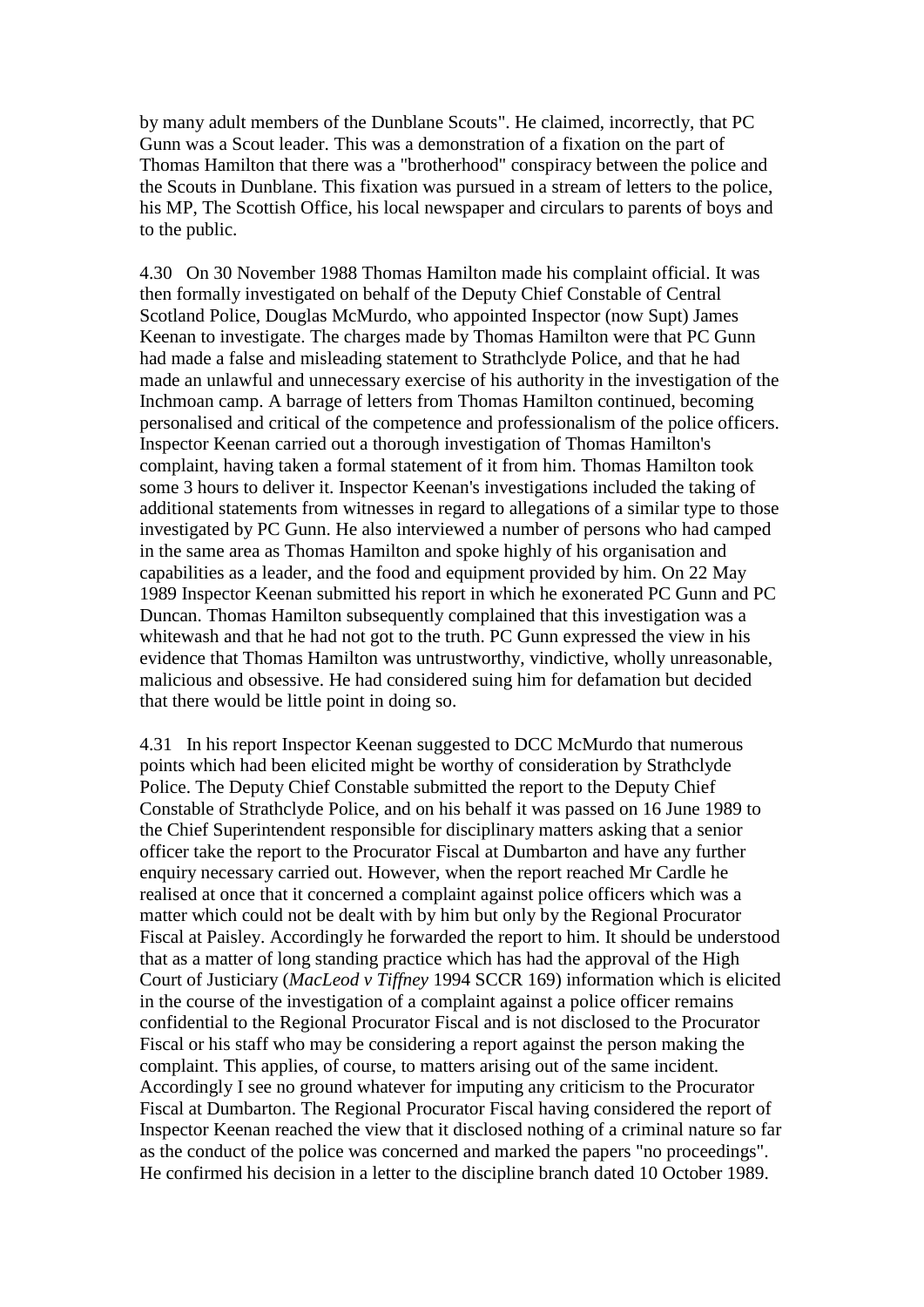#### **Linlithgow Boys' Club**

4.32 In April 1988 Thomas Hamilton registered the Linlithgow Boys Club with Lothian Regional Council. Registration depended on whether the applicant organisation was to be run for the benefit of young people and details of the members of the organisation required to be provided. Registration qualified the organisation for reduced rates. An application was normally investigated. However, due to an oversight no check was made in this case. Accordingly a follow-up check was made by Mr D G Jeffrey, a senior youth educational worker, who had responsibility for youth and children's work development. On his visit to the club, which met at Linlithgow Academy, he saw nothing to give him cause for concern. He found about 30 boys aged between 8 and 11 in PE kit in the school gym doing football training. He was also concerned with a complaint from a parent who had withdrawn her son from the summer camp and had complained of being intimidated by Thomas Hamilton who was seeking payment of money due for the booking. The Inquiry also heard evidence that a parent had been against her son going to his camp as she had heard that Thomas Hamilton stood at the entrance to the showers at Linlithgow Academy on the pretext that this was to stop any trouble there.

4.33 Mr Jeffrey took the opportunity to discuss the summer camps, the programme and nature of the activities and contact points with parents. The information which Thomas Hamilton gave him caused him some concern. He felt uneasy about such young boys being on an island in Loch Lomond with the only access to parents being a telephone link. He felt ill at ease during this meeting. Thomas Hamilton was immediately on the defensive when he was asked about the club and wanted to know who had made complaints against him. When he was questioned about whether there was a club committee and/or parental involvement in the club, he said he intended to form a parents' committee after a trial period (in fact he never did so). Later in the same week Mr Jeffrey made enquiries about Thomas Hamilton with the Scout Association, the Scottish Association of Boys Clubs and Mr G Baxter, Head of the Woodmill Centre, Dunfermline. From all these sources came the same impression, a feeling of uneasiness and concern which was difficult to define. He was concerned as to why Thomas Hamilton refused to have his clubs affiliated to a larger organisation such as the Scottish Association of Boys Clubs. There was no tangible evidence that something was amiss but the general recommendation was that it was better to have nothing to do with him. He was also concerned at learning that it was unlikely that Thomas Hamilton would receive any help in running the club at Linlithgow or at Dunfermline. Shortly after his visit he received a very detailed letter from Thomas Hamilton which sought to justify his activities, along with copies of letters to public figures including his appeal to the Ombudsman to which I have referred already. Mr Jeffrey felt that Thomas Hamilton was attempting to deter him from further investigation. However, he was aware of "innuendo and unhappiness" rather than objective details.

4.34 Thereafter a recommendation was made to the Head of the Community Education Service in Lothian Region Council that the club should be deregistered on the grounds that the ratio of leader to members was unsatisfactory; that there was no parental committee; that other regional councils could not recommend Thomas Hamilton's clubs; that he was not affiliated to the Scottish Association of Boys Clubs; and that there was no insurance. However despite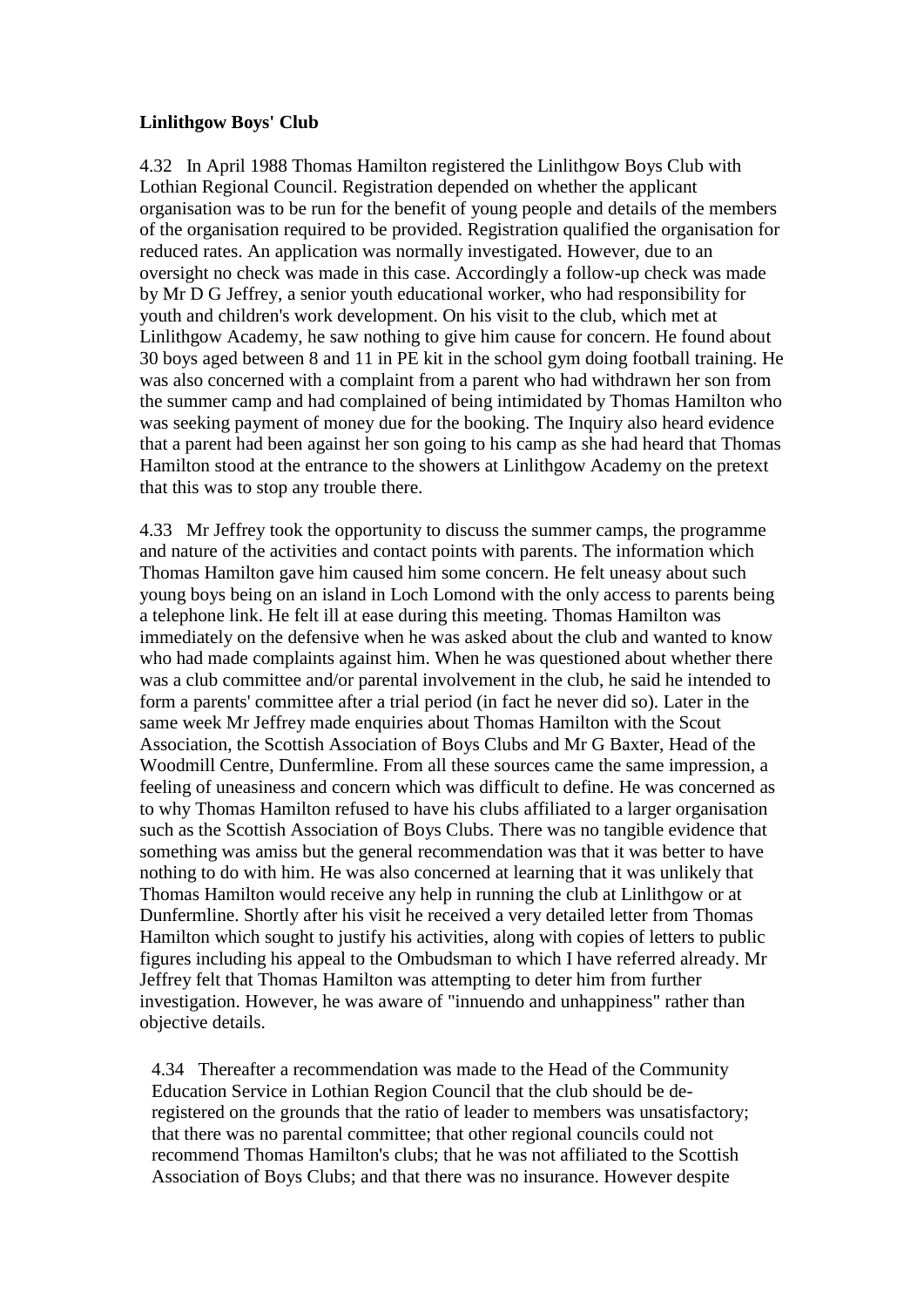this Thomas Hamilton was granted a further let for the year starting in the autumn of 1988.

4.35 In May 1989 a further complaint was made about Thomas Hamilton and was later presented on behalf of Mrs Doreen Hagger by her councillor. The complaint was that there had been inappropriate activities at the camp on Inchmoan Island to which I have already referred. Mrs Hagger was one of the parents of boys who had attended that camp and, following her son making a complaint, she had gone to the island and eventually agreed to assist Thomas Hamilton with the camp. At a later stage when Inspector Keenan interviewed her son it emerged that Thomas Hamilton had allegedly rubbed suntan oil on the boys at the camp and had asked them to do so all over his body, on some occasions when he was not wearing pants. She did not witness this herself. She became extremely opposed to his activities and decided to do her utmost to persuade others of his unsuitability to supervise boys clubs.

4.36 On 16 May 1989 Mrs Hagger, along with Mrs Janet Reilly who had also assisted at the camp on Inchmoan Island, assaulted Thomas Hamilton by pouring various substances including suntan oil over him as he was leaving Linlithgow Academy at the end of one of the meetings of the club. In her evidence Mrs Hagger said that she wanted to stop Thomas Hamilton organising another camp. She wanted to be taken to court for assaulting him so that there would be a proper investigation. She arranged for a press reporter to be present with a photographer so that she could obtain the maximum publicity from the incident. She also wanted Lothian Regional Council to revoke the let at Linlithgow Academy. To her great disappointment Thomas Hamilton refused to make any complaint against her and remained calm and polite.

4.37 It is reasonably plain that Mrs Hagger's actions led to the Regional Council becoming aware that the 1988 camp had been the subject of police investigations. Through the confusion between the original report to the Procurator Fiscal at Dumbarton (who had already decided to take no proceedings) and the report by Inspector Keenan the education department of the Regional Council was given to understand that a decision on proceedings against Thomas Hamilton was still pending. On this basis the Regional Council considered that it had a duty to protect the children which justified them in suspending the let while investigations were proceeding. In these circumstances they suspended the let in May 1989.

4.38 Thomas Hamilton responded by making a complaint to the Ombudsman, but the latter decided not to carry out an investigation. He stated that he did not consider that any criticism could be levelled at the Regional Council having regard to the high duty of care where children were involved. It may be noted that in this case the existence of parental complaints, in combination with the fact that there had been a police investigation, were sufficient to tip the balance against the complaint. In due course the Regional Council was informed that no action was to be taken against Thomas Hamilton. He was told that if he submitted an application it would be considered. Despite this the Regional Council had developed a policy whereby any space which he sought would be allocated for community use so as to be unavailable for him. The assistant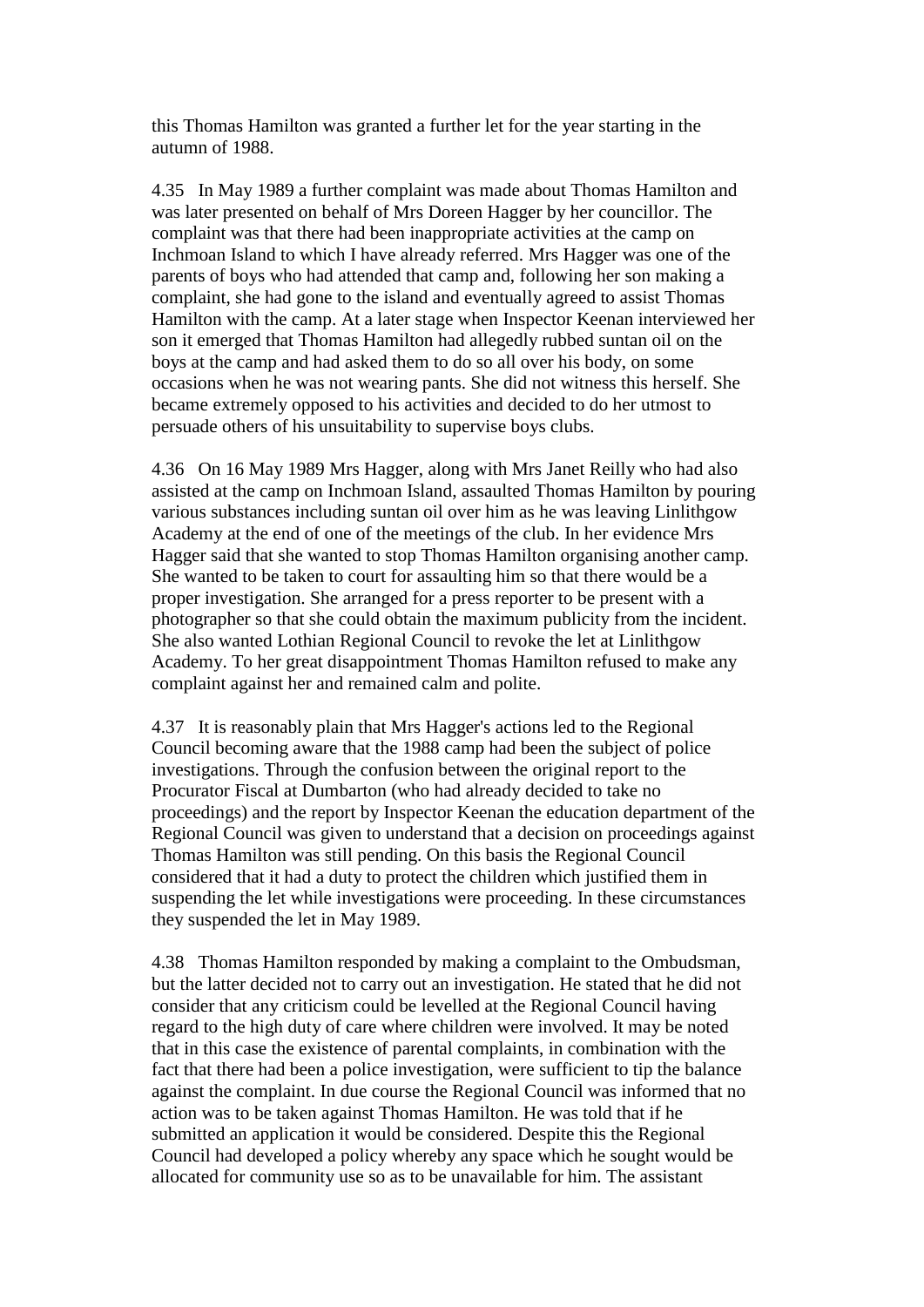Director of Education, Mr J Perry, said in evidence that they had a feeling that his organisation was not suitable but they could not prove it.

#### **Summer camp at Mullarochy Bay, Loch Lomond in July 1991**

4.39 On 23 July 1991 DS (now Chief Inspector) Paul Hughes, who was in charge of the Child Protection Unit at Bannockburn was informed of a complaint by a parent about Thomas Hamilton's camp at Mullarochy Bay which was within the area of Central Scotland Police. This camp was held for a period of 2 weeks with some 20 boys in the age range of 6-11 years attending for part or all of the time. It had been understood that the camp would be supervised by 4-6 adults. In fact the only assistance which Thomas Hamilton had was one other adult who arrived after the first week. There were complaints about assault and the videotaping of boys. DS Hughes assigned DC Grant Kirk and a social work colleague. They went to the camp on 23 July and interviewed Thomas Hamilton under caution. He effectively admitted the assault but sought to justify it. Once more there was concern about boys being required to wear black swimming trunks.

4.40 DS Hughes had not encountered Thomas Hamilton before but learned that he would be likely to be quick to complain. He therefore decided to become involved in the investigation and visited the camp on 25 July in the company of DC Kirk. The main purpose of this visit was to return camera equipment which Thomas Hamilton had surrendered 2 days before, but it also provided DS Hughes with an opportunity to look at the camp himself. As regards the assault Thomas Hamilton admitted under caution to slapping a child across the face. His justification was that the boy had been disruptive, a bully, had assaulted another child, had thrown a stone which hit another child in the eye and needed chastisement. He also admitted to slapping the same boy across the leg and grabbing him. Concerns had also been raised about the nature of the photographs which he had taken and about a trip to an island where the children had been forced to take part in the making of a videofilm on the lines of "The Lord of the Flies". In particular one child was forced to lie in cold water against his will. The children were cold and wet and were dressed only in swimming trunks during a rain shower as Thomas Hamilton prevented them from putting their clothes on. When he was asked to provide photographs he had taken Thomas Hamilton denied that he had taken any still photographs.

4.41 During his visit DS Hughes became concerned about the lack of supervision at the camp. Half a dozen boys were running around the camp area but the others were out of sight. They were about 400-500 yards away at a jetty and out of clear view of the camp. It took DS Hughes some 3 or 4 minutes to walk down to the jetty where he found the boys, the youngest being only 6 years old, jumping from the jetty into a boat and back out again. The water there was deep and not one of the boys was wearing a life jacket. Thomas Hamilton did not know the boys were there. When he was questioned about the potential for accidents he said that they were capable of looking after themselves and that he could provide any assistance in the event of an accident. Some of the parents had removed their children after DC Kirk's first visit to the camp.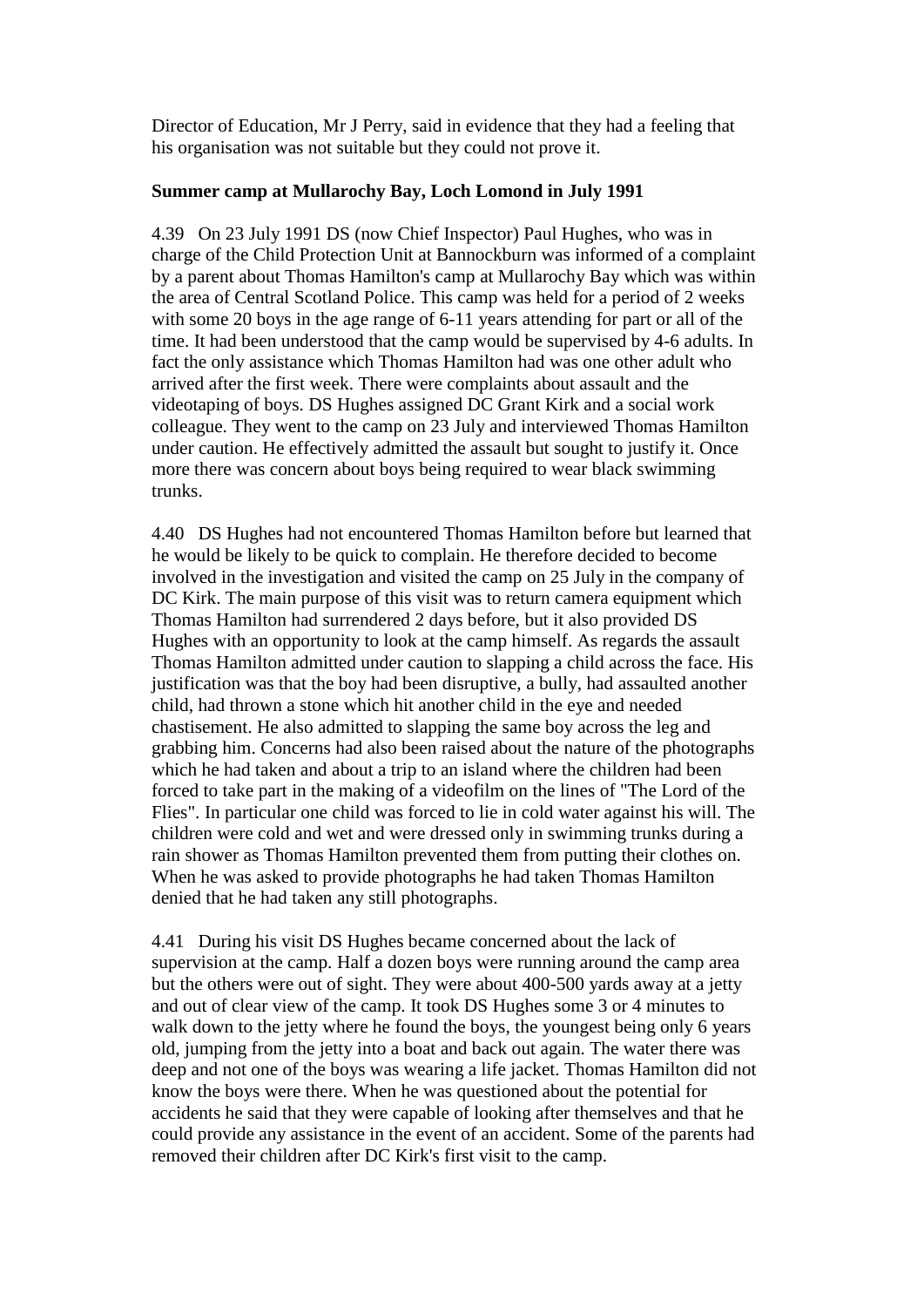4.42 One of the boys who was interviewed later said that he had been singled out by Thomas Hamilton, taken alone to an individual tent and photographed in red-coloured swimming trunks. DS Hughes feared that this boy was being singled out for special treatment and perhaps for future abuse. Thomas Hamilton denied any such intention and denied taking such photographs. On 30 July and in response to a request from the police he handed over 6 boxes of slides and about 150 still photographs. There was reason to believe that he deceived the police. DS Hughes discovered at the shop in Stirling where Thomas Hamilton had handed in what was to be developed that he had in fact received eight boxes of slides: and that a ninth had recently arrived for him. DS Hughes did not take possession of that box at that time, but at a later date when it was handed over by Thomas Hamilton. In the result there were two boxes of slides which were never recovered by the police. Among the photographs which were recovered there were a large number of the particular boy who was plainly a favourite and had been given special jobs on the camp. However, there were no photographs of him wearing red swimming trunks. A processor in Livingston had also contacted the shop in Stirling in order to express her concern about the content of some of the photographs. It is impossible to know whether the boxes which were not recovered by the police contained photographs which would have given rise to even greater concern. As regards the photographs which were recovered by the police, although there were various different poses by boys wearing black swimming trunks there was no explicit indecency. DS Hughes considered that Thomas Hamilton had been untruthful about the photographs. The nature of them made him concerned about the "stability" of his personality and his unhealthy interest in children.

4.43 At this stage DS Hughes himself became the target of complaints by Thomas Hamilton who wrote to the Chief Constable, the Deputy Chief Constable, his MP and other persons about him. DS Hughes continued his investigations and when he had gathered all the information which he considered relevant he decided to try to interview Thomas Hamilton under caution and give him an opportunity to respond to the allegations. As he himself was the subject of a complaint he sought advice from colleagues and the Procurator Fiscal at Stirling as to how he should proceed. The Procurator Fiscal, Mr K Valentine, advised him to invite Thomas Hamilton to the police office on a voluntary basis for an interview under caution. Thomas Hamilton refused to be interviewed. DS Hughes then delivered his very substantial report to the Procurator Fiscal on 6 September 1991. This report included 10 charges drafted against Thomas Hamilton. They had a brief discussion. Mr Valentine doubted whether the report revealed sufficient evidence of criminality to merit court proceedings. However he decided to have further enquiries made and to have the boys precognosced before reaching a final decision. He was troubled by the contents of the report and the situation that was revealed. He was concerned to have it confirmed that the situation had been drawn to the attention of other agencies that might have an interest. One of the Procurator Fiscal Deputes prepared a note indicating that, in his view, there was not a great deal to substantiate many of the charges proposed by the police, with the possible exception of the charges of assault and a charge of breach of the peace based on Thomas Hamilton shouting and swearing at the boys. When the precognitions were obtained it was noted that none of the parents had anything to add to their statements and some of them had shown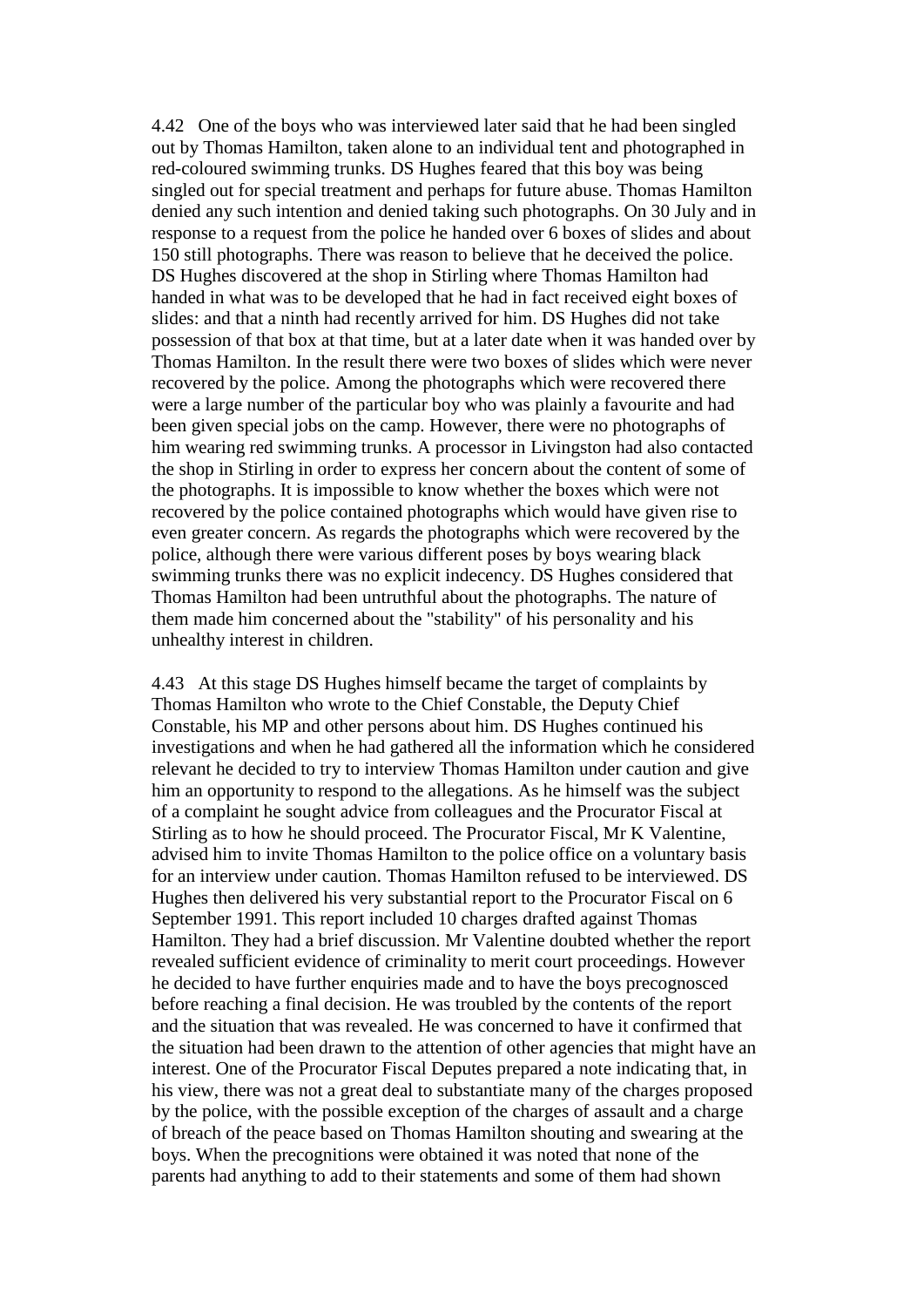concern at the thought that Thomas Hamilton was being suspected of anything untoward. They had not stopped their children going to his clubs. On 18 November 1991 having considered all the material Mr W Gallagher, Procurator Fiscal Depute, decided that no criminal proceedings should be taken, marking the papers "no pro:no crime libelled: not in the public interest". On the same date he wrote to Thomas Hamilton advising him of his decision and informing him that the police had been instructed to return his photographs to him. Mr Gallagher's view was that in relation to some of the allegations the evidence did not indicate criminality and, where criminality was indicated, the circumstances, taken at their highest were not such as to require prosecution in the public interest. Mr Valentine and Mr Gallagher had discussed DS Hughes' report on several occasions. Both took the view that while the contents of the report had troubled them they were of the view that the conduct had approached but not crossed the border of criminality.

4.44 Miss Laura Dunlop in her closing submission also maintained that proceedings could have been taken against Thomas Hamilton in respect of charges 2-7 of those framed by DS Hughes. Mr Bonomy pointed out that the evidence plainly indicated that the child who had been struck by Thomas Hamilton had obviously been behaving in a violent and bullying manner. Once again the question of whether proceedings could have been taken against Thomas Hamilton does not turn on any matter which is properly within my province to review. There is no question of the decision not to prosecute turning on any view of the law which can be seen to be mistaken. Thus there is no basis for my entertaining criticism of the decision taken by the Procurator Fiscal.

4.45 During the course of these investigations DS Hughes discovered that Thomas Hamilton had a firearm certificate. While the papers were before the Procurators Fiscal and anticipating that no proceedings would be taken against Thomas Hamilton, he submitted a memorandum dated 11 November 1991 to the Detective Superintendent, CID Headquarters, in which he requested that serious consideration should be given to withdrawing the firearm certificate as a precautionary measure. I will discuss the implications of this memorandum later in this Report (paras [6.41-6.42 and 6.48](http://www.archive.official-documents.co.uk/document/scottish/dunblane/dun6-41.htm) *et seq*).

4.46 Thomas Hamilton made a formal complaint about DS Hughes which was investigated by Chief Inspector Ferguson. His report completely exonerated DS Hughes. In his report Chief Inspector Ferguson stated: "I have completed 30 years police service, a long number of these as a CID Officer. Throughout these years I interviewed many hard criminals, many aggressive people, many reluctant witnesses, many complainers against the police but I can honestly say the interviews with Mr Hamilton were the most exasperating of my career". Not satisfied with this result Thomas Hamilton complained about the way in which Chief Inspector Ferguson had carried out his investigation but nothing came of this. The Chief Constable sought advice from the department of Administration and Legal Services of Central Regional Council about the raising of proceedings for defamation against Thomas Hamilton in respect of his statements about officers of Central Scotland Police, but it was considered that such proceedings would not deter him and would give him the opportunity to air his views about a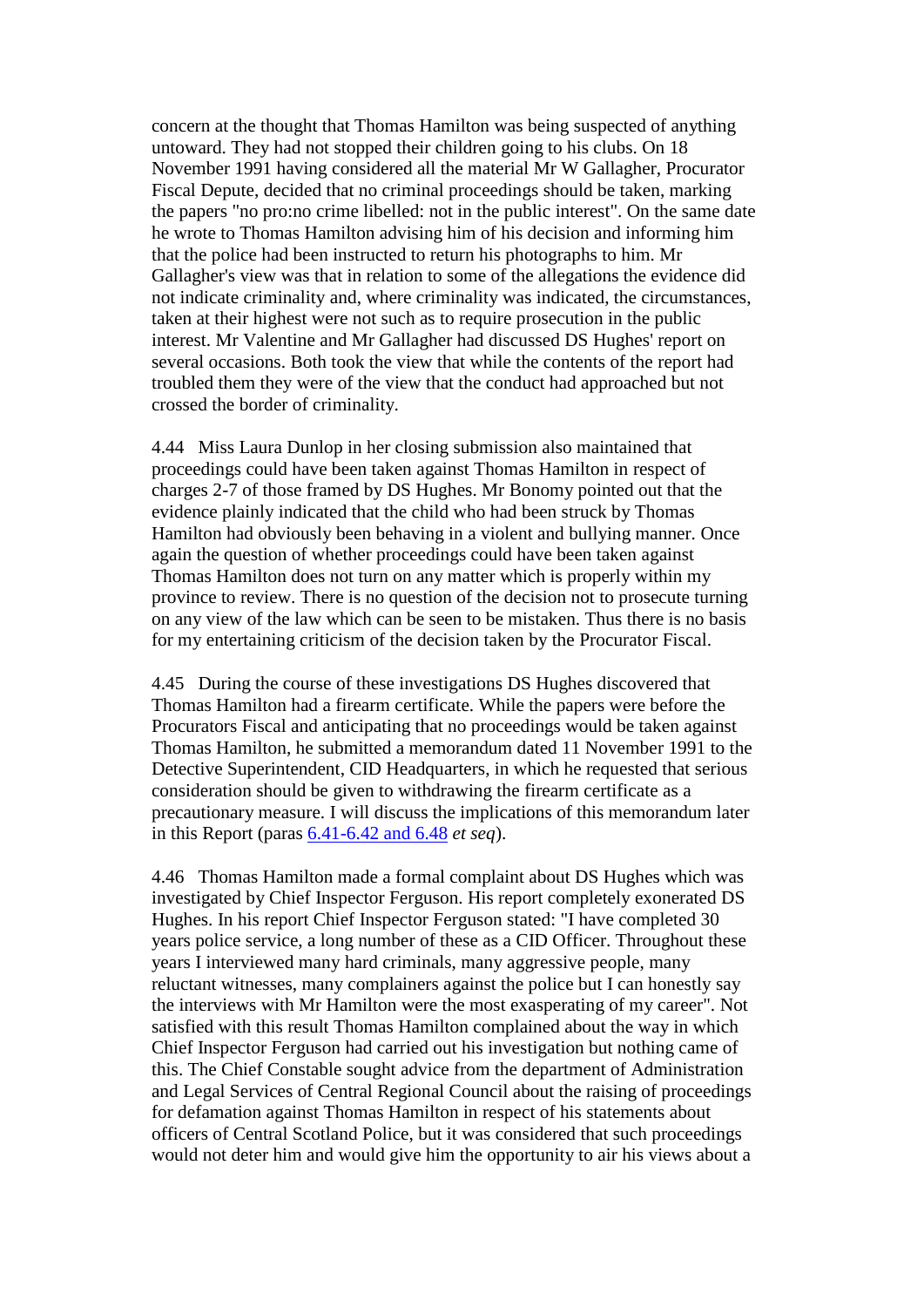conspiracy between the Scouts, the police and the Regional Council.

4.47 Thomas Hamilton also complained to the Ombudsman about the conduct of Central Scotland Police and to the Social Work Department claiming that his activities had been harassed and disrupted and his character had been defamed. The Ombudsman dealt with this complaint by pointing out that the police lay outside his jurisdiction, and that defamation was a matter for a court of law.

## **Residential sports training course, Dunblane in June 1992**

4.48 Following the problems which Thomas Hamilton had experienced with his summer camps he ran the series of what came to be known as residential sports training courses during the summer holidays at Dunblane High School. Central Regional Council considered that these courses represented an improvement as compared with his summer camps as they had better facilities and could be supervised. On the evening of 29 June P C Gunn came across three young boys walking down Old Doune Road, Dunblane dressed in their pyjamas. They told him that they had been at a boys' camp at Dunblane High School and that they were wanting to go home. They were home-sick and did not like the discipline which Thomas Hamilton was imposing on them. They did not complain of any violence or criminal behaviour. P C Gunn took them to the police office, but having heard the name of Thomas Hamilton he felt that it was best that he should not become personally involved. Contact was made with the parents who took the boys home.

4.49 On the following day Thomas Hamilton explained to police officers who visited the school that the boys slept in sleeping bags on the dining hall floor. After settling down for the night they were not allowed to go anywhere without his permission, except to the toilets. Three boys had gone there and had probably left the building by the fire exit. At that stage the police were satisfied by his explanation and no further action was taken.

4.50 On 2 July the police received a complaint from a parent about regimentation and lack of supervision. Arrangements were then made to take statements from the three boys. One of the parents expressed herself as concerned about the lack of supervision, the circumstances in which her son left the school and Thomas Hamilton's discouragement of any telephone contact with home and any parental access. A report was made to the Child Protection Unit, which contacted the corresponding unit in Fife from whence the boys had come. Copies were also sent to the Reporters to the Children's Panels for Central Region and Fife Region. The latter Reporter, Mr A Kelly, was concerned about the risk to which the three boys might have been exposed, the conditions at the school and the general lack of supervision. He communicated his concerns to Mr D Somerville, the Senior Assistant Director of Education of Fife Regional Council. In a memorandum to him he wrote: "I feel that the events of 29 June 1992 in Dunblane in a sense serve as a warning. If the kind of circumstances as described are allowed to continue without some kind of intervention, I consider that other children may be placed at risk. In like situations arising unchecked, I fear that a tragedy to a child or children is almost waiting to happen."

4.51 A copy of the police report was submitted to the Procurator Fiscal at Stirling, Mr Valentine, for information only. He was satisfied that it required no action to be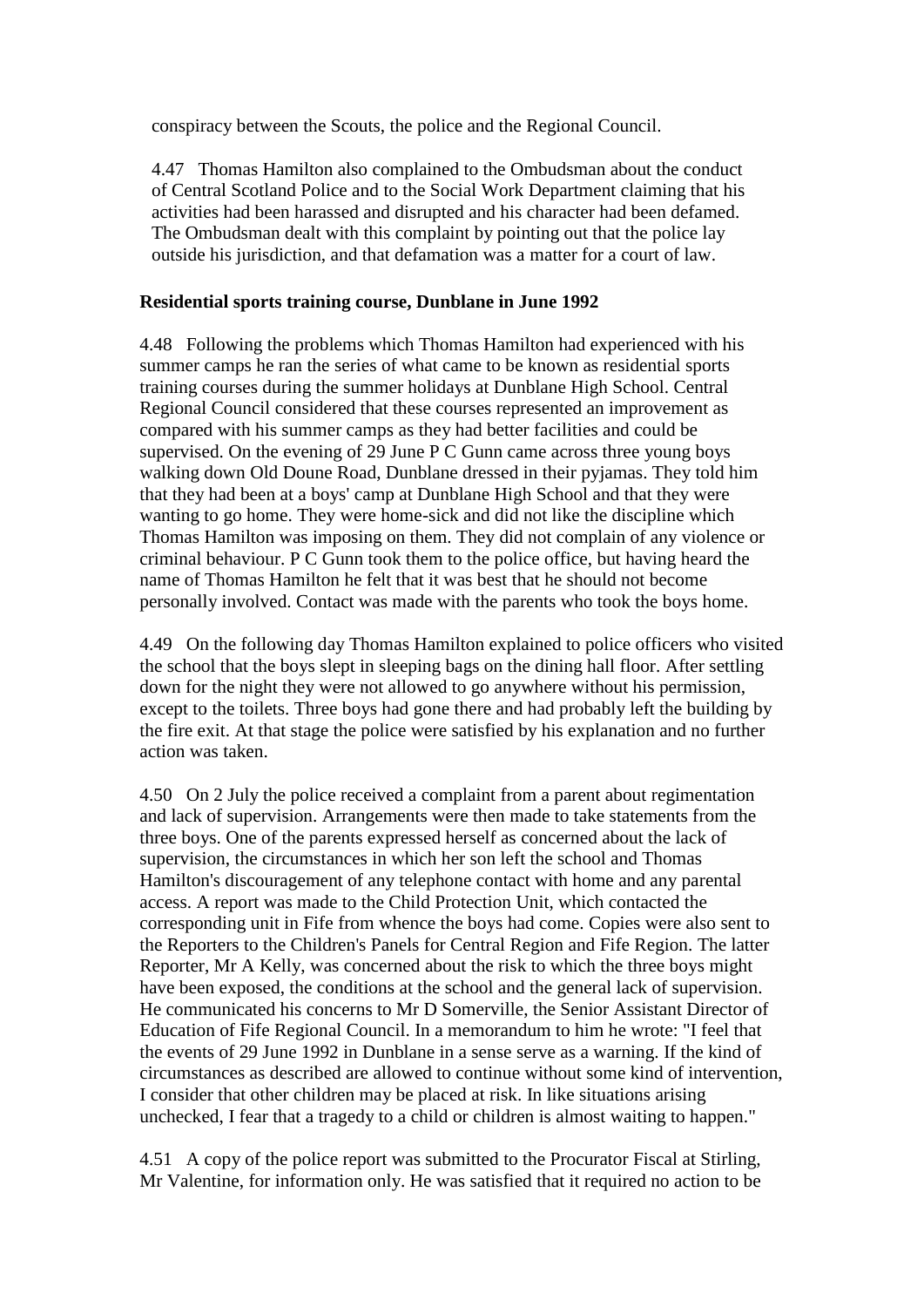taken and marked the copy "no pro: not a crime". There plainly was no evidence of any criminal act.

## **Lynburn Gymnastics Club/Dunfermline Boys Club**

4.52 In the case of Fife Regional Council applications for lets at school premises required to be made to the area office of the Regional Council but might be referred to the headmaster for consideration. Thomas Hamilton obtained a let for the Lynburn Gymnastics Club at the Woodmill Centre in Dunfermline. The club included swimming under the supervision of qualified attendants employed by the Regional Council. At first Thomas Hamilton had an assistant, but when attendances started to diminish he could not afford to keep him on. Thereafter a number of parents assisted him but from about 1990 he was there on his own.

4.53 While the club was at the Woodmill Centre it was monitored by the full-time staff employed at the Centre who would watch activities once a fortnight for about ten minutes. The staff described activities as being "a gymnastics class from about 1945 or the 1950s". Mr G Baxter, the Head of the Woodmill Centre, said in evidence that: "It just wasn't the type of gymnastics they were being taught in the 1990s but there was nothing else wrong with it". The boys wore only gym shoes and shorts, but this was not considered to be unusual. Thomas Hamilton took photographs of the boys and some of these were passed to Mr Baxter for display in the Centre. They did not contain anything unusual.

4.54 A number of complaints came to the attention of Mr Baxter. A number of these related to camps run by Thomas Hamilton. In 1985 it was reported that he had left some boys unsupervised at night on an island in Loch Lomond while he stayed on a barge with other boys. They were left with a rowing boat and the youngest was hardly able to swim. They were given little to eat and were not able to wear warm clothing. One boy was assaulted by three others and Thomas Hamilton apparently watched without intervening. A further complaint was made in regard to a camp in 1990. This was that a boy had sustained a serious chest infection there. However, in this instance the parent did not pursue the complaint. In each instance the Regional Council considered withdrawing the lets, but took the view that they could not do so as nothing untoward was occurring in the Centre.

4.55 As regards the club there was a complaint in 1990, by which time it was referred to as the Dunfermline Boys Sports Club. The complaint was that a boy was excluded from the Club for being too big. Following correspondence Thomas Hamilton agreed not to prevent boys from joining on the basis of their build. As far as Mr Baxter was aware this was the only complaint received by Fife Region in regard to activities within the Woodmill Centre.

4.56 Following the memorandum from the Reporter to the Children's Panel to which I have referred in [para 4.50,](http://www.archive.official-documents.co.uk/document/scottish/dunblane/dun04e.htm#4.50) Mr Somerville prepared a detailed report considering the issues raised by the 1992 training course. His report incorporated the findings of Mr E Liddell, a PE Instructor, who had viewed a videotape of the gymnastics run by Thomas Hamilton. Mr Liddell's view was that the activities were inappropriate and in some cases dangerous. As a result of this report it was decided that the Regional Council would not provide further lets to Thomas Hamilton. The concern was that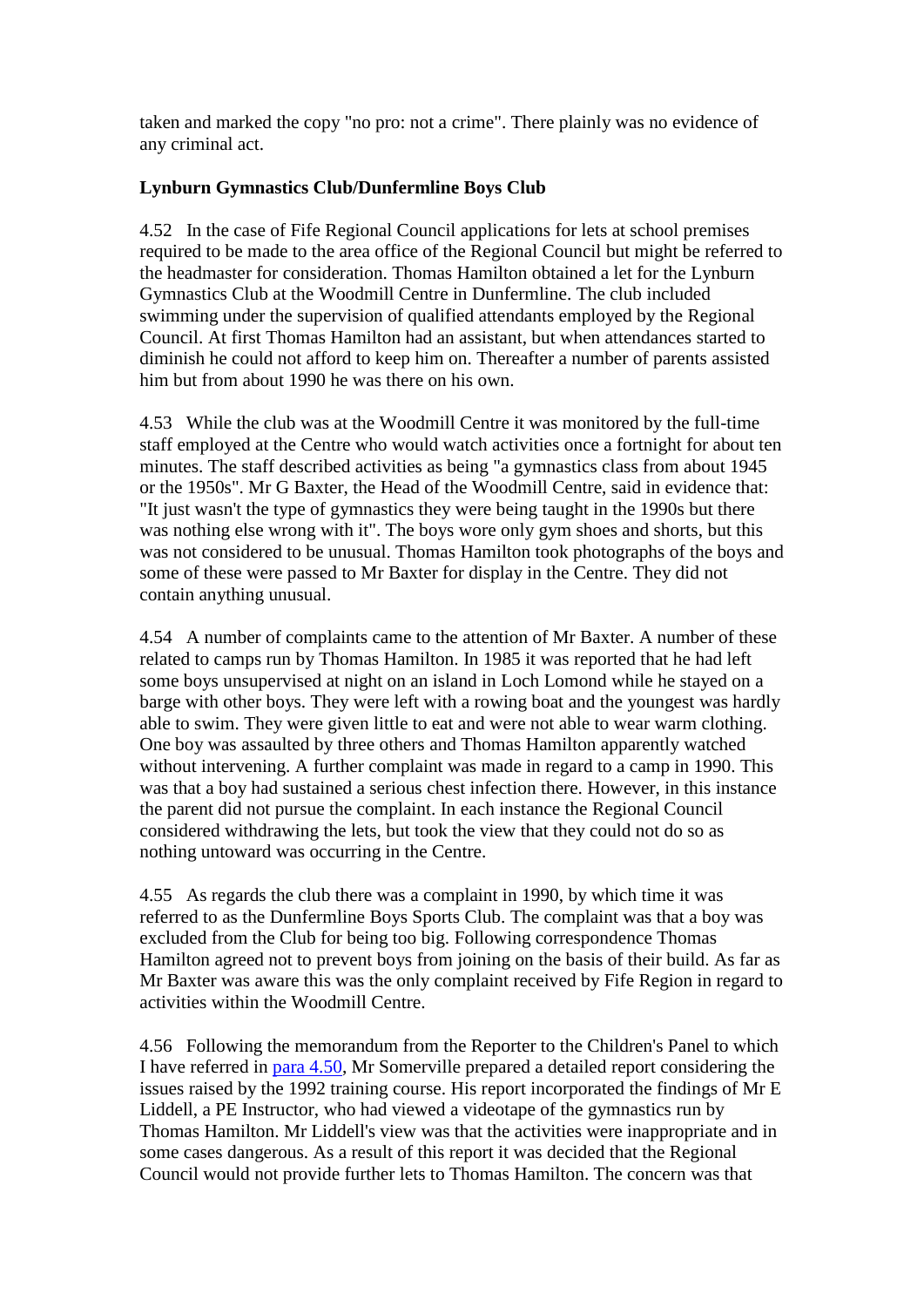children might suffer harm through carelessness on his part. The Council were not aware of any rumours regarding possible abuse of boys. The lets were terminated as from 28 August 1992.

4.57 Thomas Hamilton complained about this to the Ombudsman, but on 7 September 1992 he declined to proceed with the complaint as the Regional Council had offered to meet Thomas Hamilton. However, Thomas Hamilton did not receive any further let from the Regional Council.

#### **Further complaints about Thomas Hamilton during 1993 - 1995**

4.58 In January 1993 a complaint was made to Central Regional Council that Thomas Hamilton was solely in charge of the club at Denny High School. This led to the Regional Council investigating his qualifications and methods and the *bona fides* of the Boys Sports Club Group Committee. In May and June 1993 the Family Unit (formerly the Child Protection Unit) received two further complaints about Thomas Hamilton's conduct at Denny High School and Dunblane High School. The complaints were that he had required boys to change into black swimming trunks and had photographed them. In one case the boy was photographed on his own in a locked gym. In the other the boy was photographed while carrying out exercises with another boy. Another complaint was made that a boy had attended at Stirling High School with a view to playing five-a-side football but instead had been required to change into ill-fitting trunks and perform gymnastic exercises. The nature of the exercises caused concern to the police. In each case an investigation was carried out by the Family Unit, but as the boys were then withdrawn from the clubs no further action was taken under the child protection procedures. However, the investigation was continued as a police matter and a report was submitted to the Procurator Fiscal on 9 June 1993 with a request for a warrant to search Thomas Hamilton's house for photographs, photographic equipment, documentation and other items which might be relevant to police enquiries. The police were concerned about Thomas Hamilton's access to boys, especially those who were vulnerable. They thought that photographs of them performing certain exercises were open to being interpreted as lewd. While Thomas Hamilton provided parents with photographs of their children fully clothed, he did not include photographs of them wearing only swimming trunks. The police also were concerned about Thomas Hamilton overworking the boys. DC (now DS) Gordon Taylor who brought the report to the Procurator Fiscal's office had the opportunity of discussing it with Mr W Gallagher. Mr Gallagher, having considered the information provided, reached the view that there was insufficient material to file the application. He was of the view that while the conduct was of concern it did not yet cross the border into criminality. However, he expressed the view that the police should continue their enquiries and report further to him if any more evidence came to light. In these circumstances he marked the report so as to indicate that the matter should be reviewed in three months' time. So far as he was concerned he was concentrating on whether some form of indecency was going on. None of the photographs appeared to be indecent. He advised the police that they need not report further instances of the same conduct unless there was a change in the character of the circumstances indicating criminality. In his evidence DS Taylor stated that he had suggested to Mr Gallagher that, while the children were not alarmed by Thomas Hamilton's conduct, the parents' alarm would possibly have amounted to a breach of the peace but that Mr Gallagher did not think that it did. In his evidence Mr Gallagher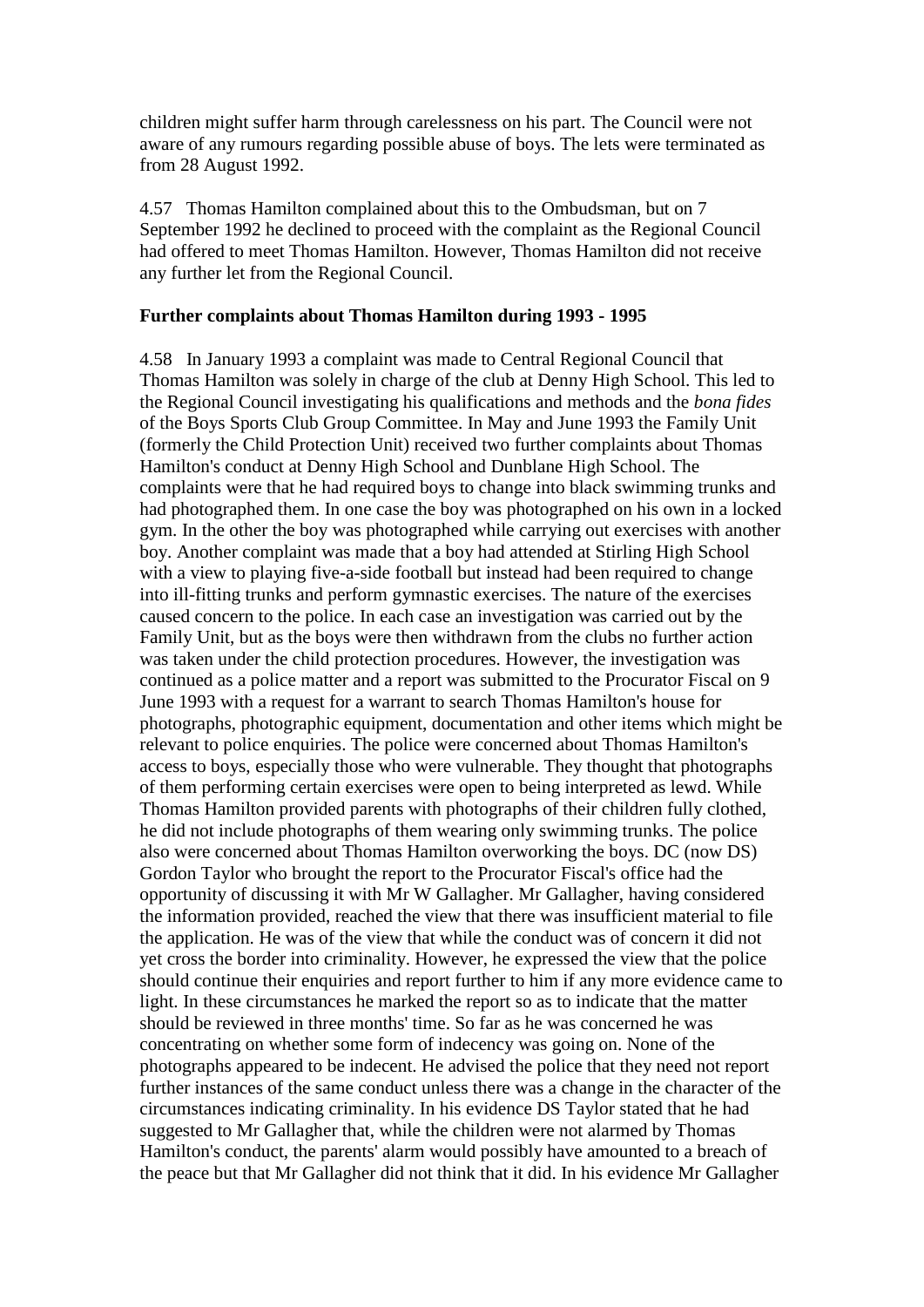said that he would have been surprised if he had said that a breach of the peace could not be constituted where alarm had been caused to a third party. I accept that he would not have said that. On 10 September 1993 Mr Gallagher reviewed the papers adding to them a marking which indicated that no proceedings were to be taken. In the meantime no further information had come to light. It is likely that he would have been in contact with the police before making this decision. In her closing submissions Miss Dunlop argued that a case of breach of the peace could have been based on the parents' reactions to Thomas Hamilton's conduct. While I accept that a case of breach of the peace may arise where alarm is caused to a third party the question in each case, which is one of fact, is whether the action complained of was of such a nature to be likely to give rise to such reactions on the part of those witnessing it. This was a matter which was left to the discretion of the Procurator Fiscal to assess. It is in any event clear that in this case the concentration was upon whether there was evidence indicative of indecency.

4.59 In the meantime the Regional Council was investigating the activities of Thomas Hamilton. In February 1993 Mr Flett, Assistant Director of Administration and Legal Services, had obtained a report by Mrs T Chillas, Sports Development Officer, on three videotapes which had come into the hands of the Regional Council and showed boys club activities. In her report she criticised the gymnastic exercises and trampolining shown in the videotapes and made critical observations about the manner in which the club was conducted by Thomas Hamilton. That report was made available to DS Moffat who had been endeavouring to gather more information about his activities. His qualifications were checked and found to meet the requirements of the Regional Council. In June 1993 Mr Flett asked Thomas Hamilton for a copy of the minutes of the most recent AGM of the Boys Sports Club Group Committee. These were never furnished, but by letter dated 31 July 1993 Thomas Hamilton sent to Mr Flett what purported to be minutes of an A G M held on 8 August 1993. Mr Flett wrote again to Thomas Hamilton pointing out that the minutes which had been supplied were of a meeting subsequent to that requested. In order to see whether the parents' complaints could be backed up by 'hard' evidence DC Taylor obtained the consent of the Scout Association to examine their file on Thomas Hamilton on 20 October 1993. From this file he was able to read that he had been suspected of improper behaviour towards boys. A letter in the file also attributed to Mr B D Fairgrieve the view that Thomas Hamilton was "mentally unbalanced", but Mr Fairgrieve said to him that he could not substantiate that particular comment about him, which was purely a personal opinion.

4.60 Arising from the summer camp organised by Thomas Hamilton in 1993 at Dunblane High School, a further complaint was received by the police. It was similar in nature to previous complaints: children who were scantily clad in black swimming trunks were the subject of photographs which the parents considered to be inappropriate. On the instruction of the Deputy Chief Constable, DS (now Superintendent) Holden and DS Moffat interviewed Thomas Hamilton at his home in October 1993 in regard to the organisation and composition of his committee and the complaint which had been made about his methods and use of photography. Thomas Hamilton refused to supply details of people who were on his committee, despite reminders. During the interview, which lasted two hours or more, DS Holden gained the impression that the clubs filled most of Thomas Hamilton's life. He was quite obsessive about his methods and manner of organising the exercises. He would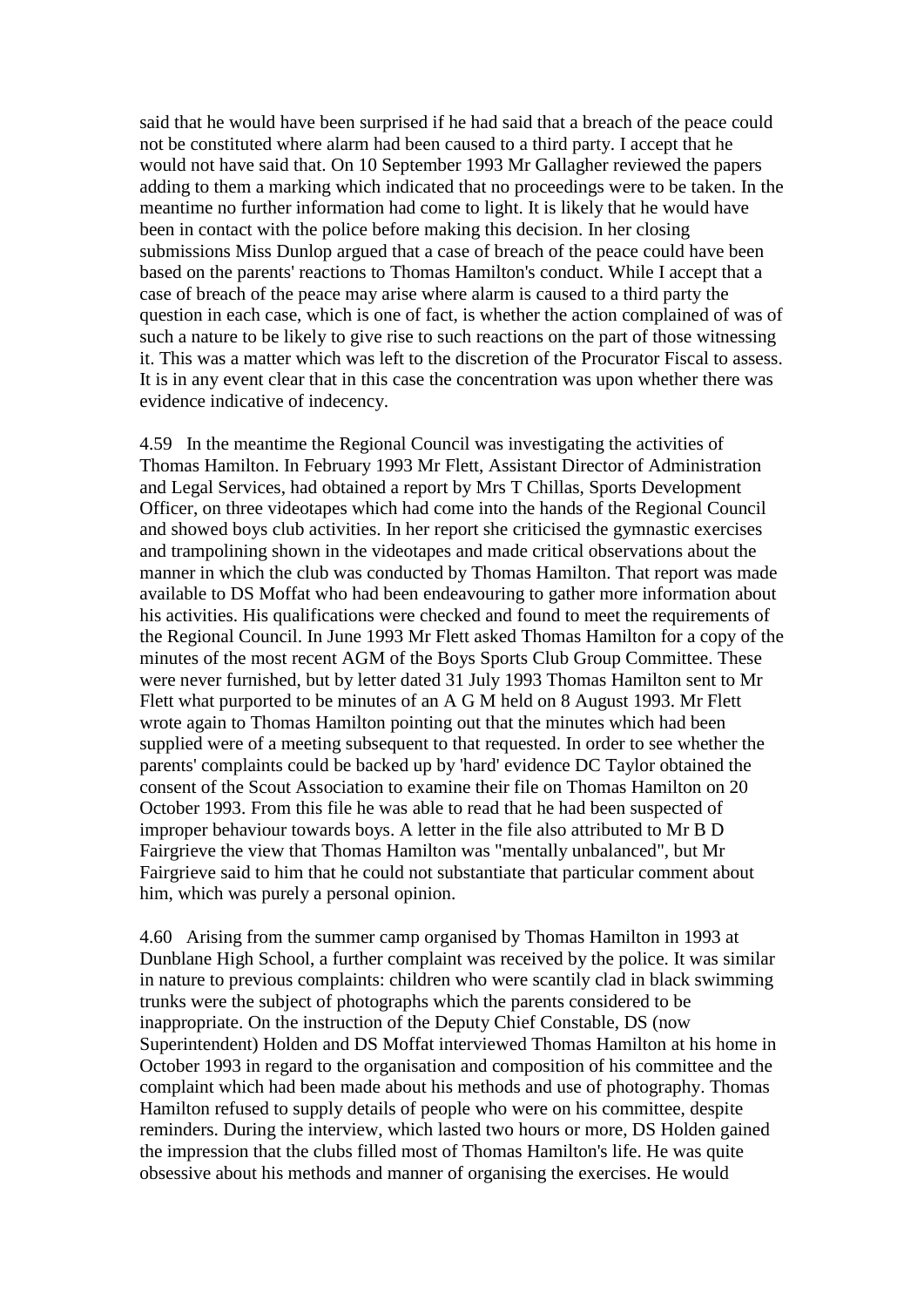tolerate no criticism of his conduct of the clubs or of the boys' dress. A short question on the methods of training he used would elicit a lengthy reply and a very persuasive argument in favour of his methods. He gave the impression that he had rehearsed these arguments many times. He was quite calm and articulate, very polite but extremely evasive on the subject of the members of the club committee. DS Holden considered that he was lying on that point. He reported back to the Deputy Chief Constable who by that stage was well aware of complaints about children being required to dress in swimming trunks with bare tops and inappropriate photographs being taken of them.

4.61 It may be noted that throughout the years Thomas Hamilton's stream of letters of complaint and self-justification continued unabated. He expressed a complete lack of faith in any of the complaints procedures and tried on various occasions to enlist the help of his MP. He frequently wrote to parents defending himself and attacking the police. He tried to involve The Scottish Office, complaining about the way that the police were handling his complaints, with the result that the police had to keep The Scottish Office regularly up to date on what was happening. DCC McMurdo became obviously exasperated at what he described as his irrational outpourings in vindictive correspondence. The police were obliged to follow up persistent complaints which were quite absurd. He considered Thomas Hamilton to be bitter and petty-minded, perverting the healthy relationship between police officers and the Scout movement into something sleazy and dishonourable. He found it difficult to try to reason with a person whom he described as a zealot (cf [para 6.43\)](http://www.archive.official-documents.co.uk/document/scottish/dunblane/dun6-43.htm).

4.62 In October 1993 a yet further complaint was received from parents, in this instance in regard to a boy who had attended Balfron Boys Club. The parents asked for reassurance about the running of the club and posed a number of specific questions. They too expressed concern that Thomas Hamilton had insisted that the children were topless, that he had required the children to change into black swimming trunks, and that he had taken photographs of them. This letter was followed up DS Moffat, but he had to explain to them that there was nothing in their letter which was not already known to him and to the Procurator Fiscal.

4.63 Further similar complaints about clubs on the premises of Central Regional Council were expressed in December 1994. These were referred to the police, but were not reported to the Procurator Fiscal because of his previous decision to take no proceedings against Thomas Hamilton in similar circumstances. The Regional Council wrote to Thomas Hamilton asking why swimming trunks were essential and whether he had made it clear to parents that photographs would be taken. His reply contained a lengthy justification of his methods but did not provide straight answers to the questions. Thomas Hamilton continued to enjoy the general support of Councillor Ball. In 1995 the Regional Council had frequent discussions as to how they could make it more difficult for Thomas Hamilton to obtain a let of school premises. Some of their discussions involved DS Moffat. In May 1995 the Regional Council required Thomas Hamilton to give parents advance information that their children might be photographed: and in June they declined to accede to his request that teachers at Bannockburn Primary School should be instructed not to make comments about him and that a letter of apology about such comments should be sent to all parents. The fact that the Regional Council did not terminate his lets resulted from the belief that, in the absence of more substantial evidence, termination would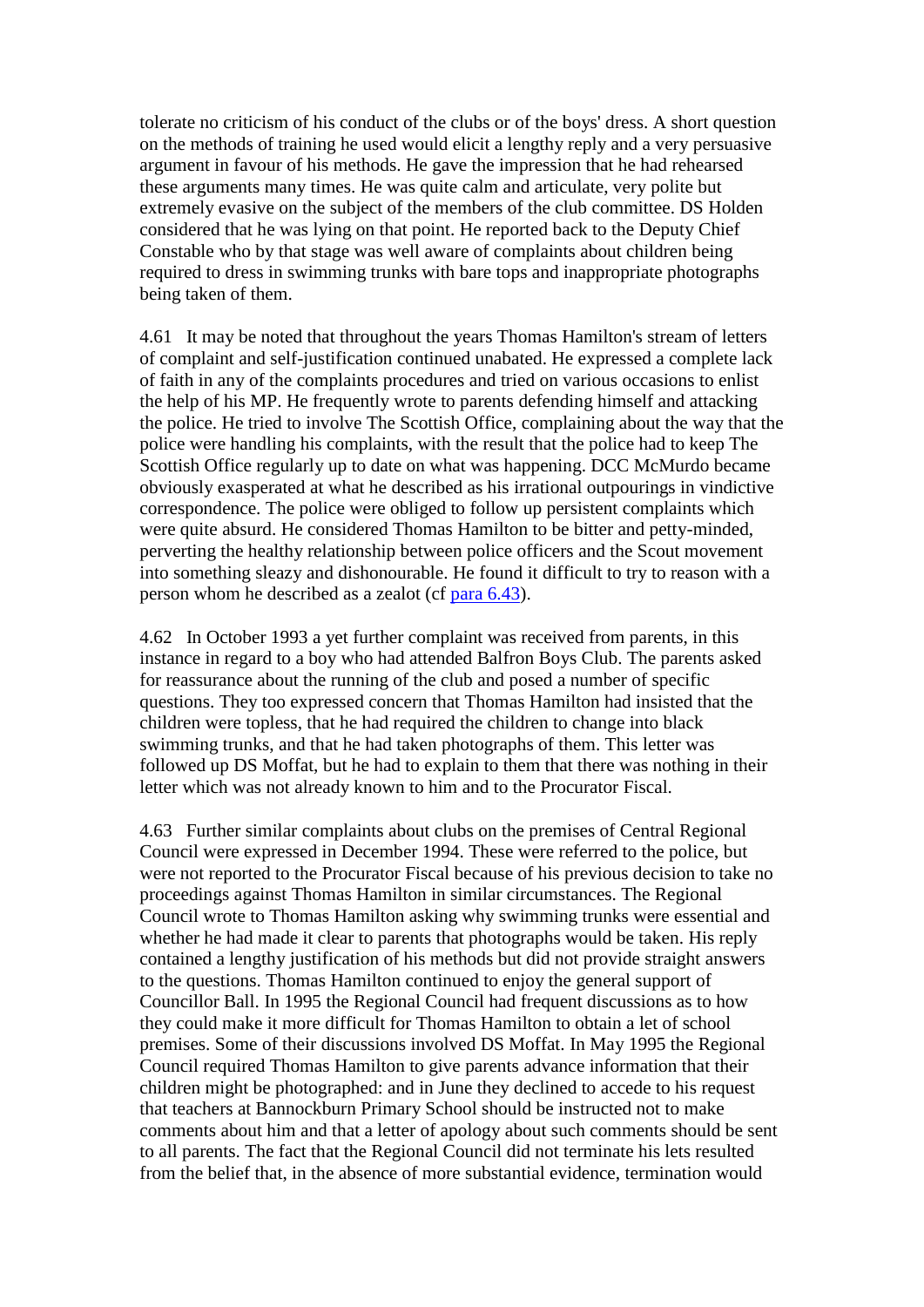not be sustainable. The Regional Council were also wary of encountering the repetition of an adverse report by the Ombudsman.

## **Alleged incidents involving firearms**

4.64 In this part of the Chapter I will consider evidence relating to allegations that Thomas Hamilton used firearms in what was, or may have been, an improper manner prior to 13 March 1996.

4.65 In [Chapter 6](http://www.archive.official-documents.co.uk/document/scottish/dunblane/dun06a.htm) I will set out a history of the firearms which Thomas Hamilton was authorised to, and did, acquire and use. For present purposes it suffices to say by way of background that he had a long-standing interest in firearms. There was evidence that he had possessed an air rifle with which he practised at the rear of his shop in Cowane Street, Stirling. On 14 February 1977 he was granted a firearm certificate. At the outset he acquired small-bore firearms. In December 1979 he moved on to full-bore.

4.66 While he was running the Dunblane Rovers Group he took a number of boys on Friday evenings to the range of the Dunblane Rifle and Pistol Club for tuition in the use of air rifles and air pistols. There is no reason to doubt the reliability of the evidence that he saw that strict discipline was observed. At that stage he was a member of that club. After it was disbanded he became a member of the Stirling Rifle and Pistol Club in 1986 or 1987. It also appears likely that he was for a few years a member of the Callander Rifle and Pistol Club (which was mentioned in his original application for a firearm certificate) and of the Clyde Valley Pistol Club.

4.67 He was not a very frequent attender at the meetings of the Stirling Rifle and Pistol Club. There was evidence that he was a "loner" who would stand to one side rather than join in the conversation between members. One observer said: "Nobody in the club knew very much about him". He was described as being "not competitionorientated". It was found that when he was taking part in the discipline known as police pistol, he did not follow the course of fire. When the command at twenty metres distance was to fire six rounds in a given time, he would "blast off" twelve. He was not endangering the others, but was disturbing them by his rate of fire. It was not in the spirit of a competition, and he was not prepared to listen to advice. Since he observed safety procedures, there was no occasion for him to be reported to the police.

4.68 There was evidence that on a number of occasions he brought firearms to homes of other people in order to show them off. This happened in the case of a parent of a boy who was attending the Dunblane Boys Club in the middle 1980s. Thomas Hamilton brought a .357 revolver and a semi-automatic pistol to his home on one occasion after he had asked the son if he would be interested in seeing them. However, the parent was impressed with Thomas Hamilton's approach to safety.

4.69 One of these occasions was reported to the police. Towards the end of 1988 Thomas Hamilton took two handguns and a semi-automatic machine gun to the home of a family in Linlithgow. The boys in the family attended Linlithgow Boys Club and one of them had attended his camp on Inchmoan Island that year. Thomas Hamilton had been in the habit of visiting the house and had mentioned his interest in guns.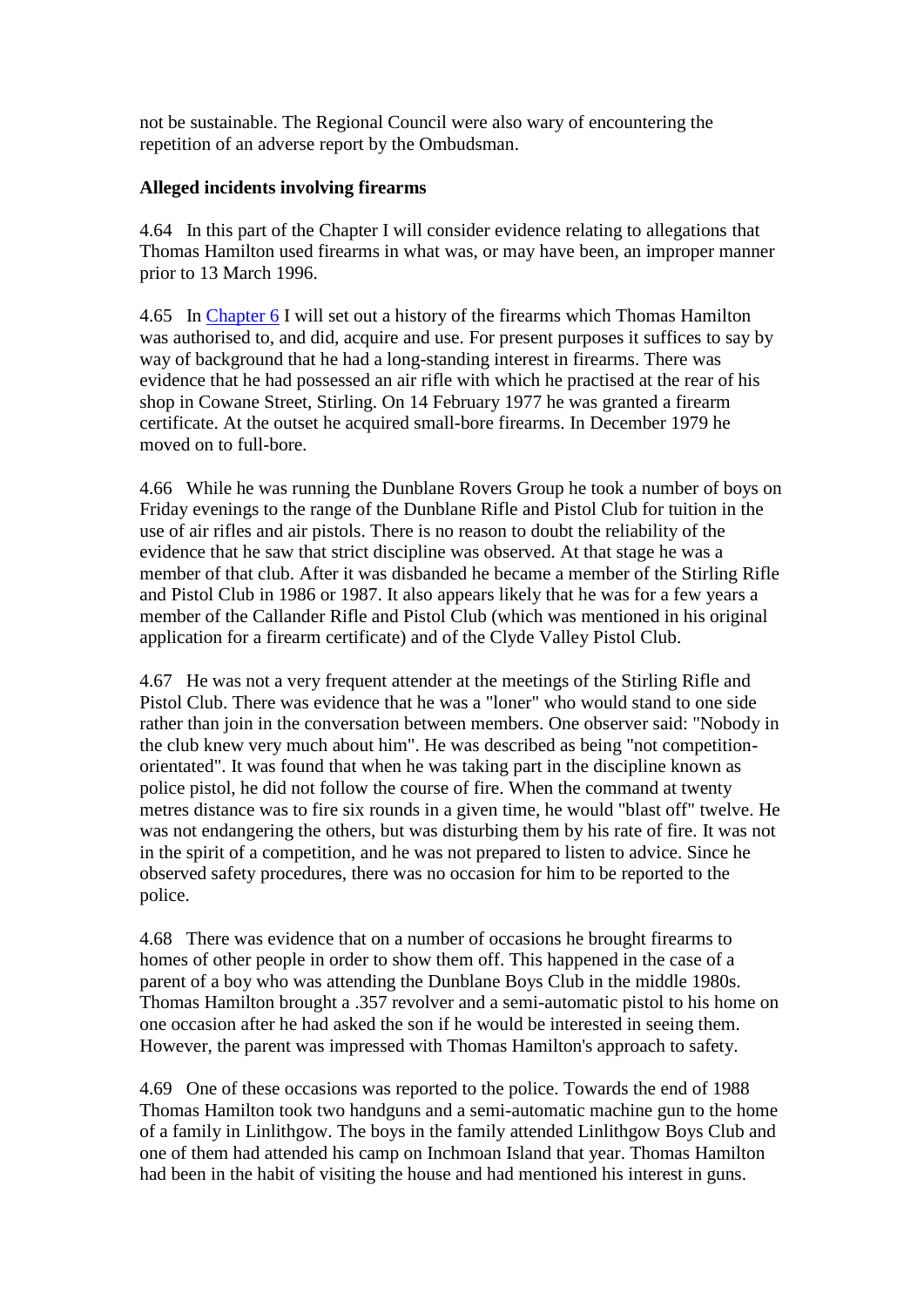When the boys showed an interest in them he offered to bring them to the house. On this occasion he told the family how the firearms were held and used. He did not have any ammunition with him. The father took photographs of his wife and the boys holding the firearms. This incident was reported to the police at Stirling on 20 May 1989. Sergeant McGrane of the Lothian and Borders Police stationed at Bathgate was instructed to take statements as to what had happened. He attended their home on the evening of that day for that purpose. He ascertained from them that they had not been distressed by what had happened and had not complained to the police about it. However, he had the impression that they had not been at ease with someone bringing guns into their house. He did not pass on this impression with the statements. In evidence he said that he did not consider that Thomas Hamilton's behaviour was normal. He did not think that a firearm certificate holder should act in that way. He sent the statements and photographs which he had obtained to Inspector Nimmo of the Stirling Police who had instructed him. She felt that it was not very wise for Thomas Hamilton to take the firearms and show them to the children. She passed the papers on to Chief Supt Gunn on 30 June 1989. He in turn wrote a memorandum to the DCC McMurdo, stating:- "It may be quite a harmless display of weapons, but nevertheless an action which leaves a lot to be desired". This is a matter which was taken up in due course with Mr McMurdo when he was giving evidence [\(para.6.40\).](http://www.archive.official-documents.co.uk/document/scottish/dunblane/dun6-40.htm)

4.70 One curious feature of this episode is that the report to the police which set off their enquiries was an incident log which showed that the report had been made by Mrs Doreen Hagger and contained a correct note of her then address and telephone number, as well as the address of the family to whom the firearms had been shown. However, in her evidence, Mrs Hagger said that she did not report the matter to the police. She could not do so because she did not have the family's address, but merely their telephone number. The mother had phoned her and told her that Thomas Hamilton had come to her house in Linlithgow with two or three guns. She did not know what kind of guns they were. The last she heard of this matter was when the mother had spoken to her on the telephone. She had no recollection of saying to a police officer that, as stated in the incident log, Thomas Hamilton could become violent and use weapons against her as she was involved in reporting him for complaints involving children. I do not understand how particulars relating to Mrs Hagger as the informant could realistically have been entered on the log unless she did make a report to the police. Whatever may be the explanation for the evidence which she gave, I do not accept her denial as reliable.

4.71 Another episode concerning Thomas Hamilton was spoken to by Inspector Ralph. He gave evidence that some 7-10 years before his death, Thomas Hamilton made an informal complaint to him about the behaviour of two police officers who had come across him with an air weapon in Stirling and told him that he could be charged with recklessly discharging it. He was particularly indignant because the police officers had taken hold of the weapon and waved it about. Since Thomas Hamilton had made no formal complaint the Inspector took no further action. Enquiries made after 13 March 1996 revealed no record by the police of any such incident as was alleged by Thomas Hamilton.

4.72 In the course of her evidence Mrs Doreen Hagger gave an account of an occasion on which Thomas Hamilton pointed a gun at her. This account was the subject of considerable publicity after she was interviewed by members of the press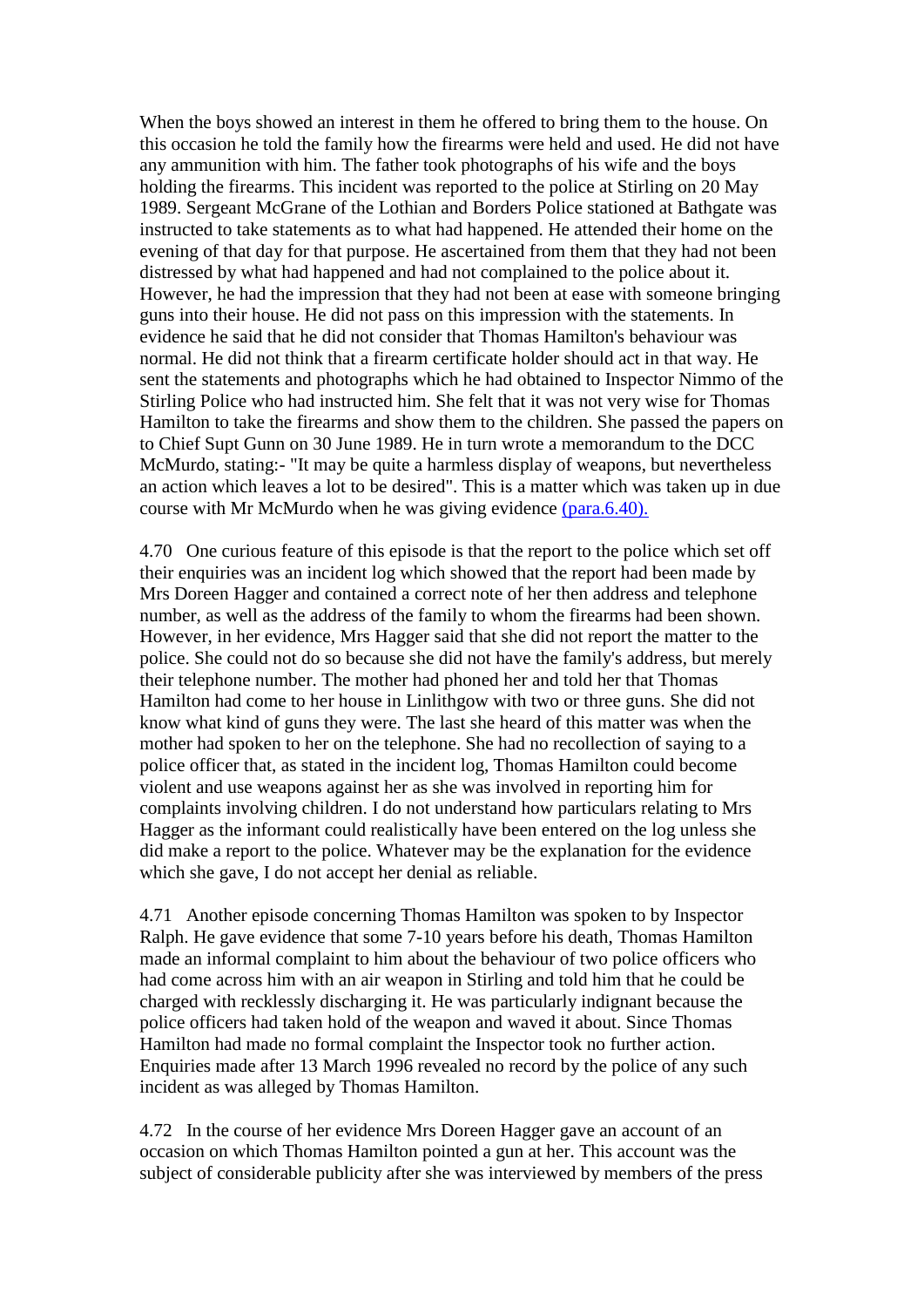on 14 March 1996. The incident she alleged, had occurred at Bridgend, Linlithgow some time after she had been interviewed by Inspector Keenan in January 1989 in connection with his report on Thomas Hamilton's complaint. She said that she and Mrs Janet Reilly, had been coming back from the shops and had picked up her daughter Vicky after she had been dropped off the school bus in the main street. They were just getting to her gate when a light coloured transit van driven by Thomas Hamilton "slammed up at the pavement". She then said:-

> "He rolled the window down and he said 'I hear you have been making statements about me to Keenan'. I said 'That's right'. I said 'I just told him about the state of the camp, how you treated the kids, and my own personal opinion of you'. And at that he leaned forward, his face was all puffy. When he used to get in a rage his face would go puffy, would blow up and really bulge.... He leant forward and I thought he was going to start the engine up, after the mouthful I gave him, and the next thing I heard a click of metal hitting glass, and I looked down and there was a bit of metal there. It didn't register with me right away, and I just looked at him and he said 'My friends don't like it'..... I looked again and that is when I realised that it was a barrel, and I said 'Dinnae point that f'ng thing at me. I will ram it down your throat'. He just got really bulging and never said a word, off he went."

Mrs Hagger said that she used to pick up Vicky from the bus at about 2.45 - 2.50 pm. She was quite clear that the date of this encounter was before the incident at Linlithgow Academy on 16 May when she and Mrs Reilly assaulted Thomas Hamilton. Vicky was then seven years of age. Later in her evidence she described the barrel of the gun as having "a bit sticking up at the end of it". After Thomas Hamilton had driven off, she went into the house with Mrs Reilly. After they had talked together they agreed that the police station should be telephoned about what had happened. Later a couple of officers in uniform came round and she told them what had happened. They returned in one or two days and told her that Thomas Hamilton had been going to a gun club and had not meant to scare them. As far as she was concerned Thomas Hamilton had not threatened to shoot her, but she was meant to be a bit worried about him. She said: "I thought the man was a complete idiot. He didn't bother me".

4.73 There are a number of considerable problems about this account which were explored both in evidence and in parties' closing submissions. The Dean of Faculty on behalf of Lothian and Borders Police invited me to treat her evidence as lacking both reliability and credibility. In the first place the account given by Mrs Hagger was not supported by that given by Mrs Reilly where one would have expected it to be if Mrs Hagger's account was correct. According to Mrs Hagger, Mrs Reilly was beside her at the gate when Thomas Hamilton drew up outside her house. The gun was protruding and both Mrs Reilly and Vicky would have been in a position to see the window if they had been looking. However, Mrs Reilly's evidence was that Thomas Hamilton was just ready to drive away by the time that she reached Mrs Hagger's gate. She did not see anything protruding out of the van. Thomas Hamilton had something covered up on the passenger seat. I should add that Vicky Hagger did not give evidence at the inquiry. On Day 13 Mr Bonomy drew my attention to a report in the press that she was missing from home. He said that having considered the position very carefully he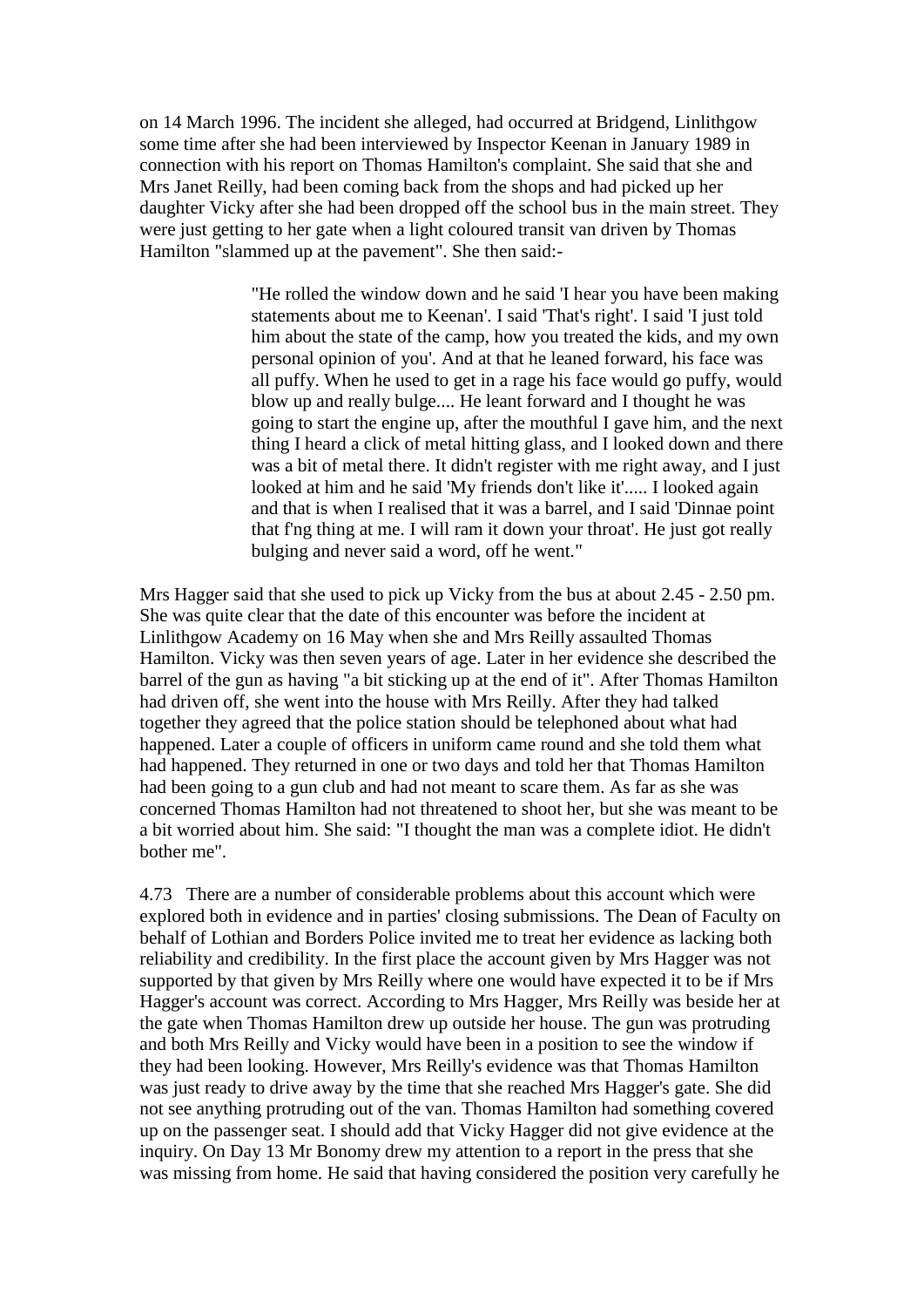had formed the view that the inquiry would be put at no disadvantage by not hearing her evidence. He stated that from what he could tell of the police investigation, it appeared to him that all the evidence that the inquiry needed was covered by other evidence already before it. In these circumstances he proposed that her attendance should not be required. None of the parties made any representation against that proposal. I was entirely satisfied with Mr Bonomy's assessment. I had the opportunity of reading Vicky Hagger's statement to the police which had been taken from her in connection with the Inquiry. I also noted that when Mrs Hagger was being interviewed by members of the press on 14 March 1996 Vicky Hagger was present in the same house as her mother but did not give any information about seeing a gun. In these circumstances, intimation was made to Mrs Hagger that the attendance of Vicky Hagger was not required. In making his closing submissions Mr Bonomy confirmed that he knew of no further evidence which could assist me in arriving at a conclusion about whether the incident occurred and whether it was reported to the police. Secondly, leaving aside for the moment Mrs Hagger's evidence that she reported the incident to the police, I find it quite extraordinary that she made no reference to it, either when she was interviewed further by Inspector Keenan, or when she was enlisting the attendance of a reporter to witness the incident on 16 May 1989 at Linlithgow Academy. If she was intent on making his misbehaviour a matter of public knowledge it is remarkable that she made no mention of it to the reporter. On her own evidence she made no reference to it until she was being interviewed by members of the press on 14 March. Even then, according to her, it would not have been brought up if it had not been for Vicky saying: "Do you remember, he pointed a gun at you?" Thirdly, considerable efforts were made in order to ascertain whether there is any record of the reporting of this alleged incident. The Inquiry heard of the examination of log-books and notebooks and the questioning of all the police officers who might have been involved in dealing with such a report, with negative results. Evidence was also given by the sergeants who might have been expected to have been aware of such a complaint, having regard to its seriousness, but none of them had any recollection of it. I am quite unable to accept the suggestion that police officers would have regarded the pointing of a gun as not meriting recording, even if Mrs Hagger's attitude to Thomas Hamilton's behaviour was at that time the same as it was when she was giving evidence. Fourthly, there are more general reasons for questioning the reliability of Mrs Hagger's evidence. According to her when she was at the camp on Inchmoan Island she did not get on well with Thomas Hamilton. She left the island when "he threatened me once too often". His threat was "I hope your tent doesn't catch fire tonight". However, when she was interviewed by DS McBain in August 1988 in regard to the report of what happened on the island, she made no mention of Thomas Hamilton threatening to burn her tent, but stated that another adult who had been assisting with the camp at that stage had threatened Mrs Reilly. According to Mrs Reilly Mrs Hagger left the island because Thomas Hamilton had threatened Mrs Hagger with a gun, but the basis for this was that she had seen that Mrs Hagger was frightened. She told her that Thomas Hamilton had had a gun in his hand. The adult referred to by Mrs Hagger had threatened to kill Mrs Hagger with an axe and set fire to the tent. She appeared to accept that when she was interviewed by the police in April 1996 she made no mention of a gun. In his closing submission, Mr C M Campbell submitted that for Thomas Hamilton to have referred to his guns as his "friends" had a ring of truth about it. It may well be true that on some occasion Thomas Hamilton told Mrs Hagger that his guns were his "friends": and indeed Mrs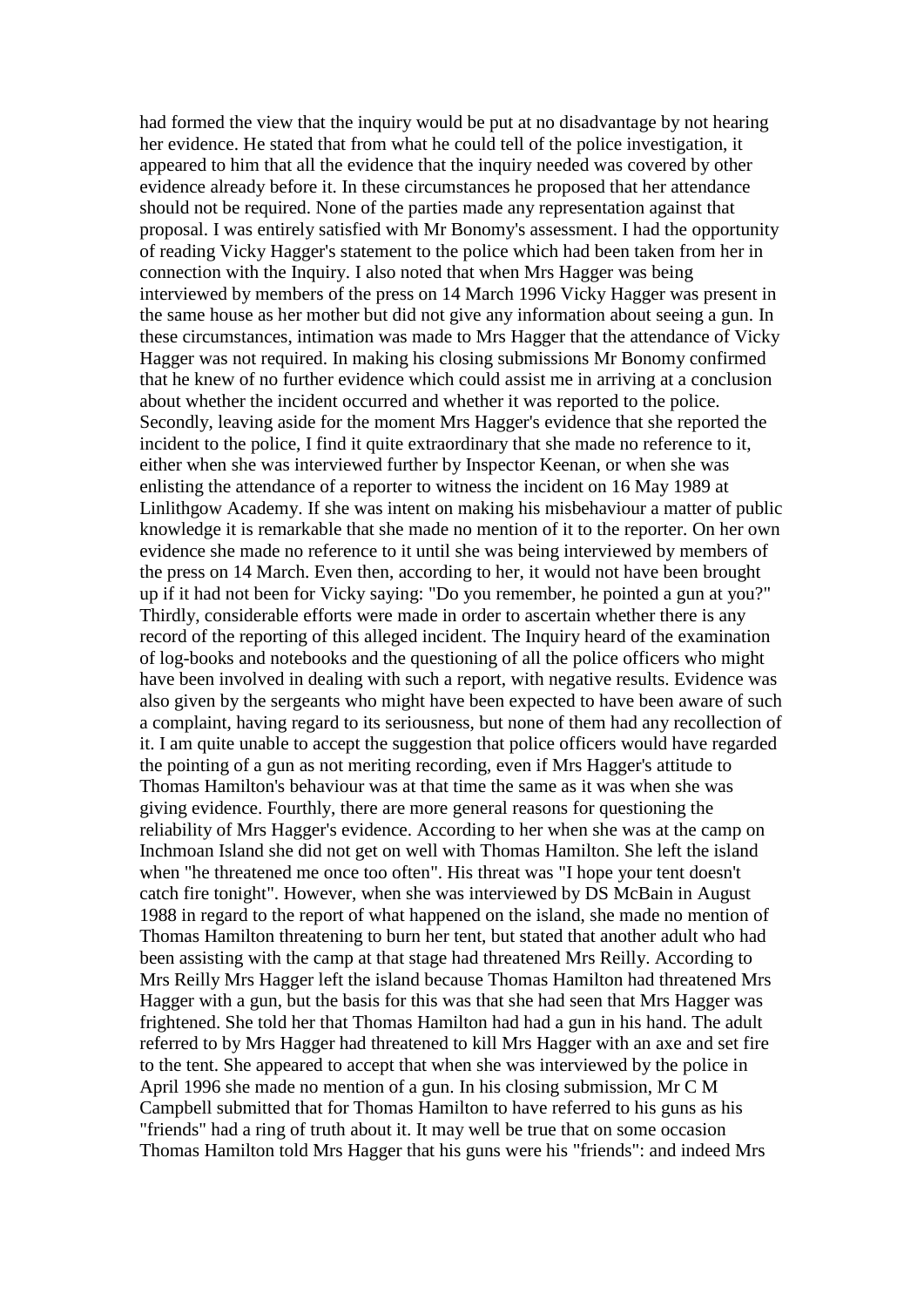Hagger gave evidence that he said this at the camp. However, this does not appear to me to lend any significant support to what she said happened at Bridgend.

4.74 For all these reasons I have come to the conclusion that the account given by Mrs Hagger is lacking in both reliability and credibility. I do not accept her evidence that Thomas Hamilton pointed a gun at her or that she reported such an incident to the police. It follows that there is no question of such an incident coming to the knowledge of the police.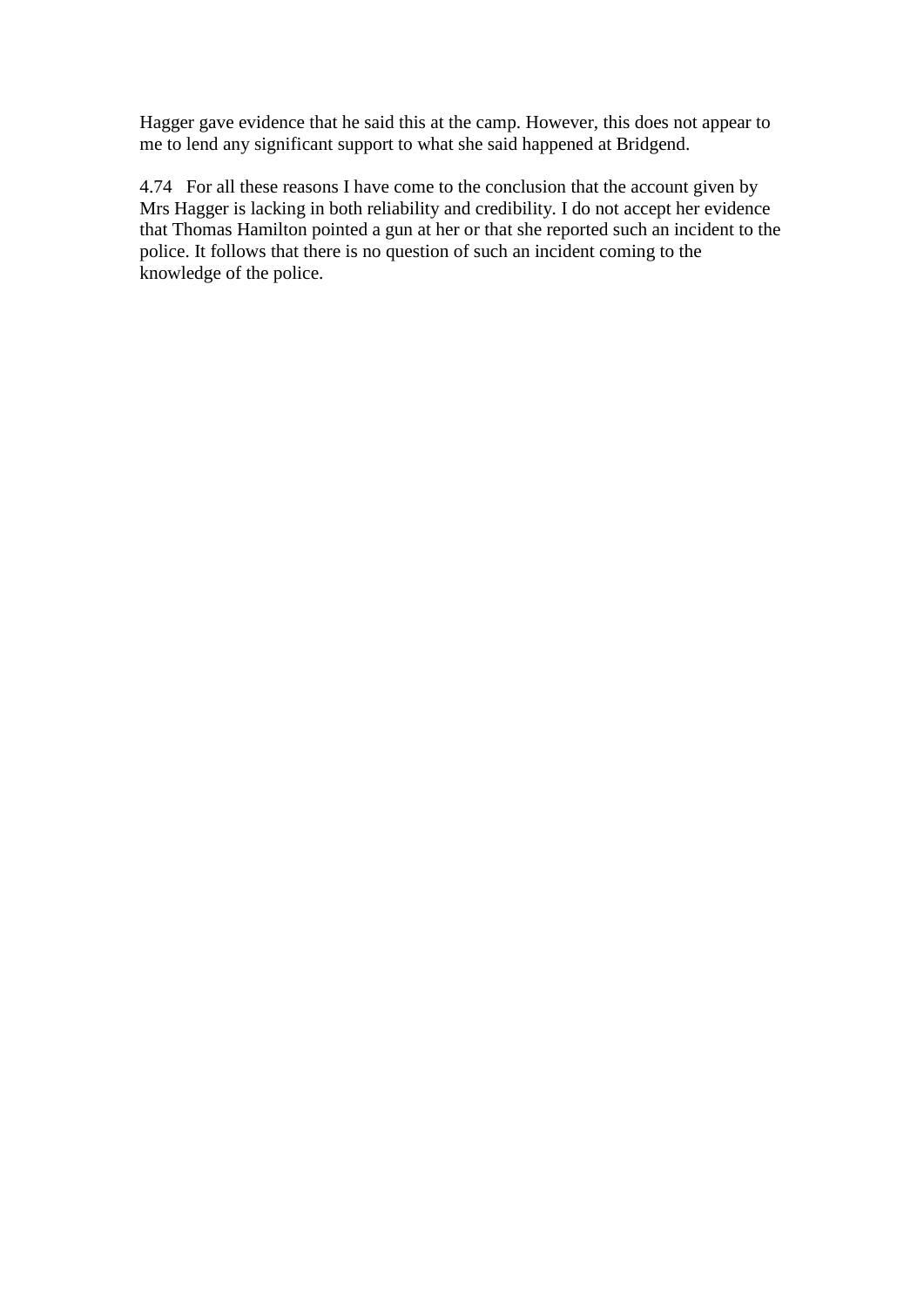## **The last six months**

## **Introduction**

5.1 In this chapter I will endeavour to put together the picture of Thomas Hamilton's character and attitudes which emerged from the evidence, before turning to an account of events during the last six months of his life. While this cannot provide a full explanation as to what led him to perpetrate the outrage on 13 March 1996, it may provide some pointers as to the factors which were at work in his mind. The chapter concludes with an assessment of Thomas Hamilton which has been derived from expert evidence given by a psychologist and a psychiatrist .

## **Thomas Hamilton's character and attitudes**

5.2 Thomas Hamilton claimed in a number of letters that the rumours about him in 1983 caused the collapse of his shop business. However, it is more likely that this was due to the effect of competition from modern DIY stores and to his preoccupation with boys clubs and camps. He saw the clubs as a means of making a success of the camps. Mr D G McGregor, a former employee of Central Regional Council, whom he consulted about 1980 in regard to the qualifications required by someone running a gymnastics club, recalled that "he was interested in running camps during the summer months, but in order to ...get recruits, you might say, along to the camps he felt it necessary that he would have to run clubs during the winter".

5.3 The evidence showed that Thomas Hamilton was constantly engaged in recruiting boys and that he could be abusive to parents who withdrew their sons.

5.4 He was not averse to using deceitful or at any rate questionable methods of attracting support. His description as to the intended activities, his own qualifications, the number of helpers and the charges which would be made for membership not infrequently bore little relation to what happened. In order to gain an appearance of respectability he represented that a committee was responsible for the running of clubs and he made use of the names of officials as "contacts". He took photographs of boys without their parents' knowledge or consent. He issued misleading information as to the circumstances in which he had left the Scouts.

5.5 At the same time he was extremely intolerant of those who questioned the way in which he ran the clubs and camps. It is also clear that he had an inflated view of his own importance and that of his activities. Mr B D Fairgrieve said of a meeting with Thomas Hamilton in 1974, where he had been subjected to a long and rambling discourse: "I formed the impression that he had a persecution complex, that he had delusions of grandeur and I felt his actions were almost paranoia." When DCC McMurdo wrote to The Scottish Office on 14 January 1992 he made a number of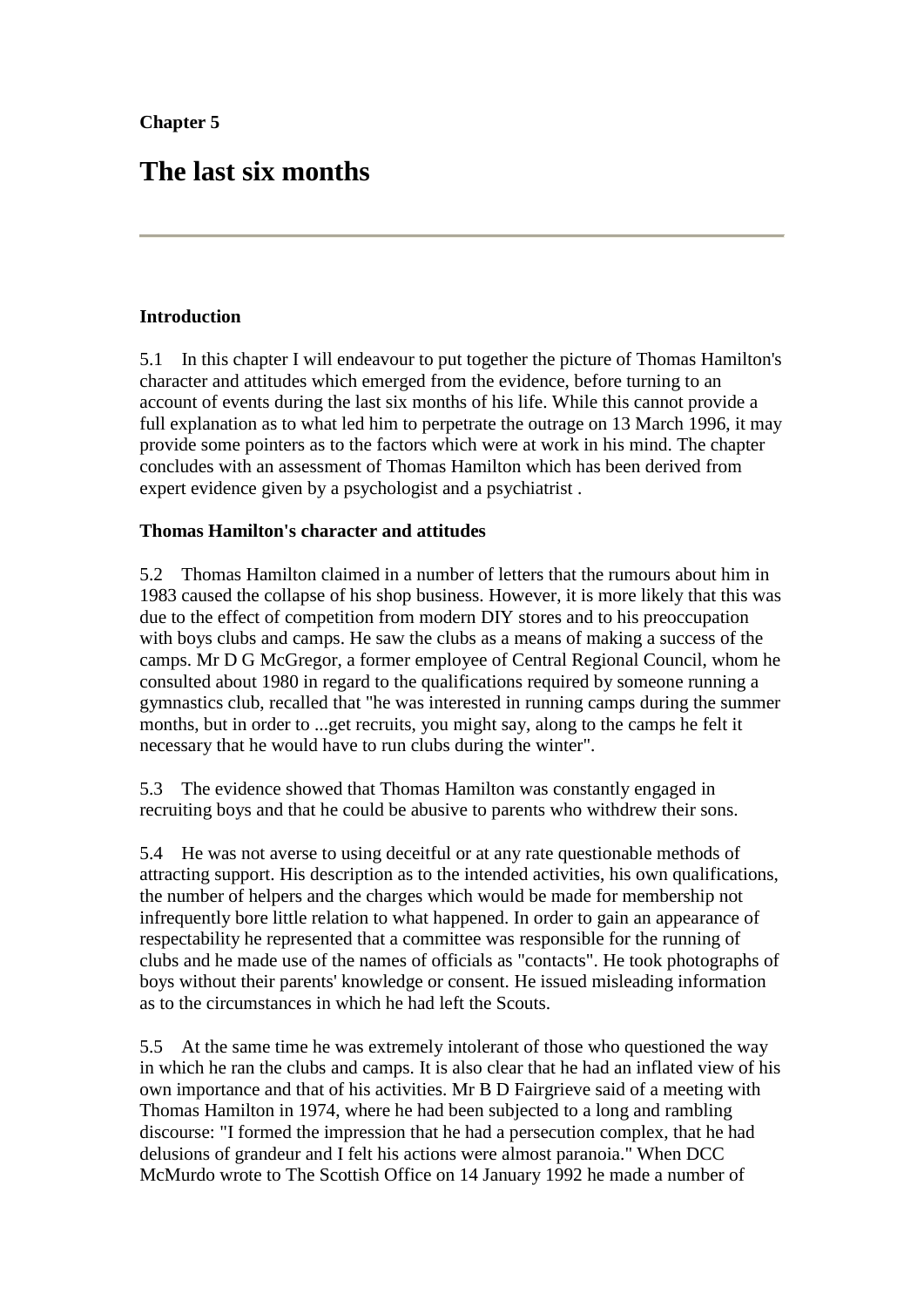remarks which showed that he was plainly exasperated with Thomas Hamilton's statements. His remarks included: "For Mr Hamilton to see his tiny local organisation as a serious rival to the Scouting movement indicates a certain lack of perspective". When Thomas Hamilton was criticised he would reply with elaborate self-justification and often adopted attack as a means of defence.

5.6 Thomas Hamilton harboured a long-standing grievance against the Scouts and the police. In the large volume of correspondence which he generated a recurring theme is his assertion that the police were biased in favour of the "brotherhood of masons" and that there was a "brotherhood" link between the Scouts and the police. In passing it may be noted that this together with evidence given by Mr Deuchars indicated that Thomas Hamilton had never been a freemason. I am satisfied that he was not a member of the masons. Evidence was given by a number of his acquaintances of his bitter complaints of having been victimised by the police and having suffered hard treatment at the hands of local authorities. When Mr W B McFarlane met him from time to time during the last 7 or 8 years of his life he found that Thomas Hamilton's conversation was "all one way..... he was anti-police, he was anti-establishment, he was anti- the education authority, he seemed to be anti-anybody who opposed his views on how the clubs should be run or whether they should be run". Thomas Hamilton knew that he was being referred to as a pervert and thought that teachers and parents had been discouraging boys from attending his clubs. He told an acquaintance that, if he stopped running the clubs, people would have considered that rumours about him were true.

5.7 I will refer later to expert evidence which was given as to the nature of Thomas Hamilton's sexuality, but for the present it may be of some significance to note some of the observations as to the way in which he treated the boys. There are a number of indications that he sought to domineer and that he was insensitive to their comfort and safety. I have already referred to the general methods which he adopted in the clubs [\(para 4.11](http://www.archive.official-documents.co.uk/document/scottish/dunblane/dun4-11.htm) *et seq*). At the camps there was a general lack of adequate supervision; the boys were found to have insufficient clothing for the prevailing weather; he insisted on making a videofilm when the boys were cold and wet; and he insisted that the boys should be denied contact with their parents. It was not surprising that they became homesick and upset.

5.8 Thomas Hamilton did not form any close relationship with an adult of either sex. His natural mother, Mrs Agnes Watt, stated that he had had a girlfriend a long time ago. However, after she got too serious "he didn't want to know". Mr F B Cullen, who assisted him in his shop, said that he was nervous among adults and very uncomfortable amongst females in particular. The events on 13 March 1996 may have made some people reluctant to admit that they were friends of Thomas Hamilton, but I am satisfied that he had few friends but more than a few acquaintances. The impression which he made on people varied. He was "a generous man to work with and a kind man", according to Mr Cullen. Mr E J E Anderson, who was associated with him in the running of the Dunblane Rovers Group and the Dunblane Boys' Club, referred to him as "a very shy, lonely person.... a very quiet, kind individual"; and Mr D MacDonald who had been a member of one of his clubs and who was regularly in touch with him said that he was "quite an intelligent man .... interesting enough to talk to". On the other hand some found that he made them feel uncomfortable and did not like talking to him. They were uneasy about the way in which he walked and spoke. A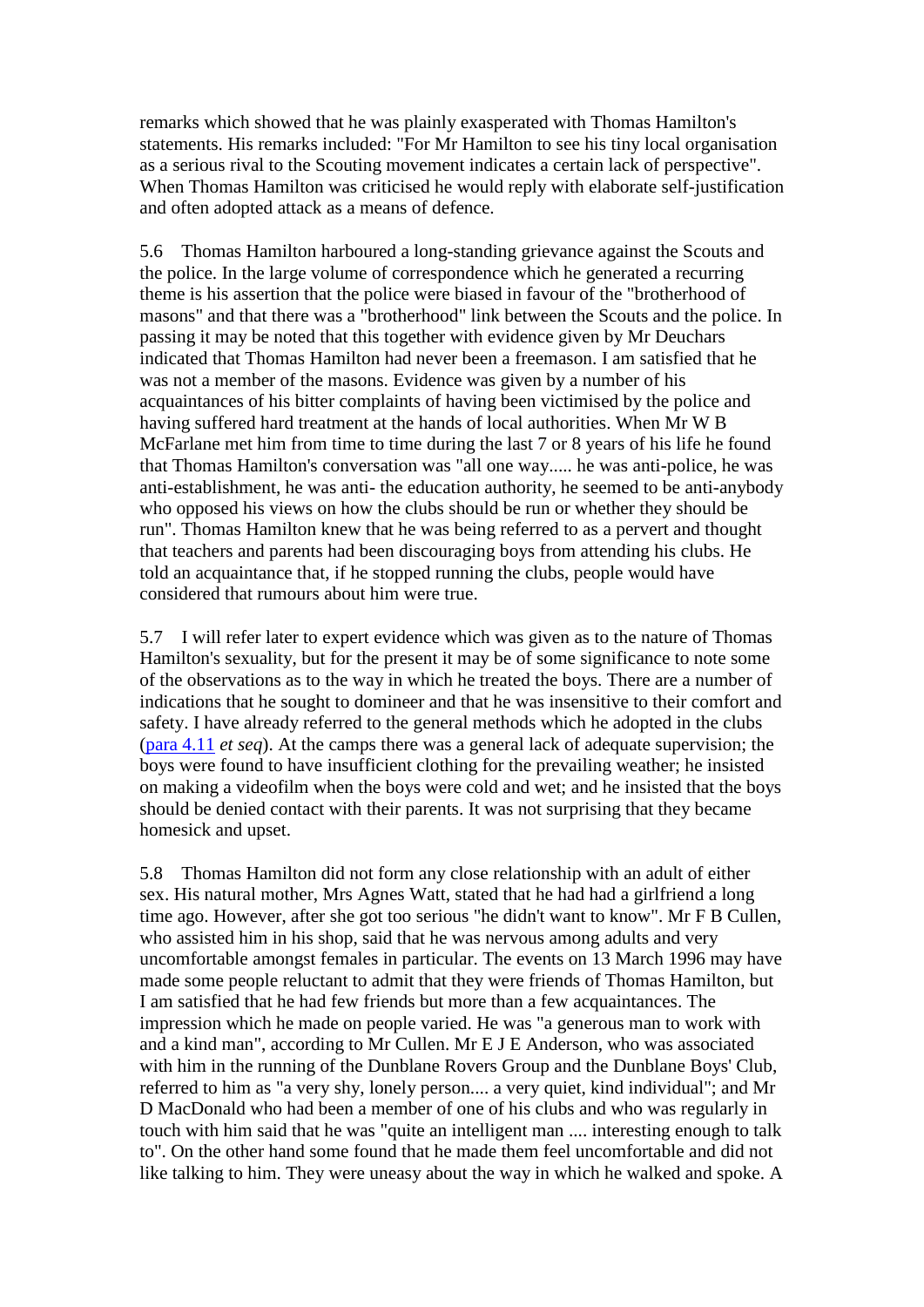neighbour described him as follows: "He sort of crept. He was very head-down". He spoke slowly, softly and precisely but without expression in his voice. Mr G S Crawford, Secretary of the Stirling Rifle and Pistol Club said: "Hamilton was a loner, he wouldn't engage in social conversation with anybody; it is known also that women members didn't particularly like being around him. He was a bit of a creep in their eyes". Mr J S B Wilson said: "He was unusual....effeminate. He had a tendency to sort of wring his hands. There was a bit of a feeling of discomfort". Mr G Baxter, Head of the Woodmill Centre, Dunfermline, found that Thomas Hamilton was unusual in that "he didn't laugh at anything. He didn't joke at anything. He was far too polite". Some neighbours referred to him as sly and devious. A number of witnesses remarked that the only thing that he was interested in was boys clubs, so that it was difficult to carry on a conversation with him. A number of witnesses described him as being peculiarly calm in the face of adversity. Thus Mr George Robertson MP so described him in the face of hostile questioning from parents. His reaction to the incident on 16 May 1989 when he was assaulted by Mrs Hagger and Mrs Reilly is particularly striking. Finally while there were some boys who regarded him as a nice man, others found him "weird".

#### **Events during the last 6 months of Thomas Hamilton's life**

#### *Thomas Hamilton's Boys' Clubs*

5.9 By September 1995 there had been a substantial decline in his clubs. The Menstrie, Alva and Tillicoultry Club had ended in March; and a proposed club at Callander had come to grief when only one boy had attended. On 18 August he had issued a large number of circular letters to parents in Dunblane in order to deal, he said, with the false and misleading gossip about him which had been circulated by Scout officials. The letter stated that it was rumoured that he had been put out of the Scouts or asked to leave in sinister circumstances, whereas it was he who had left the Scouts. The letter went on to say that despite the severe and obvious difficulties the Dunblane Group had operated for 15 years. He added that "many young athletes had been lost needlessly over the years and others deterred from attending". However 25 boys had attended the sports training course at Dunblane High School in the summer of 1995.

5.10 It is clear that Thomas Hamilton intended to make up for the difficulties nearer home by going further afield. In the autumn of 1995 he obtained a let in Thomas Muir High School, Bishopbriggs for a newly formed Bishopbriggs Boys Club. In order to obtain the let at an advantageous rate he obtained recognition as an approved youth organisation. For this purpose he had to comply with a number of conditions, the most important of which was to provide two references in support of his application, each referee stating that "the leaders are known to me and are worthy of support". One of the references was signed by Councillor Ball, who by then had become the convenor of the Education Committee of Central Regional Council. In evidence Councillor Ball said that he had had misgivings about signing but felt that it was difficult to refuse. He accepted that he had not given the matter as much attention as he should have done. In his application Thomas Hamilton said that there was to be a committee of 12 adults, mostly parents. His natural mother was shown as the treasurer and a young assistant, Ian Boal, as secretary. The application was granted after an official of Central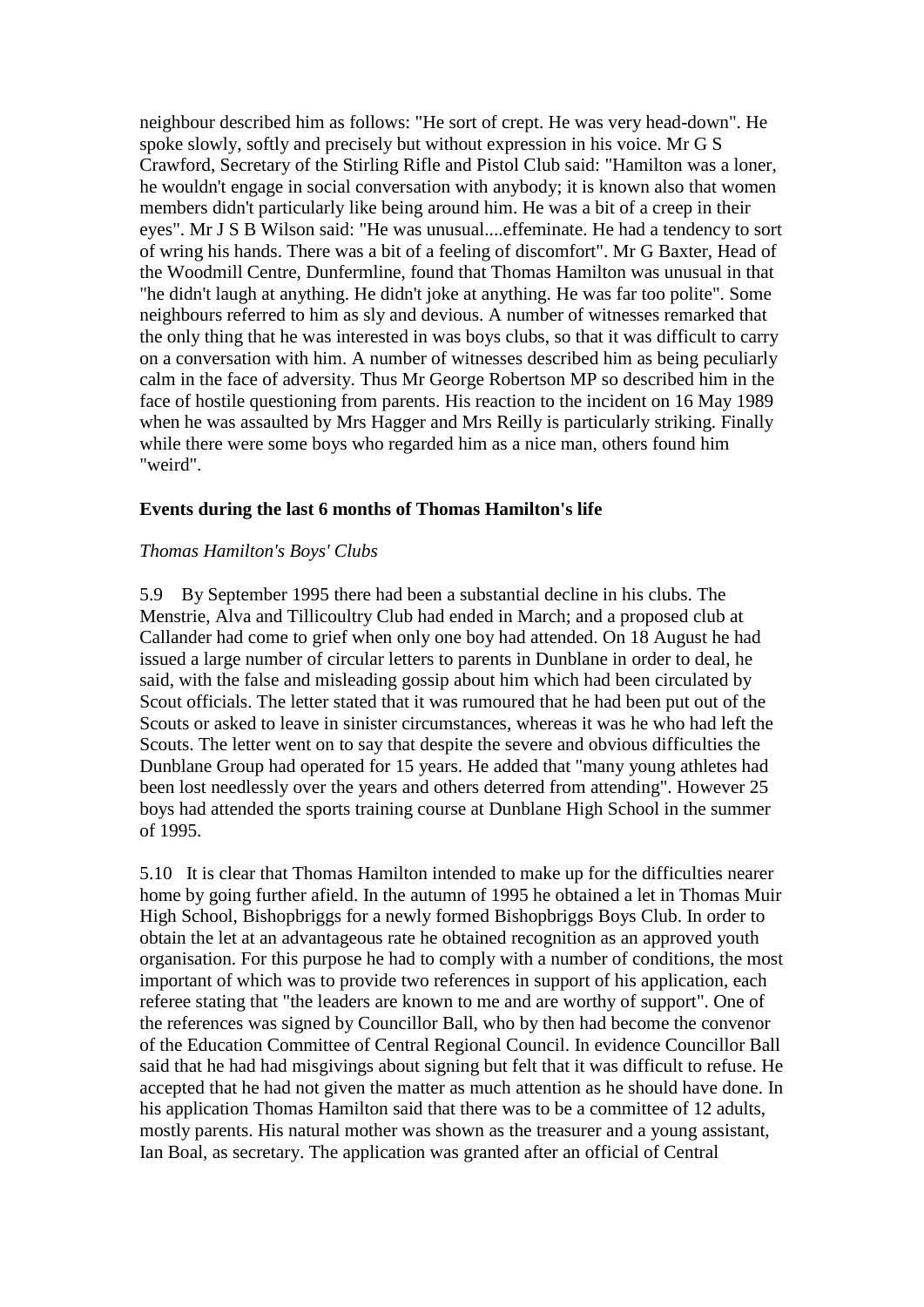Regional Council had advised Strathclyde Regional Council that Thomas Hamilton's activities should be monitored.

5.11 In the meantime Thomas Hamilton decided that he would withdraw from personal involvement in the Falkirk Boys Club. He persuaded a parent, Mr D P Jones, to take over the leadership of the club from the second week in November. This arrangement ended in early March when Mr Jones was unable to continue on account of his work commitments. Thomas Hamilton looked in from time to time at the meetings of the Club, the last time being in January or February 1996.

5.12 Meanwhile Mr Boal, who was an undergraduate student in sport in the community, began running the Bishopbriggs Boys Club. He said in evidence that he never met the members of its committee. He had expected to be running the club himself but Thomas Hamilton appeared every week. To his annoyance Mr Boal found that Thomas Hamilton had distributed leaflets which not only named him as club coach but also gave his telephone number. In January he wrote to Mr Boal criticising his coaching methods. In response Mr Boal said that he would go on only until Easter. In evidence he said: "I wasn't going to put up with the hassle he was giving me through writing a letter like that to me". At this stage boys were being bussed to Dunblane from not only Bishopbriggs but also Callander and Bannockburn. It is known from a letter which Thomas Hamilton wrote to Mr Michael Forsyth MP on 11 February 1996, to which I will refer later, that only 5 boys from Dunblane still attended the Dunblane Boys Club, and that only one of them had attended the sports training course in July 1995. Mr Boal last saw Thomas Hamilton on 11 March when his parting words to him were "Thanks very much, Ian, see you next Monday". Mr Boal had not noticed any change in him. He said: "His personality was very dry. He wasn't the most interesting person to have a conversation with".

5.13 Thomas Hamilton applied for the use of Dunblane High School for a summer training course in 1996. Mr R Mercer who was then caretaker at the Menstrie Community Centre, gave evidence that on 12 March in a telephone conversation Thomas Hamilton requested the use of the Centre's minibus on 14 March. However, I was informed later in the Inquiry that the witness had since giving evidence indicated to the Crown that, to the best of his recollection, the accurate date for this conversation was 7 March. Little turns on this but it indicates that to outward appearances Thomas Hamilton was still actively planning for his club activities.

#### *Thomas Hamilton's activities with firearms*

5.14 While Thomas Hamilton's activities with boys were going into decline his interest in firearms was resurgent. As I will explain in [Chapter 6](http://www.archive.official-documents.co.uk/document/scottish/dunblane/dun06a.htm) he appears to have been relatively inactive for a number of years until 1995. His firearm certificate did not contain any record of a purchase of ammunition between 22 October 1987 and 22 September 1995. The evidence strongly indicates that Thomas Hamilton did not reload his ammunition (an operation which would not require to be recorded on the firearm certificate) but that he purchased commercially-made ammunition. Purchases of ammunition from clubs did not require to be entered in the firearm certificate unless the ammunition was not used on the occasion when it was purchased and was taken away. Accordingly it seems unlikely that Thomas Hamilton was actively shooting to any significant extent during this period. On various occasions between 22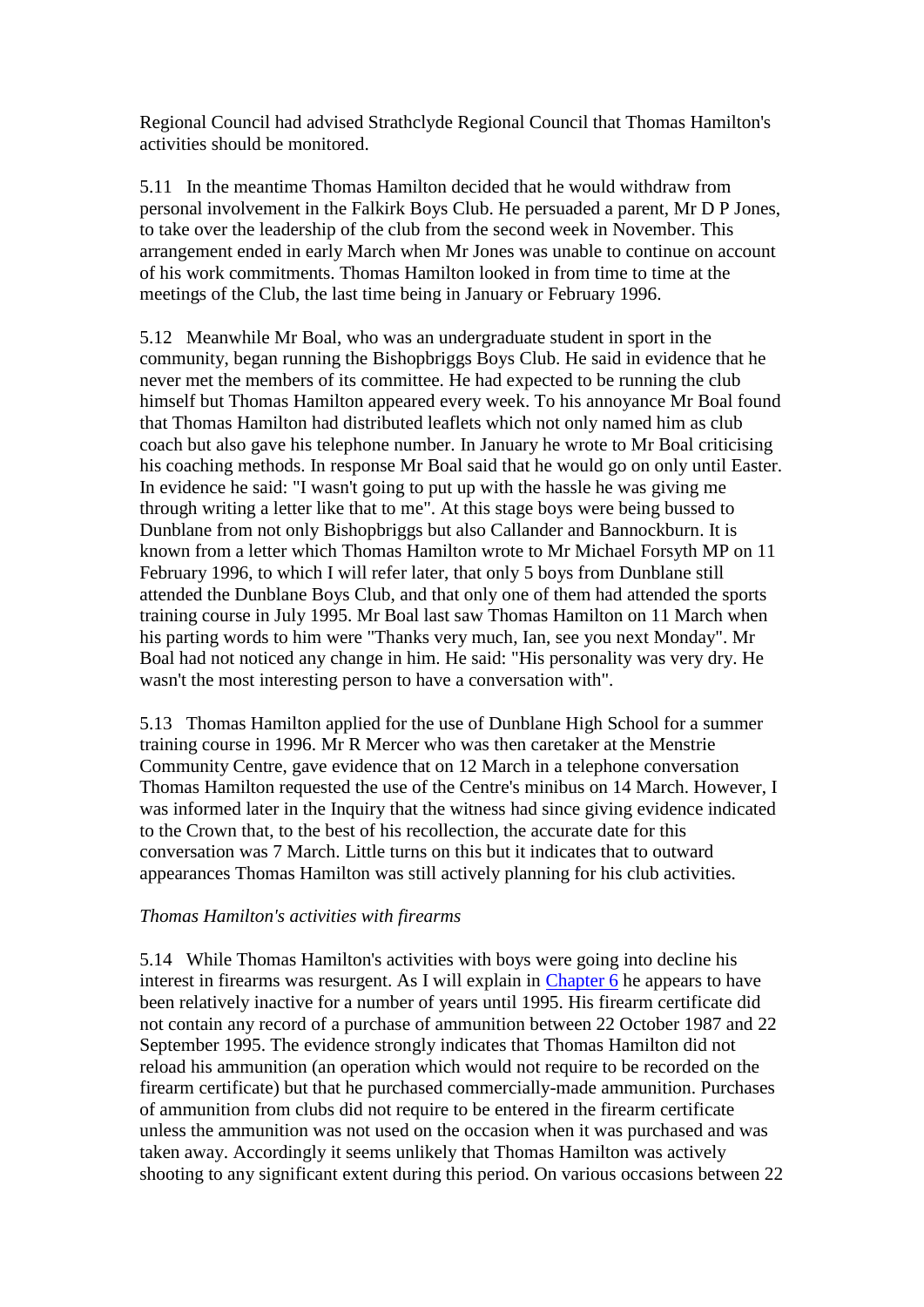September 1995 and 27 February 1996 he purchased a total of 1700 rounds of 9 mm and 500 rounds of .357 ammunition. On 11 September 1995 and 23 January 1996 he purchased a 9 mm Browning pistol and a .357 Smith & Wesson revolver. He had had the authority to acquire such firearms since February 1992. These were two of the handguns which he took with him to the school on 13 March; and the 9 mm Browning pistol was the competition model (pistol A) with which he shot his victims. In January 1996 Thomas Hamilton bought two holsters, apparently for the two revolvers which he now owned.

5.15 Thomas Hamilton now became much more active as a shooter. In January 1996 he shot at the Whitestone range used by the Stirling Rifle and Pistol Club. When he attended a meeting there in February Mr G F Smith, the president of the club, noted that his shooting was reasonably good. It surprised him that he fired very rapidly all the time but he knew that this was what he always seemed to do. He said to Thomas Hamilton that with a bit of practice he ought to be going in for competitions. While he was giving him a lift home Thomas Hamilton told him that he was a coach. This surprised Mr Smith as it didn't seem to him that he was the sort of person who could get children interested. He didn't find him very interesting himself. He found him slightly effeminate and didn't particularly like him.

5.16 On 2 March Thomas Hamilton was given a lift to Largs, where the club members were to shoot. At that meeting he again fired very rapidly. He used red or orange stickers on paper targets, apparently as guides for him to aim at. Mr G S Crawford told him that that was not what they were there for and took them down. Thomas Hamilton had used similar stickers at the Whitestone Range. When Thomas Hamilton was taking part in the service pistol discipline, which includes the firing of three rounds at each of two targets at 10 metres in 6 seconds Thomas Hamilton expended 12 rounds on one target with one pistol, at which Mr Crawford said to him "that is out of order". At that meeting he was using principally the 9 mm Browning pistol which was the competition model. Mr W P Campbell, a member of the club who drove Thomas Hamilton back to Stirling, recalled that when he got out of the car in Stirling, his cousin Alexis Fawcett, who was a probationary member, and had been in the back of the car with Thomas Hamilton, referred to him saying: "That is a right weirdo, that one" and she said that he had referred to stroking his gun. She added: "He talks about guns as though they were babies".

5.17 On 24 February 1996 Thomas Hamilton approached an official of Callander Rifle and Pistol Club with a view to regularly shooting with them. Two days later after passing a marksmanship test he was allowed to shoot on their range. He put up his own target sheets with similar stickers on them and took them home afterwards. On 28 February he took part in a police pistol 1. It was observed that at 25 metres distance, where 12 shots were required within two minutes, he let forth "a fusillade of shots". At 10 metres distance, where 2 shots required to be fired within two seconds, he let off 4 shots before he could be stopped. He handed in a form applying for probationary membership but it lacked a supporting signature.

5.18 On 6 March he informed a club official that there had been "a bit of a hold up" about obtaining the signature. He told the official, Mr J A C Moffat, that he had been away from shooting for quite a while and wanted to get back into it, now that he had more time on his hands. On that day Thomas Hamilton also used stickers and put the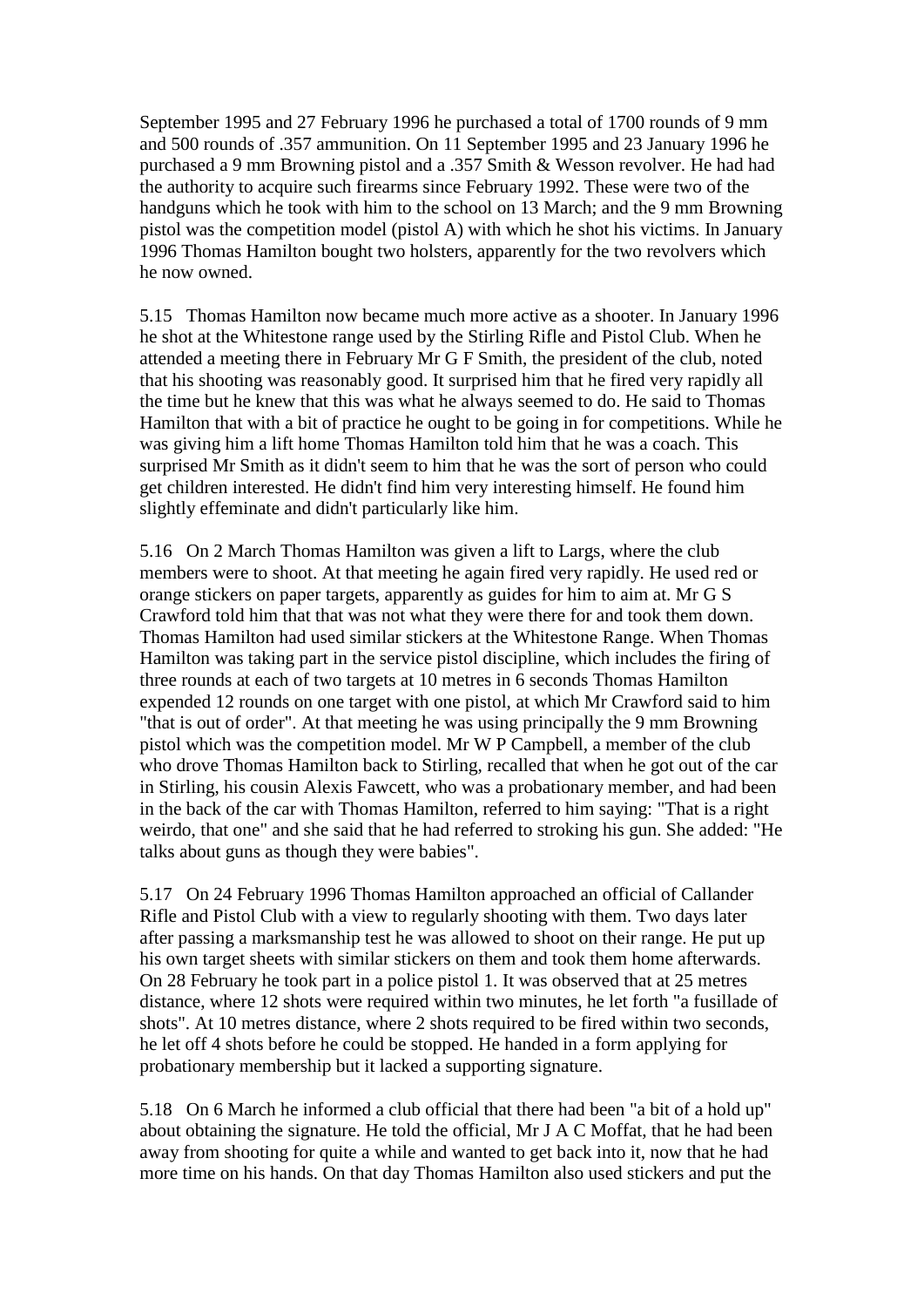sheets in a book after he had used them. Mr N K Bell, a probationary member, noticed that Thomas Hamilton fired off a lot more rounds than he had ever seen anyone else doing. He felt very uncomfortable about him. Thomas Hamilton had insisted Mr Bell should try his Browning (not the murder weapon) although the latter was quite happy with his .22 pistol. He appeared to be angry when Mr Bell queried whether his club was using the gymnasium at Dunblane High School on Thursdays. Mr Bell mentioned to his wife that he was concerned about Thomas Hamilton - more in relation to his being involved with children than in regard to firearms. His wife told him that there was no point in doing anything about it because the Regional Council would never have allowed him to run a club unless it was appropriate.

5.19 Mr Mercer, to whom I have referred in [para 5.13,](http://www.archive.official-documents.co.uk/document/scottish/dunblane/dun5-13.htm) gave evidence that Thomas Hamilton hired the minibus from Menstrie Community Centre about 6 or 7 times at the end of 1995 and beginning of 1996. On one occasion he noticed that Thomas Hamilton had left a tin of gun oil on the minibus. When he spoke to him about it Thomas Hamilton said he needed it to oil some hinges on the bus. Thomas Hamilton also asked him if he had ever had guns or fired guns. He brought gun magazines for him to look at. On one occasion he brought an unloaded handgun with him when he came to pick up the minibus. He said that he had thousands of rounds of ammunition in his house. Mr Mercer did not tell anybody about being shown the gun. He didn't think anything of it. Thomas Hamilton assured him at the time that he had a firearm certificate.

5.20 Mr Boal noticed that while he was working for Thomas Hamilton the camera equipment disappeared, and guns took over the conversation. At Christmas 1995 Thomas Hamilton said that he was heavily involved in them. Three or four weeks before he last saw him he kept talking about bullets and what certain bullets could do. Looking back on the conversation Mr Boal thought it quite strange that he talked about the "spray" of a bullet which disintegrated rather than passed through its target. He was also testing to see which bullets were best to prevent jamming of his handgun. He had experimented with shooting at books when he would see the "spray" of the bullets going through the thickness. He said that he liked the videos of *Alien* and *Terminator* because of the guns. On one occasion Mr Boal discovered from speaking to the boys that Thomas Hamilton had told them that he had shot a moose and had showed them an ammunition catalogue. When Mr Boal said to him that he should not be talking to children about guns Thomas Hamilton replied to this effect: "It's O.K., kids play soldiers all the time".

5.21 Mr J O Gillespie was a reasonably frequent visitor to the house of Thomas Hamilton until about 4-5 weeks before 13 March. On that last occasion Thomas Hamilton had a 9 mm pistol in his hand. He asked Mr Gillespie whether, if he had any kids, he would allow them to attend his club. When Mr Gillespie replied in the negative, Thomas Hamilton pointed the pistol at him and pulled the trigger. Nothing was in the chamber. Mr Gillespie got a fright, called him a "stupid bastard", threw coffee at him and walked out smartly. He would not have allowed his children to attend as Thomas Hamilton was "too military". Mr Gillespie did not report this incident to the police as he knew that Thomas Hamilton would have denied it. It gave him the idea that he was dangerous. He had too many guns in the house for anyone to have.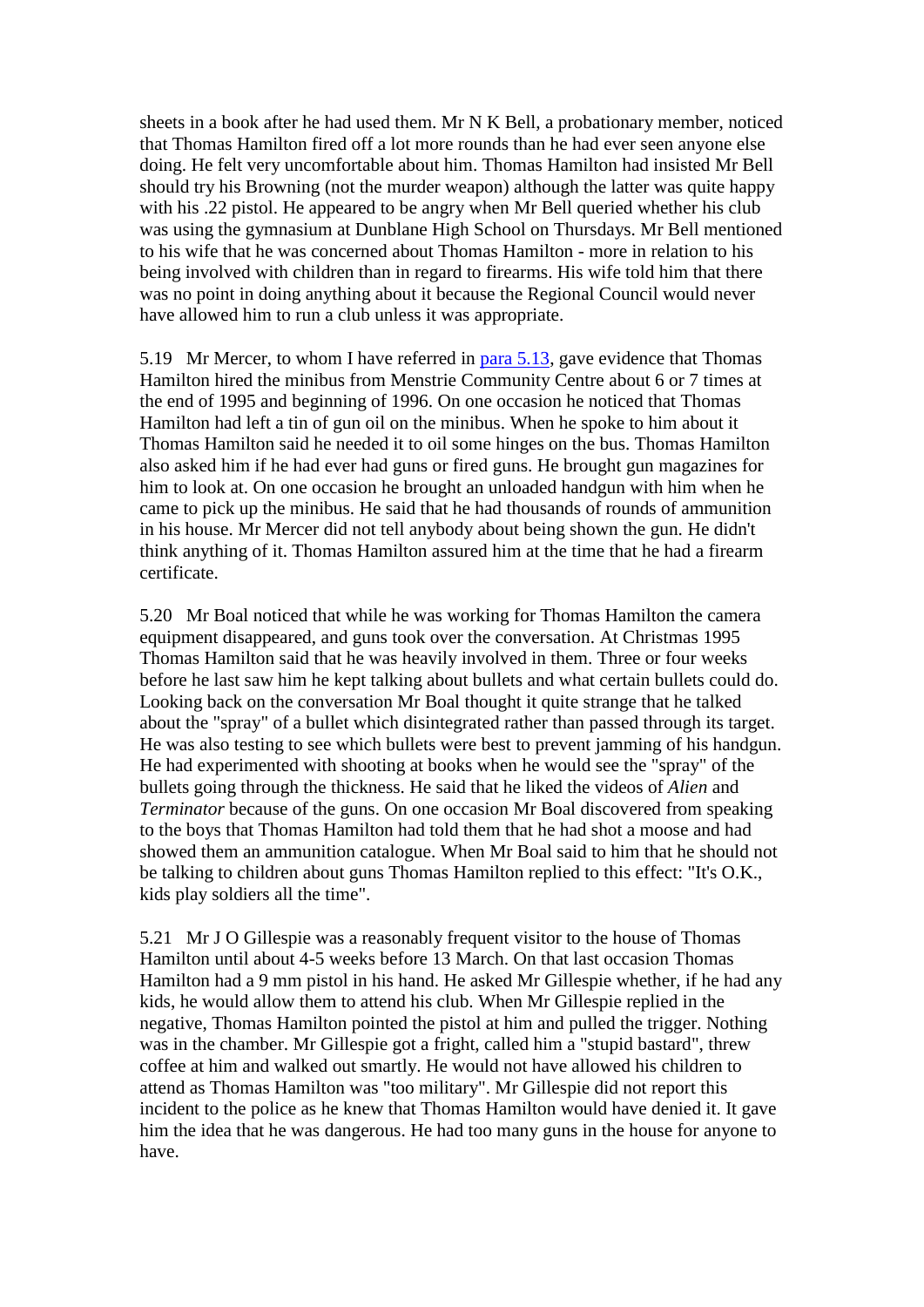5.22 On 1 March Isobel Martin, the Head Teacher at a primary school, who had become aware of Thomas Hamilton's setting up of the Bishopbriggs Boys Club, received a complaint from the parent of one of her pupils about Thomas Hamilton's behaviour. According to this complaint he appeared to be taking an exceptional interest in her son and one of his friends. He had offered to pick up the boy to take him to a different club in Stirling. The parent had been informed that Thomas Hamilton had shown the boys photographs of wild animals, and had shown them a gun which he kept in the minibus which he used to transport the boys. He had been increasing the amount of time between picking up the boy and collecting the other children. He also asked her son if he liked the film *Alien* and offered to give him a videotape of it to take home to watch. He also said to her son that he went shooting and offered to take him with him. Her son was 11 years of age. The Head Teacher noted this complaint. After obtaining some advice from the local education officer she addressed a letter to the Social Work Department in Bishopbriggs. Having received no response to that letter she made a telephone call to that department on 12 March to check that her letter had been received. Later that day the department contacted her and said that they would send a social worker to visit the parent who had been wondering why no one from the department had been in touch with her. The events of 13 March intervened before any further steps could be taken.

#### *Thomas Hamilton's finances*

5.23 It is clear that during the last 6 months of his life Thomas Hamilton was in serious financial difficulties. In previous years he had consumed any free capital which became available to him. In 1983 he had received a payment from the insurers of his boat which was destroyed; and in 1985 he received a substantial payment from the sale of his shop business. In each case the payments were used to meet existing overdrafts and his current expenditure. It appears that he regularly made a loss in the running of his boys clubs and camps. At one stage he had a substantial number of cameras in his house but his trading in them led to him losing his right to claim unemployment benefit in November 1993. By the end of 1995 there had been a considerable reduction in his camera business. He also suffered a setback when the *Amateur Photographer* refused to carry his advertisements.

5.24 An examination of his finances as at the date of his death was carried out by Chief Inspector Hughes. This showed that he had made heavy use of accounts with Debenhams and Barclaycard in order to provide finance for his everyday living. At his death he owed £737.74 to Debenhams and on 8 March he had reached the limit of £1,500 on his Barclaycard account. He had no capital in a bank or building society. He had a total overdraft of £3,511. He was in receipt of housing benefit for 7 Kent Road. He owed £2,350 in respect of a loan which had been made to him in 1994 to provide finance for his camera business. His application for a further loan in 1996 had been refused. He did not have much income from cameras. He was in arrears with payment of the council tax.

## *Thomas Hamilton's mood*

5.25 To a number of those who gave evidence he appeared to be his normal self. His natural mother met him on 11 March; and on 12 March he came round for four hours in the afternoon, had a bath and something to eat and "blethered" with her. However,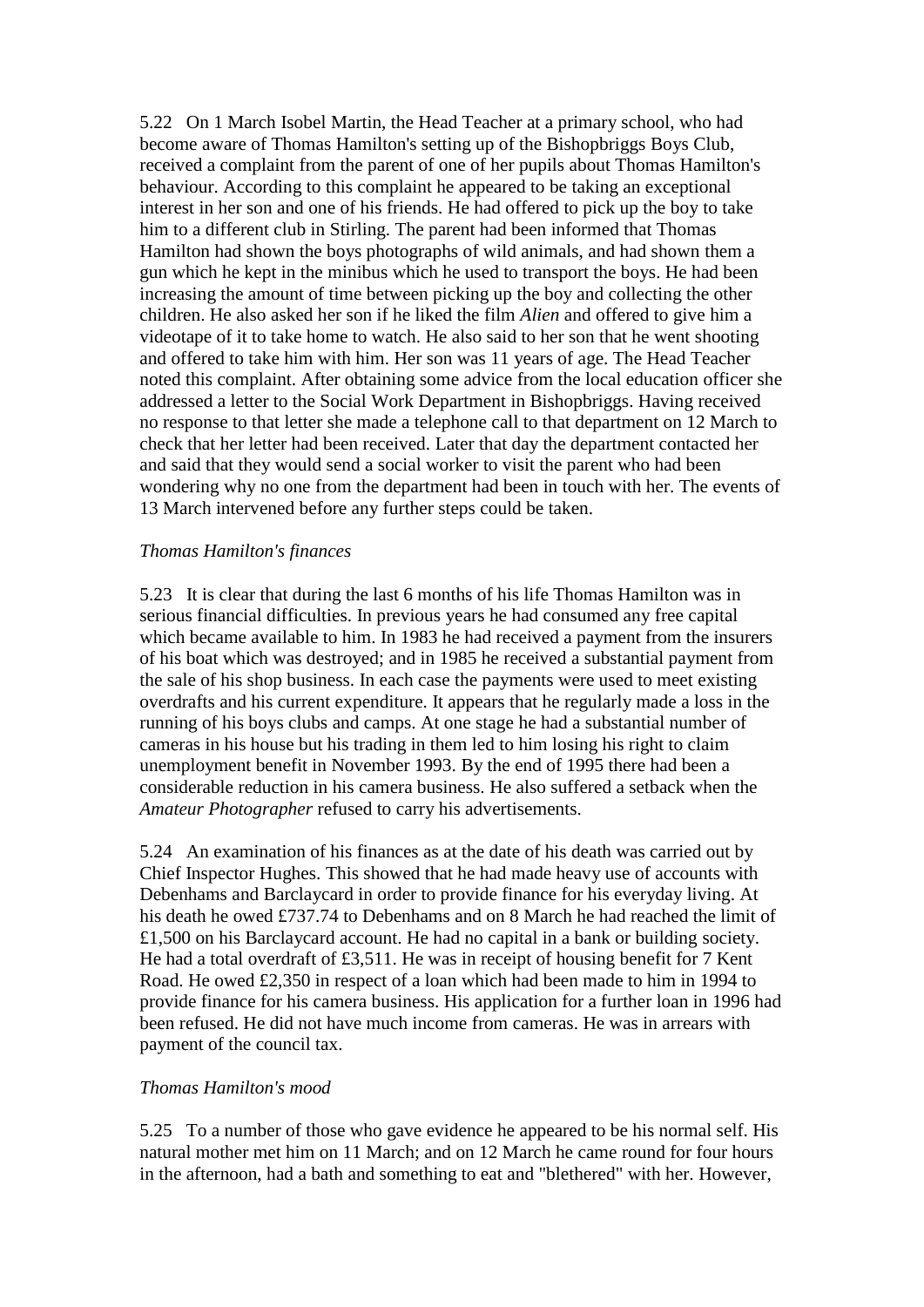other witnesses were aware of a change in his mood. Mr R P C Allston, a photographer, who only knew Thomas Hamilton from telephone conversations with him, described him as being very subdued and depressed at the end of February. Thomas Hamilton told him that he was shooting more and more as this took his mind off his problems. On 6 March he hardly spoke. The last thing he said was "I am going back to my guns", and then he rang off. Mr D Macdonald spoke to him on the evening of 12 March. He said that he was lonely and it was not good to be alone. Mr Macdonald said that the telephone conversation "went flat". Over the past 6 months Thomas Hamilton had been less enthusiastic about his camera business. Mr A J Togneri said that on 11 March Thomas Hamilton sounded very unhappy and subdued. He said that the numbers at his clubs were down. Mr G E Macdonald said that Thomas Hamilton did not answer at his door when he called on 10 March but he knew that he definitely was in. Some 5 or 6 weeks earlier Thomas Hamilton had telephoned him and seemed "awful down". He said that he had hassle in Dunblane and the club there was not doing very well. When he ran him home on 6 March he had a lot of letters with him. He had a "slight grudge" against the people who were slandering him.

5.26 On 26 January 1996 Thomas Hamilton wrote a letter to Councillor Ball. Although it was headed "Private and Confidential" he sent copies to a number of Head Teachers of primary schools in the area, in particular St Francis Primary School, Falkirk, Bannockburn Primary School and Dunblane Primary School; and to the Scout Association and Mr David Vass. He complained in the letter that teachers at Bannockburn Primary School were informing pupils and parents that he was a pervert. As a result all of the 26 pupils who were members of his Bannockburn Boys Club had left immediately and local gossip followed. He complained that the Education Department had done nothing to correct the situation which was widespread. He added: "At Dunblane Primary School where teachers have contaminated all of the older boys with this poison even former cleaners and dinner ladies have been told by the teachers at school that I am a pervert. There have been reports at many schools of our boys being rounded up by the staff and even warnings given to entire schools by Head Teachers during assembly". He said that this had been extremely damaging not only to his clubs but to his own public standing and had resulted in a complete loss of his ability to earn a living. He said: "I have no criminal record nor have I ever been accused of sexual child abuse by any child and I am not a pervert". He had called at Bannockburn Primary School and Dunblane Primary School and expressed a similar complaint to the Head Teachers about members of staff discouraging boys from attending his clubs and suggesting that he was a pervert. Thomas Hamilton went on to say in his letter that the matter had originated in 1983 when an official of the Education Department had warned Head Teachers that he was a pervert, was currently interfering with boys and had been put out of the Scouts for this and had a long criminal record for this type of offence. He said that this official and his reported source in the Scouts were fully discredited and the clubs' use of schools was returned. However, the information which the official had passed to Head Teachers had never been corrected "and has over the years reached epidemic proportions". He blamed the malicious work of the Scout official in his attempt to undermine "what he considers to be a rival group". He claimed that all this serious damage had resulted from the maladministration of Central Regional Council and its failure to correct the false information. In evidence Councillor Ball commented that Thomas Hamilton never seemed to be able to put the past behind him. Judged by his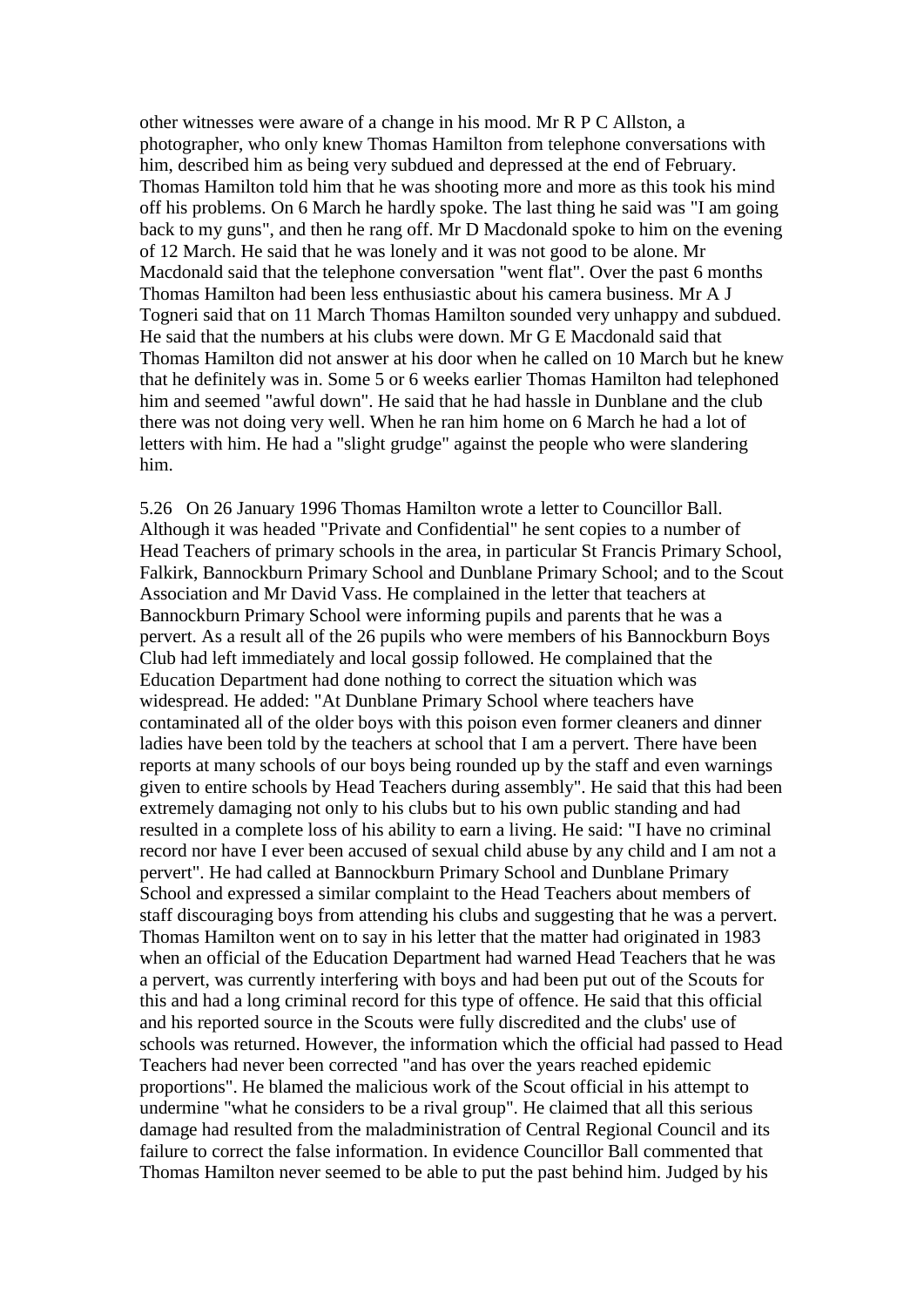letter "his mental state" was slightly deteriorating. He had last met Thomas Hamilton in the summer of 1995 when he "sounded fine". But this letter was a bit worrying. Mr Vass telephoned Councillor Ball in order to make it clear that at no time had he suggested that anything improper had taken place between Thomas Hamilton and Scouts.

5.27 On 11 February 1996 Thomas Hamilton wrote to Mr Michael Forsyth MP complaining of many serious problems which he had experienced over the years of which the root cause was "malicious gossip" circulated by certain Scout officials. He referred to the problem in 1983 with the Central Regional Council which, he said, resulted from Scout officials approaching a councillor. He referred once more to the disruption to his camps in 1988 and 1991. Although he understood that senior officers of Central Scotland Police were satisfied that everything was all right, he had been unable to recover from the very serious damage caused by the police which had compounded the very difficult situation which already existed. The long term effect "has been a death blow to my already difficult work in providing sports and leisure activities to local children as well as my public standing in the community".

5.28 On 6 March Thomas Hamilton made a telephone call to the headquarters of the Scout Association in Scotland and asked who was its patron. He also enquired about the names of other high ranking officials but was told that these were not to hand. In the conversation Thomas Hamilton went on to say he wanted the Queen, who was the patron, or other high ranking officials to know about the maladministration of the Scouts. It was being put about that he was a pervert. A certain official was going around the schools telling everybody that he was a pervert when he was only an enthusiastic and friendly leader. He had tried to start up boys clubs on numerous occasions but because the official had gone into the schools it was very difficult for him. As a result of the rumours he could no longer walk down the street, his reputation had been ruined and he was close to bankruptcy. This telephone conversation was followed by a letter from Thomas Hamilton to the Queen dated 7 March in which he rehearsed the complaints which he had repeatedly made in correspondence. His letter closed with the words: "I turn to you as a last resort and am appealing for some kind of intervention in the hope that I may be able to regain my self-esteem in society". Copies of this letter were sent by him to Councillor Ball, Mr Forsyth, the Scout Association and certain senior Scout officials and the Head Teachers of Bannockburn and Dunblane Primary Schools.

#### *Preparation*

5.29 The Inquiry heard the written statement of a boy of 9 years of age who attended Dunblane Primary School and was a member of the Dunblane Boys Club. He stated that on 7 March when he had been playing football at the club Thomas Hamilton took him out and sat him on a bench in order to speak to him. He then continued: "He asked me the way to the gym and the way to the hall. He asked what time certain classes went to the gym and the main way into the school. He asked directions about once he was in the main hall, how to get to the gym and where the stage was. He asked how to get to the Assembly Hall, and I told him to turn right after the main entrance. He said what day do all people go on the stage to do the play. I didn't know and he said to ask the P7s to find out. He asked if the younger children, like the primary 1s to 4s go to the assembly at a different time to the primary 5s to 7s. I told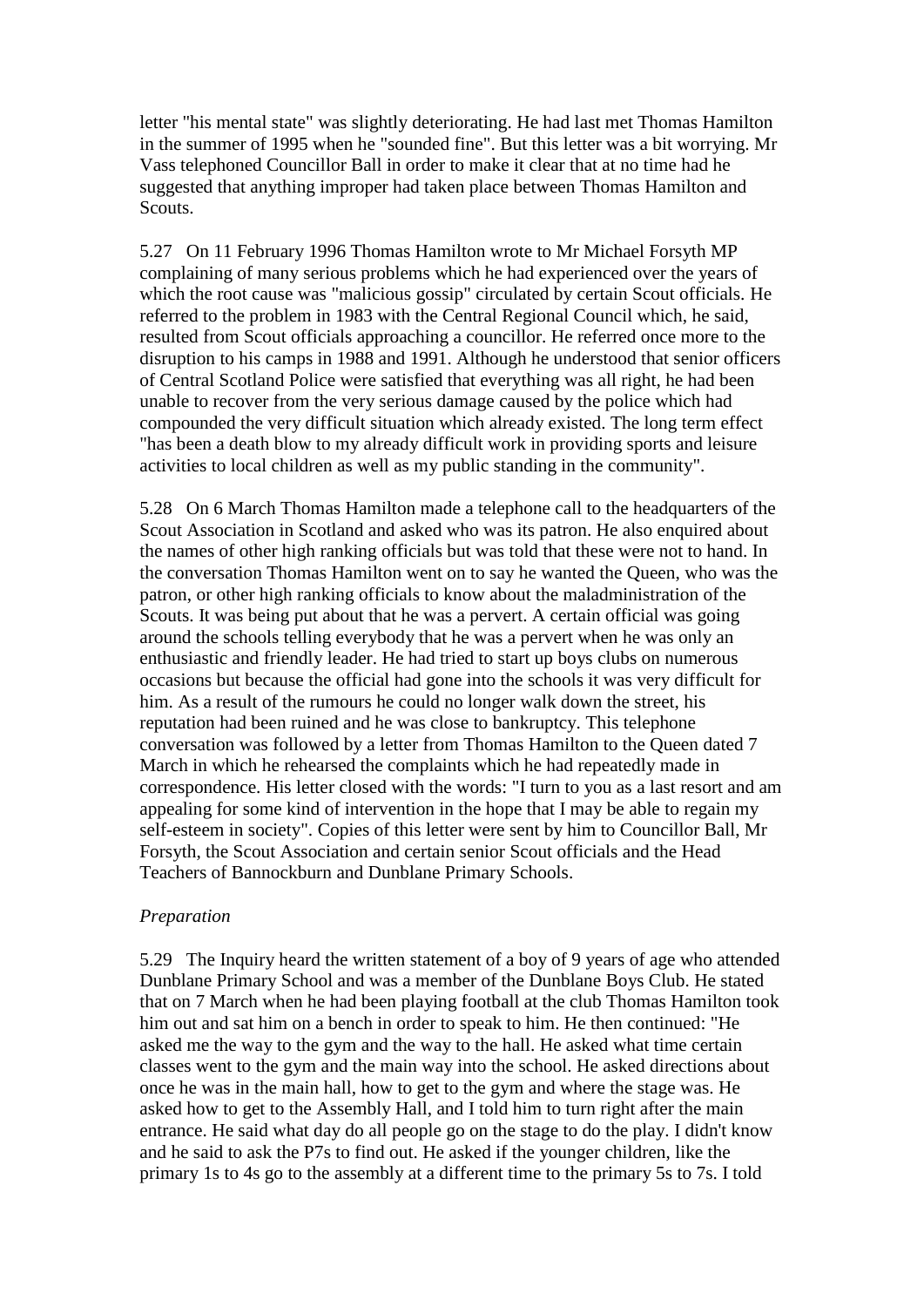him that the assembly was on a Wednesday morning and that the younger ones went after us. He asked me what time did assembly start and gym, I said 9.30 for assembly. I didn't tell him the time for gym....... The other question was something to do with the gym fire exit. I think it was how many fire exits there were to get out of the gym. Mr Hamilton asked me these questions every single week. He had been asking me these questions for a long time, about 2 years. He didn't ask me any more questions and said I could go back to playing football". According to his father the boy's first reaction to hearing that Thomas Hamilton had been involved in the shooting was: "It can't be Mr Hamilton, he was a nice guy". Later he told his father about Thomas Hamilton asking him about the school. His father queried whether Thomas Hamilton had asked him for directions every week. The boy replied "Well, for quite a while".

5.30 Mr J S B Wilson, who is a retired police officer, met Thomas Hamilton on 7 or 8 March in Stirling. In the course of conversation Thomas Hamilton said that he could do with some instruction in shooting at a distance of 10 yards. He went on to say that the authorities were against him and he seemed to be anti-police. He then said that as far as he was concerned the police were scared to go in when Michael Ryan started shooting at Hungerford. He went on to talk about a firearms incident at Cowie, just outside Stirling, where a police vehicle had been blasted by a shot gun after the police had responded to a call about someone running about with it. He said that the police firearms team should have taken care of it. He then asked whether firearms were kept at all police offices. Mr Wilson responded that this certainly was not the case while he was a police officer. It applied only to places which were manned 24 hours a day. Thomas Hamilton then said that there should be a permanent firearms response unit available so that they could get to the scene very quickly. It was obvious to Mr Wilson that he had read quite a bit about the subject but he did not get the impression at the time that Thomas Hamilton was looking for information.

5.31 On 2 or 3 March Mr R M Ure saw Thomas Hamilton coming out of the grounds of Braehead Primary School in Stirling. Thomas Hamilton said that he had been away organising another boys club and "seemed agitated as if he had been caught out". On 10 March when he met him in Stirling he was carrying a briefcase of the type which is fitted out for carrying guns. On 4 March he came to the office of Mr D G McGregor and in the course of conversation said that he had bought two shirts in Debenhams. He passed the remark: "the beauty of it is I will never have to pay for them ever".

5.32 In January Thomas Hamilton had purchased the pliers with which he cut the telephone wires near Dunblane Primary School on 13 March.

5.33 On 12 March he travelled to Dunblane from Stirling in the middle of the day. About 3 o'clock in the afternoon of the same day he was in Stirling again and hired the van which he drove to the school on the following day. The hire was for a single day as from about 3 pm. He wanted to pay the entire charge in advance but he was told that it should be paid on return. He left a deposit of £50. The receptionist at the hire company said that "he unnerved me quite a bit ....... the way he spoke mainly. He spoke very slowly, very clearly, precisely, but with no emotion or expression ..... there was just nothing, nothing in there. You couldn't have held a conversation with him".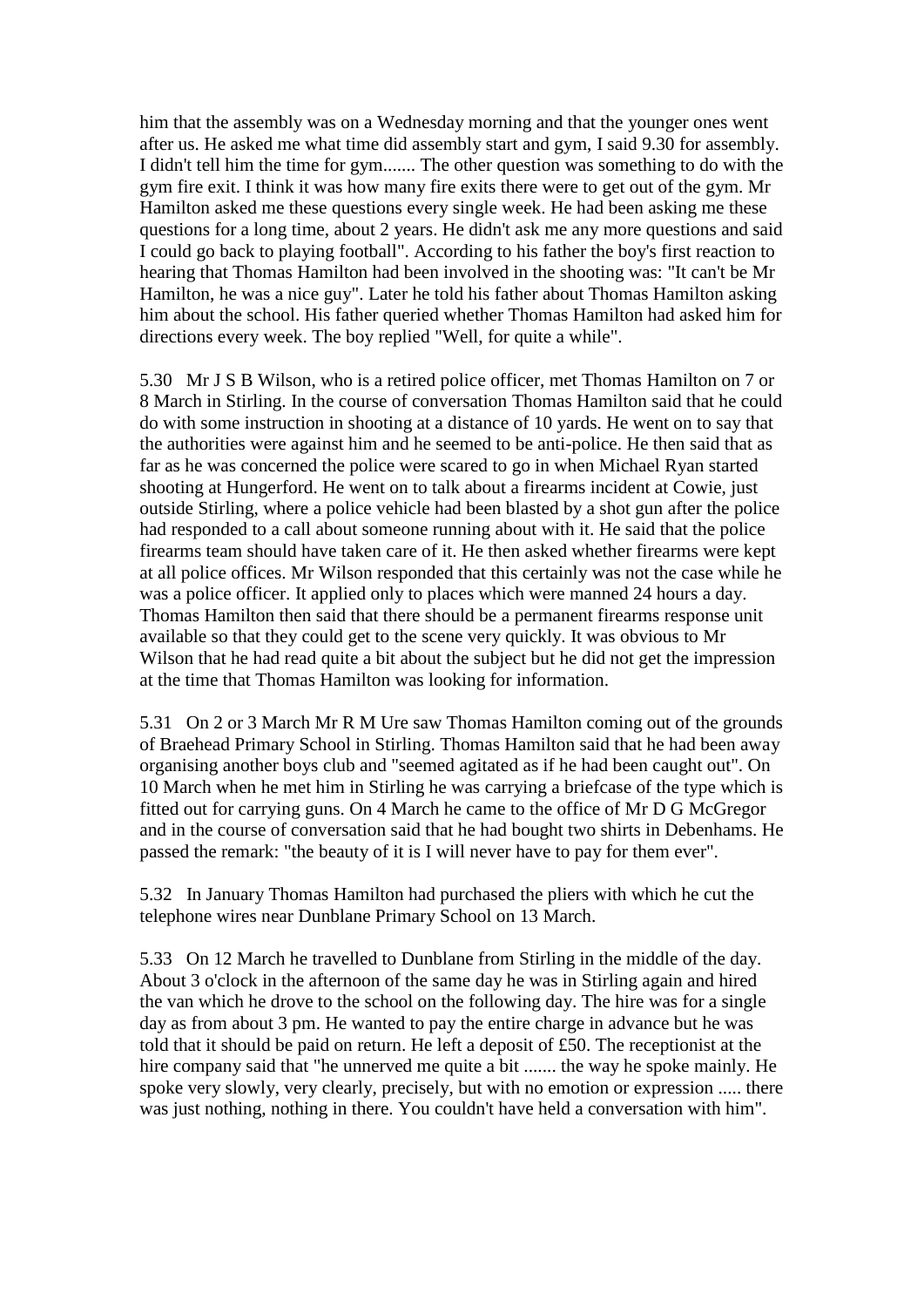5.34 It may be noted that in the course of his evidence Mr W B MacFarlane said that Thomas Hamilton "was very methodical, he was nobody's fool .... I think his life and everything he did was well thought out in advance before he actually did it".

5.35 As was pointed out by Dr J A Baird, consultant forensic psychiatrist in one of his reports, it appears that Thomas Hamilton planned carefully in order to ensure that nothing would go wrong at the school on 13 March. As I mentioned at [para 3.39,](http://www.archive.official-documents.co.uk/document/scottish/dunblane/dun3-39.htm) each of the magazines was marked in such a way as to ensure that it was inserted the correct way round. The manner in which cartridges were loaded into the magazines may suggest that this was intended to avoid any risk of the pistol jamming. Over each shoulder he had a canvas bag which contained ammunition. The bags had been tied open so that they could not close accidentally. They also had cardboard inserts so that they would not collapse. Further the route which he took when approaching the school buildings appears to show pre-planning and local knowledge. In view of the evidence to which I referred in para 5.29 it may be that his original intention had been to enter the Assembly Hall while assembly was in progress. See also [para 5.38.](http://www.archive.official-documents.co.uk/document/scottish/dunblane/dun05c.htm#5.38)

#### *What was found at 7 Kent Road*

5.36 After the shootings the police found at 7 Kent Road 715 rounds of 9 mm and 280 rounds of .357 ammunition, along with 11 rounds of .38 special. If the 501 rounds of 9 mm and 242 rounds of .357 ammunition taken to Dunblane Primary School are added, it follows that before he departed for the school he had a total of 1216 rounds of 9 mm and 522 rounds of .357 ammunition. The police also found a telephone directory open at the page containing the telephone number of Dunblane Primary School; and on the walls of the rear bedroom a number of targets with stickers of the type which Thomas Hamilton had used at the club meetings as I have already described. There were no photographs hanging on the walls of any of the rooms but a total of 445 slides, 542 photographs and 4,260 negatives were found during a search of the house. The majority of these showed boys with their tops bare. There were also 37 videotapes of the type which I have described earlier. There was also a collection of swimming trunks, most of which were black.

## **Psychological and psychiatric evidence**

5.37 The Inquiry was provided with a report on Thomas Hamilton by Professor David J Cooke, Head of Forensic Clinical Psychology for the Greater Glasgow Health Board, Community and Mental Health Trust and Professor of Forensic Psychology at Glasgow Caledonian University; along with a further report by him on the subject of prediction of violent behaviour from the psychological perspective. In addition the Inquiry had the benefit of three reports prepared by Dr J A Baird, Consultant Forensic Psychiatrist and former Consultant Forensic Psychiatrist and Physician Superintendent at the State Hospital, Carstairs containing a psychiatric assessment of Thomas Hamilton. These witnesses were given sight of various productions and were supplied with other information which provided an insight into the life of Thomas Hamilton. They also had the opportunity to read transcripts of evidence given at the Inquiry.

5.38 Before coming to their views as to Thomas Hamilton's state of mind it is convenient for me to set out what they inferred as to his intentions. Professor Cooke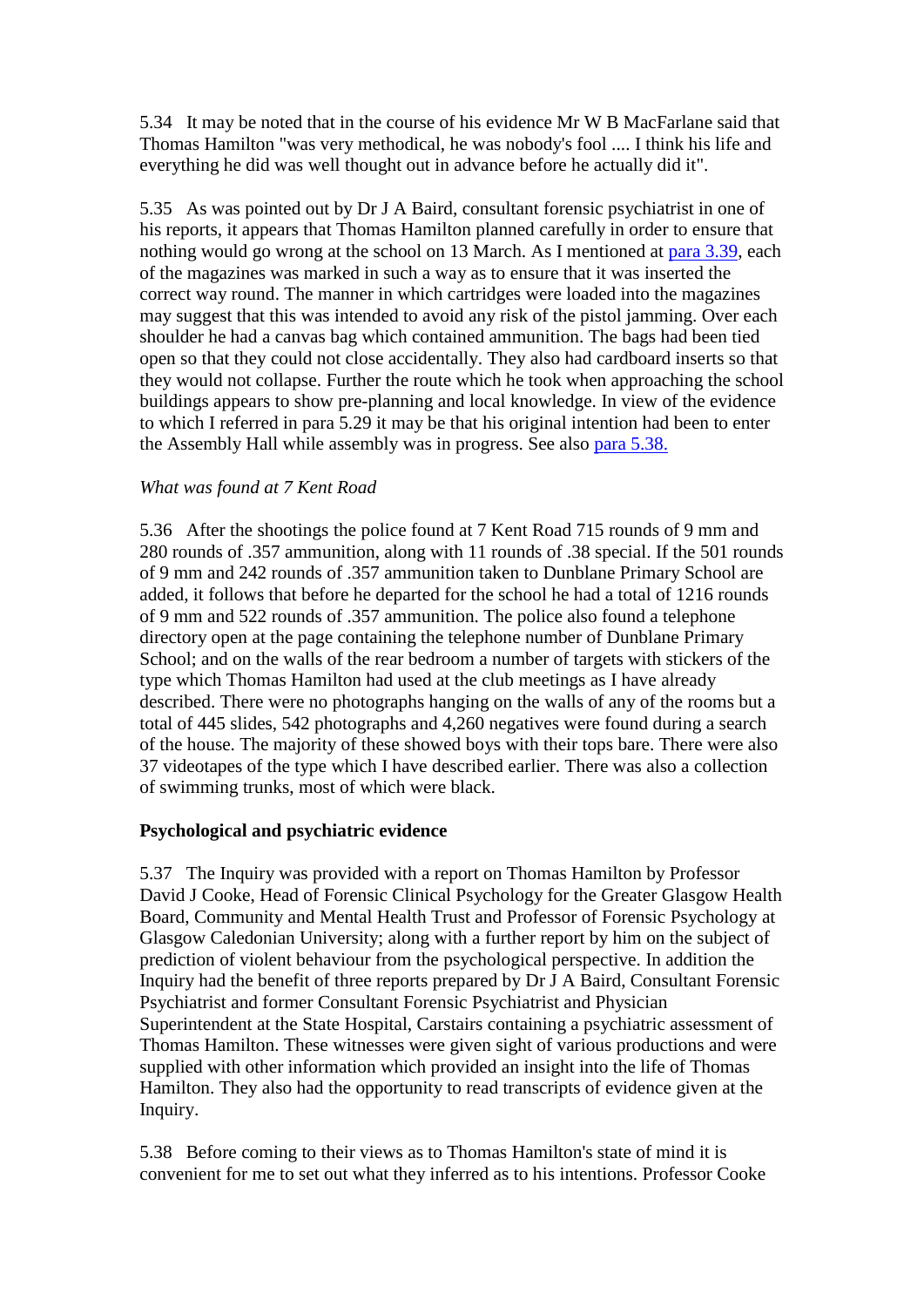said that there were major difficulties in Thomas Hamilton's life which threatened his self-esteem. He was in debt. He was refused a loan. He was being refused access to premises to hold his boys clubs and fewer boys were attending the clubs. It may have been the case that, like many mass killers, he obtained feelings of power and mastery by fantasising his revenge on those whom he perceived as persecuting him. It is likely that his fantasies became more complex and compelling after "behavioural tryouts" when firing at his gun club. He believed that school staff were telling families not to send children to his clubs and that parents were spreading rumours that he was a pervert. Professor Cooke commented on Thomas Hamilton's actions: "Perhaps the most powerful way of getting back at people like that is to kill their children. That is a very traumatic thing to happen. Perhaps he thought he would make maximum impact by doing that. Again, that is speculation". There had been meticulous planning and preparation, so he did not think that Thomas Hamilton had "flipped". Dr Baird accepted that after the event it was possible to formulate explanations for the commission of the murders but he was still at a loss to express any reason which would satisfy himself as to why they were committed. In his first report he observed that a number of pieces of evidence showed that Thomas Hamilton had planned the events very carefully in order that nothing would go wrong. He appeared to have taken pride and almost to have enjoyed the preparation for his crimes. His single specific intention was to kill himself but once he embarked on his murderous spree his victims appeared to have been entirely random. It was possible that he had selected a school because of his association with schools or because, unlike with adults, he would have been much less likely to experience opposition and his victims were the most vulnerable and the most defenceless he could have selected. He went on to state: "It was not my impression that he particularly relished in the killing spree or wanted to prolong it as there was no reason for him to have killed himself at the moment when he did other than to avoid running the risk that emergency services might arrive on the scene and prevent him from killing himself".

5.39 Both Professor Cooke and Dr Baird ruled out any form of mental illness. In particular Dr Baird said that there was no evidence of changes which would have been expected with the onset of mental illness. Furthermore, mental conditions could be quite disabling. It is clear from the evidence that Thomas Hamilton had no history of mental illness or anything suggestive of such an illness. In passing I note that he did not attend a doctor between January 1974 and the date of his death, apart from attendance at hospital for a sprained ankle in March 1993. He did not smoke or drink. A post mortem examination disclosed no form of physical abnormality which could account for his behaviour. Tests on samples from his body showed no evidence of intoxication with alcohol or of drugs abuse; and no evidence of chronic lead poisoning or chronic misuse of androgenic steroids.

5.40 Each of these experts detected what they regarded as signs or traits of abnormal personality in Thomas Hamilton, although they did not fully agree as to how that personality disorder should be categorised. Dr Baird pointed out every adult displayed features of personality which were particular to himself or herself. They tended to be enduring features and often, although not always, appeared to have originated from upbringing and early formative experiences. When undesirable features were prominent this could cause problems and it was in this context that the concept of personality disorder had arisen.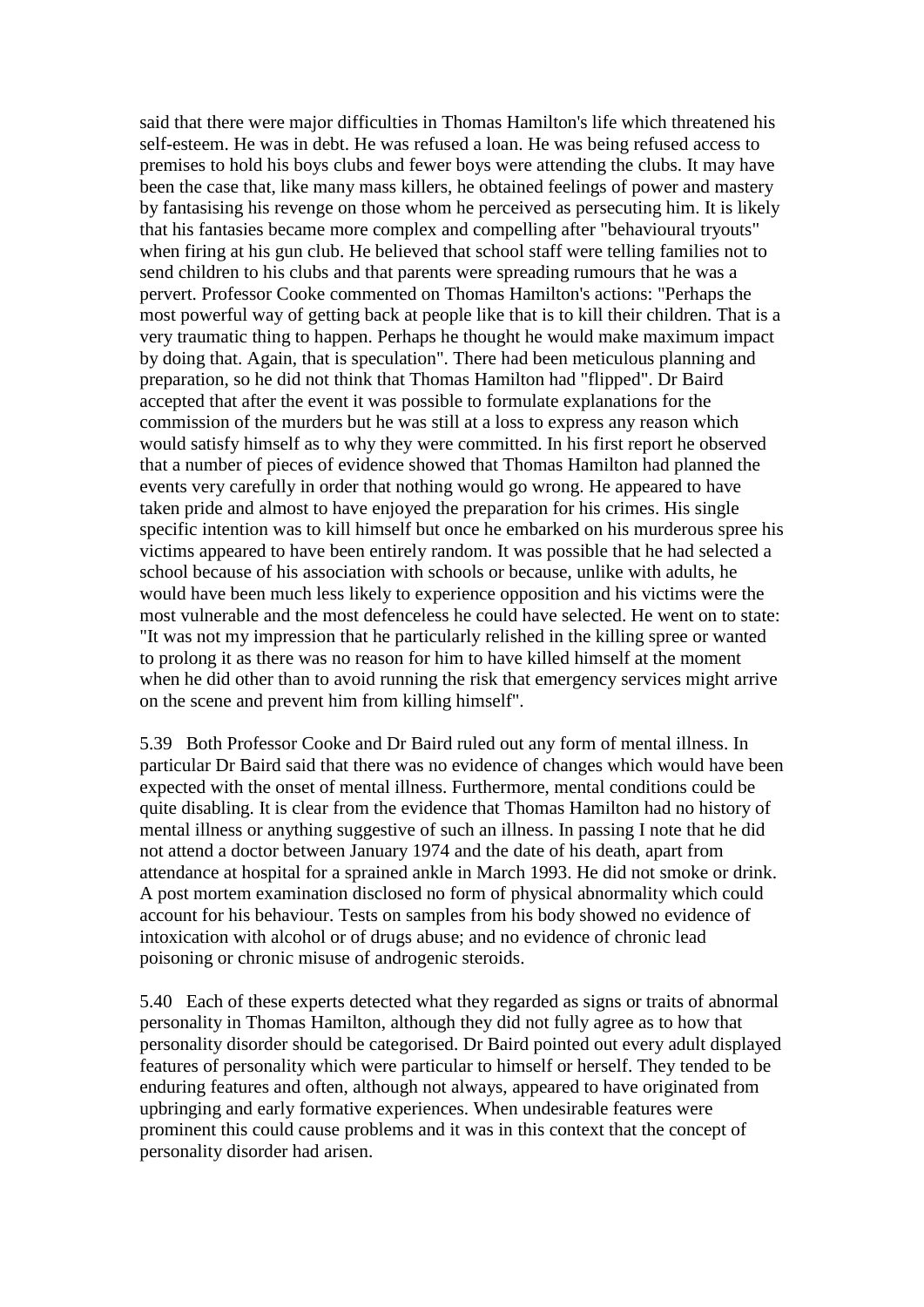5.41 Professor Cooke pointed out at the outset that in drawing any conclusion about Thomas Hamilton it was necessary to adopt a cautious approach. Unlike the ordinary case it was impossible for him to have access to the person concerned with the result that he could not check hypotheses or obtain information about fantasies and unusual thoughts and ideas. After such a heinous crime the recall of informants and witnesses might not be totally reliable. There was a natural human tendency to explain events - "effort after meaning" - which might result in significant distortion of the recall of events. Further it was difficult to assess the relative credibility of evidence given by witnesses. It was not possible for him to provide a full explanation of the factors which had influenced Thomas Hamilton's behaviour.

5.42 While it was not possible for him to make an absolute diagnosis his conclusion was primarily that Thomas Hamilton was suffering from some form of personality disorder characterised by lack of empathy, and perhaps by a sadistic personality disorder in which he had a desire to have control over others. It was possible that he dealt with distress by fantasising about control over others. As other pressures in his life built up his fantasies about control and revenge over society grew, fostered by planning and practice shots at his gun club. In his report Professor Cooke referred to a definition of sadistic personality as involving a disorder in which the subject used violence or cruelty as a way of establishing dominance. Persons with such a personality humiliated and demeaned others, used harsh discipline, took pleasure in the suffering of others, used terror to get others to do as they wish, and were fascinated by violence, weapons, martial arts, injury or torture. In the case of Thomas Hamilton he referred to his behaviour at the boys clubs, as shown on the videotapes, which suggested that he was very strict in his approach and that he liked to dominate those who were in his charge. The boys appeared to be cowed and in some distress while carrying out the exercises. A physical education expert had noted that they were pushed far beyond their abilities. Other witnesses suggested that he was over-strict and militaristic in his approach. There was also some evidence that he might have been amused by or gained pleasure from the psychological suffering of others. He referred to evidence which had been given that some years before he telephoned his natural mother saying she would have to go to Inverness by ambulance for medical treatment. This had caused her great distress. Professor Cooke said that his neighbour Grace Ogilvie implied that he deliberately frightened her by creeping up behind her when she was hanging out her washing. Mr Gillespie indicated that he had fired an empty gun at him. Mr Deuchars reported that he kept his adoptive father outside their house at night for up to 20 minutes. There also had been an incident at a camp in which it was alleged that he made a boy stay in the cold water of Loch Lomond for too long. There was also some limited evidence that he restricted the freedom of people who were close to him. He controlled the access which his adoptive father had to his own house; and within the house he prevented him from watching a new television set. There was also strong evidence of a fascination with weapons and perhaps with violence. He referred to evidence that Thomas Hamilton had talked about his guns "as if they were babies" and that he took great care in selecting and preparing the weapons, bullets and cartridges which he was eventually to use in the shootings. He displayed used shooting targets in a bedroom of his house. He was allegedly interested in violent films including *Alien* and *Terminator* because of the guns involved. Professor Cooke went on to suggest that Thomas Hamilton displayed many of the characteristics of sexual sadism as it had been described by R P Brittain in 1970 (*The sadistic murderer*, Medicine, Science and the Law Vol.10 pages 198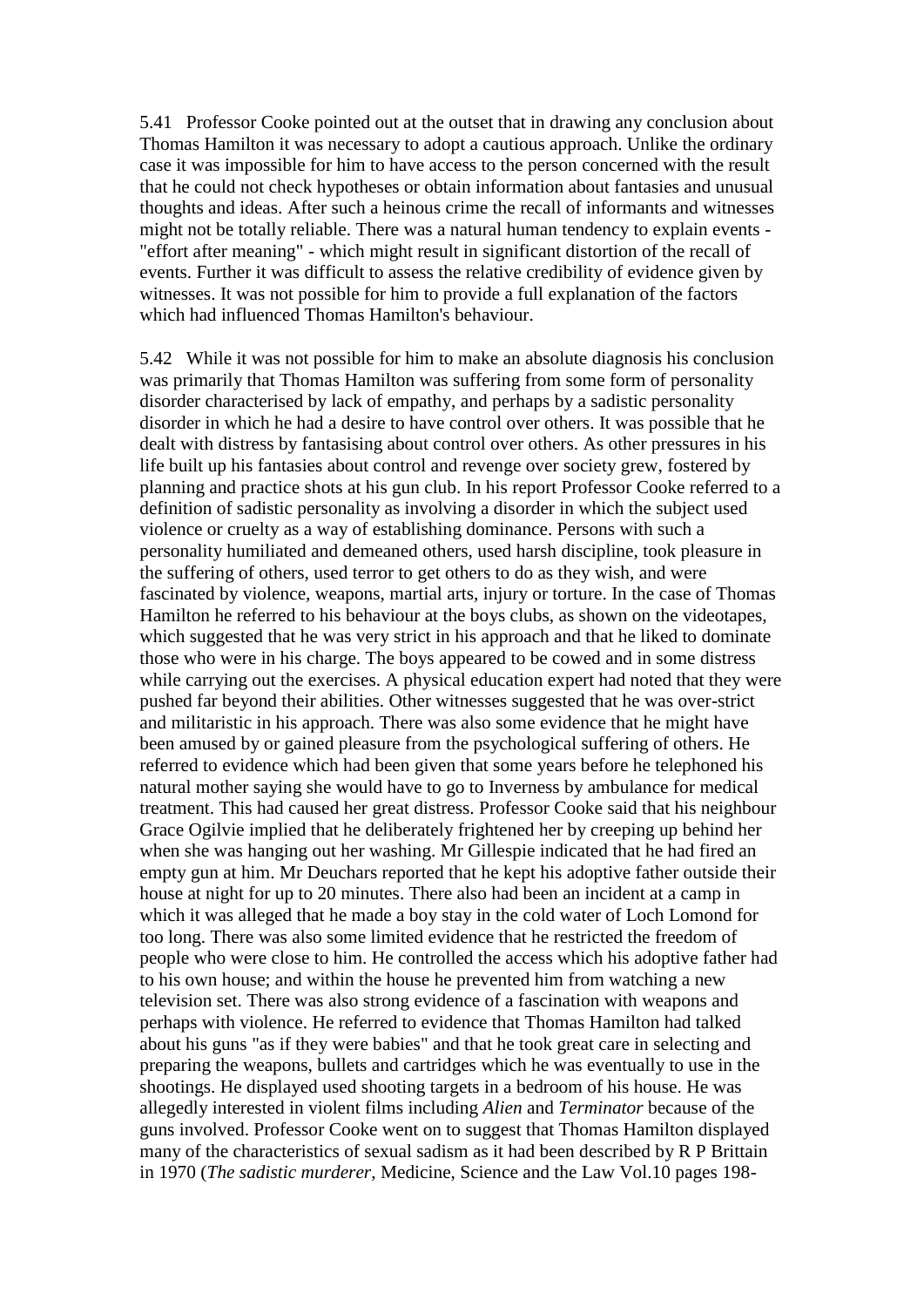207). He referred in this context to the fact that Thomas Hamilton had few friends and was described as "overly well mannered". He was perceived by several witnesses as being odd or a misfit in society. As already noted he appeared to lack empathy. He had no apparent interest in girlfriends or adult sexual contact.

5.43 I am bound to say that I have some reservation about the importance which Professor Cooke attached to some of the factors which he took into account in reaching the conclusion that the evidence indicated that he may have had features of a sadistic personality disorder. In particular it seems to me that he attached undue significance to the way in which Thomas Hamilton behaved towards his natural mother, his adoptive father and the neighbour, Grace Ogilvie. The telephone call about the ambulance seemed to me to be no more than an unkind prank. On the other hand his reference to Thomas Hamilton's attitude to weapons seemed to me to be of some significance. The following extract from the work by Brittain to which I have already referred seemed particularly striking: "They (weapons) have an attraction for him far beyond what they have for an ordinary collector and he may "love" them, handling, and in the case of firearms, dismantling them and cleaning them for long periods of time. He has strong feelings about them, may have special favourites and he can even have "pet" names for these" (page 201).

5.44 Dr Baird considered that Thomas Hamilton showed signs of a paranoid personality and a psychopathic personality. In the latter respect he differed from the opinion of Professor Cooke. In his first report he stated that "persons of a paranoid personality are over-sensitive to set-backs and difficulties in their lives, tend to bear grudges and are habitually suspicious and mistrustful. They can have a tenacious sense of their own personal rights which is out of keeping with the actual situation, can be rather self-important and show a tendency to consider that events around them are specifically directed towards themselves and can believe that others around them are conspiring against them...... a person with a psychopathic personality disorder can show callous unconcern for the feeling of others, an incapacity to maintain enduring relationships despite having no difficulty in establishing them, and a low tolerance to frustration and a low threshold for aggression or violence. They are not liable to experience feelings of guilt or to learn from experience and they tend to blame others rather than themselves for anything which may happen". In support of this view Dr Baird referred to Thomas Hamilton's persistent beliefs that others were thinking ill of him and not giving him the status and the trust that he deserved; his persistent complaints about the ways that people were talking about him; the absence of any particularly close relationships; and the fact that he seemed to "use" people with whom he was involved.

5.45 Again while I fully appreciate the basis for a finding that Thomas Hamilton showed signs of a paranoid personality, I am more doubtful about a psychopathic one, in the absence of any history of his tending to resort to violence.

5.46 Mr James Taylor, Solicitor Advocate, who appeared for Central Scotland Police, submitted that the evidence did not provide sufficient factual support for the opinions expressed by either Professor Cooke or Dr Baird. In any event they were not in agreement. In these circumstances it was unsafe to conclude that Thomas Hamilton suffered from any personality disorder. I am not persuaded of that. While I have reservations about aspects of the evidence given by each of the witnesses I am entirely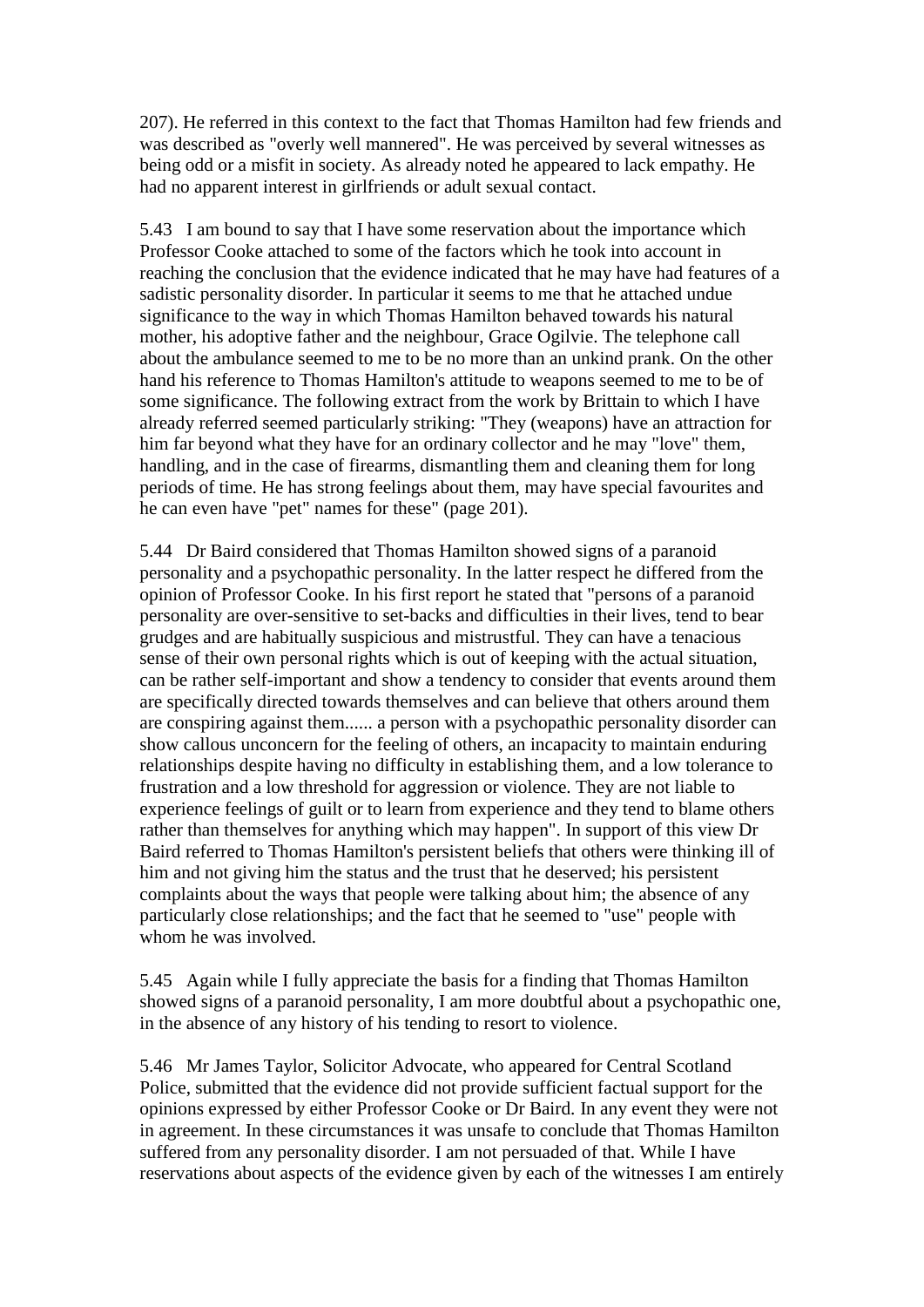satisfied that Thomas Hamilton did suffer from a personality disorder, as distinct from a mental illness. It may be unrealistic and undesirable to require that every case should fit into a precise category. All that the two experts were endeavouring to do, without going so far as to provide an exact diagnosis, was to identify those features which suggested the type of disorder from which he suffered. I am satisfied that Dr Baird was well founded in describing his personality as paranoid; and to that I would add that his personality was characterised by a desire to control others in which his guns were the focus of his fantasies. It seems to me that he lacked any real insight into the fact that his conduct had led to the decline in his fortunes and in his reputation. In that situation he turned his fantasy into reality in order to achieve control in a one final and terrible manner.

5.47 Both Professor Cooke and Dr Baird expressed the view that it was unlikely that any psychological or psychiatric examination of Thomas Hamilton would have alerted the examiner to his dangerousness. Professor Cooke emphasised that extreme violence was very rare and was virtually impossible to predict. A person assessing Thomas Hamilton would probably not have regarded him as a high risk. Dr Baird pointed out that the various actions and statements of Thomas Hamilton when taken together gave strong suggestions as to what was being planned by him "but it is only after the event that it has been possible for these all to be linked. Each on its own and at the time was trivial and unremarkable".

5.48 Both Professor Cooke and Dr Baird expressed the view that Thomas Hamilton demonstrated paedophilia, which is a sexual interest by an adult in children - an opinion which was clearly confirmed by the evidence of the sexual abuse of a boy (see [para 4.15\)](http://www.archive.official-documents.co.uk/document/scottish/dunblane/dun4-15.htm), if this was true. Professor Cooke said that one indication was the evidence provided by the videotapes. Such material was often used by paedophiles. They featured, in tedious detail, boys of a particular age and body-type posing seminaked in stereotype poses. They contained long, lingering shots of boys' torsos, and many of the boys were in the same posture with hands held above their heads or suspended from wall bars or rings. The videotapes and the provision of the swimming costumes were suggestive of a fetishistic interest in boys. Paedophilia was consistent with an absence of direct physical contact since it included those who fell in love with children and yearned for their company but avoided the physical manifestations of sexual attraction. Dr Baird stated that he had no doubt that Thomas Hamilton was a paedophile. "The nature of his sexual fantasies can still only be a matter of speculation but his boys club activities were not innocent, had sinister undercurrents and were unhealthy". He went on to state that there was no indication whatsoever that at any time he had been subjected to anyone who confronted his paedophilia or challenged him about it. Indeed from what was written of him this would not have been by any means an easy task and he would have tirelessly argued his own position. Since paedophiles could be very persistent, plausible, persuasive and manipulative it was necessary to begin with confronting them with the belief that they had a paedophile tendency and to keep confronting them with what was known until they came to accept that they had a problem.

5.49 Neither Professor Cooke nor Dr Baird considered that there was a necessary link between paedophile interests and violence. In the view of Dr Baird it was a coincidence that someone who was interested in boys was also interested in guns.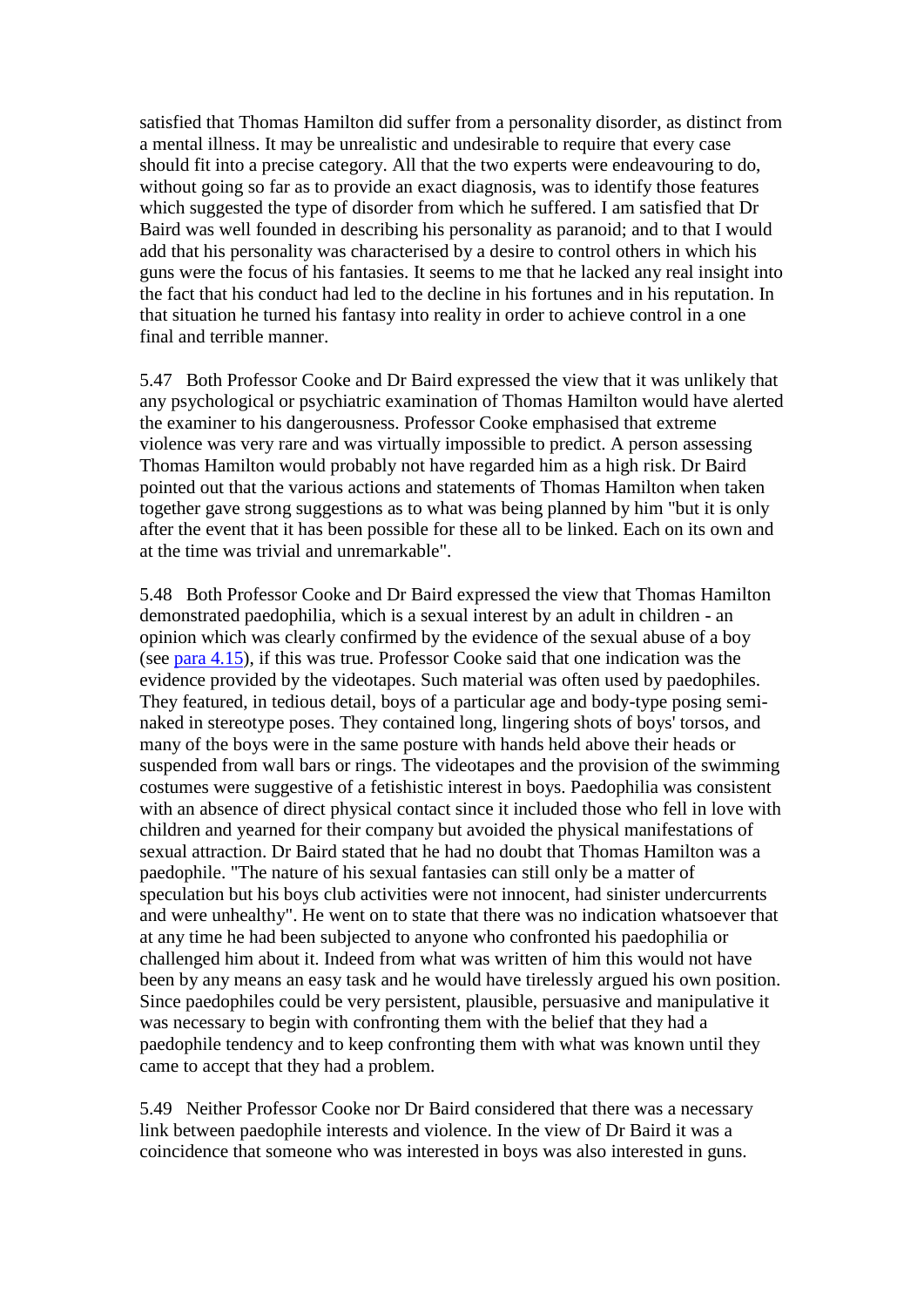# **Thomas Hamilton's possession of firearms and ammunition**

## **Introduction**

6.1 In this chapter I will be concerned with this question - How was it that Thomas Hamilton came to hold the firearms and ammunition which he did on 13 March 1996? After setting out the history of what he was authorised to, and did acquire, from 1977 until his death, I will examine the system of certification as operated by Central Scotland Police; and against that background the circumstances in which it has been maintained that his firearms certificate should have been revoked, or at any rate not renewed, before 13 March 1996. I will conclude with some observations on the system.

### **History of authorisation and acquisition**

6.2 I set out below the history of the granting, variation and renewal of his firearm certificate (in italics); his purchases and sales of firearms; and the general level of his purchases of ammunition, as shown on his firearm certificate. The evidence indicates that he did not reload ammunition. With the possible exception of some purchases at clubs, which did not require to be recorded, his purchases of ammunition can be taken to be those shown on the certificate.

6.3 *On 14 February 1977 Thomas Hamilton was granted a firearm certificate authorising him to purchase or acquire a .22 target pistol; and to hold 1,000 rounds of .22 ammunition, and to purchase or acquire 500 rounds at any one time*.

In his application "good reason" was given as target shooting at Callander Shooting Club or other suitable clubs and ranges.

On 20 February 1977 he purchased a .22 Vostok semi-automatic pistol. On 17 March 1977 he sold it and purchased a .22 Smith & Wesson revolver.

*On 30 August 1977 the certificate was varied retrospectively to cover the purchase of the revolver; and to authorise him to purchase or acquire a .22 rifle and a .22 semiautomatic pistol.*

On 13 September 1977 and 1 August 1978 he purchased a .22 Anschutz rifle and a .22 Browning pistol respectively.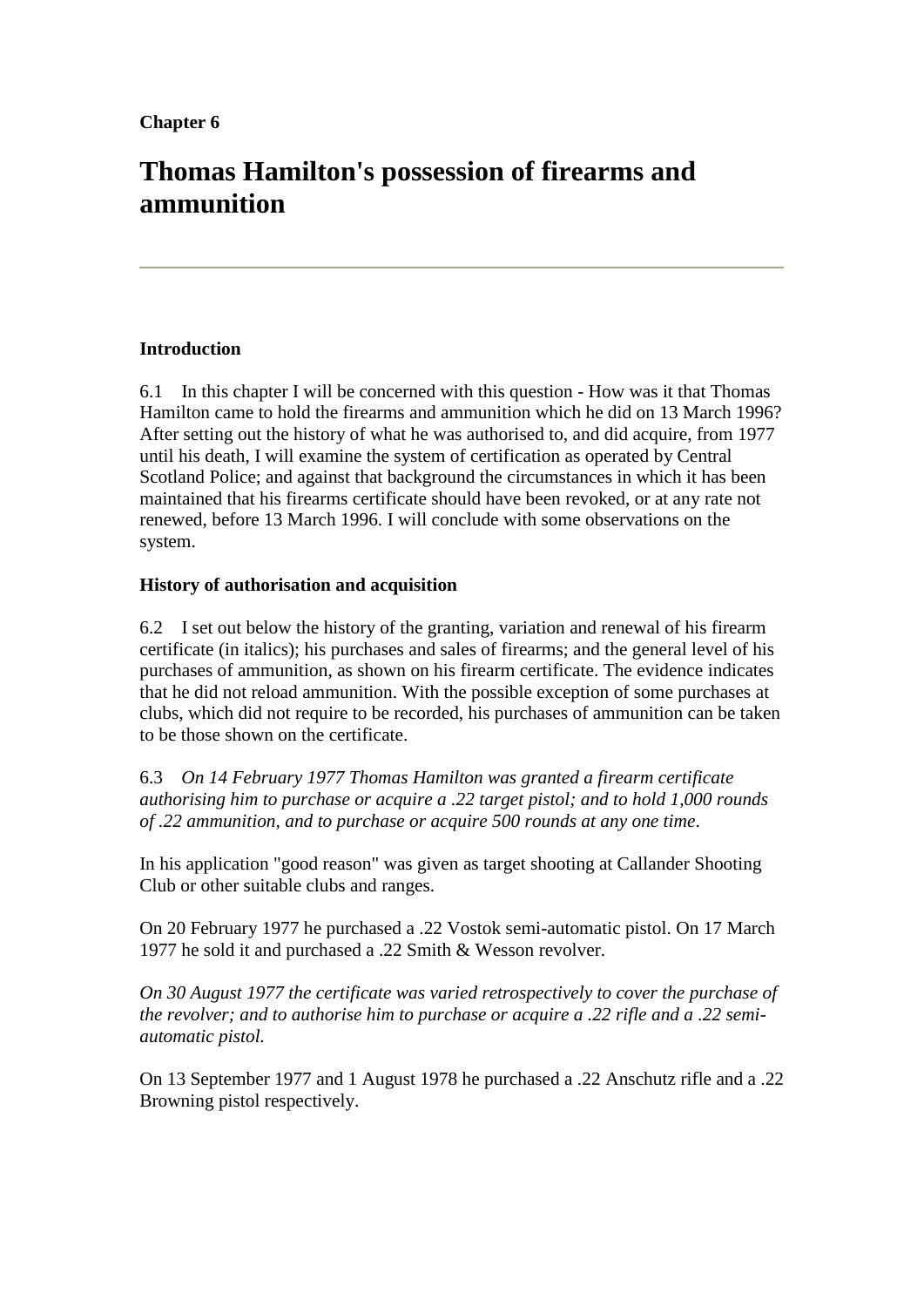*On 3 December 1979 the certificate was varied to enable him to purchase or acquire a .357 revolver and a .270 rifle; and to hold 100 rounds each of .357 and .270 ammunition, and to purchase or acquire 50 rounds each at any one time.*

In his application "good reason" was given as full-bore target shooting at ranges at Dunblane and under Hamilton Police Office. He also stated that he was a member of the Dunblane Rifle Club, and that he was awaiting membership of the Clyde Valley Pistol Club.

On 4 and 5 December 1979 he purchased a .357 Smith and Wesson revolver and a .270 Sako rifle. He owned the revolver until his death when he used it to commit suicide.

In 1977, 1978 and 1979 he purchased 6,500, 2,000 and 3,800 rounds of .22 ammunition respectively; and in 1979 190 rounds of .357 and 220 of .270.

6.4 *On 14 February 1980 the certificate was renewed on the existing basis*.

In his application "good reason" was given as target shooting per condition 5 on the certificate (ie on ranges covered by a safety certificate or by permission from the Ministry of Defence), with Dunblane Rifle Club and Clyde Valley Pistol Club, and other clubs on invitation.

In 1980, 1981 and 1982 he purchased 2,000, 1,000 and 4,000 rounds of .22 ammunition respectively.

6.5 *On 17 January 1983 the certificate was varied to enable him to purchase or acquire a .22 LR rifle. On 14 February 1983 the certificate was renewed on the existing basis.*

On 15 January 1983 he purchased a .22 Browning LR rifle.

On 26 October 1984 he sold the .270 Sako rifle and the .22 Browning LR rifle; and on 27 October 1984 he sold the .22 Browning pistol and the .22 Smith & Wesson revolver which he had purchased on 17 March 1977.

*On 6 November 1984 the certificate was varied to enable him to purchase or acquire a 9 mm pistol and a .223 rifle; and to hold 200 rounds each of 9 mm, .223 and .38 special ammunition, and to purchase or acquire 100 rounds of each at any one time.*

In his application "good reason" was stated as per condition 5. Thereafter no further specification was provided.

On 7 November and 7 December 1984 he purchased a 9 mm Browning pistol and a .223 Browning rifle respectively.

In 1983 and 1984 he purchased 1,500 and 3,000 rounds of .22 ammunition respectively; and in 1984 350 rounds of 9 mm, 200 of .223 and 200 of .38 special. On 17 December 1984 he was issued with a replacement certificate as the ammunition table on his existing certificate was full.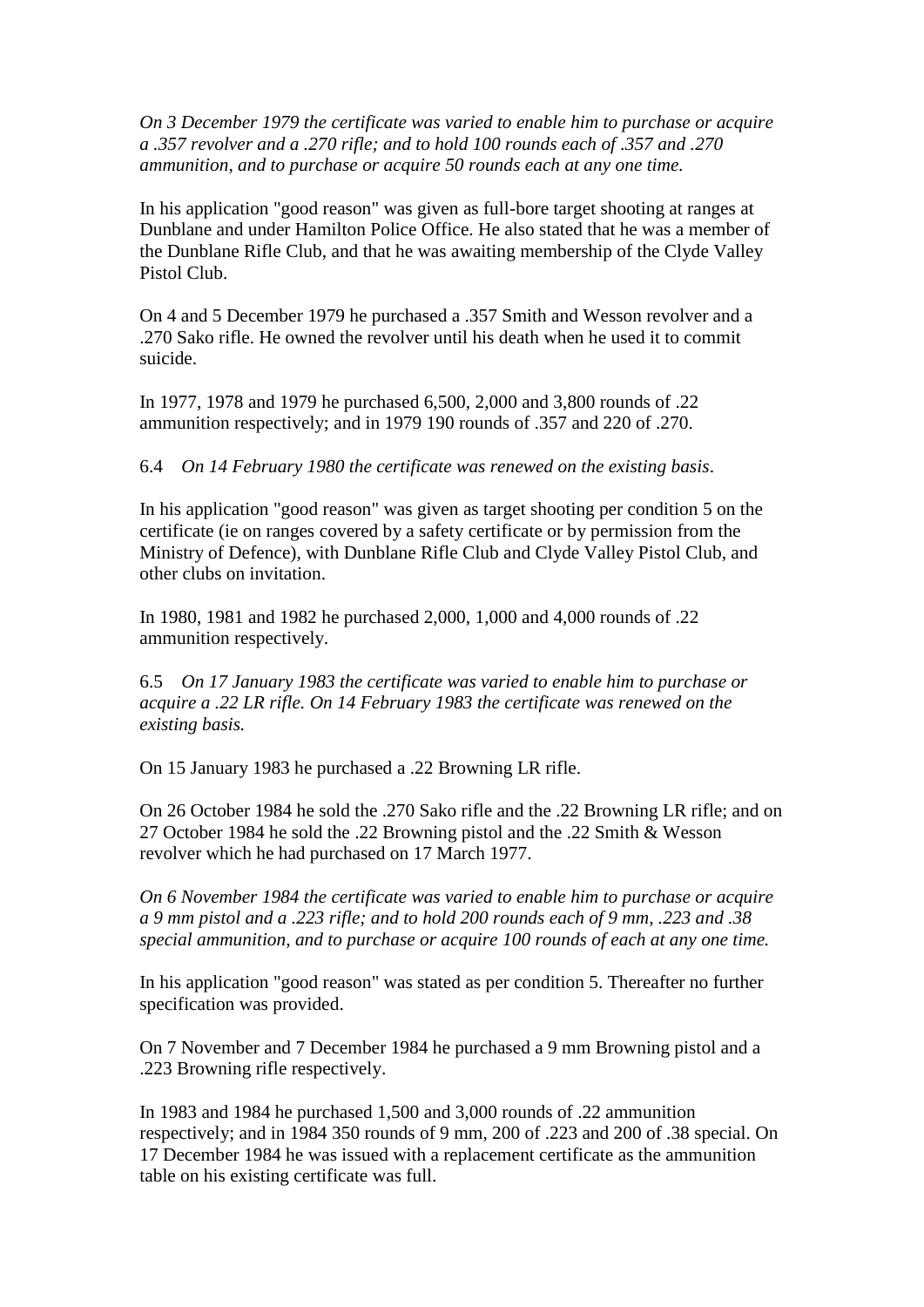On 3 June 1985 he sold the .22 Anschutz rifle.

6.6 *On 30 January 1986 the certificate was varied to enable him to purchase or acquire a 7.62 rifle and another 9 mm pistol; and to hold 200 rounds of 7.62 ammunition, and to purchase or acquire 100 rounds at any one time. On 14 February 1986 the certificate was renewed on the existing basis.*

On 18 February 1986 he purchased a 9 mm Beretta pistol.

In 1985 and 1986 respectively he purchased 850 and 500 rounds of 9 mm ammunition; 100 and 50 of .357; 900 and 350 of .38 special; and 320 and 440 of .223. In 1986 he also purchased 100 rounds of 7.62 ammunition.

*On 31 March 1987 the certificate was varied to enable him to purchase or acquire a .22 rifle. The authority to hold ammunition (9 mm, .223, .38 special, .357 and 7.62) was increased to 1,500 rounds of each; and to purchase or acquire to 1000 rounds of each at any one time..*

In 1987 he purchased 900 rounds of 9 mm ammunition, 250 of .357 and 620 of .223. Between 22 October 1987 and 22 September 1995 he purchased no ammunition.

6.7 *The certificate was renewed on 14 February 1989, with continuing authority to purchase or acquire a .22 rifle and a 7.62 rifle.* 

On 18 March 1989 he surrendered the .223 Browning rifle, as a consequence of the Firearms (Amendment) Act 1988; and on 27 November 1990 he sold the 9 mm Beretta pistol.

6.8 *The certificate was renewed as from 17 February 1992 and he was given authority to purchase or acquire a .357 revolver and a 9 mm pistol; with authority to hold 1,500 rounds each of 9 mm, .357, .38 special, 7.62 and .22 ammunition; and to purchase or acquire 1,000 rounds of each at any one time.*

6.9 *On 28 February 1995 the certificate was renewed on the existing basis.*

On 11 September 1995 and 23 January 1996 he purchased a 9 mm Browning pistol and a .357 Smith & Wesson revolver.

Between 22 September 1995 and 27 February 1996 he purchased a total of 1,700 rounds of 9 mm and 500 rounds of .357 ammunition. He made no purchase after the latter date.

6.10 From the above it may be noted that

- i. of the 4 handguns which Thomas Hamilton had with him at the school on 13 March 1996, he acquired the two 9 mm Browning pistols on 7 November 1984 and 11 September 1995; and the two Smith & Wesson revolvers on 4 December 1979 and 23 January 1996.
- ii. the 1,216 rounds of 9 mm ammunition held by him on 13 March 1996 can be compared with an authority to hold 1,500 rounds; and the 522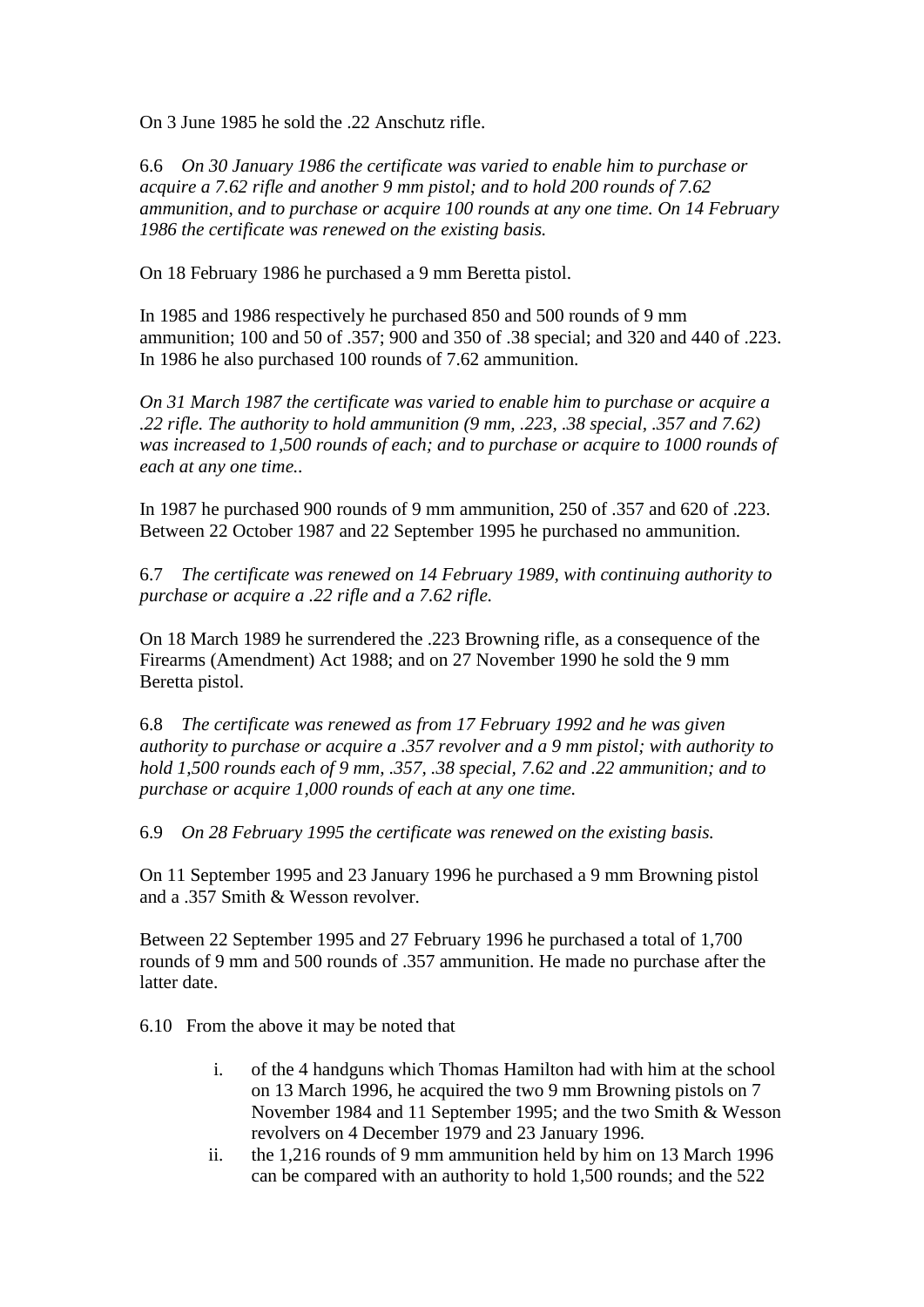rounds of .357 ammunition may be compared with authority to hold 1,500. It should also be noted that .38 special ammunition could also be used in the revolvers, so that in effect he had authority to hold 3,000 rounds suitable for use with them.

iii. Thomas Hamilton had not used the authority to acquire a 7.62 rifle (as from 30 January 1986); and a .22 rifle (as from 31 March 1987). However, since 1986 he had held 100 rounds of 7.62 ammunition.

#### **The system for certification as operated by Central Scotland Police**

6.11 Central Scotland Police required to operate a system in accordance with the Firearms Act 1968, as amended, and the Firearms (Scotland) Rules 1989 (which for present purposes can be taken to be in substantially the same terms as the corresponding Firearms Rules of the same year which apply in England). They also were expected to have regard to the advice contained in Firearms Law: Guidance to the Police, issued by the Home Office, the present version of which was published in 1989.

6.12 Section 27(1) of the Firearms Act 1968 provides as follows:

"A firearm certificate shall be granted by the chief officer of police if he is satisfied that the applicant has a good reason for having in his possession, or for purchasing or acquiring, the firearm or ammunition in respect of which the application is made, and can be permitted to have it in his possession without danger to the public safety or to the peace:

Provided that a firearm certificate shall not he granted to a person whom the chief officer of police has reason to believe to be prohibited by this Act from possessing a firearm to which section 1 of this Act applies, or to be of intemperate habits or unsound mind, or to be for any reason unfitted to be entrusted with such a firearm".

6.13 Section 30(1) of the Firearms Act 1968 provides that:

"A firearm certificate may be revoked by the chief officer of police for the area in which the holder resides if -

a. the chief officer is satisfied that the holder is prohibited by this Act from possessing a firearm to which section 1 of this Act applies or is of intemperate habits or unsound mind, or is otherwise unfitted to be entrusted with such a firearm; or....."

6.14 The work carried out by the police in regard to firearm applications fell into two main parts, the first being concerned with the carrying out of enquiries; and the second with the carrying out of administration by the firearms department.

6.15 The enquiries were carried out by serving constables, subject to the qualification that as from 1991 renewals in part of the force area were dealt with by a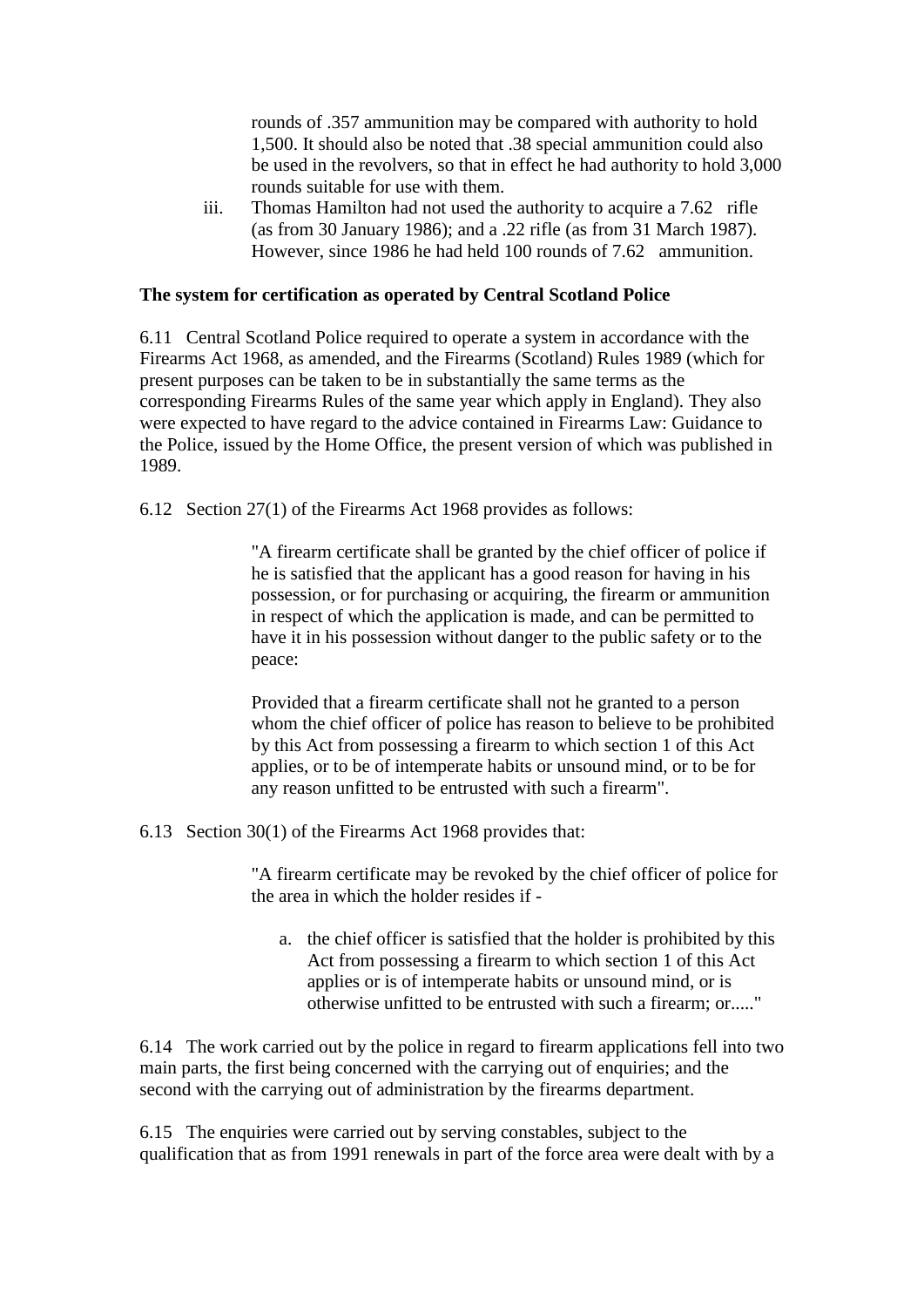civilian examiner, Mr N J Lynch. For the present I will describe the procedure in cases with which he was not involved.

6.16 The receipt of an application for grant, or, as the case might be, a computergenerated reminder that an existing certificate was due to expire, led to an officer being allocated to the task of enquiry. At a prearranged time he would call on the applicant (or holder) and in the course of a brief visit check the proposed (or current) security; and would check the firearms and ammunition when these were already held. He would also discuss the reason for which they were held or proposed to be acquired. It is likely that he would also see the existing certificate where one was due for renewal.

6.17 The enquiry officer was also expected to check whether there was anything recorded against the applicant (or holder) with the Scottish Criminal Records Office (SCRO) and on the Police National Computer (PNC). The SCRO provides a record of convictions (presently not including road traffic convictions, which may be found through the Driving and Vehicle Licensing Authority (DVLA)): and of pending prosecutions. The PNC provides UK-wide information about persons who are wanted, missing or suspected or are disqualified from driving. In terms of a force memorandum dated 22 October 1990 a check also required to be made on the force's criminal intelligence. The officer was also expected to check that the countersignatory required by the application form had duly signed it.

6.18 After concluding these enquiries the officer was required to complete a form RL3a. This form was replaced in 1990; and in its latter version it required him to answer yes or no to the question: "Is the applicant a suitable person to hold a firearm certificate?" If he answered no, he had to provide details on a separate sheet. If the SCRO or PNC had provided a trace, a print-out was to be attached to the form. No reference was made on the form to criminal intelligence. The form then asked: "What are the applicant's reasons for requiring the firearm(s) or ammunition for which application is made? If for competition, applicant must be a member of a club. If for sport, applicant must have land permission. Specify reasons for each firearm". Thereafter the form provided for information to be given in regard to the firearms held; the reason for duplicate calibre firearms, if applicable; the suitability of the intended locations for the firearms; and the arrangements for their security.

6.19 The officer's sergeant was expected to review the completed form. Depending upon the experience of the enquiry officer and the trust which was placed in him, the sergeant would ask such questions as he considered necessary in order to satisfy himself that the enquiry had been satisfactorily completed; and would sign the form to signify that he was satisfied. The sergeant was also available to give advice should the enquiry officer encounter a problem.

6.20 The form was then passed up the normal supervisory chain of command with each officer checking that the form had been completed correctly and being able to add any information or intelligence which he considered relevant. In the event that additional information was seen to be required the form would be returned to the sergeant to have this attended to. The form in due course reached the divisional commander who would satisfy himself that all checks had been carried out and all details had been noted correctly, but would not look behind the answers given in the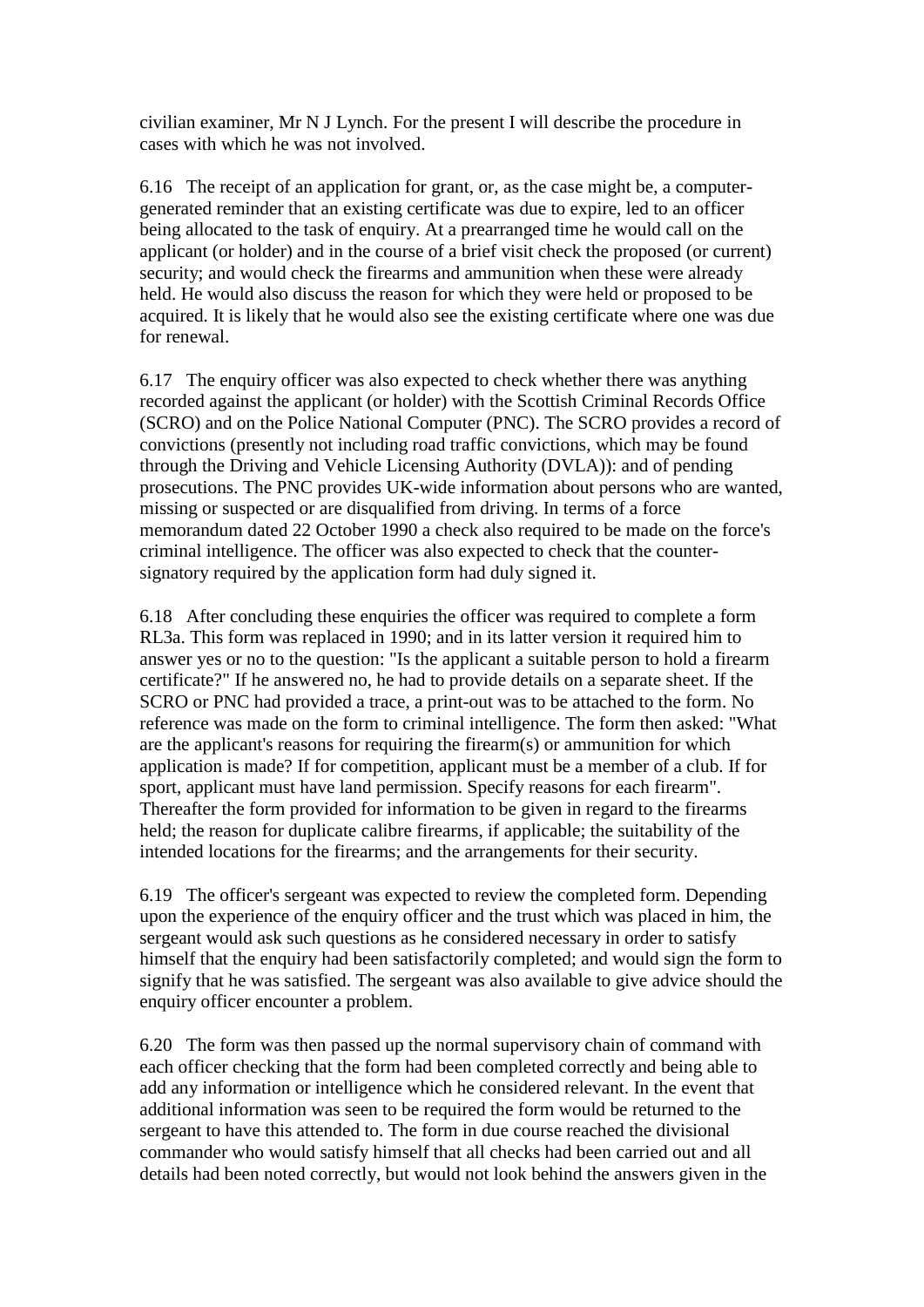form. Unless there was information indicating to the contrary he would pass on the form with a recommendation to the chief inspector of firearms that the application be granted.

6.21 In the firearms department the application and the form were checked administratively to see that the historical paperwork in the firearms file tallied with their details. The force standing orders relating to firearms and shot guns provided that it was the duty of all officers to bring to the attention of the Chief Constable any information relating to a firearm or shot gun certificate holder which might warrant revocation of that person's certificate(s). Such information was intended to be placed in the firearms file for that person. Up to May 1995 the form RL3a and the firearm file were passed to the chief inspector of firearms. Thereafter they were passed to the inspector in charge only if there was a problem with the application.

6.22 In the cases in which the enquiry officer was Mr Lynch the procedure was the same, save that until May 1992 he reported directly to the chief inspector of firearms; and as from then he passed the form RL3a to the firearms department. The chief inspector of firearms would be available for consultation; and would be involved if the firearms file contained any information which had been placed there during the currency of the certificate or if any trace had been found during the checks referred to in [para 6.17.](http://www.archive.official-documents.co.uk/document/scottish/dunblane/dun06a.htm#6.17)

6.23 If there was no problem with the application the newly completed certificate would be passed, without the firearms file, to the Deputy Chief Constable for signature on behalf of the Chief Constable. If there was a problem the firearms file would also be passed to him.

6.24 It may be noted that the firearms file was not scrutinised prior to the form RL3a reaching the firearms department.

6.25 In the area of Central Scotland Police there are approximately 1,214 firearm certificates and 3,420 shot gun certificates.

# **Good Reason**

6.26 In terms of Section 27(1) of the 1968 Act the chief officer of police requires to be satisfied "that the applicant has a good reason for having in his possession or for purchasing or acquiring, the firearm or ammunition in respect of which the application is made ....". It may be noted that the loss of a "good reason" is not a ground for revocation under Section 30(1). The Guidance to the Police states in para 6.8(e):

> "A certificate for a handgun and ammunition should not be granted (except in very rare cases) unless the applicant has regular and legitimate opportunity of using the weapon, eg for target practice as a member of a pistol shooting club.....".

Para 6.8(i) states that the 'good reason' requirement has to be demonstrated satisfactorily in respect of each firearm. Para 6.8(j) states: "It is not possible to give firm guidance as to the amount of ammunition which may be authorised by a certificate. Each case should be dealt with on its merits....".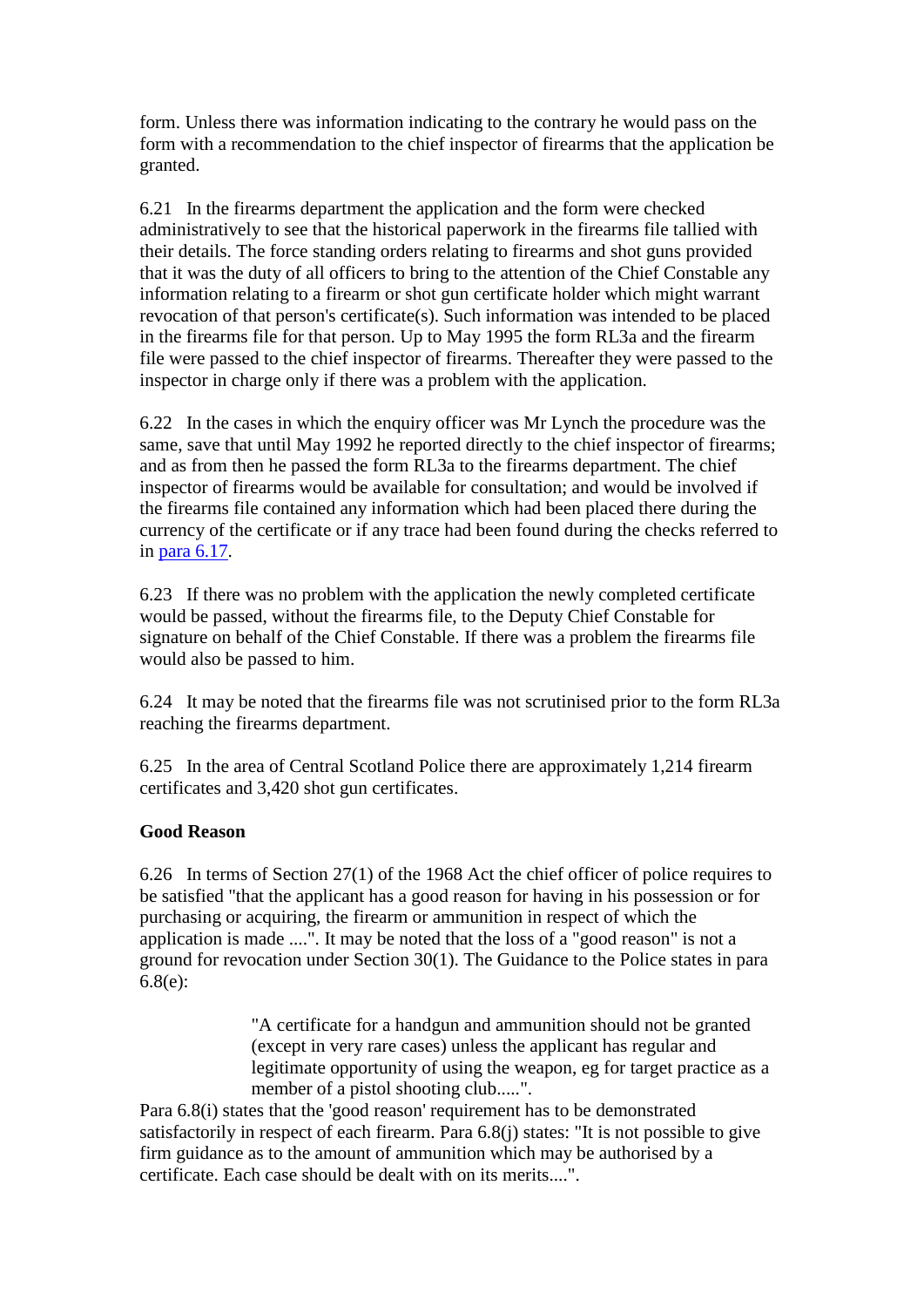6.27 The circumstances of the present case gave rise to discussion in the evidence and in closing submissions on a number of points which had a bearing on Thomas Hamilton's possession of firearms and ammunition, as well as having a wider significance. They were as follows.

#### *More than one handgun of the same calibre*

6.28 As I have stated earlier, on 13 March 1996 Thomas Hamilton held more than one firearm of the same calibre, both pistols and revolvers. This did not play any actual part in what happened but it was a potential factor in the event of his not being able to use one of the handguns.

6.29 It is clear from the evidence that an application for more than one handgun of the same calibre is treated by police forces, including the Central Scotland Police, as something for which the applicant has to show "good reason". Two situations were mentioned, the first being where the shooter is seeking a handgun in order to be able to compete on equal terms with other shooters engaged in a particular competition, for example, where it has been modified from the standard specification in regard to sights, barrel length or other features. The second was where in the event of mechanical failure the ability to substitute a back-up gun is seen as an advantage. A random selection of the firearms files of 12 holders of firearm certificates in the area of Central Scotland Police showed that in 10 cases there were 2 firearms of the same calibre and in 7 cases there were more than 2 such firearms.

6.30 While I can understand how positive justification for a second handgun could be provided and accepted in accordance with current practice, the position in regard to Thomas Hamilton is less persuasive. As can be seen from [para 6.6,](http://www.archive.official-documents.co.uk/document/scottish/dunblane/dun6-6.htm) on 30 January 1986 he was given authority for the first time to acquire a second 9 mm pistol. His application for this was referred back to Sergeant Binning for full details of his reasons to be supplied. The reply to this enquiry was that Thomas Hamilton was "active in competition shooting throughout the country". At that stage he was probably a member of the Dunblane Rifle Club and perhaps he was still a member of the Clyde Valley Pistol Club. However, the statement appears to me to be an exaggeration having regard to the scale of his purchases of 9 mm ammunition in the preceding years and the fact that there is no evidence that he was engaged in competition shooting to any significant extent, let alone "throughout the country". On 17 February 1992 he was given authority to acquire not only a 9 mm pistol but also a second .357 revolver. Mr Lynch, who acted as the enquiry officer, said that Thomas Hamilton stated that he wished to buy a revolver with a longer barrel, which would be of use in absorbing recoil and improving accuracy. Mr Lynch understood that this was to enable him to take part in different disciplines. The duplicating of the 9 mm pistols would also be for competitive shooting. However, once again there was no satisfactory evidence that Thomas Hamilton was engaged in competitive shooting. Further, as I have noted in para 6.6, he had purchased no ammunition since 22 October 1987. This does not inspire me with confidence that at least in the case of Thomas Hamilton there was good reason for the authority for additional handguns of the same calibre.

#### *Increase in ammunition*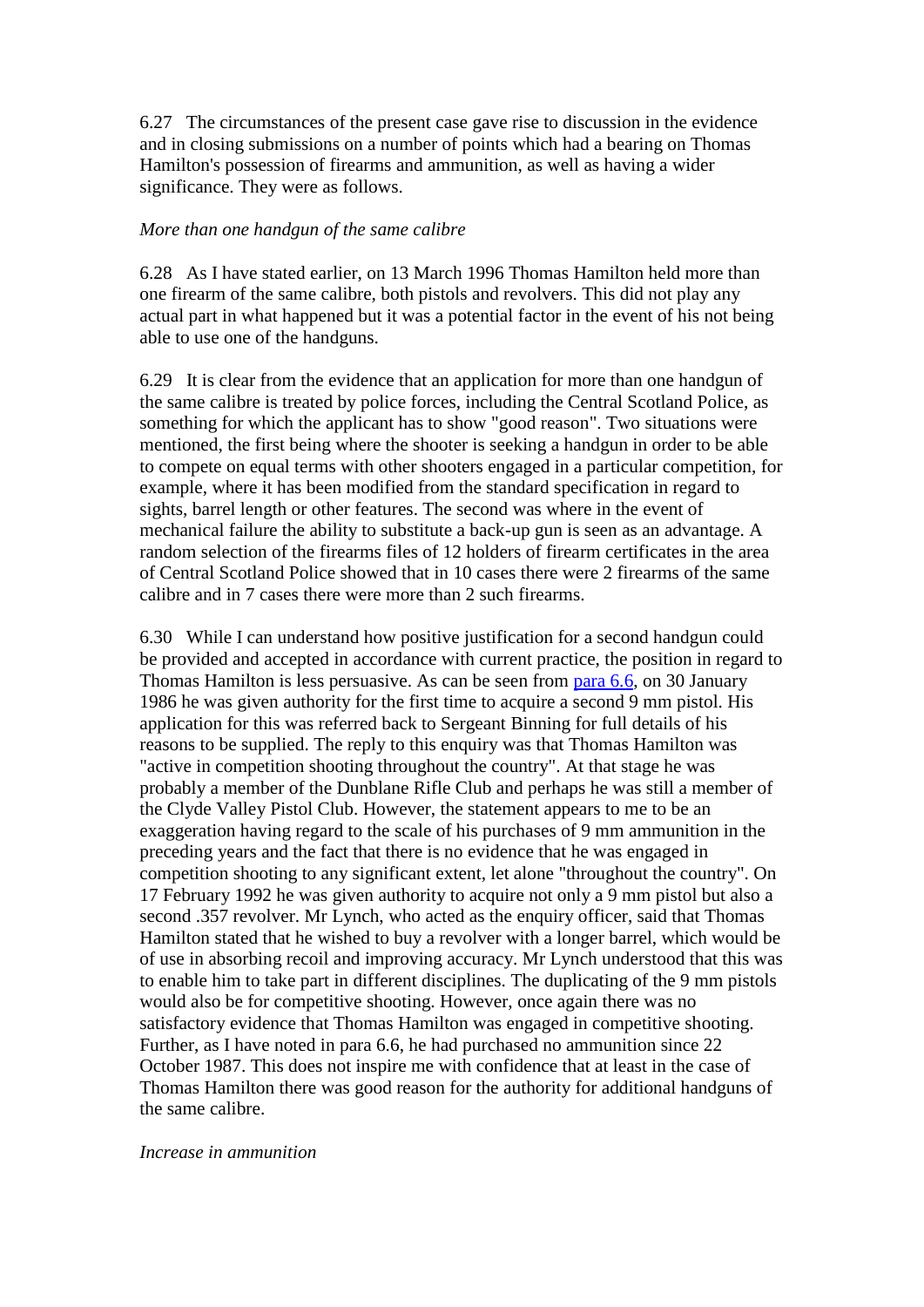6.31 During the course of the evidence attention was drawn to the fact, as I have already noted in para 6.6, that on 31 March 1987 the certificate was varied so as to make a substantial increase in the amount of ammunition which he was authorised to hold and to purchase or acquire for each of the calibres. However, at that time he was regularly making significant purchases. The then current Guidance to the Police stated that, while each case should be dealt with on its merits, chief officers of police had accepted that for bona fide club members reasonable quantities were 1500 rounds as the maximum to be possessed at any one time; and 1000 as the maximum to be purchased at any one time. However, it is nonetheless strange that Thomas Hamilton was accorded an authorisation which was more in keeping with an allowance for those who were engaged in a substantial amount of competitive shooting.

## *Renewal where existing authorisation not used*

6.32 Thomas Hamilton's authority to hold and acquire or purchase ammunition was renewed in 1992 and 1995 where, according to the purchases recorded on his certificate, he was not shooting to any significant extent. It might be thought that if good reason requires to be shown at the time of renewal the lack of use of what had previously been authorised would at least raise a question as to whether the good reason continued to exist. The current Guidance to the Police implies in [para 6.36,](http://www.archive.official-documents.co.uk/document/scottish/dunblane/dun06b.htm#6.36) as one might expect, that good reason requires to be shown for the number of rounds of ammunition proposed to be held.

6.33 A similar point arises in regard to Thomas Hamilton's lack of use of the authority which he had obtained for the acquisition of a 7.62 rifle and a .22 rifle.

6.34 At this point it is necessary for me to return to the advice given in para 6.8(e) of the Guidance to the Police which I quoted in [para 6.26.](http://www.archive.official-documents.co.uk/document/scottish/dunblane/dun06b.htm#6.26) Mr J Richardson, Deputy Chief Constable of Strathclyde, who prepared a report on firearms certification in respect of Thomas Hamilton from an independent standpoint, argued that this entailed that at the time of renewal enquiries should be made in order to ascertain whether the existing authorisation was being used.

6.35 Mr Taylor on behalf of Central Scotland Police submitted that all the applicant required to show was that he had a regular and legitimate *opportunity* for using the weapon. He did not require to show he had *used* the weapon. He founded on the evidence in the Green Book that the advice contained in para 6.8(e) "makes it clear to the police that membership of a target shooting club at which the applicant *can* (his emphasis) use a particular pistol or revolver can be regarded as a good reason for the issue of a firearm certificate to possess it, and the ammunition for it" (Part I, para 55). In other words "good reason" looked to the future. For the future the applicant might well want to increase his activity. Mr Taylor also pointed out that it would not make sense for Mr Richardson's interpretation to be applied to a situation where an application for the initial grant of a certificate was under consideration. The recording of the use of individual firearms was not provided for in firearm certificates or in the records kept by clubs. Mr Taylor's submission was, he said, consistent with the practice of Central Scotland Police where continuing membership of clubs was checked but where past usage of ammunition was not reviewed when an application for renewal was under consideration. The practice in other forces might not be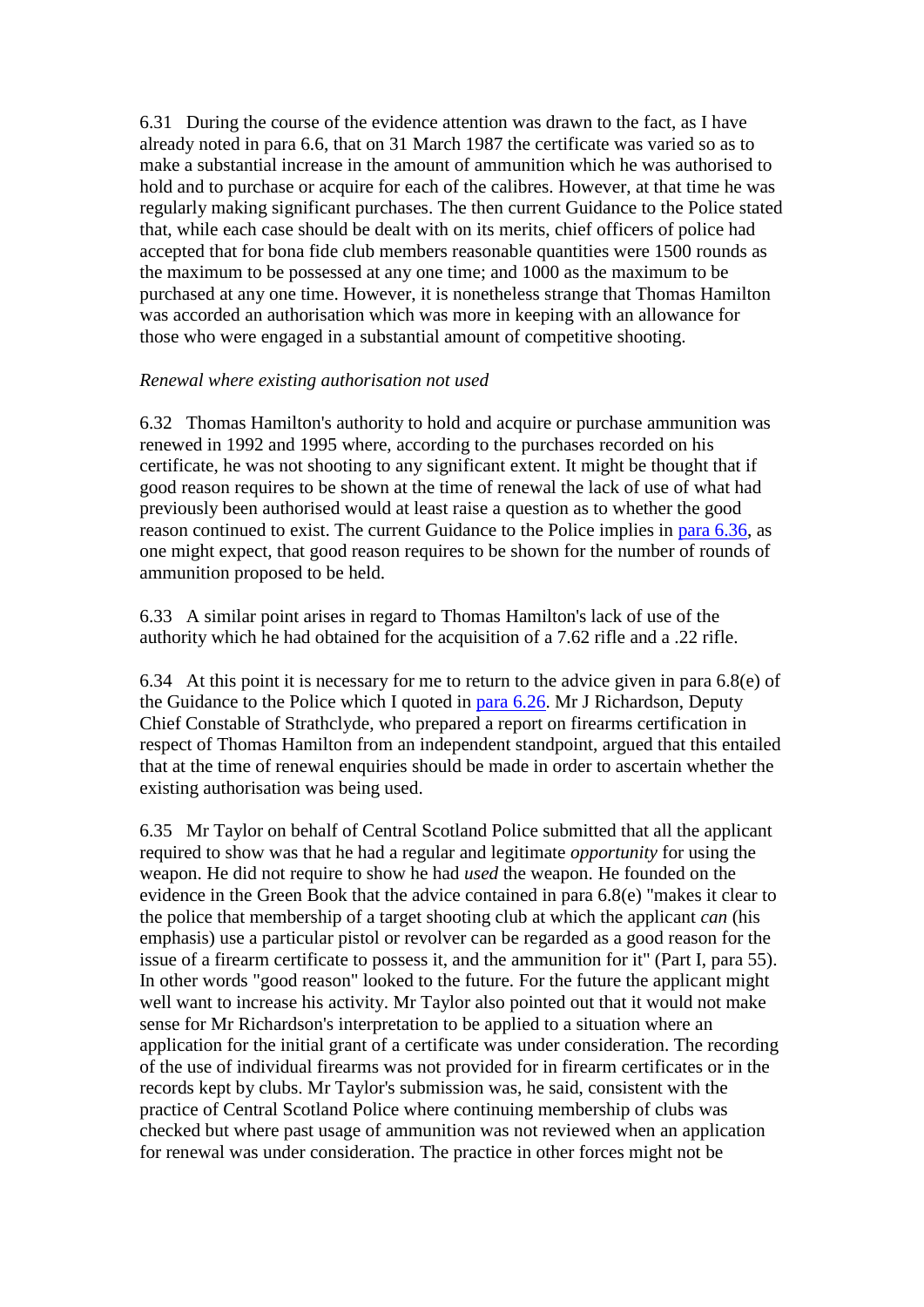entirely uniform, but it appeared that there was no general practice of making such a review in order to see whether the "good reason" still held good.

6.36 I agree with Mr Taylor that para 6.8(e) of the Guidance to the Police does not make "good reason" depend on past use. I agree that it looks to the future. However, it does not follow that para 6.8(e) should be read as if it set out the "regular and legitimate opportunity" as the sole test. There is room for the view that it should be regarded as setting out *an* essential condition. It may be maintained that inherent in an applicant having "good reason" is that he had an intention to use or, as the case may be, to purchase or acquire for use. If he has not used a firearm which he was previously given the authority to possess, this may cast doubt on his intention; or there may be a good explanation for it which removes the doubt. If he is able to point to past use it would be a simple and effective way of showing good reason. The same doubt could arise in the case of an authorisation to acquire a firearm which has not been used. It may be noted that para 6.21 of the Guidance to the Police, which is concerned with conditions which the chief officer of police may attach to a firearm certificate, ends with the words: "Conditions setting out arbitrary time limits for acquiring firearms and for ammunition should not be imposed. However, the chief officer may at the time of certificate renewal, enquire why an authorised acquisition has not been completed and consider the renewal in the light of the information received". It may be thought that it is not in the public interest that unused authority should continue on the mere say-so of the applicant, with the risk that acquisition might eventually be made in circumstances very different from those originally envisaged.

6.37 While there is much to be said for this interpretation I realise that, due to the way in which para 6.8(e) has been expressed, police forces have been led into thinking that only "regular and legitimate opportunity" is required. I see no reason to fault Central Scotland Police for the way in which they have interpreted language which, in my view, leaves something to be desired. I am aware from the discussion at the Inquiry that there have been differences of view among police forces throughout the United Kingdom as to the extent to which it is appropriate to take into account past use in dealing with "good reason". This is a matter which will require my attention in [Chapter 8.](http://www.archive.official-documents.co.uk/document/scottish/dunblane/dun08a.htm)

## **Unfitness to be entrusted with a firearm**

6.38 Section 27(1) of the 1968 Act contains a proviso that a firearm certificate is not to be granted to *inter alios* "a person whom the chief officer has reason to believe ..... to be for any reason unfitted to be entrusted with such a firearm". Section 30(1) provides that a firearm certificate may be revoked by the chief officer if he is "satisfied that the holder ..... is otherwise unfitted to be entrusted with such a firearm". It may also be noted that, unlike Section 27(1), the latter provision does not include the words "danger to the public safety or to the peace".

6.39 In the case of Thomas Hamilton it was submitted at the Inquiry that his firearm certificate should have been revoked, or at any rate not renewed. I will now set out the background against which that submission was made to me.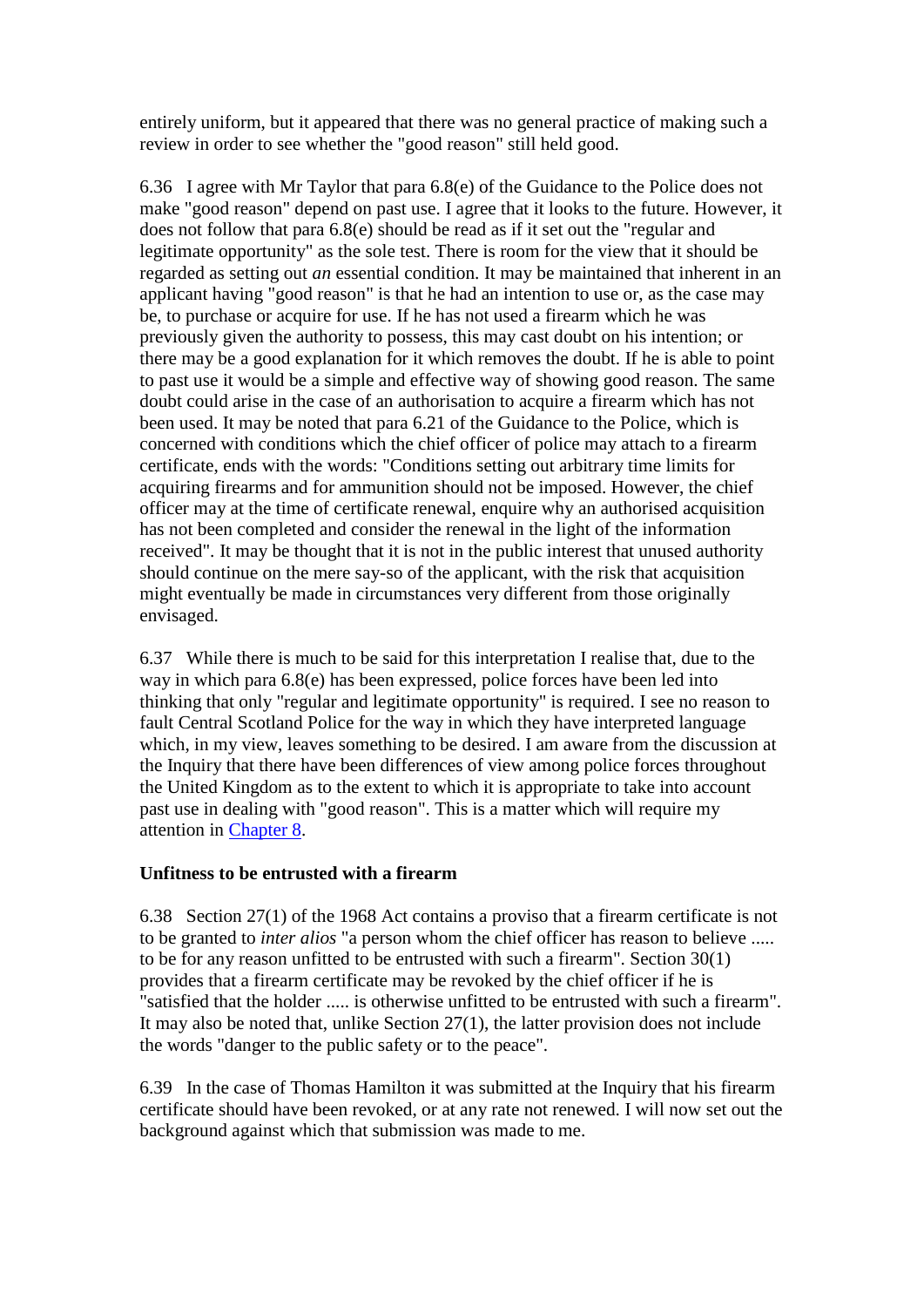6.40 In [para 4.69](http://www.archive.official-documents.co.uk/document/scottish/dunblane/dun4-69.htm) I explained the circumstances in which DCC McMurdo received information about Thomas Hamilton's display of firearms to a family in Linlithgow towards the end of 1988. In evidence he said that he decided that no action should be taken in regard to this matter. He said that his decision was based on the considerations that Thomas Hamilton's visit was "at the instigation" of the family; that he showed them the firearms and allowed the boys to hold them; that he had been informative in his instruction as to their safe handling; that what was important was that there was no ammunition there and that at no time was the family distressed or concerned by his visit; and that he remained in possession of the firearms. However, Mr McMurdo accepted that with hindsight he could possibly have sent him a warning. It may be noted that a copy of Inspector Nimmo's memorandum in regard to this incident was not put in the firearms file relating to Thomas Hamilton, although it should have been. Further, it was not entered in criminal intelligence.

6.41 On 11 November 1991 DS Hughes addressed a memorandum to the Detective Superintendent, CID, at police headquarters relating to the investigation of the summer camp at Mullarochy Bay in July 1991 (cf [para 4.45\)](http://www.archive.official-documents.co.uk/document/scottish/dunblane/dun4-45.htm). This memorandum was written at a stage when his report was before the Procurator Fiscal. In the memorandum DS Hughes referred to the previous investigation into the activities of Thomas Hamilton and his appearance in local criminal intelligence files. He had met him on a number of occasions and recently discovered that he held a firearm certificate. He went on to state:

> "I am firmly of the opinion that Hamilton is an unsavoury character and unstable personality.

It emerged from enquiries that he, during the course of the first week of camp, seemed to become increasingly stressed and had difficulty in managing the group. It was during one such moment that he became extremely angry and assaulted one of the boys. This particular child was in fact assaulted three times by Hamilton during the first few days of the holiday and was eventually removed by his parents.

Furthermore, allegations were made, albeit uncorroborated, by one of the children that Hamilton induced the child to pose in various compromising positions, scantily clad in extremely ill-fitting swimming trunks, for photographs. To date these photographs have not been recovered but neither I nor the officer who interviewed the child have any reason to disbelieve that the allegations are in fact wholly true.

Convincing corroborated evidence was uncovered which confirms that two boxes containing approximately 36 slides each have not been recovered by the police despite Mr Hamilton's claims that he handed over all of the photographs taken. Mr Hamilton has been reported to the Procurator Fiscal in this regard for obstructing the police.

The foregoing report, in part, conveys some of the concerns which I harbour about this man. I firmly believe that he has an extremely unhealthy interest in young boys which to a degree appears to have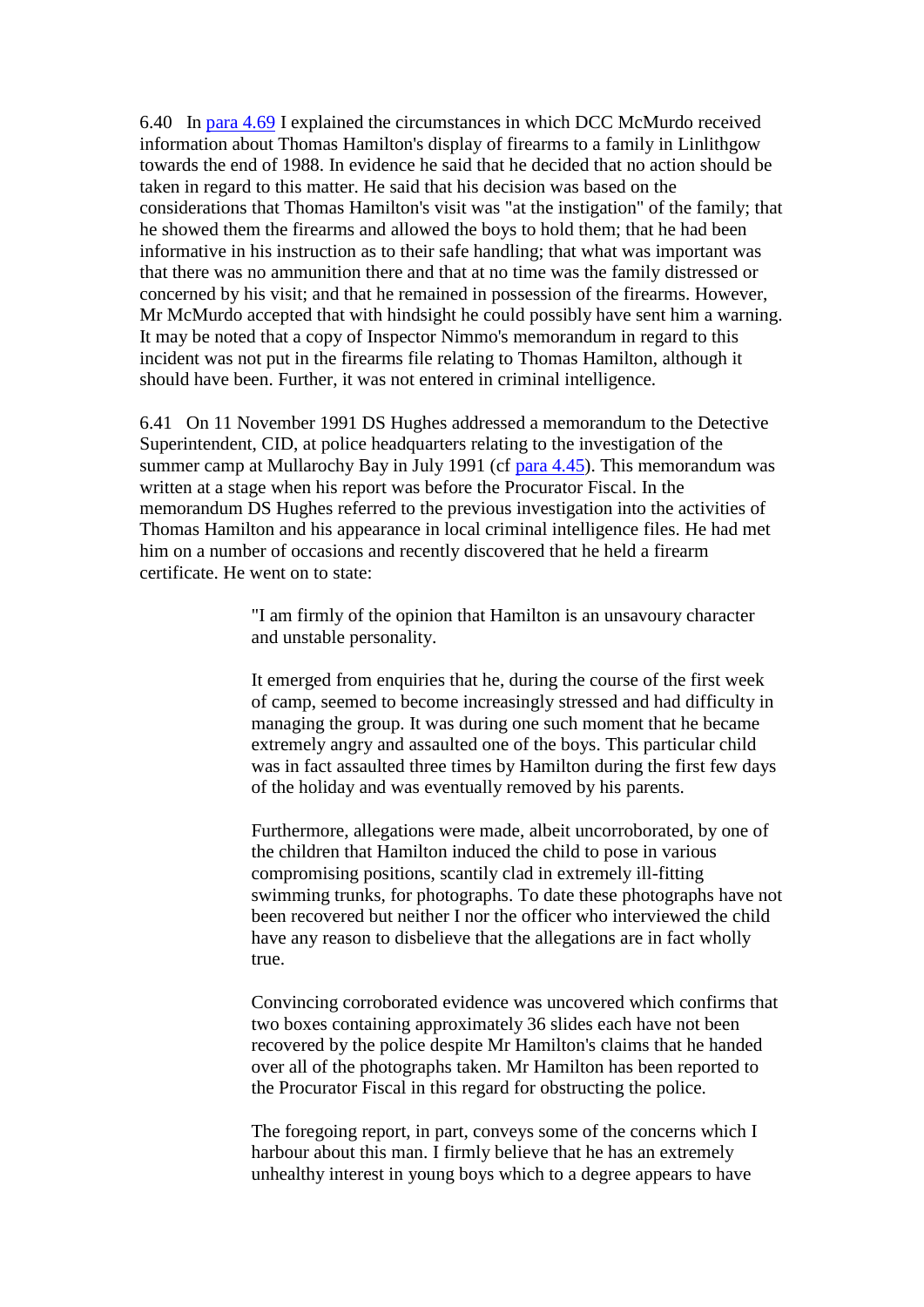been controlled to date. It was his ploy, whenever challenged, to engage in 'smoke screen' tactics which divert attention from the focal issue and this is the purpose for the profusion of correspondence to MPs, Procurators Fiscal, the Chief Constable and the like. I would contend that Mr Hamilton will be a risk to children whenever he has access to them and that he appears to me to be an unsuitable person to possess a firearm certificate in view of the number of occasions he has come to the adverse attention of the police and his apparent instability.

The Procurator Fiscal at Stirling has not yet decided on whether or not he will proceed with the case against Hamilton but at the moment it appears in all likelihood that he will not.

I respectfully request that serious consideration is given to withdrawing this man's firearm certificate as a precautionary measure as it is my opinion that he is a scheming, devious and deceitful individual who is not to be trusted".

6.42 DS Hughes had discussed his report with DCI Holden of the CID Department whose responsibilities included the Child Protection Unit. The latter wrote on the memorandum:

> "A difficult situation, - I do agree with DS Hughes' appraisal of Mr Hamilton. Do we have any latitude for progress in respect of the revocation of his certificate".

The memorandum was submitted to his superior, D/Supt Millar (now retired). He wrote on the memorandum the following note to DCC McMurdo:

"While appreciating DS Hughes' concern, I can not recommend the action proposed for obvious reasons, ie Hamilton has not been convicted of any crime and it seems the PF is likely to No Pro the recently reported case".

Mr Millar said in evidence that he passed the memorandum to the Deputy Chief Constable because he knew that he had been engaged in correspondence with Thomas Hamilton and because he was responsible for the issuing of firearm certificates. DCC McMurdo after considering the memorandum marked it "no action" on 11 November 1991 but did not record his reasons for so doing. I will consider later the explanation for this decision which he gave in evidence. Before making this decision he discussed the memorandum with DCI Holden but not with DS Hughes. A copy of the memorandum should have been placed in the firearms file relating to Thomas Hamilton but this was not done. Further, a copy was not entered in criminal intelligence.

6.43 The documentary evidence shows that Mr McMurdo was involved in a considerable amount of correspondence with or concerning Thomas Hamilton during the period 1989-1992. This dealt mainly with his complaint against members of the Central Scotland Police and his persistent complaints about undesirable links between the Scouts and the police. Commenting on a letter from Thomas Hamilton to him dated 8 June 1990 Mr McMurdo agreed in evidence that there was "no love lost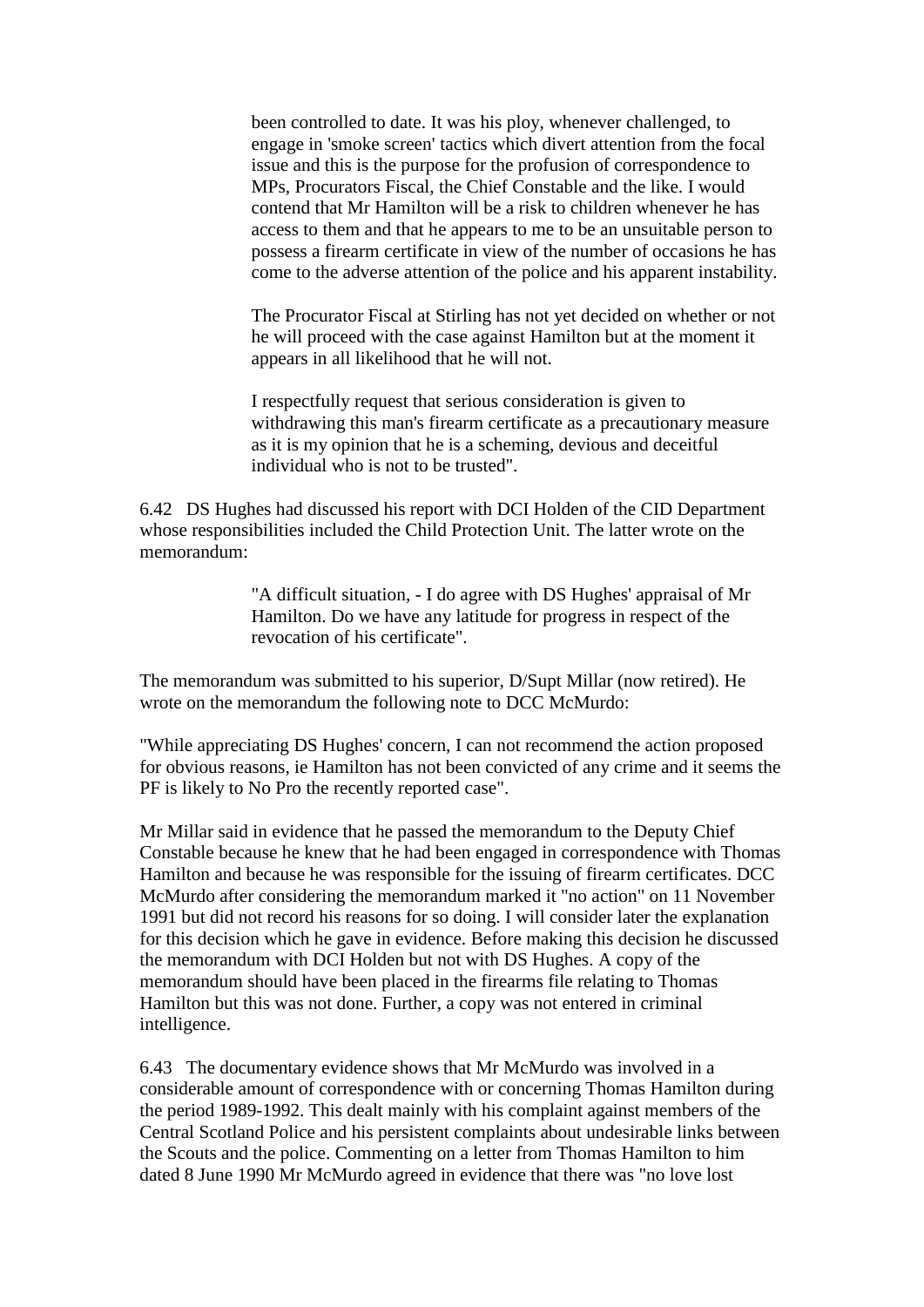between him and the Central Scotland Police Force". When Thomas Hamilton sought to involve The Scottish Office in his complaints about the relationship between the police and the Scouts and the handling of his complaint against the Police Mr McMurdo wrote in strong terms to The Scottish Office in a letter dated 14 January 1992. In the course of that letter he emphatically rejected an implication that police officers' notebooks had been tampered with and the inference which Thomas Hamilton had sought to draw from the fact that many police officers helped voluntary organisations such as the Scouts. He said:

> "How Hamilton can draw a sinister inference from such a healthy and worthwhile pastime is beyond my comprehension. For Mr Hamilton to see his tiny local organisation as a serious rival to the Scouting movement indicates a certain lack of perspective".

Later in the letter he said:

"In common with most right-minded people I am proud of the connection between Central Scotland Police and all the youth organisations with which we work. Only a bitter and petty minded individual like Thomas Hamilton could pervert such a relationship into something sleazy and dishonourable and imagine some undercurrent of corruption. I am sorry about the length of this letter but, as a comparatively recent beneficiary of Mr Hamilton's vindictive correspondence, you should be aware of the background to almost four years of ever more irrational outpourings. Both I and the two Chief Constables have tried very hard to resolve the matter but, as always when trying to reason with a zealot, each time a point appears to have been settled he re-introduces it in another guise, adjusts the facts selectively to suit his ends and it all begins again".

6.44 When the firearm certificate was renewed as from 17 February 1992 Thomas Hamilton was given authority to purchase or acquire two additional firearms, a .357 revolver and a 9 mm pistol (he having sold the pistol which he had been authorised to purchase in 1986). The renewal was signed by Ch.Supt Adamson, as acting Deputy Chief Constable in the absence of Mr McMurdo. He had before him only the certificate. He had not seen a copy of DS Hughes' memorandum and nobody had discussed its contents with him. However, he said in evidence that at about the time that it had been submitted, DCC McMurdo told him that he had decided that no action should be taken. Nothing was brought to his attention which indicated that this decision should be altered.

6.45 As I have already narrated, a further investigation into complaints about Thomas Hamilton's conduct was carried out in 1993. This led to DC Taylor preparing a memorandum to the Detective Superintendent, Crime Management Services dated 9 June 1993. From an examination of the Scout files he had read a description of Thomas Hamilton's character and Mr Fairgrieve had confirmed to him that he had described him as a bully with grandiose ideas as to his own ability, but not as mentally unbalanced. DC Taylor believed that Thomas Hamilton had been guilty of criminal conduct. However, he did not himself encounter anything which gave him concern as to his fitness to hold a firearm certificate. A copy of his memorandum was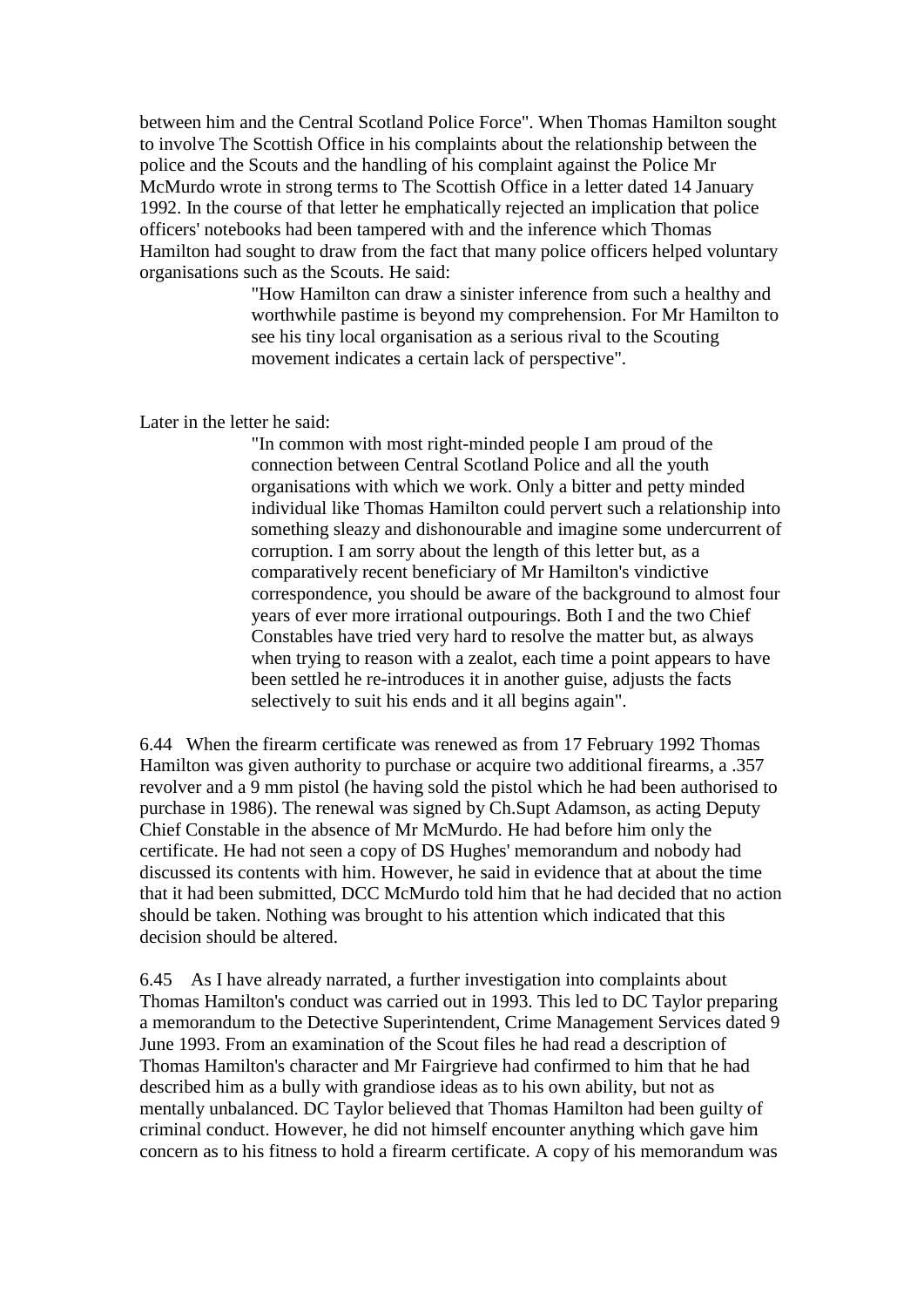not put in the firearms file relating to Thomas Hamilton or in the criminal intelligence.

6.46 In 1995 the certificate was due for renewal once more. DC Anne Anderson was assigned to the role of enquiry officer. It was her one and only firearms enquiry. She carried out the SCRO and PNC checks. When she made a home visit to Thomas Hamilton she experienced, she said, a "strange feeling" about him when he showed her his firearms. She was disturbed by the way in which he looked at her as if he hoped to get some kind of reaction from her. She felt slightly intimidated. She wanted someone to know that she had been in the house and that she was not particularly happy about signing the form. Her own supervisor was not working on the same shift as herself at that time. After consulting a colleague she spoke to Inspector John Anderson. According to her evidence he said that a number of reports had been put in by DS Hughes and other officers about Thomas Hamilton but as there was nothing against him "there is nothing we can do". She felt happier after speaking to Inspector Anderson. She looked at criminal intelligence records in the hope that there was something on him there which would back up her feelings. If so, she would have been able to add her own feelings to that. But there was merely a short note about Thomas Hamilton trying to set up a boys club in the area of Bannockburn. As there was nothing else she felt that perhaps she had misinterpreted his manner. Since she had had merely a feeling about Thomas Hamilton, she did not make an entry about it in criminal intelligence. It should be pointed out that Inspector Anderson's account of this brief conversation was different. According to him, having checked that Thomas Hamilton had no previous convictions she approached him as he had been previously in charge of the Child Protection Unit and she suspected that he knew Thomas Hamilton. He told her to check criminal intelligence; and did not tell her that he did not have any previous convictions or that there was nothing which the police could do. I accept her version. The whole episode made a clear impression on her. Mr R O Campbell, JP, countersigned Thomas Hamilton's applications in 1992 and 1995. He had a general knowledge of his activities and had met his adoptive father but he did not know Thomas Hamilton particularly well. In each case he had received a telephone call from the police and had confirmed that the form bore his signature.

6.47 The 1995 renewal was signed by DCC McMurdo. He said in evidence that he spent a few minutes on it. Only the certificate was before him. He said that he did apply his mind to the question of whether Thomas Hamilton was a fit and proper person. He had to consider whether he had good reason not to sign. He had reservations about the way in which he ran boys clubs but he had no evidence of his being dangerous with a firearm. He knew, he said, that in the event of an appeal against a refusal, he could not justify such a decision before the Sheriff. There were no "contra-indicators". The Procurators Fiscal had decided that there should be no proceedings and not one photograph of an indecent nature had been found. "So over the period, I mean, I have got absolutely nothing at the end of it".

6.48 Mr C M Campbell submitted to me that the certificate should have been revoked, or at any rate not renewed in 1992 or 1995. He founded on the memorandum of 11 November 1991. He also founded on evidence which, he said, indicated that Thomas Hamilton had committed assault, neglect, indecent behaviour and breach of the peace; that he was a scheming, vindictive, deceitful liar who harboured an obsessional grudge against the Scout movement and was hostile to the police; that he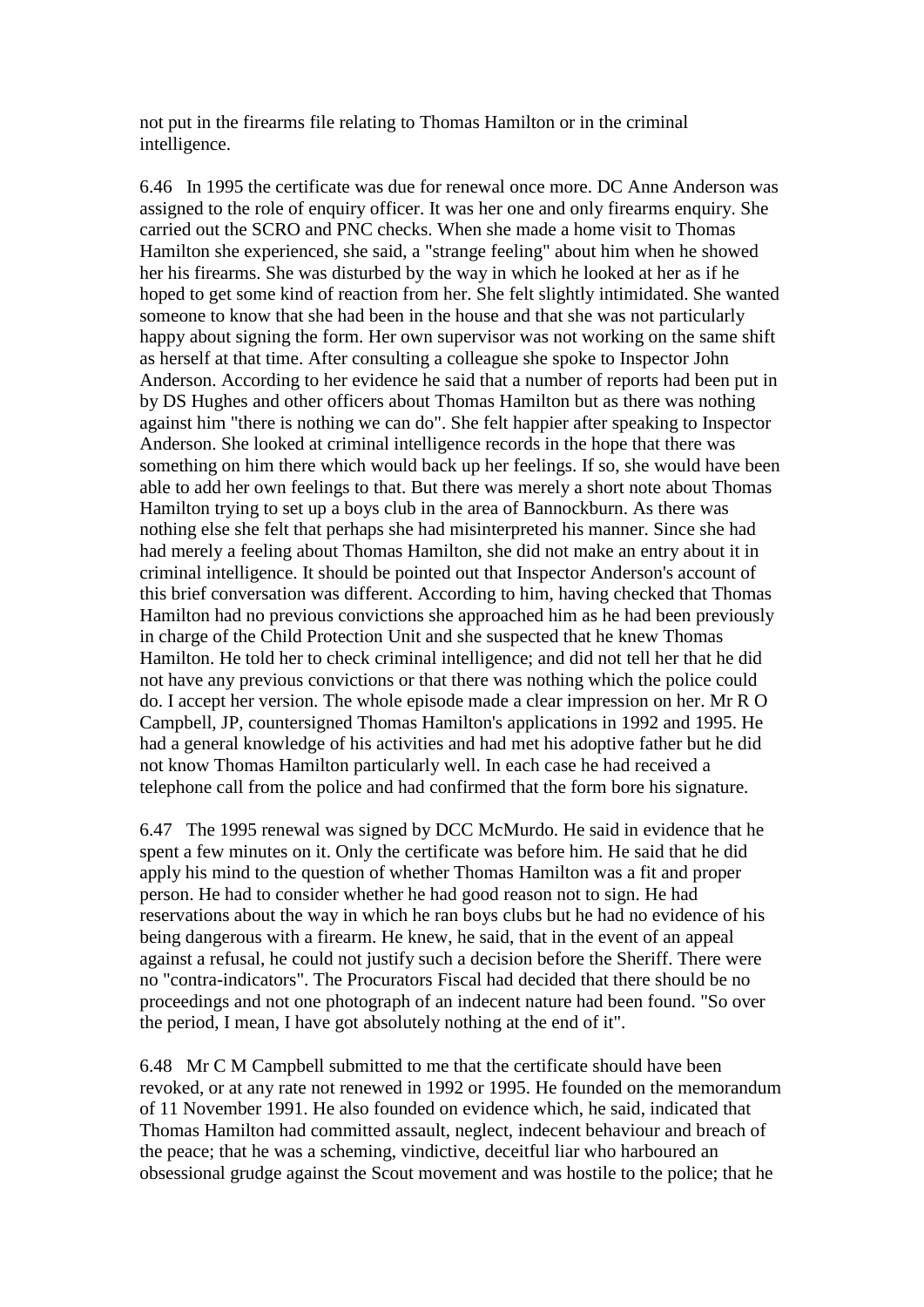was the subject of rumours and gossip; and of frequent complaints by parents due to his abnormal and unhealthy conduct towards young boys, serviced by his obsessional organisation of boys clubs and camps; that he was a misfit, loner, weirdo, oddball who repelled most people; that he had made a habit of unjustified and timeconsuming complaints, both formally and informally, about the police; and indulged in a series of false and defamatory accusations of police officers; this was "to tire and eventually deflate his accusers and throw a smoke screen over his own activities". In this he had been remarkably successful. He had also been expelled from the Scouts for reasons which DC Taylor had found in the Scout files in 1993.

6.49 Mr Campbell submitted that an important feature of the approach which had been taken by Central Scotland Police was the extraordinarily narrow interpretation which they had placed on the meaning of "unfitness" in Sections 27(1) and 30(1). He emphasised that this expression was concerned with the trustworthiness of a person's character in regard to the responsibilities which attached to a possessor of firearms. Firearms and especially semi-automatic handguns had a unique ability to kill. No physical contact, strength, prowess or even bravery was required. The chief officer of police had a heavy responsibility to perform in forestalling incidents. Central Scotland Police had concentrated on the need for a serious previous conviction or a strong pending case. They had in effect delegated their responsibility to Procurators Fiscal and were influenced by the risk of failure in an appeal. It was symptomatic of this that the memorandum of DS Hughes had been treated as simply a "gut feeling".

6.50 Mr Campbell was critical of the fact that DCC McMurdo had not made any enquiry of DS Hughes. In evidence the latter said that he considered that Thomas Hamilton had singled out a child for better treatment in order to engage his interest. He strongly suspected that he was a paedophile and that to a degree his tendencies had been controlled. He found him very obstructive; he had no intention of listening to reason; he had very much his own agenda; he firmly believed that he was an outstanding pillar of the community but somewhere within himself he must have recognised that he was not; and he came across as quite calm when he was actually quite angry. By referring to him as "unstable" the witness said that he meant that he was a difficult person to deal with, had very much his own agenda, had an unhealthy interest in children and was an abnormal type of person. As regards the assaults with which he was concerned he did not consider Thomas Hamilton at that time to be a particular threat. He had been more of a bully. However, he thought that he was capable of violence and felt that he tried to be intimidating in a veiled sort of fashion. "Gut feeling" had nothing to do with the charges which he had drafted. He accepted that he was a little aggrieved by the fact that Thomas Hamilton had made a complaint about him but he did not over-react or act unprofessionally.

6.51 Mr Campbell also submitted that Central Scotland Police had failed to take the whole picture together. But for their collective failures the shootings on 13 March 1996 would not have occurred.

6.52 In reply Mr Taylor submitted that Section 27(1) should be treated as posing a composite test which, in his words, was "whether or not the circumstances revealed the likelihood of a disturbance to good order arising out of the possession by the applicant of a firearm". On this approach there was little practical significance in the distinction between the language of Section 27(1) and that of Section 30(1). This was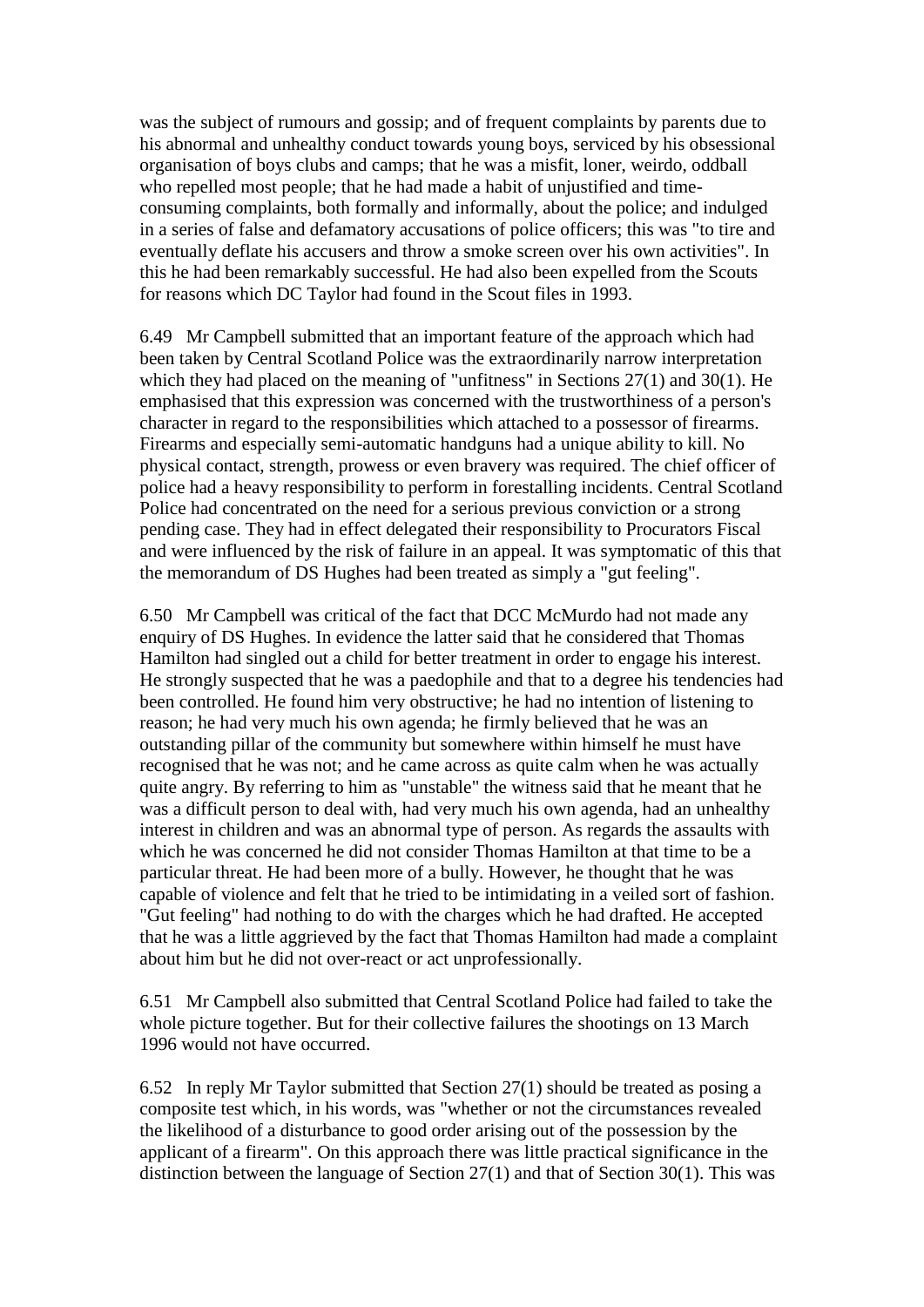how the matter had been approached in the case of Thomas Hamilton. There always had to be evidence: "gut feeling" was not enough. It was accepted that a previous conviction was not necessary for revocation or refusal to renew. But if any member of the police force did have such a view it would be understandable, in the light of the statement in the Green Book that "unless a certificate holder sustains a criminal conviction during the currency of his certificate, the conditions for revocation may not often apply in practice". (Part I, para 79). Furthermore other passages clearly implied that character should be viewed primarily in terms of criminal conduct (Part I, paras 62 and 65-67).

6.53 Mr Taylor maintained that DS Hughes' memorandum consisted almost entirely of "gut feeling". There was no need for DCC McMurdo to enquire of him. Mr Taylor also suggested that the memorandum was an after-thought on the part of DS Hughes who must have known at the time of his report to the Procurator Fiscal that Thomas Hamilton had a firearm certificate as this would have been shown by the SCRO check which was carried out as a matter of routine. Mr Taylor also emphasised that DC Taylor did not consider that he had revealed any factors which caused concern about the fact that Thomas Hamilton held a firearm certificate. It was of no materiality that details of the Linlithgow and Mullarochy Bay investigations were not included in the firearms file relating to Thomas Hamilton. There was nothing in the firearms file which would have told DCC McMurdo what he did not already know. Even when all the matters were taken together the information available to the police did not show that Thomas Hamilton was predisposed to violence. There was no more than a suspicion of unwholesome activities on his part. When it came to the point of decision DCC McMurdo was in much the same position as others who had difficulty in putting their finger on what was wrong. He would have had no prospect of success in the event of an appeal.

6.54 Before coming to the evidence of Mr McMurdo I should refer to the evidence of the two officers who were involved in the chain of communication between DS Hughes and the Deputy Chief Constable.

6.55 Supt (then DCI) Holden said that he had shared DS Hughes' concerns. He had questioned, and they had discussed, his reference to Thomas Hamilton being "unstable" which he had explained as being based on his inability to cope with a number of boys, resulting in his assaulting one of them. Supt Holden could find no reason why DS Hughes was not right but he could not say whether Thomas Hamilton *was* "unfitted" to be entrusted with a firearm. He felt that they did not have enough at that point. He had never spoken to Thomas Hamilton and relied on second-hand information from DS Hughes. He had agreed that the question as to his fitness should be raised. At the time he had no experience in firearms certification. He accepted that in his police statement for the Inquiry, which he had written himself, he said: "I believed our recommendation was based on Hamilton not being a fit and proper person to hold firearms authority". He did not know whether a person who fitted the description given by DS Hughes in the last paragraph of his memorandum was unfitted to be entrusted with a firearm. If he was unstable he would be. However, he agreed that if a person was a deceitful liar, it would raise a very serious question mark.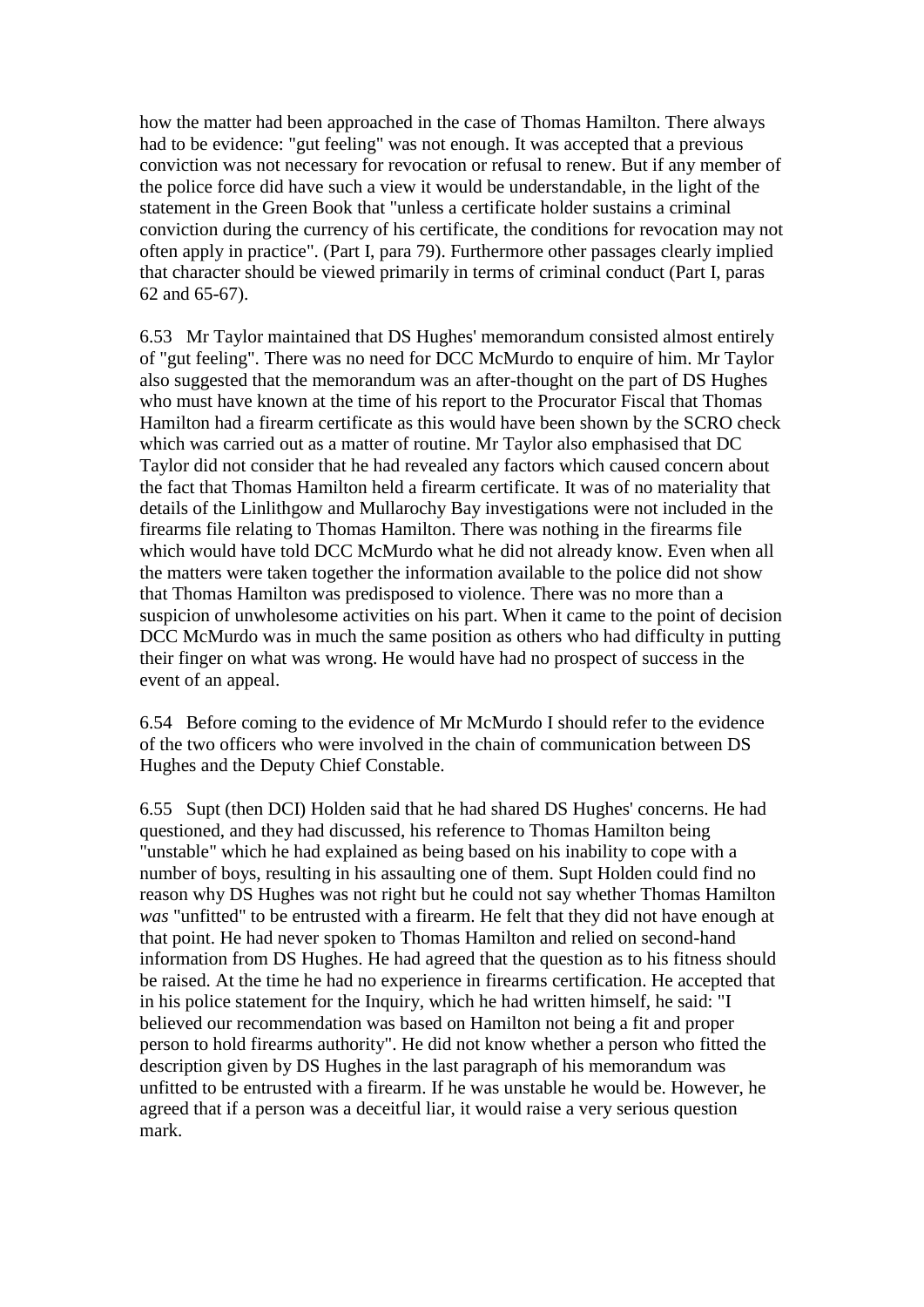6.56 Supt Holden's evidence gave me the strong impression that, without going back on what he had written in the memorandum, he was seeking to dilute the support which he had given to DS Hughes. I am extremely sceptical that at the time he expressed or entertained the qualification which he expressed in his evidence to the Inquiry. As far as DS Hughes was concerned - and I accept him as an honest and wellbalanced witness - Superintendent Holden agreed with his appraisal at the time.

6.57 I turn then to Mr Millar, who said that he had handled very many firearms applications and, as a sub-divisional commander, had had to consider whether the applications should be recommended. When he was shown what he had written on the memorandum he said that the word "convicted" had been used by him to cover quite a wide meaning. He was aware that there was no need for a conviction but there had to be evidence of unsuitability and he did not think that on the basis of the information supplied to him there was enough evidence. There were no guns involved. So he recommended that there were no grounds which would stand up in court. Whatever may have been in his mind it is, in my view, quite impossible to read what he wrote referring to anything other than criminal proceedings and a criminal conviction. This was plainly too narrow an approach. A criminal prosecution is concerned with a different question, and is subject to its own peculiar rules of evidence and procedure. When he was asked for examples of persons who would be unfitted to be entrusted with a firearm he mentioned cases of extreme violence (including child assault, depending on the severity); drunkenness; and violence where a firearm was used in the commission of crime. When he was asked about consideration of preventive measures he answered: "In hindsight there possibly should have been. There was not at the time".

6.58 Before leaving Mr Millar I should note in passing that Mr McMurdo seemed to place some reliance on the fact that he had discussed the memorandum with him before deciding to take action; and that the D/Supt agreed with him that there was no evidence to support the conclusion which DS Hughes had reached. However, this was not borne out by Mr Millar who said in evidence that DCC McMurdo had *not* discussed the memorandum with him. He had not seen the witness statements which DS Hughes had obtained but he had received a briefing from DCI Holden. As far as he was concerned DCC McMurdo was *au fait* with the case which had been reported to the Procurator Fiscal. He had been brought up to date by DCI Holden, and knew all about Thomas Hamilton. It seems to me to be more likely DCC McMurdo did not consider it necessary to discuss the memorandum with D/Supt Millar. I prefer Mr Millar's evidence on this point.

6.59 I come now to the evidence of Mr McMurdo. In the course of his evidence it was clear that, so far as he was concerned, the only practical difference between Section 27(1) and Section 30(1) of the 1968 Act was the absence of reference to "good reason" in the latter. He accepted that he was exercising preventive police work; and he asserted that where there was a doubt he would always act positively. But it was clear that great importance was attached by him to convictions. In giving examples of cases which would justify considering someone to be "unfitted" to be entrusted with a firearm he referred to convictions for assault resulting in a 3 months' sentence; a conviction for threatening with a firearm; and three drink-driving convictions. The means of identifying those who were "unfitted" was provided, he said, by the system whereby convictions and pending cases were drawn to the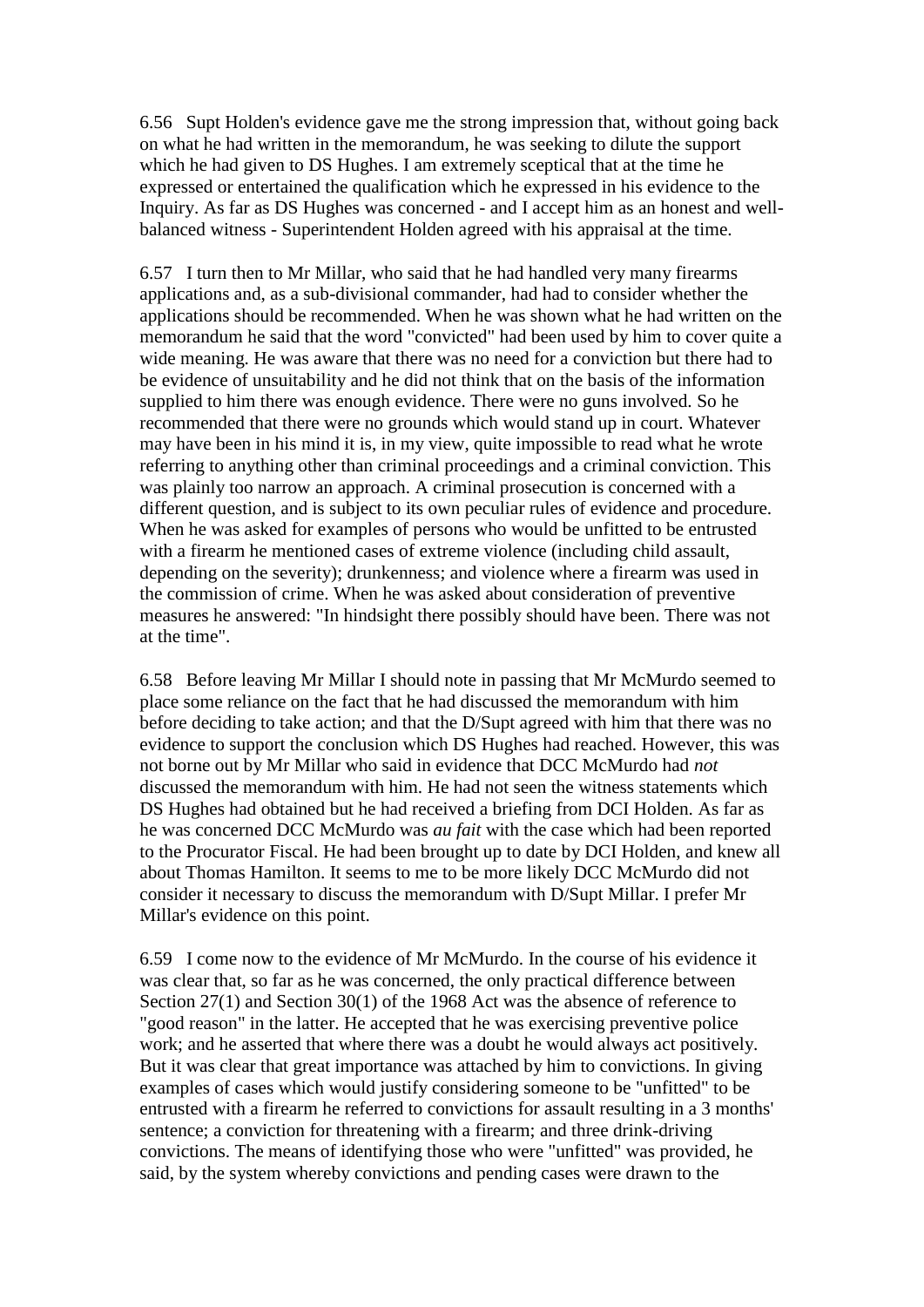attention of the firearms department along with information which had been entered on criminal intelligence.

6.60 In regard to the memorandum by DS Hughes he did not take it lightly. However, it was a "gut feeling". It did not have the evidence to substantiate it. As regards the "assault" the memorandum was "biased". It was chastisement for bullying involving kicking, punching and throwing stones. The report which DS Hughes had earlier submitted to the Procurator Fiscal was "very mixed". Some parents had supported Thomas Hamilton. He did not accept DS Hughes' description of Thomas Hamilton. He had met and corresponded with him and knew his arguments and personality. In particular he did not consider him to be unstable or irrational. There had been no need for him to enquire of DS Hughes as there was no one in Central Scotland Police who knew him better than himself.

6.61 It seemed clear to me at a number of points that while Mr McMurdo accepted that he was exercising preventive police work he had difficulty in envisaging cases in which a person could be shown to be "unfitted" to be entrusted with a firearm where there was no previous conviction or pending criminal case. When he was asked what would be included in the responsibility to be expected of a holder of a firearm certificate he said that it was "expecting a bit much" for him to be honest in his dealings with the police. These and other passages seem to me to provide support for Mr Campbell's submission that he adopted an unduly narrow approach in which he paid not much more than lip service to the idea that a person could be "unfitted" in the absence of a conviction or pending criminal case. He undervalued the breadth of that expression.

6.62 Much of the criticism of the memorandum which Mr McMurdo expressed was directed at the "assault". However, the main point which DS Hughes was making was that Thomas Hamilton was a scheming, devious and deceitful person who was not to be trusted. This was, of course, within the context of the matters with which DS Hughes had been concerned. It was for Mr McMurdo to see that account was taken of the whole information available to the police and to apply his knowledge and experience of the firearms system. Did DS Hughes' description in the last paragraph of his memorandum indicate someone who should not have a firearm certificate? Mr McMurdo's position on this point underwent a disconcerting shift during the course of his evidence. At one point he made it clear in answer to Mr Bonomy and myself that if the description was correct he was unfitted. His concern had been whether there was evidence to prove it. However, on the following day he explicitly departed from that position on the ground that it did not of itself show unfitness to be entrusted with a firearm.

6.63 At the time when Mr McMurdo received the memorandum he knew that there was evidence that Thomas Hamilton had apparently misled the police in the course of their investigation of his taking of photographs which, to say the least, raised questions as to whether his interest in and behaviour towards boys, and in particular a favourite boy, was healthy and normal. The general context which was already known to him was that there was "no love lost between him and the Central Scotland Police Force" and that Thomas Hamilton would lose no opportunity to find fault with the police in evading questions about his own methods. His letter to The Scottish Office dated 14 January 1992, to which I referred in [para 6.43,](http://www.archive.official-documents.co.uk/document/scottish/dunblane/dun6-43a.htm) indicates DCC McMurdo's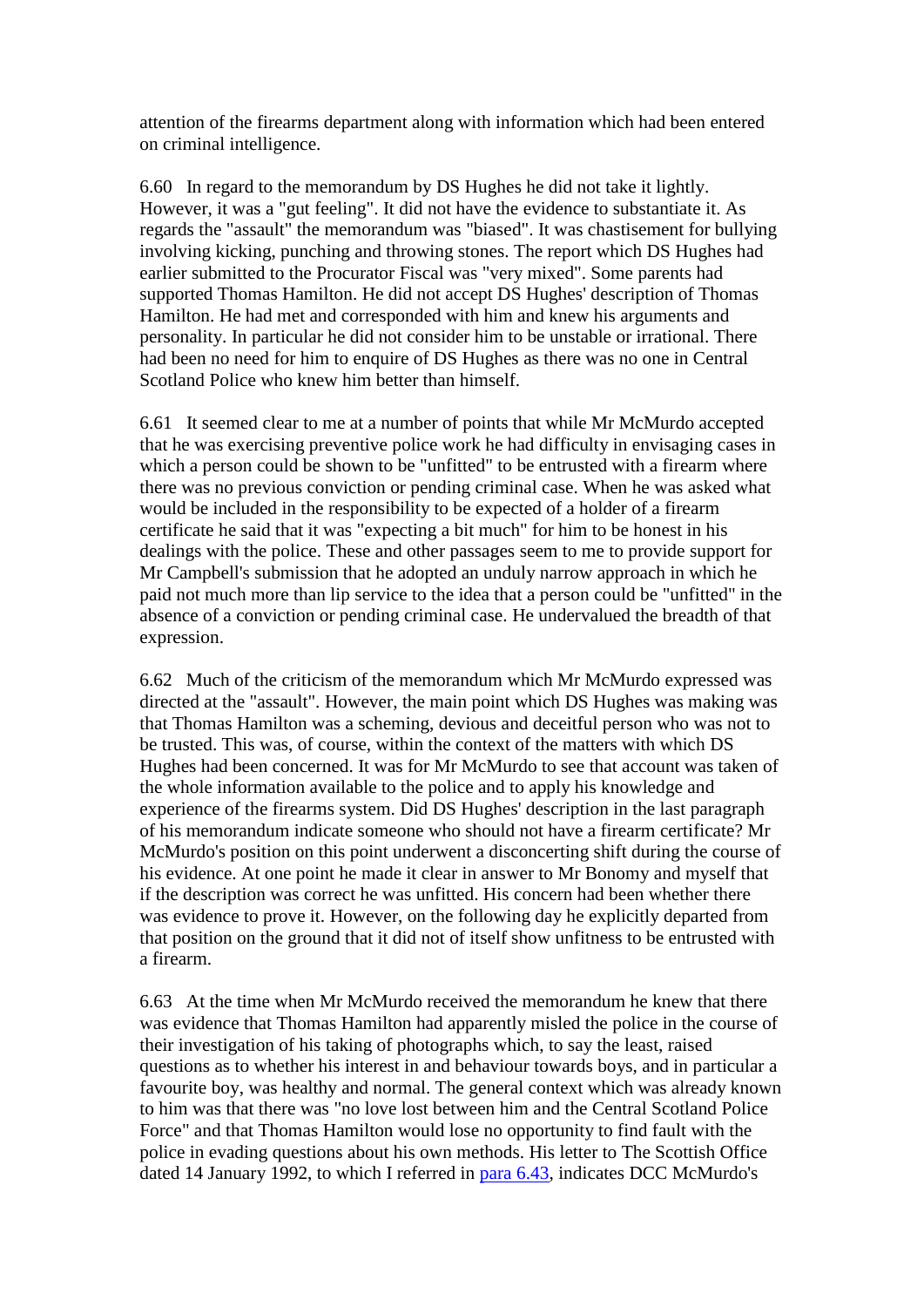strongly held views about Thomas Hamilton's character, although I have to point out that when he was giving evidence Mr McMurdo said that he withdrew the word "irrational", explaining that he had "lost his cool" and wanted to put an end to the correspondence. However, it was to the police that Thomas Hamilton was responsible for giving truthful answers as to his reasons for wanting firearms and, when questioned, in regard to his own suitability. DCC McMurdo already knew of at least one instance of a link between Thomas Hamilton's firearms and the boys who attended his clubs. At the house in Linlithgow he had shown firearms to boys - with the parents' consent - after he had offered to do so. On any view it was an inappropriate conduct on the part of a firearm certificate holder and it raised a question as to whether it was serious enough to warrant revocation. Having heard, read and re-read the evidence I consider that these considerations called into question Thomas Hamilton's fitness to be entrusted with a firearm and that DCC McMurdo should have taken the opportunity of making further enquiries, and in particular hearing what DS Hughes had to say. He was after all able to give a first - hand account of Thomas Hamilton's behaviour and reactions when he was questioned at the camp.

6.64 In considering the question whether Thomas Hamilton's firearm certificate should have been revoked in the light of what was known or should have been found out at the time it is, of course, necessary to put aside the effect which hindsight tends to have in colouring the significance of the facts. Bearing in mind the width of the expression "unfitted" it is necessary to look at all the known conduct on the part of Thomas Hamilton which is relevant, whether related to firearms or to any other matter, in order to see whether such an inference should have been drawn. On balance I consider that there was a case for revocation of Thomas Hamilton's firearm certificate and that it should have been acted upon. However, I do not consider that this would have been the end of the matter. I have no doubt that he would have appealed and argued his case with his accustomed vigour and plausibility. The outcome would have depended very much on the impression which he created with the Sheriff. It is not certain that an appeal would have been unsuccessful.

6.65 The renewal (with a variation) of the certificate in 1992 could quite properly be described as a routine operation. It was abundantly clear that Ch.Supt Adamson was doing no more than giving effect to the decision which he understood DCC McMurdo had taken on 11 November 1991. At no point in the procedure was there any effective assessment of Thomas Hamilton's suitability. I should also point out that those who were dealing with the application for renewal before the new certificate reached Ch.Supt Adamson were provided with no adequate means of carrying out a proper scrutiny of the application as neither a copy of Inspector Nimmo's memorandum nor a copy of DS Hughes' memorandum was recorded in criminal intelligence or in the firearms file. In the result they could not be picked up by either the enquiry officer, in this case Mr N G Lynch, or by the firearms department. DCC McMurdo, who was the repository of knowledge about Thomas Hamilton, was absent. Ch.Supt Adamson assumed that appropriate steps had been taken by others. Thus he accepted in evidence that if, through an administrative error, the firearms file had not been passed to him when this should have been done, it is probable that he would still have signed the new certificate.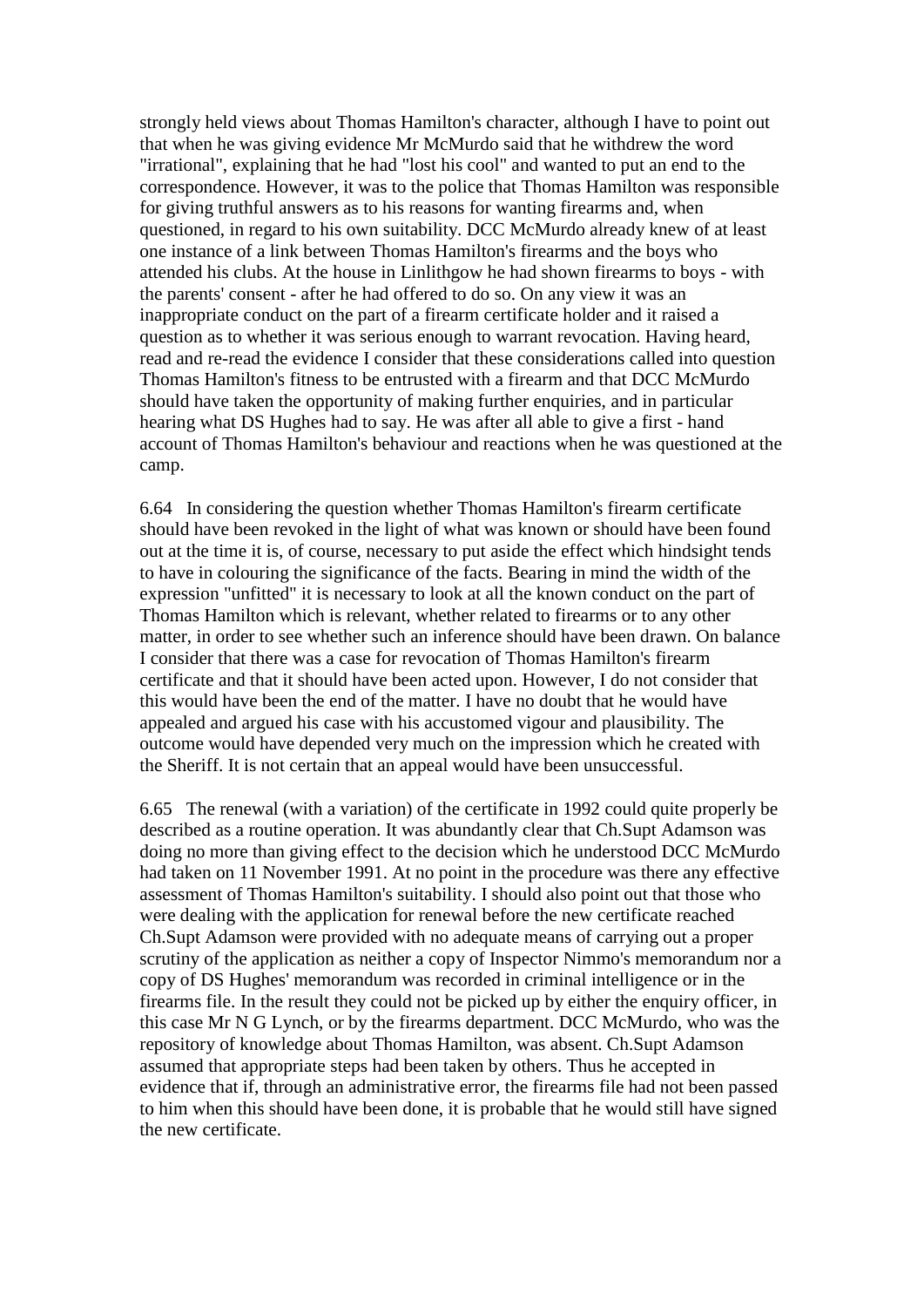6.66 It is clear from his evidence that Mr McMurdo took the view that events between the renewal in 1992 and that in 1995 did not in any way alter his views as to whether Thomas Hamilton should continue to have a firearm certificate. I have already referred at [para 6.47](http://www.archive.official-documents.co.uk/document/scottish/dunblane/dun6-47.htm) to the evidence which he gave as to the circumstances in which he signed the renewal in 1995. He drew some support from the report which DCI Holden made to him after his interview with Thomas Hamilton in October 1993 [\(para 4.60\).](http://www.archive.official-documents.co.uk/document/scottish/dunblane/dun6-47.htm) According to Mr McMurdo his view of Thomas Hamilton had changed. He said to Mr McMurdo: "Well, maybe he is a bit of an oddball, but maybe we have misjudged him a bit". However, Mr Holden's evidence was that he would have given the same endorsement to DS Hughes' memorandum if it had been presented to him in 1993 although he would have had to question the word "stable". However, as I have already narrated, he had questioned this expression in 1991; and his endorsement had followed after this had been discussed. In my view Mr McMurdo exaggerated any change in the views of DCI Holden.

6.67 The fate of Police Constable Anne Anderson's impression of Thomas Hamilton is another demonstration of the effect of the failure to enter relevant information in criminal intelligence, in this instance the memoranda of Inspector Nimmo, DS Hughes and DC Taylor. It was clear from her evidence that if she had had any indication of support for a concern as to Thomas Hamilton's fitness to be the holder of a firearm she would have wanted to make known her contribution. As it was, the lack of any other indication of significance led her to treat her impression of an unhealthy attitude to his firearms as being of no account.

6.68 The remarks which I have made in regard to the case for the revocation of Thomas Hamilton's firearm certificate and the outcome of an appeal by him apply also to a decision to refuse the renewal of the certificate.

6.69 If Thomas Hamilton had been finally deprived of his firearm certificate and hence lost his firearms and ammunition, how far would this have altered the course of events? Would he have sought and obtained illegal possession of one or more other firearms and ammunition? Would he have resorted to other means of causing death? Or would the loss of his own firearms and ammunition have forestalled the development of homicidal intentions? The Inquiry heard some evidence that it was unlikely that Thomas Hamilton would have been able to obtain a firearm from members of the criminal fraternity. Even without such evidence it seems to me to be highly improbable that he would have embarked upon, let alone been successful, in such an approach. However, by some means or other he might have purloined a firearm, whether legally or illegally held, from someone known to him. On the other hand it is difficult to envisage that he would have been able to amass a collection of firearms and ammunition similar to that with which he approached the school. This all presupposes that Thomas Hamilton would have had an intention to perpetrate a mass shooting which was independent of the non-availability of his own firearms and ammunition. It is clear that what he did on 13 March 1996 was planned in advance. However, it was planned in the context of the continuing availability of his own firearms and ammunition. Further, his attitude to his own firearms seems to me to be of some importance. They were his "babies": and he gloated over them. He used them as a means of exercising power over his victims and their relatives. It does not appear to me to follow from the evidence that Thomas Hamilton would have sought in any event to perpetrate a mass shooting. It seems to me to be at least as likely that the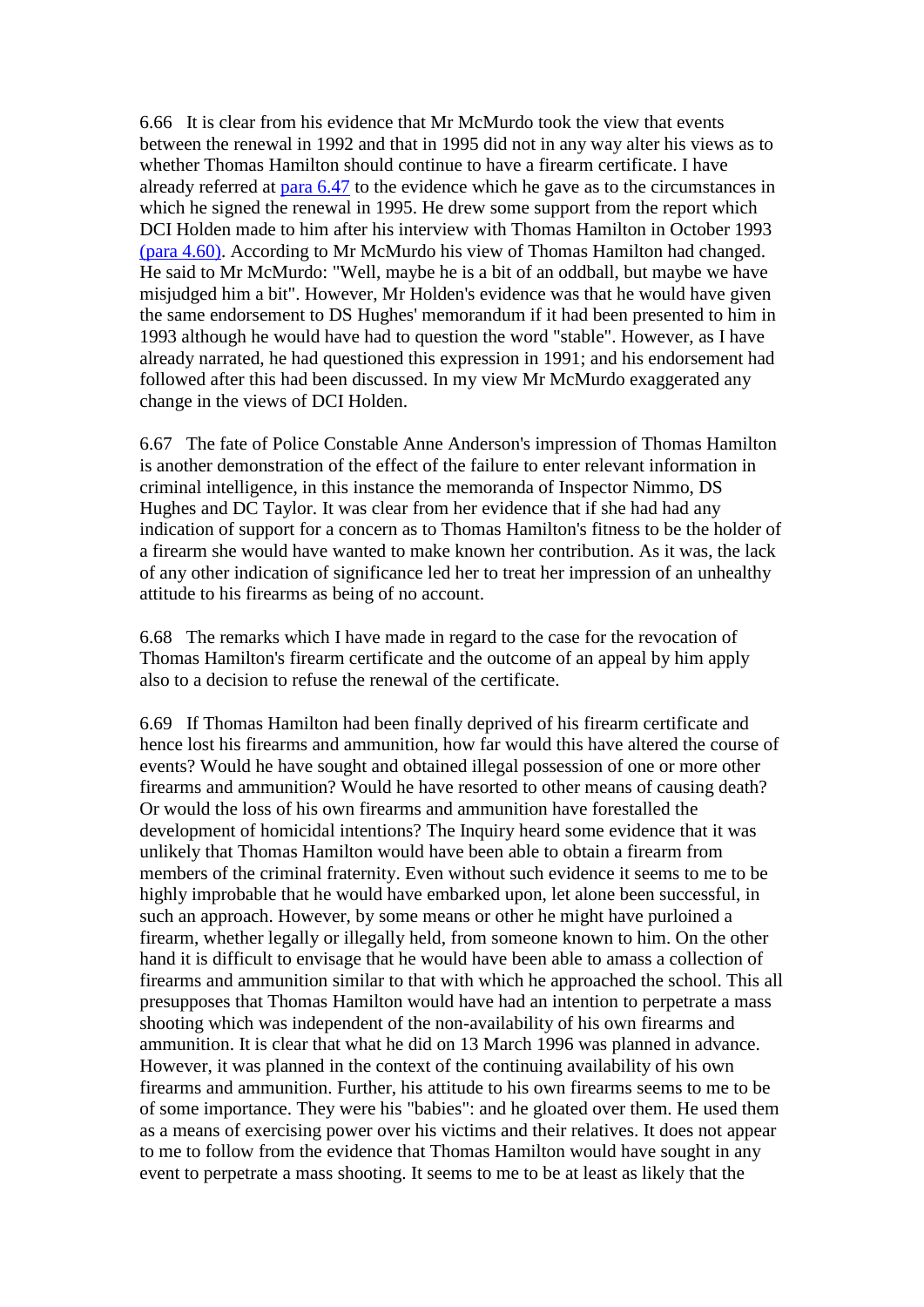availability of his own firearms and ammunition influenced him in the way in which he proceeded. Now it is possible that he would have sought out some other means of causing death. In the light of the evidence of Dr Baird it would require to have been a means which encompassed his own death. I am not able to reach any conclusion as to what he would have done in this direction as it is too much a matter for speculation.

## **Observations on the system**

6.70 At this stage I have some comments on the system used by Central Scotland Police. In [Chapter 8](http://www.archive.official-documents.co.uk/document/scottish/dunblane/dun08a.htm) I will undertake the more comprehensive task of considering certain aspects of the certification regime which is in force throughout the country.

6.71 Enquiry officers were required by means of form RL3a to provide the answer to a question which is of fundamental importance to a correct decision on the application: "Is the applicant a suitable person to hold a firearm certificate?" If information which was adverse to the applicant emerged from his enquiry he would have to weigh up its significance and seriousness. It might well be thought that the question which was posed should have been a question for the senior police officer who made the decision on behalf of the Chief Constable. The true objective of the enquiry into the question of suitability was surely that the officer should assemble the information which appeared to be of possible relevance to the decision.

6.72 I have referred earlier, and need not repeat here, my remarks about the absence from criminal intelligence of any reference to the previous police investigation of Thomas Hamilton's conduct. The fact that the substance of this information was made known to Mr McMurdo at one stage or another was neither here nor there. It was a glaring deficiency in the operation of the force's information system.

6.73 It was obviously important that an enquiry form should require the enquiry officer to give a positive response in regard to all lines of enquiry which as a matter of routine required to be pursued. Accordingly in the evidence and in the written submission made by the Chief Constable, to which I referred at [para 3.28,](http://www.archive.official-documents.co.uk/document/scottish/dunblane/dun3-28.htm) it was recognised that form RL3a should have referred to a check on criminal intelligence. Such a check was omitted when Thomas Hamilton's certificate was due for renewal in February 1992.

6.74 Any visit by an enquiry officer to the applicant's home was of necessity comparatively brief, but it might well be that during the visit something came to his or her attention which might raise a matter for concern about the suitability of the applicant or holder. The experience of PC Anderson in February 1995 was a striking example of this. There was a danger that some piece of information, even an impression, when seen by itself might appear to be of no account but when considered along with other information not known to the enquiry officer might assume a very different complexion. If an enquiry officer was in effect limited to answering yes or no to the question of whether the applicant or holder was a suitable person, such information might be lost. This suggests that the form should have been worded in such a way as to encourage the enquiry officer to mention any matter which gave rise to any concern in regard to the applicant's suitability and the view which he took of it,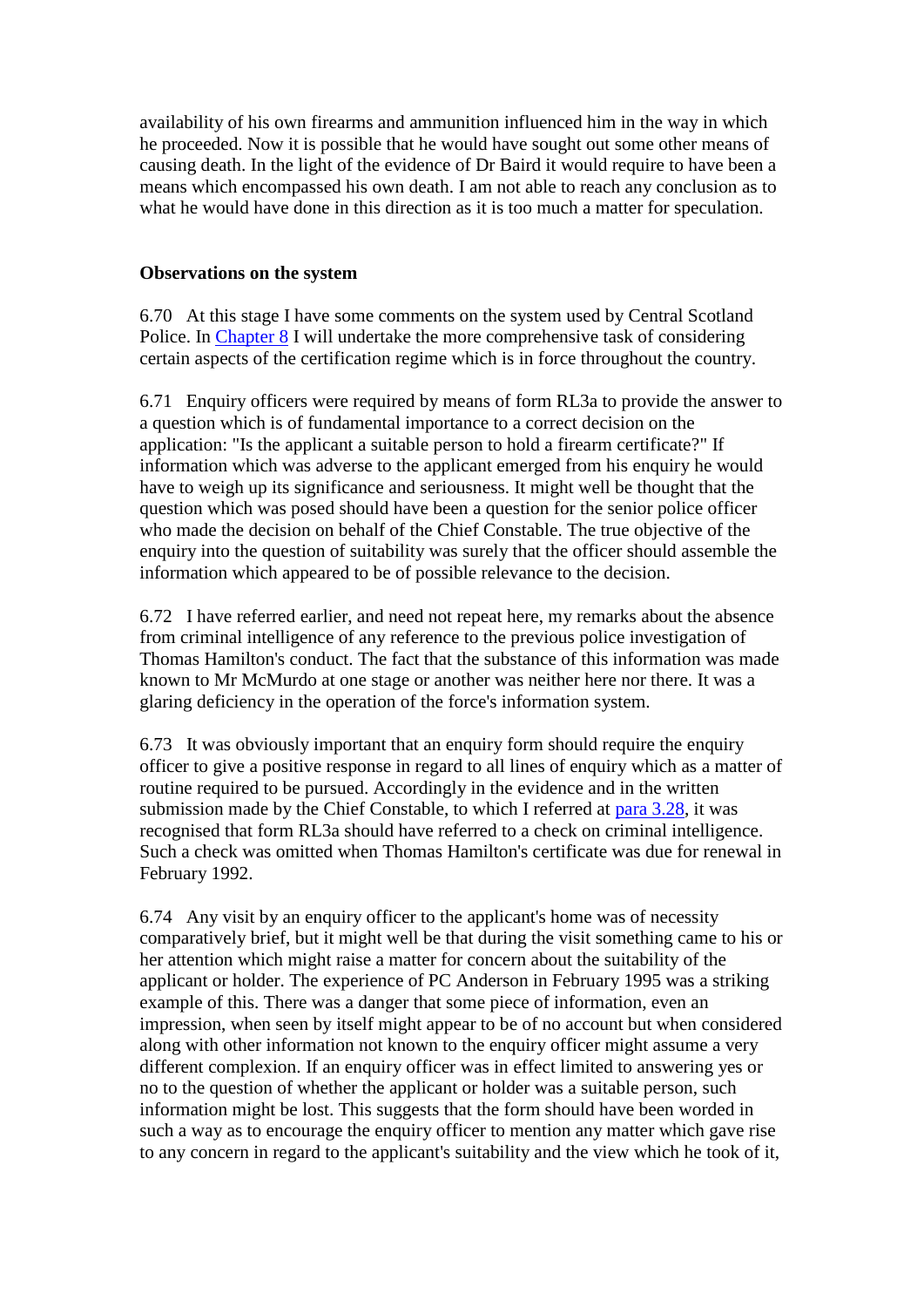whether or not he was asked to, and did, express a view as to the applicant's suitability.

6.75 In the system which I have described earlier it is clear that reference was made to the firearms department only after the enquiry officer had carried out his work. However, it might well be that there were matters which were already known to the department, perhaps in the form of a change of circumstances or some reason for exercising particular caution, which should be looked into. It would have been sensible if such matters had been drawn to the attention of the enquiry officer before he undertook his work.

6.76 I appreciate that I heard evidence which emphasised that a constable who was called upon to be the enquiry officer had the benefit of his sergeant to advise him and to scrutinise his work so far as that is considered necessary. However, it was asking a great deal of a constable who had no previous first-hand experience of firearms or the certification system to undertake enquiries, particularly in regard to the existence of "good reason". The provision of information in response to an enquiry form would not serve the purpose of providing a thorough examination of "good reason" unless full details were set out as a result of the right questions being asked.

6.77 I also note that form RL3a did not specifically require the enquiry officer to name the club or clubs whose membership was relied on in showing "good reason" or the means by which the applicant's current membership was vouched to his satisfaction.

6.78 In the preceding paragraphs I have been principally concerned with the supplying of adequate information to, and by, the enquiry officer. However, the evidence provided a disturbing picture of the operation of the decision-making process. The senior officer who had the responsibility of determining the outcome of Thomas Hamilton's application had nothing put before him but the new firearm certificate to be signed. In the absence of any indication to the contrary he assumed that it was appropriate for him to sign. In such circumstances junior officers made the assessment of the significance of information which was obtained. The senior officer was not placed in the position of making the decision in the light of all the information which was of possible relevance.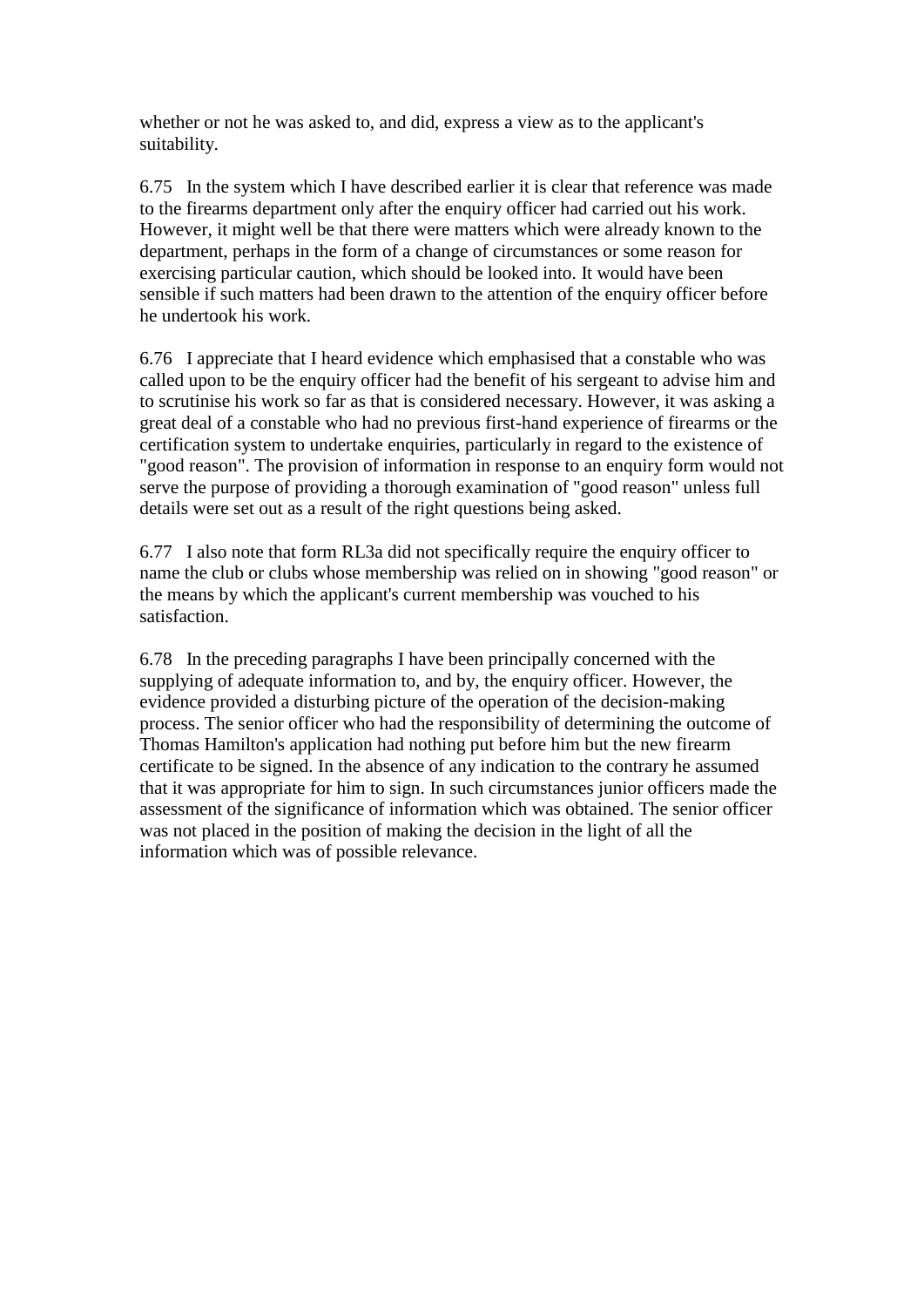# **The control of firearms and ammunition**

# **Introduction**

7.1 The Firearms Acts provide for the control of firearms and ammunition according to four levels.

7.2 The lowest applies to those for which no certificate is required for their possession, purchase or acquisition. These comprise air weapons other than those declared to be specially dangerous under the Firearms (Dangerous Air Weapons) Rules; shot gun cartridges, subject to certain qualifications; air gun ammunition; and blank cartridges.

7.3 The second level applies to those for which a shot gun certificate is required, namely shot guns provided that they have a smooth bore; have a barrel not less than 24 in. in length and do not have a barrel with a bore exceeding 2 in.; have either no magazine or a non-detachable magazine incapable of holding more than two cartridges; and are not revolver guns as defined in section 1(3)(b) of the 1968 Act.

7.4 The third level applies to those for which a firearm certificate is required, namely revolvers, pistols, rifles; higher-power air weapons, ie those declared to be specially dangerous as above; shot guns other than as described above; any other lethal barrelled weapon; and any "prohibited weapon" as next mentioned.

7.5 The fourth level applies to "prohibited weapons". Section 5 of the 1968 Act, as amended, provides that, except with the authority of the Secretary of State, the possession, purchase, acquisition, sale and transfer (and in many cases manufacture) of a number of specified types of weapons and ammunition is prohibited.

7.6 The methods of control which have been adopted to date thus consist essentially of, firstly, the regulation of the authority to possess, purchase or acquire under one or other of two kinds of certificate; and, secondly, the imposition of restrictions on certain categories of firearms by reference to their relative dangerousness.

7.7 In the aftermath of the shootings at Hungerford on 12 August 1987 it was considered that certain firearms were so highly dangerous as to merit their placing in the class of "prohibited weapons". These included self-loading and pumpaction rifles, other than those chambered for .22 rimfire and certain self-loading and pump-action shot guns (see the White Paper *Firearms Act 1968: Proposals for Reform* (1987) Cm 261 and the amendment to the 1968 Act which was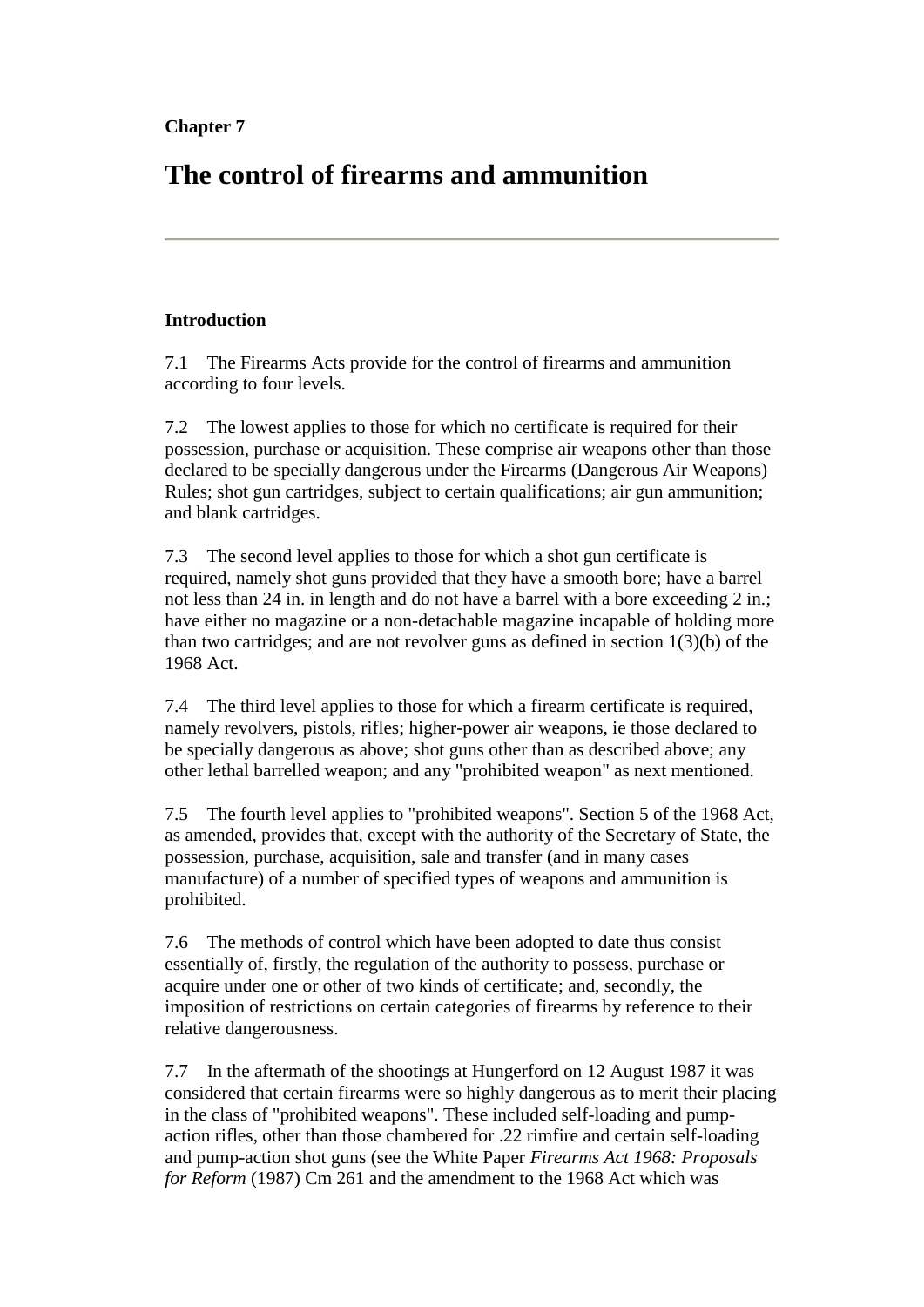effected by section 1 of the Firearms (Amendment) Act 1988). On a similar basis the 1968 Act was also amended so as to elevate certain shot guns to the level of control where a firearm certificate was required. Likewise at the lower end of the scale of control the dangerousness of air weapons is, as I have already noted, the test by reference to which they are or are not assigned to the category for which a firearm certificate is necessary.

7.8 Opinions may vary as to whether the particular types of weapon or firearm have been correctly categorised in the past, but it is clear that the dangerousness of a weapon or firearm is a concept which is fundamental to the system of control which has been in existence for many years.

7.9 In considering what are the lessons of the Inquiry it is plainly unwise for me to look narrowly at the precise events. History is unlikely to repeat itself in the exact detail. The exploration of the background to what happened, which covered a considerable number of years, has brought to light factors which, as matters turned out, did not play a part in the actual result but represented potential dangers. Thus as I turn my attention to what I should recommend for the future I require to take a fairly broad approach, so long as it has some connection with the circumstances with which the Inquiry is concerned.

7.10 The fact that Thomas Hamilton was able to retain his firearms and ammunition, along with authorisation to obtain more, raises questions not merely as to the way in which Central Scotland Police discharged their responsibilities but also as to the system by which firearm certificates are granted, renewed and revoked. Is that certification system in need of alteration? If so, in what respects?

7.11 The scale of the massacre and injuries which Thomas Hamilton was able to perpetrate and the speed with which he accomplished his purpose are such as to raise questions of public concern about the firearms which he used and had with him. Should there be a restriction on the availability of such firearms? If so, what form should it take?

# **The submission that all guns should be banned**

7.12 At this point I turn to consider the submission made by Mr C M Campbell QC who represented the families of the deceased children, the injured children, the children who were absent from class and Mrs Harrild and Mrs Blake. I take this submission first since it would have as its logical consequence the ending of the certification system for any category of firearm. It follows therefore that I should deal with it before going further into the questions which I have posed in the last two paragraphs.

7.13 Mr Campbell emphasised at the outset that Thomas Hamilton's actions had thrown into relief the dangers to society of there being many people armed with "weapons designed to kill" and able to accomplish this with rapid and clinical efficiency. The time had come for radical change. There should be "a complete ban on the civilian ownership, possession and use of all types of gun". In support of that submission he put forward the following. First, even with the most thorough safeguards, the potential for another Dunblane would remain. Mistakes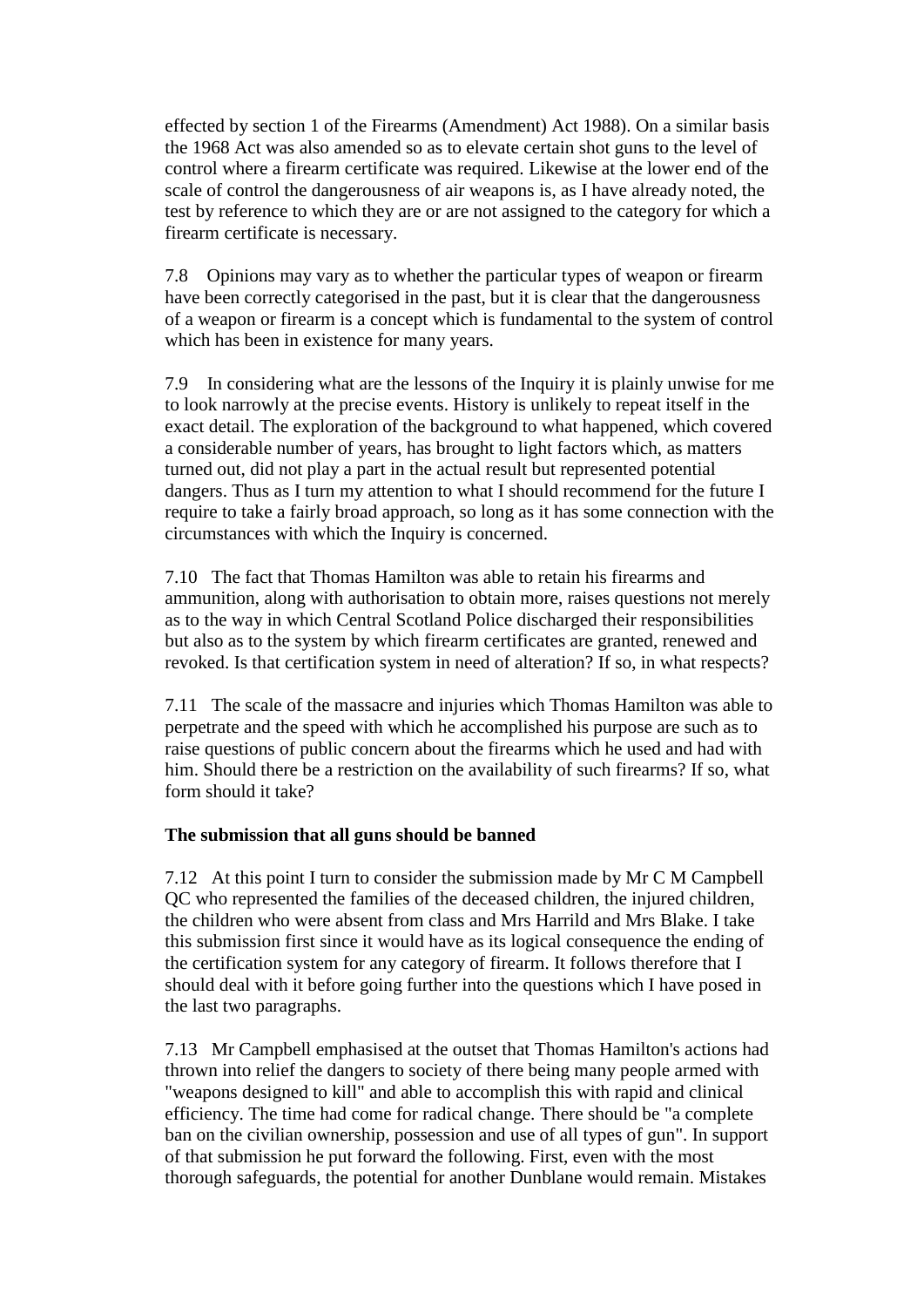would occur. Second, there was always a conflict or tension between limited resources on the one hand and the need for a rigorous system of control on the other. Third, there was a tension between a police force seeking to regulate the shooting community and a police force which was under pressure to provide a good service to the same people. It could not be ensured that public safety would always be the paramount consideration. Fourth, there was always a potential for an individual's circumstances to change in such a way that danger arose where none existed before. The current firearms laws were not designed to cope with the present relatively large number of urban residents who possessed semi-automatic handguns for no reason other than target shooting. Fifth, the current system and the existence of shooting clubs would continue to introduce many thousands of people to guns over the years - people who otherwise would not be familiar with them. Not all of them were of impeccable character. Some were attracted by the guns themselves, their supposed glamour and their boost to the ego. Sixth, there was, he said, an apparently well-established link between access to guns and the rate of gun-crimes and gun-suicides.

7.14 Mr Campbell added that the debate should not be influenced by any supposed inherent right to hold guns. A safety-first philosophy should be adopted and this pointed to radical change. Any decision to continue to permit lawful possession of firearms necessarily implied a willingness to tolerate an increased rate of gun-crime and gun-suicide. It might be thought that the shooting community "do themselves few favours by their apparent reluctance to countenance any material change".

7.15 The BSSC in their final written submission pointed out that no witness at the Inquiry, with the exception of Mr McMurdo, the former Deputy Chief Constable of Central Scotland Police, suggested such a prohibition. They pointed out that the Dunblane Snowdrop Petition stopped short of such a call, in submitting that all firearms held for recreational purposes for use in authorised sporting clubs should be held securely at such clubs with the firing mechanisms removed; and that the private ownership of handguns be made illegal. The BSSC maintained that there was no convincing evidence that if Thomas Hamilton had been denied lawful access to firearms, he would not have found and used some other means to carry out his premeditated plans, or been able in a relatively short space of time to acquire a firearm and ammunition from the "vast stock of illegally-held guns in circulation". They drew attention to the statement in the Green Book (Part II, paras 4 and 6) that such a prohibition would be unprecedented in a democratic country and would have very serious consequences, including adverse economic impact. Mr Mark Scoggins, who appeared for the BSSC during closing submissions, observed that even if a tension existed between a duty to regulate and a pressure to provide a service it was not in any way unique to target shooting. He instanced the position of other regulators such as the Health and Safety Executive. The general function of the police was to provide a service to the community. Even if there was a potential conflict or tension, the solution was to combine firmness with fairness. It was not correct to depict firearms laws as out of joint with the scale of firearm-ownership in modern times. Evidence had been given as to the large number of guns in private ownership before the first legislation in 1920. The assertion that the shooting community had done itself few favours overlooked the fact that their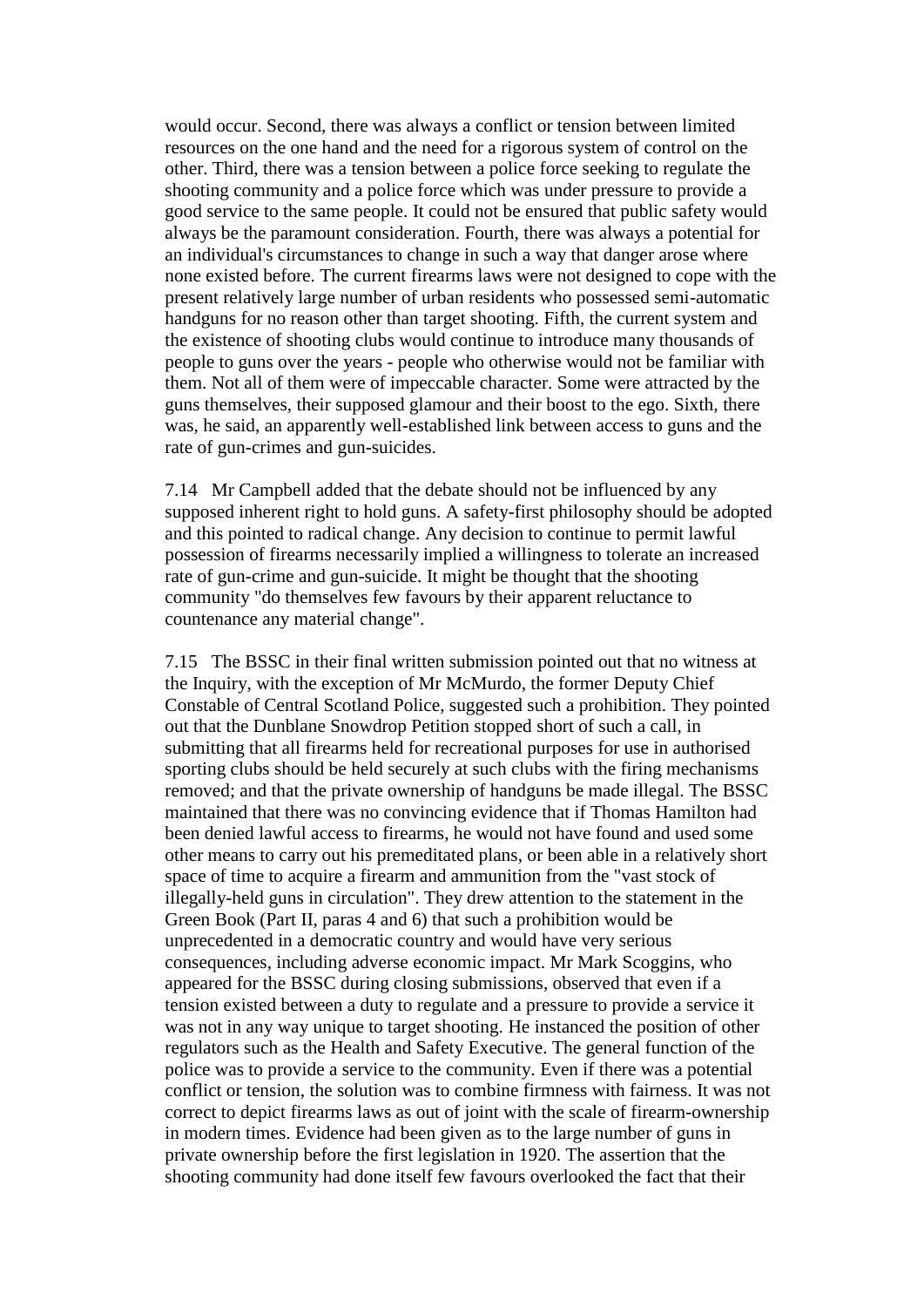position was that "at the centre is the individual not guns". In that respect they had made a number of proposals. Sound reasons had been given for not adopting various means of control over guns which had been suggested. Mr C N McEachran QC who appeared for the Scottish Target Shooting Federation drew my attention to submissions which had challenged the assertion that there was a link between the availability of guns and the rate of gun-crime.

7.16 The submission made by Mr Campbell is of such width that it would embrace not merely handguns, with which the Inquiry was directly concerned, but also rifles, shot guns and air weapons; and would admit of no exceptions. It would prevent the use of guns for occupational purposes such as shot guns used for shooting game and vermin; rifles for deer stocking and pest control; and handguns for humane disposal of seriously injured animals, slaughtering of animals and signalling the start of races at athletic meetings. No doubt it would be possible to devise a system of exceptions which could be grafted on to a wholesale prohibition. However, the more fundamental point is that the range of uses for these types of guns is very different. Thus the considerations relating to the possession and use of shot guns are concerned with very different areas of activity from those relating to handguns. I am not persuaded that it is justifiable to approach all these types in essentially the same manner. That is quite apart from the fact that I do not consider that the availability of shot guns is a matter which has a tenable connection with the circumstances with which this Inquiry is concerned.

7.17 For these reasons I do not recommend that such a wholesale prohibition should be considered. However, that is not to say that I will not have to look at the case for restricting the availability of certain firearms with which the Inquiry is concerned. In doing so I will have to take account of arguments which I have summarised above, as well as many more besides.

## **The order of discussion**

7.18 It follows from the view which I have expressed in the last paragraph that I do not recommend the ending of the certification system.

7.19 In [Chapter 8](http://www.archive.official-documents.co.uk/document/scottish/dunblane/dun08a.htm) I will consider the scope for improvement in that system in the first place before returning in [Chapter 9](http://www.archive.official-documents.co.uk/document/scottish/dunblane/dun09a.htm) to questions relating to the availability of firearms and ammunition. I say that for the following reasons. Firstly, if there is any lesson which is to be learned from the circumstances with which this Inquiry is concerned it is on any view a lesson relating to the certification system. Secondly, if the correct approach is to tackle the individual rather than the guns, as the BSSC and others submitted, it is only right and fair I should consider first what could be achieved by an improved certification system. If that would be enough, there is no need to look further.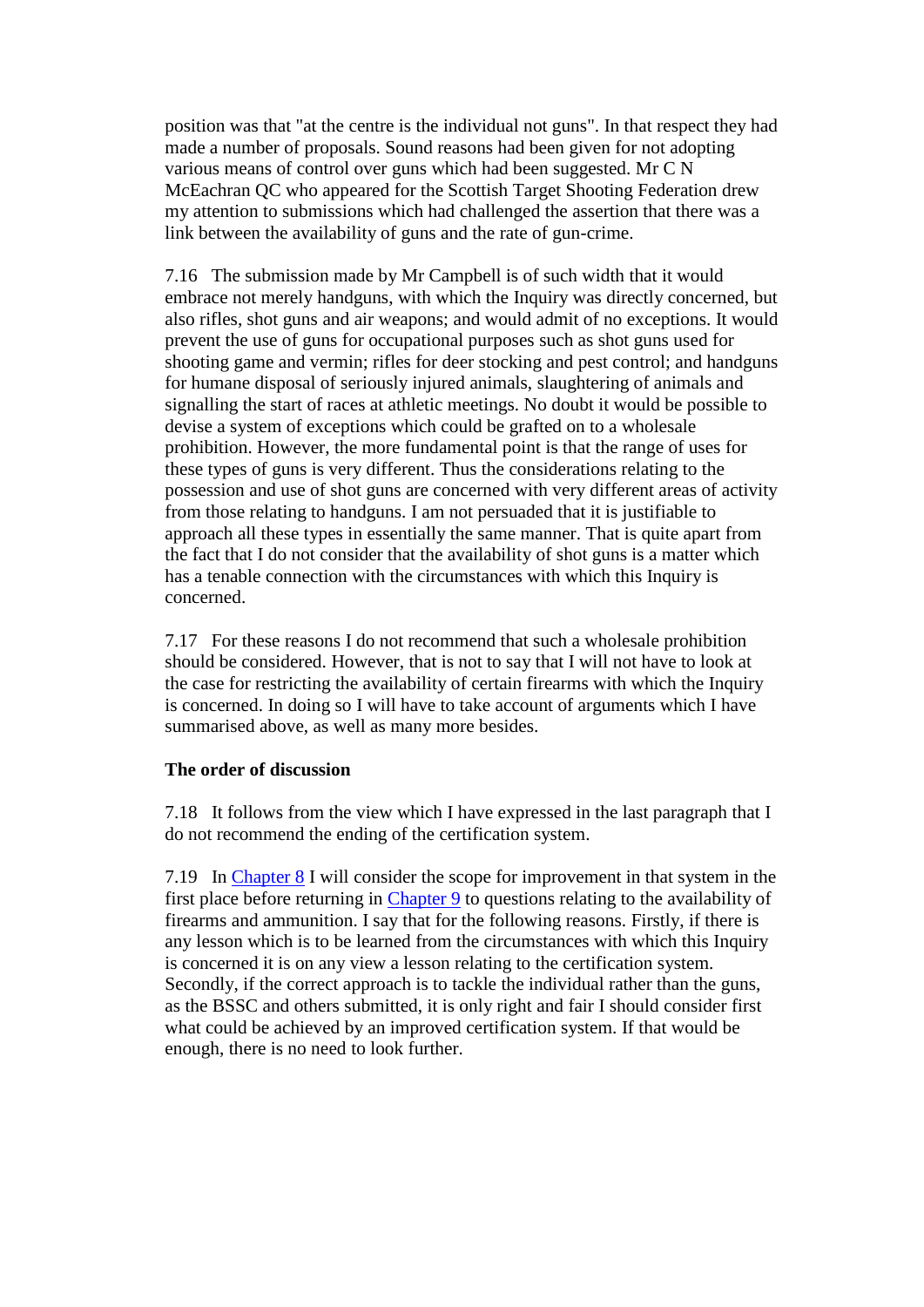# **The certification system relating to section 1 firearms**

## **Introduction**

8.1 In this chapter I will consider a number of aspects of the certification system relating to firearms which fall within section 1 of the Firearms Act 1968 as amended. Except where it is incidental to the discussion I will not be concerned with certification relating to shot guns in accordance with section 2 of the Act. The discussion will deal with:

- $\circ$  the police [\(paras 8.2-8.23\)](http://www.archive.official-documents.co.uk/document/scottish/dunblane/dun08a.htm#8.2)
- o the statutory basis for the granting or refusal of firearm applications and the revocation of firearm certificates [\(paras 8.24-8.26\)](http://www.archive.official-documents.co.uk/document/scottish/dunblane/dun08a.htm#8.24)
- $\circ$  good reason [\(paras 8.27-8.55\)](http://www.archive.official-documents.co.uk/document/scottish/dunblane/dun08a.htm#8.27)
- $\circ$  suitability [\(paras 8.56-8.92\)](http://www.archive.official-documents.co.uk/document/scottish/dunblane/dun08b.htm#8.56)
- o prohibited persons [\(paras 8.93-8.95\)](http://www.archive.official-documents.co.uk/document/scottish/dunblane/dun08d.htm#8.93)
- o security [\(paras 8.96-8.97\)](http://www.archive.official-documents.co.uk/document/scottish/dunblane/dun08d.htm#8.96)
- $\circ$  renewal [\(paras 8.98-8.102\)](http://www.archive.official-documents.co.uk/document/scottish/dunblane/dun08d.htm#8.98)
- $\circ$  revocation [\(paras 8.103-8.106\)](http://www.archive.official-documents.co.uk/document/scottish/dunblane/dun08d.htm#8.103)
- o decisions and appeals [\(paras 8.107-8.119\)](http://www.archive.official-documents.co.uk/document/scottish/dunblane/dun08d.htm#8.107)
- o concluding observations [\(para 8.120\)](http://www.archive.official-documents.co.uk/document/scottish/dunblane/dun08d.htm#8.120)

# **The Police**

## *As the licensing authority*

8.2 In March 1992 the Home Office published a consultation paper with proposals for a single national licensing authority for firearms in Great Britain - a firearms control board. This would have been run by civilians and taken over from the police the responsibility for certificates, registration and other licensing work. The Home Office paper together with the conclusions of a feasibility study identified possible advantages, including an improvement in consistency and the release of police officers for policing work. In their Third Annual Report (in 1992) the Firearms Consultative Committee saw the control board as an important first step towards decriminalising the sporting shooter. They pointed out that shooters had long resented the fact that the sport had been governed by an Act the purpose of which was to prevent crime. However, some had commented that the strengths of the current system should not be overlooked. "Although, for instance, the police may lack technical expertise, a reliable and professional assessment of an individual's suitability to possess firearms is more important from the point of view of public safety than detailed technical knowledge. In particular it was felt by some respondents that a centralised firearms board would lose the local knowledge and intelligence available to the police" (3.5). The committee noted on the other hand that it was proposed that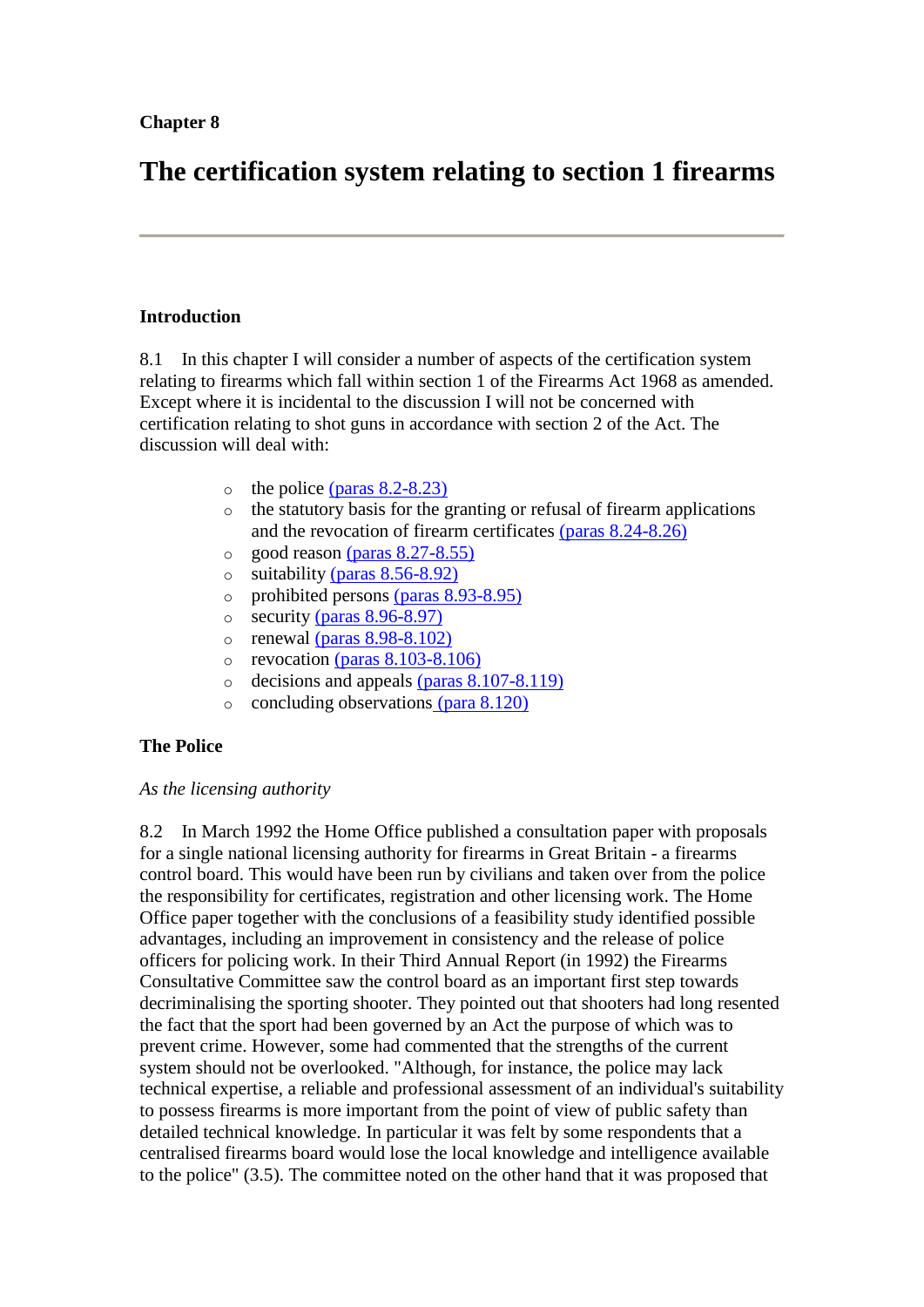the police would retain all their existing powers of enforcement. The committee recommended that the Home Secretary should press ahead with work to establish the board (3.10).

8.3 After examining responses and undertaking a further feasibility study the Government announced in July 1994 that it would not proceed with the proposal. The second feasibility study concluded that it might improve the quality of service to shooters and bring greater consistency to decision-making. But it was clear that the amount and cost of work involved in setting up and running was substantially higher than the levels envisaged in 1992. The running costs would be higher than those of the existing system. In addition there was a need for continuing police involvement in firearms licensing and liaison with the licensing authority. There was a risk of duplication of effort.

8.4 The suggestion of a firearms control board was renewed at the Inquiry. The BSSC maintained that there was a case for taking the administration of licensing procedure, if not also decision-making, away from the police, leaving them to be involved in the supply and interpretation of intelligence about applicants and holders. The Shooters' Rights Association maintained that the Home Office had misrepresented the costs. The Association's proposals were intended to simplify and streamline the licensing system so that it could be used as an intelligence-gathering system. The police would carry out the inspection process in rural areas; and the work would be put out to tender in urban areas.

8.5 I am not in favour of the removal from the police of any of the functions concerned with the operation of the present system. This is not for any reason concerned with cost but on the view that there should be an integration of the carrying out of enquiries and the taking of decisions within a single organisation; that the police are in the best position to collect and assess information bearing on the suitability of applicants or holders, which is at the heart of the certification system; and that there is inevitably a close link between the certification system and questions of enforcement.

8.6 This is not to say that I do not consider there is room for improvement in achieving a standard of expertise and consistency which is worthy of the system.

8.7 During the course of the Inquiry attention was drawn to a number of changes which had been urged upon, and to some extent taken up by, police forces. Examples were the progress in civilianisation, the introduction of postal renewals and moves to end the requirement for counter-signatories. In the report made by Her Majesty's Inspectorate of Constabulary for England and Wales on the Administration of Firearms Licensing in 1993 it was said that it was essential that shooters receive a quality service and value for money. It is no doubt appropriate that efficiency should be an aim but it should not obtain the upper hand over the primary purpose of the system which is the protection and safety of the public. Chief Constable Roy Cameron, who is chairman of the Association of Chief Police Officers in Scotland (ACPO-S) said in evidence that while there was a desire to make the system as administratively effective as possible, their concern was that this had to be matched with regulatory effectiveness.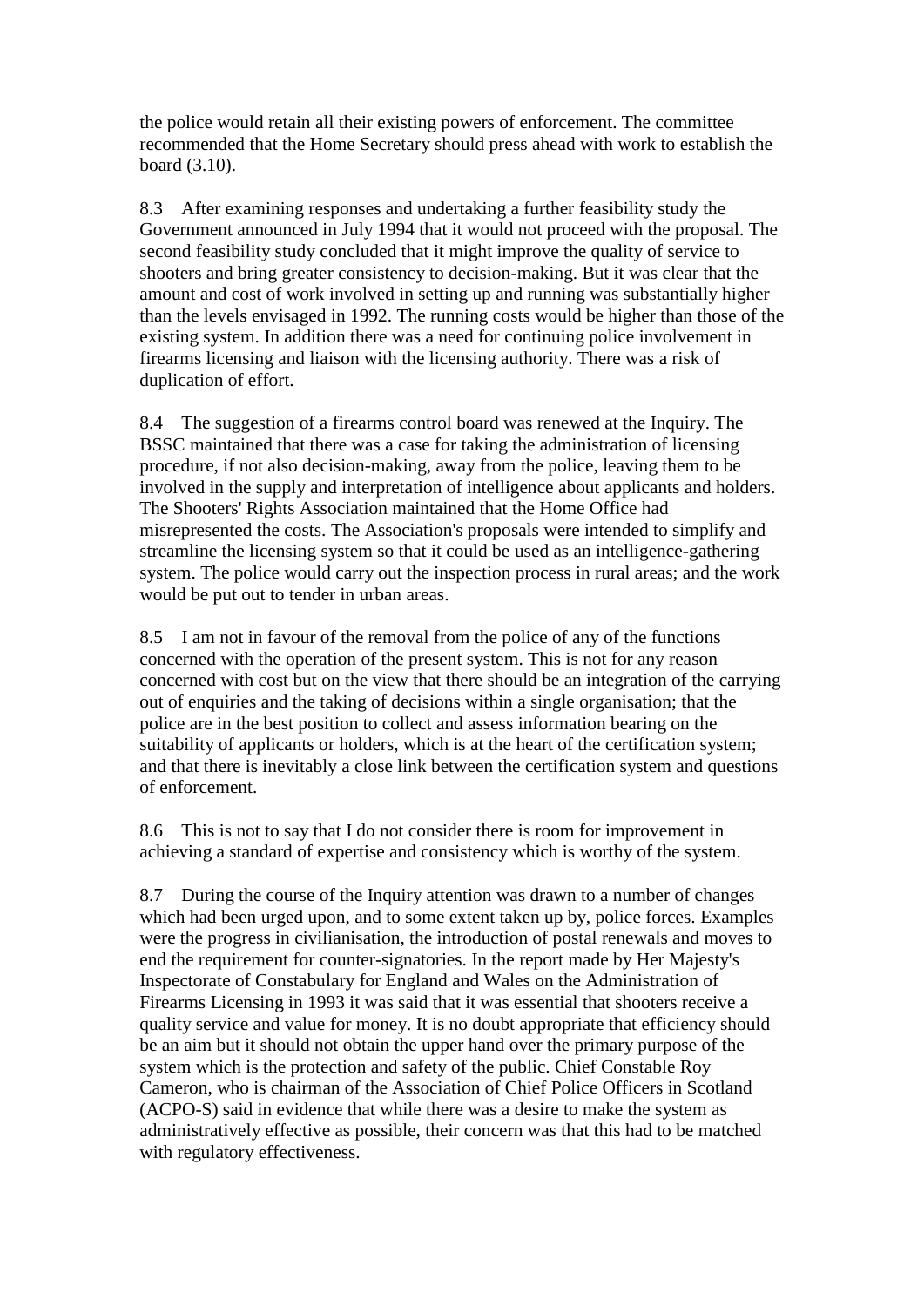# *Enquiries*

8.8 When examining the organisation and operation of the system used by Central Scotland Police for the carrying out and use of enquiries I expressed a number of criticisms. A number of general lessons can, in my view, be drawn from the circumstances disclosed in the Inquiry.

8.9 It is important for the enquiry officer to be supplied in advance with full information about any known change of circumstances and any reason for exercising particular caution. The need for ensuring that police intelligence is communicated and taken into account is obvious.

8.10 The enquiry officer should not be required merely to give yes or no answers to questions but to provide information on a number of matters which should be investigated as a matter of routine, so as to ensure that not only he or she investigates them but also that his superior officers are made fully aware of what was found. It is, of course, important that attention to routine should not exclude anything else. As I observed in [para 6.74](http://www.archive.official-documents.co.uk/document/scottish/dunblane/dun6-74.htm) the enquiry officer should be explicitly reminded to be alert to any piece of information, even an impression, which could be relevant to the question of whether an applicant or holder was a suitable person. I am not convinced that there are sound reasons why visits should not be made without prior arrangement, so that any weakness in the applicant's attitude to security can be fully exposed.

8.11 A number of the submissions which were made advocated the use of checklists. Subject to the comment which I have made in the last paragraph, I endorse their use. I note that in their Fifth Annual Report (in 1994) the Firearms Consultative Committee recommended that the police and the Home Office should work with the BSSC to produce a single non-statutory form. This has the support of Her Majesty's Inspectorate of Constabulary for Scotland, according to the terms of the draft report on the Administration of the Firearms Licensing System in 1995.

8.12 Allied to this is the matter of training and guidance. I do not share the suspicion of civilian officers which some have expressed by saying that they might be "soft" on shooters. Chief Constable Cameron observed that in his experience the use of civilians had brought a level of experience and expertise to the process which had not been there before. However, this had to be balanced against a need for adequate police line management and, in regard to the more complex issues, supervision and decisionmaking. He accepted that police officers who lacked technical knowledge of firearms were at a disadvantage and that this had to be compensated for by sufficient training.

8.13 As long as police officers are used in order to deal with enquiries it is important that they should be given as much training and guidance as is practicable. There is a case for using only members of a group of police officers who have been specifically prepared for the task of carrying out enquiries. However, this may be beyond what is possible in certain police force areas. I have noted with interest the fact that one police force in Scotland uses a pocket guide for beat officers who are used for this purpose. It is important that it should be borne in mind that the way in which enquiries are carried out has a significant influence on perceptions as to the professionalism and efficiency of the police force.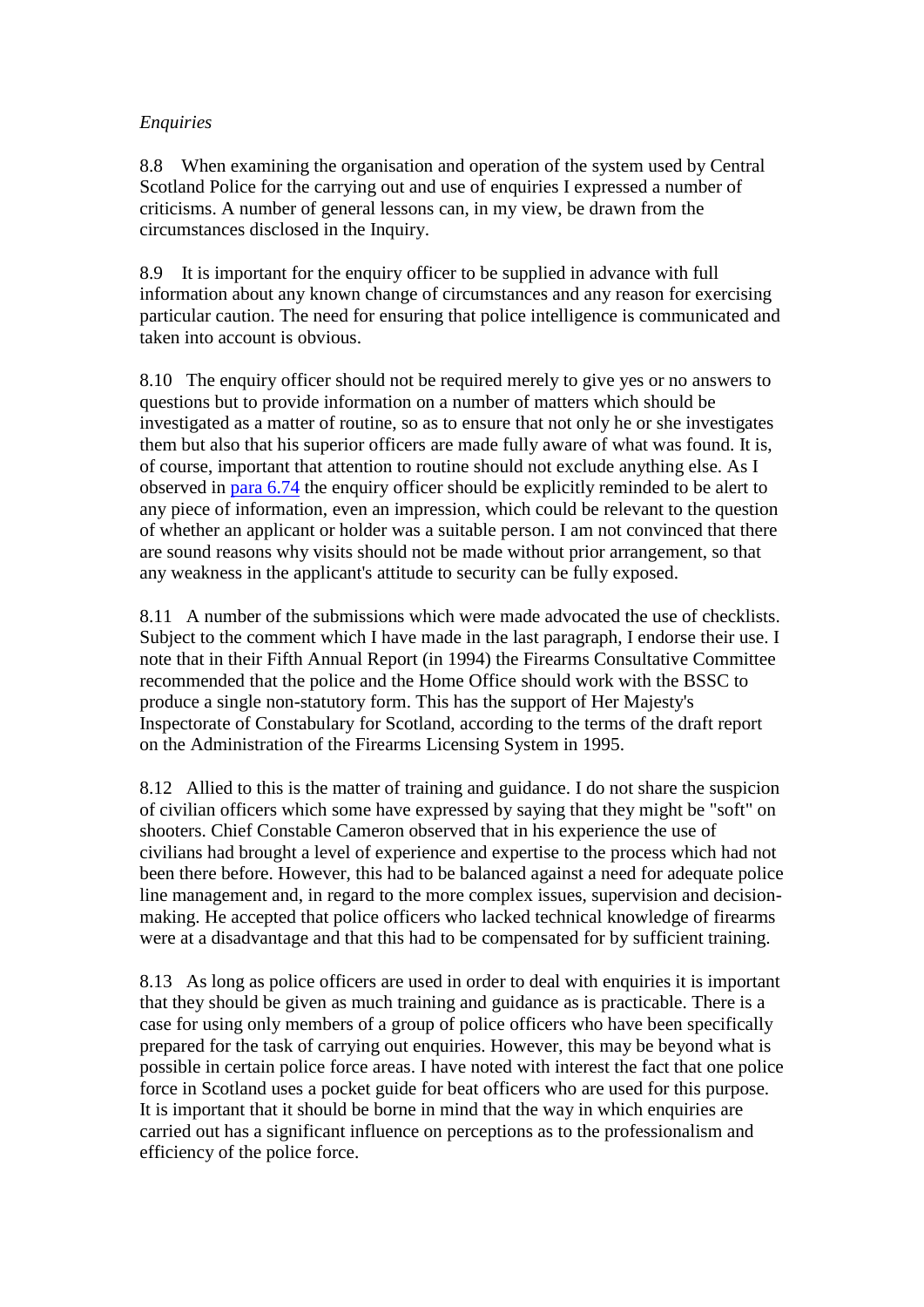### *Powers*

8.14 It was pointed out in a number of the submissions that the police do not have an explicit statutory power to insist on inspection of security arrangements prior to the grant or renewal of a firearm certificate or at any time during the life of the certificate. They also do not have an explicit power to insist on inspection of the firearms held. I am not persuaded that it is appropriate to go as far as to grant police a statutory power of entry and inspection in connection with the initial grant or subsequent renewal. No doubt the police require to be satisfied in regard to the security arrangements. If the police cannot obtain satisfactory information about the security arrangements, or for that matter the firearms held, the remedy should be the refusal of the application. If necessary, legislative provision for this can be made. As regards the position during the currency of the certificate I do not consider that there are sufficient grounds to arm the police with a general right to insist on entry and inspection regardless of whether there is any apprehension of danger to the public.

8.15 The Association of Chief Police Officers for England and Wales (ACPO) submitted that police officers should be given the power to enter premises and seize firearms without warrant on refusal, revocation or suspension of a firearm certificate. The Association of Chief Police Officers in Scotland (ACPO-S) submitted that police officers should be given a power to seize certificates, firearms and ammunition prior to any revocation. It may be noted that where a firearm certificate is revoked under section 30(1)(a) or (2) of the 1968 Act the chief officer of police may require the certificate holder by notice in writing to surrender the certificate and any firearms and ammunition which are in his possession by virtue of it. Failure to comply is an offence (section 12(1) and (2) of the Firearms (Amendment) Act 1988). This would justify an application for a warrant to search premises and seize firearms and ammunition under section 46 of the 1968 Act which applies where there is reasonable grounds for suspecting that a relevant offence has been, is being or is about to be committed. However, leaving that particular case to one side, there do not appear to me to be explicit powers enabling police officers to seize certificates, firearms and ammunition where there is no question of an offence but where there is reasonable ground for suspecting that there is a substantial risk to the safety of the public. At present the police have to rely on the co-operation of the holder. I consider that provision should be made for such a power to be granted by a justice of the peace or, in Scotland, the sheriff, on the same lines as section 46. The powers under section 46 should also be extended to any civilian licensing and enquiry officer who is authorised in writing by the Chief Constable for that purpose.

8.16 I have also noted that while such civilian officers now have the right to possess firearms in the course of their duty without the need to hold a firearm certificate covering them, they do not have the same powers as police officers to inspect dealers' registers and premises and approved clubs. I agree with the view that this is an area which needs to be dealt with in the process of making civilianisation effective.

## *Database*

8.17 As regards firearms, ACPO-S take the view that a central firearms register would bring clear benefits in crime detection and prevention. They submitted that it should be the subject of a feasibility study. At present, it was said, there is no way of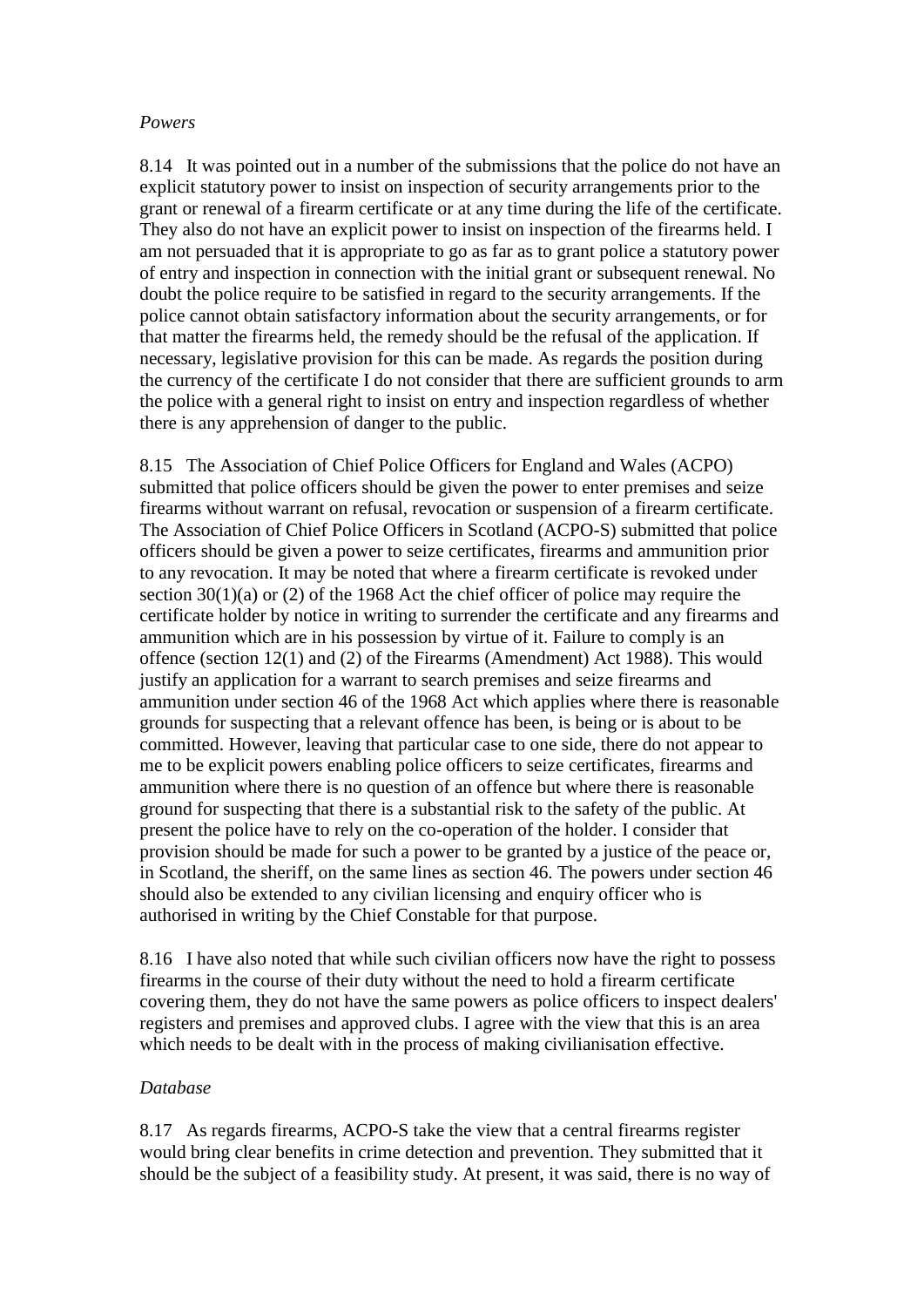charting the route of firearms. They do not have unique serial numbers. Those which are acquired by dealers "disappear", in respect that dealers are not required to report such transactions but merely to log them. The SCRO maintain a database of firearms which have been lost or stolen but the police have no way of knowing how many firearms in total are in circulation.

8.18 It is clear that at present there are considerable practical difficulties in creating a central firearms register, of which the absence of unique serial numbers for firearms and their components is a primary one. In his evidence Mr D J Penn, who is the chairman of the technical and research committee of the BSSC, explained that in some instances firearms bore no serial number and in many other cases what appeared on them were merely batch numbers. He also questioned whether a significant contribution to public safety could be achieved through the creation of a central firearms register.

8.19 It is clear that the proposal of a central firearms register raises considerable questions as to its practicability and value which extend far beyond the scope of the present Inquiry. I do not consider that I am in a position to make any form of recommendation as to whether this should be pursued.

8.20 As regards firearm certificates, I understand that most police forces hold information on computer as to the individuals who hold them and the particular firearms to which each certificate relates. It is unclear whether the information which is held also includes particulars as to the individuals whose applications have been refused or whose certificates have been revoked. I note in passing that advances in the use of technology have not been as great as they should have been because a number of police forces held back during the period when a diversion was created by the proposal for a firearms control board.

8.21 In his evidence Chief Constable Cameron explained that there was a strategy in Scotland for police forces to work towards interaction. The computer systems used by the police forces in Scotland were not yet compatible. At present there was no standard approach as to the information which should be held. It was the policy of ACPO-S to advance a strategy of uniformity and commonality.

8.22 Chief Constable Cameron added that the SCRO, like its equivalent in England, provided a flagging of individuals who held firearm and shot gun certificates or whose applications had been refused or certificates revoked. It also enabled an individual to be flagged in order to show to an enquirer that another force was interested in him and might hold information about him. When road traffic convictions were entered in the SCRO, as was intended, the same would apply. The PNC presently showed such convictions but did not necessarily indicate anything about the firearm certificate or firearm application.

8.23 I note with approval the steps which are being taken in order to enable each police force to hold information on computer as to the individuals who hold firearm certificates, along with information as to the firearms held, and those individuals whose firearm applications have been refused or certificates revoked; and the moves which are being made to enable such information to be standardised and readily exchangeable between police forces.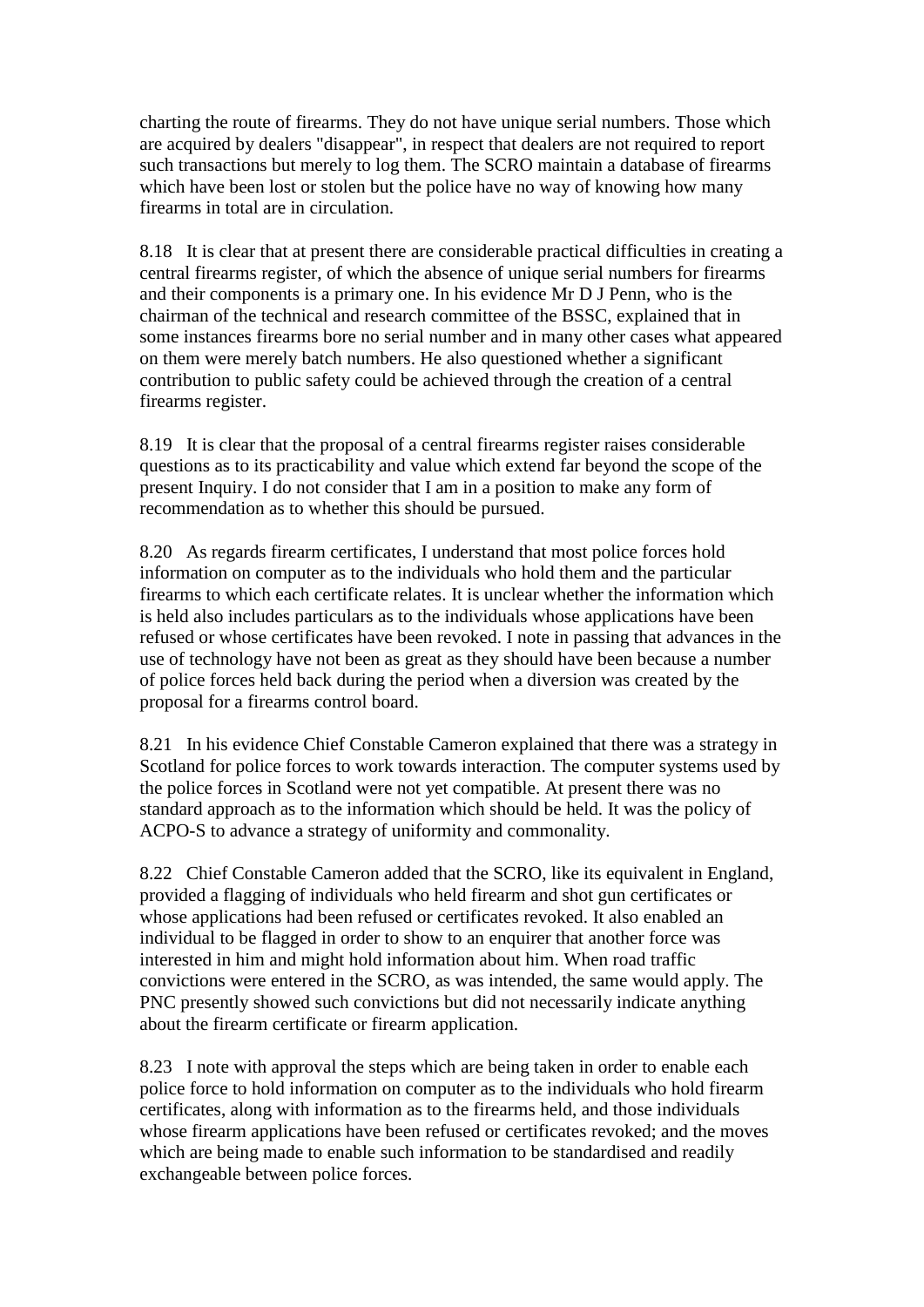## **The statutory basis for the granting or refusal of firearm applications and the revocation of firearm certificates**

8.24 There are, in brief, four main considerations which feature in the language of sections 27(1) and 30(1) of the 1968 Act:

- i. "good reason" for the possession, or for the purchase or acquisition, of the relevant firearm or ammunition;
- ii. "danger to the public safety or to the peace";
- iii. prohibition by the 1968 Act from possessing a section 1 firearm; and
- iv. being of intemperate habits or unsound mind, or for any reason unfitted to be entrusted with such a firearm.

8.25 I do not consider that it is necessary for me to recommend any alteration in or addition to these concepts which have formed part of firearms legislation for many years. However, I am in no doubt that the way in which they are used and interpreted is in need of examination and revision.

8.26 I will now consider each of these concepts - in so far as relevant to the Inquiry.

## **Good Reason**

## *Scope*

8.27 A number of the submissions to the Inquiry proposed that there should be a definition of what classes of activity can constitute "good reason". I do not consider that it is wise for me to recommend the laying down of any rigid definition as to what can constitute good reason. New or unforeseen situations may arise and should be dealt with on their merits, in the light of the current Guidance to the Police and, where appropriate, after the advice of the Firearms Consultative Committee has been obtained. It is right that room for discretion should be left and that this discretion should be exercised by the chief officer of police. He would require to consider not simply whether the applicant has put forward a reason (which is not the same thing as a need) but also, more importantly, whether it is a "good" reason.

8.28 Other submissions have maintained that "good reason" should be defined in such a way as to exclude the possession, purchase or acquisition of certain firearms, such as the second handgun of the same calibre, or firearms intended for use in certain shooting disciplines. As regards such exclusions it seems to me that they would more appropriately be considered as proposals for restricting the availability of certain firearms, and accordingly I postpone a discussion of them to [Chapter 9.](http://www.archive.official-documents.co.uk/document/scottish/dunblane/dun09a.htm)

## *The relevance of the use of firearms and ammunition; and the use of authorisation to purchase or acquire them*

8.29 Here I refer to my discussion in [Chapter 6.](http://www.archive.official-documents.co.uk/document/scottish/dunblane/dun06a.htm) Since "good reason" looks to the future it is not appropriate that it should depend exclusively on whether an applicant has made adequate use of what he already possesses or whether he has purchased or acquired what he was authorised to do. On the other hand "good reason" implies intention, by which I mean genuine intention [\(para 6.36\).](http://www.archive.official-documents.co.uk/document/scottish/dunblane/dun6-36.htm) It is appropriate that lack of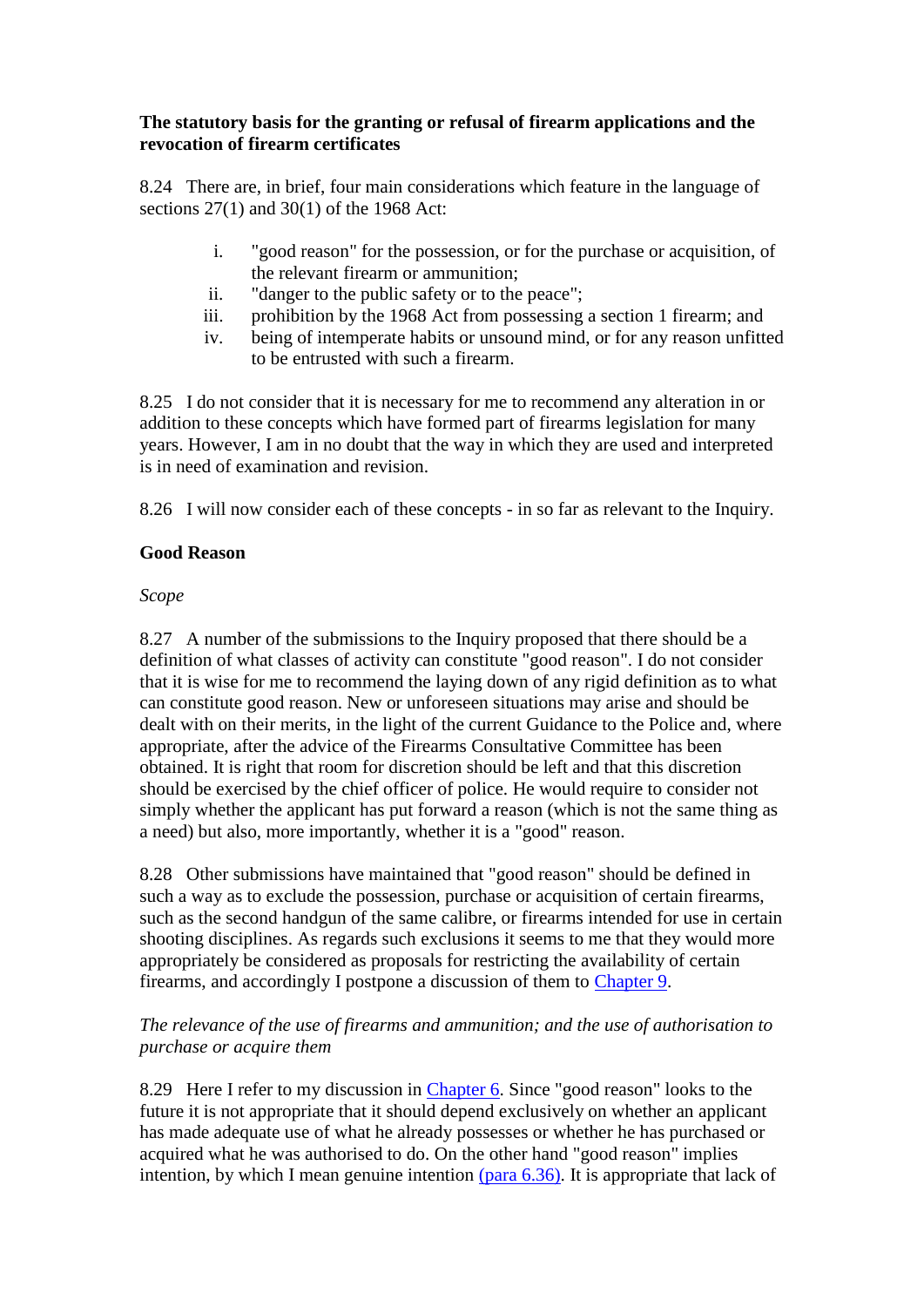use should be taken as indicating *prima facie* the lack of such an intention; and giving cause for enquiry as to whether the applicant does in fact have good reason to possess or, as the case may be, to purchase or acquire.

8.30 This point may not require legislation. However, it does require that the existing Guidance to the Police is altered in order to make it clear that "good reason" implies intention; and that lack of past use *prima facie* indicates the lack of it. Para 6.8(e) of the Guidance should be amended accordingly.

## *Revocation*

8.31 In the course of [Chapter 6](http://www.archive.official-documents.co.uk/document/scottish/dunblane/dun06a.htm) I adverted to the point that section 30 makes no provision for the revocation of a firearm certificate due to the loss of a "good reason". This is an anomaly of long standing which should be corrected, so that those who no longer have a "good reason" for possession or, as the case may be, purchase or acquisition should be deprived of the authority for it.

8.32 It should, of course be borne in mind that since at the outset "good reason" requires to be shown in respect of each of the firearms to which the application related (see the Guidance to the Police at para 6.8(i)). It follows that provision should be made for partial revocation where that is appropriate.

8.33 Since questions may arise as to whether the holder still has a "good reason" in respect of the amount of ammunition to which the certificate relates, provision should also be made for combining revocation with the substitution of different quantities.

# *Target shooting*

8.34 While making these recommendations in regard to revocation I am conscious that, within the field of target shooting, such a reform will not be fully effective unless there are adequate measures for ascertaining that the holder has ceased to have a good reason and this information is communicated to the police so that they can act upon it.

8.35 Under the current Guidance the police are advised that firearm certificates should not be granted for target shooting unless the applicant is a member of a shooting club. In practice this means that at least in respect of the initial grant of a certificate the applicant requires to be a full member of a club approved by the Secretary of State for the purposes of section 15 of the Firearms (Amendment) Act 1988. The basic purpose of such clubs is to enable members to carry on target shooting without the necessity of holding a firearm certificate. For that purpose such clubs require to meet certain criteria, including formal requirements as to their management structure and constitution.

8.36 At present there are 2,118 rifle and pistol clubs throughout Great Britain which have been approved by the Secretary of State. 247 of them are in Scotland. There are four categories of approval - for full and small-bore rifle and for full and small-bore pistols (including revolvers). Full-bore and small-bore are otherwise known as centrefire and rimfire. 1049 clubs have approval to offer centrefire pistol as a discipline and 1395 to offer rimfire pistol. The approval of a club lasts for 6 years. Approved clubs are subject to inspection by the police under section 15(5) of the 1988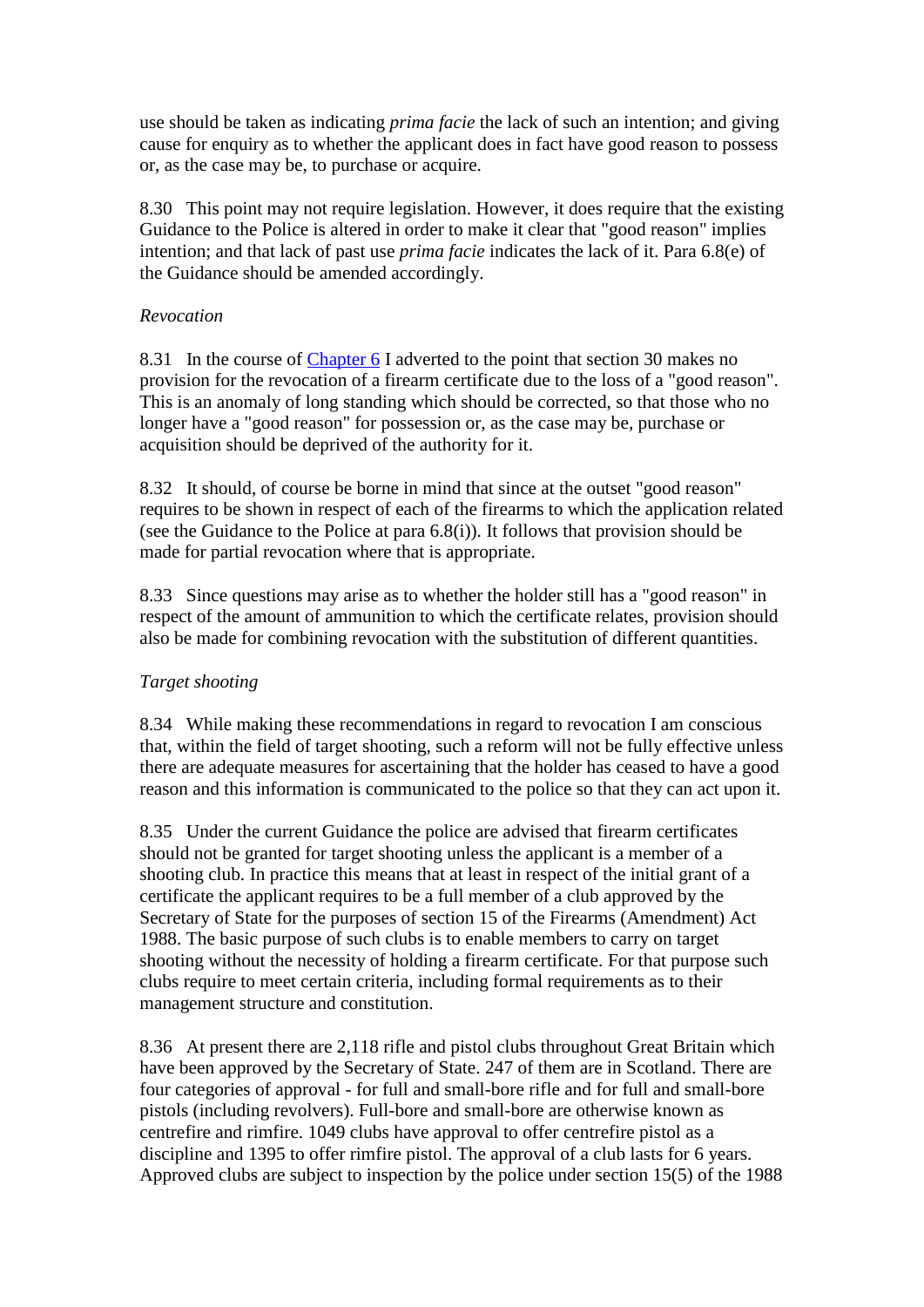Act. The inspection of the club in connection with renewal provides the police with an opportunity to inform the Home Office or The Scottish Office about how a club is run and whether they support the application. The criteria for approval are set out in a leaflet which was recently revised as from the beginning of 1996. An approved club must generally have at least 10 members. Such clubs vary greatly in size and there are different estimates of the total membership. It should, of course, be understood that the fact that a club is approved does not mean that it is better or safer than one which is not, but that it has been recognised as one having the appropriate arrangements for management and supervision.

8.37 A member of such a club may possess (but not purchase or acquire) a rifle or pistol without a certificate while engaged as a member of that club in, or in connection with, target practice. The firearms and ammunition used by members may be provided by the club under a firearm certificate issued to an office bearer without charge or by a club member who holds a firearm certificate in respect of them. A member may also bring his own firearm and ammunition for which he holds a certificate. The current criteria require that all new members should be sponsored by at least one existing club member; and, unless this is waived by the club in respect of persons in certain categories, he or she requires to go through a period of probation lasting for at least 3 months during which he or she must be given a course in the safe handling and use of firearms on a one-to-one basis by someone who is either a full member of the club or who is a coach with a qualification recognised by the Great Britain Target Shooting Federation and governing bodies. After satisfactory conclusion of the course he or she requires to be supervised at all times when in possession of firearms or ammunition either by the range officer or a full member of the club or someone who is a coach with the qualification already referred to.

8.38 It may be noted that a person who is a member of an approved club does not *require* to apply for a firearm certificate but may continue to use the club's facilities indefinitely in reliance on section 15. Mr Scoggins who appeared for the BSSC informed me that at least several tens of thousands of club shooters fall into that category. Approved clubs are permitted to hold a limited number of guest days in the year. Guest members must be either members of a recognised outside organisation or individuals who are known personally to at least one full member of the club. They require to be supervised on a one-to-one basis at all times when handling firearms and ammunition, by either a full club member or a qualified coach. It appears that such guests are treated as members of the club *pro tempore* in order to ensure that they are covered by section 15 of the 1988 Act.

8.39 At the same time it has to be borne in mind that some rifle and pistol clubs, the exact number of which is not known, operate without the need for approval under section 15. In such clubs the participants should all have their own firearm certificates and are expected individually to abide by their terms and conditions. Such clubs are in themselves not subject to legislation, and are not subject to any form of statutory inspection. Mr D J Penn pointed out that some of these "clubs" amount to no more than a means by which a group of people who share an interest in a certain type of firearm or competition get together on an informal basis on certain occasions during the year.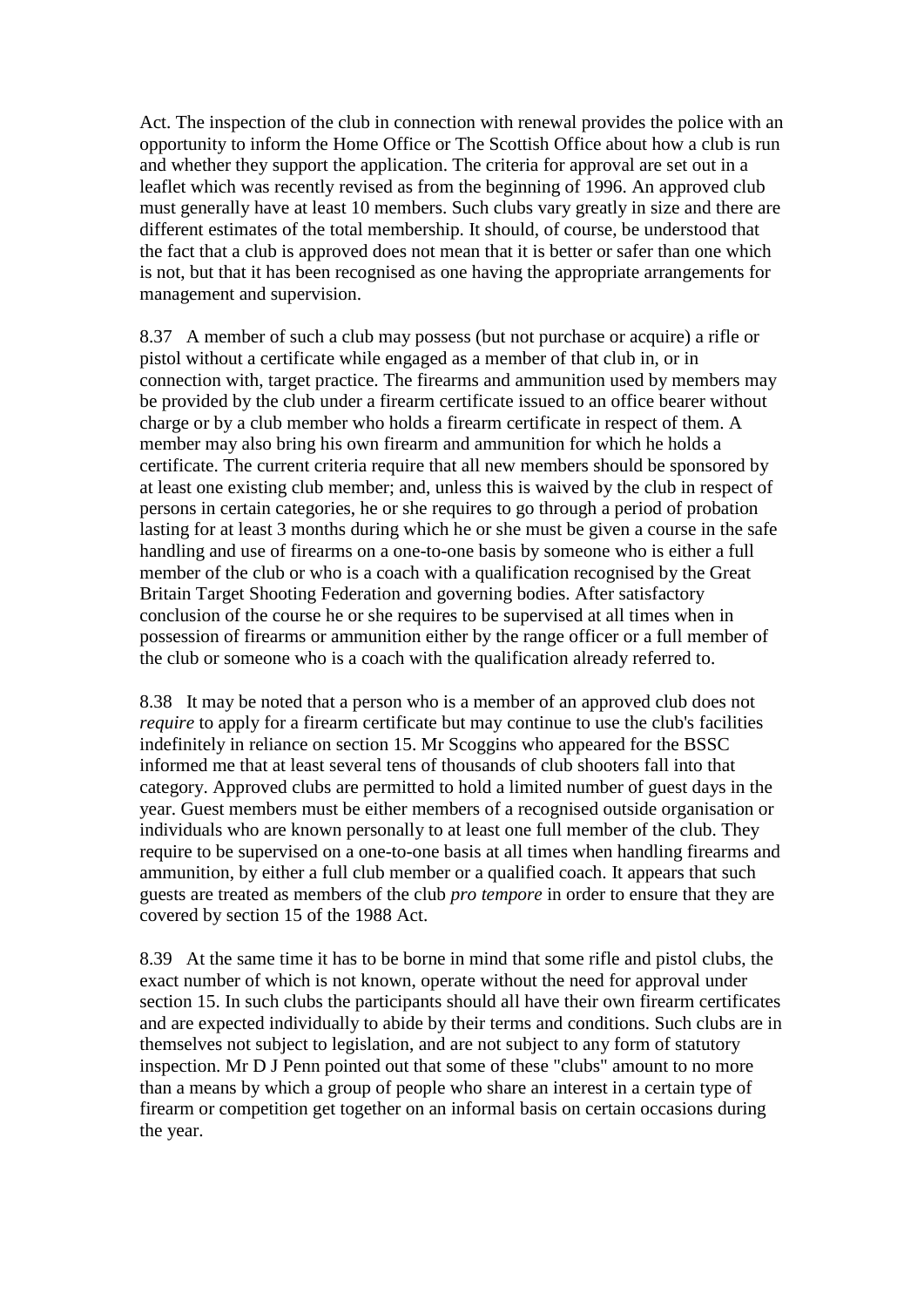8.40 If the police are to have the opportunity to consider the revocation of a firearm certificate in whole or in part in respect of lack of use it is essential, in the first place, that there should be some means by which the use of firearms and ammunition can be ascertained; and in the second place, that the police are made aware of circumstances indicating lack of use.

8.41 As regards the first of these objects, it is, in my view, necessary to have a system by which the particular "good reason" put forward by the applicant or holder can be compared with a record of use.

8.42 Most shooters are members of at least one approved club. On the evidence it appears that an approved club would have little difficulty in keeping a record of the attendance of its members including those who were holders of a firearm certificate, together with details as to the particular firearms which were used and the competitions in which they participated. Some clubs already keep registers for this purpose. An alternative might be for such information to be recorded by a club official on an appropriate part of a redesigned firearm certificate. However, I am inclined to think that this would be somewhat impractical, especially in the case of those who hold a large number of firearms on the same certificate; and I do not consider that overall there is a case for having separate certificates in respect of each firearm. Accordingly I have in mind that each approved club should maintain a register of this information. The register would be open to inspection by the police if after making enquiries of the holder they wished to check the use which he had been making of one or more of his firearms. In the case of a shooter who was a member of more than one club it might, of course, be necessary for more than one register to be consulted.

8.43 Such a system would require to provide an adequate indication of the certificate holder's activity. For this purpose it has been suggested that all clubs would require to be approved. However, one difficulty about such a proposal is that in the case of the informal type of arrangement which was described by Mr Penn it may not be easy to determine whether there is a true club, let alone one which could conceivably meet the criteria for approval. Such a proposal seems to me to be impractical as well as excessive and accordingly I do not recommend it.

8.44 It seems to me that the matter may be tackled in a different way by requiring that every certificate holder should be a member of at least one approved club. The approved club or clubs should be specified in the firearm application and on the firearm certificate and in each case by reference to the individual firearms. This would provide the normal source of information for the police if they seek to check up on the use of individual firearms. I should add that the enquiry officer should be expected to ascertain from the applicant and to record all other clubs or more informal arrangements in connection with which the applicant intended to use his individual firearms.

8.45 There may be circumstances which require to be differentiated. During the currency of his certificate the holder may move to a different district and join a new approved club in place of the old. There will be nothing to prevent him doing so and, if necessary, the police can consult the register of the new club when dealing with renewal of his certificate. There may be shooters whose use of particular firearms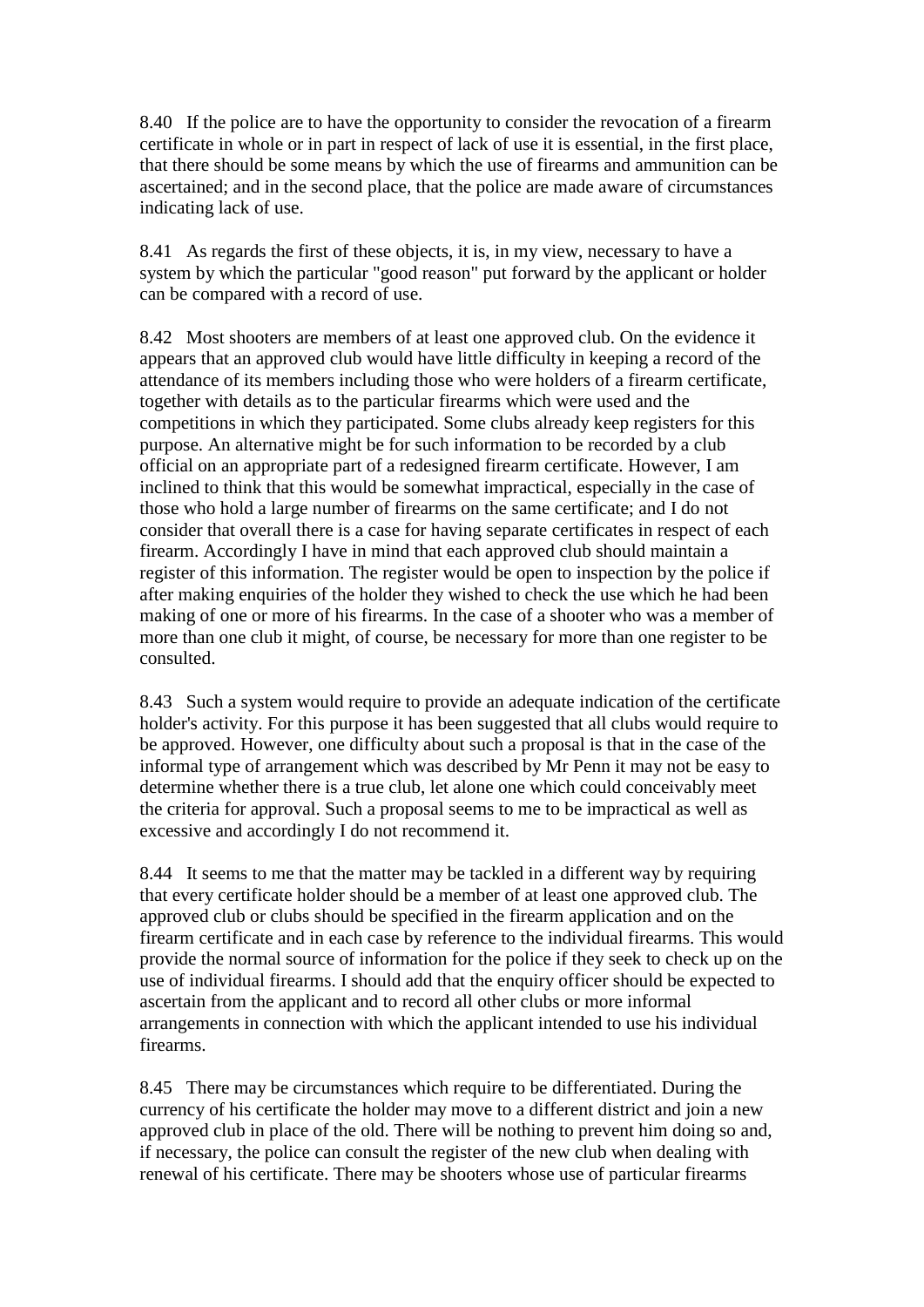takes place mainly in non-approved clubs. Such shooters should be alert to the need to ensure that, if the police want to make an enquiry as to the use of these firearms, evidence as to such use should is readily obtainable.

8.46 I should add that I have not considered it necessary to recommend a separate recording of information as to the use of ammunition, on the view that this would adequately be indicated by inference from the other information which is to be recorded. However, the present situation in regard to the recording of the purchase of ammunition is somewhat unsatisfactory. The firearm certificate requires to show only commercial purchases and purchases from clubs which are taken away from the range where they were purchased. Shooters are not at present required to keep a record of their reloading of ammunition or of the purchase of materials for this purpose. Stirling Rifle and Pistol Club submitted that home-loaders should keep a ledger of all ammunition produced and provided a possible format for such a ledger in Appendix VI to their submission. I do not consider that such a ledger should be mandatory. However, it would be in the best interests of shooters who reload to maintain such a record.

8.47 I have considered whether the law should go further and require that the continued holding of a firearm certificate or the continued holding of membership of an approved club should depend on the holder maintaining a minimum number of attendances at club meetings or competitions. I am aware that some clubs have rules as to attendance but this is not required by the current criteria for approval.

8.48 There are a number of practical difficulties about such a proposal. If this was to be a condition of a firearm certificate it is not easy to see how it would be applied where the holder was a member of more than one approved club. In the event whether this is considered as a condition of the certificate or as a condition of membership I am very doubtful whether it would be possible to arrive at a number of attendances which was appropriate for clubs at large. During the evidence it was pointed out that it might be difficult for some clubs to meet such a requirement where they had no ranges of their own and their range bookings were subject to cancellation. Further, what should constitute attendance? In their final submission to the Inquiry the Scottish Target Shooting Federation stated (at page 6) that they were conscious that there might be persons who became members of clubs in order to maintain the validity of their certificate and to hold firearms for reasons other than competition. So how is adequate attendance to be determined? Is it to depend on whether the holder takes part in a number of competitions or merely on whether he fires a certain number of shots? It may be that this subject would require further study by the Firearms Consultative Committee but for my part I do not consider that I can identify a measure which would be both practicable and effective.

8.49 As regards the second of the objects which I mentioned in [paragraph 8.40](http://www.archive.official-documents.co.uk/document/scottish/dunblane/dun08b.htm#8.40) it is clearly necessary that there should be adequate communication between approved clubs and the police.

8.50 I consider that approved clubs should be put under a duty of informing the police when the membership of the club by a firearm certificate holder comes to an end for whatever reason; and to do so within a given period of that termination, so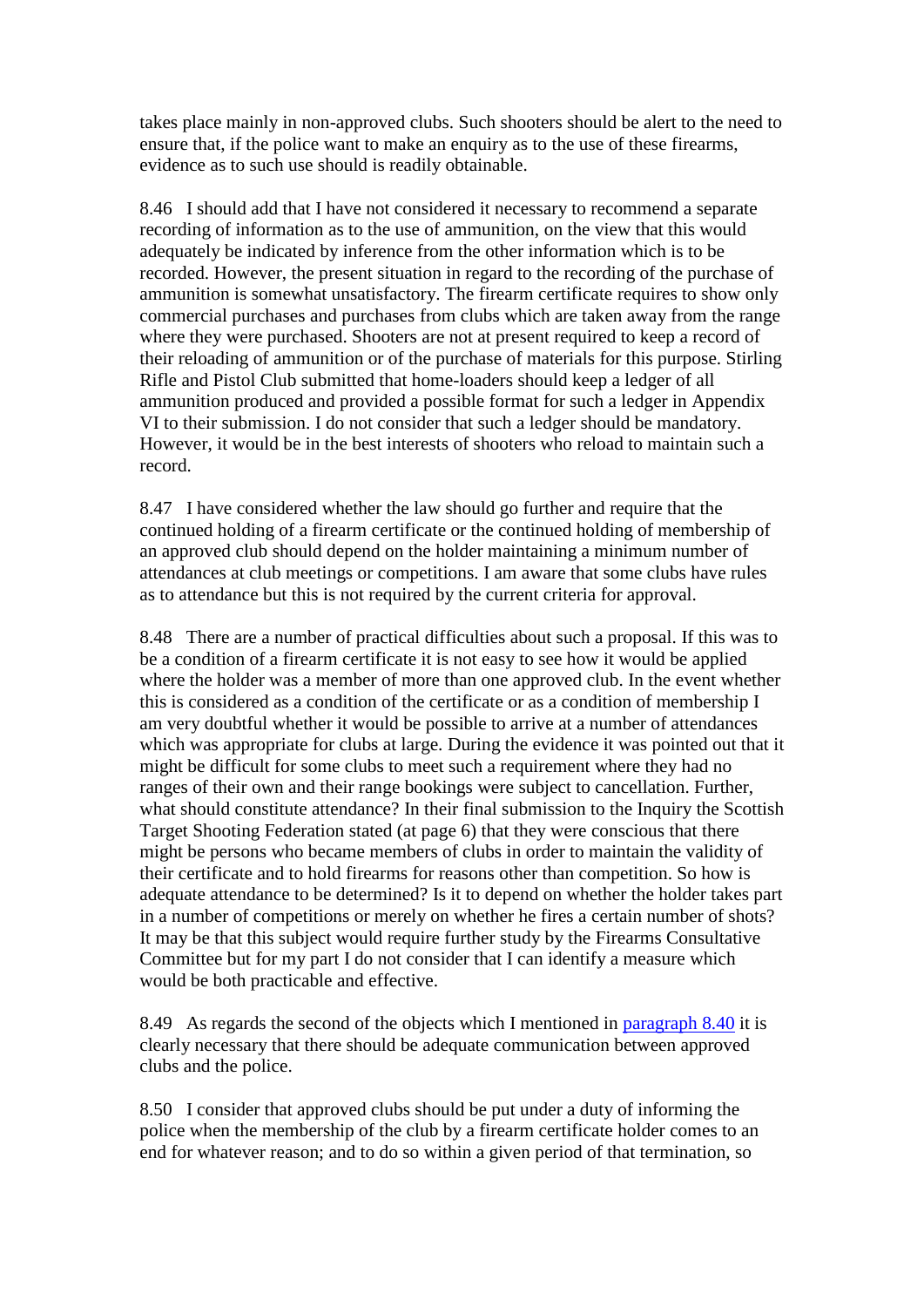that the police may be able to determine promptly whether there is any occasion for revocation.

8.51 While I have decided, for the reasons given above, not to make any recommendation as to minimum attendance I consider that there is a case for an approved club being put under a duty to notify the police if for a substantial period the holder has not, as far as the club is concerned, attended a meeting of the club. I have in mind a period of one year. While the club would be under a duty to report this automatically, it would obviously be open to it to draw the attention of the police to any matter, such as temporary illness, which could account for a whole or substantial part of the absence. It would then be for the police to decide whether the matter required to be pursued.

8.52 I agree with the view expressed by the BSSC that there is room for improvement in the flow of information between clubs and the police. This is a subject to which I will require to return later in this chapter. In the meantime I accept that the maintaining of liaison would be most useful not only in monitoring the operation of the clubs but also in dealing with any concern which is expressed about the intentions or attitude of individual shooters. I agree with their suggestion that clubs should appoint liaison officers for this purpose. During the course of the Inquiry I encountered the suggestion that some police officers had been slow to act on information provided to them by club officials. It is important that there should be confidence on each side of the relationship.

8.53 Before leaving the subject of the criteria for approved clubs I should add that at a late stage of the Inquiry a question was raised as to the power which the Home Office has to lay down criteria for the approval of rifle and pistol clubs as it has done for many years. Mr Scoggins informed me that the view of the Home Office is that the current source of the power is sub-section (2) of section 15. I do not propose to make any comment on this point except to say that it would be preferable if explicit statutory provision were made for this purpose.

## *Time limits*

8.54 It was submitted on behalf of ACPO, on the ground that good reason to possess a firearm fell to be strictly interpreted, that it was reasonable to expect that a certificate holder would purchase a firearm within 6 months of obtaining authority to do so; and would not require the variation of a certificate within 12 months of a grant. They accordingly submitted that an open authority to purchase a firearm should be valid for 6 months only and that no variations on a certificate could be made within the first 12 months.

8.55 I do not consider that either of these proposals flows from an interpretation of the legislation. The first amounts to a reversal of the current Guidance to the Police (at 6.21 and 6.36) and would require legislation. It is not inconsistent with a genuine intention that some shooters find that it is some years before they can make a suitable purchase or acquisition. As regards the suggestion that a variation could not be sought within the first year, it appears that what underlies the submission is that certificate holders are currently allowed to change their firearms on a one-to-one basis as often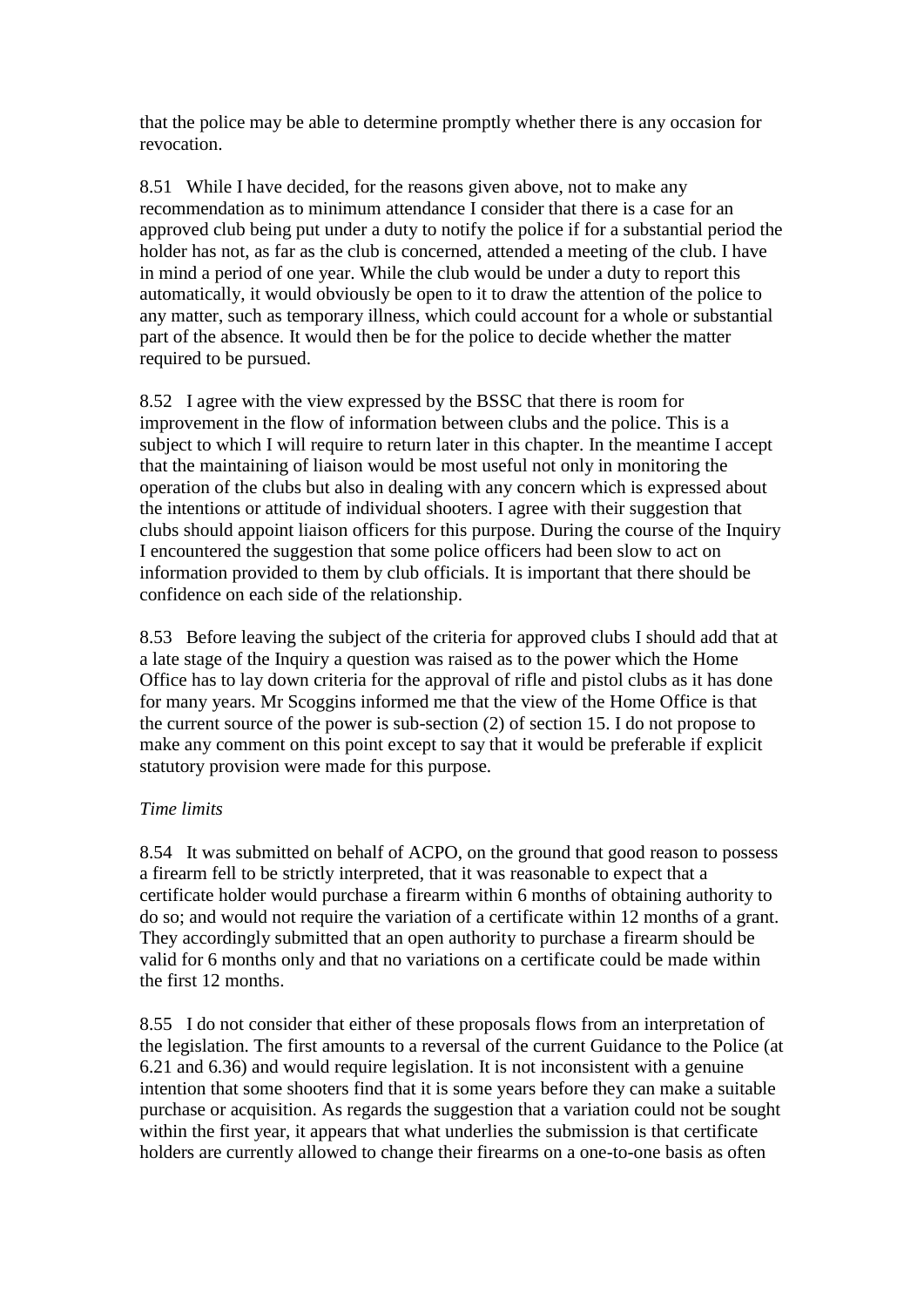as they like and at no cost to themselves. If this is the problem then it could be tackled by introducing charges.

# **Suitability**

# *Sections 27(1) and 30(1)*

8.56 I use the term "suitability" as a convenient expression to cover the provision in section 27(1) that a firearm certificate is to be granted by the chief officer of police if he is satisfied that the applicant "can be permitted to have it (the relevant firearm or ammunition) in his possession without danger to the public safety or to the peace" (in so far as this turns on the personal suitability of the applicant); and the provision that the certificate is not to be granted to a person whom the chief officer of police "has reason to believe .... to be of intemperate habits or unsound mind, or to be for any reason unfitted to be entrusted with such a firearm". Section 30(1) enables the chief officer to revoke if he is "satisfied that the holder ... is of intemperate habits or unsound mind, or is otherwise unfitted to be entrusted with such a firearm".

8.57 This language is substantially the same as that contained in the Firearms Act 1920, which was the first legislation for regulating the possession of firearms. Although the language is of long-standing it contains a number of difficulties which were discussed at the Inquiry. These may be summarised as follows.

8.58 The intention behind the proviso to section 27(1) seems to have been to prohibit the granting of a certificate in certain definite situations; whereas under the leading provision of that sub-section the chief officer of police was to have some discretion in deciding whether the applicant could be permitted to have the relevant firearm or ammunition in his possession. If he was so satisfied he was bound to grant the certificate.

8.59 However, the matter is not as simple as that. It is not difficult to understand why "unsound mind" should appear in the proviso. Even if it is wider than insanity and encompasses any degree of mental instability, it will be normal for it to be presumed that a person is of sound mind until the contrary appears. It is also a matter which can be reasonably closely defined. The same perhaps may be said of "intemperate habits" which appears to embrace not merely lack of temperance in regard to alcohol or drugs but also immoderate conduct whatever be the cause (*see P J Clarke and J W Ellis, The Law relating to Firearms* (1981) at pages 96-97). Thus far the terms of the proviso appear to deal with cases which are irrespective of whether there is danger to the public safety or to the peace in the applicant being permitted to have possession of the firearm or ammunition in question. However, there is already an overlap between cases which fall foul of the proviso and those which do not meet the leading provision. When one comes to the expression "unfitted to be entrusted with such a firearm" it is clear that there is a substantial overlap, and it is in regard to a matter which appears to be primarily a question of judgment. It suggests that the arrangement of concepts with which the sub-section deals is not of the happiest.

8.60 The meaning of "unfitted ...." has been little discussed in decisions and text books. It is clearly a neglected corner in firearms legislation. When one looks at the Guidance to the Police one finds that after para 6.6 which recites the terms of the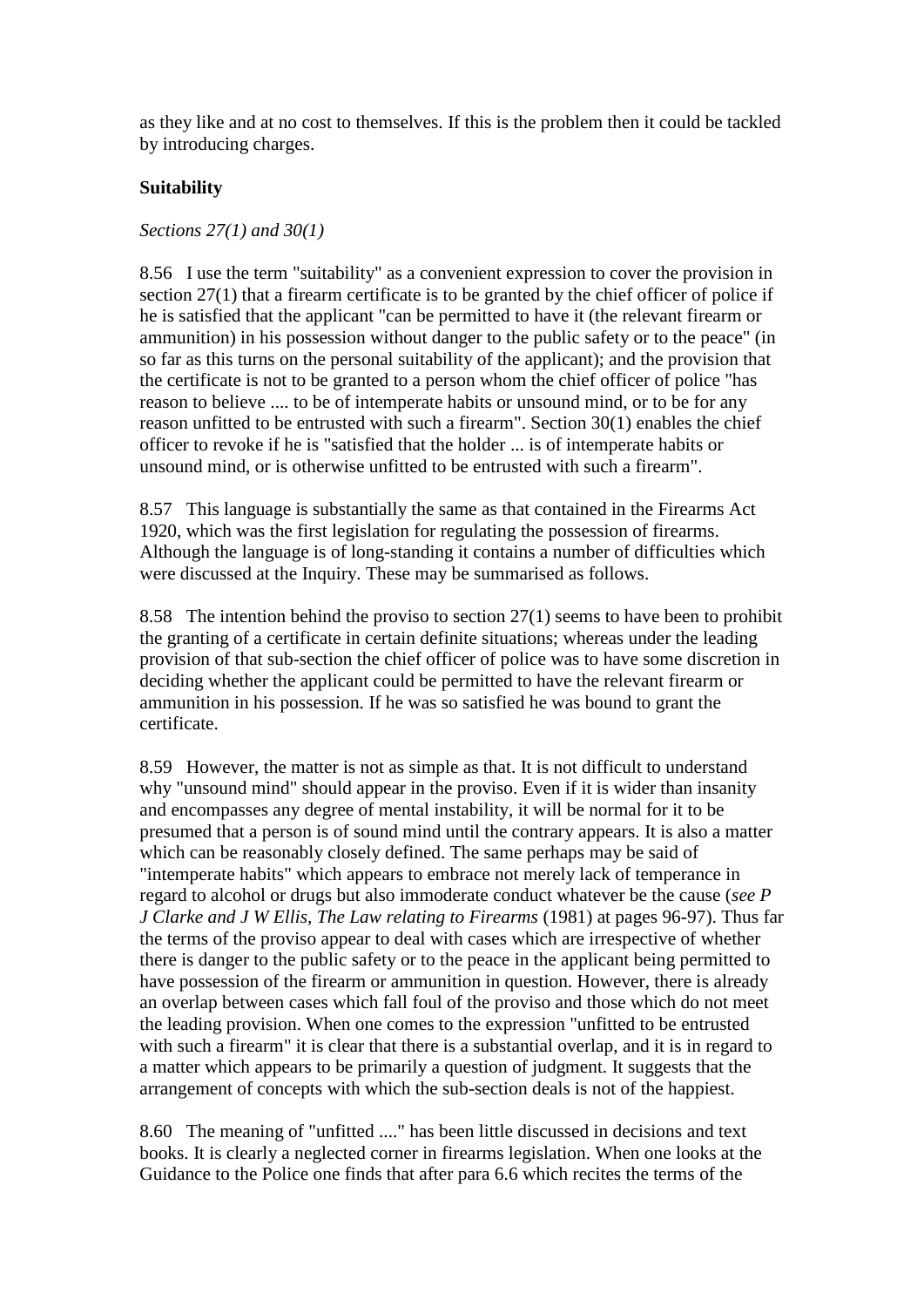proviso the text concentrates on the question of danger to public safety and to the peace (6.9). This seems to overlook the point that the phrase "unfitted ...." is of wide import.

8.61 When one turns to section 30(1) one finds not merely that there is no provision for revocation where the good reason has ceased but also that the power to revoke is limited to a situation in which the proviso in section 27(1) would have applied; with the two additional peculiarities, that section 30(1) uses "is satisfied that" rather than the somewhat weaker expression "has reason to believe"; and that the word "otherwise" now appears in front of the word "unfitted". The mismatching between sections  $30(1)$  and section  $27(1)$  is highlighted by the fact that in the case of shot guns the same test of danger is used both in regard to the granting of the application (section 28(1)) and in regard to the question of revocation (section 30(2)).

8.62 I am bound to say that I consider that it is high time that the language of sections 27 and 30 is revised in order to achieve a logical and consistent arrangement.

8.63 However, there is at this point a consideration which is of greater moment in regard to the protection and safety of the public which lies at the heart of the legislation. The circumstances of the present case seem to me to demonstrate the need for a positive requirement that the applicant should be a person who is fit to be entrusted with the relevant firearm and ammunition, so that where the information on this is not seen as persuasive the certificate should be withheld. This entails some reorientation of section 27(1) with the result that the matters as to which the chief officer of police is to be positively satisfied would include the fitness of the applicant.

8.64 At the same time I am conscious that, without prejudice to what a court may decide are the limits of "fitness", it would be desirable if some guidance could be given to the police and to applicants. I am aware that a number of police forces provide leaflets for the guidance of shooters but, so far as I have been able to discover, there is no national guidance on the subject. The expression "unfitted", in the context in which it is used, seems to me to be capable of embracing deficiencies not merely in physical or mental ability but also in a responsible attitude to such matters as compliance with the legislation, the safe keeping and handling of firearms and elementary co-operation with the licensing authority.

8.65 As regards section 30(1) I consider that it should be brought into full correspondence with section 27(1) with the result that a certificate may be revoked also when the chief officer of police is satisfied that the holder cannot be permitted to possess the firearm or ammunition without danger to the public safety or to the peace.

8.66 I do not think it is necessary for me to recommend that a statutory definition should be given to any of the phrases with which I have been concerned.

# *Probationary membership of an approved club*

8.67 I have already mentioned that the criteria for such a club provides for the probationary member being given a course in the safe handling and use of firearms; and that after its satisfactory completion he or she is to be supervised under certain conditions. Stirling Rifle and Pistol Club submitted that such a course should be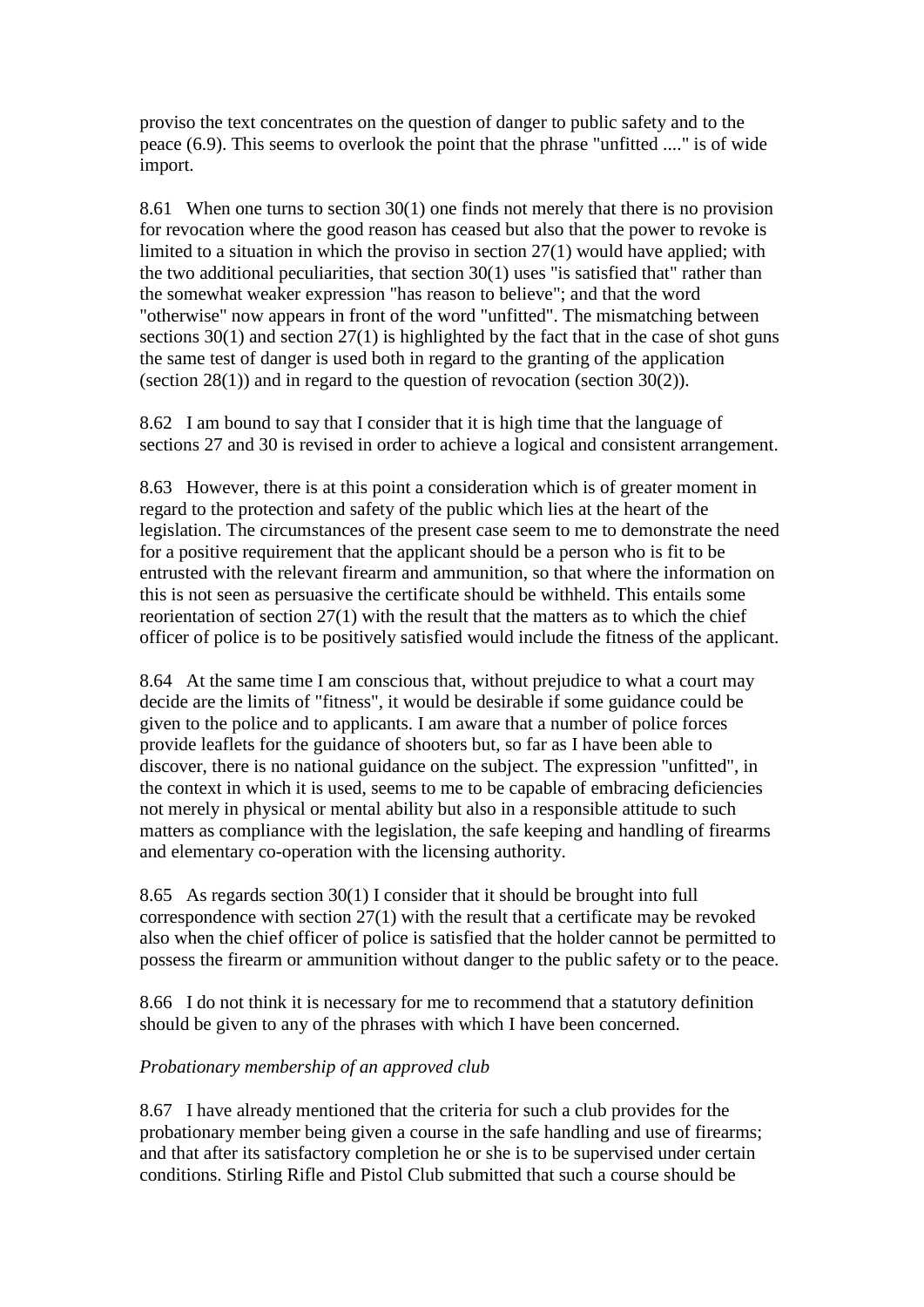organised from a national syllabus, but I do not consider that this is an area which calls for any recommendation on my part.

8.68 The recent reduction in the mandatory probationary period from 6 months to 3 months has attracted some criticism and I understand that a large number of clubs continue to require a period of 6 months as they are fully entitled to do. The Scottish Target Shooting Federation submitted that the restoration of the original requirement would not add a material safeguard since in practice clubs will extend the period when they consider that more examination of a potential member is required. I consider that it should be left to each club to decide whether the normal period should be 6 months; and, if it is to be 3 months, whether in a particular case it should be extended.

8.69 Under the criteria for approved clubs the members must be "of good character". Clubs naturally wish to ensure that they do not admit as a probationary member someone who is not of that character, not only because of the criteria but also out of concern for their own reputation. Plainly there are difficulties facing clubs who wish to vet their probationary members. The police do not become officially aware of the identity of the new member until full membership is obtained and the firearm application is presented. It has been suggested that a prospective member should be required to obtain a copy of any records held about him or her by the police on computer - which they are entitled to do under the Data Protection Act 1984 at a cost of £10. This proposal was rejected by the Home Office Working Group on the Criteria for the Approval of Rifle and Pistol Clubs which reported in 1995. They considered that it would be wrong to require individuals to do this as a prerequisite of joining a club. Whilst appreciating the difficulties faced by clubs in ensuring that members were of "good character", the Working Group were against routine police involvement and considered that vetting of members was a responsibility for the clubs by whatever method they saw fit. The Working Group went on to state that it was not good practice for clubs to use the firearm or shot gun certificate procedure to vet members. However, they recommended a requirement upon clubs to ask a prospective member or guest to declare that he or she was not a prohibited person under the 1968 Act (paras 15-17). This requirement is now part of the criteria. Note 2 on the criteria states also: "Clubs should make their own arrangements for assessing whether members or prospective members are of good character. Police firearms licensing departments should not be asked to disclose whether someone has a criminal record or not".

8.70 In the Inquiry it was also submitted that a person who wished to use a firearm as a member or probationary member but who did not produce a firearm certificate should be requested to provide a certificate issued by the police confirming that he or she was not a prohibited person. The BSSC maintained that this would be a simple document to issue and would not require to list any particular convictions. It could take the form of a simple confirmation that there was nothing in the police records to disqualify the would-be member.

8.71 I do not see any good reason to differ from the Working Group in regard to the proposal that a prospective member should be required to obtain a copy of any records held about him or her. I am not persuaded that it would be appropriate to set up a system for the granting of certificates as the BSSC have proposed. However, I consider that each approved club should be required to inform the police of the receipt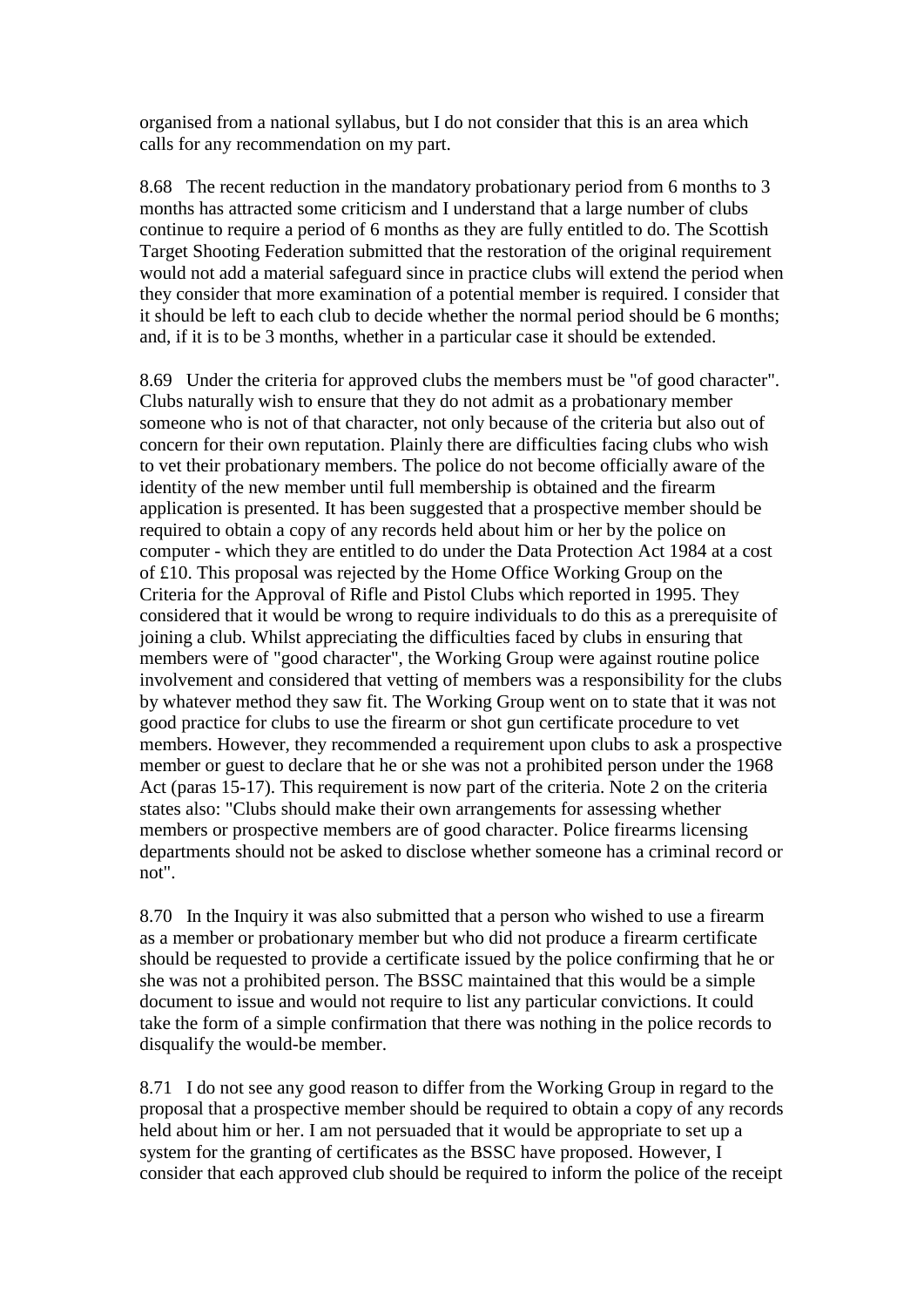of an application for membership. This would enable the police to take prompt action where the applicant was found to be a prohibited person or where his criminal record was such as to give cause for concern. Clubs should also be required to inform the police of the outcome of each application. Each of these duties should fall to be performed within a given period of the event to which it relates.

8.72 I have also considered whether it is necessary to go further and to require that clubs should be under a duty to inform the police as to the reasons for any refusal of membership. As the Green Book points out there is nothing to prevent clubs from doing this at present, but there could be a disadvantage in making it a requirement. It might lead the club in marginal cases to decide that the less embarrassing course was not to refuse the application. The same considerations could apply in cases of expulsion (Part II, paras 119-122). It has also been claimed that clubs should enjoy immunity from liability for any statements of this kind. I consider that on balance it is better to let matters take their course on the present informal basis.

8.73 It would be of assistance if each applicant were required to state whether he or she had submitted any prior application for a firearm or shot gun certificate which had been refused; and whether he or she had previously held such a certificate which had been revoked; and in either event to supply details.

## *Counter-signatories*

8.74 Rule 5 of the Firearms (Scotland) Rules, and the corresponding rule in England and Wales, introduced the requirement that a firearm application should be countersigned. This followed an amendment of section 26 of the 1968 Act by section 10 of the 1988 Act. It is required that the counter-signatory should not be a member of the applicant's family and must - (a) be resident in Great Britain; (b) have known the applicant personally for 2 years, and (c) be a Member of Parliament, justice of the peace, minister of religion, lawyer, established civil servant, bank officer "or person of similar standing". The counter-signatory is required to verify certain information given by the applicant on the application form and to declare that "he knows of no reason why the applicant should not be permitted to possess a firearm". Countersignatories are asked to bear in mind the character, conduct and mental condition of the applicant "in so far as they are relevant to these matters".

8.75 The purpose of counter-signature is evidently to assist the police in their consideration of the application. However, the system has attracted considerable criticism.

8.76 Difficulty has been experienced with the application of the words "or person of similar standing". The Guidance to the Police states that this category might have to be extended fairly widely where an applicant had few contacts in the community (6.5); and the Firearms Consultative Committee advocated flexibility in their First Annual Report (in 1990)(4.8). However, this very flexibility tends to devalue the worth of the counter-signatory's declaration.

8.77 The declaration itself is essentially negative. In one sense the less that a counter-signatory knows about the applicant the less likely would he be to have any difficulty in providing his support to the application.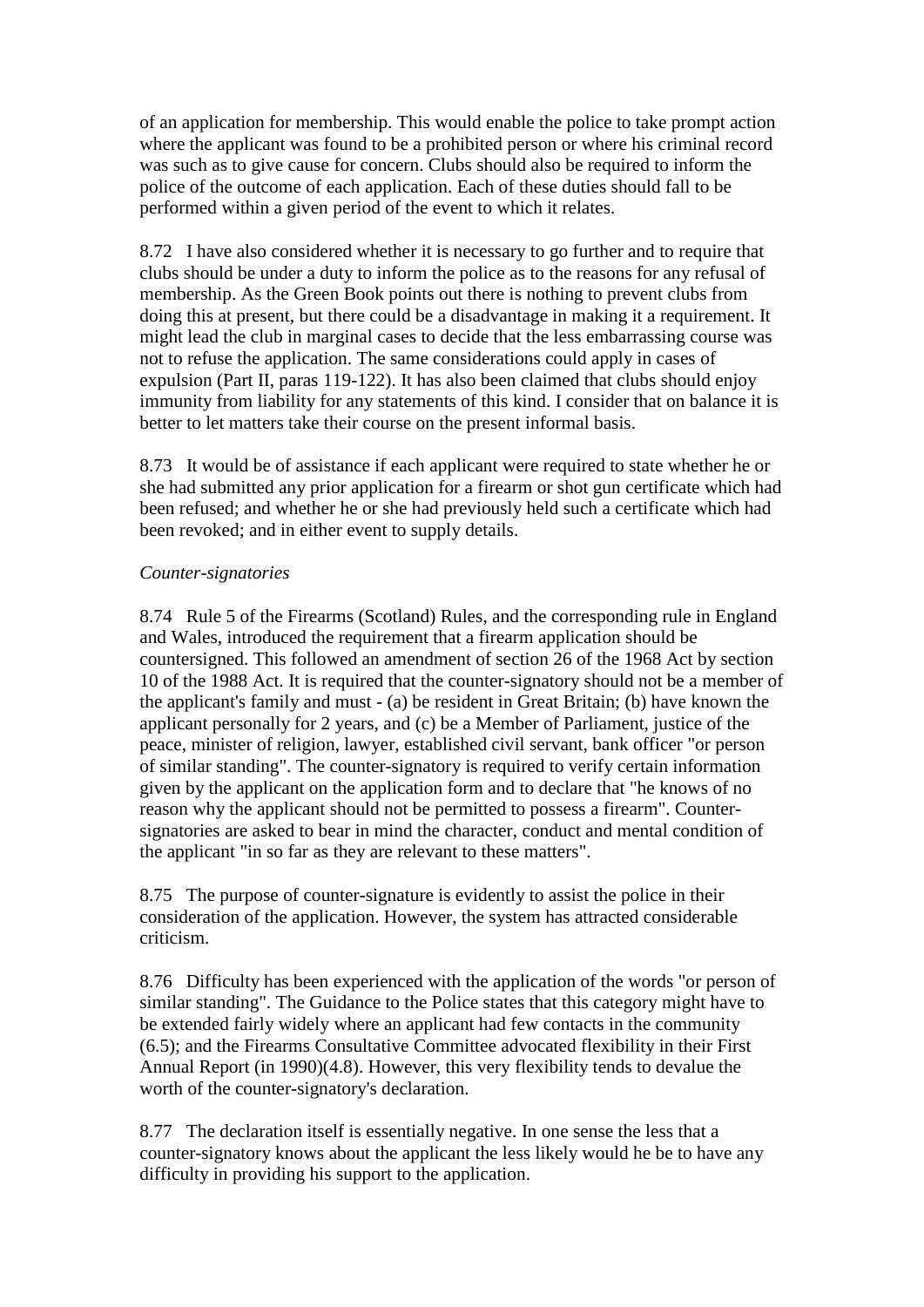8.78 A further particular difficulty is encountered by medical practitioners. While the form asks the same of them as for any other counter-signatory they have two concerns, firstly, that their signature might be taken as implying that they were endorsing the applicant as medically fit to be entrusted with a firearm; and, secondly, that any reservation on their part about signing the certificate might impair their relationship with their patient. The interim firearms guidance note issued by the BMA, revised in April 1996, states: "Where the applicant is a patient, doctors are advised not to support firearm applications unless they believe that they have sufficient knowledge about an individual to justify a judgment that the individual could safely possess and control such a firearm. The occasions when this is so will be rare". At the annual meeting of BMA representatives on 27 June 1996 it was resolved, although by a small majority, "that doctors should not endorse gun licence applications".

8.79 The abolition of the requirement for counter-signature was called for in a number of reports, starting with the Multi-Force Firearm Scrutiny by Devon and Cornwall Constabulary in 1991 (8.2). I note that in the latest draft of the report of Her Majesty's Inspector of Constabulary for Scotland on the Administration of the Firearms Licensing System in 1995 there is a call for a "review" of the current requirement. An earlier draft had called for its discontinuance.

8.80 One way in which to proceed would be to require the counter-signatory to state specifically that the applicant was considered to be a fit person to be entrusted with a firearm. I do not support such a proposal. It would impose a burden which few would be prepared to undertake; and would merely serve to detract from the primary responsibilities of the police to reach a view on that question.

8.81 I consider that the current requirement for a counter-signatory should be abolished and should be replaced by a system for the obtaining of references as one source of information for the police. The object of such a system would be to provide the police not with negative but with positive statements about the applicant without imposing on referees the burden of declaring that the applicant was a fit person to the best of their knowledge and belief. I consider that there should be two referees, neither of whom should be a member of the applicant's family. They should both be persons of good character. One of them should be an official of an approved shooting club of which the applicant is a member. The other should be a person who is not a member of any shooting club. The latter should have known the applicant personally for at least 2 years. Each of the referees should be expected to supply a reference to the police in the form of answers to a questionnaire designed to bring out the extent and nature of their knowledge of the applicant, with particular reference to his character, conduct and mental condition. It would be open to the police to reject a referee who did not appear to have adequate knowledge of the applicant. A reference would normally be treated as confidential but might require to be made available to the applicant in the event of an appeal.

8.82 I do not support the submission that such referees should be made responsible for reporting any subsequent material change of circumstances or be subject to prosecution for failing to do so. It would, in my view, impose such a burden as to be counter-productive.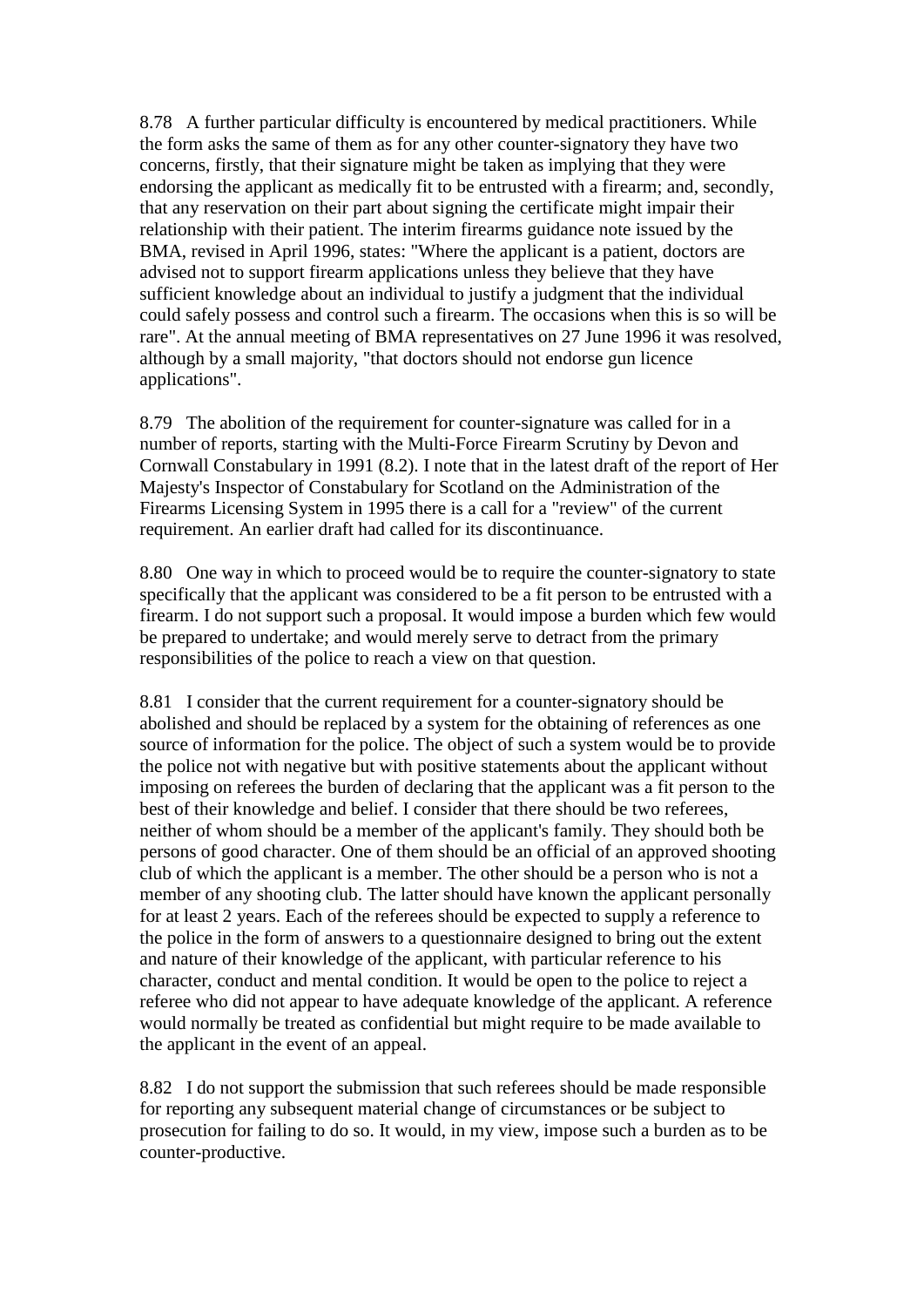8.83 If a system of referees were introduced it would be for the police to decide in the particular case whether and to what extent a reference should be followed up by further enquiry of the referees.

#### *Medical and psychological information*

8.84 It was submitted that a significant improvement in the elimination of the unsuitable applicants could be achieved by the following as a matter of routine:

- i. a report on the applicant by his general practitioner, with or without the disclosure of his or her medical records; and
- ii. the carrying out of a psychiatric examination or a psychological test of the applicant.

8.85 I am entirely satisfied that general practitioners cannot reliably assist in the identification of those who pose a risk of violence and those who do not. There is at present no scientific evidence which would allow this to be determined. It is clear that forensic psychiatrists and clinical psychologists doubt their own ability to predict violent behaviour. A generalist such as the applicant's doctor, who lacks specialist expertise, is even less able to reach soundly-based judgment as to his potential for violence. As regards mental illness, it was pointed out by the Royal College of Psychiatrists in their submission that this of itself does not indicate the risk of violence since only a small proportion of those who suffer from such illness commit such offences. Severe mood disturbance or instability or alcohol abuse or a history of violence might suggest that the patient should not be permitted to possess a firearm, but this is based on common sense rather than on scientific grounds. Quite apart from these considerations there are cases, of which Thomas Hamilton is an example, where the general practitioner has no adequate personal knowledge of the individual patient. There may, of course, be cases in which a doctor is under the duty of disclosure in the interests of others. Such cases are covered by paragraph 18 of the Guidance on Confidentiality issued by the General Medical Council which states: "Disclosures may be necessary in the public interest where a failure to disclose information may expose the patient, or others, to risk of death of serious harm. In such circumstances you should disclose information promptly to an appropriate person or authority". For such cases a confidential telephone advice and information service is offered to doctors by the DVLA. In his letter to the Home Affairs Committee dated 24 May 1996, which formed part of the BMA evidence to the Inquiry, the Secretary, Dr E M Armstrong, stated: "Our conclusion, sadly, is that until such time as methods are developed to provide reliable predictions, firearms policy needs to be based on the understanding that, from time to time, unpredictable behaviour will occur".

8.86 As regards carrying out of a special examination or test, essentially the same considerations apply. The carrying out of risk assessments by psychiatrists and clinical psychologists who were trained for this type of work would involve considerable expense, and the use of resources which are in short supply. Such assessments would require to be carried out at least annually. On the basis that firearm certificates have a life of 5 years approximately 35,000 applications require to be dealt with each year. The corresponding figure for shot gun applications is 145,000. Professor Cooke in his evidence said that it would be possible to identify individuals who had a propensity to violence but that this would require 2 days' work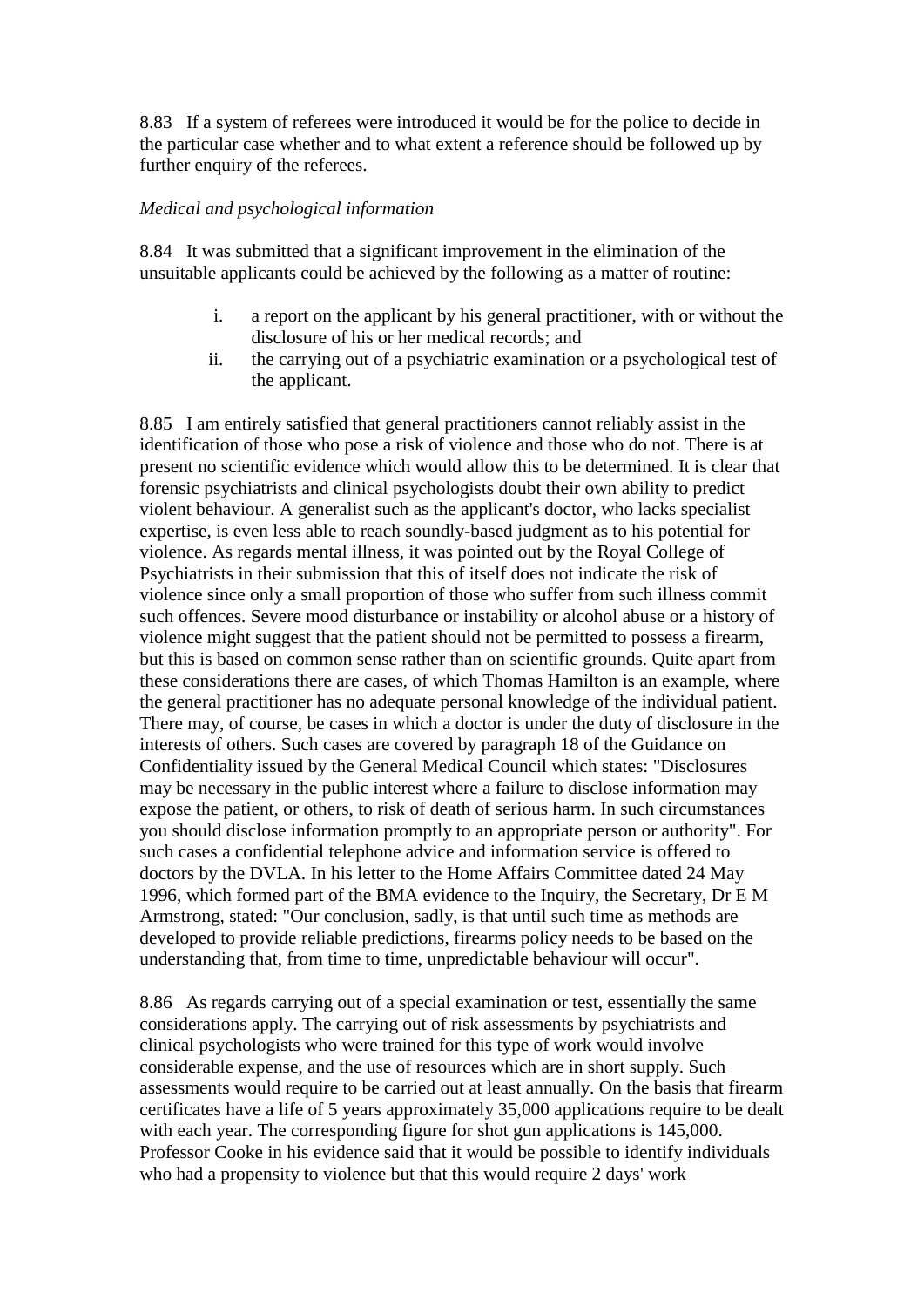interviewing the applicant, seeking to build up rapport and trust and using collateral information. However, there would always be errors, which would tend to be errors on the side of regarding the person as unsuitable rather than the other way round. Extreme violence was very rare and was virtually impossible to predict. Mental illness, as distinct from traits of personality, could come about rapidly and unexpectedly; and accordingly it could not be taken that this would be picked up in an examination. The remarks which Professor Cooke made about a psychological examination applied also to psychometric testing. In any event there is a danger that applicants would discover what were the "right" answers.

8.87 In the light of the above I am satisfied that neither of these approaches is practicable. In each case there are grounds for considerable reservations as to its effectiveness.

8.88 The Inquiry heard the evidence of Dr H D Davies who has had many years of experience as a police surgeon and is the immediate past president of the Association of Police Surgeons. He outlined a possible system by which the applicant's medical practitioner would on request from a selected police surgeon (now referred to as a forensic medical examiner) supply information as to the applicant's medical history. For this purpose forms similar to those used for the purpose of obtaining life assurance would be used. The medical practitioner would be able, but not bound, to add comment of his own as to the suitability of the applicant. The forensic medical examiner would make an assessment as to whether there was any point in the applicant being interviewed by him or examined by a psychiatrist or psychologist. The forensic medical examiner would make a formal and confidential recommendation to the Chief Constable as to whether the applicant was or was not suitable from a medical point of view. The final decision would, as at present, rest with the Chief Constable. It was also suggested that medical practitioners would be under a duty to advise the police or the forensic medical examiner if the holder of the firearm certificate became mentally unwell or if there was some other change of circumstances which raised a question as to whether he was still suitable.

8.89 The advantage of such a proposal is that it could be of some benefit in screening out at least some of the applicants which are unsuitable on medical grounds. It would relieve the medical practitioner of the difficulty of being asked to give what he regards as an assurance as to the medical suitability of the applicant; and it would enable him to exchange information with a fellow-professional who would have the responsibility of deciding whether the information provided called for further action. In cases in which the medical practitioner knew so little of his patient that he was unable personally to give details of the applicant's medical history it might prove necessary for a medical examination to precede any further consideration of the application by the forensic medical examiner. The proposal would also provide a means by which a medical practitioner could discharge his duty to provide information in accordance with paragraph 18 of the Guidance on Confidentiality.

8.90 I consider that there is some merit in the proposal which has been put forward on behalf of the Association of Police Surgeons. However, as it raises questions on which there should be full consultation with the professional bodies, I consider that the best course for me is to recommend that the Home Office and The Scottish Office institute a process of consultation in order to see whether such a system is feasible. It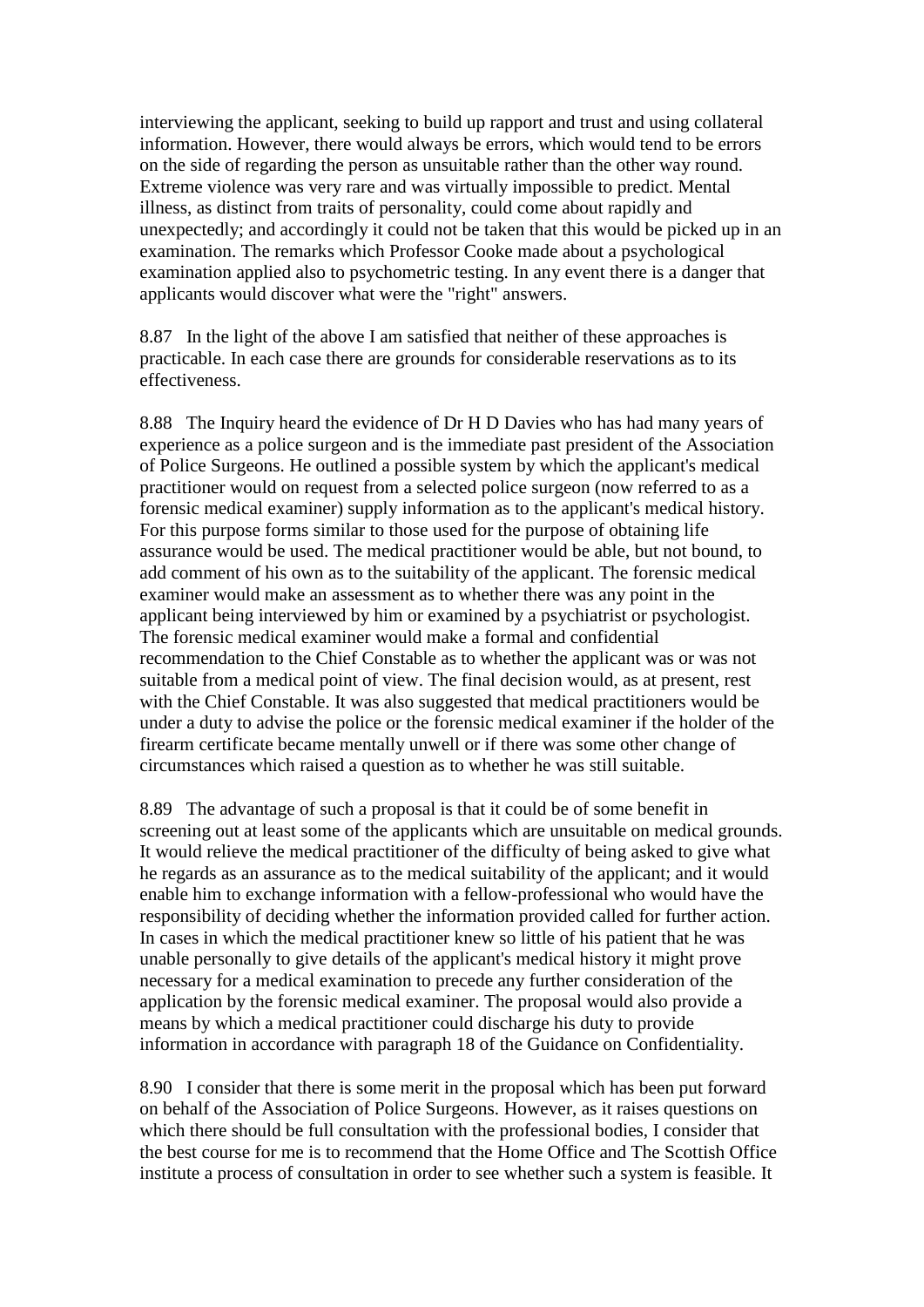would, of course, on any view involve the need to make it an essential part of the procedure for applying for a firearm certificate that the applicant consented to the disclosure of details of his medical history and was subject to being required to undertake an interview, examination or test. I have some reservations about the proposal that medical practitioners should be under a duty to report changes relating to the holder of the firearm certificate, in respect that it might well be very difficult for them to know when such a duty arose.

# *Advertisement*

8.91 It was suggested that each firearm application should be advertised locally so that members of the public could express any objection to or reservation about the applicant while the application is under consideration by the police.

8.92 I do not favour this proposal in the case of those who already hold firearms. It would serve to draw attention to the fact that they possessed firearms and would tend to increase any risk of their homes being broken into and the firearms stolen. As regards the application of such a proposal to those who are applying for a firearm certificate for the first time, I do not consider there is sufficient reason for making advertisement obligatory only in the case of such applicants.

# **Prohibited persons**

8.93 Here I am concerned with the categories of person whom the 1968 Act treats as prohibited persons. A number of suggestions were made for additional categories. The only proposal which appeared to me to have any tenable connection with the Inquiry was that those who have been detained under the Mental Health Acts, whether or not as a result of an order made by a criminal court, would incur prohibition. As is pointed out at para 80 of Part II of the Green Book any such change in the law would need to make provision for a right of appeal.

8.94 This matter was considered by the Firearms Consultative Committee in Chapter 9 of their Third Annual Report (in 1992). They regarded the issue, especially in the case of non-offenders, as raising formidable legal, medical and enforcement difficulties. They recommended to the Home Secretary that he should look closely again at the whole issue in consultation with his ministerial colleagues in other interested departments to see whether a solution was possible.

8.95 Up to a point the need for depriving a person of firearms could be met by the system for communication of medical information with which I have been concerned above. It seems to me that it may well be preferable that such cases should be handled through the process of revocation rather than by the creation of an additional prohibited category. In the circumstances I have no particular recommendation to make.

# **Security**

8.96 The question of whether an applicant can be permitted to have a firearm or ammunition in his possession includes the question of the security in which they are held. Standard condition 4 of the firearm certificate places holders under a duty to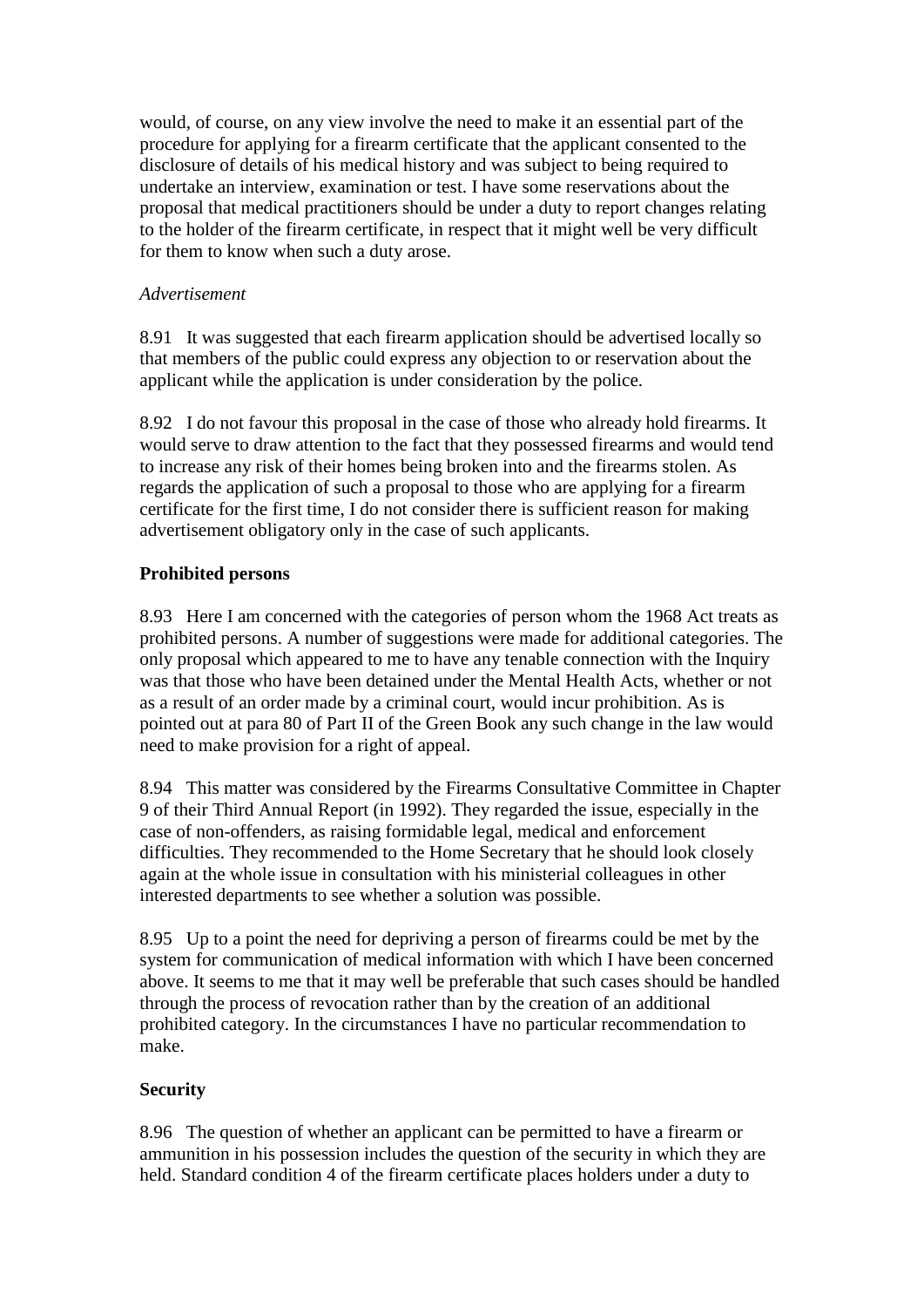take all "reasonable" security precautions, both when the firearms and ammunition are in store at home or elsewhere and when they are in use or transit.

8.97 It was suggested - as it has been before - that it should be a mandatory requirement for a particular means of security to be provided. I can see that this would have the advantage of certainty, mainly for the police. On the other hand on the limited submissions made to me I am not convinced that it would be right to recommend such a change. The greater advantage seems to lie with the present system in which what is required is intended to be proportionate to the circumstances of the case.

# **Renewal**

8.98 Here I am concerned with two inter-related matters, firstly, the period after which firearm certificates fall to be renewed; and, secondly, the manner in which the renewal enquiry should be conducted, and in particular whether it should be by visit or by post.

8.99 Firearm certificates issued on or after 1 January 1995 are valid for 5 years. Certificates issued before that date are valid for 3 years. There is no legal requirement that applicants for the initial grant or renewal of a firearm certificate should be visited. Police forces have been encouraged to carry out a thorough investigation of all initial applications so that a postal system, supplemented by home visits only where strictly necessary, could be introduced - thereby reducing the time, workload and cost of renewal process. A number of Scottish police forces have introduced a postal renewal system for shot gun certificates but only one has introduced such a system for firearm certificates. Chief Constable Cameron said in evidence that most forces were reluctant to introduce postal renewal because they considered that it was essential to continue to have as many home visits as possible in order to maintain the quality of the enquiry in the interests of public safety and the application of the regulatory aspects of firearms law, especially in view of the extension of the life of the certificate from 3 to 5 years. He added that it was anomalous to have enquiries into the renewal of shot gun certificates carried out to a different standard.

8.100 The practice of carrying out a postal renewal represents a shift away from the advice given in the Guidance to the Police at a time when the life of the firearm certificate was 3 years. The advice was that it was helpful to combine a personal visit with the inspection of firearms and the interview; and that applications for renewal gave an opportunity for reviewing the circumstances of each case and the extent to which the provisions of the Act had been complied with by the holder of the certificate and by persons supplying him with firearms or ammunition (6.29).

8.101 It is my understanding that it was intended that postal renewal would be used only where there had been no change of circumstances and no reason to do otherwise. However, it seems to me that even with an improvement in the level of police criminal intelligence, it may well be that a change of circumstances or a cause for concern will not be known *unless* a home visit takes place.

8.102 I do not consider that the life of the firearm certificate which has been so recently extended to 5 years should revert to 3 years. However, in the light of the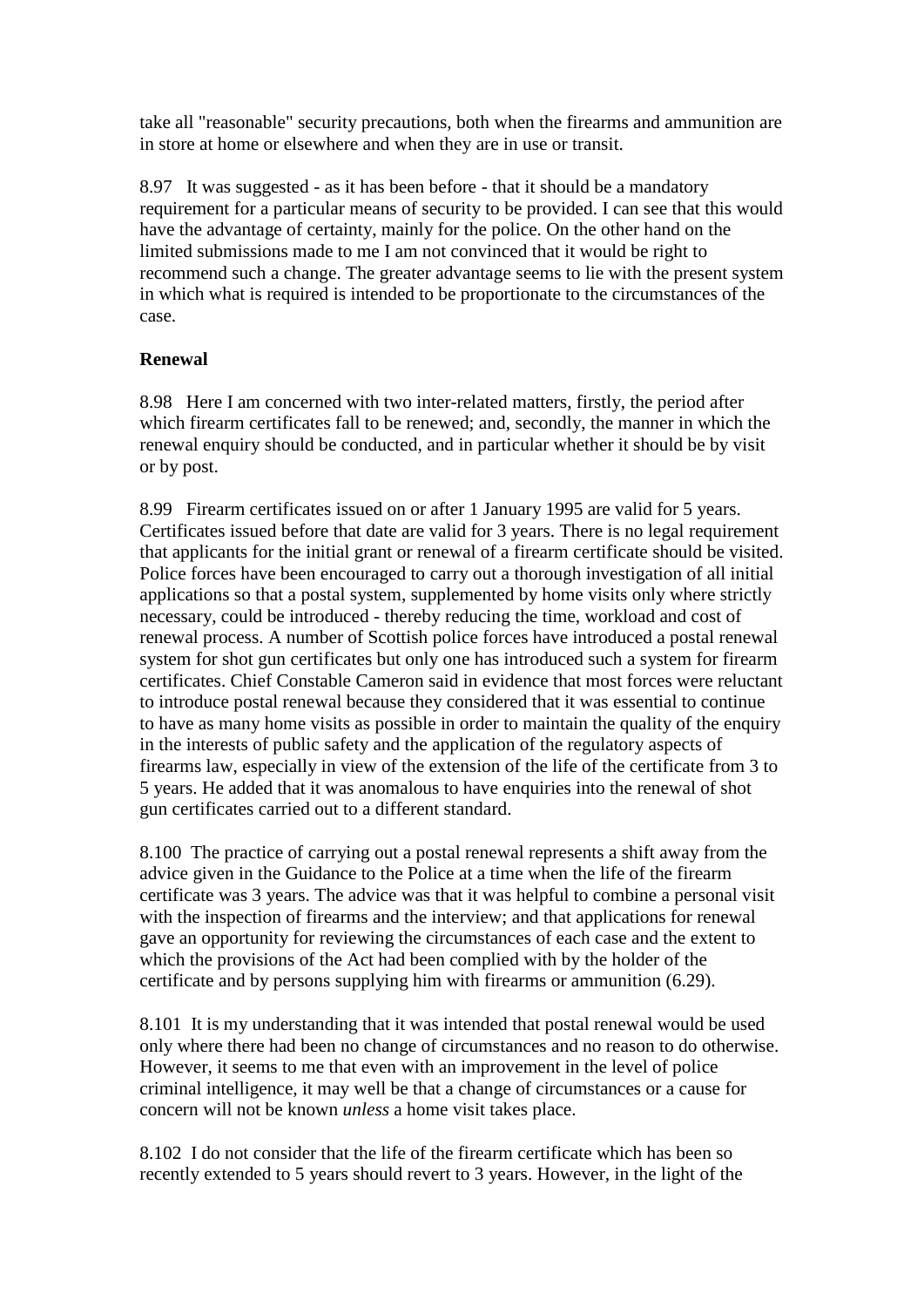evidence which I have heard and read I consider that this calls for greater emphasis on the quality of work which is done by the police gathering and utilising intelligence. I do not favour postal renewals as the general rule.

# **Revocation**

8.103 I have discussed above the enlargement of the scope for revocation under section 30(1) of the 1968 Act [\(paras 8.31-8.33\);](http://www.archive.official-documents.co.uk/document/scottish/dunblane/dun8-31.htm) and an extension of the powers to enter and seize firearms [\(para 8.15\).](http://www.archive.official-documents.co.uk/document/scottish/dunblane/dun8-15.htm)

8.104 It was submitted that in addition to the power of revocation the police should also have the power to suspend the certificate pending a decision as to revocation. I do not consider that this is necessary, having regard to my recommendation in para 8.15.

8.105 It was also submitted that certain consequences should follow from revocation, in particular that a period of time should elapse before the former certificate holder would be able to reapply for a certificate. I am not convinced that it would be appropriate to enact a rule which would apply to every case irrespective of its circumstances. Accordingly I do not favour such a proposal.

8.106 I noted that it was also submitted that a person whose firearm certificate had been revoked should be unable to take advantage of any of the special exemptions from section 1 of the 1968 Act. While I see some force in this proposal it seems to me to lead into a consideration of matters which are too far removed from the scope of this Inquiry, and accordingly I have not given it further consideration.

# **Decisions and Appeals**

# *Decisions*

8.107 It is essential that the officer to whom the duty of making a decision to grant or refuse an application for a firearm certificate or a variation or a decision as to revocation of a firearm certificate is placed in the position of being able to make that decision in the light of all the information which is of possible relevance (cf para [6.78\)](http://www.archive.official-documents.co.uk/document/scottish/dunblane/dun6-78.htm).

8.108 It was submitted that the chief officer of police or the officer acting on his behalf should be given a discretion to decide which was subject only to the process of judicial review and hence that the present appeal system should be abolished. I do not recommend such a course. Apart from any other consideration it would mean the loss of access to a local independent forum.

8.109 It was also submitted that the chief officer of police should be subject to a general duty to hear the applicant or holder prior to making his decision. The purpose of this would be to give the applicant or holder an opportunity to respond to the case against him. At present the Firearms Acts make no provision for any form of procedure. It seems to me to be inappropriate to introduce such a formal requirement regardless of the circumstances. That is not to say that there may not be circumstances, especially in regard to revocation, where it is arguable that considerations of natural justice indicate that the holder should be given the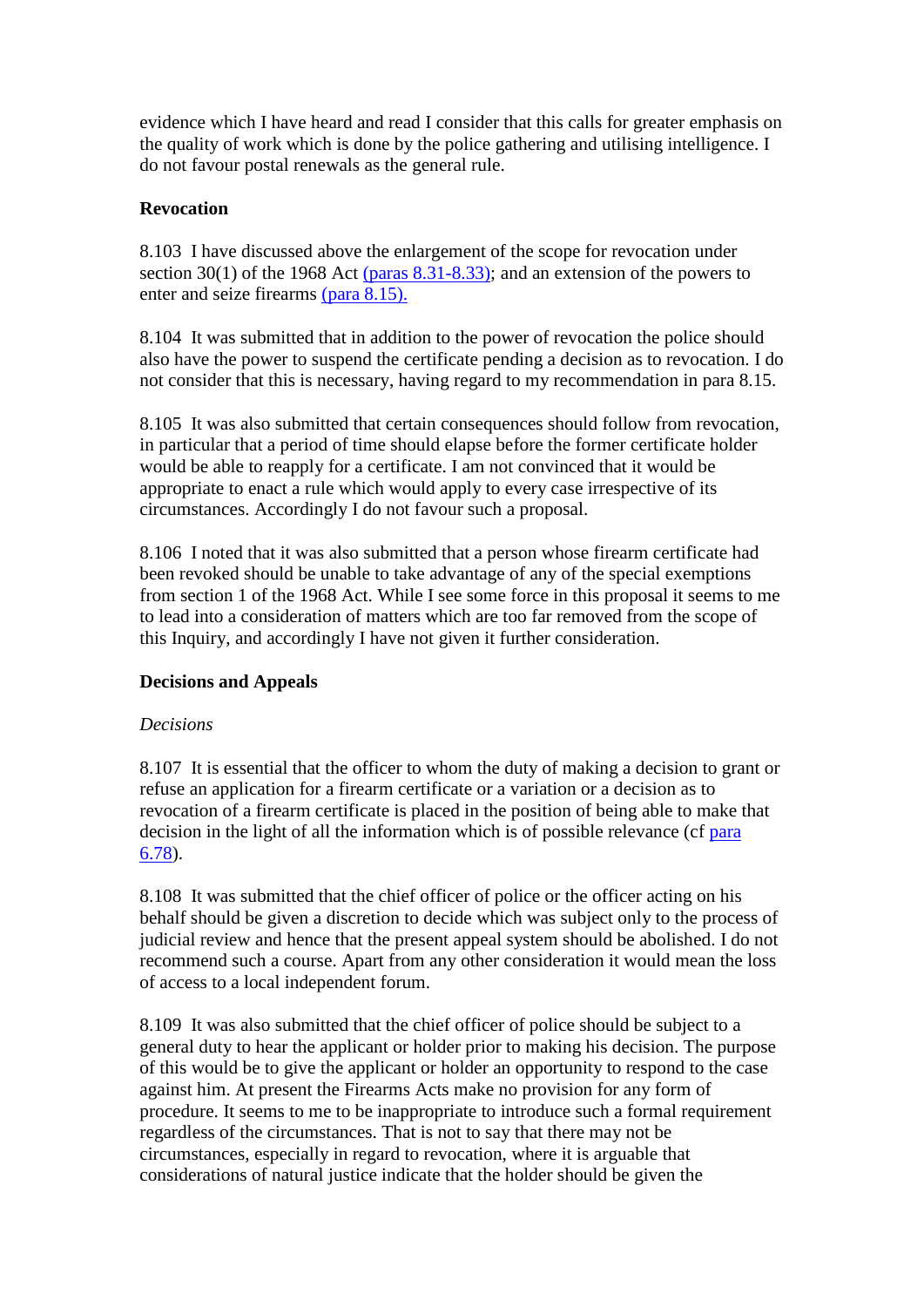opportunity to respond. However, that is a matter to be determined according to the circumstances of the case.

8.110 Another duty which, it was submitted, should be imposed on the chief officer of police was to give reasons for his decision. This is already advised as a matter of good practice (see the Guidance to the Police, paras 6.7 and 6.39). In their Fifth Annual Report (in 1994) the Firearms Consultative Committee did not support such a proposal. I do not consider that I should differ from them.

8.111 It was pointed out by the BSSC that there is no mechanism by which the chief officer of police may refer his doubts or concerns about a particular applicant to an independent review outwith the court system and his own police force. They submitted that there was merit in the introduction of an "intermediate" tribunal comprising suitable experts to which cases could be referred. This would enable him to express his concerns without having to commit his force to the expensive option of defending an appeal. No such suggestion has come from any of the bodies which represent police officers of whatever rank. I consider that it would tend to detract from the responsibility attaching to the chief officer of police as well as delaying the prompt disposal of what he has to decide. I do not favour this proposal.

## *Appeals*

8.112 Under section 44 of the 1968 Act an applicant or holder has a right of appeal in Scotland to the Sheriff; and in England and Wales to the Crown Court. A study of a number of decisions - to which my attention was drawn in a note by Mr Bonomy and Mr Lake in regard to Scotland and an opinion by Mr Jeremy Carter-Manning QC in regard to England and Wales - shows that there is a considerable variation of approach.

8.113 In England and Wales the appeal is treated as if it was a re-hearing. While the decision of the chief officer is of considerable importance the Crown Court substitutes its own decision for his, taking into account not only matters considered by him but also any other matters brought to its notice (see *Kavanagh v Chief Constable of Devon and Cornwall* [1974] QB 624 and *R v Acton Crown Court ex parte Varney* [1984] Crim LR 783).

8.114 In Scotland it was thought for many years, in the light of the decision in *Kaye v Hunter* 1958 SC 208, that the sheriff was performing not a judicial but an administrative function; and in that capacity he could only interfere with the decision of the chief officer of police if he was persuaded that it was a capricious or arbitrary exercise of his discretion. However, in *Rodenhurst v Chief Constable of Grampian Police* 1992 SC 1 it was held that *Kaye v Hunter* was wrongly decided; that the sheriff was acting in a judicial capacity; and accordingly that an appeal to the Court of Session was competent. On the other hand the court did not express a view as to the scope of the appeal to the sheriff. It was sufficient for the outcome in that case that it was common ground that the chief officer's decision was based on materially incorrect information and accordingly could not stand.

8.115 Against that background it will be understood that until the decision in *Rodenhurst* there was a dearth of authoritative decisions as to the scope of an appeal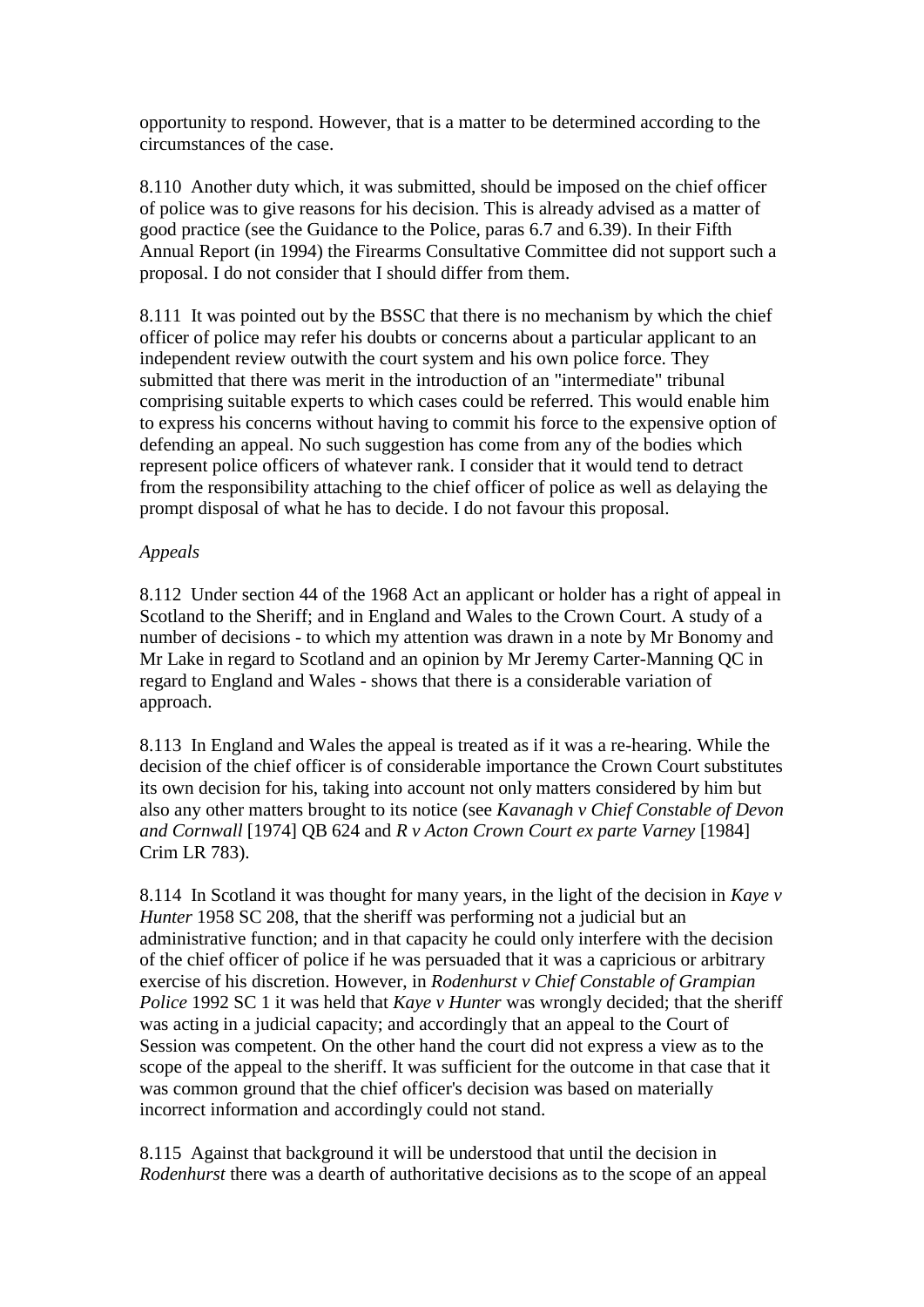to the sheriff. Since *Rodenhurst* sheriffs have disposed of appeals to them on a variety of bases. In some cases the sheriff has proceeded to reconsider the subject of the chief officer's decision in much the same way as it would have been reconsidered in England and Wales. In some the sheriff's decision has turned on whether the chief officer's decision was "justified and reasonable". In others the sheriff has considered whether the decision was based on an error of fact or law, oppressive, unjust or malicious or unreasonable. A recurring theme in many of the decisions is that the chief officer's discretion should be recognised and respected. The only case which has come before the Court of Session since *Rodenhurst* was *Howson v Chief Constable of Fife* 5 November 1993, unreported, in which the court said in the course of its opinion: "The essential matter that the chief constable had to decide, that the sheriff had to decide or that we should have to decide if we were considering the matter afresh, is whether or not the circumstances revealed a danger to the public". This may suggest that the sheriff was in the position of being able to exercise an independent decision *de novo.*

8.116 It is clearly unsatisfactory that in Scotland there should be uncertainty as to the correct approach to be adopted. In the ordinary way it might well be appropriate, if one was concerned only with the ascertainment of the law as it stands, to await a suitable opportunity for the Court of Session to clarify the position in Scotland. However, the existence of diverging approaches as between Scotland and England and Wales serves to highlight certain questions which may be pertinent in the present Inquiry where the scope for an appeal is an element in the strictness of the certification regime.

8.117 It is, in my view, open to question whether an appeal should be as wide as to amount to a re-hearing of the application or the matter of revocation. It is to my mind strange that, when so much importance attaches - and rightly so - to the responsibility of the police and in particular the decision-maker, that a court of law should take on the responsibility of discharging that function in deciding an application or a question of revocation, all within the comparatively narrow range of the information which is provided by the evidence before it. While cases may occur in which a chief officer of police proceeds on what turns out to be incorrect information or mistaken view of the law, the core of his function is the exercise of his judgment. Although the decision in *Kaye v Hunter* is no longer of any authority one of the remarks by Lord President Clyde at page 211 is apposite: "He is probably in a far better position than any other official to know or to be able to ascertain whether the granting of the certificate is in the public interest ....". As I have already noted, in a number of cases in Scotland sheriffs have reiterated the importance of the discretion which is entrusted to the chief officer.

8.118 These considerations lead me to question whether it is appropriate that a court of law should approach the question as if it was for itself to decide in place of the chief officer. For the same reasons I also question the submission which was made for the BSSC that the appeal function should be transferred to a specialist tribunal on the ground that "one of the fundamental problems of the current appeal system is the unfamiliarity of some courts with the sport of shooting, with firearms law and its application, and with the practical side of firearms licensing".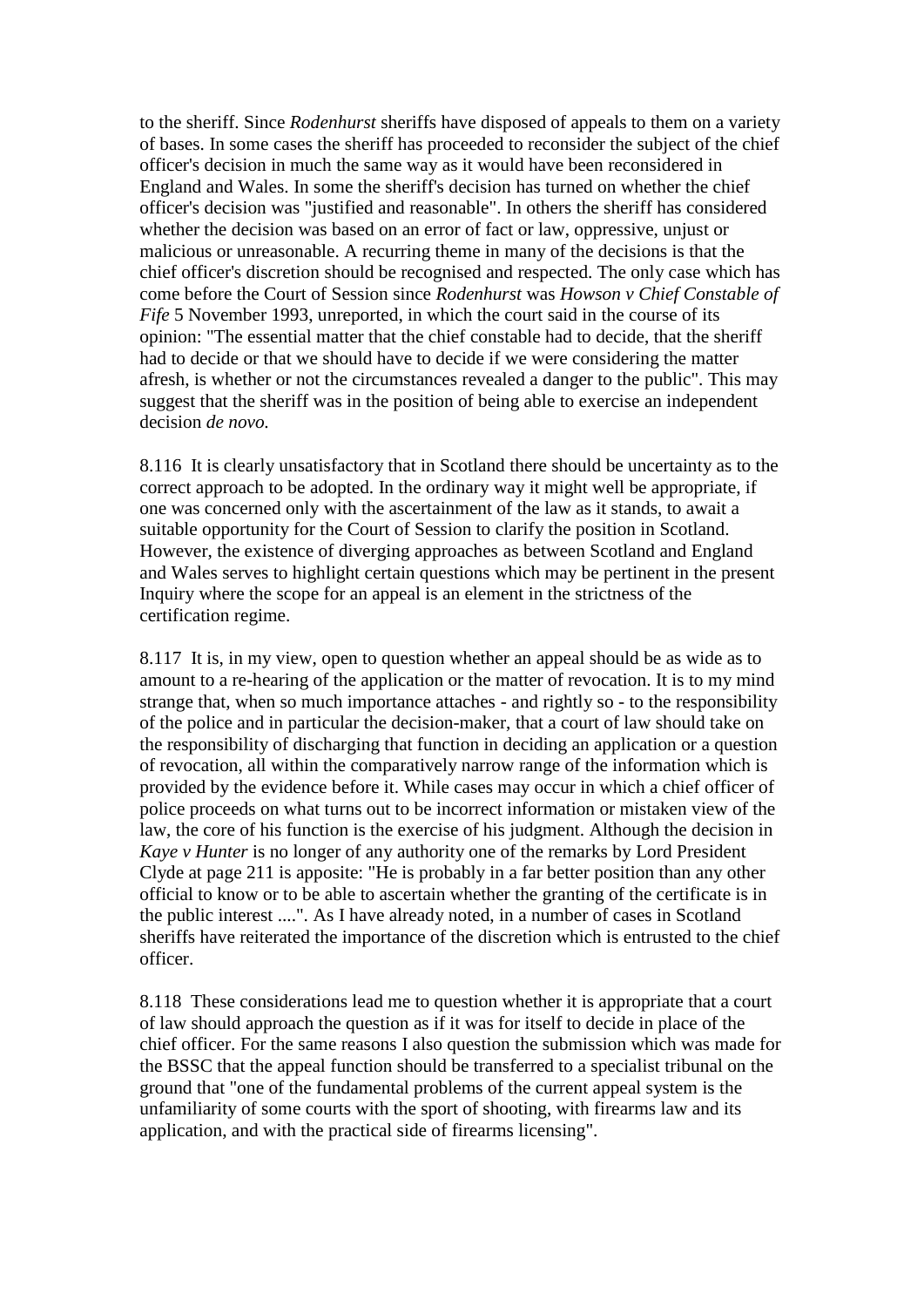8.119 I consider that the more appropriate approach is to recognise the discretion of the chief officer of police, retain the courts as the avenue for appeal, and limit the scope of appeal to enumerated grounds which between them should cover the areas in which there should be room left for appeal. Purely by way of illustration I would draw attention to the fact that under the Licensing (Scotland) Act 1976 and the Civic Government (Scotland) Act 1982 the scope for appeal to the sheriff against a decision of the licensing board or, as the case may be, the local authority, is limited to cases in which the decision-makers (i) have erred in law; (ii) have based their decision on an incorrect material fact; (iii) have acted in a manner contrary to the requirements of natural justice; or (iv) have exercised their discretion in an unreasonable manner. I recommend that consideration be given to reforming the scope for appeal on these lines, although I appreciate that the exact terms in which it should be cast is a matter for further study and consultation.

#### **Conclusions**

8.120 From the discussion in this chapter I draw a number of conclusions. It would be practicable to supplement existing measures with a view to ensuring that no holder of a firearm certificate remained in possession of a firearm unless he continued to have good reason to do so. However, as regards ensuring the suitability of the applicant or holder - the aspect which is of greater importance for public safety - there would still be significant limitations. The provision of medical information can provide warning signs in some cases but there is no certain means of excluding the onset of a mental illness which poses danger or of identifying those whose personalities harbour dangerous propensities. These limitations would be inherent in the system itself, quite apart from any failure to operate it adequately.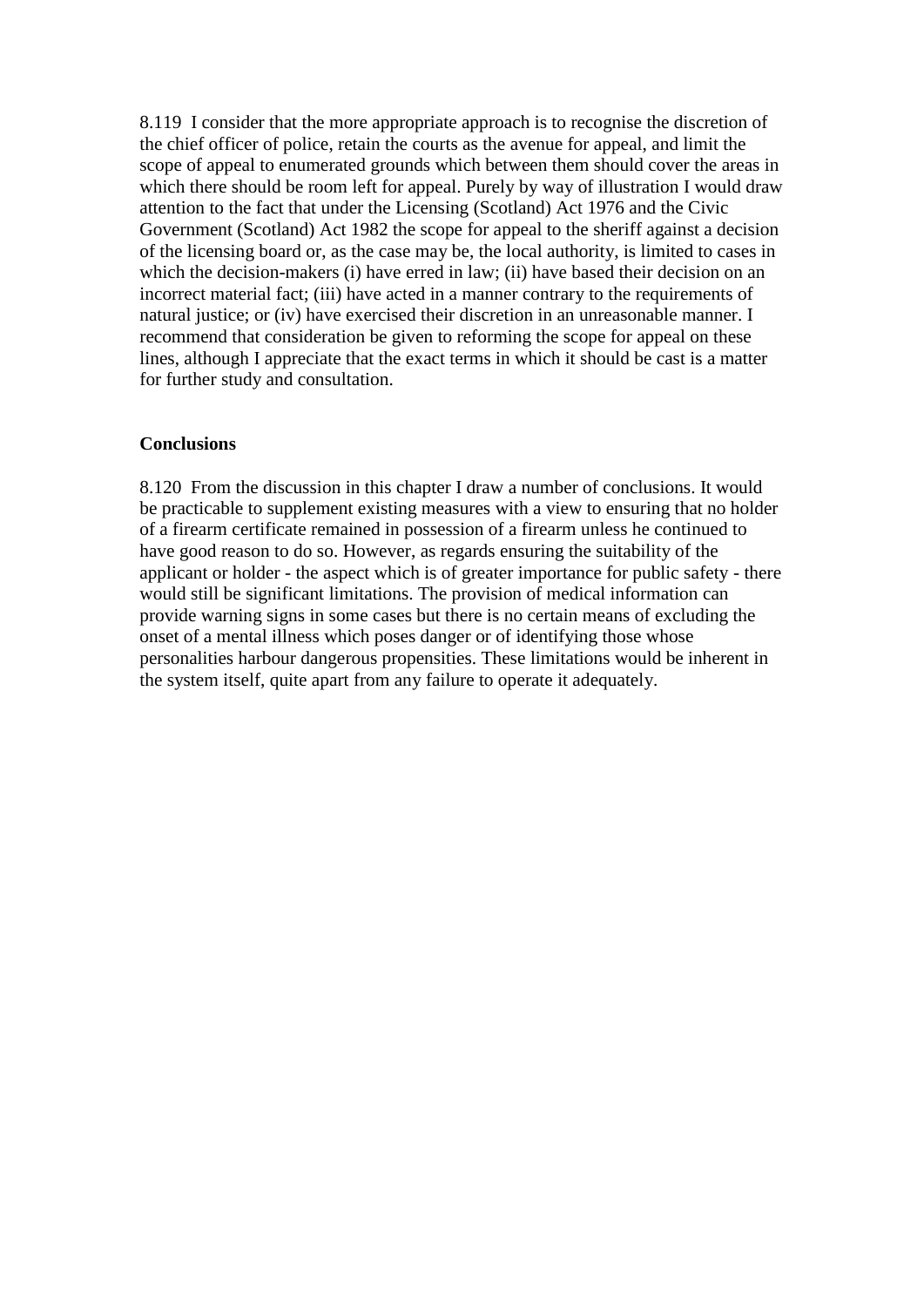# **The availability of section 1 firearms**

# **Introduction**

9.1 In the light of my conclusions in the last chapter I require to consider whether there should be a restriction on the availability of firearms which fall within section 1 of the 1968 Act, and in particular handguns; and, if so, what form that restriction should take.

9.2 I will begin with the general question whether there is a relationship between the legal availability of firearms and the incidence of crime and suicide [\(paras 9.3-9.32\).](http://www.archive.official-documents.co.uk/document/scottish/dunblane/dun09a.htm#9.3) I will then consider:

- o handguns and their use in target shooting [\(paras 9.33-9.44\)](http://www.archive.official-documents.co.uk/document/scottish/dunblane/dun09c.htm)
- $\circ$  the dangers posed by the misuse of handguns [\(paras 9.45-9.53\)](http://www.archive.official-documents.co.uk/document/scottish/dunblane/dun09c.htm#9.45)
- $\circ$  the assessment of risk [\(paras 9.54-9.62\)](http://www.archive.official-documents.co.uk/document/scottish/dunblane/dun09d.htm)
- o measures for restricting the availability of handguns [\(paras 9.63-9.98\)](http://www.archive.official-documents.co.uk/document/scottish/dunblane/dun09d.htm#9.63)
- the implications of restricting the availability of handguns [\(paras 9.99-](http://www.archive.official-documents.co.uk/document/scottish/dunblane/dun09f.htm) [9.105\)](http://www.archive.official-documents.co.uk/document/scottish/dunblane/dun09f.htm)
- $\circ$  what should be done [\(paras 9.106-9.113\)](http://www.archive.official-documents.co.uk/document/scottish/dunblane/dun09f.htm#9.106)

The chapter ends with some observations on other matters [\(paras 9.114-9.119\).](http://www.archive.official-documents.co.uk/document/scottish/dunblane/dun09f.htm#9.114)

# **Is there a relationship between the legal availability of firearms and the incidence of crimes and suicide?**

# *Crime*

9.3 Two points are in controversy both in this country and abroad, especially in the United States of America. Firstly, is there a relationship between the legal availability of firearms and the level of firearm-crime? Secondly, even if there is such a relationship, would restriction on the legal availability of firearms affect the overall level of crime?

9.4 As regards the first of these points, there is unfortunately no systematic recording as to the extent to which legal, as distinct from illegal, firearms are used in the commission of crime in Great Britain; and there is no routine research into this subject. Firearms used in crime are generally not recovered after they have been so used and, when they are, they are usually found to have been tampered with so as to obscure their origin. However, as the Research and Statistics Directorate of the Home Office (RSD) observed in its note, to which I referred in para 2.23: "It would be naive to think that the majority (perhaps the vast majority) of offences did not involve illegal firearms, albeit noting that some of the most notorious murders have involved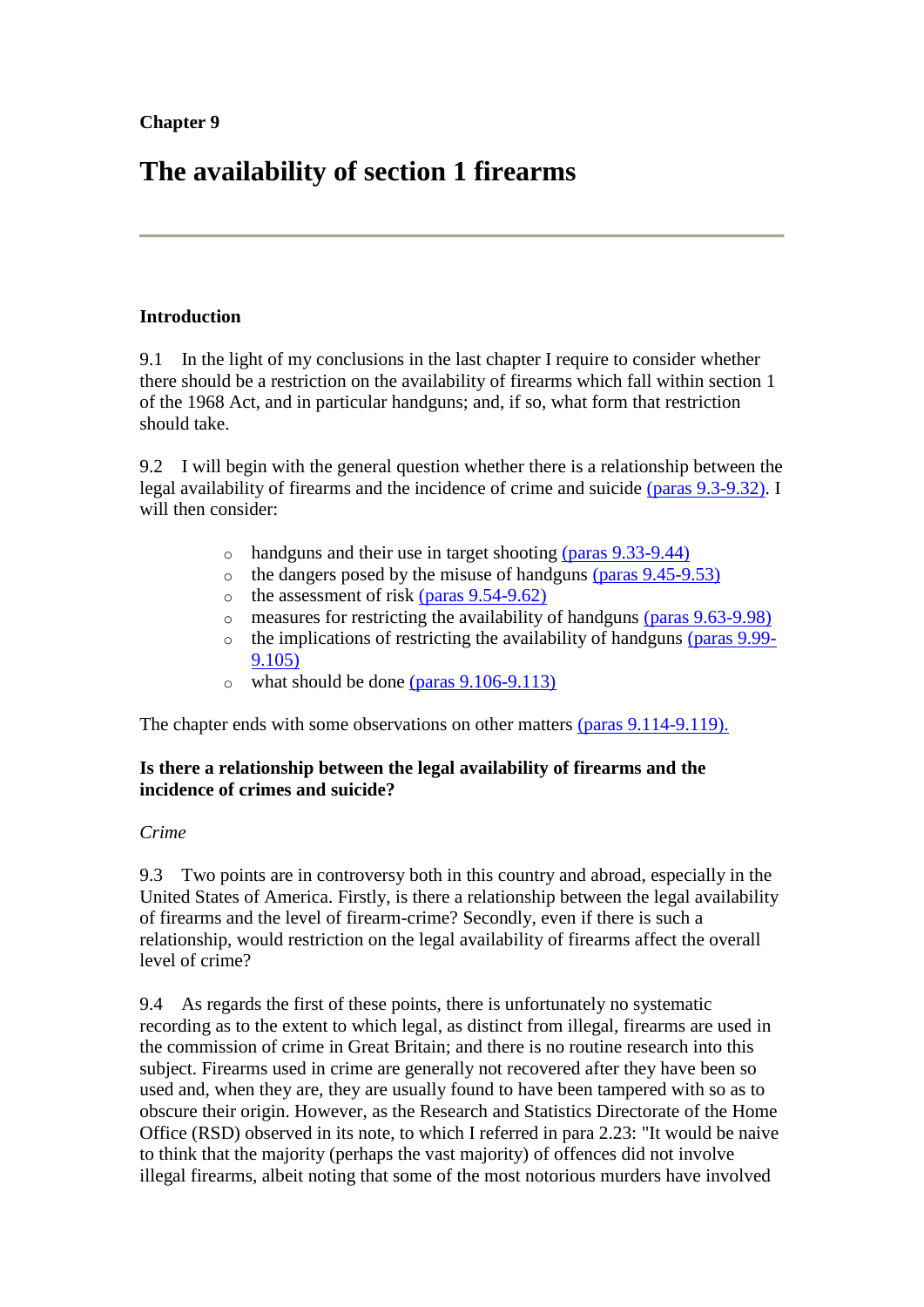lawfully held ones". Mr Colin Greenwood, a firearms consultant, used the estimate that "something like 96% of the firearms used in crime had never formed part of a licensed pool". This appears to have been based on a study by Inspector A Maybanks of the Metropolitan Police in 1992. He concluded that in only 3.6% of the cases in which firearms were used in robberies in London were the firearms known to have been previously licensed. However, this is not the only source of such evidence; and in any event it takes account only of theft as the route by which legal firearms come to be used in the commission of crime, and a particular type of crime.

9.5 A number of commentators, including not only Mr Greenwood but also Mr Michael Yardley and Mr Jan Stevenson, maintained that in the light of the large number of illegal firearms in Great Britain a restriction on legally-held firearms would not place criminals in any difficulty in arming themselves. Mr Greenwood emphasised that there was nothing which the Inquiry could recommend which would do more than was being done in order to deal with illegal firearms. Over the last decade various estimates have been made of the pool of illegal firearms. Mr Stevenson and Mr Yardley cited estimates of 4 million or more. Mr Greenwood suggested that, on the basis that there were 2.7 million firearms which were legally held in Great Britain, the illegal pool was at least equal to that figure. His estimate of the number of legally held firearms appears to me to be distinctly on the high side. I note that on the basis of data provided by police forces the Home Office in recent years estimated the total at 1.7 million. Further, there is no definite factual basis for the view that the number of illegally held guns is at least as large. It is also important to distinguish (i) the number of firearms which are used by professional criminals; and (ii) the much larger number of firearms which lie in the hands of the public. Many in the latter group, such as inherited guns and war souvenirs, are "benign" in the sense that they have been largely forgotten about and would be difficult to supply with suitable ammunition. In his evidence Mr D J Penn estimated the first of these pools at 2,000-4,000 firearms; and the latter at probably "around the million mark". Mr Yardley in his submission said that the latter pool was shrinking due to (a) changing attitudes to firearms in society; (b) a greater threat of prosecution; and (c) amnesties. The wide range of these estimates demonstrates that there is no certainty as to the size of the total number of firearms which are illegally held. The number of firearms which are used in practice by professional criminals may well be relatively small.

9.6 Mr Greenwood placed some reliance on trends over time. He pointed out that despite the fact that the number of firearm certificates had been declining since the middle 1960s and that the number of shot gun certificates had declined since the coming into force of the Firearms (Amendment) Act 1988, the rate of armed crime in Great Britain had undergone a considerable increase. Homicides and robberies involving the use of firearms in England and Wales had risen from 26 and 464 respectively in 1969 to 66 and 4,104 in 1994. In his book on the subject he explained that this was due to a greater willingness on the part of criminals to resort to violence, including the use of firearms. Robberies with firearms were generally committed by those who by reason of their record could never hold firearms legally. Mr Stevenson emphasised repeatedly in his submission that firearm-crime formed an integral part of total crime and could not be "peeled off" by restricting the number of firearms.

9.7 There appears to be no doubt that the proportion of crime which involves the use of firearms has risen along with the general increase in crime since 1969, and indeed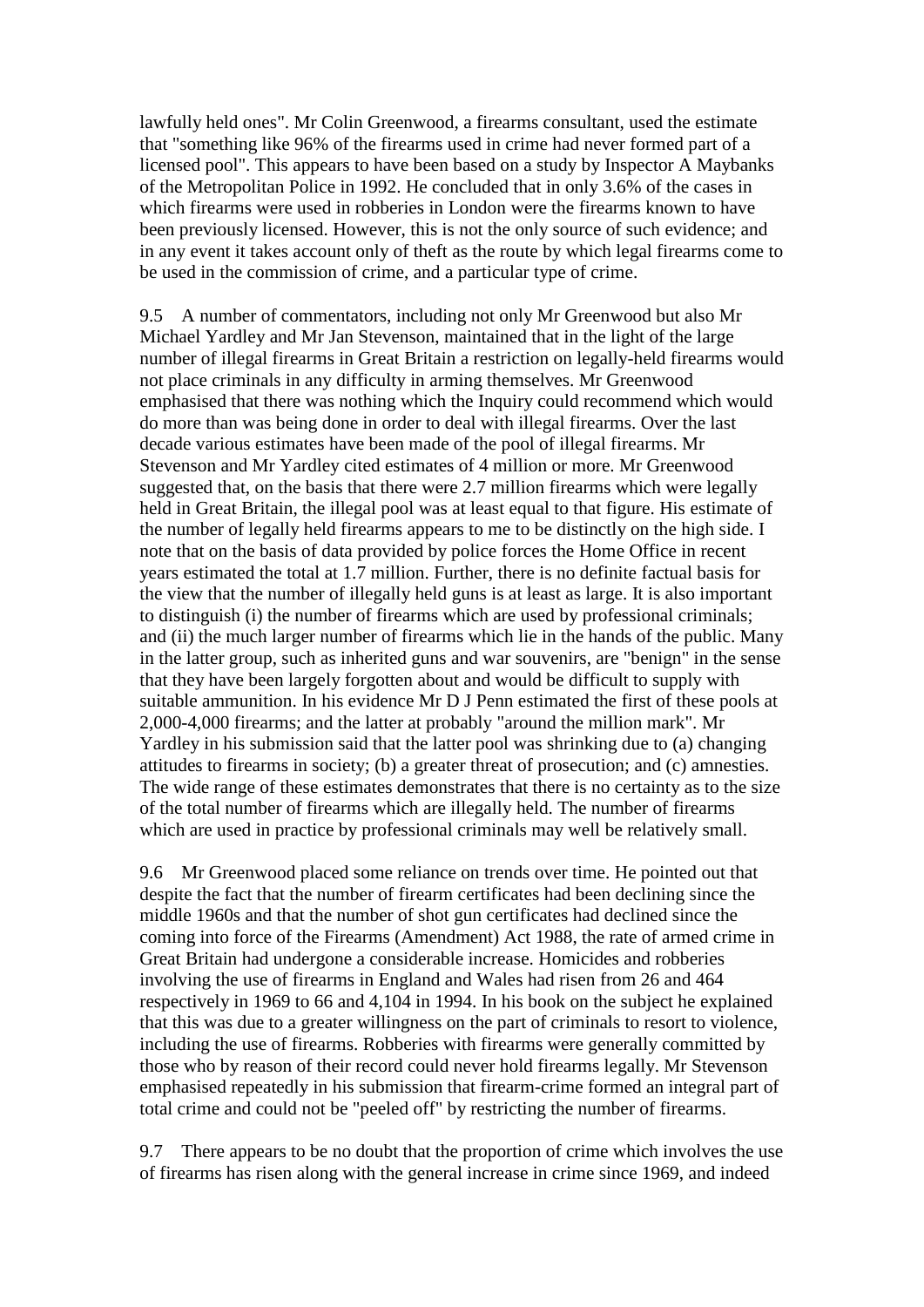has shown a small upward trend relative to the general increase; and that illegal firearms have been used increasingly since that time. However, there is no way in which this can be measured. Likewise the extent to which what are thought to be firearms are in fact imitations is not known with any degree of certainty.

9.8 As I have already noted, one of the ways in which firearms can find their way into use in the commission of crime is following their theft. In 1994 there were just under 3,000 offences in England, Wales and Scotland in which one or more firearms were stolen, most often from residential property, although it should be noted that the principal weapon which was stolen was an air weapon in more than 50% of cases, whereas it was a shot gun in 19.5% of cases and a pistol in only 9.6%. It should not, of course, be assumed (i) that firearms were the main object of the crime; or (ii) that the firearms stolen were in fact legally held.

9.9 In addition to the conclusion of Inspector Maybanks to which I referred in para [9.4](http://www.archive.official-documents.co.uk/document/scottish/dunblane/dun09a.htm#9.4) I noted that a study by Morrison and O'Donnell in 1994 showed that 6% of the armed robbers who were interviewed for the purposes of that study (5 out of 84) knew that the gun which they had used had come from a residential burglary. The robbers stated that their main sources of firearms were burglaries, the army and illegal imports from Europe. Again it may be unwise to assume that the firearms in question had all been held legally by the victims of the burglaries but it seems reasonable to take it that a substantial proportion of them were so held. A study for the Home Office, *Theft of Firearms* by Martin Corkery in 1994 showed that at least 9% of the firearms recovered had, since being stolen, been used in crime, mostly robberies. Virtually all the firearms had been licensed.

9.10 In addition, in an examination of 152 out of the 196 cases of firearm homicides in England and Wales in the years 1992-94 it was found that in 5% of the cases in which firearms were not legally held at the time of the crime (7 out of 130) the firearm was "believed to have been stolen". There were 88 homicides where the police did not know whether the firearms had been stolen or not. An examination of 34 cases in Scotland in 1993 where a firearm was used in connection with murder, attempted murder, culpable homicide, and assault and robbery showed that in 20% of the instances in which the source of the firearm was identified (4 out of 20) the firearm was said to have been stolen.

9.11 Another way in which legally held firearms could be involved is through the perpetration of serious crime by their legal owners. The shootings at Hungerford and Dunblane provide stark examples. However, Mr Greenwood claimed that it was generally accepted that, save in a small number of cases of domestic violence, legally held firearms were not used in crime by their original owners. The study of homicides in England and Wales to which I referred in the last paragraph showed that the firearm was lawfully held by the perpetrator in 14% of the cases in which it was known whether the firearm was legally held or not (22 out of 152, mostly domestic homicides). In one additional case it was held by a member of his family. No firearm which was lawfully held was used in a robbery. According to information provided by The Scottish Office, in 12.5% of the firearm-homicides in Scotland in the years 1990- 94 (3 out of 24) the firearm was lawfully held by the perpetrator. In the study for 1993 to which I referred in the last paragraph it was shown that 7.3% of the firearms which featured in the crimes (3 out of 41) were legally held.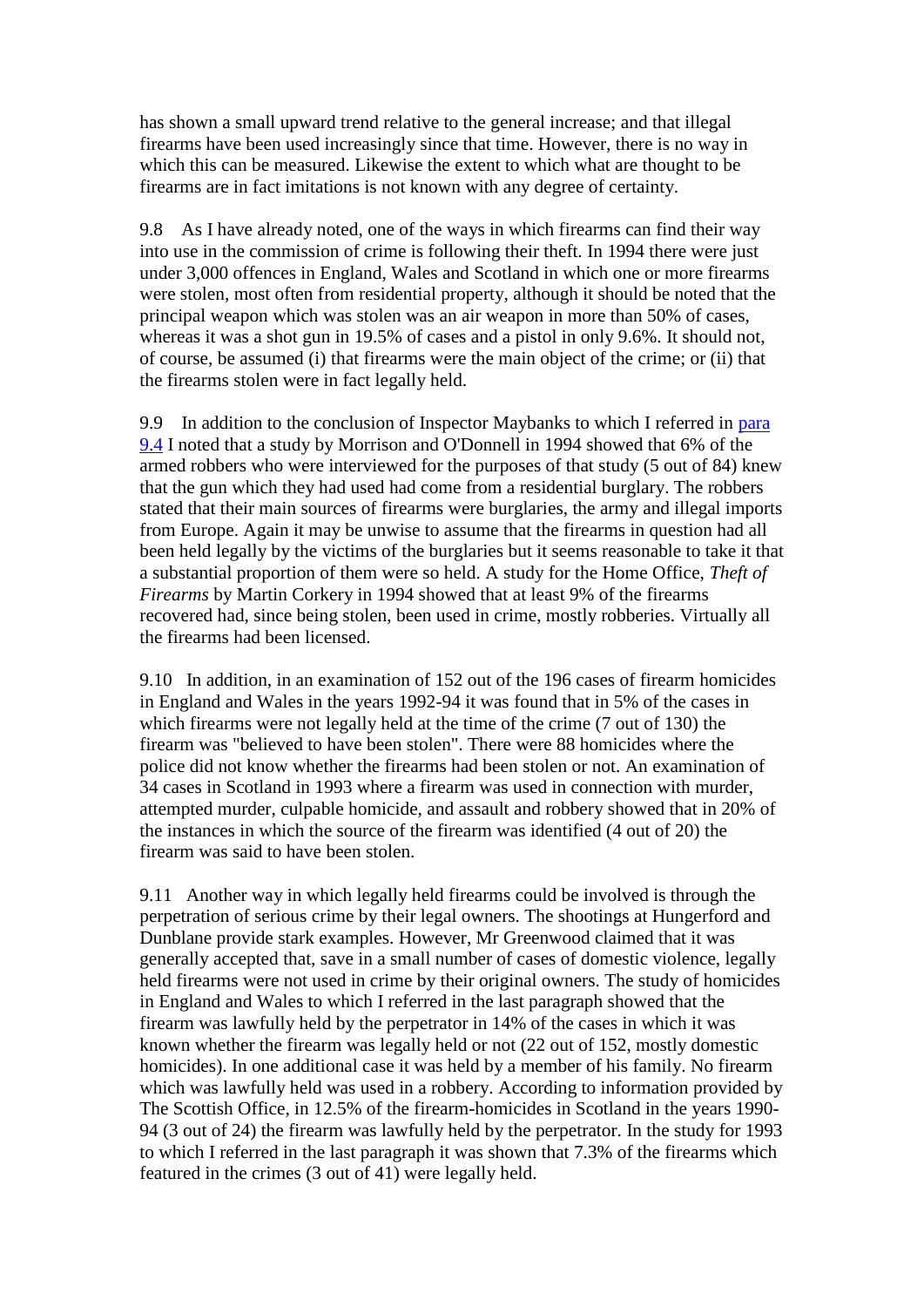9.12 The statistical evidence to which I have referred in the last four paragraphs is of limited value. It is based on comparatively small numbers over only a few years. However, it does show that while illegal firearms are used in the great majority of firearm-related crimes, and especially robberies, the existence of legally held firearms leads to their use in crime in a significant, thought relatively small, number of cases

## *International comparisons*

9.13 In Annex G to the Green Book the RSD discussed certain recent research into the relationship between firearm-ownership and firearm-homicide. This material was strongly criticised by a number of commentators, in particular Mr Greenwood, Mr Stevenson, Mr R A I Munday and Mr Steven W Kendrick. The RSD provided a further note, prepared by Ms Pat Mayhew, which was followed by further submissions from the four commentators. In his closing submissions at the end of the Inquiry Mr C M Campbell founded on the written evidence of Professor Thomas Gabor which had been submitted on behalf of his clients. Professor Gabor is Professor of Criminology in the University of Ottawa and has made a study of criminal violence for almost 20 years.

9.14 The main research to which the RSD referred was certain of the work of Professor Martin Killias of the University of Lausanne which was published in 1993. He sought to use the results from the International Crime (Victimisation) Surveys of firearm ownership in eighteen countries in 1989 and 1992; and to compare the results with the levels of firearm- homicide in those countries. Previously the lack of measurement of the availability of firearms across a wide range of countries on the same basis presented a major difficulty in investigating the link between ownership and homicides. In these surveys the measure used was not the number of firearms but the number of households in which a firearm was owned.

9.15 The RSD considered that the comparison of firearm homicide per million of population with the percentage of households in which a firearm was owned, as set out in Annex G, did not show an exact relationship, but that the overall picture indicated a strong statistical relationship. That relationship was taken to be of some value in ascertaining whether there was a relationship between the legal ownership of firearms and the incidence of firearm-homicide.

9.16 There is no doubt that the work of Professor Killias attracted criticism in some academic quarters. Its use by the RSD drew scornful observations from the commentators to whom I have referred. Some said that resulting levels of firearmownership in certain countries or the apparent relationship of one country to another lacked credibility. It was maintained there were differences of definition and recording of crime as between one country and another which made comparison unreliable. It was also suggested that the picture could be much affected by the inclusion or exclusion of particular countries. But the aspect of the exercise to which the most trenchant criticisms were directed was the method by which the researchers had sought to find out whether anyone in a household had a firearm. This was done by random survey by telephone call. 47% of those who responded to the call refused to answer the question or terminated the interview. The commentators maintained that this could not give realistic results.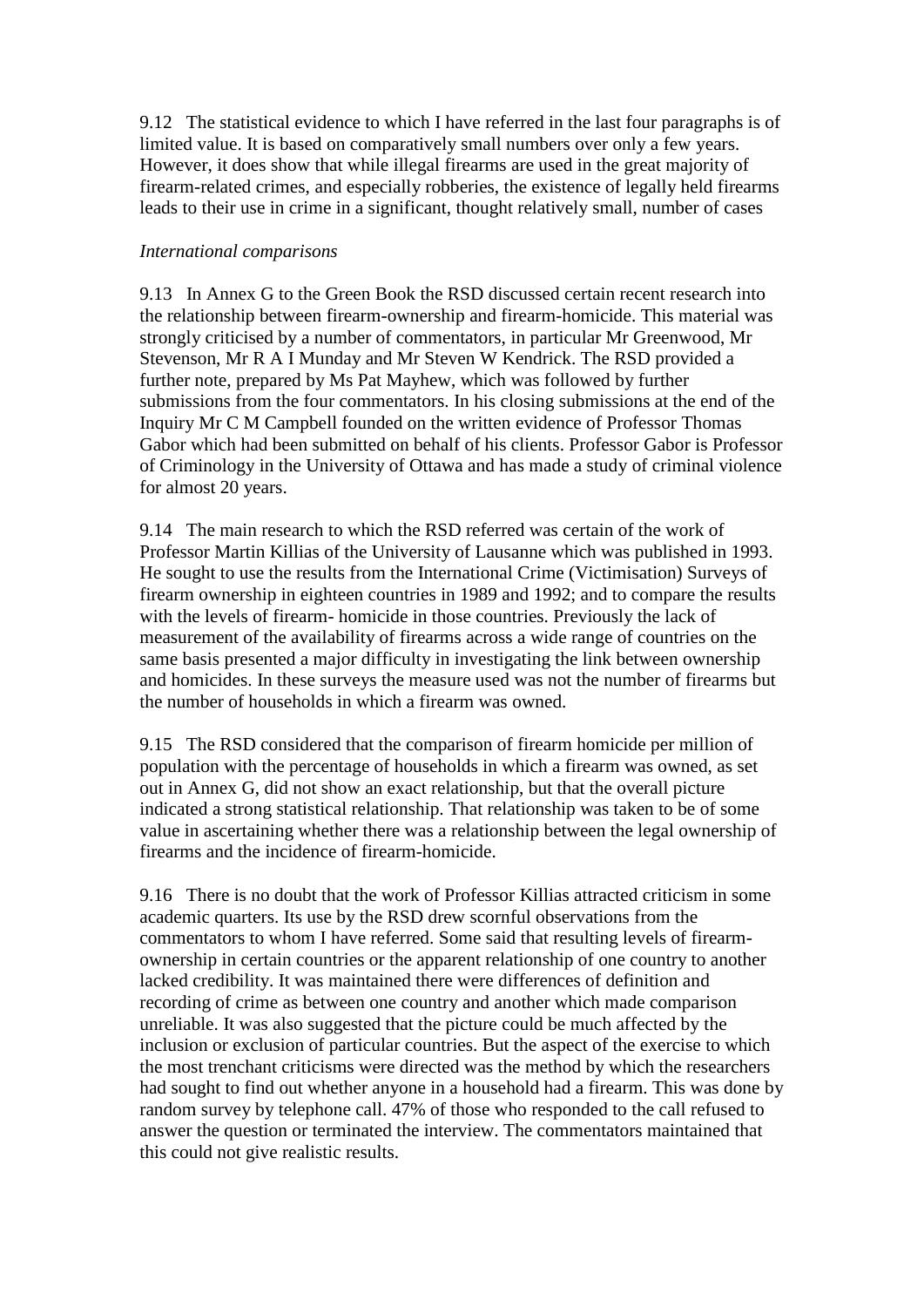9.17 The RSD accepted that there was force in some of the criticisms to which I have referred but maintained that their strength was exaggerated. The point was that there was a strong overall association between firearm-homicides and firearmownership. The fact that the survey was conducted by telephone did not invalidate the figures. It might indeed lead to a more reliable result than face-to-face interviewing. In any event it did not show that there was a difference in preparedness to admit ownership as between one country and another. The fact that the response rate was lower in some countries and higher in others (47% being the average) did not of itself affect the reliability of the measurement.

9.18 I should add at this point that in their submission to the Inquiry, which is reproduced in their Seventh Annual Report (for 1995), the Firearms Consultative Committee noted that Annex G had rightly drawn attention to the ideological and partisan nature of the academic debate on gun control. However, Professor Killias' study had been strongly criticised for its factual inaccuracy and its methodology. They then referred to a footnote to page 74 of Annex G which stated that in Switzerland where gun availability was relatively high because of the reserve militia, ammunition was kept in sealed boxes which were checked every year and was not available for sale. This was said to be based on Professor Killias and to be incorrect. The Firearms Consultative Committee then stated: "The validity of Killias' exclusion of military arms from his Swiss gun ownership rates is therefore seriously open to doubt, as the arm is in the home and ammunition is readily available". In its note the RSD accepted that the statement in the footnote was probably incorrect but they pointed out that in the particular study from which the results were shown in Annex G military weapons in Switzerland were taken into account.

9.19 It is possible that an apparent relationship between the level of firearmownership and firearm-homicide in a particular country could be due to some factor which operated within its society and culture as distinct from those of other countries. For example, reference was made to the possible significance of poverty, alcohol abuse and violence on television. More directly still it could be due to a pervading "violent culture". However, the view of Professor Killias was, as I understand it, that if this were so higher firearm-ownership would also need to be related to higher nonfirearm homicides.

9.20 In order to test such a hypothesis in the case of the United States of America, which was one of the countries covered by the study and has a much higher level of firearm ownership than this country, the RSD made a comparison of the firearm and non-firearm homicides as between England and Wales and the United States for the period 1985-90. This comparison was similar to a study which had been carried out by Clarke and Mayhew in 1988. The comparison, as set out in Annex G, showed that the average annual rate of firearm-homicide per million of population in the United States was 51 times that in England and Wales; and the handgun-homicide rate 150 times. On the other hand non-firearm homicide was only 3 times; and the overall homicide rate was 8 times. In its note the RSD extended the exercise to the years 1990-94 and to a larger range of crimes. The resulting figures showed that the picture of a more violent culture in the United States was to a degree suggested by the fact that non-firearm robberies and homicides were 70% and 140% higher than in England and Wales. On the other hand firearm-related robberies and homicides were 11 and 50 times higher. The conclusion of the RSD was: "These results strongly suggest that the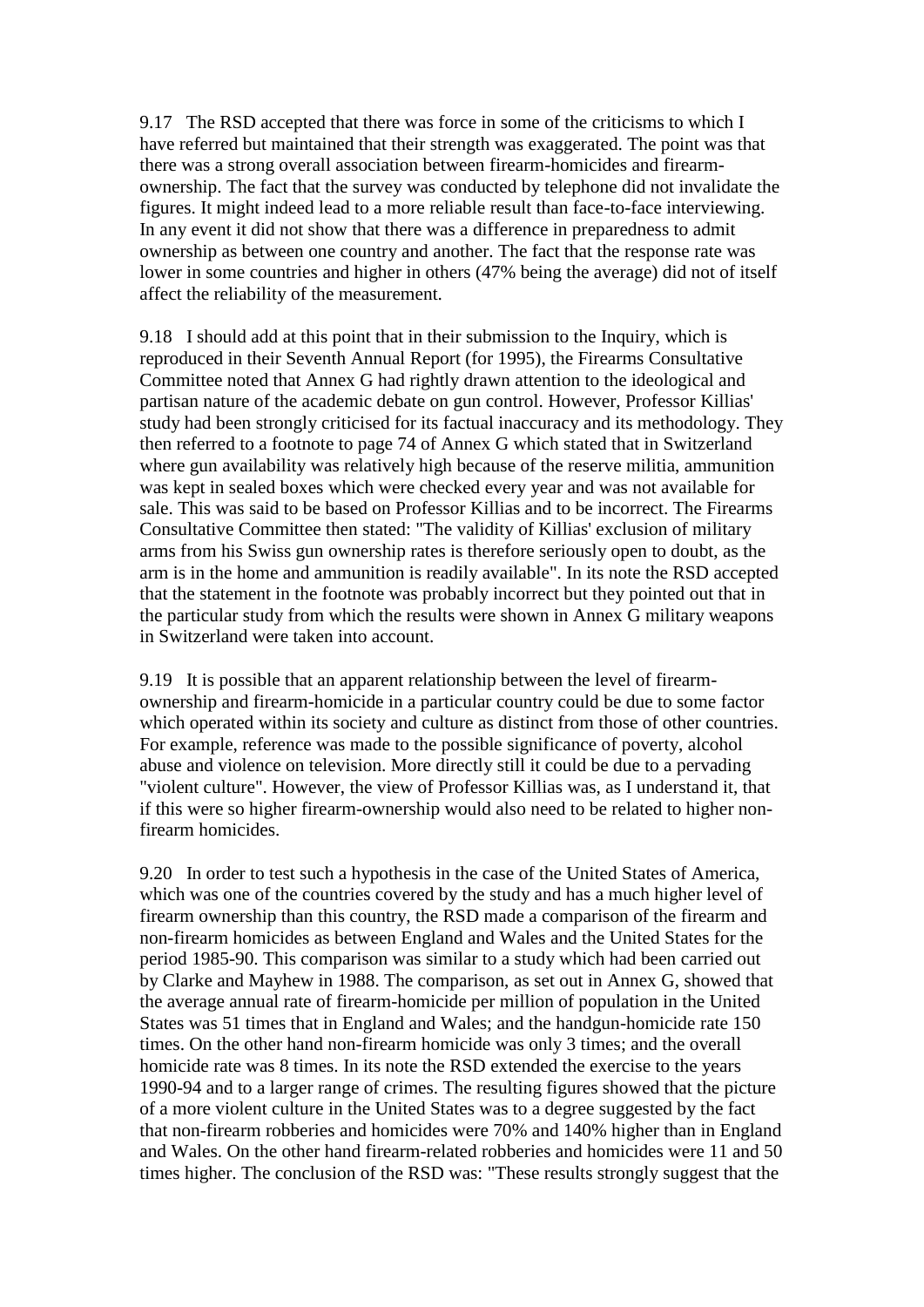availability of guns increases both fatal and non-fatal gun-related crimes considerably in excess of what might be expected from differences in recorded crime levels for other offences".

9.21 The criticisms of the work of Professor Killias, and in particular the methodology used, leads me to treat the results with considerable caution but I am not persuaded that it should be wholly rejected as unreliable. It shows that there is *a* relationship between firearm- ownership and firearm-homicide when considered overall. The material provided by the RSD tends to show that while different cultures may explain differing levels of firearm-homicide to some extent it is probably not the whole explanation.

9.22 The RSD also placed some reliance on a study carried out in 1995 by the Canadian Department of Justice which collated information from agencies in 8 countries as to the levels of legally held firearms and the rates of homicide. The figures for the latter as set out in Annex G unfortunately suffer from a misplaced decimal point; and a comparison with the study of Professor Killias is hampered by the fact that they relate to different periods. The RSD stated that the results showed a fairly suggestive relationship between firearm-ownership and firearm-homicide, although it was weaker than in Professor Killias' study. The Canadian work was also criticised by commentators who challenged the accuracy or comparability of the figures used. It is sufficient for my purposes to say that even if the material was accurate and comparable, the fact that it related to a much smaller group of countries makes it less persuasive. For that reason I attach little importance to it. The remaining research on which the RSD relied was a comparison between homicide rates for Seattle and Vancouver. However, this limited comparison has been strongly criticised in academic circles. It is a comparison between only two locations and there is at least a likelihood that patterns of crime, including armed crime, were affected by demographic and other local conditions.

9.23 Attention is often directed to the case of Switzerland as having a low rate of firearm-related homicide but high firearm ownership even apart from the firearms held by the reserve militia. Comparing Switzerland with this country is difficult since Swiss police figures do not distinguish between homicides and attempted homicides. Further, it has been estimated that the rate of firearm homicide in Switzerland is rather more than 4 times higher than in England and Wales. This has to be taken with some caution because of the relatively low figures. It is true that the level of firearm-related assaults is less than in Great Britain. This is consistent with a much lower rate of violent crime in Switzerland generally. The RSD stated in its note that the reason why this is not reflected in firearm-related homicides may be because very many of such homicides are domestic incidents, where the presence of a firearm at home, including military firearms, may turn conflict into a fatal event.

## *"Weapon substitution"*

9.24 So far I have attempted to assess evidence with which I was presented in regard to the first of the questions which I set out in [paragraph 9.3.](http://www.archive.official-documents.co.uk/document/scottish/dunblane/dun9-3.htm) As regards the second of these questions I have to turn to "weapon substitution". This refers to the theory propounded in 1958 by Professor Martin E Wolfgang "according to which it is not the weapon that dictates the crime, but the gravity of the crime that dictates the weapon".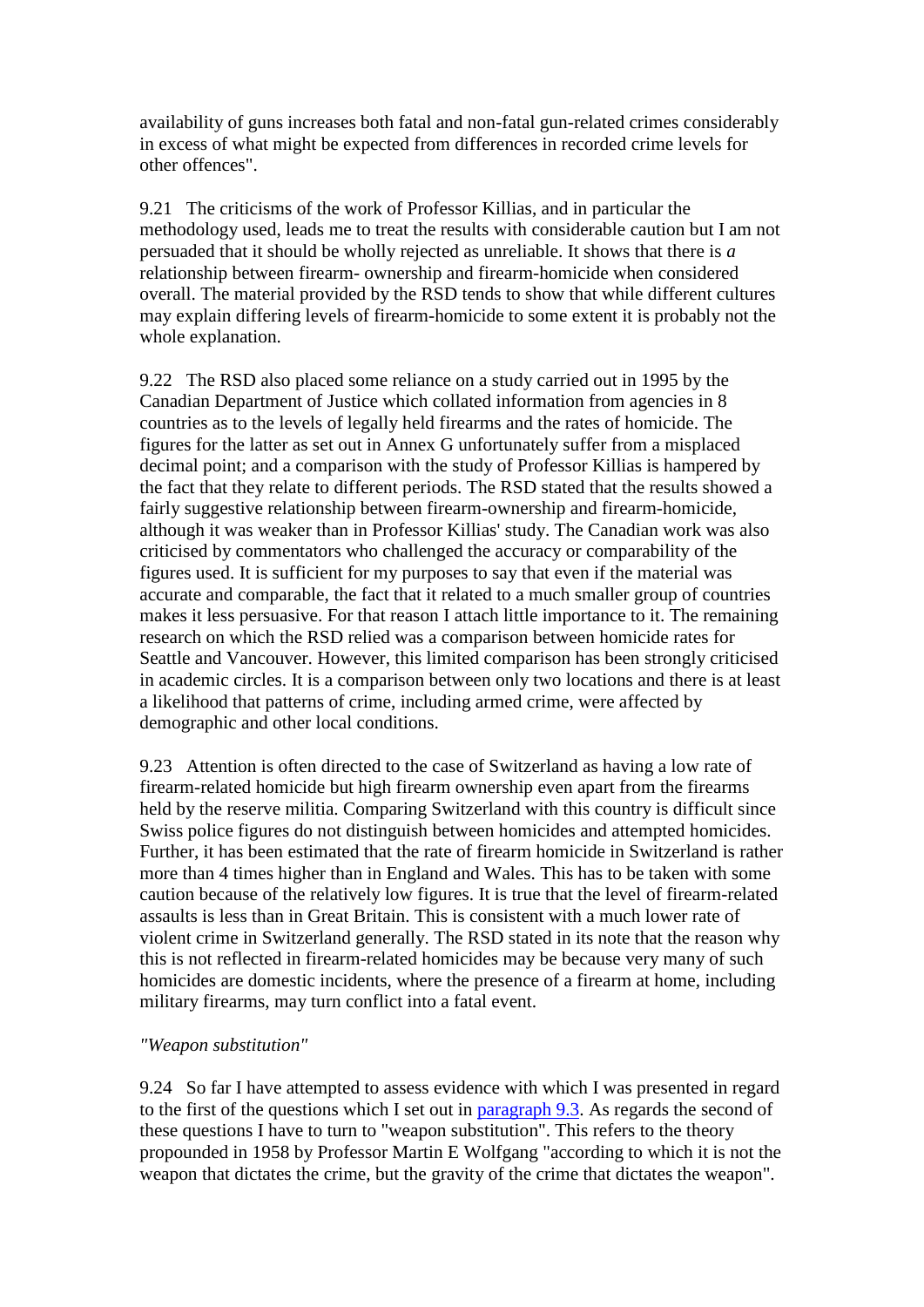Thus the most significant factor in determining the outcome of a crime of violence is the intent or attitude of the assailant. Compared with this the availability of one type of weapon or another has little significance in the end. The use of a firearm implies a more deadly intent. If offenders are denied access to firearms or a particular type of firearm they would resort to other methods to achieve the same effect. The opposing argument is that the lethal effect of firearms reflects their properties rather than the determination of the users.

9.25 Thus in commenting on the comparison between England and Wales and the United States to which I referred in [para 9.20](http://www.archive.official-documents.co.uk/document/scottish/dunblane/dun09b.htm#9.20) Mr Munday pointed out while the number of handguns in the United States had doubled since 1974 the rate of handgun homicide was now lower than it was. This showed that the overall homicide rate was not explicable in terms of gun availability. If guns had not been available the offenders would have resorted to other means. He and Mr Stevenson cited the conclusions of researchers that violent acts almost always formed part of a pattern of behaviour. From this they drew the lesson that the objective should be to identify those who posed a threat before it became a reality. Mr Stevenson in particular maintained that this was true not only of the "professional" criminal but also of the "domestic" criminal. Murderers, he wrote, were "real criminals, not good citizens who happened to have a loaded gun in a moment of anger". So robbers who carry a firearm show that they are prepared to use it if the need arises. Banning a certain type of firearm would, as Mr Munday contended, leave children helpless before a man with an axe, a bill hook, a machete or a flame-thrower. Mr Stevenson warned that some criminals would "trade up" to a more dangerous firearm if they were denied access to a particular weapon.

9.26 In my view while there may be many cases in which an assailant's attitude to his victim will be the main determining factor in the result, the proponents of this approach overstate their case. I do not accept that the proposition that many serious crimes and in particular firearm crimes are committed spontaneously can be so lightly dismissed. This seems to me to run counter to general experience. In that connection I note that Professor Gabor observed: "Many people who kill do so out of momentary anger, rather than as a result of an unchangeable determination to kill. The anger often dissipates quickly, but if firearms have been used it is too late for the victim. The fact that a high proportion of those who have killed their spouses attempt or commit suicide afterward attests to the spontaneity of many homicides and the regret that may follow. Many homicides stem from spontaneous altercations and it is especially in these cases that the type of weapon used is instrumental in terms of the outcome". It does not follow from the fact that a domestic homicide is preceded by a history of violence or abuse that there was a determination to kill which was irrespective of the presence or absence of a firearm.

9.27 I also noted that Professor Gabor is in agreement with the RSD in noting that firearms research has shown consistently that assaults and robberies in which firearms are involved are much more likely to result in death or serious injury than incidents in which other weapons or no weapons at all are involved. The RSD also point out that firearms have certain "advantages", providing (i) a relatively impersonal means of killing at a distance; (ii) a method for those who are physically less powerful than their victims to inflict serious damage; and (iii) a means of attacking heavily armed targets.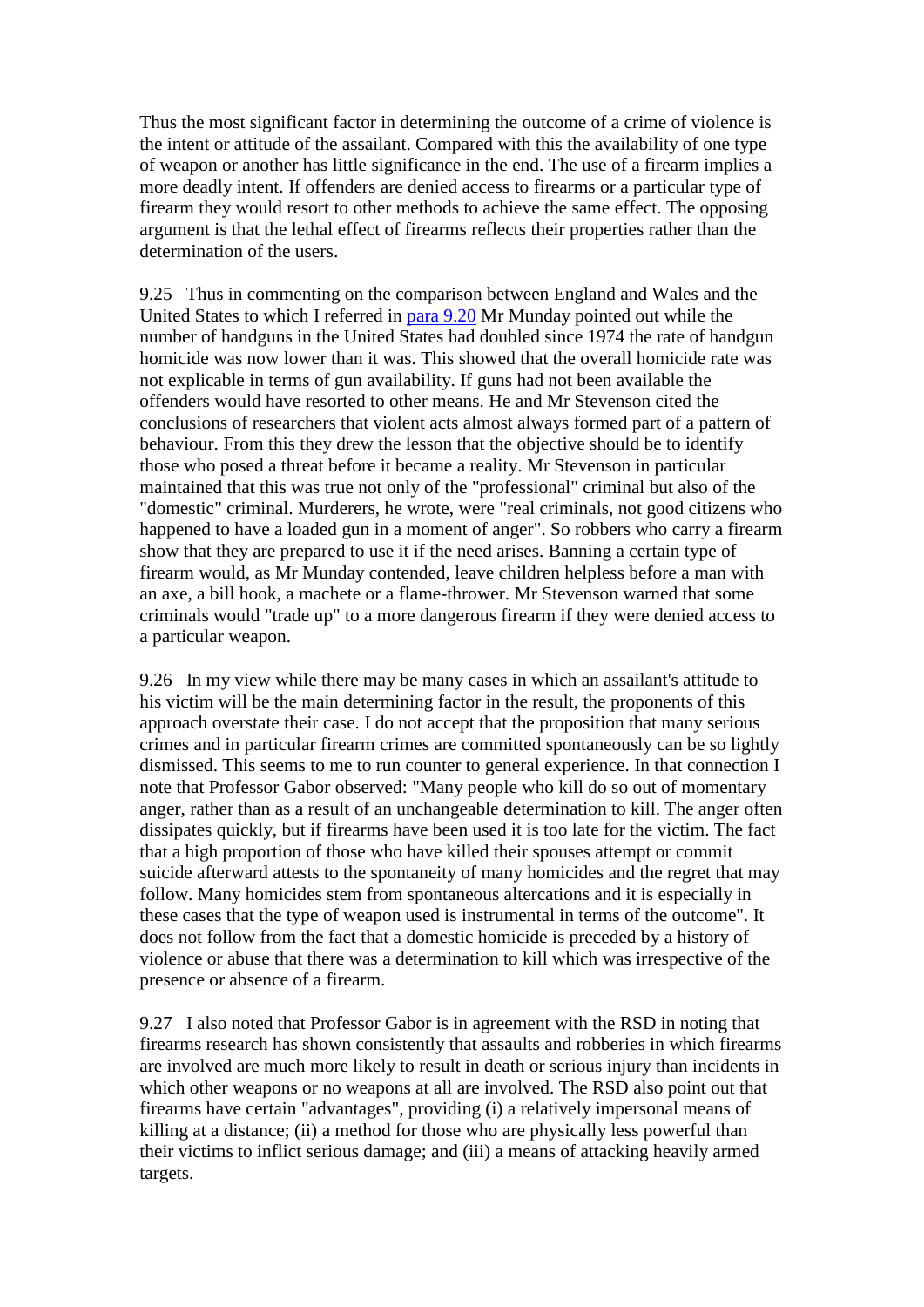#### *The net benefit argument*

9.28 In the United States of America there are and have been strongly opposed views on either side of the debate concerning gun control. According to the submission of Mr Stevenson many criminologists in the United States had reached the position that they believed that the possession of firearms had a positive effect in discouraging crime and limiting its adverse effect - either through the victim being able to defend himself or through the assailant achieving early control. Mr Stevenson sought to point out that a number of countries had enjoyed advantages from such an approach to gun availability. Thus in the United States burglars were reluctant to break into occupied domestic property. However, in Great Britain there had been no acceptance of this approach, although it was notable that in rural areas where farmers are known to possess shot guns there was a lower level of housebreaking.

9.29 In this country the possession of firearms for self-defence has not, except in special cases, been regarded for many years as a "good reason" for their possession and there never has been a policy of facilitating, let alone encouraging, the acquisition of firearms to discourage crime or limit its effects. Different countries may require to tackle their problems in different ways. In Great Britain the level of firearm ownership is relatively low. I do not see anything in the net benefit argument which is relevant to this country.

# *Suicide*

9.30 Gun availability has implications beyond crime. According to Professor Gabor a number of studies had been to the same effect in finding that countries with higher levels of firearm ownership tended to have higher rates of firearm suicide than those with lower ownership levels; and many of those studies also showed that where ownership levels are lower there was no compensating increase in suicides by other means. Such studies showed that people who had limited access to firearms did not always switch to other suicide methods or that the methods to which they switched were less lethal. Several studies had also shown that the lowering of accessibility of firearms by enhancing safe storage might also lower the number of both attempted and completed suicides.

9.31 The RSD also pointed out that in the United States the rate of firearm suicides was nearly 20 times that in England and Wales, whereas the overall suicide rate was only 40% higher. In the United States nearly 60% of all suicides were by firearm; whereas in England and Wales it was only 4%.

9.32 The importance of the availability and accessibility of firearms seems to be due to the transitory nature of suicidal motivation in many cases. No doubt people who are set on killing themselves can and do find the means where firearms are absent. Professor Gabor pointed out that many suicides, especially those of adolescents are not premeditated. "They are often precipitated by interpersonal crises and facilitated by the consumption of intoxicants. Many survivors of serious attempts by firearms have confirmed the transitory nature of suicidal thoughts and have adjusted well after their attempts".

# **Handguns and their use in target shooting**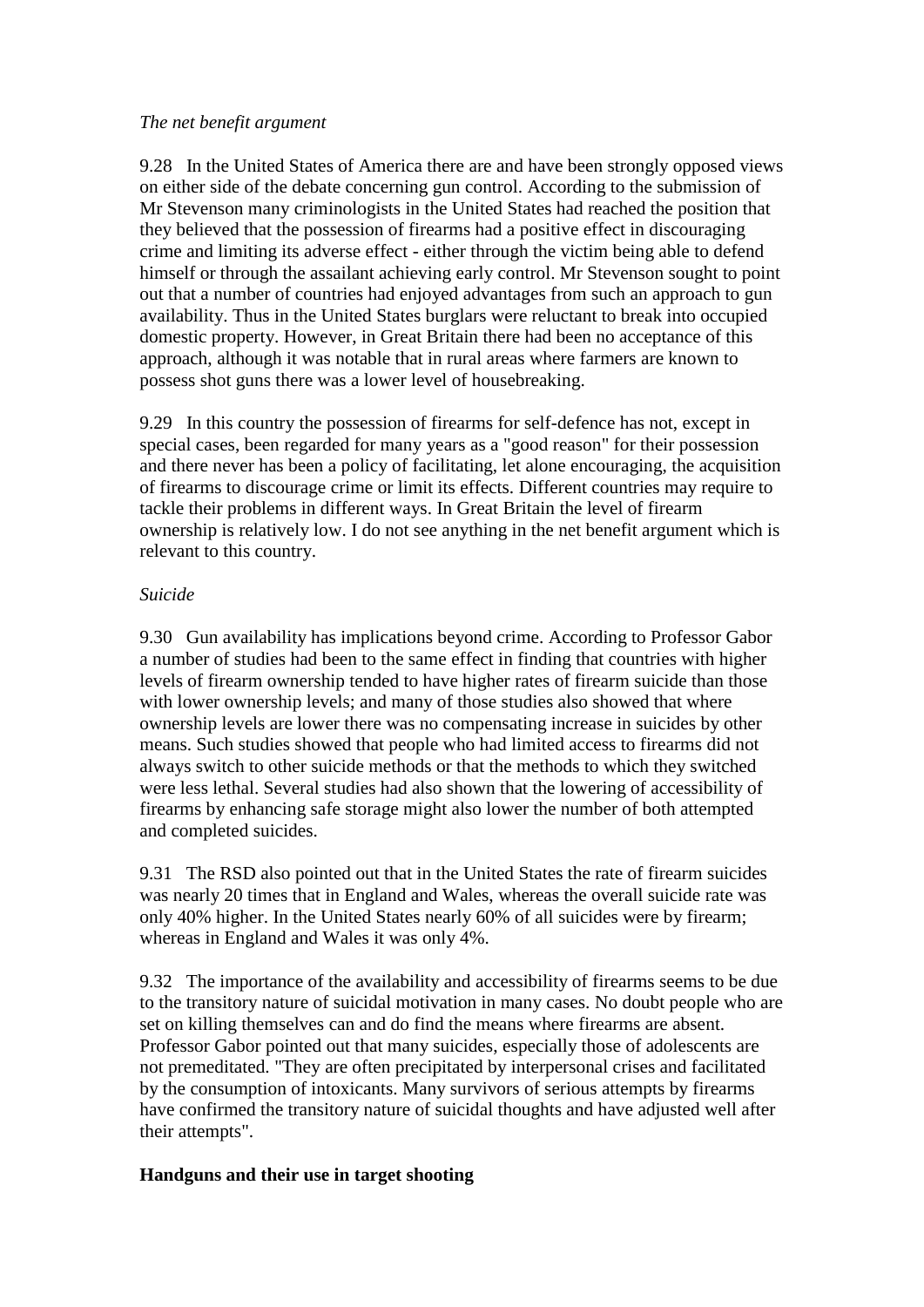9.33 This Inquiry has been directly concerned with handguns, that is to say firearms which are designed to be held and fired using one hand. Whether they are revolvers or pistols they are generally used only for target shooting, either at traditional bulls eye targets or in "practical shooting" which involves firing at multiple and possibly moving targets to time limits. However, as I indicated in [Chapter 7,](http://www.archive.official-documents.co.uk/document/scottish/dunblane/dun07.htm) they may also have a number of occupational uses.

9.34 At the end of 1995 there were a total of 32,000 firearm certificates in Scotland and 142,000 firearm certificates in England and Wales. According to Table 7 of Annex A to the Green Book, in 1995 in England, Wales and Scotland there were a total of about 200,490 hand-guns permitted on firearm certificates. The average amount of ammunition permitted ranged between 500 and 1,000 rounds per calibre. The table also shows that there were about 57,510 firearm certificates on issue allowing the holder to possess a handgun; and about 45,540 allowed the holder to possess more than one handgun.

9.35 Handguns may be either multi-shot (self-loading pistols or revolvers) or single shot. I will take each type in turn and then deal with comparisons between them.

9.36 A self-loading pistol (otherwise known as a semi-automatic) operates on the principle that after the pistol and its magazine have been charged it will continue to fire one cartridge every time the trigger is pulled until the magazine is empty. The fired cartridges are automatically ejected by the recoil action. Such pistols range in calibre from .22 rimfire up to .50 magnum, but, apart from the high power rifle cartridge, the most common is the 9 mm x 19. The barrel length can be between 2 and 14 inches but commonly is 4-5 inches. The magazine may be integral (8-10 rounds) or removable (commonly 6-10 rounds, but can be increased to 20 or more, according to the make and model). A few magazines are interchangeable between makes. It is common for military-style pistols to be used with magazines which can contain 13-17 rounds. Self-loading pistols are extensively advertised. Additional magazines can be purchased by mail order or over the counter without the need to produce any legal authorisation. A magazine which has been removed from a firearm which has been deactivated in accordance with section 8 of the 1988 Act can be used with a compatible design of non-deactivated pistol.

9.37 In a revolver the cylinder, which commonly contains 5 or 6 chambers, is revolved as the hammer is cocked and fired. The particular manner of operation depends on whether the action is single or double. Revolvers range in calibre from .22 rimfire to .50 Action Express. The barrel length is most commonly 2-6 inches. Revolvers which have a cylinder which can be swung out can be very quickly emptied of their spent cartridges and reloaded by means of a speedloader. Such devices can be bought without production of any legal authorisation. Like self-loading pistols revolvers are extensively advertised.

9.38 In the case of a single shot pistol one cartridge has to be manually loaded and extracted each time the pistol is fired. Such pistols range in calibre from .22 rimfire to high power centrefire rifle cartridges such as the .308 Winchester. This type of handgun can be used with the most extensive range of ammunition. The barrel length ranges from 2 to 16 inches. According to table 7 in Annex A to the Green Book under 5% of licensed handguns are single shot pistols. In his evidence Mr Alastair Paton, a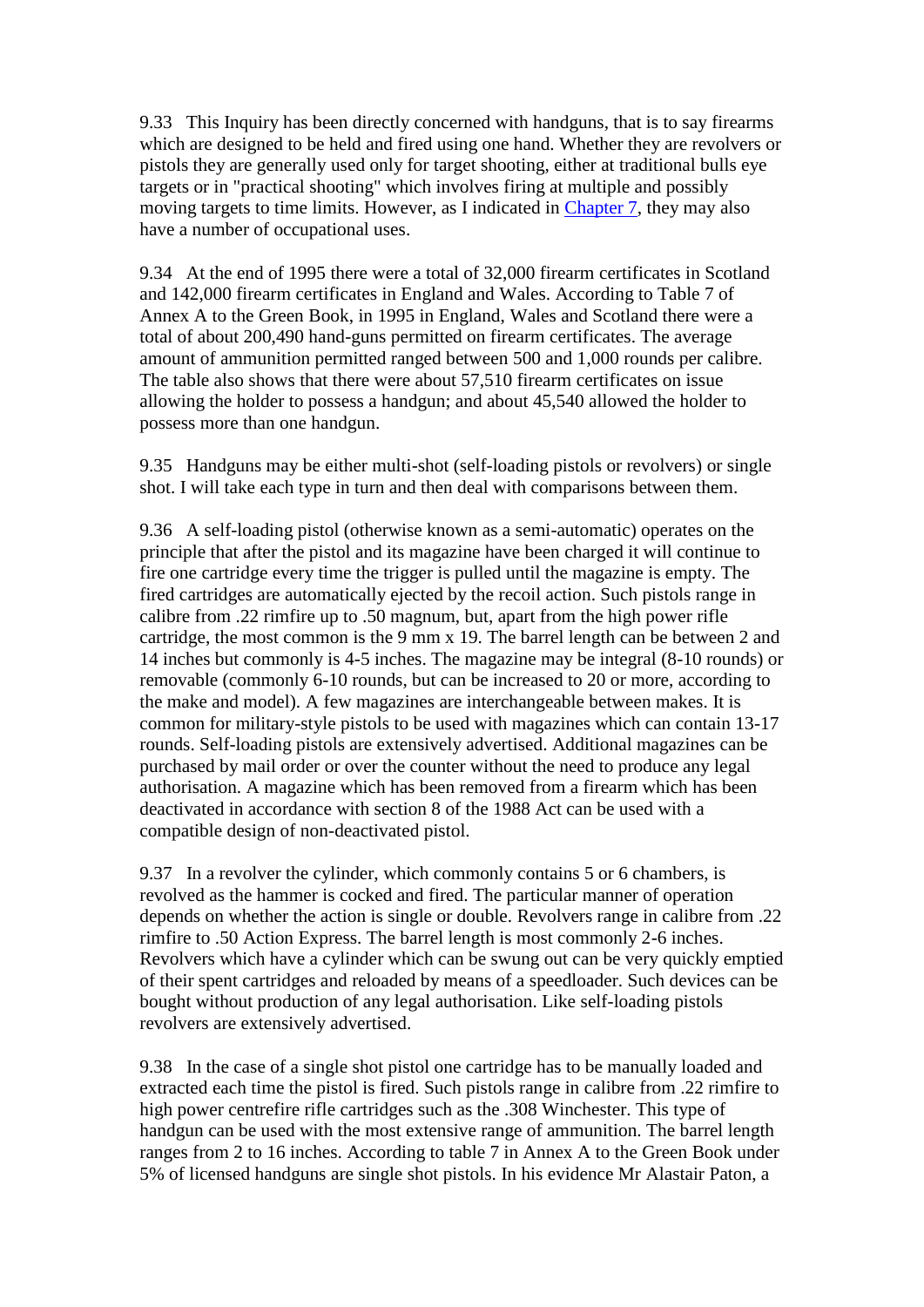firearms expert, observed that there was a fairly limited market for them, especially where they had short barrel lengths. According to Mr D J Penn, who has extensive knowledge of firearms, single shot pistols fell principally into one or other of the following types: (i) a very evolved, high precision gun for shooting at 50 metre distances in the Free Pistol competition, which was for .22 rimfire; (ii) a club-owned gun usually .22 calibre, for introducing newcomers to the sport of target shooting; and (iii) a very highly evolved and specialist gun for long distance shooting at distances between 300 metres and 1000 yards. Single shot pistols accounted for well under 5% of rimfire shooting: in centrefire they were very little used.

9.39 As regards the comparison between single shot and multi-shot competitive shooting Mr Penn provided the Inquiry with the following description: "Competition discipline with a single shot pistol is restricted to slow, deliberate, precision target shooting pure and simple, making no significant use of other skills such as overall physical fitness, decision-making and speed of response which all come into play with the availability of multi-shot pistols and for which the great majority of competitions are designed. Very few competition disciplines are available for single shot pistols, reflecting the now large interest in other more physically and mentally demanding disciplines. Shooting as a sport thrives on the variety of skills which can be brought to bear, and which convert shooting from what may traditionally have seemed a passive sport into one which requires and develops considerable agility and fitness of mind and body".

9.40 Mr Penn described self-loading pistols as having a distinct advantage over revolvers in those competitions which required fairly rapid firing of a series of shots. In particular pistols which were designed for competitions were almost exclusively of the "single action" type so that less effort was required to pull the trigger and the pistol was easier to control in a consistent fashion. As a result such pistols were dominant. In revolvers "double action" was an inevitable feature of contemporary designs and the forces involved tended to disturb accurate aim. For recreational shooting or shooting at a lower level revolvers would suffice.

9.41 In differentiating between rimfire and centrefire shooting Mr Penn estimated that at least 50% of club activity was concerned with the latter. Within centrefire shooting the trend was towards self-loading pistols and away from revolvers. Centrefire handguns whether revolvers or self-loading guns, were, apart from the highly-tuned and expensive single shot long-range pistols and a small number of expensive multi-shot guns, neither designed nor intended to have inherent "one-holegroup" accuracy as their sole or even principal attribute. They were designed to combine and balance a number of different features, principally reliability of operation, ease of cleaning and maintenance, accuracy, robustness in widely varying conditions of climate and use, weight, force of recoil and capacity of cartridges. In the many competitive disciplines which required centrefire handguns, inherent pinpoint accuracy of the gun was almost always less important than reliability and ease of control.

9.42 Mr Penn added that in terms of pure precision the .22 calibre was capable of levels of inherent accuracy beyond the skill of the shooter. Whether high accuracy was obtained depended on the quality of the particular gun, the quality of the ammunition and the skill of the shooter. The .22 rimfire represented the highest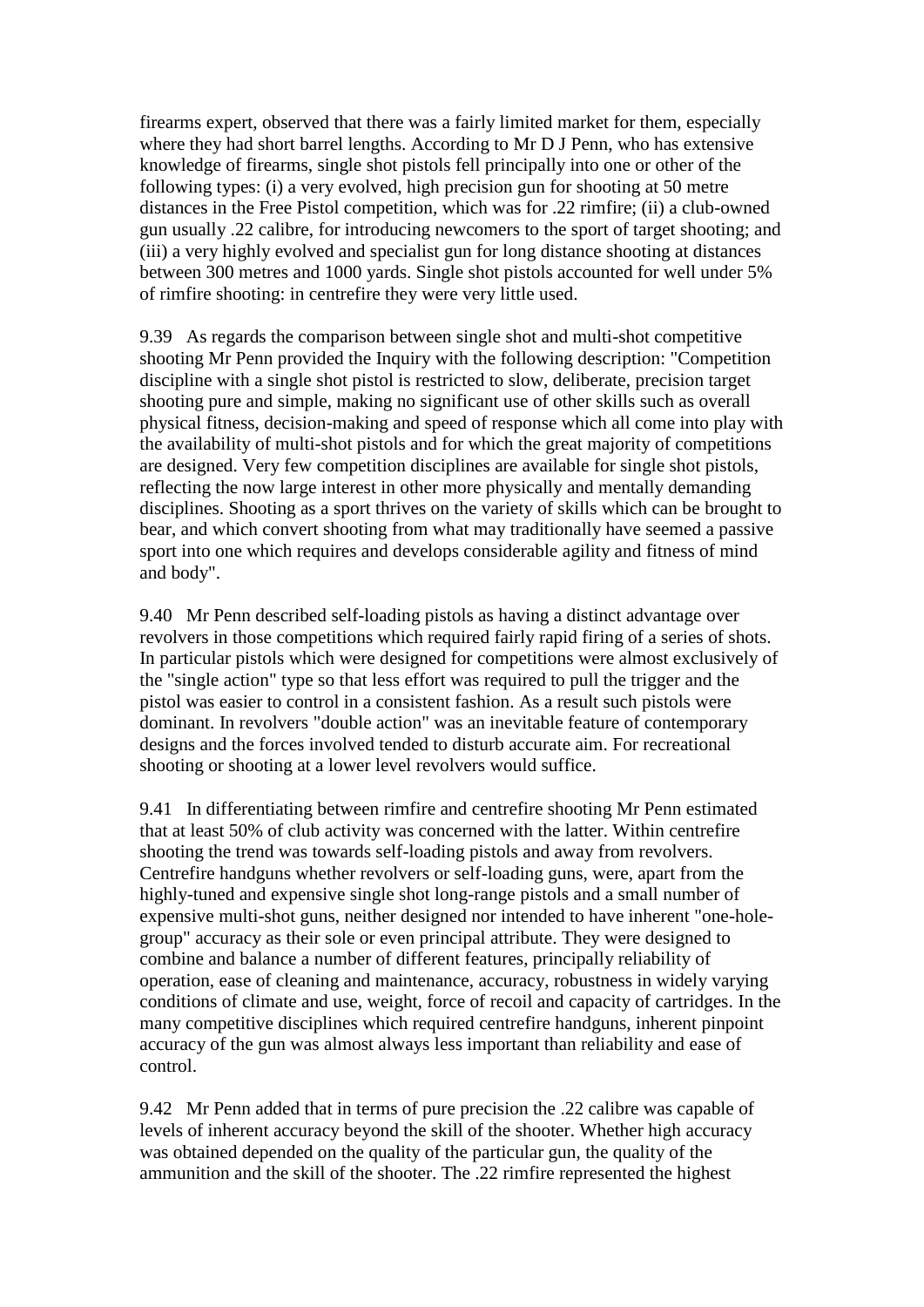precision cartridge which was available. It was highly evolved. It was not possible to make a significant improvement on its performance. This was because the cartridge case had to be made of a light metal so that the rim would be crushed by the firing pin. However, in the case of .22 centrefire, which was mainly used in rifles for the destruction of medium-sized vermin, and was little used in this country at present, it was possible to use a very strong brass cartridge case with a large amount of powder hence giving much higher velocities than the rimfire. Such velocities would be in excess of 3,000 feet per second, as compared with a velocity of 1,100 feet per second for the rimfire.

9.43 [Appendix 6](http://www.archive.official-documents.co.uk/document/scottish/dunblane/dunappa6.htm) contains a brief description of the categories of competitions which are shot with different types of handgun.

9.44 Over the last 20 years there has been a considerable expansion in the use of larger calibre and high capacity handguns. These are based on military and police models. These are not target guns in the true and original sense, but courses of fire have been evolved for them which make use of their greater power and other characteristics, as well as calling for agility and quick thinking on the part of the shooter. This has led to the growth of combat shooting. It has led some shooters to don the trappings of combat, such as holsters and camouflage clothing. It has caused others to feel uneasy about what appears to be the use of guns as symbols of personal power.

# **The dangers posed by the misuse of handguns**

#### *Crime*

9.45 It is clear that the proportion of offences in this country in which handguns were involved has been rising. Thus in England and Wales the number of offences in which handguns were reported to have been used rose from 1,232 in 1984 to 2,981 in 1994. This increase of 142% may be compared with an increase of 17% for shot guns. In each year the handgun was the single most common firearm used in robberies. Taking the longer period from 1974 to 1994 in England and Wales the proportion of all offences in which handguns were involved rose from 36% to 51%, whereas shot guns and rifles declined from 50% to 22%. As regards robberies the proportion in which handguns were used rose from 45% to 60%, whereas shot guns and rifles declined from 37% to 17%.

9.46 The study of homicides in England and Wales during the years 1992-94, to which I referred in para [9.10,](http://www.archive.official-documents.co.uk/document/scottish/dunblane/dun9-10.htm) showed that two-thirds of the firearms which were used in homicides connected with organised crime, drug related crime, contract killing and similar offences were handguns, but none of them were known to be legally held. In domestic homicides shot guns were used more than twice as frequently as handguns. Of the 15 handguns used in domestic homicides 6 were legally held by the perpetrator. These figures should, of course, be seen in their overall context. In the study period there were 196 cases of firearm-homicide: and such cases represented about 9% of all homicides. Thus handgun-homicides comprised a very small part of the whole.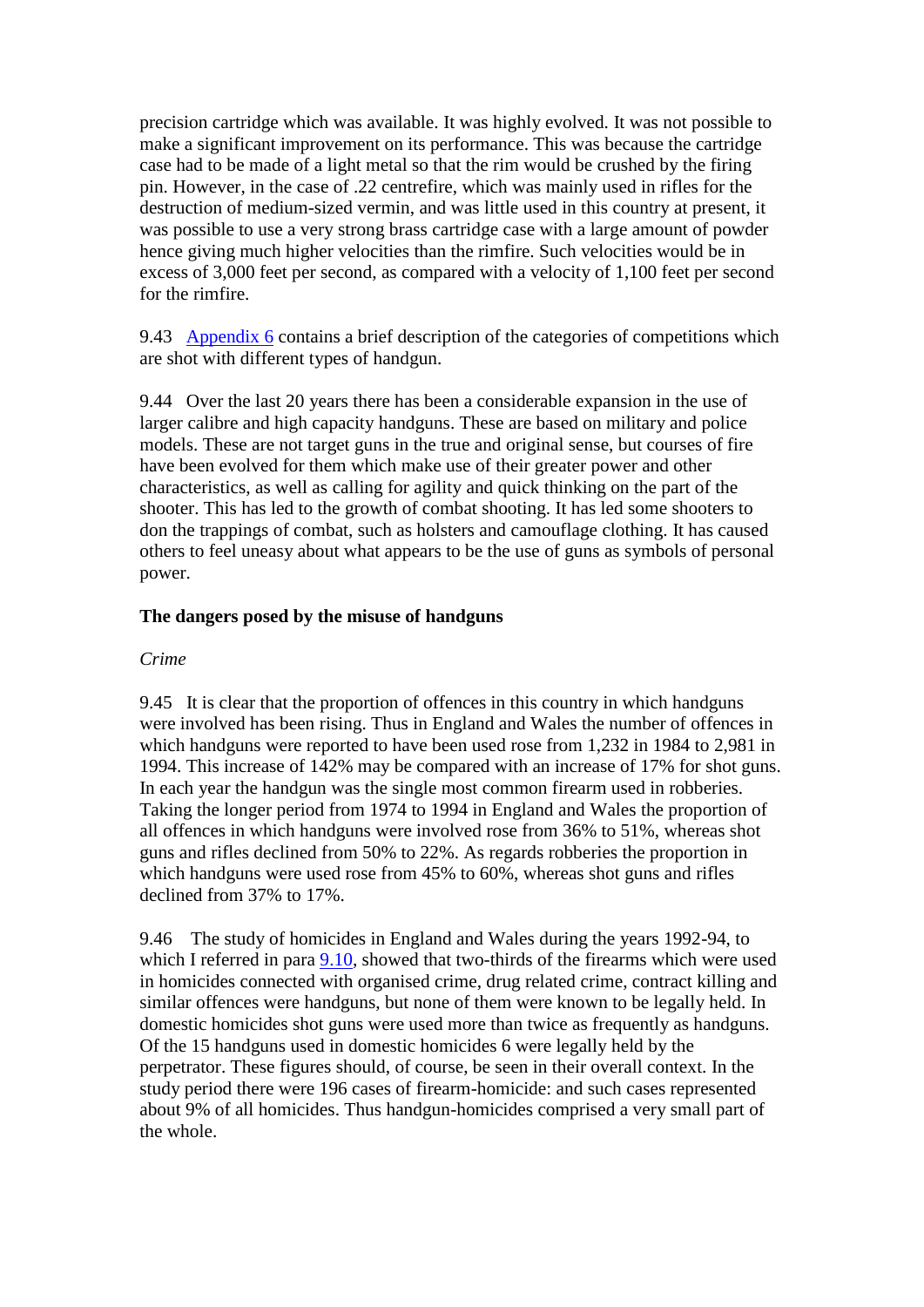9.47 Table 5 in Annex A to the Green Book shows the principal weapon involved in notifiable offences recorded by the police in England, Wales and Scotland in 1994. When handguns were involved they were proportionately less often fired than shot guns. However, in instances where handguns were fired they caused fatal results and injury in 11.7% and 52.3% of cases respectively; whereas, in instances where shot guns were fired, they caused fatal results and injury in 11.6% and 37% of cases respectively. The same general picture is provided by statistics relating to the use of firearms in incidents in England and Wales during the years 1992-94. In the study of serious crime in Scotland to which I referred in  $9.10$ , although handguns featured in only 26% of the incidents (9 out of 34), shots were fired from them proportionately more often, and they were responsible for more injuries and deaths, than any other type of firearm. However it may be noted that none of them were legally held. Although the numbers are comparatively small it is perhaps worth noting that out of 16 instances when handguns were fired in notifiable offences in Scotland in 1995 a fatal result occurred in one case and injury in 10 others. In the United States of America where approximately one third of all guns owned are handguns, they account for over 85% of gun-homicides for which the type of weapon is known, as against 8% for shot guns and 5% for rifles.

#### *Lethality*

9.48 All firearms are by definition lethal weapons. However, it is possible to give some comparison between single shots from different types of firearm.

9.49 Mr Paton pointed out that the amount of kinetic energy at the muzzle had been used in the Firearms (Dangerous Air Weapons) (Scotland) Rules 1969 as the means of discriminating between those air weapons which did and those which did not require to be licensed. Kinetic energy depended on the velocity of the projectile and its weight. The velocity depended on the amount of powder which was used. He provided the following as a general example, while recognising that the exact figure in a particular case would depend on the cartridge which was used:

| .22 long rifle rimfire (revolver/pistol) - | 90 foot lbs      |
|--------------------------------------------|------------------|
| .357 Magnum revolver -                     | 530 foot lbs     |
| 9 mm pistol -                              | 340 foot lbs     |
| .45 Colt revolver -                        | 420 foot lbs     |
| .45 ACP pistol -                           | 400 foot lbs     |
| 5.56 mm rifle (NATO calibre) -             | 1280 foot lbs    |
| $.303$ rifle -                             | $2,400$ foot lbs |

Mr Paton gave evidence that the velocity of the bullet once it left the firearm would be affected by the extent to which its shape was aerodynamically efficient. The "stopping power" of the bullet would depend on whether it expended most of its energy on the victim. This was affected by the shape of the nose of the bullet and the part of the body which it struck. Thus a soft lead bullet would deform easily on impact and have less penetrative power than a bullet which had a copper/nickel jacket. A bullet with a hollow point in the nose would tend to deform into a mushroom shape; and the consequent enlargement of its nose diameter would cause it to stop more quickly. For the same velocity a larger bullet would cause more damage. It should not be supposed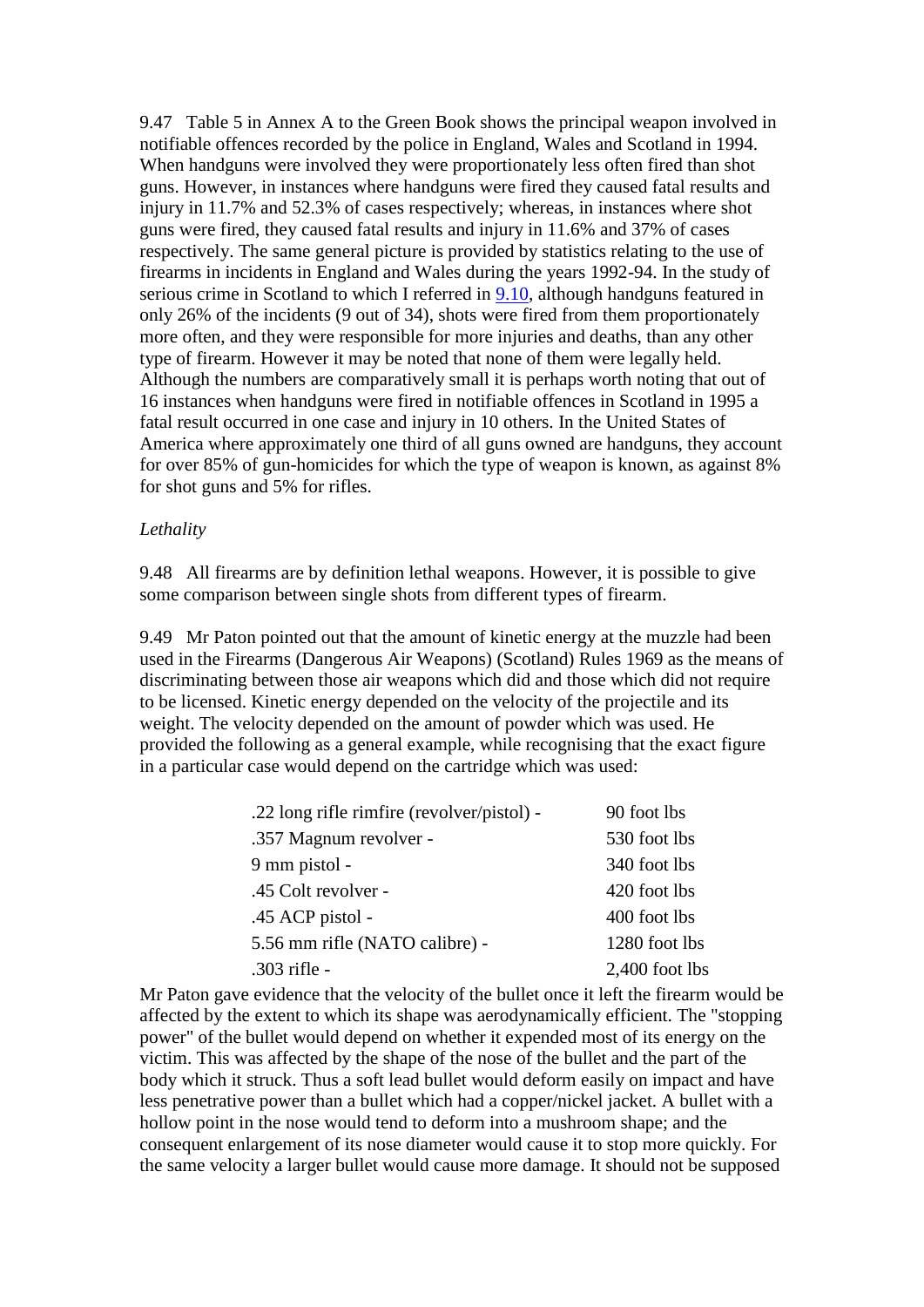that .22 rimfire cannot be as lethal as other ammunition. The BSSC pointed out that at point-blank range and aimed at vital parts of the body .22 cartridges would be as lethal as 9 mm. In their submissions Mr Greenwood and Mr Stevenson emphasised that at close range a shot from a shot gun was more lethal than a shot from a rifle; and a shot from a rifle was more lethal than a shot from a handgun. Mr Greenwood pointed out that a normal shot gun cartridge would fire 1 ounce of shot with a muzzle energy of 1,600 foot lbs. At a distance of 15 feet the 270 lead pellets in ordinary game shot would cause, in his words, "an enormous impact" covering a circle of about 5 inches. If large "buckshot" loads were used, the charge might well consist of 9 lead pellets each 9 mm in diameter.

## *Ease of Use*

9.50 However, these are not the only considerations which should be taken into account in making a comparison between different types of firearm. A handgun is comparatively light, weighing approximately 2 lbs, as compared with 8 lbs for a rifle. It is plainly easier to carry and to conceal by reason of its size and shape. It fits into a range of holsters or other accessories which allow it to be attached to a belt under a jacket or strapped to a leg. It is easy to aim and fire. According to Mr Paton a handgun was a better firearm to have in a close encounter as it was easier to use and to move from target to target. No doubt it is for such reasons that it is attractive for use in robberies, although the sawn-off shot gun is often encountered. The BSSC submitted that there was no evidence that Thomas Hamilton would not have been able to enter Dunblane Primary School just as easily with a larger firearm, such as a 7.62 mm rifle which he held the authority to acquire. I am sceptical of that proposition. In any event the advantages of handguns are plain.

## *Rapidity of fire*

9.51 The particular feature of handguns which the shootings at Dunblane Primary School demonstrated with appalling results was the capability which semi-automatic pistols have for rapid fire. Earlier in this report I referred to the evidence given by Mr Malcolm Chisholm that when the 9 mm Browning pistol used by Thomas Hamilton at the school was tested it was found that if it was used to fire off a full magazine of 20 shots as quickly as possible the time taken for this was 5.46 seconds; and that Mr Paton gave evidence that it was consistent with his experience for this to take 5 or 6 seconds with some degree of accuracy, although this depended on the expertise and physical make-up of the person firing. At the same time I noted the reservation expressed by Mr Penn [\(para 3.40\).](http://www.archive.official-documents.co.uk/document/scottish/dunblane/dun3-40.htm) The replacement of a spent magazine with a fresh one would take at most a few seconds. Mr Penn said that with practice the time could be reduced to less than 2 seconds. With .22 rimfire a higher rate may be achievable. The BSSC pointed out that due to the lower recoil forces involved in .22 rimfire it was possible to fire a greater number of controlled and carefully aimed shots in a given space of time than was possible with centrefire. This factor was of particular significance at shooting distances of 5-10 metres. I also noted that with a revolver it is possible to maintain a speed of firing which approaches that of the self-loading pistol. Further, as I stated earlier, the use of a speedloader in conjunction with a revolver which had a cylinder which could be swung out would enable a whole set of cartridges to be removed and replaced very quickly.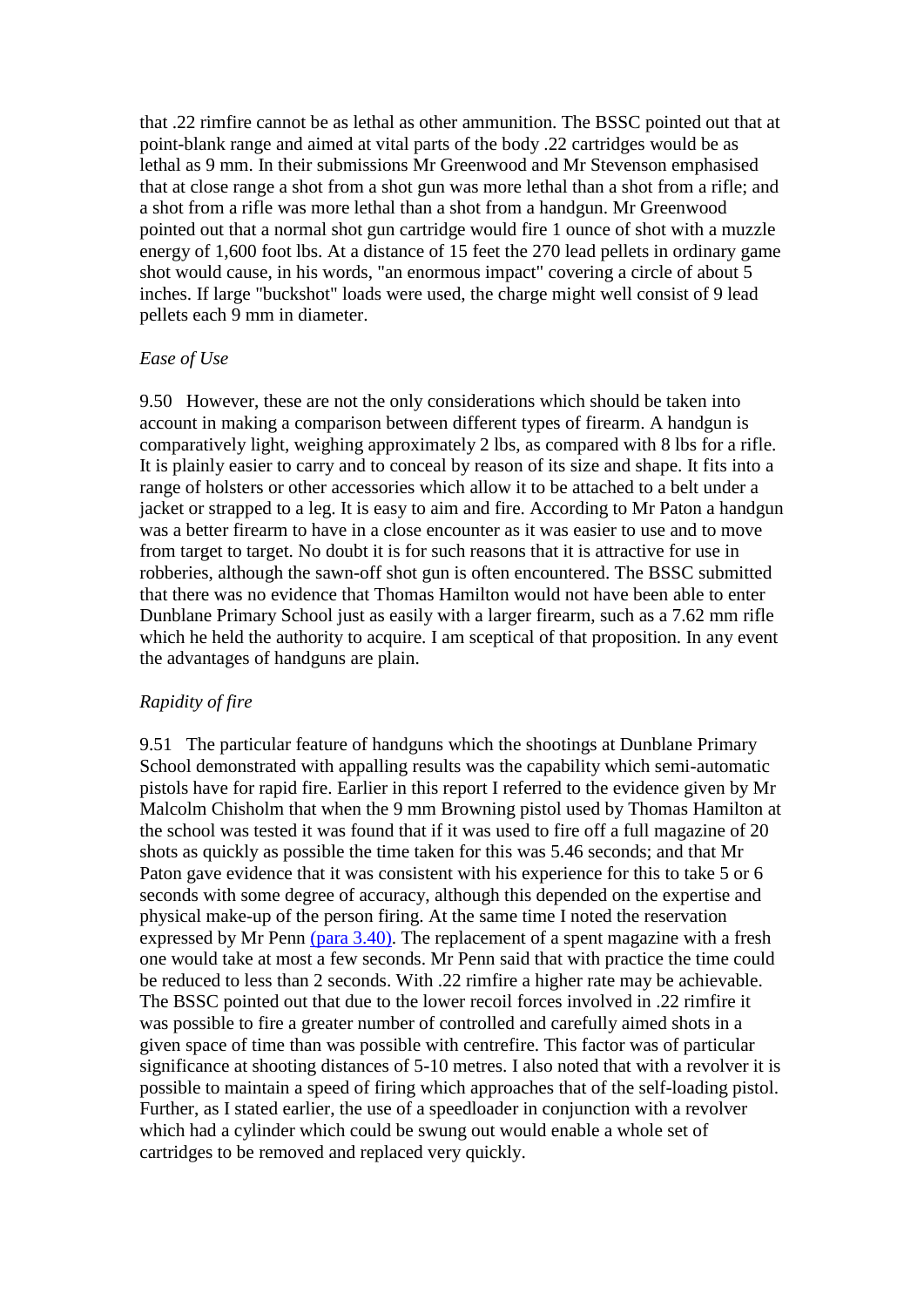9.52 Mr Paton gave evidence that it would probably take longer than 5 or 6 seconds to fire a round with a single shot pistol because after firing one shot, the shooter had to lower his aim, break open the pistol, extract the spent cartridge case, pick out a fresh cartridge, put it in the chamber, close the pistol and resume his aim. It would take "10, probably 15 seconds" but this depended on the position of the shooter relative to his ammunition. Mr Penn said in evidence that he did not agree with this estimate. He said that most single shot pistols were very similar to a conventional shot gun in that when the barrel dropped the spent cartridge case could be ejected. It was possible to reload quite quickly so long as there was access to additional rounds. He recounted that he had used a .22 single shot pistol for vermin destruction with a wrist bandolier some 4 or 5 inches from the breech. With reasonable practice a shooter could get the reloading time down to about 5 seconds. I am content to accept that this could be achieved.

9.53 I should also refer to the evidence given by Mr Greenwood in a supplementary submission which was directed to showing how quickly shots could be discharged from a double-barrelled shot gun. He said that he had carried out tests using standard 12 bore cartridges with one ounce shot and a device for holding 40 cartridges head forward. Without bringing the shot gun fully to the shoulder he hit a rectangular target, measuring 2 feet x 1 foot at a distance of 15 feet, with 36 cartridges in 1 minute 56 seconds (4 cartridges fell to the ground as a result of fumbling). Bringing the shot gun to the shoulder for each shot he hit a 5 inch square target with all 40 shots in 2 minutes 40 seconds. Without the device and taking the cartridges from his pocket he hit the rectangular target with 30 cartridges in 2 minutes 30 seconds. He suggested that with practice someone like Thomas Hamilton could have improved on such times. With two or more such devices it would have been possible to fire 105 shots (the number discharged by Thomas Hamilton) within 5 minutes if the shots were directed rather than aimed. If the shots were aimed it would be possible to fire up to 75 shots in that time. If "buckshot" loads had been used, between 675 and 1,000 missiles would have been discharged, depending on whether the shots were aimed. Mr Greenwood evidently used the period of 5 minutes on the understanding that the shootings took place within that space of time.

## **The assessment of risk**

9.54 If there is a case for placing a restriction on the availability of any particular type of firearm the starting point should be an assessment of the risk which is associated with it. It has often been said that it is not the gun that kills but the man that fires it. No doubt a gun cannot kill if someone does not pull the trigger, but it is right to regard a gun as dangerous and to treat some guns as more dangerous than others. As I observed in [Chapter 7](http://www.archive.official-documents.co.uk/document/scottish/dunblane/dun07.htm) this is one of the principal features of the policy of firearms legislation in this country.

9.55 An assessment of risk involves an examination of two elements in combination - (i) the chances of harm happening; and (ii) the nature and extent of the harm. Drawing on what I have written above I will indicate what seem to me to be the salient considerations.

9.56 As regards the first of these elements, the evidence shows that firearms which are or have been lawfully held are used to a significant but relatively small extent in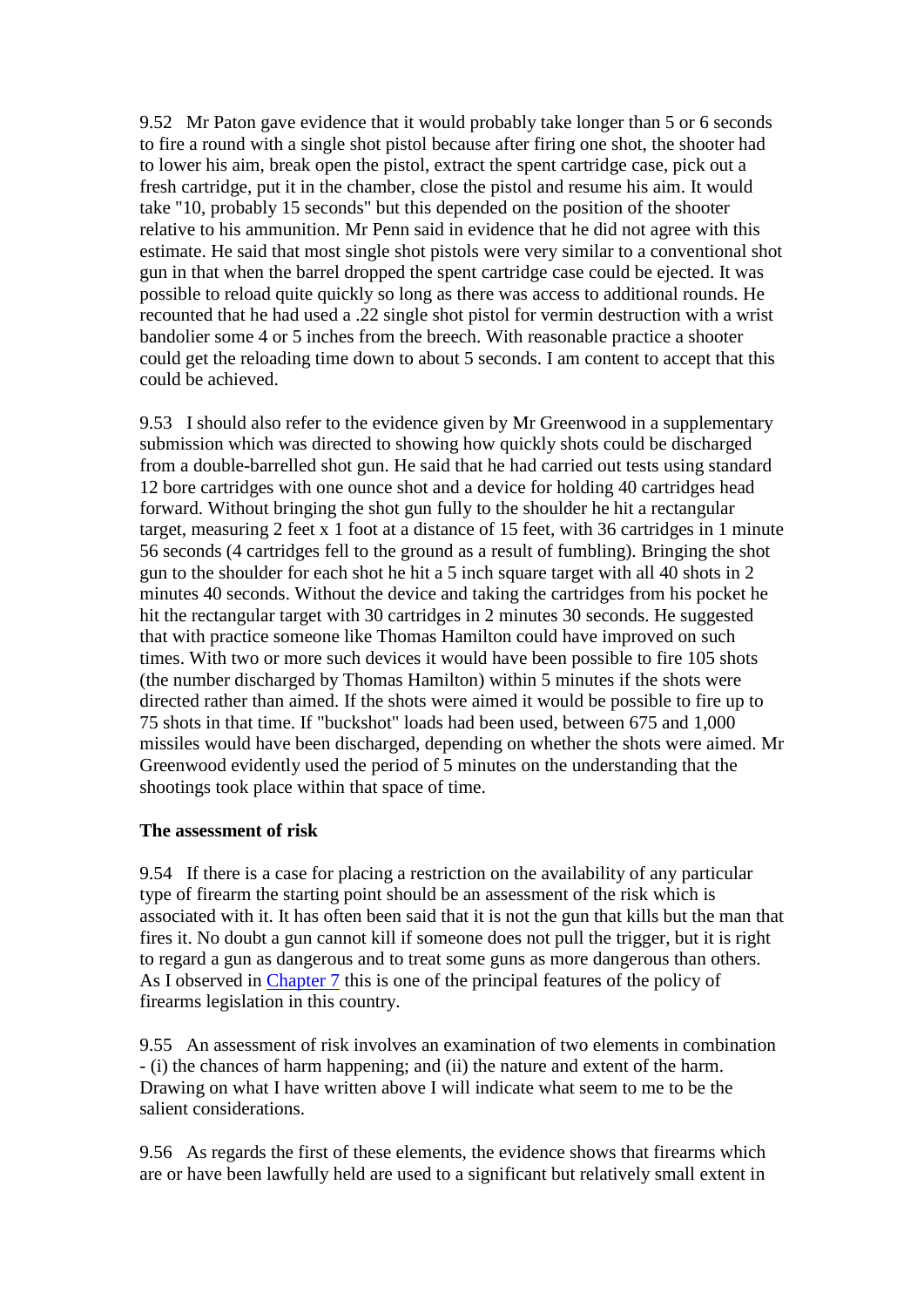the commission of crime. Handguns are being used to an ever increasing extent in crime in general. In the case of robberies the increase is greatest but it is unlikely that the handguns used in this category of crime are owned by their perpetrators. It appears that handgun-homicides comprise a very small part of the total of homicides. Handguns are attractive in the ease with which they can be carried and concealed and in the speed with which they can be aimed.

9.57 I have already indicated that there are significant limitations in the extent to which the certification system can be relied upon to exclude persons who are unsuitable. In this connection I note that Mr Michael Yardley in his submission drew attention to what he described as a fundamental problem in modern times - the problem of personal empowerment in mass society. According to him the average person today felt more isolated and alienated than ever before as society became more centralised and less personal. Thus one might expect a shift in the whole normal distribution of human behaviour with, at one side of the curve, ever more bizarre and aggressive behaviour. Unless this problem was addressed, he said, more Dunblanes and Hungerfords were not only possible but likely.

9.58 As regards the second of these elements, the evidence shows that where handguns are fired in the commission of crime there is as great a proportion of fatal results and an even greater proportion of injuries than is the case with shot guns.

9.59 While all firearms are by definition lethal an individual shot from a handgun, depending on the distance and calibre, may well be less lethal than a shot from a shot gun or a rifle. However, the multi-shot handgun, whether it is a self-loading pistol or a revolver, has the capacity by reason of its high rate of fire and speed of aim to kill or injure a greater number of people within a given short space of time than would be possible with any other type of firearm which is legally available; and likewise it provides a greater number of instant opportunities to kill a particular victim. The evidence provided by Mr Penn and Mr Greenwood about the rate of fire of other firearms still leaves a substantial difference.

9.60 I noted that the BSSC in their final submission maintained that the evidence which was given as to an unaimed rate of fire bore no relation to actual events at the school. However, in the light of the evidence it is likely that Thomas Hamilton's shots were to some extent indiscriminate. In any event the point of the evidence as to the rate of fire which a Browning 9 mm semi-automatic pistol was capable of delivering, whether in aimed or unaimed fire, was to demonstrate what was possible. I have no doubt that if Thomas Hamilton had chosen to do so he could have killed every person in the gym. If he had entered on the stage of the Assembly Hall while assembly was in progress (which may have been his original intention) he could have killed and injured far more by indiscriminate shooting. On the other hand Mr Greenwood claimed that few armed criminals fired more than one or two shots. He also stated in his submission that in the other "amok killings", including those at Hungerford, which he listed the rate of fire was not a significant factor. He defined an "amok killing" as being "one in which an unstable individual for no discernible or logical reason kills a number of people who were not known to him".

9.61 There is no way in which the risk of homicide or serious injury through the misuse of legal firearms can be calculated, let alone the risk associated with one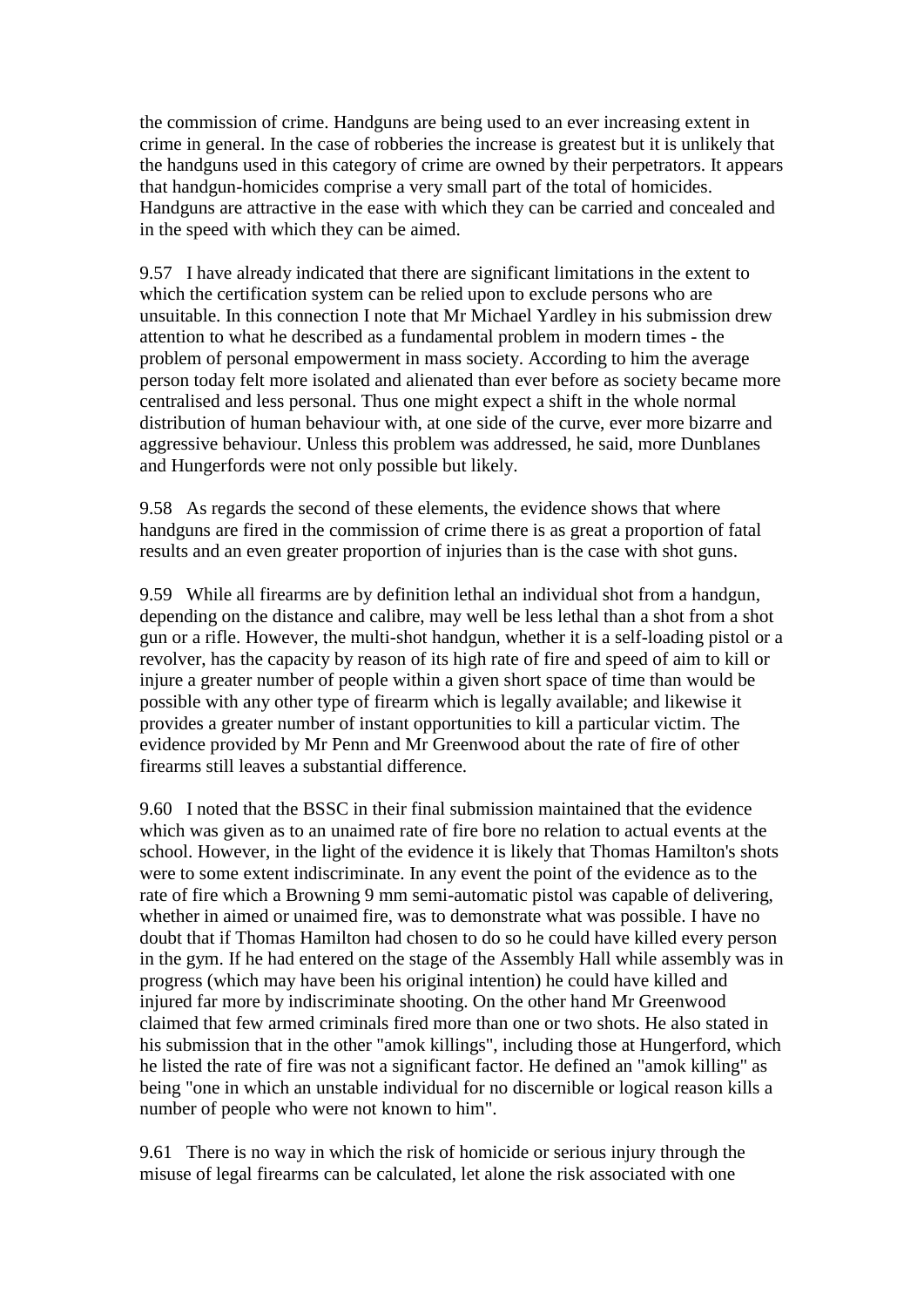particular type of firearm as against another. The instances in which legally held handguns are misused are relatively infrequent. On the other hand the harm which results can be very great, as the shootings at Dunblane Primary School demonstrated, perhaps in a unique manner. Both factors have to be borne in mind. Having considered the evidence I have reached the view that the dangers which are inherent in the availability of self-loading pistols and revolvers which are held for target shooting are so great that there is a case for restricting that availability. I distinguish them from other types of firearm, including rifles, by reason of their combination of ease of carrying and concealment, ease of aim and rapidity of fire. In the light of the evidence I see no good reason for making an exception in the case of any particular calibre of multi-shot handguns.

9.62 If there is a case for restricting the availability of multi-shot handguns, what form could that restriction take? I will now examine a number of possible measures which were discussed in the Inquiry, seeking answers to these questions:

- o would the measure be practicable?
- o would it be effective, and, if so, to what extent?

Thereafter I will consider the implications of implementing the different measures before coming to my recommendation.

# **Measures for restricting the availability of handguns in target shooting**

# *Limiting the number of handguns, or the number of a particular calibre, which may be held*

9.63 In the White Paper *Firearms Act 1968 : Proposals for Reform* (1987) Cm 261 the Government commented that the imposition of arbitrary limits on the number of weapons which an individual might possess or a prohibition on the possession of more than one weapon of the same calibre, whilst superficially attractive, would have little significant benefit in terms of control. I agree with that view, which has been supported by the Firearms Consultative Committee and is in line with the current Guidance to the Police in regard to "good reason".

9.64 While Thomas Hamilton took all four of his handguns to the school he used only one in order to fire all the shots at his victims. I see no reason to disagree with the point made by the BSSC that there is nothing to indicate that a shooter would be able to achieve a materially higher rate of fire by changing guns rather than by changing magazines as Thomas Hamilton did.

9.65 If individuals are to continue to be authorised to possess or acquire firearms I consider that it is acceptable that they should be able to justify the holding of more than one, or more than one of the same calibre, on the same basis as at present (cf [para](http://www.archive.official-documents.co.uk/document/scottish/dunblane/dun6-29.htm)  [6.29\).](http://www.archive.official-documents.co.uk/document/scottish/dunblane/dun6-29.htm)

*Separating handguns from their ammunition*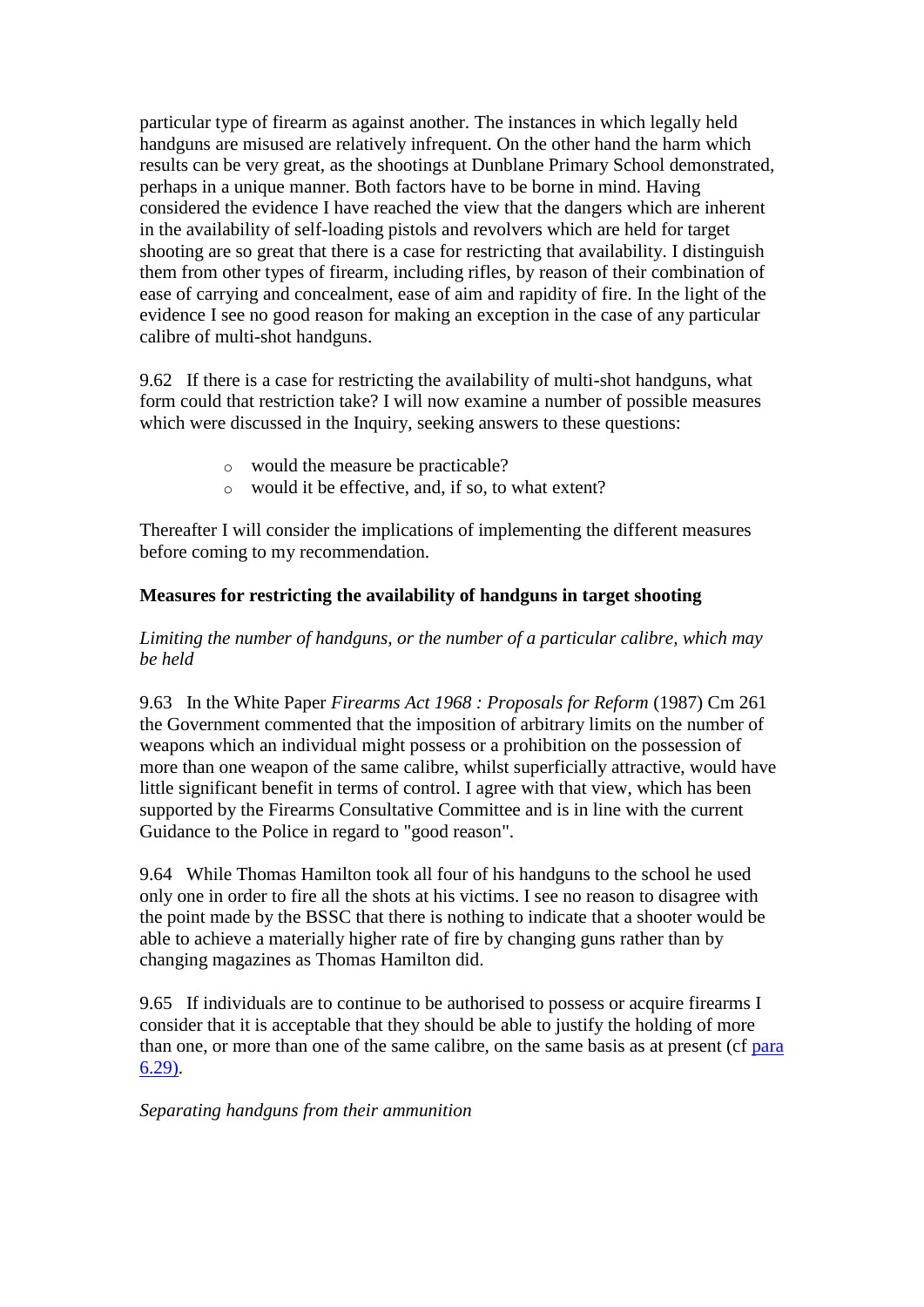9.66 There is an attraction in the idea that handguns should be in separate hands from their ammunition, except during such time as they are used together on a range. However, whichever way the matter is approached there are substantial problems.

9.67 I consider first the suggestion that handguns should be kept by shooting clubs. While there are some clubs which have the premises and the security which would enable them to keep their members' guns, a large number of clubs do not have any premises at all and are dependent on the Ministry of Defence or other owners for access to shooting ranges. Stirling Rifle and Pistol Club is one example. For such clubs the responsibility for safe storage would fall upon club officials who would have to use their homes. This would involve them accommodating a considerable number of guns, with attendant risks to safety and security. Where clubs have their own premises the concentration of a large number of guns in a single place, often in a remote location, would present an obvious target for organised theft. Upgrading the security of such premises would not necessarily discourage, and might even encourage, attack. In his evidence Mr Penn cited the case in about 1995 in which thieves carried out a highly organised raid on a pistol club in South West London in which they removed the clubhouse roof and used a crane to lift through it a safe weighing some 2.5 tonnes containing a large number of guns. Further, if handguns were kept at club premises or by club officials shooters would no longer be able to practice dry-firing at home.

9.68 It is clear from the evidence that it is common for shooters to travel to clubs or ranges other than their own in order to compete either in teams or as individuals. Where teams are shooting at other clubs or ranges it might be possible to provide some form of arrangements by which a gun was transported to and back from the other location without being in the possession of the individual shooter. But if an individual shooter was to compete elsewhere it appears that it would be necessary to release the handgun to him at some point. I noted that while the Dunblane Snowdrop Petition suggested that, on the basis that the private ownership of handguns should be made illegal and that all firearms held for recreational purposes for use at approved shooting clubs should be held there with the firing mechanisms removed, there should be a pass system to deal with cases where shooters wanted to attend organised shoots at other locations. According to that system, confirmation from the shoot organisers would need to be sent to the individual's club that he was booked on the shoot and payment had been received. A pass for the main body of the firearm would be issued to allow it to be transported to a fixed location. Pass details would include the travelout date, period at other location and travel-back date as well as the serial number and description of the firearm. Any firearm not returned to the original club by the pass expiry date would be notified immediately to the police, and non-compliance with the authority given by the pass would lead to various possible sanctions. However, the position adopted by the BSSC was that "no matter what system of checks and paperwork is maintained in such circumstances, it would be a simple matter indeed for a shooter intent in recovering his guns to enter a competition, provide evidence to his club secretary that he had done so, recover possession of the complete gun together with ammunition for it, and perpetrate an outrage" and for this reason they regarded such a system as containing a fundamental flaw.

9.69 I noted that ACPO took the view that, despite the inherent risks, storage at the certificate holder's premises was still preferable, while the Police Superintendents'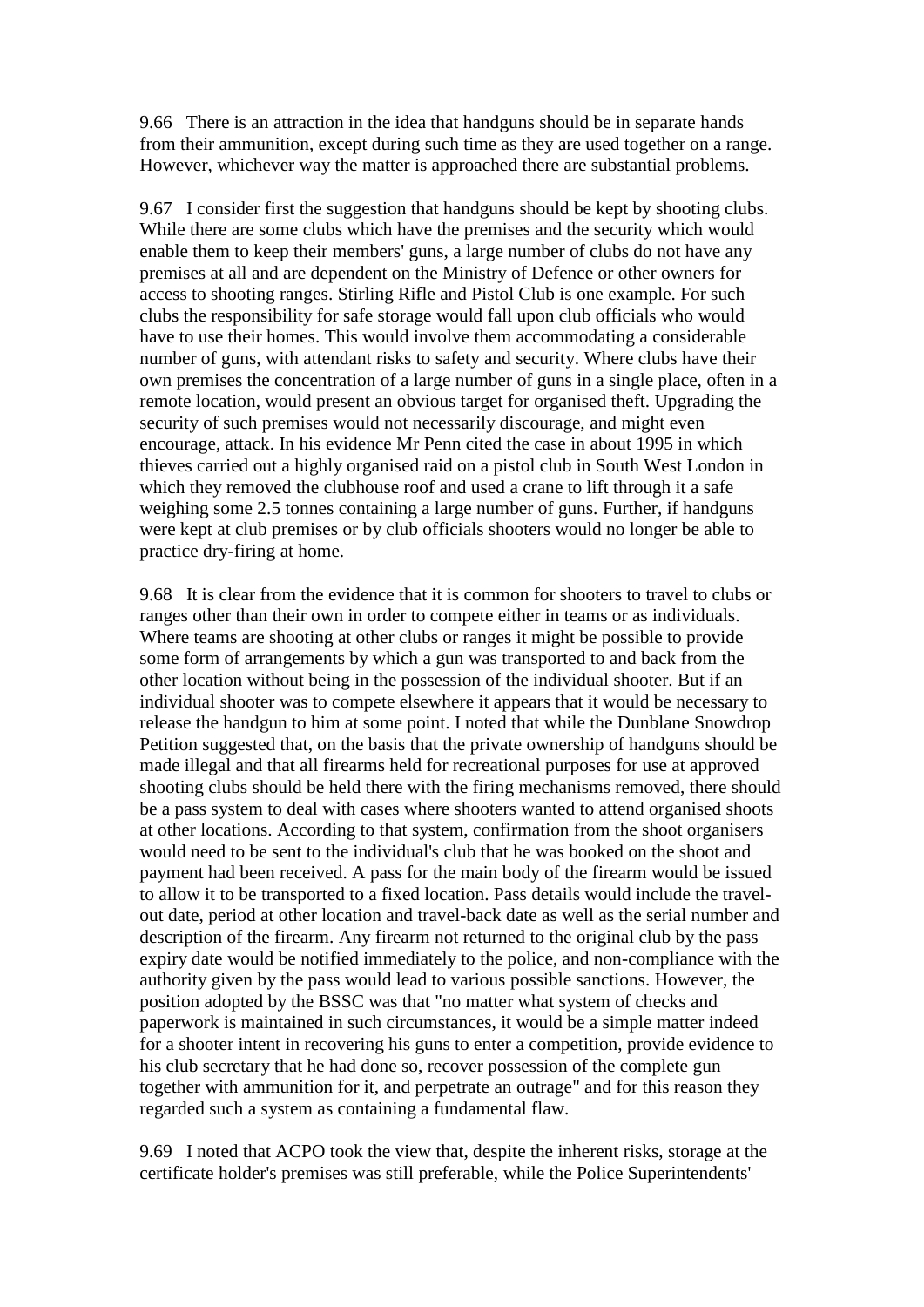Association of England and Wales and ACPO-S took a different view. It is pointed out in the Green Book (Part II, para 103) that an arrangement for the storage of firearms operates in Hong Kong where all handguns must be kept at shooting ranges or at gun dealers. This may, of course, be easier to arrange within a relatively small territory.

9.70 Many of the same points apply to the suggestion that handguns should require to be stored in a central location, such as the premises of dealers or at police stations.

9.71 While the police at present require dealers to comply with conditions as to security in connection with their registration under section 36 of the 1968 Act, it might well be that additional measures would be required if they were expected to look after the handguns of club members. In the case of many shooters access to a dealer's premises would be difficult. In any event it may be questioned whether any such responsibility should be imposed on dealers whether they like it or not.

9.72 The storage of handguns at police stations would raise similar problems in regard to the provision of secure accommodation and reasonable accessibility. It would also involve the police in what might well be thought to be an inappropriate role in being responsible for looking after shooters' handguns. This suggestion was not supported by ACPO or ACPO-S.

9.73 The converse of the above is that the desired separation should be achieved by the ammunition being stored away from shooters' homes. I note that the White Paper of 1987 concluded (at para 29) that there were serious obstacles to such storage and recommended against it. It was pointed out that many clubs did not have secure facilities and that many serious competitive shooters loaded their own ammunition (ie centrefire ammunition) at home for reasons of economy. It was quite common for shooters to belong to several different clubs and to shoot at a number of ranges and it would be inconvenient and uneconomic for them to store ammunition at each of those premises or to buy a new supply each time they shot. Above all the Government felt that such an approach would be irresponsible in providing large and readily identifiable stores of ammunition which might attract the criminal or the terrorist.

9.74 In their final submissions the BSSC added to such objections. As regards rimfire cartridges, which were not reloaded at home, it might be possible for clubs to provide a reasonable range for purchase. However, a very significant number of shooters, including all serious competitive shooters, would be at a disadvantage as visitors to clubs where they could not count on being able to use the same batch as that for which their gun had been "zeroed". (A gun is "zeroed" when its sight is adjusted for the individual shooter and the ammunition which he is using so that if a known point of aim is taken the bullet should hit the centre of the target.) To have to "re-zero" the gun before starting the competition would be distracting and give an edge to the home team. As regards centrefire cartridges, there could be a similar problem due to variation in factory-made ammunition. Since there was a wider range of brands in the case of centrefire the club might not even be able to stock the same brand as that which the shooter was accustomed to using, let alone the same type and weight of bullet. In any event about 70% of shooters who shot competitively loaded their own ammunition at home according to their own specifications. Reloading in the club was not practicable where the club did not have any premises. In any event it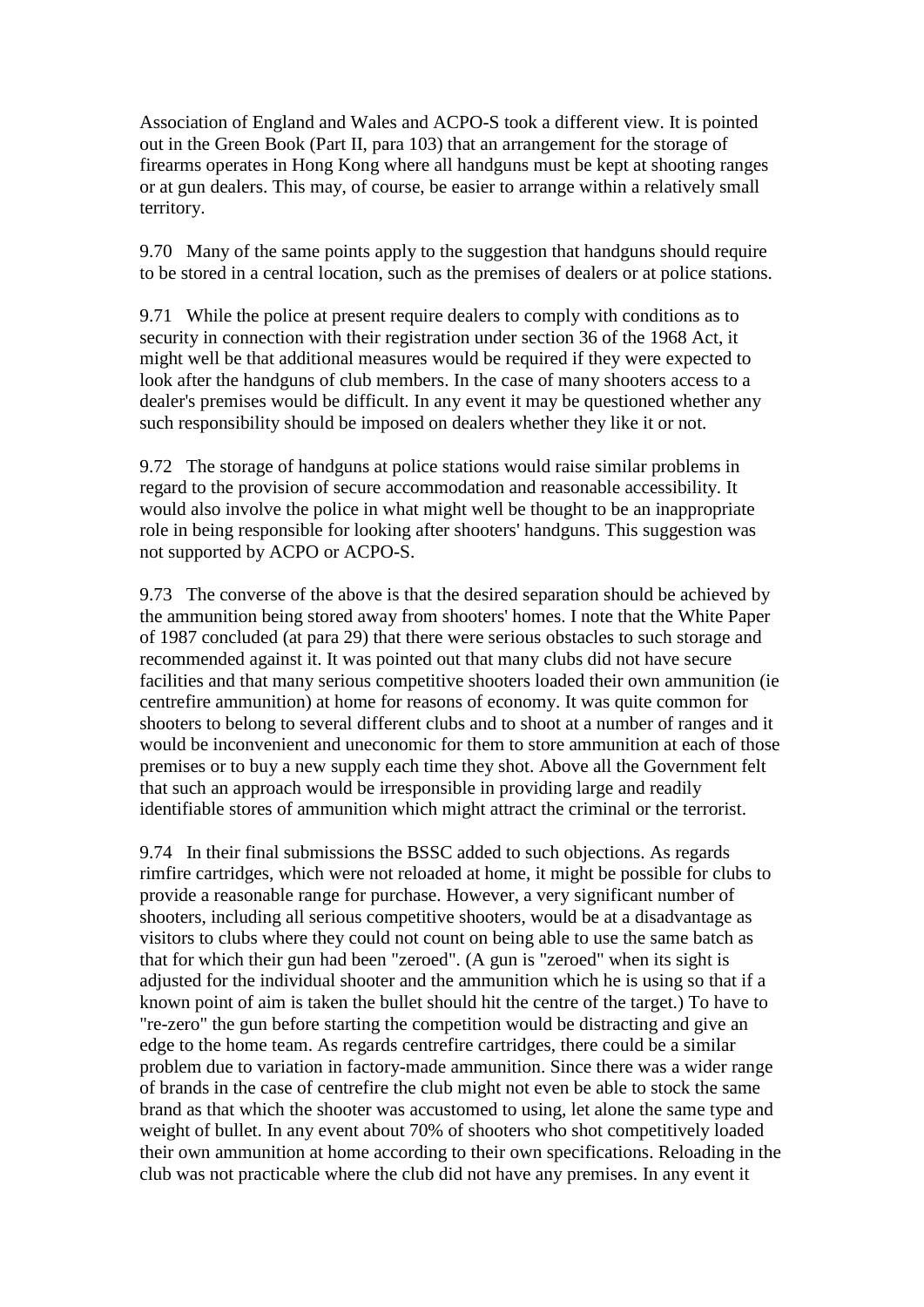raised questions of safety. Such an operation was best and safest done under conditions of privacy and without distraction. It might well not be practicable to provide a check to prevent shooters removing rounds from the club premises if they were of a mind to do so. Where clubs had no secure storage ammunition would require to be kept at the homes of club officials or elsewhere. This would raise further problems of security, accessibility and accounting.

9.75 I consider that the objections expressed by the Government in the White Paper in 1987 remain valid. As regards the additional points made by the BSSC, which were supported by Mr Penn, unsuitability or lack of club premises provide additional and important grounds for ruling out the suggestion that ammunition should be kept elsewhere than in the homes of shooters.

9.76 It is sufficient for me to say, without having to go further into the question of effectiveness, that I am not satisfied that the proposal for the separation of handguns from their ammunition, whichever method is adopted, is a practical proposition.

## *Restricting the capacity of multi-shot handguns*

9.77 Evidence was given as to how to achieve *restriction to single shot*. Mr Paton and Mr Alexander W Dalgleish, a registered firearms dealer and gunsmith, gave evidence as to the practicability of this operation. They described a number of techniques which could be used in order to deal with pistols, depending on whether the magazine was detachable or integral. However, they considered that there was no method which would prevent a pistol from being re-converted with relative ease. Mr Paton added that the handling and in particular the loading of a pistol which had been converted to single shot might also be difficult, if not dangerous. The conversion of a revolver could be accomplished by blocking all but one of the chambers or by removing the dividing walls until only one complete chamber was left. Mr Paton said that the latter course was probably more secure against re-conversion but repeated firing in one chamber might create such stresses within the remaining sections as to make it a dangerous practice. Mr Dalgleish added that with the former method it would be necessary to ensure that the single chamber was strong enough as the welding could result in the annealing of the steel, even if it was carefully carried out. I consider that the permanent restriction of multi-shot handguns is impracticable and in any event it would in certain cases be ineffective.

9.78 Another approach is to consider *restricting the capacity of magazines* of selfloading pistols. Almost all pistols which are in private ownership and available for purchase have magazines which will hold a larger number of rounds than is required for a particular course of fire in competitions. Such a course commonly involves 5 or 6 rounds. As I mentioned earlier they may be used with magazines which hold up to 20 or more rounds. It would therefore be necessary to consider dealing with those already in use as well as those that may be sold in the future.

9.79 As regards those in use, the alternatives are confiscation or modification to a smaller capacity. One immediate problem is the fact that probably there are several hundred thousand in circulation. They do not have serial numbers. They are not recorded on firearm certificates. There is and has been no limit to the number which may be purchased at any time. Deactivated firearms are an additional source of them.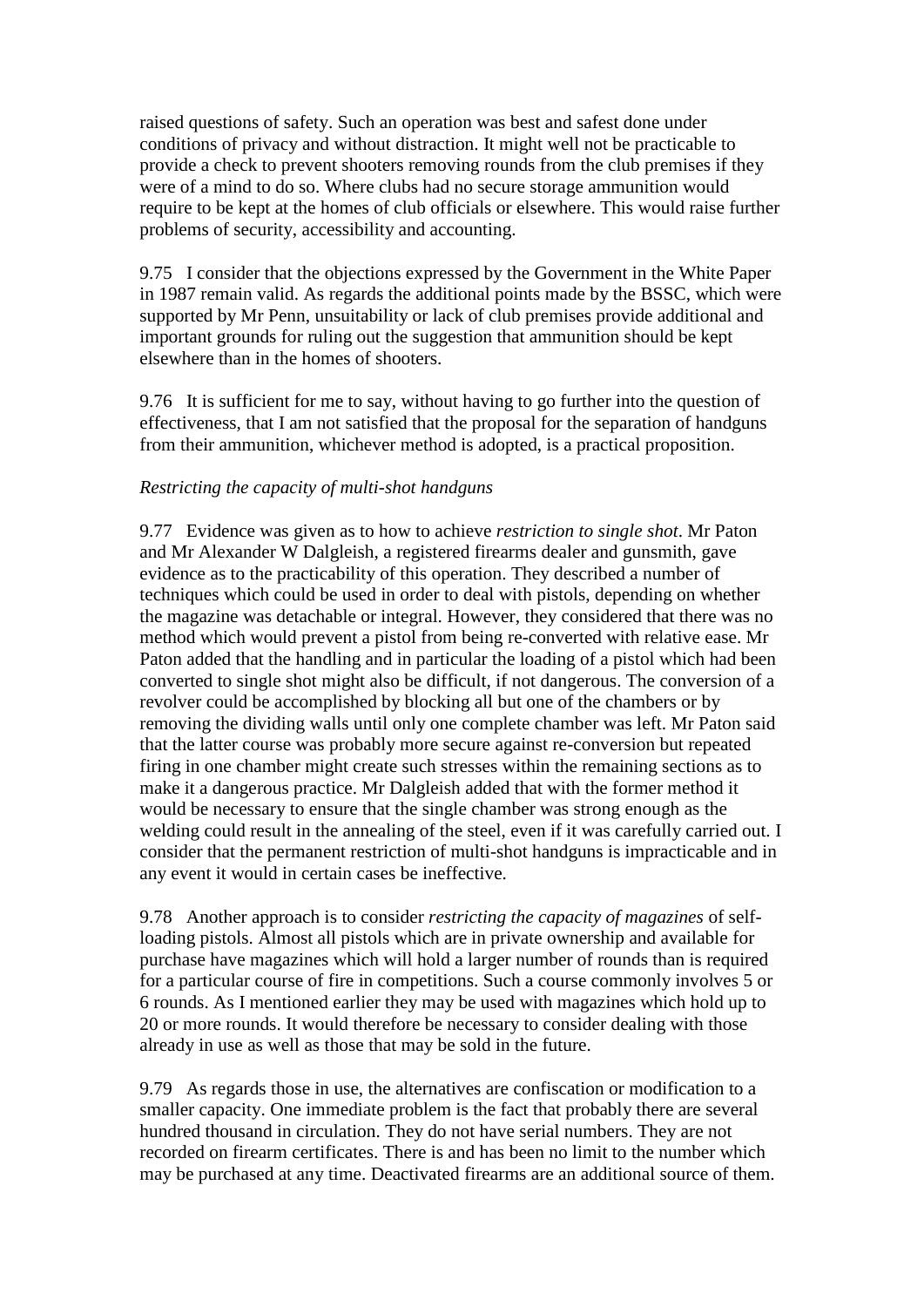The opportunities for evasion would be considerable. Mr Penn said that it would be possible to restrict the capacity of individual magazines by crimping their sides or inserting a pillar. However, neither method was irreversible. As regards new magazines, the fact that they were freely available on the continent of Europe meant that a shooter who was determined to acquire large-capacity magazines would have no difficulty in so doing.

9.80 However, all these considerations are subject to the important point, which I noted earlier, that it takes only a few seconds for a shooter to change a magazine. Thus reducing the capacity of magazines or making illegal the sale of magazines which were greater than a certain capacity would have little overall effect on the speed with which a large number of shots could be fired.

# *Temporarily disabling multi-shot handguns*

9.81 With a view to making handguns less readily usable by their owners and potential thieves it was suggested that they should be temporarily disabled by the *removal of magazines*, where they were detachable, when the shooter left the club range. The magazines would be retained by club officials and restored to the owner when he next wanted to shoot. This would have the effect that for the time being the handguns would be inoperable, with the exception of those pistols which were so designed that the absence of the magazine did not prevent them being used as single shot pistols. The fact that a huge number of magazines are already in existence and unrecorded leaves ample scope for evasion even if new legislation required that magazines should be entered on firearm certificates. This would not be an effective method of restricting availability.

9.82 Another possibility which was canvassed was the *removal of the firing pins*. However, this is essentially unsuitable for routine dismantling. Removal can be technically difficult. In the case of pistols the pins consist of small pieces of machined metal. They are liable to fracture and replacements can be obtained without a firearm certificate. In the case of revolvers the pin is often an integral part of the hammer or may be riveted to it. Removal of the pin carries with it the risk of damaging the gun or losing a small component from the mechanism. A gun owner who was bent on mischief could keep a spare firing pin at home and, if he was technically confident, he could use it to reactivate his gun when he wanted.

9.83 I next consider the *removal of major components* of multi-shot handguns, and in particular the slides of pistols and the cylinders of revolvers. These components require the production of a firearm certificate for their replacement. This was advocated in a subsidiary submission by Mr Andrew Gibb, who represented the family of Mrs Mayor and members of the teaching staff of Dunblane Primary School, although his primary submission was in support of the Dunblane Snowdrop Petition.

9.84 Mr Paton and Mr Penn were in agreement that the generality of pistols were designed to be field stripped, ie broken down into separate components, for cleaning purposes; and that the generality of revolvers were capable of being easily dismantled. In each case the handgun would be rendered inoperable.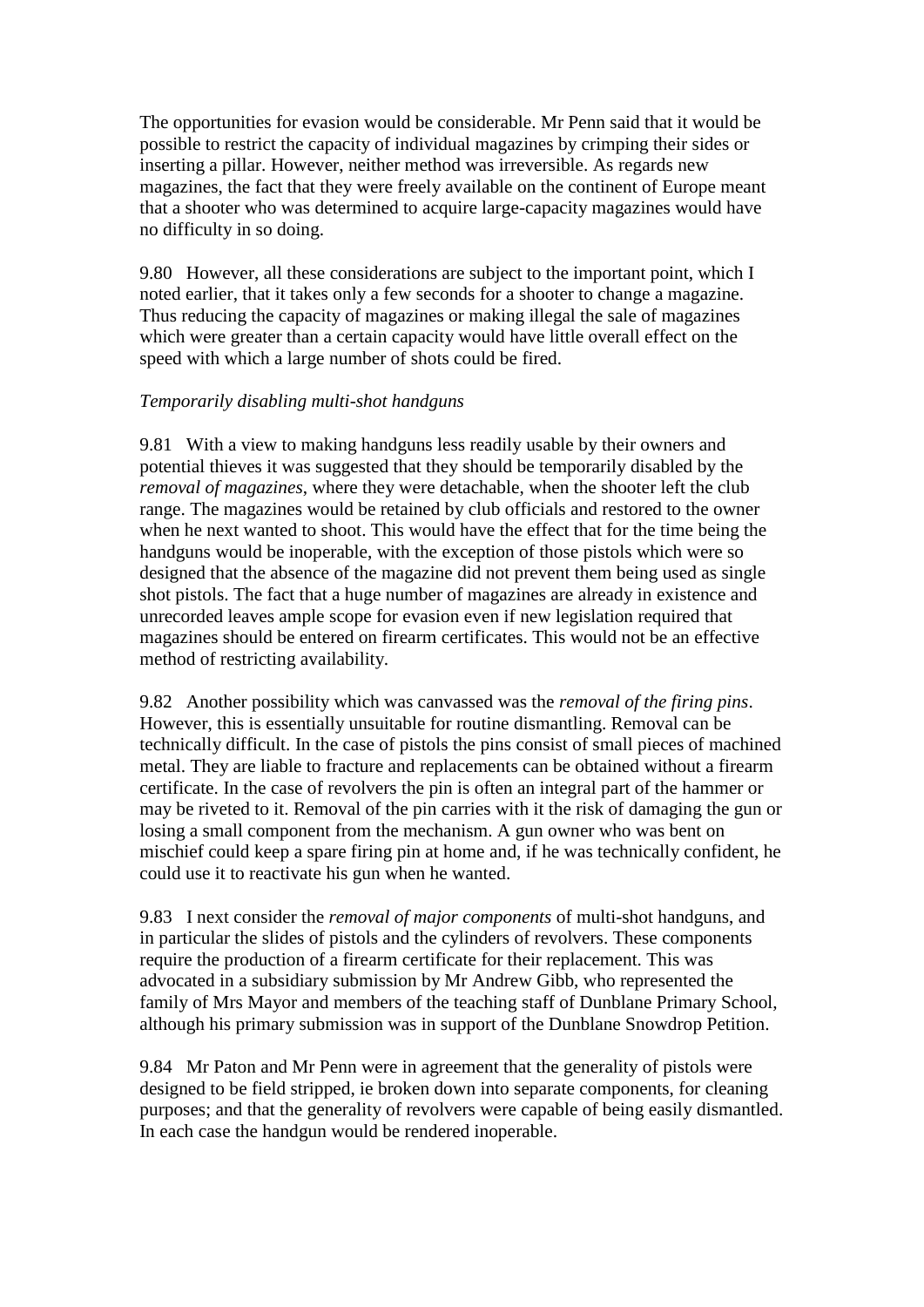9.85 In his evidence Mr Paton explained that self-loading pistols were so designed that their dismantling did not require specialist assistance. In most cases this involved the removal of the slide assembly without the use of special tools. He demonstrated at the Inquiry how the removal of the slide on a 9 mm Browning pistol took 2 or 3 seconds. He said that the majority of pistols would not take much longer than that. The user who knew what he was doing would be able to dismantle a pistol. However, care had to be taken not to dislodge small parts lest they be lost. There would be no risk of degradation with repeated dismantling.

9.86 Mr Penn said that he agreed broadly with the evidence of Mr Paton. There were very few pistols which did not have a slide. One exception was the Luger .22 pistol which had a bolt instead of a slide. This pistol was not well designed for the easy removal of the bolt. It was a difficult operation but its repeated removal should not cause damage to the gun. Mr Penn pointed out that some pistols had the barrel permanently attached to the frame but the detaching of the slide would be sufficient to disable them. However, in the case particularly of many high precision .22 pistols the removal of the slide was not recommended unless the gun malfunctioned and required disassembly for cleaning. Repeated disassembly involved disruption of carefully tuned components and would very quickly impair the accuracy for which they were designed. Such pistols were not developed for military service and ease of dismantling played little if any part as a consideration in their design.

9.87 As regards revolvers Mr Paton demonstrated at the Inquiry that the cylinder in a solid frame revolver could be easily removed and replaced in a matter of seconds by withdrawing the axis pin and lifting out the cylinder. In the case of the "break action" revolver the operation was slightly more complicated and required the use of a screwdriver. The safety or accuracy of the revolver would not be affected if this was done regularly. Revolvers which had a "swing out" cylinder also required the removal of a screw, in this case a fairly small one.

9.88 As I have already said Mr Penn expressed general agreement with Mr Paton. However, he pointed out that some revolvers of the "break action" were not designed to allow easy removal of the cylinder. Small parts, especially springs, could easily be lost. The majority of revolvers in current production had a "swing out" cylinder which, together with the arm on which the cylinder rotated, could be removed by undoing a screw set in the frame although it was not intended (for reasons of maintaining accuracy and avoiding undue wear and tear) that such removal be at all frequent.

9.89 At this point I should add that in their final submission the BSSC drew my attention to evidence which was given to the Home Affairs Committee at its hearing on 8 May 1996 on the subject of the dismantling of "guns". At that hearing Mr Jim Sharples, Chief Constable of Merseyside Constabulary and President of ACPO said that, as he understood it, there could be problems with dismantling guns. They could be damaged very easily. A lot of those weapons were expensive and he thought that there were some practical difficulties with dismantling weapons and keeping different components in different places. Inspector Brian Tolley, Firearms and Explosives Officer with West Mercia Constabulary, agreed and said that it was not advisable to pull guns backwards and forwards. They wore, they became loose and it would cause a few serious problems with target weapons. They could become a danger by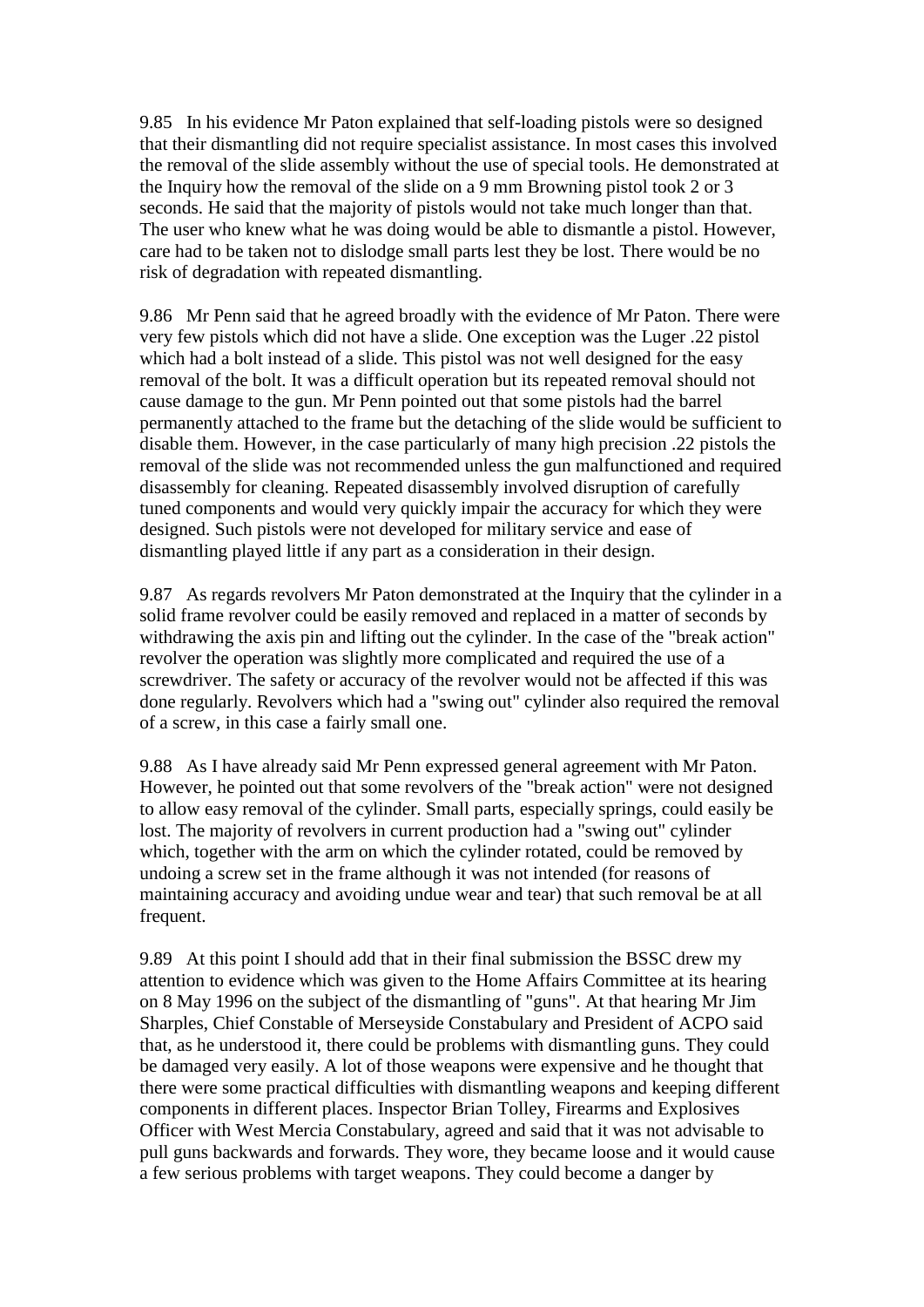becoming loose and worn very quickly, other than the bolts from rifles which could be stored elsewhere. Chief Superintendent Brian Mackenzie agreed and said that he thought that it was easy to separate them from the ammunition (Q37-38).

9.90 Whatever may have been covered by the expression "guns" I can find no suggestion in the evidence of Mr Paton or Mr Penn that dismantling and reassembling self-loading pistols and revolvers could give rise to danger. Neither was any suggestion of possible danger mentioned in the relevant part of the Green Book (Part II, paras 109-115). Mr Paton and Mr Penn are both highly experienced firearms experts and I fully accept their evidence. I do not have the slightest doubt that if Mr Penn had considered that there could be danger he would have said so. I do not overlook the fact that in his written statement Mr Terry McCarthy, who gave evidence about shooting clubs and competition disciplines, stated that while many guns could be dismantled into separate major components, there were also many guns constructed in such a way as to make separation into components difficult, if not impossible, for anyone except a skilled gunsmith. He added that constant disassembly/reassembly would have an adverse effect on the durability and accuracy of the firearm and could present serious safety hazards if not carried out with exemplary skill and care. The guns to which this comment refers were not further specified and it may be that his statement referred to single shot handguns, to which different considerations may apply. In any event I prefer the evidence of Mr Paton and Mr Penn.

9.91 However, Mr Penn went on to observe that if it was accepted that there should be circumstances in which a shooter should be allowed to recover the "missing" component and take it away so that he or she could compete elsewhere there would have to be a system by which club officials or other responsible persons would check that he or she had indeed entered into the competition in question. However, it would be a simple matter for a shooter who was planning to kill to use his or her entry into a competition as an excuse for reassembling the handgun and thus circumvent the checks. Thus a requirement for separate storage of component parts - without an absolute and effective ban on their removal from the place of storage, which could not be justified - would never prevent a scheming, cunning and premeditating killer such as Thomas Hamilton from acquiring the component he needed to fulfil his purpose. Such a person could acquire the necessary component from the stock of illegally held firearms or from abroad. In the latter connection he mentioned the obtaining of components in the United States, Finland and certain cantons in Switzerland.

9.92 In their Report the Home Affairs Committee dealt with the dismantling of weapons as follows:

> "Another possibility raised in evidence would be to ban the possession of assembled handguns at anywhere other than licensed premises (such as shooting ranges). Some parts of each firearm would have to be stored centrally, to prevent owners from re-assembling firearms illegally. This suggestion received little support. ACPO recognised that there was a danger of damage being done to weapons if they were to be constantly dismantled and re-assembled; weapons could become loose and worn, possibly becoming dangerous. Some types of firearm are almost impossible for anyone but a gunsmith or a very experienced owner to strip. Shooters would still carry assembled weapons when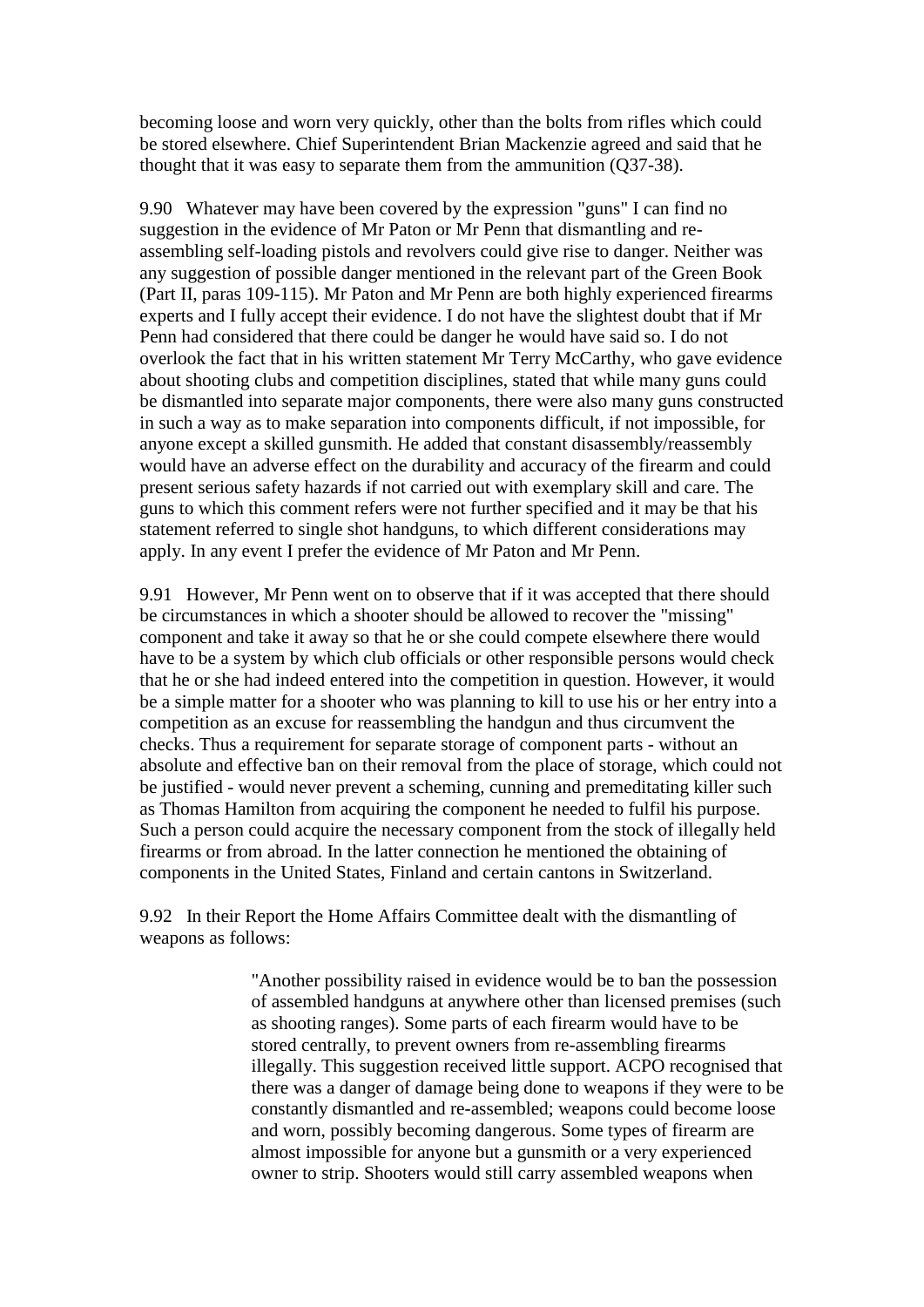travelling to shoot elsewhere. We do not favour the proposal for possession of assembled handguns to be banned other than at licensed premises".

9.93 In the light of the evidence of Mr Paton and Mr Penn I am satisfied that the dismantling of self-loading pistols and revolvers would in general be practicable. The exceptions would be for those cases, which appear to be relatively few, in which the operation was either too difficult or would tend to impair the accuracy of the handgun. On the other hand, if shooters were still to retain the ability to use their handguns at other ranges, this would make it difficult to exclude all possibility of the misuse of the handgun by its owner.

9.94 Evidence was also given by Mr Paton about *fitting barrel blocks* which would fit and be locked within the barrels of self-loading pistols and revolvers. There was little doubt that it would be possible for them to be manufactured. Such blocks were already available for shot guns to prevent third parties using the gun. He had been unable to find anyone who manufactured blocks for pistols or revolvers but he was in no doubt that it would be simple for them to be made. One part of the device would fit into the chamber and the other into the front of the barrel with a locking device at the muzzle end. This would prevent ammunition from being placed in the chamber or fired. The design and tamper-resistance of such a device would be a matter of some importance. In addition there would require to be adequate provision of padding in order to limit any damage to the rifling inside the barrel which would impair the accuracy of the handgun.

## *The banning of the possession by individuals of multi-shot handguns*

9.95 This is the course of action which is advocated by ACPO-S in the form of a recommendation that "all multi-shot pistols be raised to the prohibited category", ie so that they would fall within section 5 of the 1968 Act. However, as Chief Constable Cameron explained in evidence, ACPO-S envisaged that the Secretary of State would authorise such handguns to be possessed by shooting clubs where they would be stored. Both ACPO-S and ACPO recommend that the handguns in respect of which firearm certificates may be granted for target shooting should be restricted to a single shot and to .22 calibre. The Police Federation of England and Wales advocate that the private possession of all handguns should be banned. It may be noted that the position of ACPO has changed since the hearing before the Home Affairs Committee on 8 May. At that time their position was that a prohibition on the licensed possession of hand guns was impracticable. Giving ACPO's views to the Committee Mr Sharples acknowledged that Great Britain featured in national/international, European and Olympic events and that the use of handguns in connection with that sporting interest was extensive. A complete ban of handguns would cause significant difficulties for a very substantial law-abiding element in the country who pursued quite proper sporting activities (Q19).

9.96 The practicability of such a measure was not questioned save in one respect. It was suggested that the EC Weapons Directive (91/447/EEC) would prevent the implementation of such a ban. This Directive provided for the partial harmonisation of Member States' domestic firearms controls in order to reach consistency in regard to minimum standards. However, it allows Member States to maintain or introduce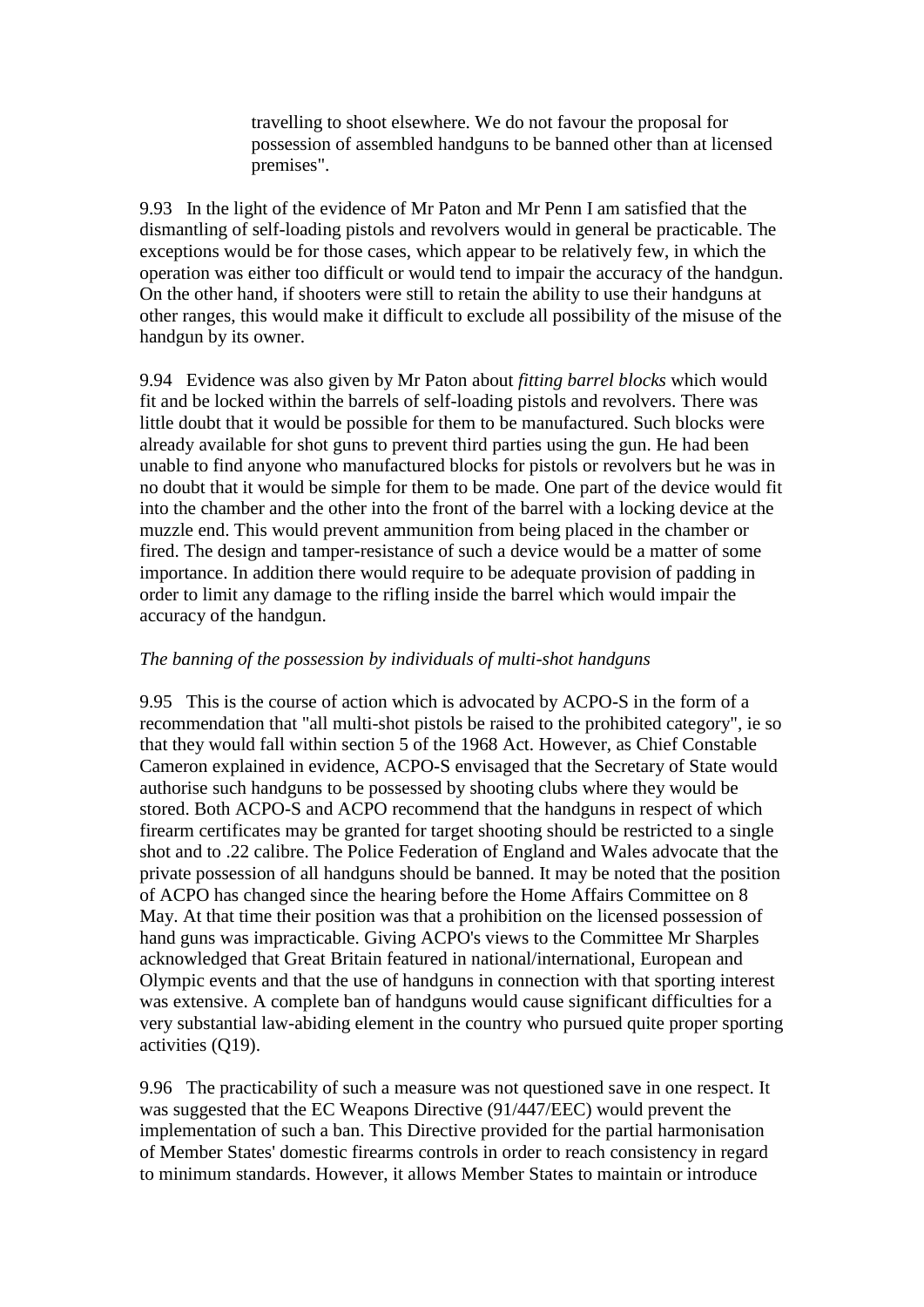domestic controls which are more stringent than those standards, provided that the European Commission and other Member States are advised accordingly. Thus, as I understand the position, the Directive does not prevent this country from introducing such a ban. The Directive is due to be reviewed by the European Commission by the end of 1997. This will provide an opportunity for the Government to put its case for altering any of the prohibitions which apply to all Member States if it sees a case for so doing.

9.97 As I have already indicated in the first part of the chapter it was questioned whether any restriction on the legal availability of firearms would be effective. It was suggested that the owners of handguns which were currently in lawful possession might avoid confiscation by causing them to "disappear". Examples of this phenomenon were drawn by some commentators from the past history of firearms control in this country and in Germany. Even if the withdrawal of lawfully held handguns was achieved, professional criminals and others who were bent on mischief could obtain illegal handguns. Further there was a risk that by process of "displacement" they might resort to the use of other types of firearm, such as shot guns, which were capable of delivering shots which were more devastating; or to other methods of destruction such as bombs. There was nothing to suggest that the banning of self-loading rifles under the 1988 Act (which had led to the confiscation of Thomas Hamilton's rifle) had prevented the happening of anything that was worse than occurred. The same points also apply to the proposal that the handguns in respect of which firearm certificates may be granted for target shooting should be restricted to .22 calibre.

9.98 None of these points can be dismissed from consideration. However given that lawfully held handguns are identified in firearm certificates, the opportunity for them to "disappear" is much less than if they were not identified at all. I have already rejected the contention that legally held firearms are of no significance in regard to the commission of crime; and expressed the view that the arguments in support of weapon substitution are overstated. I am not convinced that a restriction on the availability of handguns would actually lead to an increase in injury. I am satisfied that a ban on the possession of multi-shot handguns would have some effect on the incidence of serious crime.

## **The implications of restricting the availability of handguns**

9.99 So far I have concentrated on the practicability and effectiveness of various measures. However, it is necessary now to consider the implications.

9.100 The various measures which stop short of a ban would obviously cause varying degrees of inconvenience to shooters. They would impose heavier responsibilities on club officials: and they would entail additional work on the part of the police. On the other hand the banning of handguns of one type or another would have very serious implications for the future of the sport of target shooting.

9.101 In his evidence Mr Penn said that restriction to single shot would rule British shooters out of serious competition in a wide range of international events. More importantly it would, he said, destroy the variety of shooting disciplines which required multi-shot pistols and provided the principal reason for the popularity of the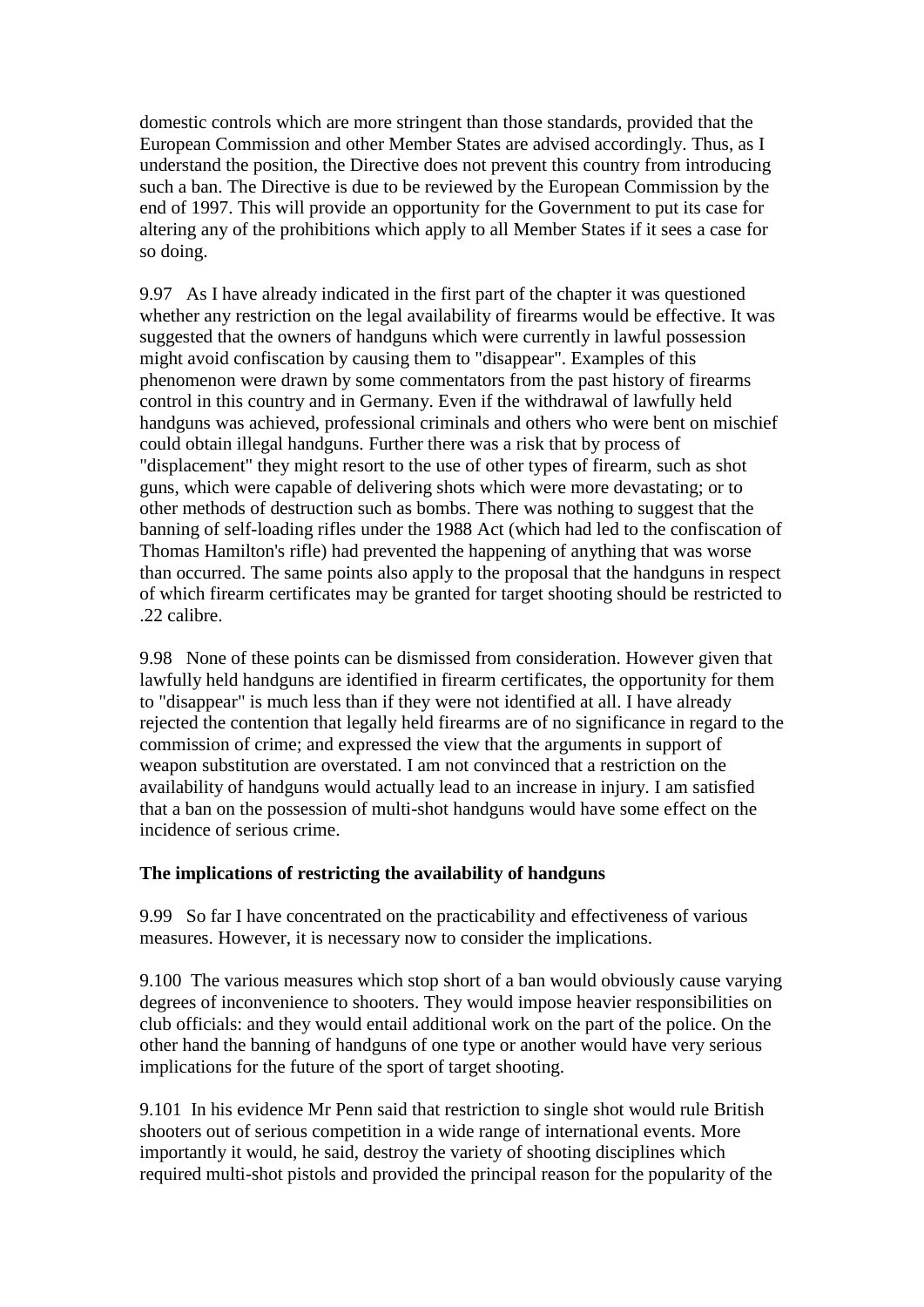sport. It would virtually eliminate pistol shooting in its present form in this country. As I understand the position, clubs own a certain number of handguns which are primarily intended for the use of those who are not yet ready to apply for a firearm certificate or who have no intention of applying for one. However, the sport of target shooting depends essentially on the activity of those who possess their own handguns under their own firearm certificates. As I have already noted Table 7 Annex A to the Green Book states that under 5% of licensed handguns are single shot pistols.

9.102 In their submission the BSSC emphasised that one of the principal attractions of target shooting, and the reasons for its continuing popularity, was the variety of competitions and the demands made on physical and mental fitness - variety and demands which have grown and developed as the handgun has evolved, particularly over the past 20 years or so.

9.103 By way of comparison, what would be the effect of banning of handguns with calibres greater than .22 but leaving .22 multi-shot handguns unaffected? Mr Penn said that this would have a very major effect on the sport. It would for practical purposes remove this country from international target shooting as a sport. It would substantially reduce the range of interests which were available to shooters, and in particular the challenge of improving accuracy which was a strong attraction. He accepted that there would still be many shooters who would go on with the sport. He envisaged that centrefire events might be redesigned for the use of .22 handguns. A combination of this ban with a restriction to single shot would have more or less the same effect. It may be noted that such a combination would affect all Olympic events for handguns except the Free Pistol, which, according to Mr Greenwood, is probably the least popular event in pistol shooting on account of the cost of the pistol and the demands of the event. The BSSC pointed out in their final submission that a ban on calibres greater than .22 would reduce the physical skills required in competition and therefore reduce both the attraction and level of achievement gained through practice and competition. In international competitions the number of events for centrefire pistols far outnumbered those for .22. Such a ban would involve the expropriation of some 50% or more of all handguns.

9.104 The expropriation of handguns would give rise to claims for compensation. Mr Paton provided evidence as to their cost. He stated that prices for new self-loading pistols ranged from £200 to £2,000 or more; with second-hand handguns ranging from £150 to £1,500 or more. The most common price range for both new and second-handguns was from £300 to £600. The cost of new revolvers ranged from £200 to £1,000 or more; with second-hand ranging from £100 to £500 or more. The average range for new and second-hand revolvers was between £150 and £500. By way of comparison, a single shot pistol ranged in price between £200 and £2,000 or more; and second-hand from £50 upwards. Due to the limited market for such guns it was not possible for him to estimate an average cost. It is also right to take account of the money invested in accessories such as optical sights, holsters, carrying boxes and security cabinets. In his submission Mr Colin Greenwood stated that in Great Britain the annual sales of ammunition and related accessories approached £20 m: and that a considerable number of jobs - such as in clubs, manufacturing and supplying, the gun trade and the work of gunsmiths - were dependent on pistol shooting.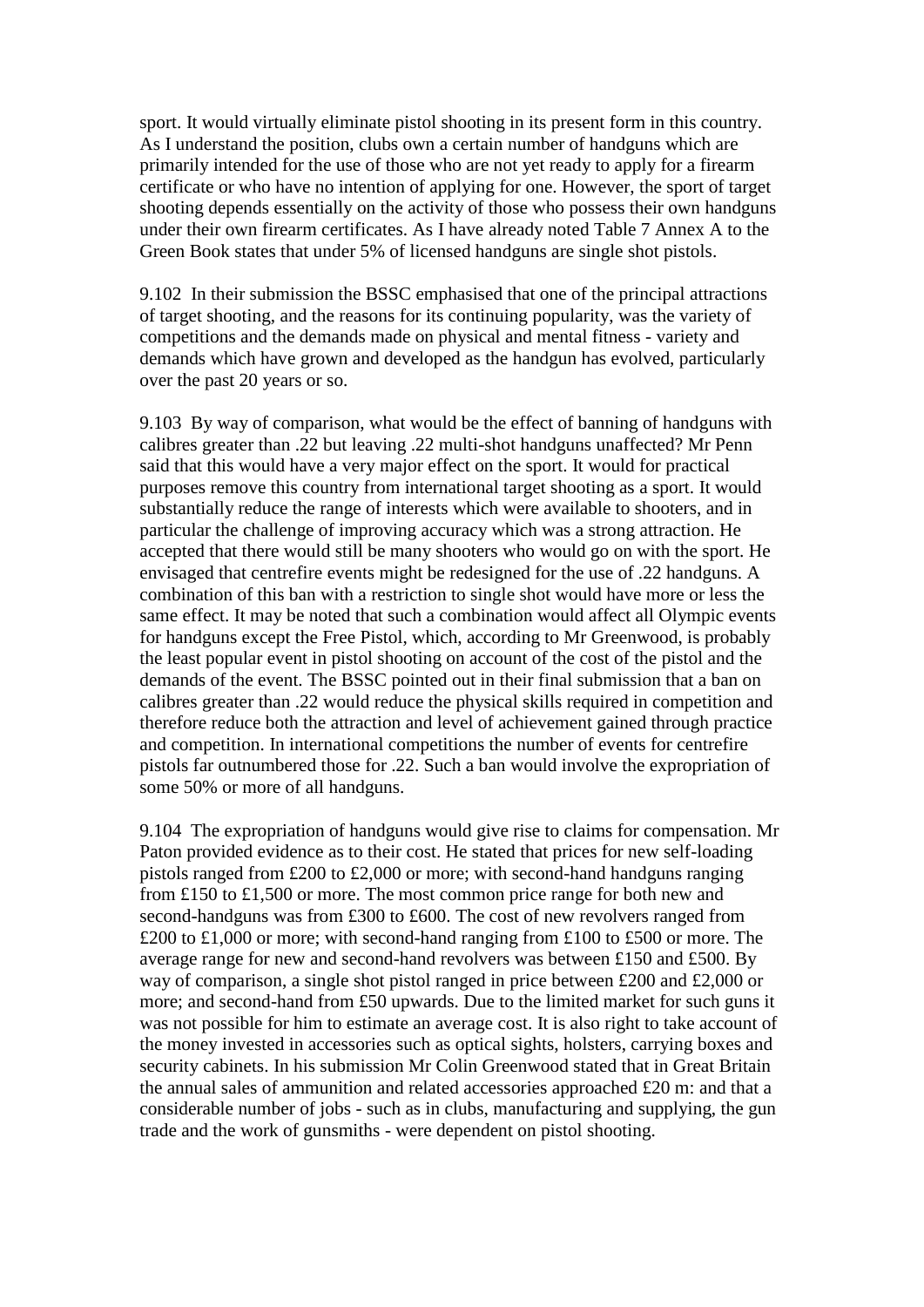9.105 It has been said that as a sport target shooting has a good record for safety. The evidence at the Inquiry did not give me any reason to doubt the accuracy of that claim, but what matters is what may be done with the guns when they are not being used in target shooting. I have no doubt that the great majority of those who participate in target shooting are law-abiding and sensible people who are highly committed to the sport and derive great satisfaction from what they do. Mr Penn and the BSSC set out what they maintained were the benefits of target shooting. In brief, they were that it was a very social sport; it was classless; did not discriminate according to gender; competition was on equal terms; physical disability was no barrier to success; it brought a sense of achievement and progress through improving scores and success in competitions; it developed mental skills, self-discipline and clear thinking; it developed physical skills and in particular manual dexterity and coordination; it offered both team and individual participation; it could be carried on indoors or outdoors; it instilled a disciplined sense of responsibility, particularly for safety; it provided a significant opportunity for distinction at national, international and Olympic levels; and it could provide a lifetime's enjoyment and challenge.

#### **What should be done**

9.106 I will now review what I have set out above. I am satisfied that of all the measures which stop short of a ban the one which is open to the least objection on the ground of practicability is the temporary dismantling of self-loading pistols and revolvers by the removal of major components

[\(para 9.83-9.93\).](http://www.archive.official-documents.co.uk/document/scottish/dunblane/dun9-83.htm) It has the merit that it does not require clubs to accommodate the handguns, with the various accommodation and security problems which I have already mentioned. In each case the component which is removed could be kept by a club official or on the club premises, where there was adequate space and security for the purpose, while the remainder of the handgun would be kept by the shooter at home. In exceptional cases it would not be practicable for some pistols and some revolvers. The exact extent to which that would be the case is a matter of detail. The solution to it, short of banning such handguns, would be to require barrel blocks of the type which Mr Paton envisaged [\(para 9.94\).](http://www.archive.official-documents.co.uk/document/scottish/dunblane/dun9-94.htm) The barrel block would require to be fitted and locked to the satisfaction of a club official. He would keep the key while the shooter would keep the handgun in its blocked state until it was to be used again. Where the club had premises with adequate security to accommodate members' handguns, there would be no need for either of these expedients. If the shooter is to be able to shoot elsewhere there would be a limit on the effectiveness of such measures. However, a pass system of the type which, as I have explained in [para 9.68,](http://www.archive.official-documents.co.uk/document/scottish/dunblane/dun9-68.htm) was outlined by the Dunblane Snowdrop Petition would be worthy of consideration. I appreciate all that has been said about what a calculating would-be killer could do but it does seem to me that such a system would effect a substantial reduction in the opportunity for misuse of lawfully held handguns.

9.107 A ban on multi-shot handguns on the other hand would be clear cut and would effect some reduction in the incidence of serious crime. However, the appalling result of the actions of Thomas Hamilton should not obscure the fact that such outrages are comparatively rare; and that the number of crimes which are committed by means of firearms which are or have been in lawful ownership is relatively small, especially so in the case of handguns. A ban on multi-shot handguns would to a very large extent destroy the sport of target shooting and have significant effects on the economy.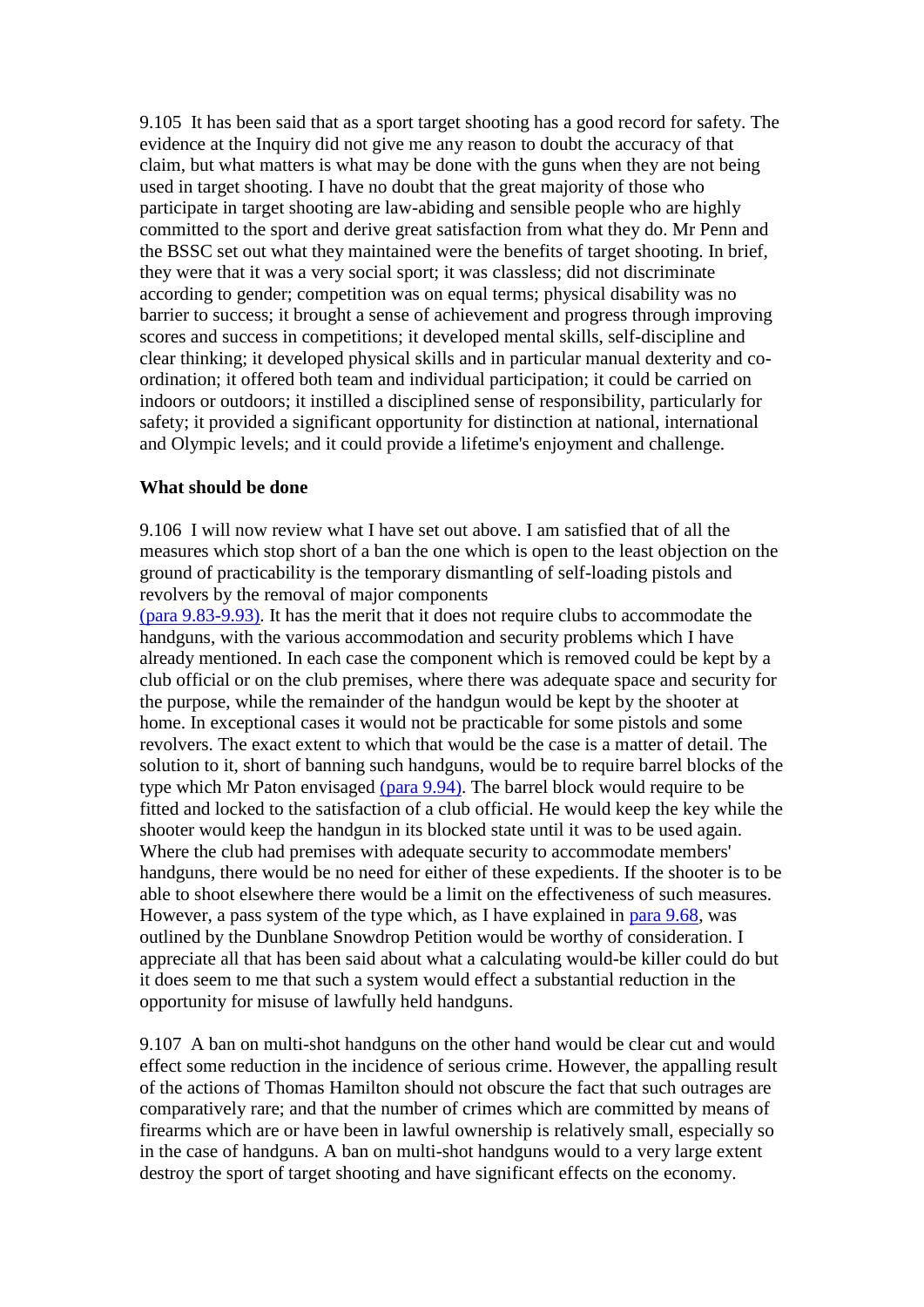9.108 It is not enough to consider what would be practicable and effective. No assessment of what should be done would be complete without considering what would be proportionate and just, having regard on the one hand to the scale of risk and on the other the implications of one course of action or another.

9.109 It has seemed to me that if there was a case for restricting the availability of multi-shot handguns, as I have held there to be, it would be a proportionate and just result if a practicable and sufficiently effective way could be found to minimise the opportunity for such handguns to be used except on the ranges without in effect destroying the sport in the process. If such means could not be found, there would then be a case for banning them. That remains my view.

9.110 At this point I should observe that throughout the Inquiry the BSSC who acted as the umbrella body representing the interests of the shooting community at large were opposed in principle to any restriction on the availability of handguns; and objected not merely to the suggestion of one kind of ban or another but also, as I have explained above, to various measures which stopped short of a ban. This entrenched attitude meant that as each measure was supposedly discredited what was at stake became the greater. That has not, of course, prevented me from making my own assessment as to the merits of any particular measure but it did mean that so long as the principle of there being any restriction was in dispute there was no incentive for them to see how a measure less drastic than a ban could be made to work.

9.111 At the same time I am very conscious that proposals such as a ban on the possession of a certain type of firearm raise questions which are peculiarly within the province of the Government and Parliament to decide. Thus after the shootings at Hungerford in August 1987, the Government decided how far there should be, in the words of the White Paper, a shift in the balance of controls "between safeguarding the public at large and protecting the interests of the legitimate shooting community" (*Firearms Act 1968: Proposals for Reform, para 4.*) Michael Ryan had killed half of his victims with shots from a self-loading pistol and the fact that handguns posed particular dangers was recognised (*Green Book* Part II, para 11). However, the Government did not propose that handguns should be banned. The proposal of such a ban after the shootings at Dunblane once more raises a question of policy. It is necessary to decide what risk is acceptable, bearing in mind that some risk is an inevitable feature of daily life. Against the risk to society has to be balanced the loss of freedom of the individual and the other implications which I mentioned earlier [\(paras 9.100-9.105\).](http://www.archive.official-documents.co.uk/document/scottish/dunblane/dun09f.htm#9.100) There may also be competing claims on the use of resources. In the light of these points it is clear to me that in stating my own conclusions I should confine myself to what I recommend should be *considered*.

9.112 Following out the approach which I have explained I recommend that consideration should be given to restricting the availability of self-loading pistols and revolvers of any calibre which are held by individuals for target shooting. Preferably this should be done by their disablement while they are not in use, by either (i) the removal of the slide assembly/cylinder, which is to be kept securely on the premises of an approved club of which the owner is a member or by a club official: or (ii) the fitting of a locked barrel block by a club official. As I stated in [para 9.106](http://www.archive.official-documents.co.uk/document/scottish/dunblane/dun09f.htm#9.106) where the club has premises with adequate security to accommodate members handguns there would be no need for either of these expedients. There would require to be a system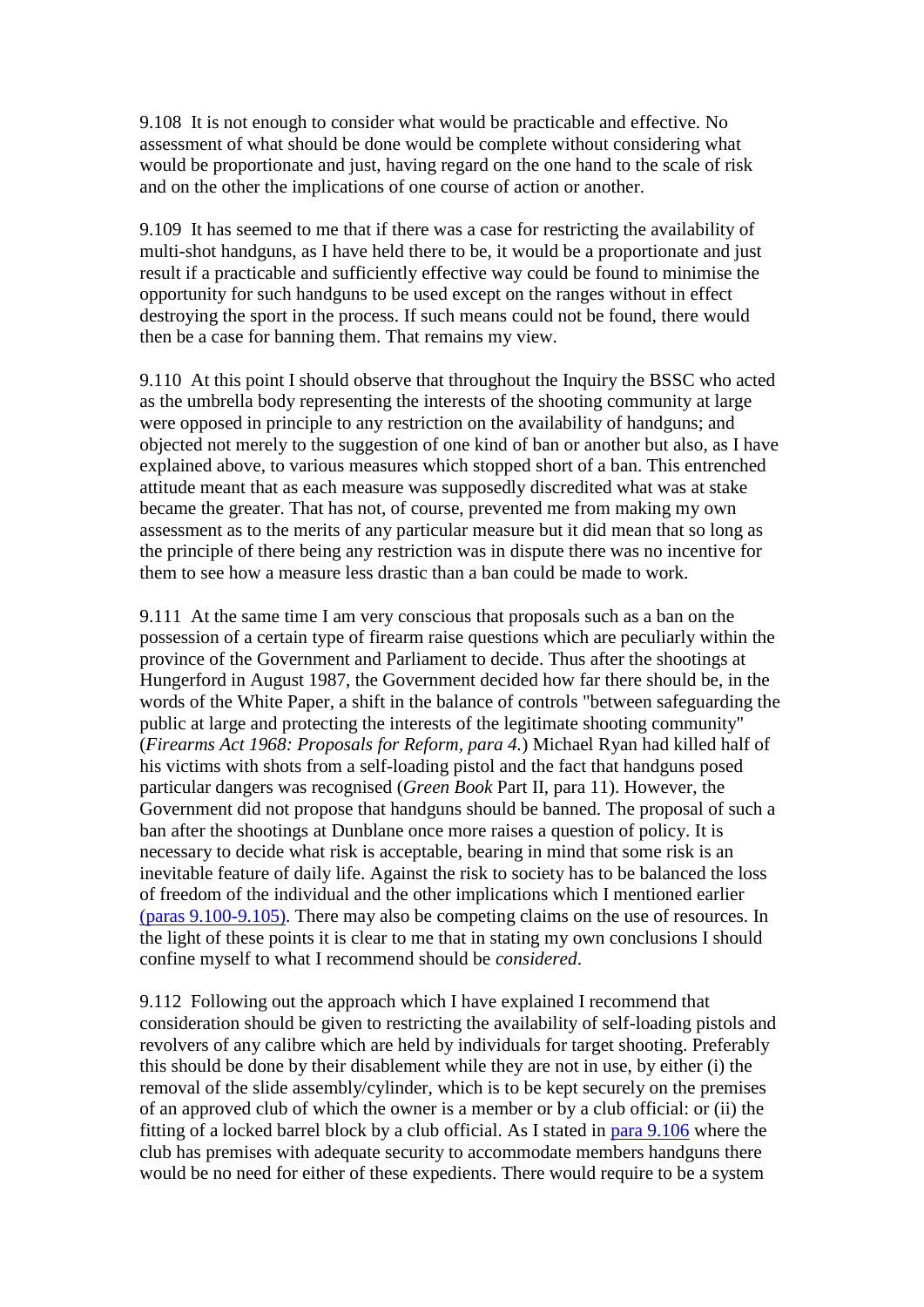which would enable the handguns to be used elsewhere for target shooting, but subject to the strictest controls which are practicable. I regard this as the preferable course having regard to the scale of risk, the practicability of disabling handguns and the extent to which such a system would be effective in reducing the opportunity for the misuse of such firearms.

9.113 If for any reason that course is not to be followed I see no alternative to considering the more draconian alternative of a ban on multi-shot handguns. However, in such circumstances I would suggest that the ban should be directed to the possession of such handguns by individual owners rather than the possession of handguns by shooting clubs, since it is through possession by individuals that the risk, in so far as there is a risk, of homicide or serious injury arises. Thus I do not consider that the banning of handguns for target shooting or the banning of shooting clubs would be justified. I have no particular recommendation as to the legislative means by which effect would be given to such a ban.

# **Other matters**

9.114 Before leaving this chapter I should make some reference to a number of other matters on which I was invited to make recommendations but have not done so.

9.115 During the course of the Inquiry there was some controversy as to the status and acceptability of hollow-point ammunition which is commonly used in target shooting in Great Britain. The object of such a bullet is to maximise the transmission of energy to achieve "stopping power" and minimise over-penetration. As part of his evidence to the Inquiry Mr Penn explained that it was undesirable in police or selfdefence use that a bullet should exit from its target, or exit with any significant residual energy, since this placed innocent third parties at risk. It was also desirable that bullets that miss their intended targets should penetrate wood, brick, etc fully so that risks to third parties were reduced. As I recorded in [chapter 3](http://www.archive.official-documents.co.uk/document/scottish/dunblane/dun03a.htm) of this report this type of ammunition formed part of what Thomas Hamilton brought with him to the school. On balance I am not satisfied that I should make any recommendation in regard to the availability of such ammunition.

9.116 Some of those who presented submissions to the Inquiry sought to have me entertain a large number of proposals relating to firearms which had no connection with the circumstances which were my concern. It may be of some assistance if I give a brief summary of the main ones which I have declined to entertain. It should, of course, not be taken as indicating that I formed any view adverse to them.

9.117 As regards weapons I was invited to recommend the prohibition of the sale of deactivated weapons; and in any event the further tightening of the specification for deactivation. I was asked to enter into the question of whether certain weapons should be classed as "carbines"; and to recommend a restriction in the scope of the expression "antiques". I was also asked to recommend the prohibition of the sale of replica firearms; and restrictions on the advertising and sale of firearms by mail order.

9.118 As regards the certification regime I was asked to recommend, on the one hand, that there should be a single type of certificate for all firearms; and, on the other hand, that there should be different types of certificate for different users. It was also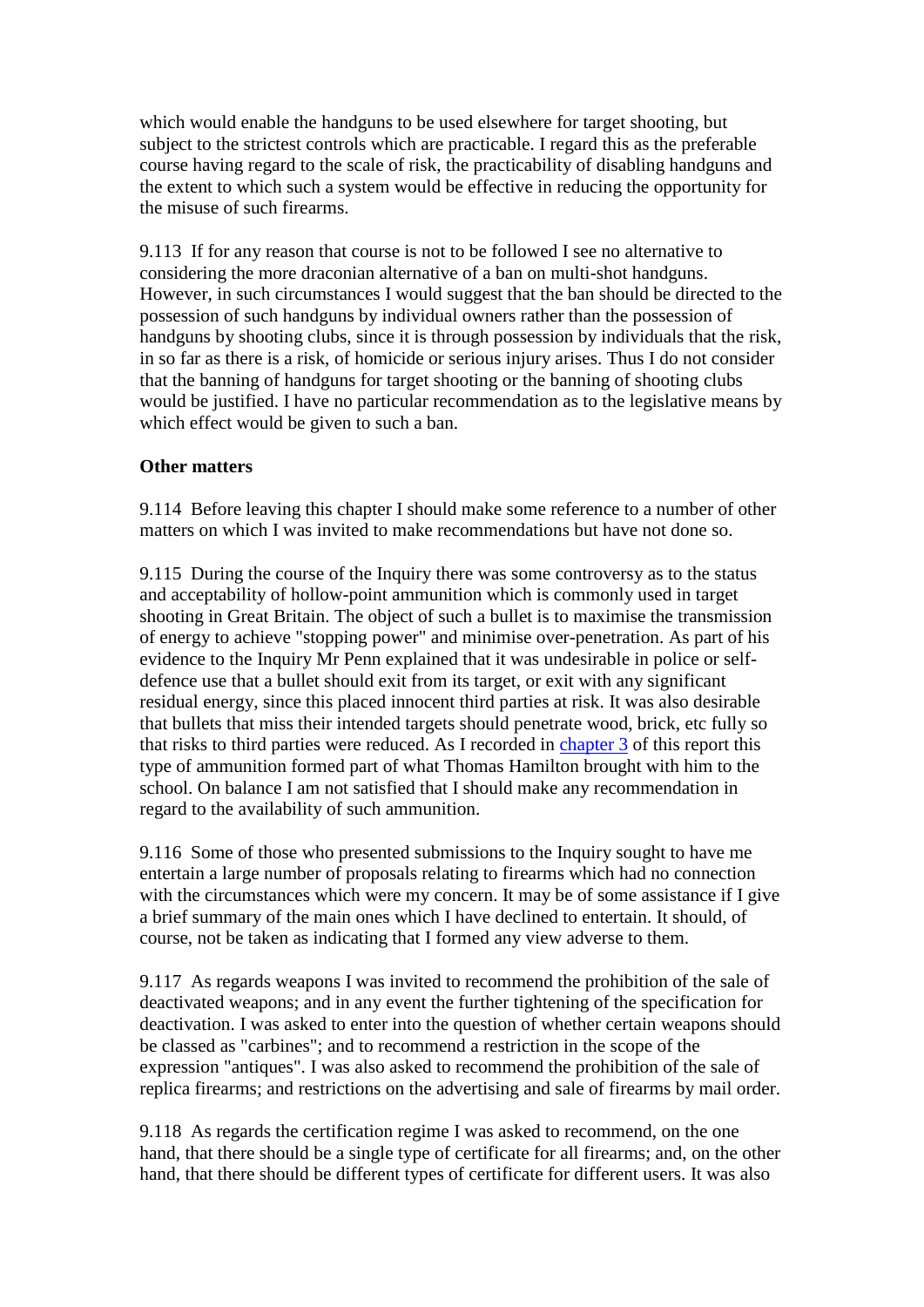suggested that there should be separate certificates for each firearm and for the ammunition. As regards shot guns it was proposed that "good reason" should require to be shown; and that multiple ownership should be discouraged. In regard to the use of firearms for shooting over land it was proposed that there should be a means of restricting the number of persons who were authorised to do so. It was also proposed that the minimum age for the possession of firearms should be raised; and that young shooters should be subject to a greater degree of supervision.

9.119 There are two matters which I have not so far mentioned. They caused me some concern and, while they do not properly arise out of the circumstances of the Inquiry, I would like to draw particular attention to them. The first relates to the dangers posed by the use of air weapons at large, along with the question of whether they should be subject to certification and unavailable until a later age than at present. The second relates to the fact that at present the components for reloading ammunition may be obtained without production of a firearm certificate. In that connection it was suggested, with a view to preventing the reloading of ammunition for illegal purposes, that the purchase of primers and propellants should be subject to the production of a firearm certificate by the purchaser. There was widespread agreement in the written and oral evidence before the Inquiry that the current position was anomalous when compared with the requirement to produce a firearm certificate for the purchase of factory-made ammunition, and that this loophole should be closed by legislation. I make no recommendation on these matters but would draw them to the attention of the Home Office and The Scottish Office.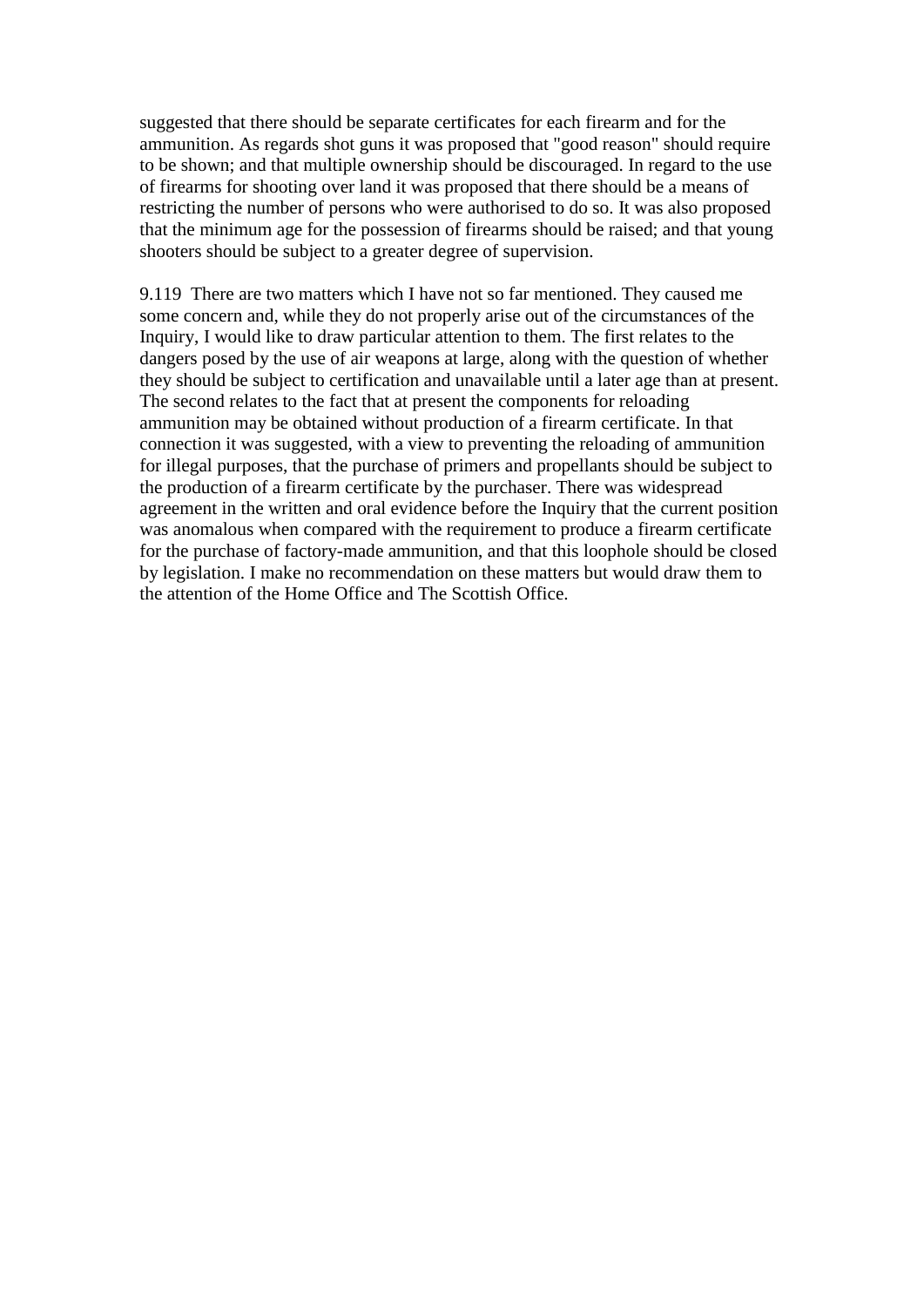# **School security**

## **Introduction**

10.1 This chapter is concerned with the safety of staff and pupils in schools, and in particular with their protection against violence. It is written primarily from a Scottish standpoint. In some cases violence may take the form of an attack by an unauthorised intruder, such as Thomas Hamilton. In other cases a person who has gained access to the school on some basis, such as being a parent or having some work to perform, becomes violent when he is there. Not all attacks are premeditated. Some might arise spontaneously, when the aggressor is, for example, under the influence of drink or drugs, suffers from some form of mental instability or simply loses self-control in an excess of anger.

10.2 The subject of violence to staff, and in particular staff in the education sector, has attracted a significant amount of interest in the last 10 years. I would refer in particular to the report *Preventing Violence to Staff* by B Pointer and C Warne of the Tavistock Institute of Human Relations which was published by the Health and Safety Executive (HSE) in 1988 and the guidance contained in *Violence to Staff in the Education Sector* which was prepared by the Education Service Advisory Committee (ESAC) and published by the Health and Safety Commission (HSC) in 1990. The ESAC advises the HSC on the health and safety at work of employees in the education sector and on the protection of pupils, students and others on directly related hazards arising from work activities. The ESAC's working definition of violence is: "Any incident in which an employee is abused, threatened or assaulted by a student, pupil or member of the public in circumstances arising out of the course of his or her employment". I am also aware of the work of the Suzy Lamplugh Trust which includes a comprehensive guide to personal safety for education staff.

10.3 There has been a clear recognition of the potential dangers to pupils arising from the state of school premises, machinery and equipment and from the processes and substances which are used in the course of school work. It is also recognised that there should be arrangements for security to prevent unauthorised access to the school. However, so far as I have been able to determine, there has been little, if any, published guidance on tackling the dangers which an unauthorised intruder could pose to the school population at large, and in particular its pupils.

10.4 It is, of course, possible for action to be taken against intruders by the police and the criminal justice system. In the report of the Working Group on School Security which was presented to the DfEE in May 1996 reference was made to certain statutory offences in England and Wales (para 7); and in its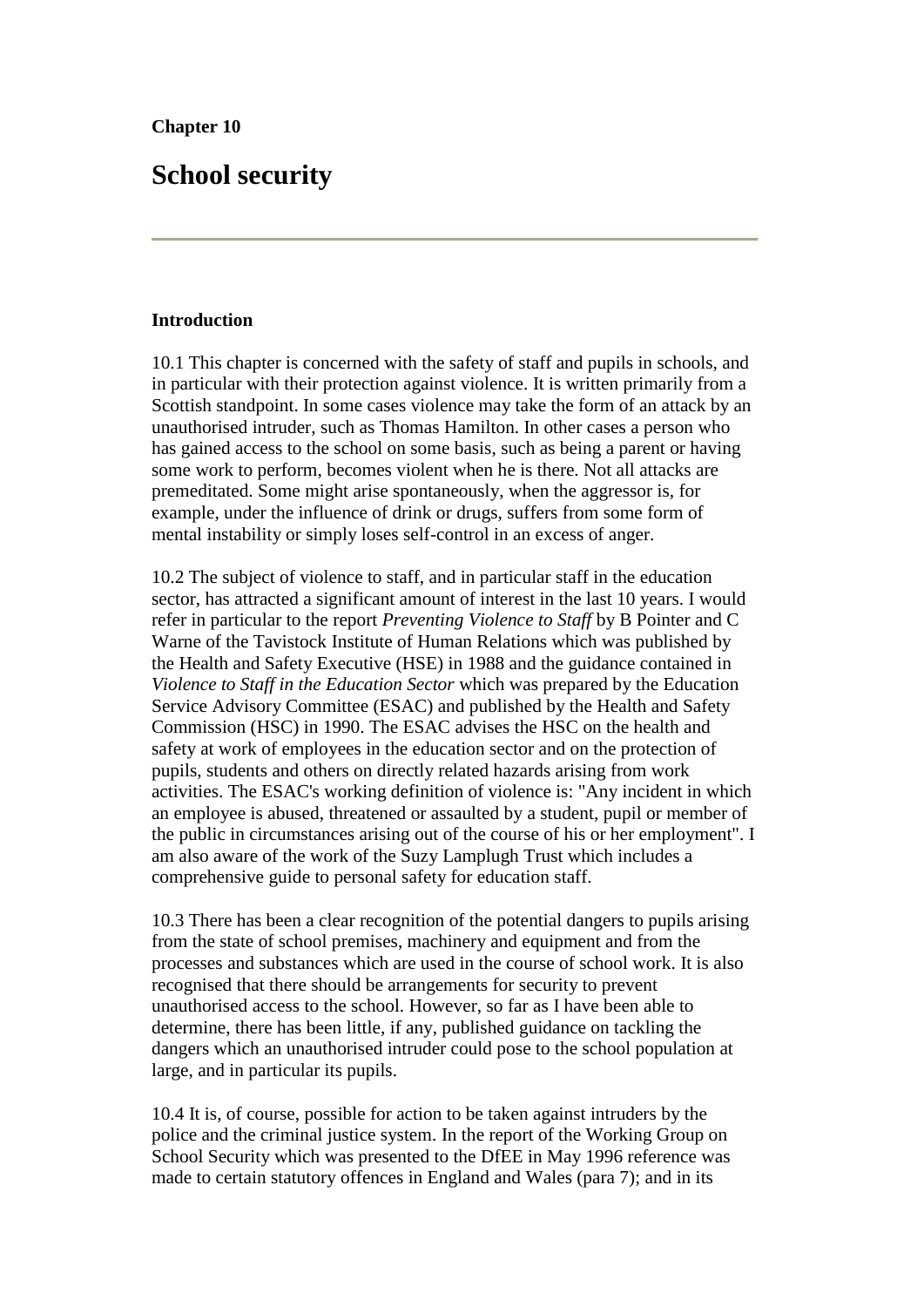commentary The Scottish Office Education and Industry Department mentioned the equivalent powers in Scotland. No doubt the existence and use of the law will have some deterrent effect. However, in this chapter I am concentrating on a proactive approach to the subject.

## **Factors for consideration**

10.5 It is understandable that in the aftermath of what happened at Dunblane Primary School there should be calls for additional measures to protect the school population, either in the form of physical alterations to schools or an increase in the extent to which access to them is supervised. However, it is plain that schools vary greatly across the country in regard to their nature, size, layout and age. What would be appropriate for an inner city school of 700 pupils would be unlikely to be suitable for an isolated rural school. Some older schools may be housed in accommodation originally designed for a different purpose. Some schools may operate on split sites. Some methods of opening locked doors could be operated by older children but would be impracticable for younger or disabled children.

10.6 The protection of the school population needs to be carefully distinguished from the related problem of providing protection to school buildings and equipment which may be at risk of vandalism, theft or fire-raising. Some measures may be of greater significance for the latter than for the former. In allocating scarce resources it is necessary to be clear as to the object of what is proposed and the value of what it can achieve.

10.7 In considering any particular measure it is clearly necessary to consider not merely whether and to what extent it would be practicable and effective but also whether it would be acceptable. The point has often been made that schools should be welcoming places. Many schools represent a community facility, receiving adults for evening classes and recreation. It would be unacceptable to carry measures to the point where schools were turned into fortresses. At some point a balance has to be struck.

10.8 Whatever measures are to be taken it is unrealistic to expect that the risk of a violent intruder gaining access to a school can be eliminated. All that can be done is to take whatever measures are reasonably practicable.

## **Protection from violence through the management of safety**

10.9 I am in no doubt that a solution to the problem of protection should be tackled through the application of sound principles of safety management.

10.10 The principal legal basis for the responsibility for the protection of staff against violence which they encounter in the course of their work lies in section 2 of the Health and Safety at Work Act 1974, under which every employer has "to ensure, so far as is reasonably practicable, the health, safety and welfare at work of all his employees". This duty is not confined to the physical working environment but covers also the provision of information, training and supervision. Subsection (3) of section 2 supports the main provision by imposing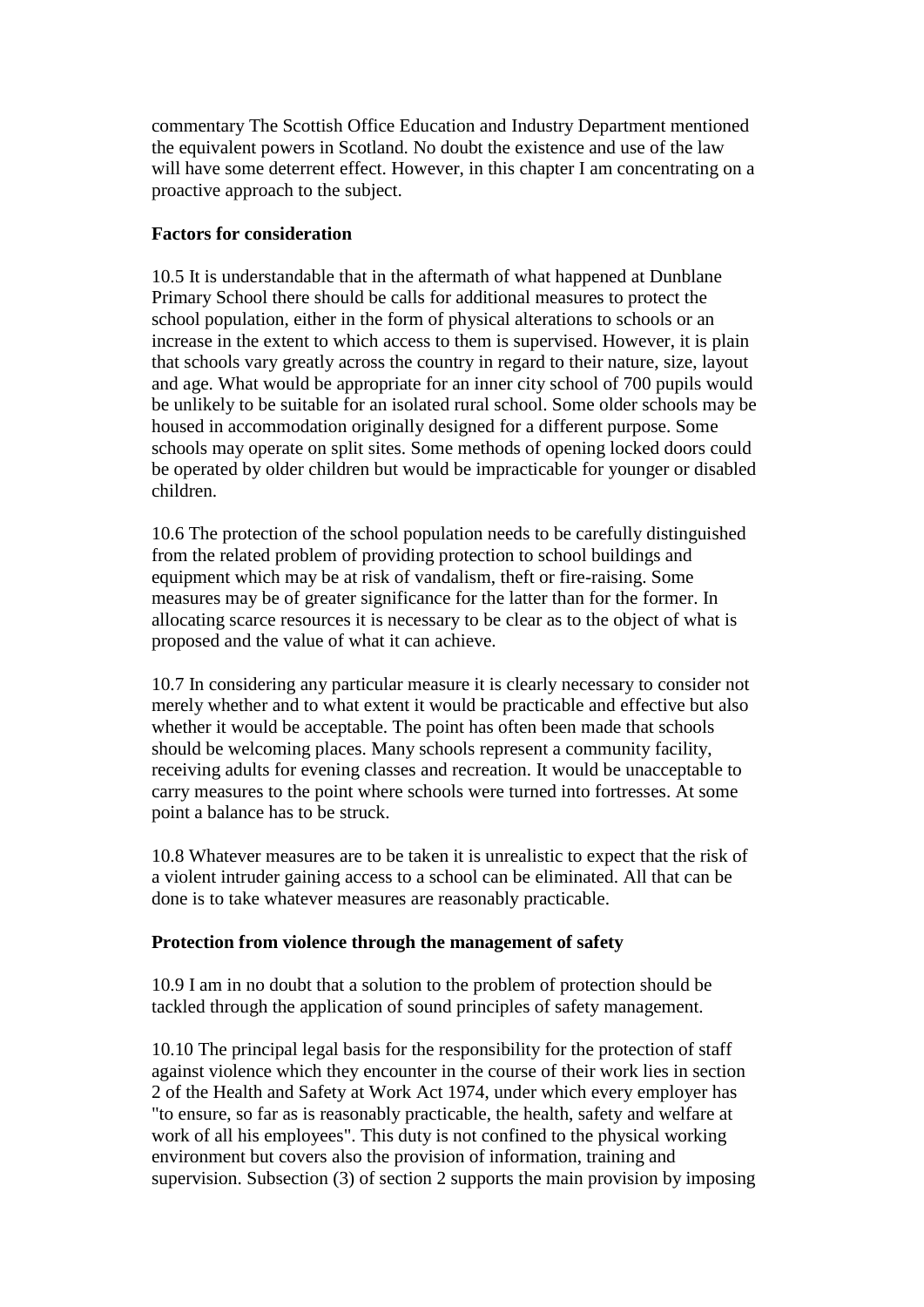a duty to prepare and issue a statement of policy and the organisation and arrangements for carrying it out.

10.11 At the same time every employer has a duty under section 3 "to conduct his undertaking in such a way as to ensure, so far is reasonably practicable, that persons not in his employment who may be affected thereby are not exposed to risk to their health and safety".

10.12 Section 4(2) of the Act also imposes a similar duty on every person who has to any extent control of premises in connection with his carrying on an undertaking, the means of access thereto or egress therefrom or of any plant or substance in such premises.

10.13 I do not intend to embark on an exposition of how the duties imposed under the health and safety legislation should be complied with or to attempt to improve on the guidance which the HSE and the ESAC have issued from time to time in their various publications relating to statements of policy or successful health and safety management. However, I propose to highlight a number of aspects which appear to me to be pertinent to the subject of this chapter in the light of the evidence which I heard.

## *Legal responsibility*

10.14 Firstly, it is important that there should be no misunderstanding as to the persons on whom the legal responsibility for safety, and hence the responsibility for seeing that action is taken, lies. An employer may delegate the performance of various functions to others but he cannot delegate his responsibility under the Act. Thus, purely by way of example, recent decisions have shown that employers cannot avoid their duty under section 3 by pointing to the extent to which they have delegated their functions to an independent contractor or by showing that senior management were not involved in the breach *(R v Associated Octel Co Ltd* [1994] IRLR 540; and *R v British Steel plc* [1995] ICR587).

10.15 In Scotland the employer in regard to schools is the local authority, except in the case of self-governing schools where the employer is the board of management: and in the case of independent schools where it is the proprietor. In England and Wales the position in regard to legal responsibility is different.

## *Functions*

10.16 Secondly, it is important that there should be no uncertainty as to the allocation of health and safety functions. I would draw particular attention to the advice about the organisation for safety which is set out in paras 10-14 of *Safety Policies in the Education Sector*,(revised 1994) which was prepared by the ESAC. This includes the point that key personnel in the line management structure should be identified and their health and safety roles clearly defined. I mention this aspect particularly in view of the fact Mr G D Jeyes, Director of Education for Stirling Council, who attended as a witness in regard to school security and who spoke of the desirability of making risk assessments, appeared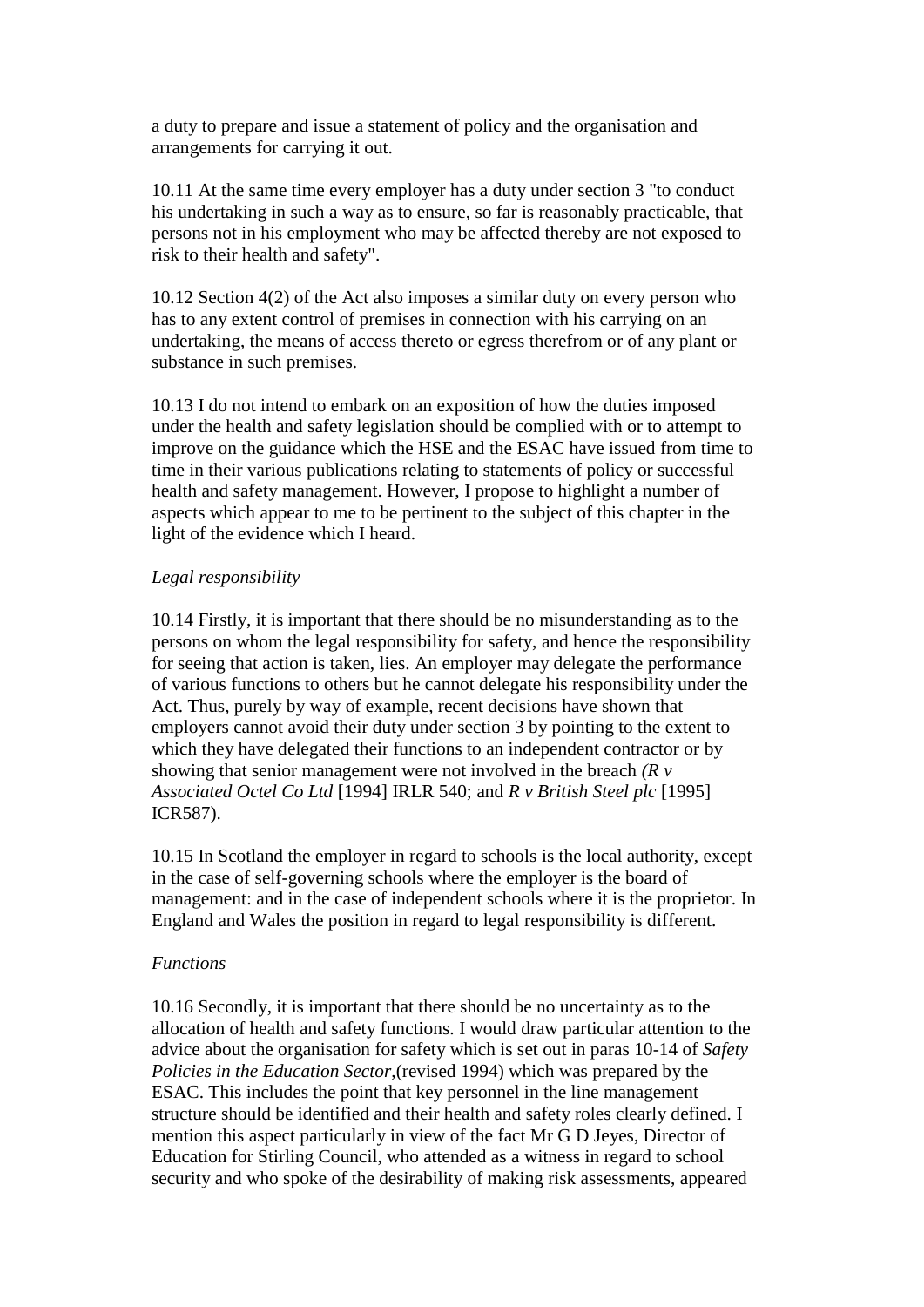to be unsure as to whether the 1974 Act applied to schools.

## *Safeguarding against violence*

10.17 Thirdly, the duty which an employer of teaching staff has under section 3 plainly covers the safeguarding of pupils against violence associated with the running of the school. The expression "risk" in section 3 conveys simply the idea of the possibility of danger (*R v Board of Trustees of the Science Museum* [1993] I WLR 1171); and there can be no doubt that an attack by an intruder is a possibility, as the events at Dunblane Primary School and other schools in this country have demonstrated. This is not an aspect of health and safety which has been specifically recognised in the past, at least in the case of some education authorities. Mr B W Pill, Health and Safety Adviser to Stirling Council, and formerly to Central Regional Council, frankly accepted that in the formulation of the safety policy for the Regional Council the idea that anyone might enter school premises to commit assault "never crossed our minds". However, he accepted that intruders would now require to be considered.

#### *Preventive strategy*

10.18 Fourthly, the existence of that risk calls for the working out of a preventive strategy, at the heart of which is risk assessment. Such an assessment is implicit in the test of reasonable practicability, by means of which those who have duties under the 1974 Act can demonstrate that they have fulfilled their responsibilities. However, it came to be explicitly required by the Management of Health and Safety at Work Regulations 1992, which provide by regulation 3(1):

> "Every employer shall make a suitable and sufficient assessment of -

- a. the risks to the health and safety of his employees to which they are exposed whilst they are at work; and
- b. the risks to the health and safety of persons not in his employment arising out of or in connection with the conduct by him of his undertaking,

for the purposes of identifying the measures which he needs to take to comply with the requirements and prohibitions imposed upon him by or under the relevant statutory provisions".

For this purpose previous incidents, which should be recorded in a systematic fashion, may on analysis yield useful information in identifying and evaluating risk. However, the exercise of assessment covers any significant risk whether or not it has yet been realised. To assist the employer in undertaking the measures he needs to take to comply with the requirements and prohibitions imposed upon him, regulation 6 requires him to appoint one or more "competent persons". On the basis of the risk assessment and its regular review decisions have to be made as to what should be given priority, which of a number of alternative courses should be adopted and how the effectiveness of these measures should be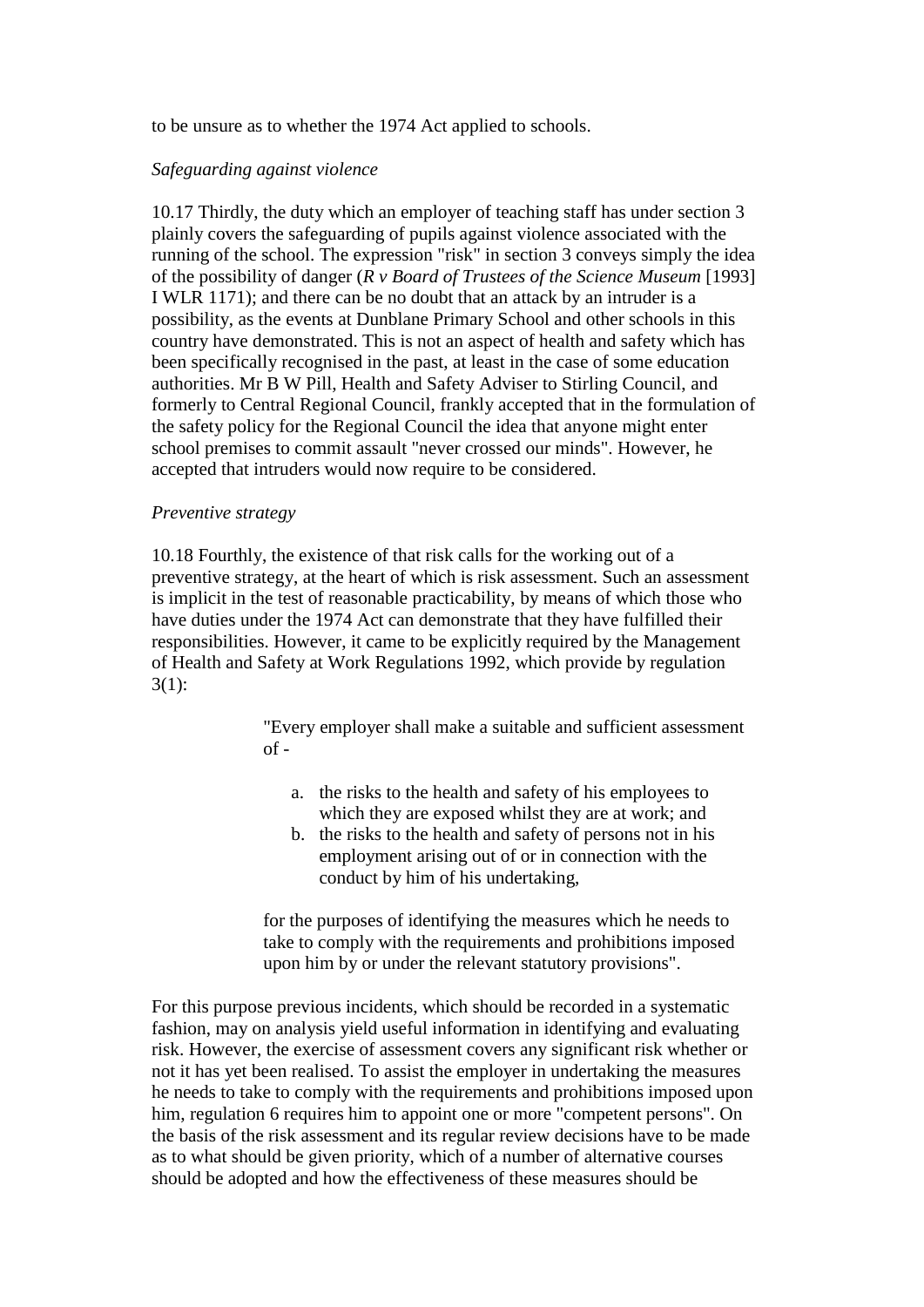#### monitored.

#### *Individual schools*

10.19 Fifthly, the differences between individual schools indicate that each is likely to pose its own particular set of strengths and weaknesses; and that the assessment of risk should take account of each situation. If a blanket approach to the installation of measures is adopted this may involve unnecessary or inappropriate expenditure. If, on the other hand, each school is left to proceed with what it can do in a piecemeal fashion this may lead to a risk being overlooked or under-appreciated. What seems to me to be needed is a safety strategy and action plan for each school which would be based on a risk assessment relating to its particular features.

#### **Possible measures**

10.20 What approach should be adopted in the action plan for a particular school and what measures the plan should include must, of course, depend upon the particular case. However, I will set out an outline of the main points which were put to me in the helpful submissions which I received. At the risk of being thought to be providing a glimpse of the obvious I will consider the protection of the school population in two phases, first, restricting or regulating access to the school; and second, dealing with emergencies within the school.

#### *Access to the school*

10.21 It may be of value to consider whether the school should have one or more than one line of defence. Should the first line of defence be the boundary which defines the grounds of the school. Should attention be given to walls, fences or gates? Should steps be taken in other ways to restrict public access to or through the grounds?

10.22 Next, turning to the playground, should it be lit in the evenings and in winter? Are there any special risks associated with outlying buildings, courtyards or the school car park? Is there a need for surveillance by closed circuit television?

10.23 As regards the means of entry to the school buildings, there may be scope for restricting access by reducing the number of doors or by modifying them. However, that may have to be balanced against a number of other factors. Should some subsidiary doors be altered so as to operate as fire doors, opening outwards only? Should there be some form of special entry system? Should this require locks which can be operated by means of a code? Or should it be an entryphone system, which may involve additional manning? Is some form of surveillance of the entry points required? Each of these methods may involve significant drawbacks, such as presenting a forbidding aspect or creating difficulty for children to understand and use. Should any of the windows be modified so as to prevent them being used as a means of entry?

10.24 Taking next the reception of those who visit the school, should parents and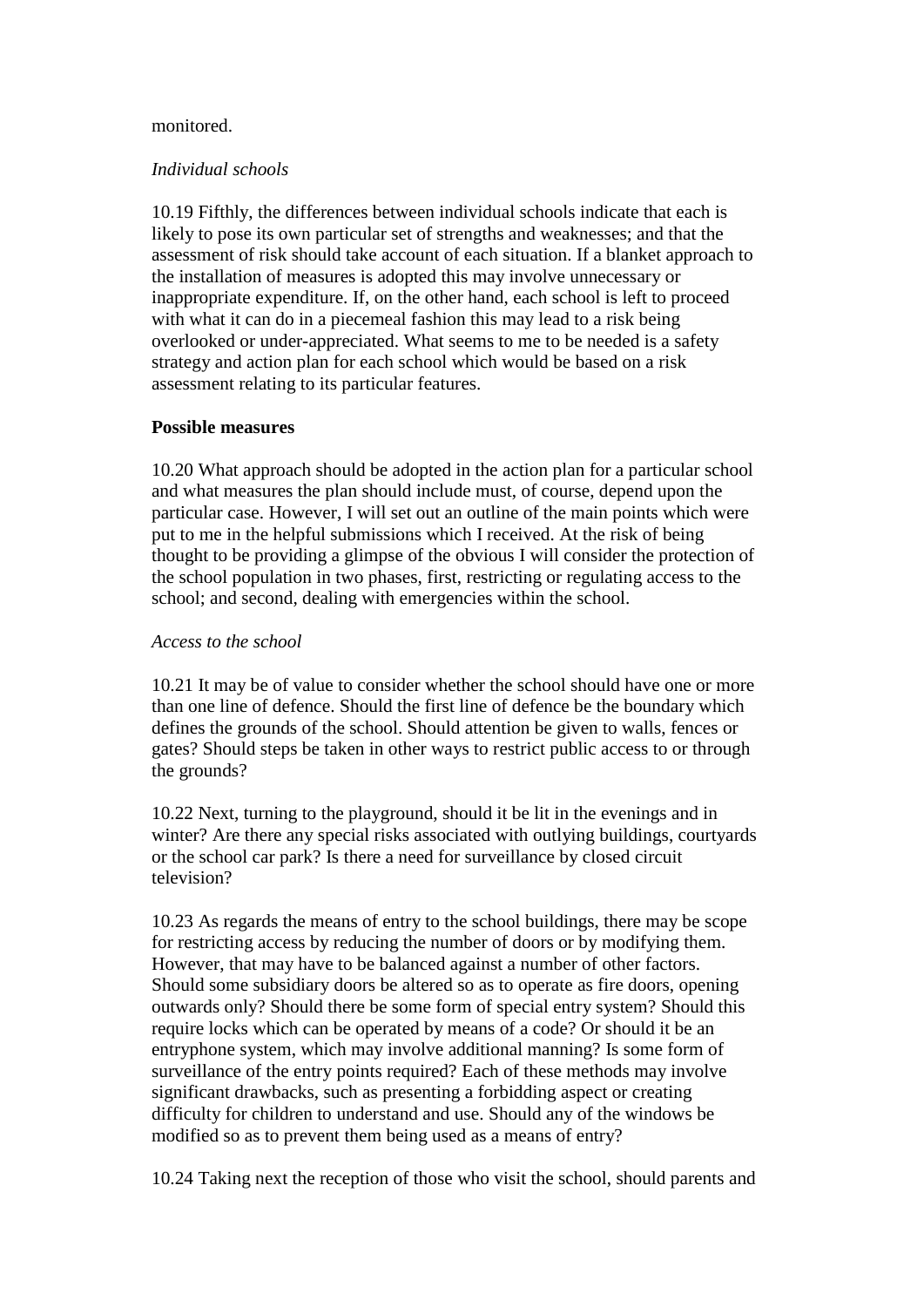others be required to give advance notice of their intention to visit? Should some form of surveillance be installed at subsidiary points of entry? Are the signs in the school adequate to provide clear directions to a reception point? What staff, such as a janitor or a secretary, should be on hand to speak to those entering the school? What training should they have for dealing with aggressive visitors? What backup should they have? Should there be a system whereby all visitors sign in and sign out? Should there be badges to indicate who are members of staff and who are visitors?

## *Dealing with emergencies*

10.25 Let me suppose a situation in which some untoward incident is imminent or is already in progress. The object will be to contain and defuse the situation on the one hand; and on the other make sure that staff have immediate support and can call for assistance. The first points to the need for staff to receive regular training in dealing with aggression, acquiring knowledge of security procedures and equipment and in general cultivating a sense of safety awareness. The latter involves a consideration of physical measures which will depend very much on the school layout. It may be appropriate to consider panic buttons or telephones, especially in regard to outlying buildings. Personal alarms for teachers may be required. Closed circuit television may be of some assistance but if it is to help in averting or minimising the effect of incidents it will require to be monitored. Pupils can be encouraged to play their part by being alert to the presence of strangers and aware of security and evacuation procedures.

## **Further guidance**

10.26 I have noted that the ESAC is updating its guidance in regard to violence to staff in the education sector. It would, in my view, be of significant assistance to the efforts of those with legal responsibilities in that sector if that guidance could be extended to encompass the safety and protection of the school population as a whole, particularly in view of the problems which this presents in reconciling conflicting objectives and in striking the right balance in the use of limited resources.

10.27 The safety of the school population should be a consideration during the designing of new school buildings and significant alterations to existing buildings, when the opportunity can be taken to apply lessons derived from the weaknesses of the past. I note that according to paragraph 19 of the Report of the Working Group on School Security, to which I referred above, that *Crime Prevention in Schools: Practical Guidance* which was published by the Department of Education and Science in 1987 is due to be replaced by the DfEE in the coming year. Since The Scottish Office Education and Industry Department has generally withdrawn from the practice of issuing guidance to local authorities on matters relating to school buildings there are no plans in Scotland for the issuing of separate guidance equivalent to what the DfEE produce. However, I understand that The Scottish Office Education and Industry Department intends to draw the DfEE's guidance on school security to the attention of education authorities and any other relevant interests in Scotland.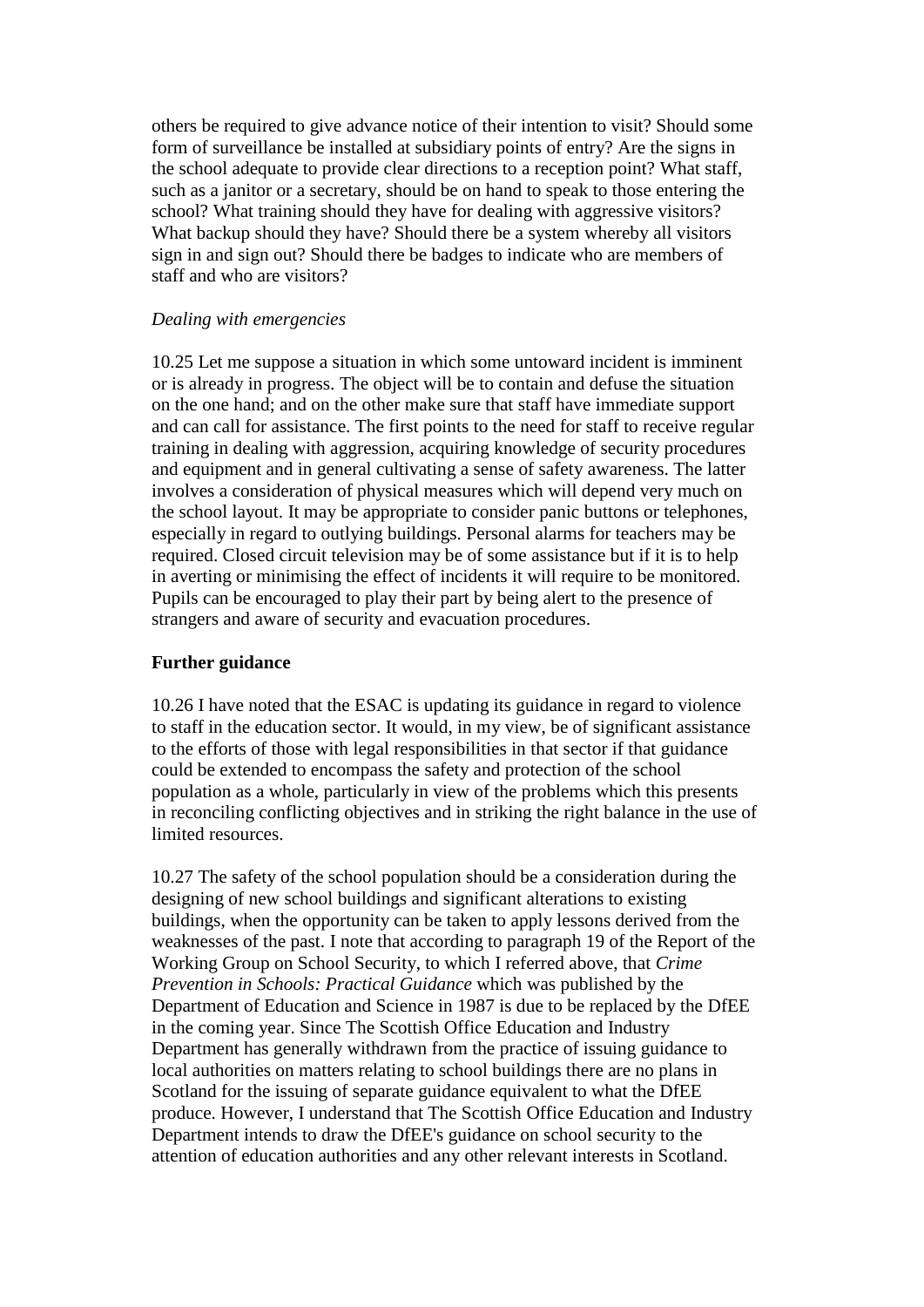# **The vetting and supervision of adults working with children and young people**

# **Introduction**

11.1 This chapter is concerned with the means of protecting children and young people who attend clubs or other groups against abuse by leaders or others who have regular contact with them; and in particular with the steps which can and should be taken to vet such persons and to supervise their conduct. I will be considering this subject from a Scottish standpoint, but I will require for certain purposes to refer to practice in England and Wales.

11.2 The evidence in the Inquiry showed the relative ease with which Thomas Hamilton over many years was able to open a succession of clubs in a number of local authority areas despite persistent complaints and concerns about his behaviour. There was no system in general use for the vetting of persons who operated such clubs or for monitoring their conduct. No doubt such systems could be introduced for dealing with the premises of local authorities. During the course of his evidence Mr G D Jeyes, Director of Education of Stirling Council, spoke to the adoption of vetting procedures by the Community Committee of the Council on 8 May 1996. However, this does not achieve the dissemination of information about those persons who are regarded as potentially unsuitable, nor does it deal with those who use premises other than those owned by a local authority.

11.3 The opportunities which adults have for coming into direct contact with children and young people in clubs or other groups are very many. The form of contact can vary from activities where a group of adults are involved, such as in the Scouts or Guides, to cases where a single adult may be involved with a single child, eg in personal tuition. It can range from well-regulated statutory relationships, such as those between teachers and pupils, to informal activities which may be based on personal friendship or family contacts. Membership of a club or group may be free of charge or in return for payment. The payment could be a small subscription to cover costs or a fee which would also provide a return. The adults may or may not be personally known to the parents. The venue for club activities may be a public building, a private building or simply somewhere out of doors. The activities cover arts, music and drama tuition as well as coaching and training in a variety of sports and practical skills.

11.4 At present there is nothing to prevent an individual declaring himself or herself a "youth leader", renting premises and starting a youth club or some other similar kind of activity for children over 8 years of age.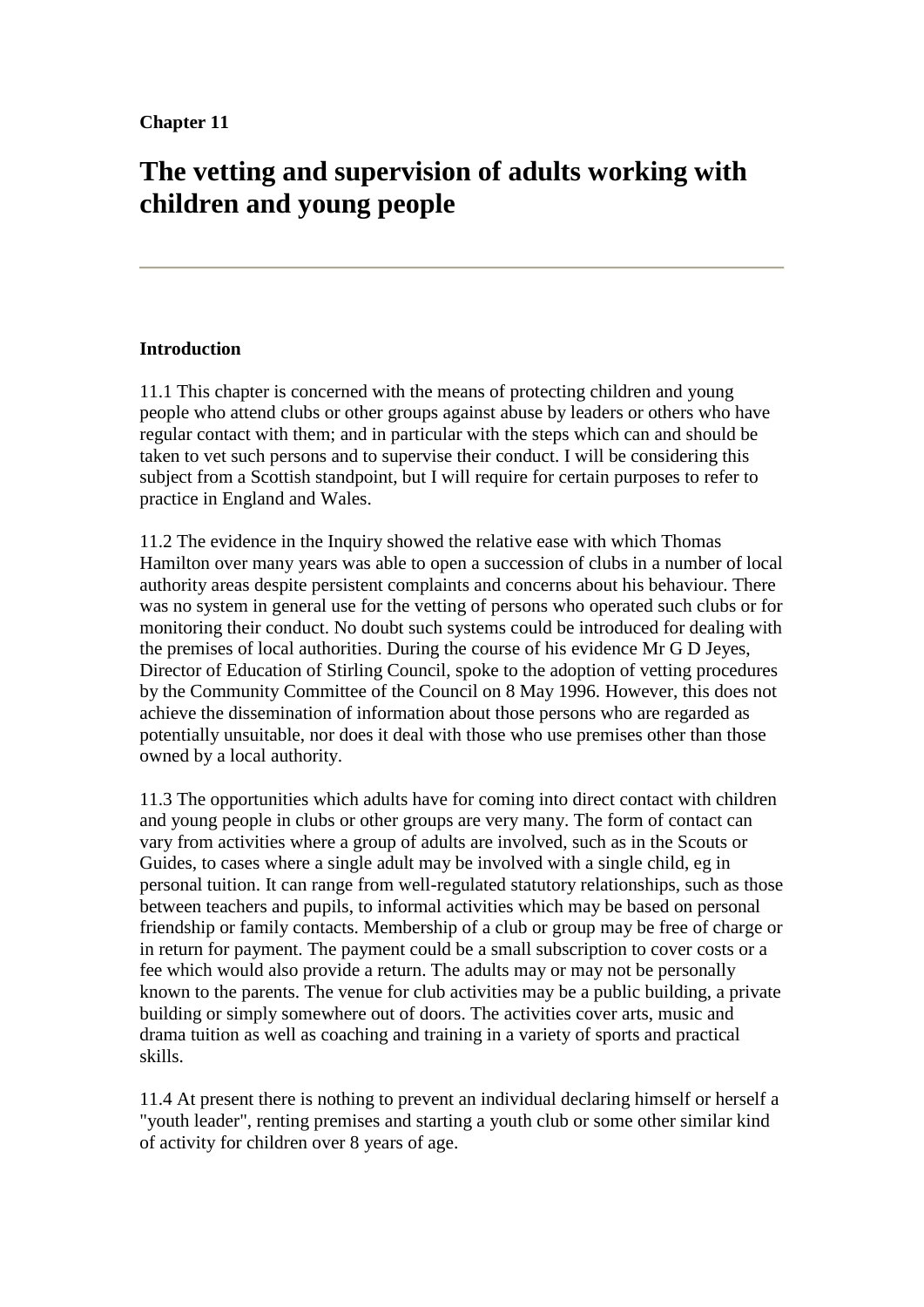11.5 The number of those involved in working with children and young people on a paid or voluntary basis is very large. According to The Scottish Office paper of June 1996 on the recruitment and supervision of adults, between 70,000 and 100,000 adults are associated with recognised voluntary youth organisations, which number around 11,000. In addition, there may be the same number of adults involved with young people outwith the ambit of recognised youth work organisations; and many volunteers working within organisations concerned with child care, such as befrienders, home visitors and playgroup workers. There is also an unknown number of individuals working alone outwith any organisation, often in very informal arrangements. A youth club may be set up on a trial basis, either to explore the demand for such an activity, meet a short-term need or for the individual to assess his or her aptitude to undertake youth work. Such clubs may continue, become affiliated to a larger organisation or simply cease to operate. Another situation is where a parent or interested individual assists in the absence of a recognised leader.

# **Existing controls and advice**

11.6 In general the existing levels of control are greatest in the case of statutory bodies; and with organisations working with the youngest children, as I will explain in the following three paragraphs.

11.7 It is common practice for statutory bodies to require references at the time of recruitment and to ensure that they are of the right kind. A check with the Scottish Criminal Records Office (SCRO) is mandatory in the case of a person who applies for admission to the register held by the General Teaching Council for Scotland. Statutory bodies which are involved in the provision of health, social work and educational services may require an SCRO check in the case of a wide range of posts, depending on the access which the applicant would have to children. Such a check would include any convictions which are "spent" for the purposes of the Rehabilitation of Offenders Act 1974. In England and Wales employers in the statutory sector may, depending on the policy of the particular police force, obtain additional information about offenders from local police records.

11.8 In addition local authorities hold lists of those who have been struck off the register of the General Teaching Council and of those who have been banned from employment as teachers in England and Wales (the latter being referred to as list 99 of the DfEE).

11.9 Voluntary organisations which provide "day care" (which includes "supervised activity") for children under 8 years of age for 2 hours or more in a day and on more than 6 days in any one year have to register and be inspected under Part X of the Children's Act 1989, which applies to Scotland, England and Wales. In connection with this legislation local authorities require two references and may require an SCRO check to be made. There is a current proposal to amend the legislation to exclude "supervised activities", the prime purpose of which is to develop skills rather than provide care; and to extend the exemption for occasional day care facilities from 6 days to 60 days in any one year.

11.10 There appear to be greater controls within large well-organised voluntary organisations than within small voluntary or private organisations. Many of the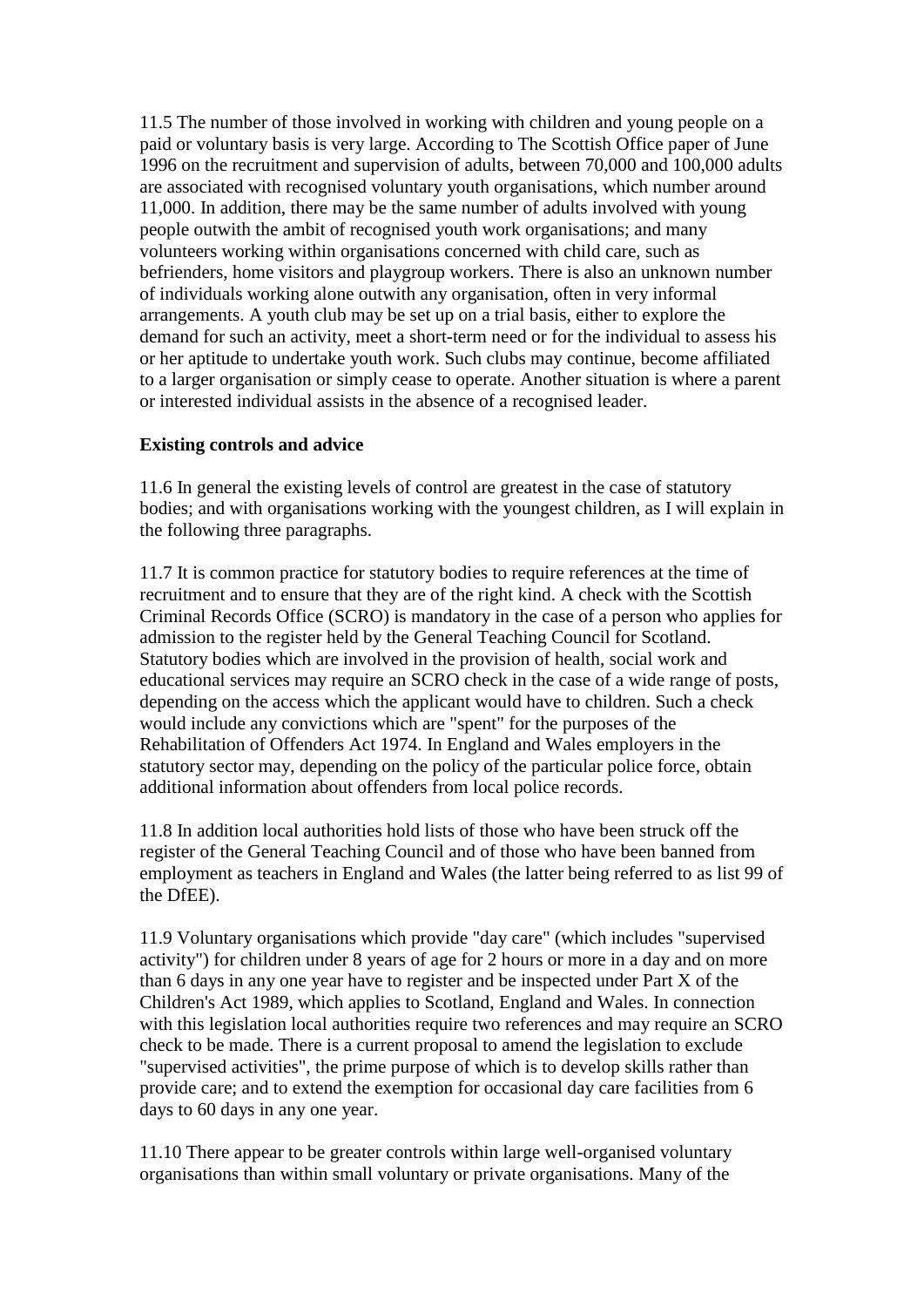former adopt practices which are in line with the advice contained in the code of practice *Protecting Children* which was produced by Volunteer Development Scotland. The aim of this code of practice is to encourage voluntary organisations to make the protection of children from physical, sexual and emotional abuse an integral part of their policy and practice. To that end the recommendations in the code are directed essentially to three matters: (i) procedures for the selection of suitable staff and volunteers, including using references, interviewing all applicants as to their experience of working or contact with children, asking all applicants about any conviction for criminal offences against children and making appointments conditional on the successful completion of a probationary period; (ii) the arrangement of work and supervision to prevent opportunities for abuse; and (iii) the use of definite procedures for dealing with complaints or suspicions of abuse, including a system whereby children may talk to an independent person. At present there is, of course, no means by which the use of an excellent code such as this can be made a condition of the operation of a voluntary organisation. For some organisations these arrangements might be considered to represent an onerous burden. The more informal or infrequent a club the less likely it is to have the structure to implement such a code. The less "professional" a group the less likely it is to have a person who would be experienced in vetting or interviewing.

11.11 The recommendations in the code of practice to which I referred in the previous paragraph includes the advice that voluntary organisations should obtain at least one reference from a person who has experience of the applicant's work with children, whether paid or voluntary. This is in accordance with normal good practice. At present voluntary organisations in Scotland do not have direct access to the SCRO, although some have access to information informally through their local police force or more formally through local authorities for which they are providing services. Organisations are not encouraged to request applicants to obtain details of any record which is held in respect of them by the SCRO.

11.12 It has been proposed in the consultation document *On the Record in Scotland*, which was issued by the Home Department of The Scottish Office in June 1996, that the existing arrangements for access to the SCRO should be extended to, *inter alia*, voluntary bodies in respect of employees, trainees and volunteers whose duties involve regular contact with children. It is proposed that each organisation which wishes to obtain such a check would require to register with the SCRO, agree to abide by a code of practice to preserve confidentiality, and indemnify the police and the SCRO against any civil action arising from the use to which the information may be put. It is also pointed out that in order to avoid the SCRO being overwhelmed by requests for registration, it may be necessary to set a threshold of a minimum estimated number of checks per year below which an organisation would not be able to secure direct access. However, it would be open to smaller organisations to group together, perhaps using existing trade or professional associations, or to link with a larger organisation in order to meet the necessary conditions.

11.13 It may also be noted that in England but not in Scotland, the Department of Health provides a pre-employment consultancy service for social work authorities and voluntary organisations. According to The Scottish Office paper of June 1996 this service consists of a list which, apart from including the DfEE's list 99, notes the convictions of those who at the time of conviction were in child care work; and the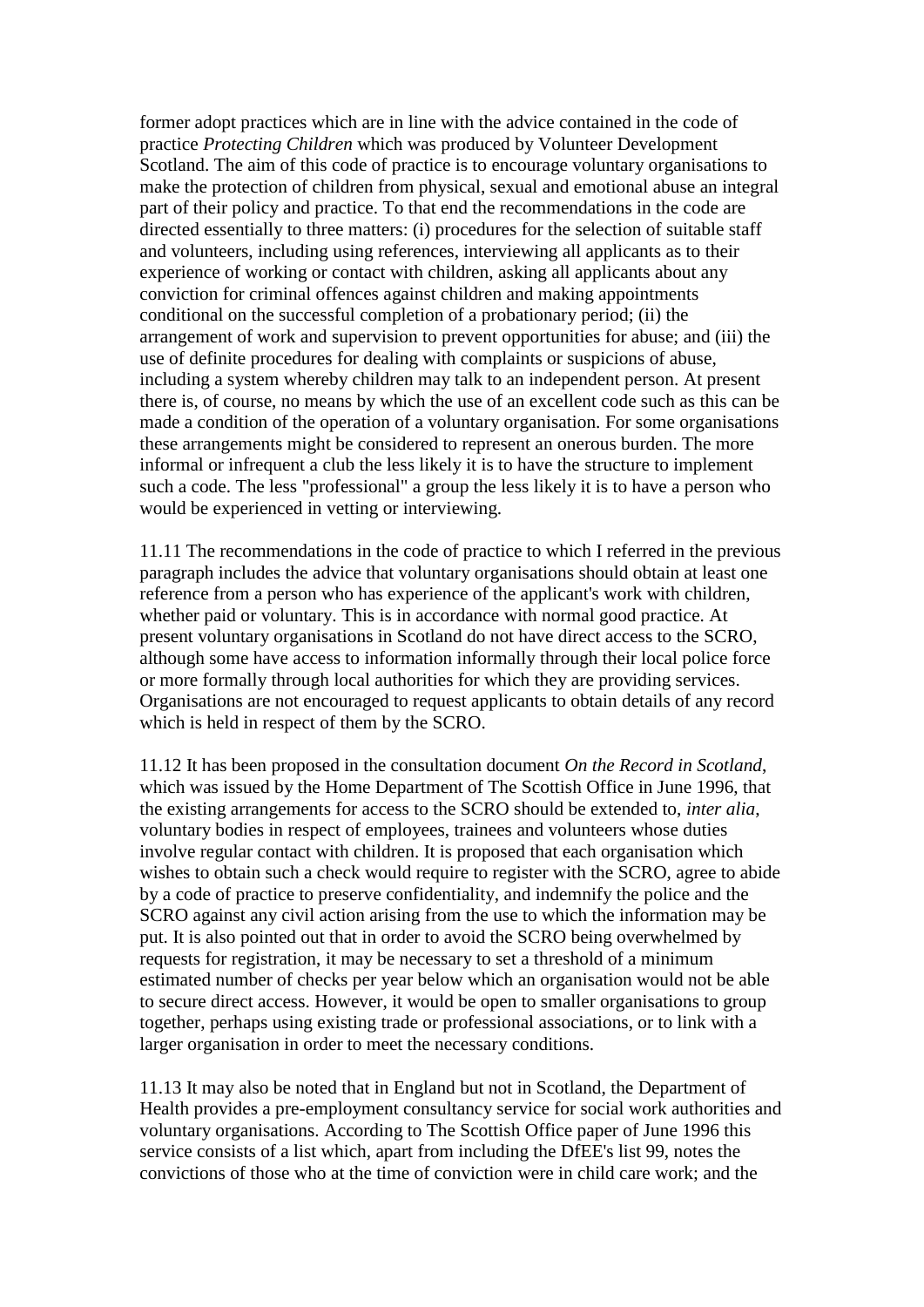names of persons formerly in such work who have been dismissed, or have resigned or been moved to other work, or left in circumstances which suggest that the safety or welfare of children was, or may have been, put at risk. A similar service is available in Northern Ireland through the Department of Health and Social Services. The effectiveness of this type of check is dependent on the provision of information by organisations to a specially qualified information bureau.

# **Is there a need for further measures?**

11.14 Having considered the very wide field with which I started I propose to concentrate on situations in which children and young people under 16 years of age voluntarily attend clubs or groups for their recreation, education or development. I distinguish the cases in which they have no choice, such as the requirement to attend school, since in such cases there are well-developed systems for the scrutiny of those who have children and young persons under their charge.

11.15 I consider that it is preferable to take an approach which is directed to safeguarding children from the attentions of unsuitable people rather than to create additional offences to deal with problems after they have occurred.

11.16 It could be maintained that it is sufficient to leave each club or group to regulate itself, adopting whatever practice it chooses to limit the potential for abuse. Thus parents would have to assure themselves that the club or group was run on satisfactory lines and that there was no reason for them to think that the leaders or those who had unsupervised access to their children were unsuitable for the work.

11.17 However, if it is to be left to individual clubs or groups to carry out their own checks and to adopt whatever practice they please there would be no system for ensuring, or at any rate obtaining assurance, that the checks were adequate or that the practice was sufficient for the protection of those who attend their activities.

11.18 Further, it may be said that parents are not always in a position to make adequate enquiry into the way in which clubs or groups are run or their personnel are checked. Parents sometimes have to take a great deal on trust; and it is reasonable that they should be assured that the clubs or groups which their children attend have shown that they provide an adequate degree of protection against abuse. The children's safety is paramount.

11.19 The information which can be provided by the SCRO gives details of convictions and enables the enquirer to determine whether there is anything which makes the applicant obviously unsuitable. Such a check would reveal any offences committed against children and to this extent the SCRO record fulfils the role of a paedophile register. However, as I have already indicated, smaller organisations may face difficulties in obtaining access to this source of information. Apart from anything else, they may not be in a position to give an indemnity. In any event the interpretation of the information may create problems for them. Even if the SCRO check reveals nothing of significance it does not follow that there is no risk of abuse. It is common for a child abuser to have offended many times before he is detected. While the SCRO check provides information not only about convictions but also about pending cases it does not extend to other intelligence. In the case of Thomas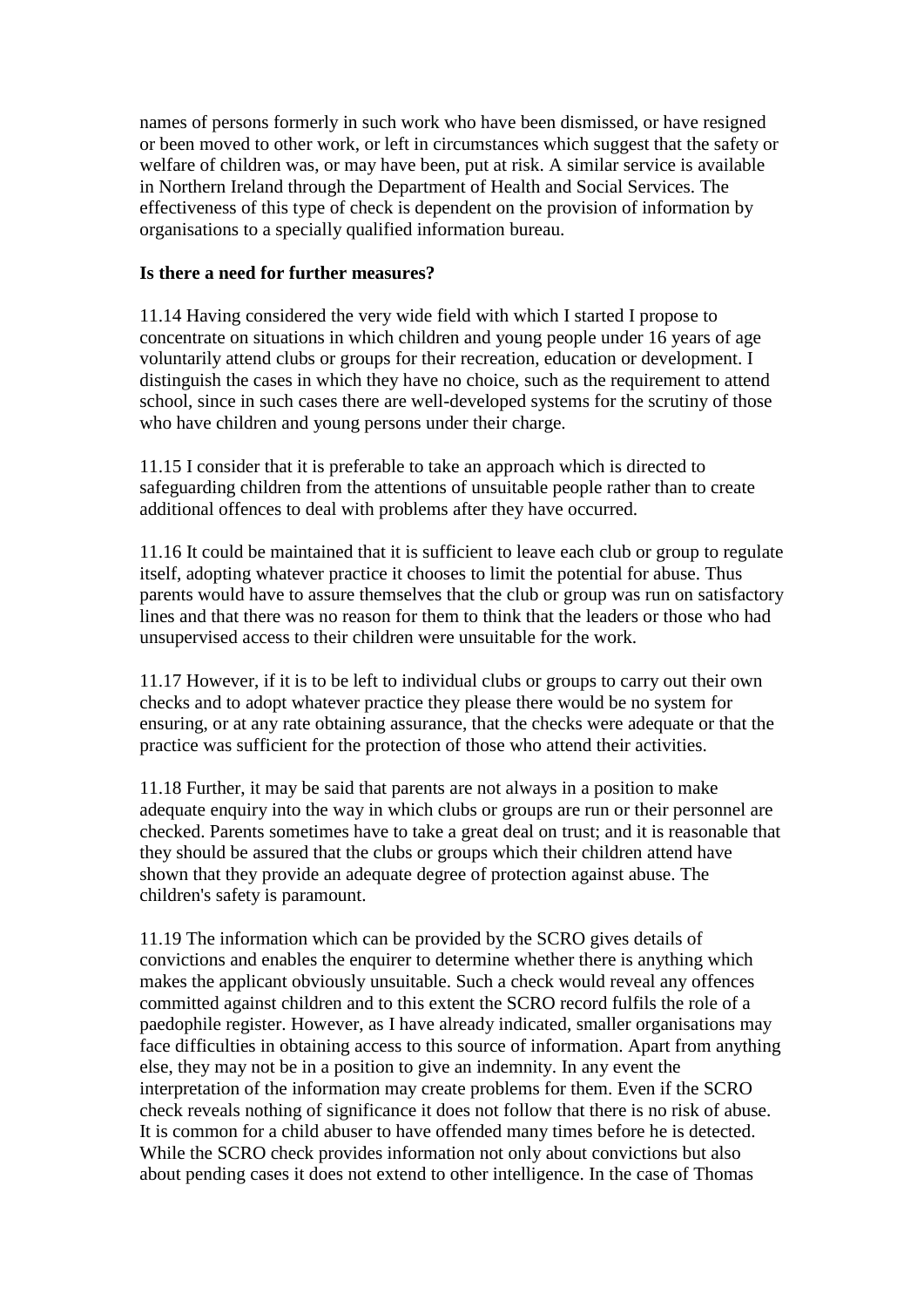Hamilton it would have revealed nothing, whereas the experience of the Scout Association with him was sufficient for them to "blacklist" him. These considerations point to the desirability of finding a means of assembling information which would alert any legitimate enquirer as to information about a person's past behaviour which indicates his potential unsuitability.

11.20 As matters stand there is no system for co-ordinating information between different areas of the country about persons regarded as potentially unsuitable for work with children and young people.

# **A new system**

11.21 These considerations indicate, in my view, that a system should be instituted to ensure that clubs and groups which are voluntarily attended by children and young people for their recreation, education or development use adequate checks on the suitability of the leaders and workers who have substantial unsupervised access to them.

11.22 It is essential that if there is to be such a system it should avoid a bureaucratic approach and should be relatively easy for clubs and groups to work with, and for parents and others to understand and rely upon.

11.23 If there should be such a system, should it be directed to the scrutiny of the clubs or groups *or* to those who lead or work in them? Should the system be one for compulsory registration or for voluntary accreditation?

11.24 I do not consider that it would be practicable to have a system for the compulsory registration of leaders and workers in clubs and groups. This would involve a substantial overlap with the systems which larger voluntary organisations already operate. It would pose difficulties of defining which individuals were affected by the requirement to register, especially those whose services were given on an informal or occasional basis. There would be a risk of creating a bureaucratic system which would deter many from volunteering their assistance and which would not provide benefits commensurate with the considerable cost involved. It would be possible for someone who was minded to evade the system to do so.

11.25 A system for the voluntary accreditation of leaders and workers would not have all the drawbacks which I have mentioned in the last paragraph. However, it would still involve difficulty in determining the persons to whom the system was directed, having regard to the great variety of access to children and young people which occurs in one kind of activity or another. Further and more importantly, it would achieve only the accreditation of certain individuals. Parents might still know little more than the fact that one or more employee or volunteer was accredited. The system would not do anything to ensure that the club or group as a whole was run in such a way as to have adequate procedures for vetting or training recruits or for dealing with workers about whom there might be doubts.

11.26 I turn next to the compulsory registration of all clubs and groups. If all of them were required to be registered as a condition of being able to operate, there would again be a difficulty in defining the clubs or groups in such a way as to exclude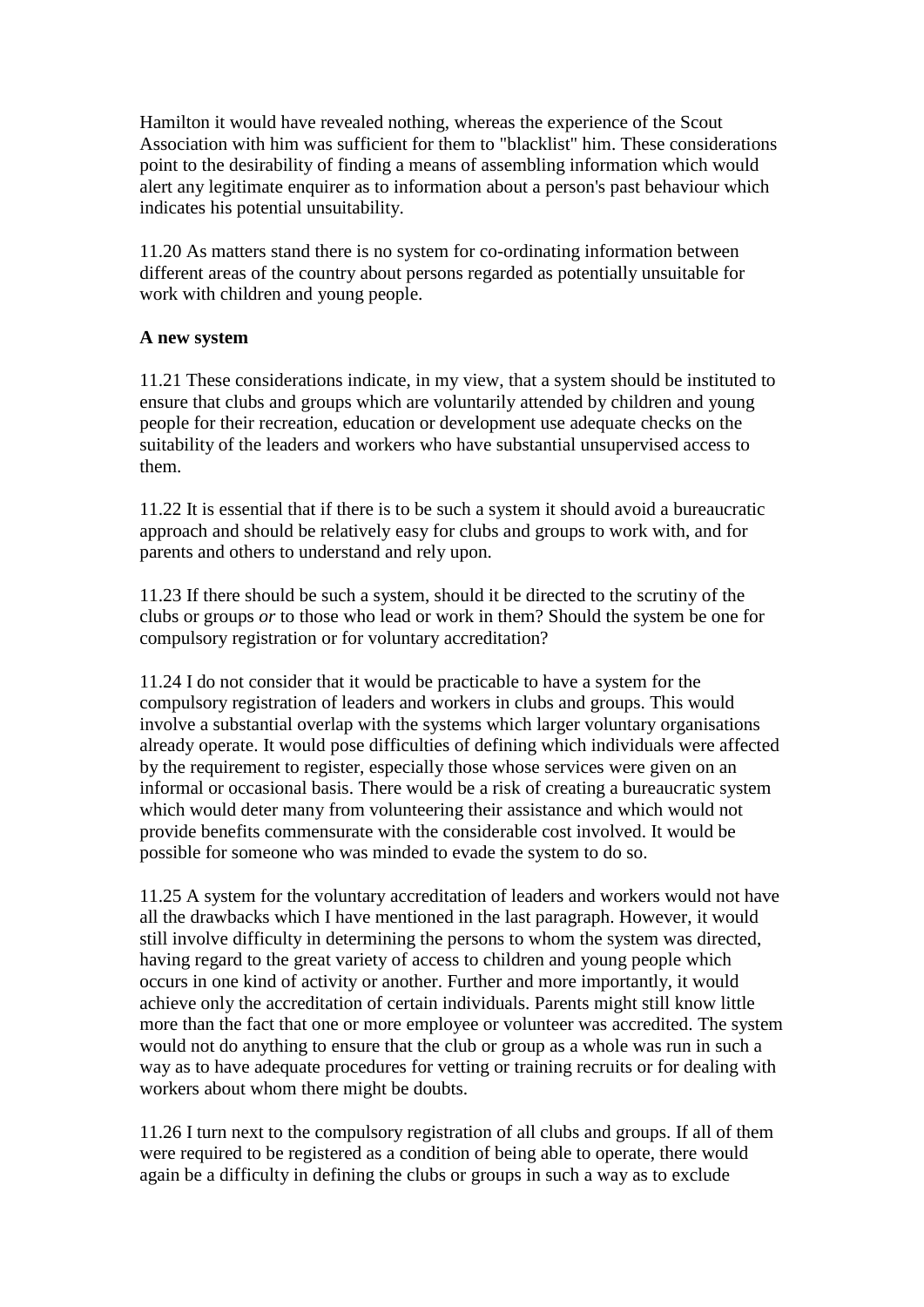informal or occasional arrangements. In the case of the latter parents should be able to determine whether the person who is providing the service is suitable or not and so there is far less need for such a system.

11.27 It might be possible to place some definite limit on the requirement to register which would be designed to cut out such cases. One example would be to restrict the requirement to cases in which payment was made. If the payment required to be a fee this would be unduly restrictive. It would also cause problems in determining whether a particular payment was a fee. In any event the mere fact that activities are provided at no charge or on an "at cost" basis does not mean there is no case for a protective system. Another possibility would be to exclude clubs or groups which had fewer than a certain number of members. However, it would be difficult to devise a figure which would be appropriate to a wide range of activities. Fluctuation in numbers would cause difficulties in applying the requirement. Further it could be said that the smaller the club or group the greater are the chances of a child finding himself or herself alone with an adult and hence potentially at risk. The task of detecting evasion in the case of such a system would be labour-intensive and expensive.

11.28 It is understandable that it should be thought that the greatest need for some independent system for protecting children and young people exists where parents are not in a position to keep an eye on the conduct of the activity, eg where their children are offered the opportunity of camping or attending residential courses away from home; or where club leaders are not personally known to them. No doubt this approach would seek to draw a clear line between what parents should be responsible for and what calls for independent assistance. However, it does not seem to me that such distinctions can be turned into a workable method of defining when a legal requirement does or does not apply.

11.29 These considerations lead me to put aside the option that there should be compulsory registration, and to turn to the option for voluntary accreditation. This would have the advantage of being much more flexible and certainly simpler to administer. In determining what required to be demonstrated in order to obtain accreditation the body could adapt its approach according to what was appropriate in the case of different types of clubs or groups.

# **An accrediting body**

11.30 What should be the main functions of the body to which clubs or groups would be accredited? Should the body be a national or a local one?

11.31 Firstly, the body would have, in my view, the responsibility for drawing up or selecting guidelines for the recruitment, training and monitoring of leaders and workers who have substantial unsupervised access to children and young persons, with a view to minimising the risk of abuse. It would seek to collect information as to the best practice. For the larger organisations a code of practice at least consistent with the level of protection provided by *Protecting Children* would be appropriate. For smaller organisations or special types of activities different sets of guidelines would probably be required.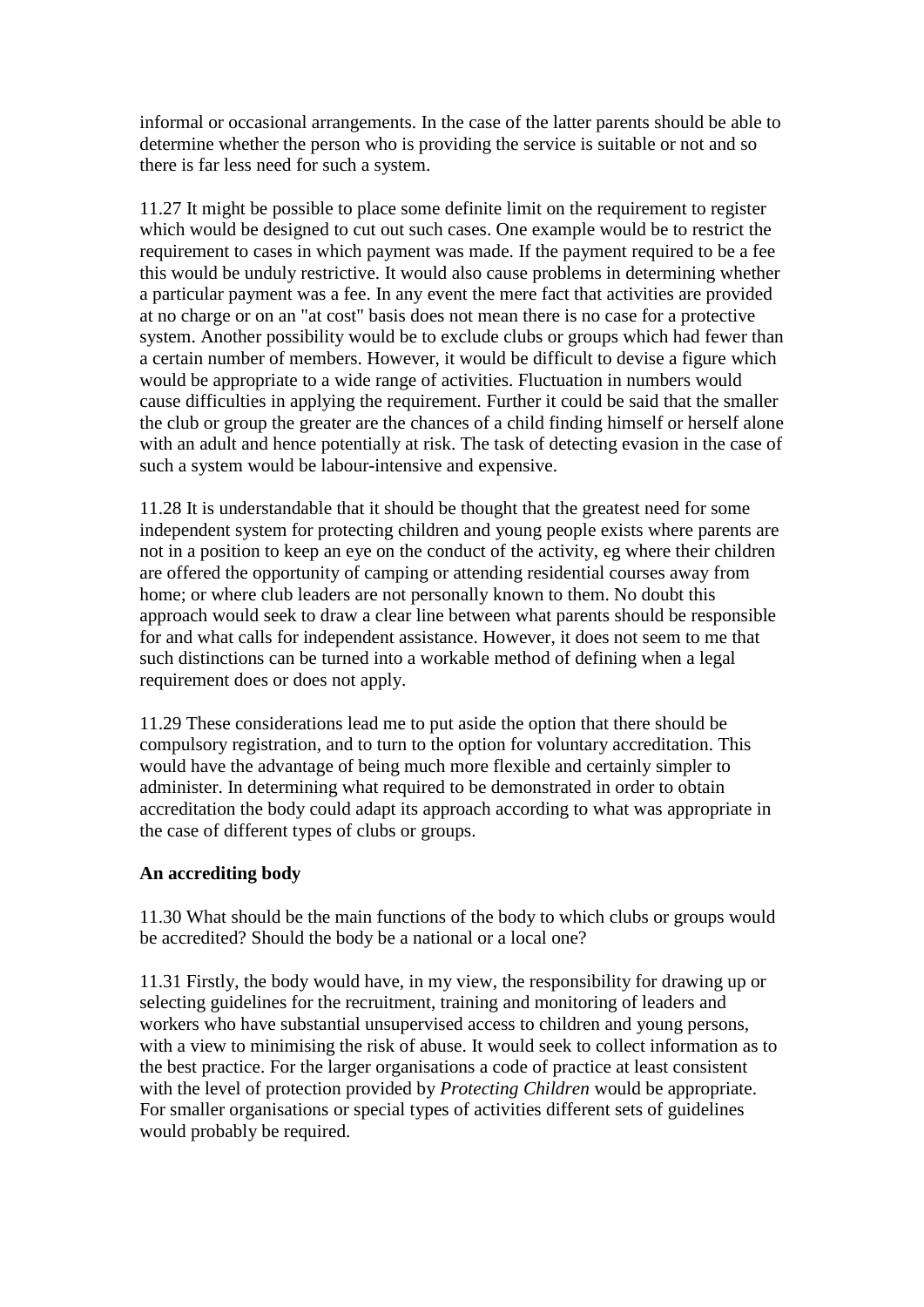11.32 Secondly, the body would have a discretion to decide whether or not an individual club or group should be accredited to it. This would depend on whether it had suitable arrangements, including a code of practice, to enable adequate and appropriate checks to be carried out in recruiting and monitoring leaders and workers; and had proper arrangements for the reporting and investigation of any suspected abuse.

11.33 The checks which might require to be made could include checks on professional qualifications and affiliations, a check with the SCRO and other checks in order to exclude unsuitable characters.

11.34 As regards the SCRO it would, I consider, be for the body to determine how far, and at what stage in the recruitment process, such a check was necessary in regard to different types of club or group activity. I have already indicated that smaller organisations might have difficulty in obtaining or using information from such a check. In such cases it would be appropriate for the SCRO check to be commissioned by the body itself.

11.35 In the case of organisations which have relatively few leaders - such as clubs of the type run by Thomas Hamilton - it could prove difficult for them to demonstrate that an adequate and independent check had been carried out. For such cases it would be advantageous, if not essential, for the body to supervise the carrying out of the appropriate checks.

11.36 Thirdly, it would also be desirable if the body was able to collect accurate information in regard to any matter which might reflect on a person's suitability as a leader or worker with children and young persons. One of the difficulties which was illustrated by the evidence in the Inquiry was that information about Thomas Hamilton was not readily or fully available in a new area to which he had turned his attentions. If the information about Thomas Hamilton which was known to certain organisations had been available to such a body, other organisations could have been quickly alerted to be on their guard against him. The role which in England is fulfilled by the Department of Health or in Northern Ireland by the Department of Health and Social Services may provide a suitable model for such a function. It would be desirable that not only accredited clubs and groups provide such information but that "non-members" should be encouraged to do so. Great care would, of course, require to be taken in order to ensure that the information which was recorded was accurate. Whether and to what extent the information would be released to a "member" club or group official who enquired about a particular applicant or worker would depend upon what he needed to know. Special arrangements could be made for enquiries by representatives of statutory organisations.

11.37 Fourthly, such a body would also be expected to monitor the conduct of clubs and groups which were accredited, in order to see whether their performance matched the statement of practice. Where there was a significant failure the removal of accreditation could follow.

11.38 The system which I have described would, of course, require to be publicised in such a way that the identity and work of the body was well known, that clubs and groups had an incentive to become accredited, and that parents would be able to find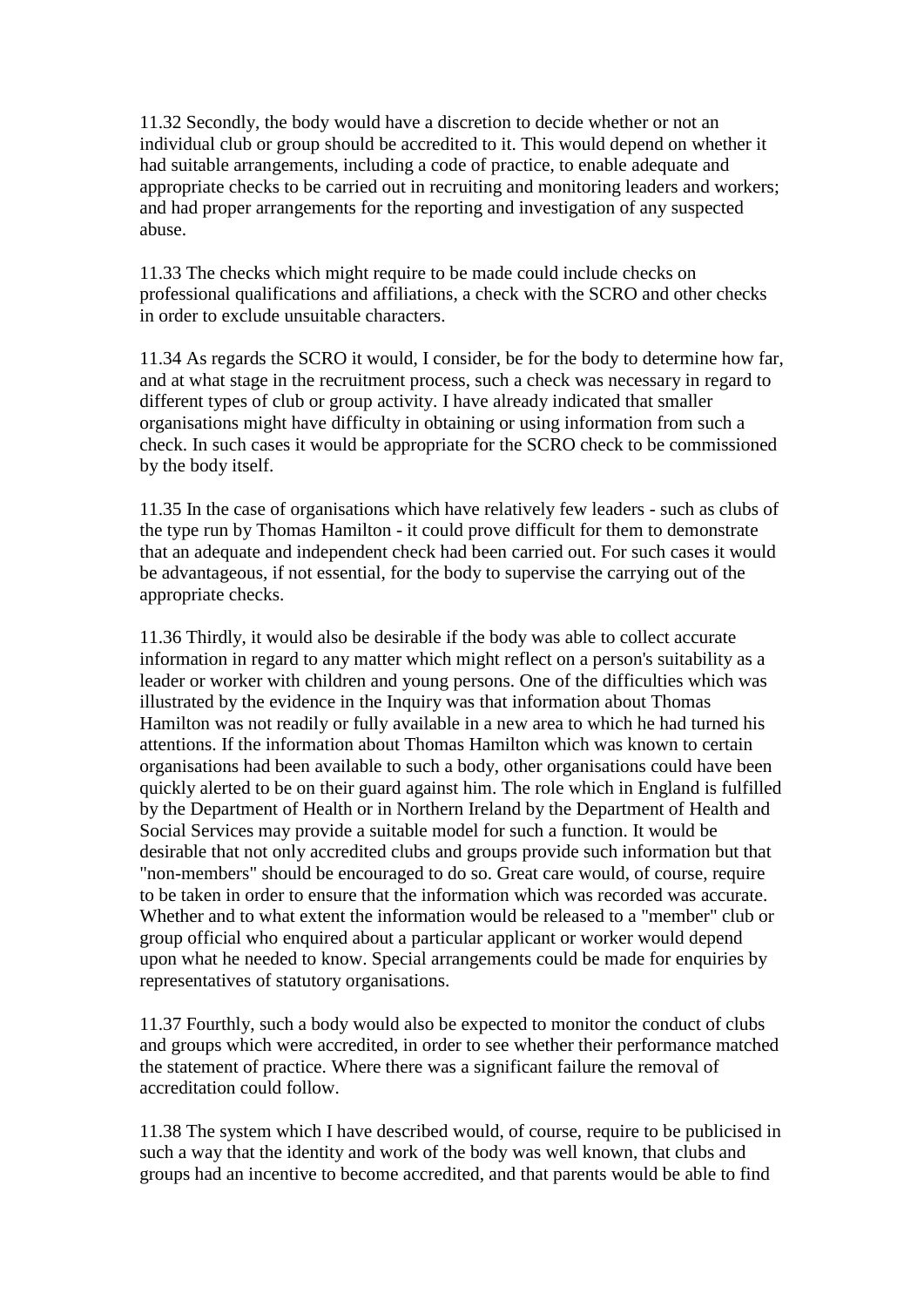out which clubs and groups were accredited and would have confidence in the reliability of the system. The owners of premises which might be used by clubs or groups, such as local authorities, would be encouraged to make accreditation a condition of any let.

11.39 The functions of the body and the need for its work to be well known clearly indicate that what is required is a national body. It is true that a local authority is readily accessible to parents. However, in the case of organisations which operate nationally or in several local authority areas there would be undesirable duplication if registration had to take place in every local authority area in which they were active. Further, the fragmentation of responsibility among a large number of bodies would make it difficult to achieve the collection of information about potentially unsuitable persons to which I referred in [paragraph 11.36.](http://www.archive.official-documents.co.uk/document/scottish/dunblane/dun11b.htm#11.36)

11.40 As regards the nature and structure of the body I have given some consideration as to whether it should be a private or public body of one kind or another. However, I have decided that I should not make a recommendation as to any particular type of body lest this inhibit consideration of the possible alternatives which are worthy of discussion.

11.41 It may assist, however, if I give an indication of a number of factors which I consider to be of importance and which may be significant in putting my earlier recommendations into effect.

11.42 The governing board of the body should reflect the width of all the interests which are relevant among the voluntary, private or charitable organisations which may seek accreditation, whether their interests lie in the field of recreation, education or general development of children or young persons. This is so as to ensure that the new body has the widest appeal to potential "members". For this purpose some form of consultation on appointments to the board would seem very desirable.

11.43 I do not see any reason why the work of the body should not be self-financing through the charges which it makes on its "members". However, it is obviously very important that charges are kept within the limits of what organisations can afford. There is a case for the Secretary of State being given the power, after due investigation, to supersede the level of charges which otherwise would have been made; and if appropriate, to pay grant-in-aid towards any shortfall arising from the reduction in charges.

11.44 While the body should, as I have already indicated, be responsible for ensuring that its standards for accreditation reflect the best practice, it is for consideration that the Secretary of State should have the right to require it to review these standards; and, in the event of the body's performance being unsatisfactory, have the right to commission that work from another source.

11.45 The body should publish an annual report giving not merely financial information but also details as to its standards and its procedures for dealing with applications and the monitoring of accredited clubs and groups, together with a statement of its objectives and a description of its past performance relative to previous objectives.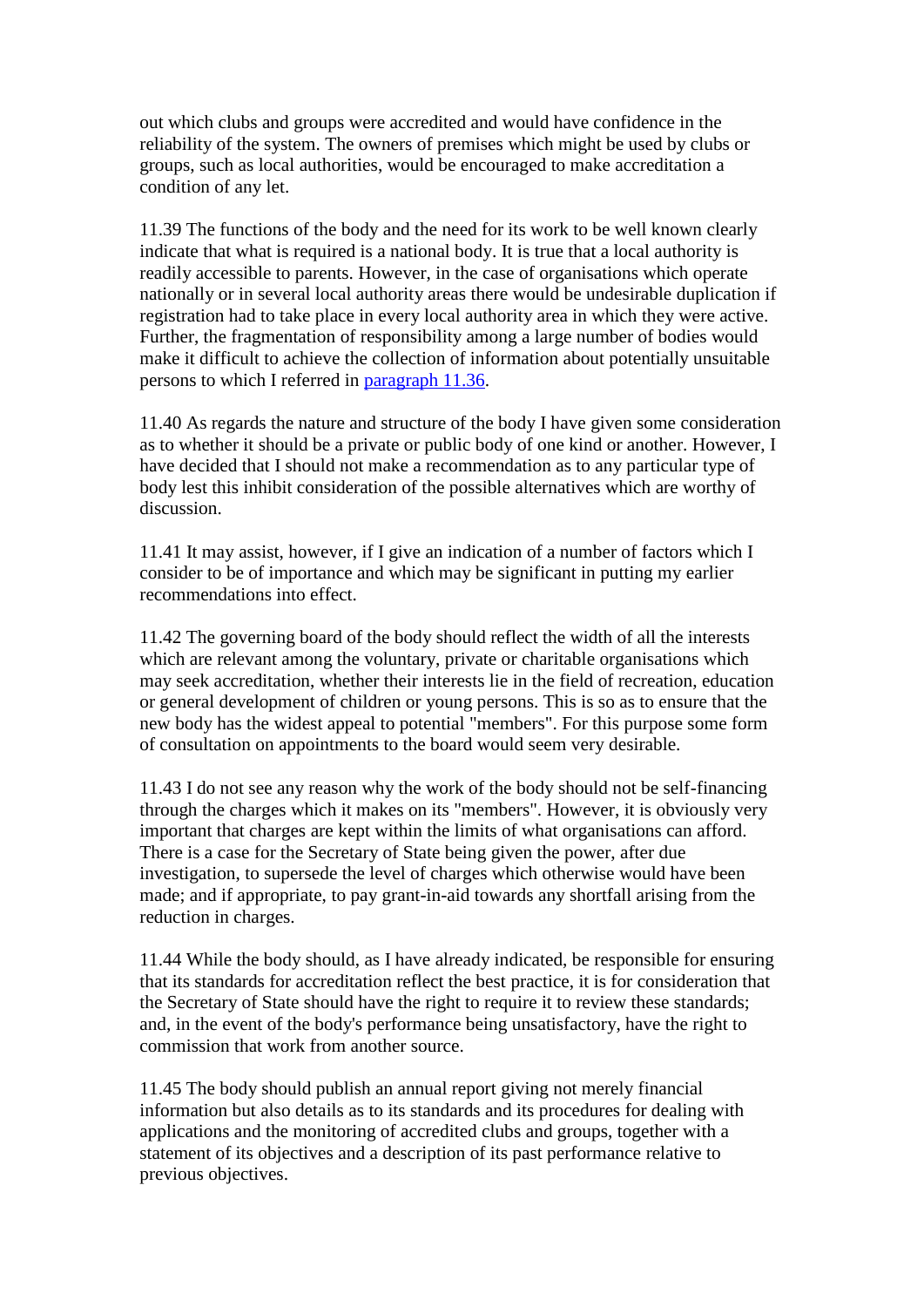11.46 One consideration which underlies the last four paragraphs is that while the body would not be operating a compulsory system, it would be in effect occupying a monopoly situation. It is accordingly right that provision should be made for its public accountability. I leave it to the Secretary of State to determine how and when the new system should be established, as well as the exact details of its functions.

# **Training**

11.47 A number of the submissions which I have considered have supported the development of professional courses for those who wish to lead in children's clubs. I agree with this. Consideration should be given to the development by SCOTVEC, the work of which will be taken over by the Scottish Qualifications Authority, of a Scottish Vocational Qualification on working with children, which would cover the organisation of clubs and child development and protection.

# **Children's Act 1989**

11.48 I was invited in a number of submissions to express a view in regard to the proposals for altering the present scope of the requirement for registration. Since I have not recommended a system for compulsory registration, let alone an extension of the type of system for which the 1989 Act provides, I have not thought it necessary or appropriate to make any recommendation either way in regard to these proposals.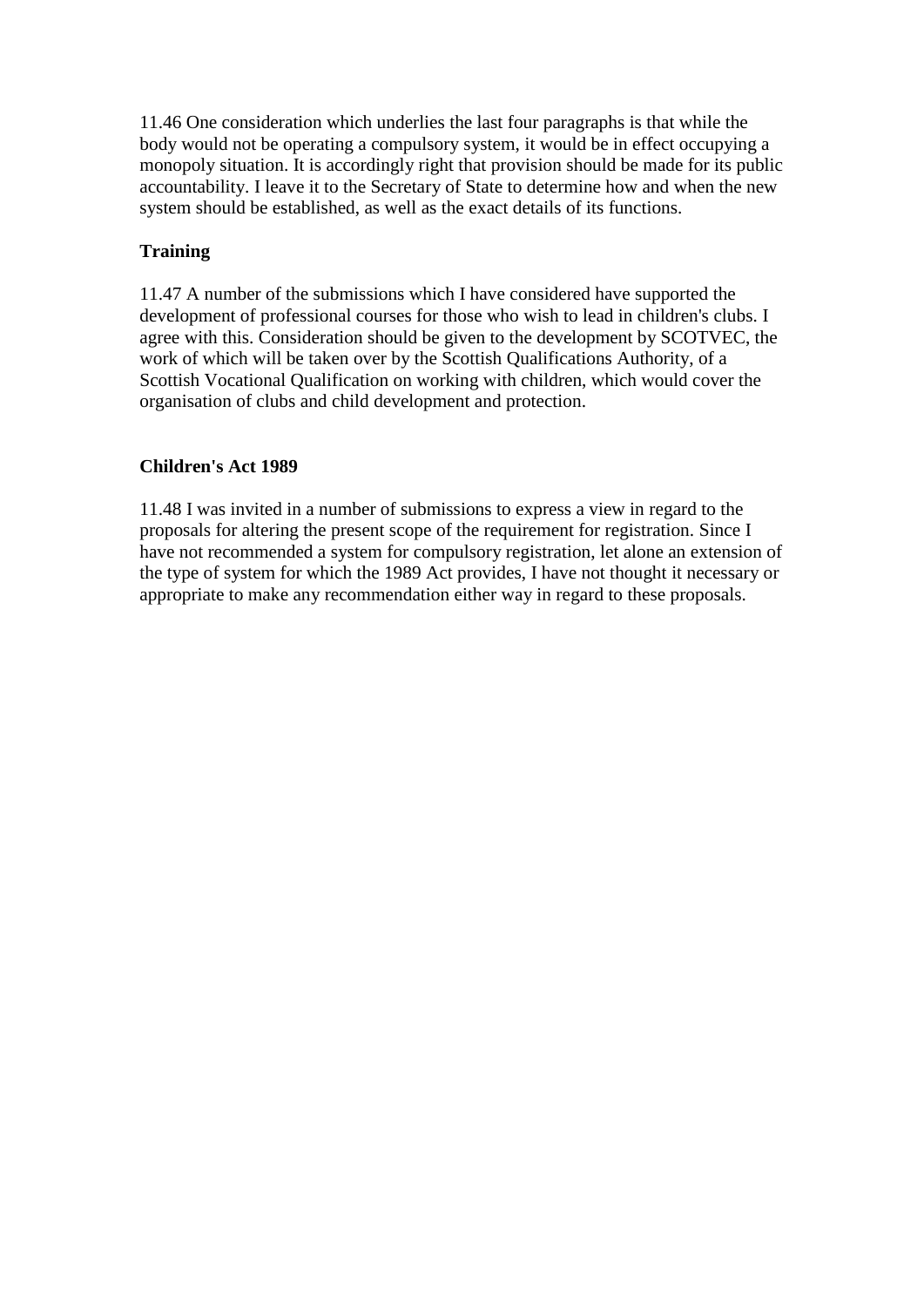# **Chapter 12**

# **Summary of recommendations**

In this chapter I will set out a summary of the recommendations which I have made in Chapters 8-11. Each recommendation in the summary is followed by a reference to the paragraph or paragraphs to which it is directly related and which provide further detail.

# **The certification system relating to section 1 firearms**

# *The police*

1. Officers carrying out enquiries should be supplied in advance with full information about any known change of circumstances and any reason for exercising particular caution [\(para 8.9\).](http://www.archive.official-documents.co.uk/document/scottish/dunblane/dun8-9.htm)

2. The use of checklists by enquiry officers is endorsed, subject to the need for them to be alert to and report anything which could be relevant to the suitability of the applicant or certificate holder [\(paras 8.10-8.11\).](http://www.archive.official-documents.co.uk/document/scottish/dunblane/dun8-10.htm)

3. Enquiry officers should be given as much training and guidance for their work as is practicable [\(para 8.13\).](http://www.archive.official-documents.co.uk/document/scottish/dunblane/dun8-13.htm)

4. The power of search with warrant under section 46 of the Firearms Act 1968 should be extended to cases in which there is reasonable ground for suspecting that there is a substantial risk to the safety of the public; and to include in such cases the power to seize and detain any firearm certificate which may be found [\(para 8.15\).](http://www.archive.official-documents.co.uk/document/scottish/dunblane/dun8-15a.htm)

5. The power of search with warrant under section 46 of the Firearms act 1968 should be extended to any civilian licensing and enquiry officer who is authorised in writing for that purpose by the Chief Constable [\(para 8.15\).](http://www.archive.official-documents.co.uk/document/scottish/dunblane/dun8-15b.htm)

6. The powers enjoyed by police officers to inspect dealers' registers and premises and approved clubs should be extended to civilian licensing and enquiry officers who are authorised in writing for that purpose by the Chief Constable [\(para 8.16\).](http://www.archive.official-documents.co.uk/document/scottish/dunblane/dun8-16.htm)

7. The steps being taken to enable police forces to hold and exchange information on computer as to the individuals who hold firearm certificates, and those whose firearm applications have been refused or certificates revoked are endorsed [\(para 8.23\).](http://www.archive.official-documents.co.uk/document/scottish/dunblane/dun8-23.htm)

## *Good reason*

8. The Guidance to the Police should advise that good reason implies intention; and that lack of past use *prima facie* indicates the lack of it [\(para 8.30\).](http://www.archive.official-documents.co.uk/document/scottish/dunblane/dun8-30.htm)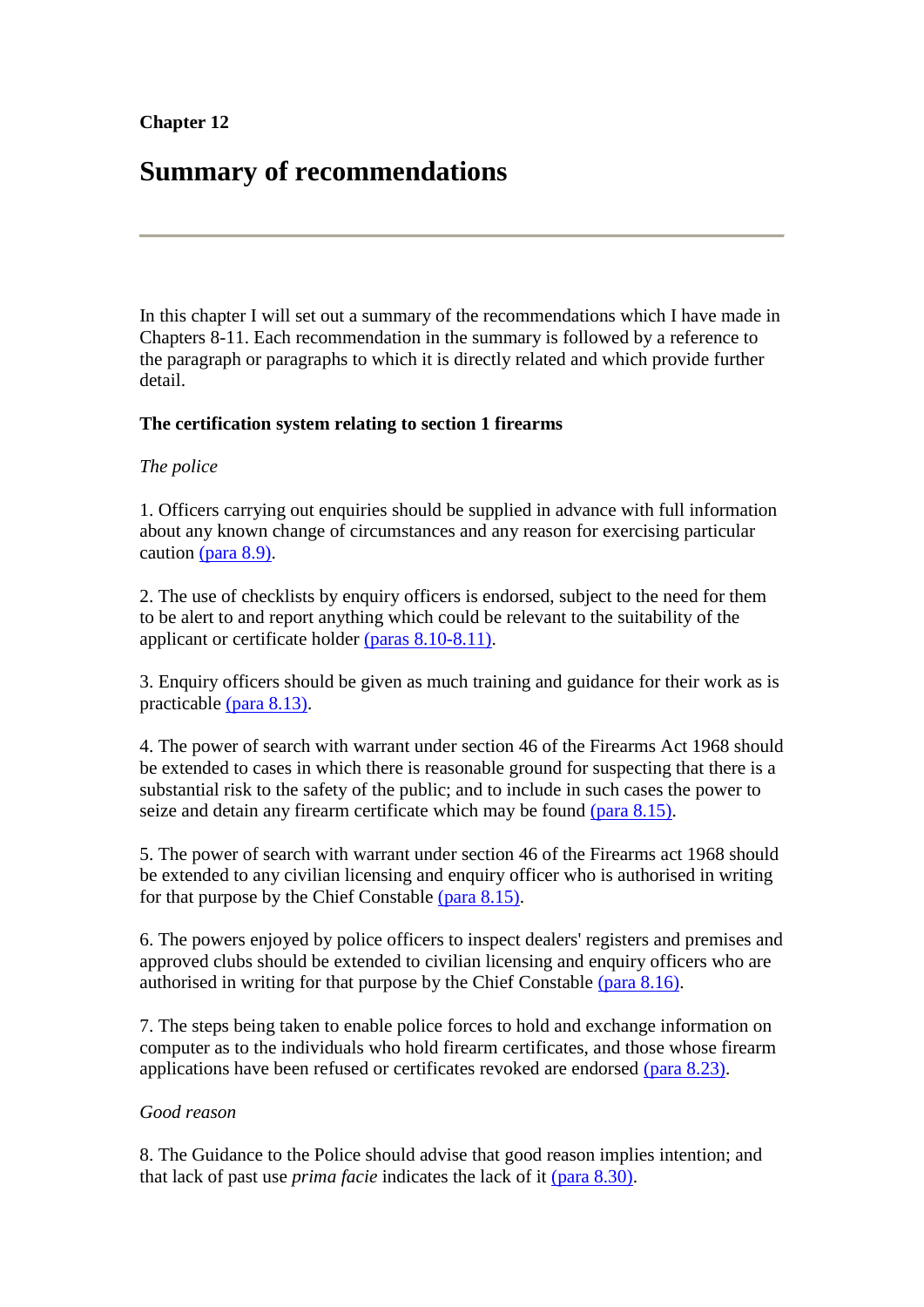- 9. Section 30(1) of the Firearms Act 1968 should be amended so as to provide for
	- o the revocation of a firearm certificate on the ground that the chief officer of police is satisfied that the holder does not have a good reason for having in his possession, or for purchasing or acquiring, the firearm or ammunition in respect of which the certificate is held; and for partial revocation; and
	- o in the case of the revocation of a firearm certificate in respect of the ammunition to which it relates, the power to substitute different quantities [\(paras 8.31-8.33\).](http://www.archive.official-documents.co.uk/document/scottish/dunblane/dun8-31a.htm)

10. Each club which is approved for the purposes of section 15 of the Firearms (Amendment) Act 1988 should be required to maintain a register of the attendance of its members who are holders of firearm certificates, together with details as to the firearms which they used and the competitions in which they participated when they attended [\(para 8.42\).](http://www.archive.official-documents.co.uk/document/scottish/dunblane/dun8-42.htm)

11. Every holder of a firearm certificate should be required to be a member of at least one approved club; and the firearm certificate should specify the approved club or clubs of which he or she is a member and the firearms which he or she intends to use in each of them [\(para 8.44\).](http://www.archive.official-documents.co.uk/document/scottish/dunblane/dun8-44.htm)

12. Each approved club should be required to inform the police when a holder of a firearm certificate has ceased to be a member of the club for whatever reason [\(para](http://www.archive.official-documents.co.uk/document/scottish/dunblane/dun8-50.htm)  [8.50\).](http://www.archive.official-documents.co.uk/document/scottish/dunblane/dun8-50.htm)

13. Each approved club should be required to inform the police when a member who is the holder of a firearm certificate has not attended a meeting of the club for a period of a year [\(para 8.51\).](http://www.archive.official-documents.co.uk/document/scottish/dunblane/dun8-51.htm)

14. The proposal that each club should appoint a person to act as a liaison officer with the police is endorsed [\(para 8.52\).](http://www.archive.official-documents.co.uk/document/scottish/dunblane/dun8-52.htm)

15. Explicit statutory provision should be made for the laying down of criteria for the approval of clubs for the purpose of section 15 of the Firearms (Amendment) Act 1988 [\(para 8.53\).](http://www.archive.official-documents.co.uk/document/scottish/dunblane/dun8-53.htm)

# *Suitability*

16. The language of section 30(1) of the Firearms Act 1968 should be brought into full correspondence with that of section 27(1); and each revised in order to achieve a logical and consistent arrangement [\(paras 8.62 and 8.65\).](http://www.archive.official-documents.co.uk/document/scottish/dunblane/dun8-62.htm)

17. Section 27(1) of the Firearms Act 1968 should include as one of the conditions on which the granting or renewal of a firearm certificate is dependent that the chief officer of police is satisfied that the applicant is fit to be entrusted with the firearm and ammunition to which the application relates [\(para 8.63\).](http://www.archive.official-documents.co.uk/document/scottish/dunblane/dun8-63.htm)

18. It is desirable that the Guidance to the Police should contain advice as to the scope of "fitness" to be entrusted with a firearm and ammunition [\(para 8.64\).](http://www.archive.official-documents.co.uk/document/scottish/dunblane/dun8-64.htm)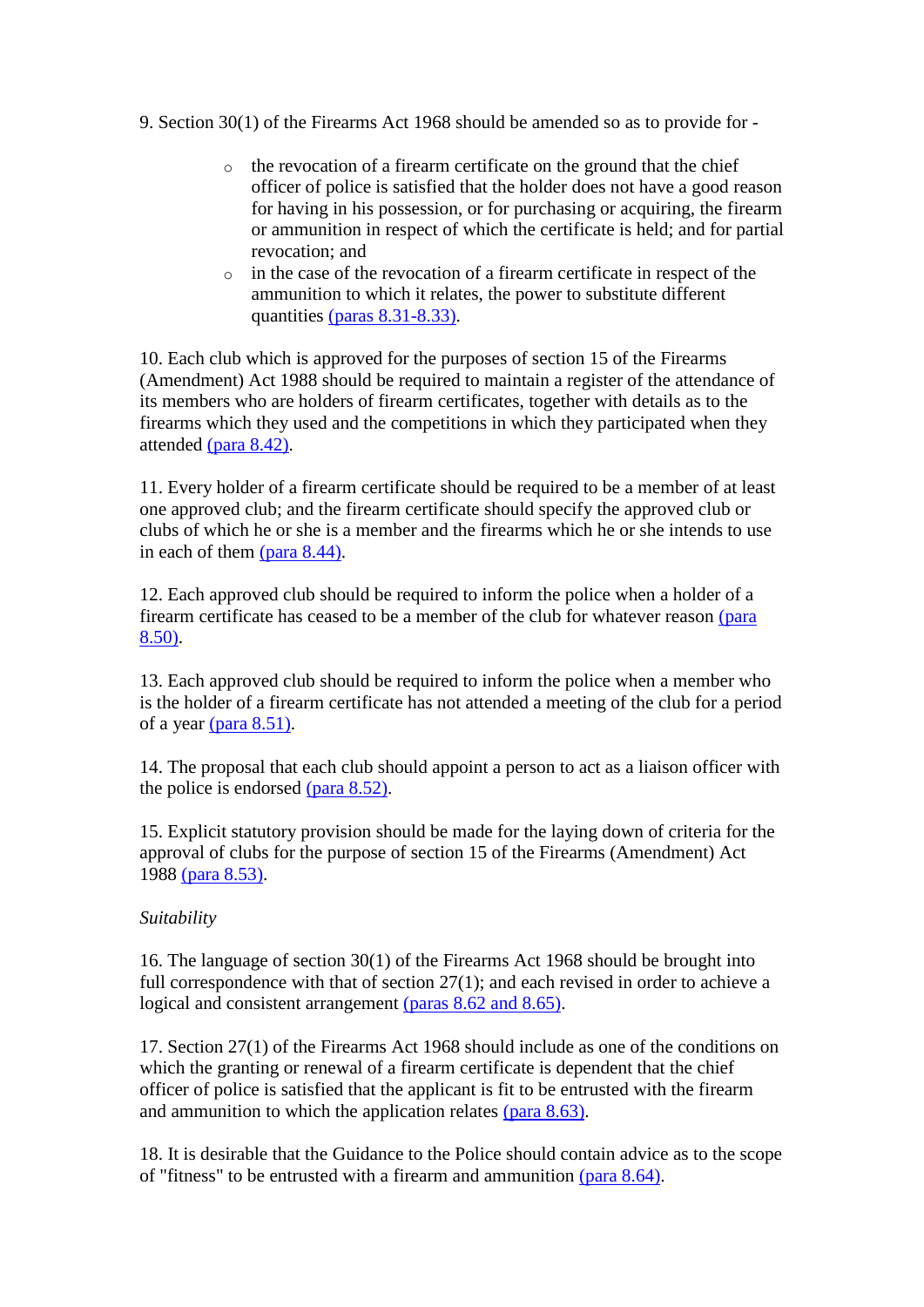19. Each approved club should be required to inform the police of the receipt of an application for membership; and the outcome of the application [\(para 8.71\).](http://www.archive.official-documents.co.uk/document/scottish/dunblane/dun8-71.htm)

20. Each applicant for membership of an approved club should be required to state whether or not he or she has submitted any prior application for a firearm certificate or a shot gun certificate which has been refused; and whether he or she has previously held such a certificate which has been revoked [\(para 8.73\).](http://www.archive.official-documents.co.uk/document/scottish/dunblane/dun8-73.htm)

21. The current requirement for a counter-signatory of a firearm application should be abolished; and replaced by a system for the provision of two references [\(para 8.81\).](http://www.archive.official-documents.co.uk/document/scottish/dunblane/dun8-81.htm)

22. The proposal by the Association of Police Surgeons for the provision by the applicant's medical practitioner of information as to the applicant's medical history and its consideration by a forensic medical examiner should be the subject of consultation with the interested bodies [\(para 8.90\).](http://www.archive.official-documents.co.uk/document/scottish/dunblane/dun8-90.htm)

# *Decisions and appeals*

23. Consideration should be given to the reform of the scope for appeal against decisions of the chief officer of police by restricting it to enumerated grounds which do not trench on the exercise of his discretion [\(para 8.119\).](http://www.archive.official-documents.co.uk/document/scottish/dunblane/dun8-119.htm)

# **The availability of section 1 firearms**

24. Consideration should be given to restricting the availability of self-loading pistols and revolvers of any calibre which are held by individuals for use in target shooting

- o preferably, by their disablement, while they are not in use, by either (i) the removal of the slide assembly/cylinder, which is to be kept securely on the premises of an approved club of which the owner is a member or by a club official; or (ii) the fitting of a locked barrel block by a club official [\(para 9.112\);](http://www.archive.official-documents.co.uk/document/scottish/dunblane/dun9-112.htm)
- o or, if such a system is not adopted, by the banning of the possession of such handguns by individual owners [\(para 9.113\).](http://www.archive.official-documents.co.uk/document/scottish/dunblane/dun9-113.htm)

# **School security**

25. Those who have the legal responsibility for the health and safety of the teaching staff and pupils at school should prepare a safety strategy for the protection of the school population against violence, together with an action plan for implementing and monitoring the effectiveness of safety measures appropriate to the particular school [\(para 10.19\).](http://www.archive.official-documents.co.uk/document/scottish/dunblane/dun10-19.htm)

26. It is desirable that the guidance provided by the Education Service Advisory Committee in regard to violence to staff in the education sector should be extended to encompass the safety and protection of the school population as a whole [\(para 10.26\).](http://www.archive.official-documents.co.uk/document/scottish/dunblane/dun10-26.htm)

# **The vetting and supervision of adults working with children and young people**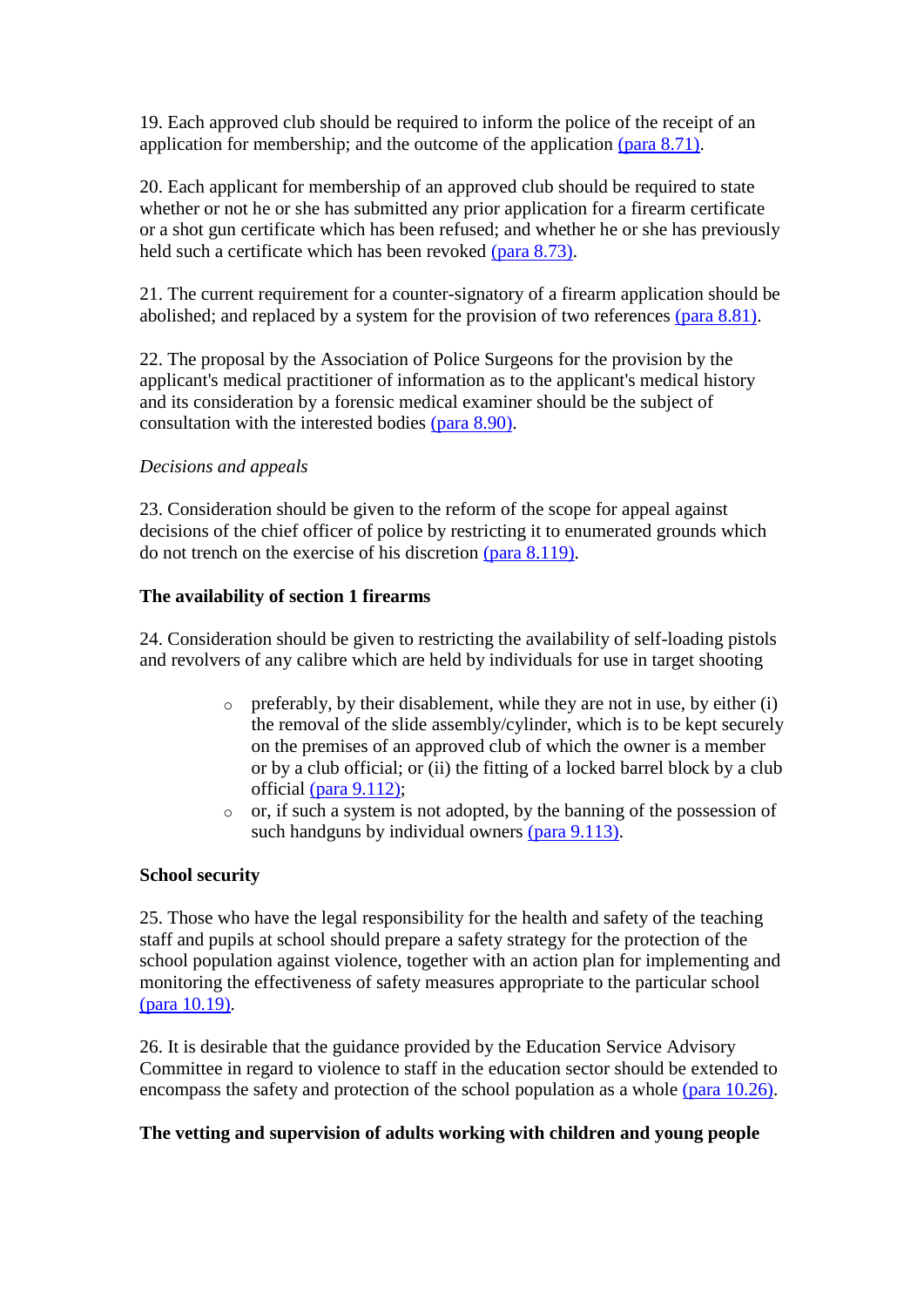27. There should be a system for the accreditation to a national body of clubs and groups voluntarily attended by children and young persons under 16 years of age for their recreation, education or development, the main purpose of which would be to ensure that there are adequate checks on the suitability of the leaders and workers who have substantial unsupervised access to them [\(paras 11.21 and 11.29-11.39\).](http://www.archive.official-documents.co.uk/document/scottish/dunblane/dun11-21.htm)

28. Consideration should be given to the development of a Scottish Vocational Qualification in respect of work with children, including the organisation of clubs and child development and protection [\(para 11.47\).](http://www.archive.official-documents.co.uk/document/scottish/dunblane/dun11-47.htm)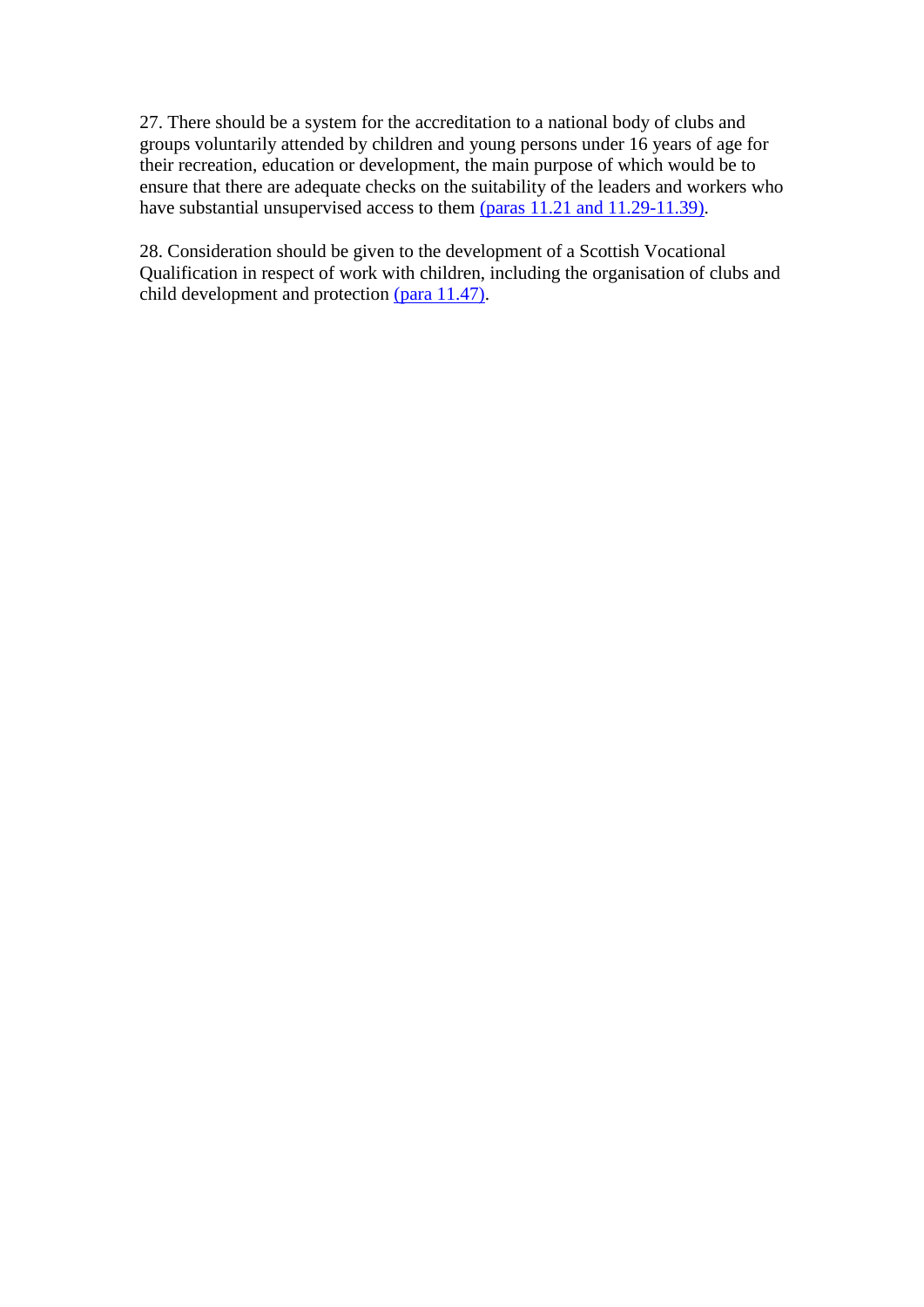#### **Appendix 1**

# **List of the parties and their representatives**

*The Lord Advocate*, the Right Honourable the Lord Mackay of Drumadoon The Lord Advocate; Iain Bonomy, QC; Jonathan Lake, Advocate

*The families of the deceased children, the injured children, those absent from class on 13 March 1996, Mrs Eileen Harrild and Mrs Mary Blake* C M Campbell, QC; Laura J Dunlop, Advocate;Levy & McRae, Solicitors, Glasgow

*The family of Mrs Gwen Mayor and 29 members of the teaching staff of Dunblane Primary School (23 being members of the Educational Institute of Scotland; 6 being members of the Professional Teachers Association)*

Andrew T F Gibb, Solicitor, Balfour & Manson, Edinburgh

*Stirling Council*

M S Jones, QC; Simpson & Marwick, WS, Edinburgh

*Central Scotland Police*

James A Taylor, Solicitor Advocate, McGrigor Donald, Glasgow

*#Mr Ronald G Taylor, Head Teacher, Dunblane Primary School* Martin S Stephen, Solicitor, Wright, Johnston & Mackenzie, Glasgow

*\*Lothian and Borders Police and the Scottish Police Federation*

A R Hardie, QC, Dean of the Faculty of Advocates; Hughes Dowdall, Solicitors, Glasgow

#### Notes:

The symbol # denotes that representation was only in relation to the events of

13 March 1996.

The symbol \* denotes that representation was permitted as and when the Tribunal deemed it to be appropriate.

In addition the following were permitted to make oral closing submissions:-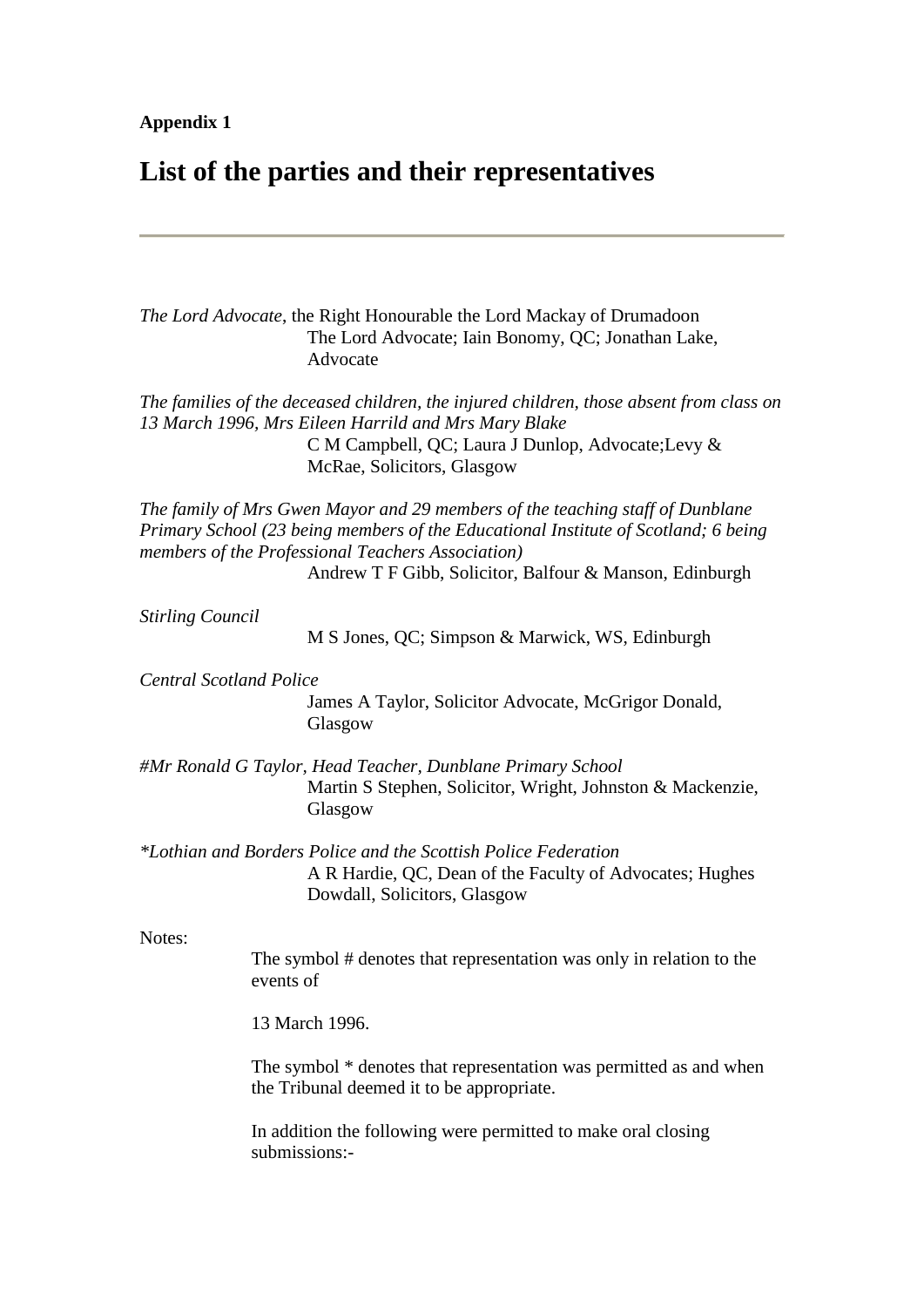C N McEachran, QC on behalf of The Scottish Target Shooting Federation

T B Cruickshank, Solicitor, George Mathers & Co, Aberdeen on behalf of Stirling Rifle and Pistol Club, Callander Rifle and Pistol Club and their office- bearers and members.

M Scoggins, Solicitor, Davies Arnold Cooper, London on behalf of the British Shooting Sports Council; together with the British Association for Shooting and Conservation, British Field Sports Society, Clay Pigeon Shooting Association, Gun Trade Association, Muzzle Loaders Association of Great Britain, National Pistol Association, National Rifle Association, National Small-Bore Rifle Association, The Shooting Sports Trust and United Kingdom Practical Shooting Association.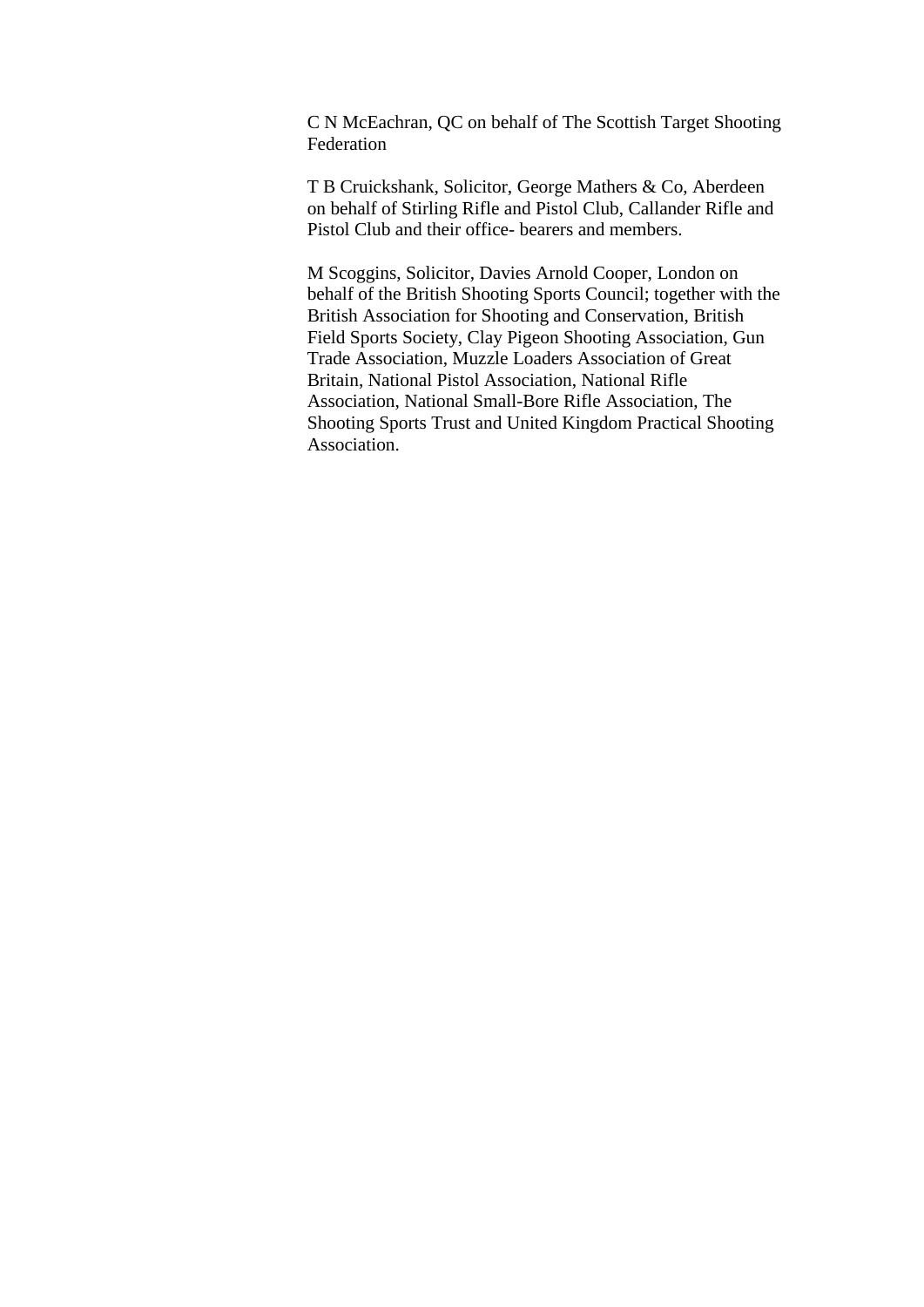# **Appendix 2**

# **List of witnesses**

| Adamson           | John            | Former Chief Superintendent                                                     |
|-------------------|-----------------|---------------------------------------------------------------------------------|
| Aland             | Margaret        | Social Worker, formerly of Central Regional Council                             |
| Allan             | Robert          | <b>Retired Chief Superintendent</b>                                             |
| *Allston          | Roger P C       | Acquaintance of Thomas Hamilton                                                 |
| *Anderson         | Anne            | <b>Police Constable</b>                                                         |
| Anderson          | Derek           | Police Constable, Lothian and Borders Police                                    |
| Anderson          | Ewen            | Former Dunblane Boys Club Committee Member                                      |
| Anderson          | George          | Telephone Engineer                                                              |
| Anderson          | John            | Detective Chief Inspector                                                       |
| Anderson          | Katherine       | Former Dunblane Boys Club Committee Member                                      |
| *Anonymous        |                 | Former Boys Club Member                                                         |
| *Anonymous        |                 | Parent of Boys Club Member                                                      |
| *Anonymous        |                 | Parent of Boys Club Member                                                      |
| *Anonymous        |                 | Former Boys Club Member                                                         |
| Awlson            | Agnes R         | <b>Assistant Head Teacher, Dunblane Primary School</b>                          |
| <b>Baird</b>      | John            | <b>Consultant Forensic Psychiatrist</b>                                         |
| Ball              | Robert          | Former Central Regional Councillor                                              |
| <b>Barker</b>     | <b>Thomas</b>   | Deputy Director, Junior Police Training, Scottish Police<br>College, Tulliallan |
| <b>Baxter</b>     | George          | Head of Centre, Woodmill High School, Dunfermline                               |
| <b>Baxter</b>     | Michael         | <b>Forensic Scientist</b>                                                       |
| <b>Beattie</b>    | Dr Jack         | <b>Consultant Paediatrician</b>                                                 |
| Bell              | Lesley          | <b>Former Police Constable</b>                                                  |
| Bell              | Nigel K         | <b>Gun Club Member</b>                                                          |
| <b>Bennett</b>    | Graham          | Deputy Chief Constable, Fife Constabulary                                       |
| Binning           | Iain            | Police Inspector                                                                |
| *Blake            | Mary            | Schools Supervisory Assistant, Dunblane Primary School                          |
| Boal              | Ian             | Former Boys Club Assistant                                                      |
| <b>Brown</b>      | John            | <b>Police Constable</b>                                                         |
| <b>Busuttil</b>   | Prof<br>Anthony | Forensic Pathologist                                                            |
| <b>Butterwick</b> | Margaret        | Journalist                                                                      |
| Cameron           | Roy             | Chief Constable, Dumfries & Galloway Constabulary                               |
| Campbell          | Robert O        | JP                                                                              |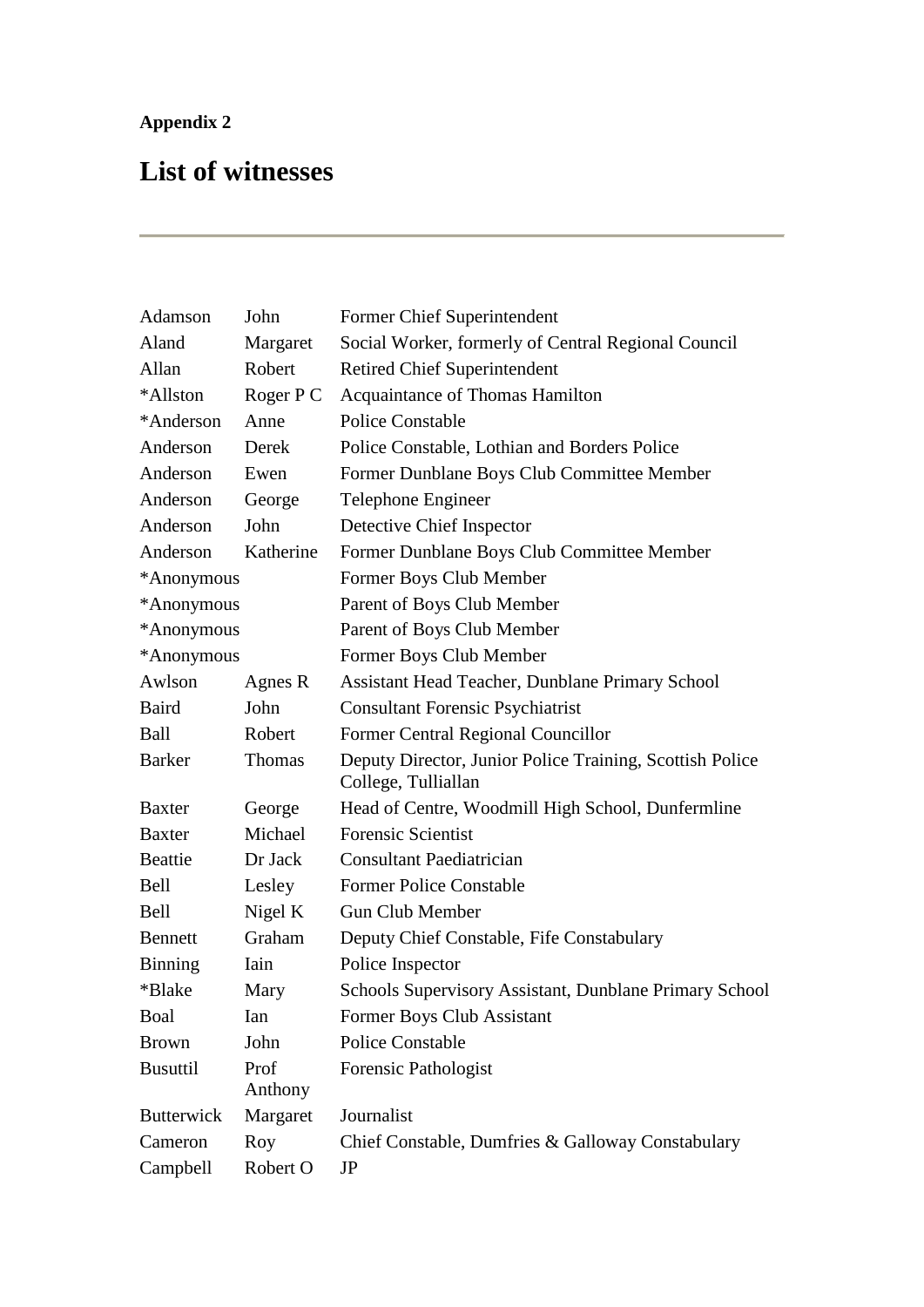| Campbell   | William P         | Competition Secretary, Stirling Rifle & Pistol Club                                    |
|------------|-------------------|----------------------------------------------------------------------------------------|
| Capes      | Graham            | <b>Acting Detective Constable</b>                                                      |
| Cardle     | James             | Retired Procurator Fiscal, Dumbarton                                                   |
| Carrol     | Paul              | Police Constable, Lothian and Borders Police                                           |
| Carruthers | <b>Bruce</b>      | Former Boys Club Member                                                                |
| Carson     | Archibald         | Police Sergeant, Lothian and Borders Police                                            |
| Carter     | Patricia          | Head Teacher, Bannockburn Primary School                                               |
| Cassidy    | Allan             | <b>Retired Police Inspector</b>                                                        |
| Chisholm   |                   | Malcolm R Scenes of Crime/Ballistics Officer, Tayside Police Force                     |
| Cobb       | David             | Former Depute Director of Admin and Legal Services,<br><b>Central Regional Council</b> |
| Cole       | William           | <b>Shooting Club Member</b>                                                            |
| Collie     | Ian               | Former Director of Education, Central Regional Council                                 |
| Connell    | <b>Steven</b>     | <b>Police Constable</b>                                                                |
| Cooke      | J                 | Prof David Clinical Psychologist                                                       |
| Cowan      | Donald            | Police Sergeant                                                                        |
| Crawford   | Gordon S          | Secretary, Stirling Rifle and Pistol Club                                              |
| Cullen     | Francis           | Former Shop Assistant                                                                  |
| Dalgleish  | Alexander<br>W    | <b>Firearms Dealer and Gunsmith</b>                                                    |
| Davies     | Hugh D            | Former President, Association of Police Surgeons                                       |
| Deuchars   |                   | Robert C H Former Scout District Commissioner                                          |
| Dewar      | Scott T           | <b>Police Computer Service Manager</b>                                                 |
| Dickson    | Allan             | Area Community Education Officer, formerly of<br><b>Strathclyde Regional Council</b>   |
| Drummond   | William           | <b>Police Constable</b>                                                                |
| Fairgrieve | Brian D           | <b>Former Scout County Commissioner</b>                                                |
| Fernie     | Sandra L          | Administration Assistant, Scout H.Q.                                                   |
| Fisher     | Austin            | Police Sergeant                                                                        |
| Forsyth    | Rt Hon<br>Michael | Member of Parliament for Stirling                                                      |
| Gall       | Charles           | Journalist                                                                             |
| Gallagher  | William           | Former Depute Procurator Fiscal, Stirling                                              |
| Gardiner   | James             | Former Youth and Community Officer, Central Regional<br>Council                        |
| Gillespie  | James H           | Acquaintance of Thomas Hamilton                                                        |
| Gillies    | Karen J           | Van Hire Receptionist                                                                  |
| Goldie     | Edward            | <b>Police Constable</b>                                                                |
| Gordon     | Frank A           | Shop Owner                                                                             |
| Gould      | David J           | Army Officer                                                                           |
| Gouther    | Robert            | ScotRail Employee                                                                      |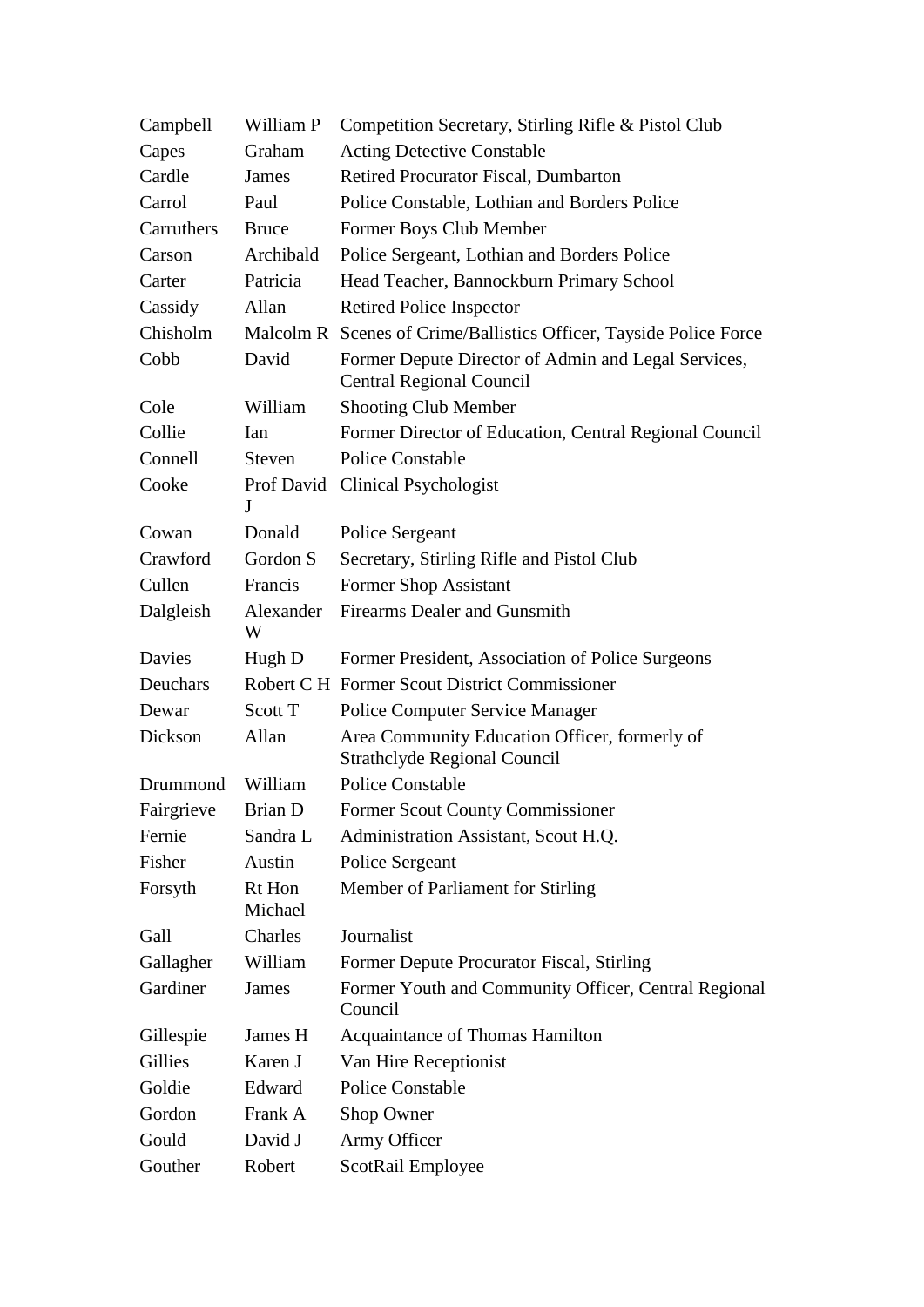| Gunn         | George     | <b>Police Constable</b>                                                       |
|--------------|------------|-------------------------------------------------------------------------------|
| Hagger       | Doreen     | Mother of Boys Club Member                                                    |
| Haire        | Leslie C G | Ambulance Technician                                                          |
| *Hamilton    | Douglas    | <b>Detective Constable</b>                                                    |
| *Hamilton    | James      | Adoptive father of Thomas Hamilton                                            |
| Hanley       |            | Dr Robert I Thomas Hamilton's General Practitioner                            |
| Harrild      | Eileen     | Teacher                                                                       |
| Holden       | Joseph     | Police Superintendent                                                         |
| Houston      | William    | <b>Staff Development/Training Officer Stirling Council</b>                    |
| Hughes       | Paul       | <b>Chief Inspector</b>                                                        |
| Hyde         | Gary       | <b>Firearms Shop Manager</b>                                                  |
| Isles        | Ronald     | <b>Detective Constable</b>                                                    |
| Jackson      | Joseph     | Retired Detective Superintendent, Strathclyde Police                          |
| Jeffrey      | Allan A    | Librarian                                                                     |
| Jeffrey      | Douglas    | Senior Youth Education Worker, formerly of Lothian<br><b>Regional Council</b> |
| <b>Jeyes</b> | Gordon     | Director of Education, Stirling Council                                       |
| Johnston     | Maureen    | Firearms Certificate Disposal Officer, Central Scotland<br>Police             |
| Jones        | David P    | Parent of Boys Club Member                                                    |
| Keenan       | Ann        | Former Police Officer                                                         |
| Keenan       | James      | Police Superintendent                                                         |
| Kelly        | Alistair   | Former Reporter to Children's Panel, Fife Regional<br>Council                 |
| Kindness     | James      | <b>Retired Detective Sergeant</b>                                             |
| Kirkpatrick  | Fiona      | <b>Police Constable</b>                                                       |
| Lawless      | Andrew     | Detective Sergeant                                                            |
| Lister       | James      | Police Constable, Strathclyde Police                                          |
| Loudon       | Colin      | Former Boys Club Member                                                       |
| Lynch        | Douglas    | Police Sergeant, Lothian and Borders Police                                   |
| Lynch        | Norman     | Police Firearms Examiner, Central Scotland Police                             |
| McArthur     | Duncan     | Retired Police Officer, Lothian and Borders Police                            |
| McBain       | Ian        | Detective Inspector, Strathclyde Police                                       |
| McCarthy     | Terry      | Hon Secretary, Scottish Pistol Association                                    |
| McDiarmid    | Ian        | Police Photographer/Fingerprint Officer                                       |
| MacDonald    | David      | Former Boys Club Member                                                       |
| McDonald     | Garry      | Former Boys Club Member                                                       |
| MacDonald    | William J  | <b>Retired Police Officer</b>                                                 |
| McFarlane    | William    | <b>Former Police Constable</b>                                                |
| McGrane      | Edward     | Police Sergeant, Lothian and Borders Police                                   |
| McGregor     | Duncan G   | Assistant Safety Officer formerly of Central Regional<br>Council              |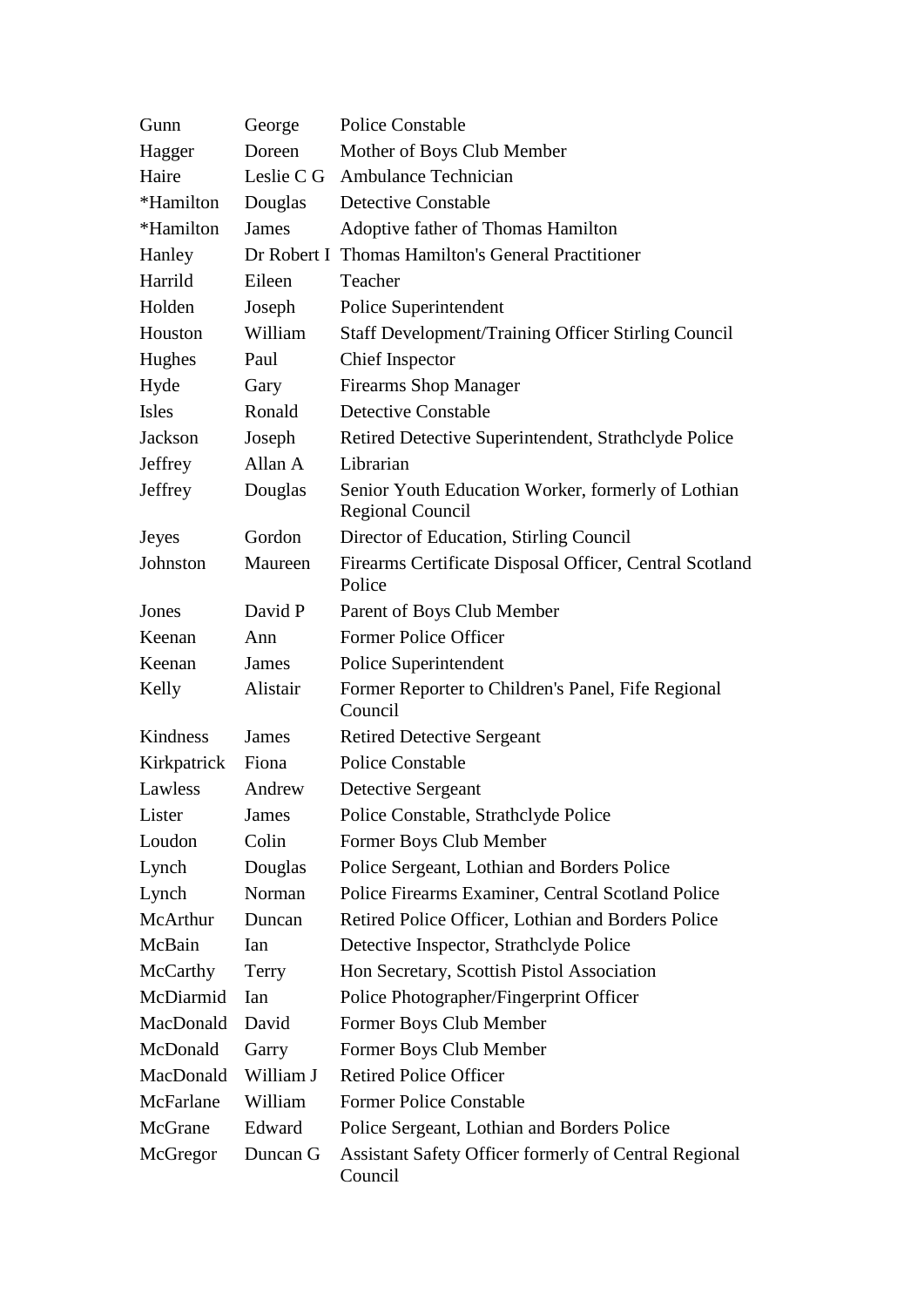| Mack      | Thomas A | <b>Former Scout Leader</b>                                                            |
|-----------|----------|---------------------------------------------------------------------------------------|
| MacKenzie | Alastair | Police Constable, Lothian and Borders Police                                          |
| MacKenzie | Ian      | Former Superintendent                                                                 |
| McLean    | Kenneth  | Police Sergeant                                                                       |
| McMillan  | Robert   | Police Sergeant, Lothian and Borders Police                                           |
| McMurdo   | Douglas  | <b>Former Deputy Chief Constable</b>                                                  |
| McNally   | Sandra   | Parent of Boys Club Member                                                            |
| Marshall  | James    | <b>Chief Inspector</b>                                                                |
| Martin    | Isobel   | Primary School Head Teacher                                                           |
| Matchett  | George   | <b>Chief Superintendent</b>                                                           |
| Mather    | Colin    | <b>Chief Inspector</b>                                                                |
| Mercer    | Ronald   | <b>Community Centre Caretaker</b>                                                     |
| Mill      | Michael  | <b>Retired Police Officer</b>                                                         |
| Millar    | John     | <b>Retired Detective Superintendent</b>                                               |
| Mitchell  | Charles  | <b>Detective Constable</b>                                                            |
| Moffat    | Allan    | Detective Sergeant                                                                    |
| Moffat    | James    | <b>Chief Superintendent</b>                                                           |
| Moffat    | John     | <b>Gun Club Member</b>                                                                |
| Moir      | Robert   | Acting Inspector                                                                      |
| Morris    | Arthur   | Chairman, Scottish Council of B.M.A.                                                  |
| Morton    | Heather  | Neighbour of Thomas Hamilton                                                          |
| Neil      | Janet    | <b>Sports Shop Manageress</b>                                                         |
| Nimmo     | Eileen   | Retired Inspector                                                                     |
| Nolan     | David    | Detective Sergeant                                                                    |
| Ogg       | John     | Detective Chief Superintendent                                                        |
| Ogilvie   | Grace J  | Neighbour of Thomas Hamilton                                                          |
| Ovenstone | Susan    | Journalist                                                                            |
| Paterson  | Hugh     | <b>Retired Police Officer</b>                                                         |
| Paton     | Alastair | Firearms Expert, Retired Inspector, Strathclyde Police                                |
| Pearson   | Robert   | <b>Police Constable</b>                                                               |
| Penman    | Derek R  | Detective Sergeant                                                                    |
| Penn      | David J  | Chairman, Technical and Research Committee, British<br><b>Shooting Sports Council</b> |
| Perry     | John     | Former Assistant Director of Education, Lothian Regional<br>Council                   |
| Pill      | Brian W  | Health and Safety Adviser, Stirling Council                                           |
| Plain     | David    | <b>Detective Constable</b>                                                            |
| Ralph     | Douglas  | Police Inspector                                                                      |
| Rattray   | Lance    | <b>Retired Chief Superintendent</b>                                                   |
| Reid      | Raymond  | Secretary, Callander Rifle and Pistol Club                                            |
| Reilly    | Janet    | Acquaintance of Doreen Hagger                                                         |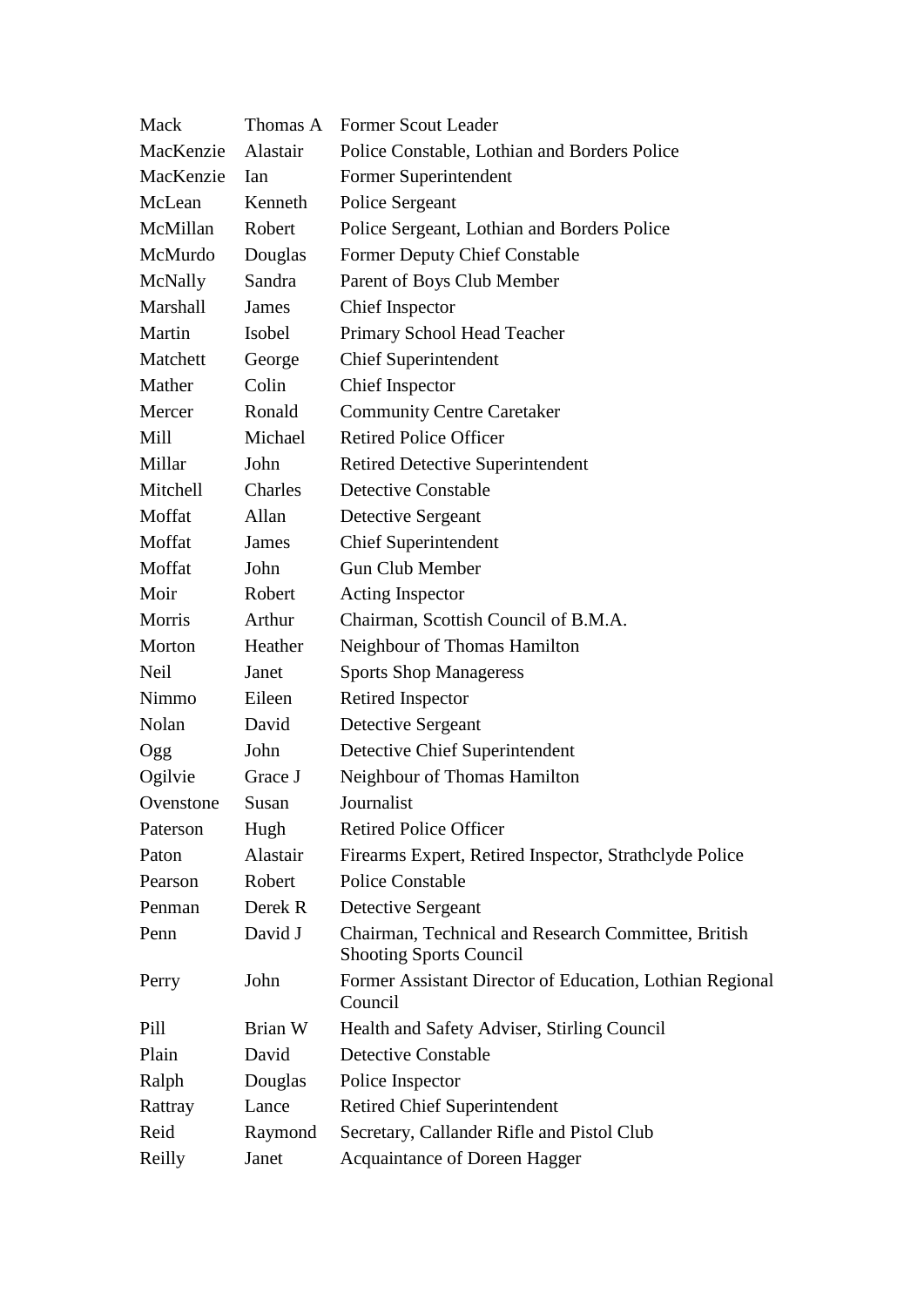| Renton                | Janice          | Deputy Commissioner for Local Administration                                |
|-----------------------|-----------------|-----------------------------------------------------------------------------|
| Rice                  | John W          | Police Constable, Lothian and Borders Police                                |
| Richardson            | James           | Deputy Chief Constable, Strathclyde Police                                  |
| Robertson             | Alexander       | Detective Chief Inspector                                                   |
| Robertson             | George I<br>McN | Parent of Boys Club Member                                                  |
| <b>Ross</b>           | Callum          | Police Constable, Lothian and Borders Police                                |
| Ross-Watt             | Ranald          | Parent of Boys Club Member                                                  |
| Roy                   | Malcolm         | Police Sergeant, formerly Criminal Intelligence Officer                     |
| *Shaw                 | James R         | Former Boys Club Member                                                     |
| Shelmerdine David J C |                 | Chief Executive, Scottish Scout Council                                     |
| Smith                 | George          | President, Stirling Rifle and Pistol Club                                   |
| Smith                 | Michael F       | <b>Consultant Neurologist</b>                                               |
| Smith                 | Paul R          | Former Boys Club Assistant                                                  |
| Somerville            | David           | Former Assistant Director of Education, Fife Regional<br>Council            |
| Speirs                | Robert          | <b>Sports Shop Manager</b>                                                  |
| <b>Staden</b>         | George          | Director of London Armoury Co Ltd                                           |
| Sutherland            | Sheila          | Friend of Agnes Watt                                                        |
| Tavadia               | Dr Hosie        | <b>Consultant Pathologist</b>                                               |
| Taylor                | Gordon          | Detective Sergeant                                                          |
| Taylor                | Ronald G        | Head Teacher, Dunblane Primary School                                       |
| Thomson               | William         | Former Boys Club Assistant                                                  |
| Togneri               | Robert J        | <b>Retired School Teacher</b>                                               |
| Ure                   | Robert M        | Neighbour of Thomas Hamilton                                                |
| Valentine             | George          | Head Teacher, St Francis Primary School, Falkirk                            |
| *Vannet               | Alfred D        | Regional Procurator Fiscal, Grampian Highland & Islands                     |
| Vass                  | John DR         | Former Scout District Commissioner                                          |
| Watt                  | Agnes G         | <b>Natural Mother of Thomas Hamilton</b>                                    |
| Watt                  | Elizabeth       | Former Member of Parent Teachers Association, Alva<br><b>Primary School</b> |
| Williams              | James           | Parent of Boys Club Member                                                  |
| Wilson                | John S B        | <b>Retired Police Officer</b>                                               |
| Wisdom                | William S       | <b>Retired Chief Inspector</b>                                              |
| Wood                  | Jeffrey C       | <b>Gun Club Member</b>                                                      |
| Woolhead              | Donald P        | Police Sergeant                                                             |

*Note:* The symbol \* denotes that all or part of the evidence of these witnesses was read to the Tribunal.

All police officers are or were members of Central Scotland Police unless otherwise stated.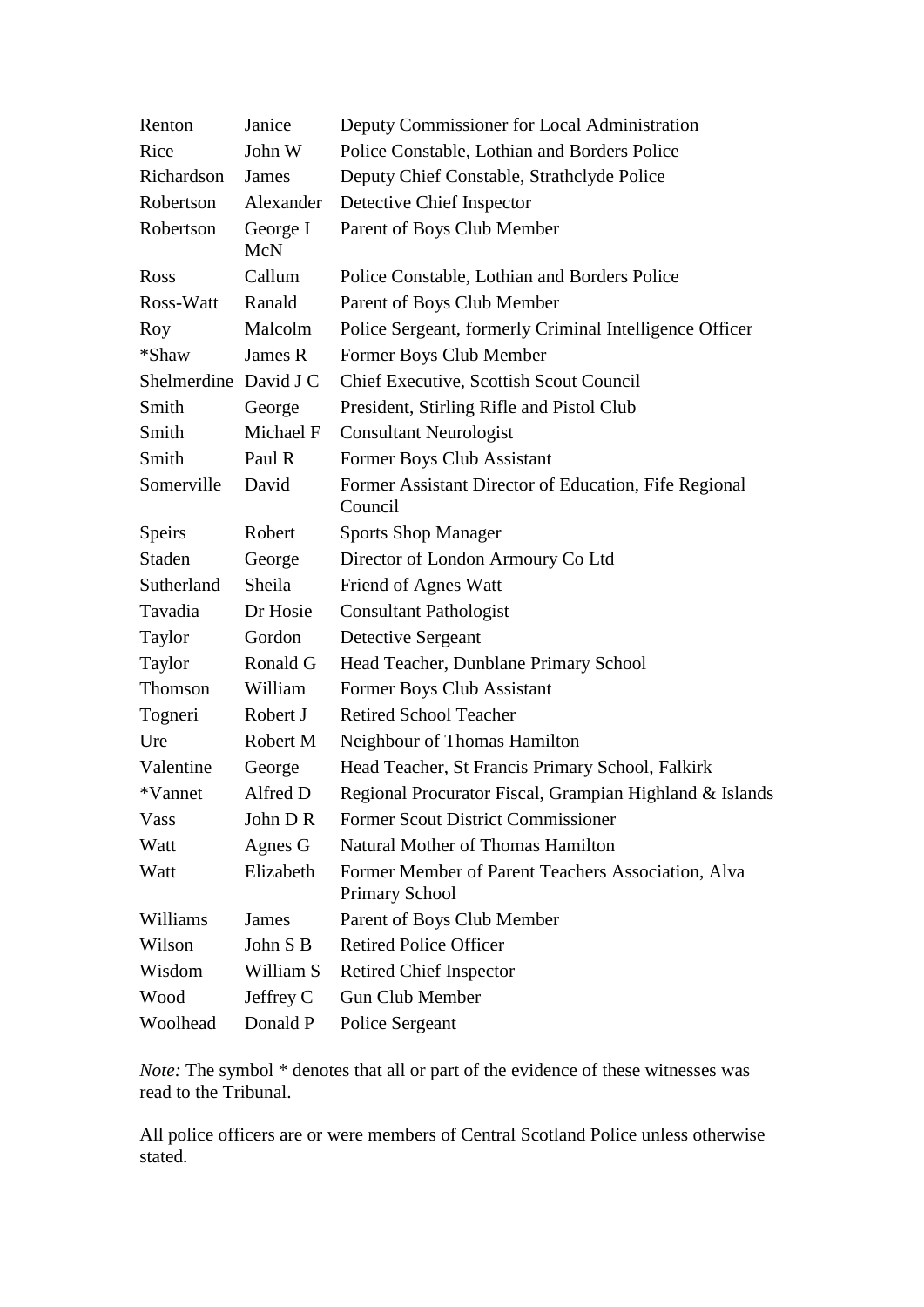# **Discussion relating to decisions taken by Procurators Fiscal**

On 24 June 1996 (day 19) Mr Bonomy on behalf of the Lord Advocate made a statement of the Lord Advocate's position in relation to that evidence and to the question of enquiring into decisions taken by Procurators Fiscal. The statement was in the following terms:

> It is a fundamental principle that prosecution decisions are taken independently of Government and that prosecutors, who act in a quasi-judicial capacity, are accountable for their decisions only to the Lord Advocate. The principle applies throughout the United Kingdom. It is recognised in the establishment of the Parliamentary Commissioner for Administration, or Ombudsman, and of House of Commons Select Committees.

> Accordingly, the prosecuting departments and matters relating to the commencement or conduct of criminal proceedings are not subject to investigation by the Parliamentary Commissioner for Administration, in terms of Sections 4 and 5 and Schedules 2 and 3, Paragraph 6 to the Parliamentary Commissioner Act, 1967.

Similarly, the scrutiny of the Lord Advocate's Departments by the Select Committee of the House of Commons on Scottish Affairs specifically excludes "consideration of individual cases", in terms of a House of Commons Standing Order.

The rationale for the principle is the importance of finality and fairness to a potential accused, to victims and to witnesses.

The principle was clearly stated by Lord Justice General Clyde in *McBain v. Crichton* 1961 JC 25, 29: "The basic principle of our system of criminal administration in Scotland is to submit the question of whether there is to be a public prosecution to the impartial and skilled investigation of the Lord Advocate and his department, and the decision whether or not to prosecute is exclusively within his discretion". His Lordship went on "It is utterly inconsistent with such a system that the Courts should examine, as it was suggested that it would be proper or competent for us to do, the reasons which have affected the Lord Advocate in deciding how to exercise his discretion, and it would be still more absurd for this Court to proceed to review that soundness".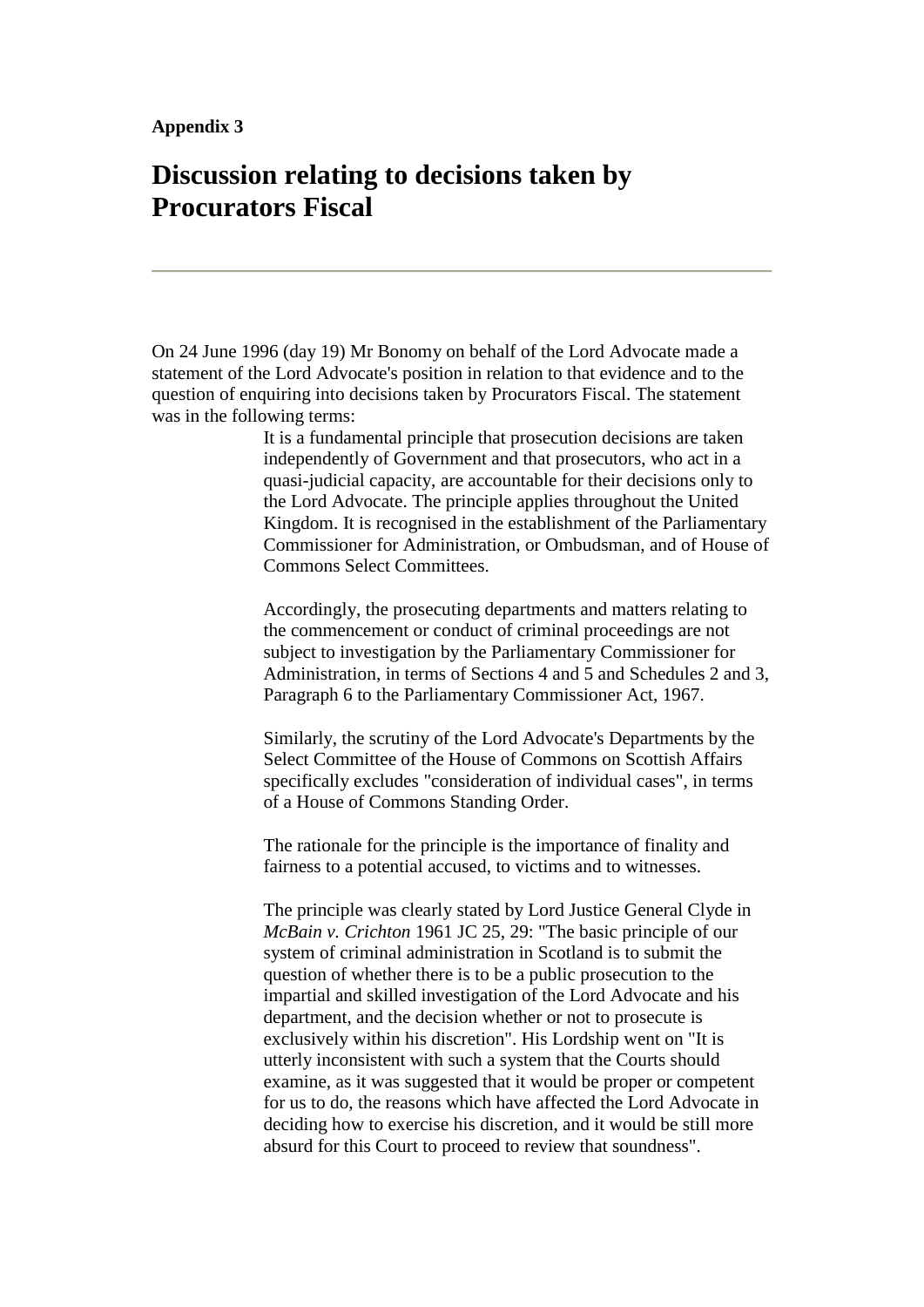The principle does not prevent an examination of the conduct of prosecutors. In the "Meehan" Inquiry Lord Hunter was able to examine the actions of prosecutors, although his remit excluded both firstly "the guilt or innocence of Mr. Patrick Meehan or Mr. Ian Waddell of the charges contained in the respective indictments against them", and secondly "the reasons for and justification of any decision taken by the Lord Advocate whether or not to institute, or concur in, any criminal proceedings".

Equally, the Report of the Inquiry into an Allegation of a Conspiracy to Pervert the Course of Justice in Scotland by Messrs. W.A. Nimmo Smith, Q.C., and J.D. Friel made it clear that, although they had been instructed to investigate whether decisions were taken by prosecutors for improper reasons, "there can be no question of our reporting on prosecution decisions in such a way as would facilitate public debate about their correctness".

The principle was reflected in the establishment and operation of the Waters Tribunal of Inquiry, the last Tribunal of Inquiry to be held in Scotland, in 1959. In that case there was a motion before the House of Commons that a Select Committee should inquire into the case of John Waters and advise, *inter alia*, in what circumstances it was decided that no prosecution should be instituted. The Government of the day brought forward a motion for appointment of a Tribunal of Inquiry into, *inter alia*, the action taken by Caithness Police. In explaining why it was inappropriate to examine the decisions of the prosecutor, the then Prime Minister, Mr. Harold McMillan, stated:

"It is an established principle of Government in this country, and a tradition long supported by all political parties, that the decision as to whether any citizen should be prosecuted, or whether any prosecution should be discontinued, should be a matter where a public as opposed to a private prosecution is concerned, for the prosecuting authorities to decide on the merits of the case without political or other pressure.

"It would be a most dangerous deviation from this sound principle if a prosecution were to be instituted or abandoned as a result of political pressure or popular clamour. In this case, my Right Hon and Learned Friend the Lord Advocate decided, after considering the evidence before him, that criminal proceedings would not be justified.

"In reaching his decisions the Lord Advocate's duty in Scotland, like the Attorney-General's in England, is to act in a quasi-judicial capacity, whether the person involved is a public functionary or a private citizen". That is a quotation from Hansard. (HC Deb, 16 February 1959, col 31.)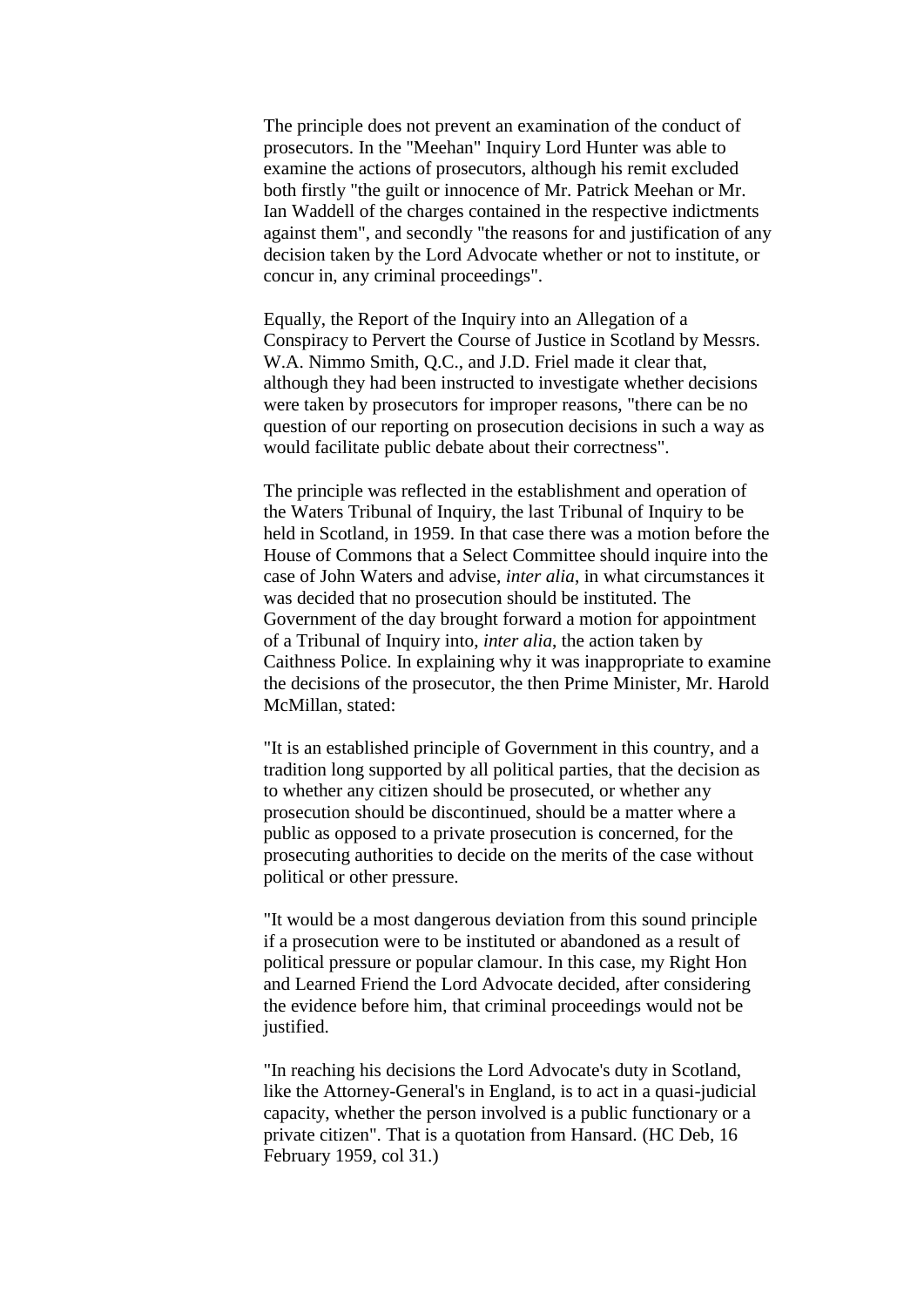Finally, in the North Wales Child Abuse Inquiry, which was announced in Parliament on 17th June, 1996, the terms of reference, which are very specific, include examination of "the response of the relevant authorities and agencies to allegations and complaints of abuse made either by children in care, children formerly in care or any other persons, excluding scrutiny of decisions whether to prosecute named individuals". That is a quotation from the Hansard report of the debate. HC Deb, 17 June 1996, col 522.)

Although the considerations underlying the principle against subjecting to critical scrutiny prosecution decisions apply most obviously to the interests of potential accused persons, they also affect victims and witnesses. Prosecutors are required to make judgements on their credibility and on the weight to attach to individual pieces of their evidence. Prosecutors are also entitled to take account of other information placed before them, which may be confidential. There are also related considerations applying to the integrity of the decision-making process itself. If decisions on criminal cases are not taken privately, without the pressure of public scrutiny and on the basis of an independent assessment of the quality of evidence and credibility of witnesses, prosecutors could be inhibited from taking difficult decisions, which they must take in the exercise of an independent discretion.

The Lord Advocate has considered the exceptional circumstances of this case, including the death of Thomas Hamilton, who was the principal subject of reports to the Procurators Fiscal. He has also borne in mind the fact that other persons named in these reports, as suspects, victims and witnesses, are still alive.

In the exceptional circumstances which apply, the Lord Advocate has concluded that it is entirely appropriate that evidence should be put before the Inquiry as to the investigation of the individual cases and that it was appropriate that the actual police reports - which would normally be wholly confidential to the Crown - should be made available to the Tribunal. He has also concluded that it is appropriate that the Tribunal should have a detailed account of the inquiries made by the relevant Procurators Fiscal.

He has considered that, in the exceptional circumstances of this case, it is also appropriate that the reasons for the decisions taken by Procurators Fiscal should be placed before the Tribunal, so that it is as fully informed as possible as to the facts surrounding Hamilton.

After Lord Cullen had been appointed to conduct the Inquiry, the Lord Advocate arranged for an independent senior member of the Procurator Fiscal Service - Mr. Alfred Vannet, the Regional Procurator Fiscal for Grampian, Highlands and Islands - to examine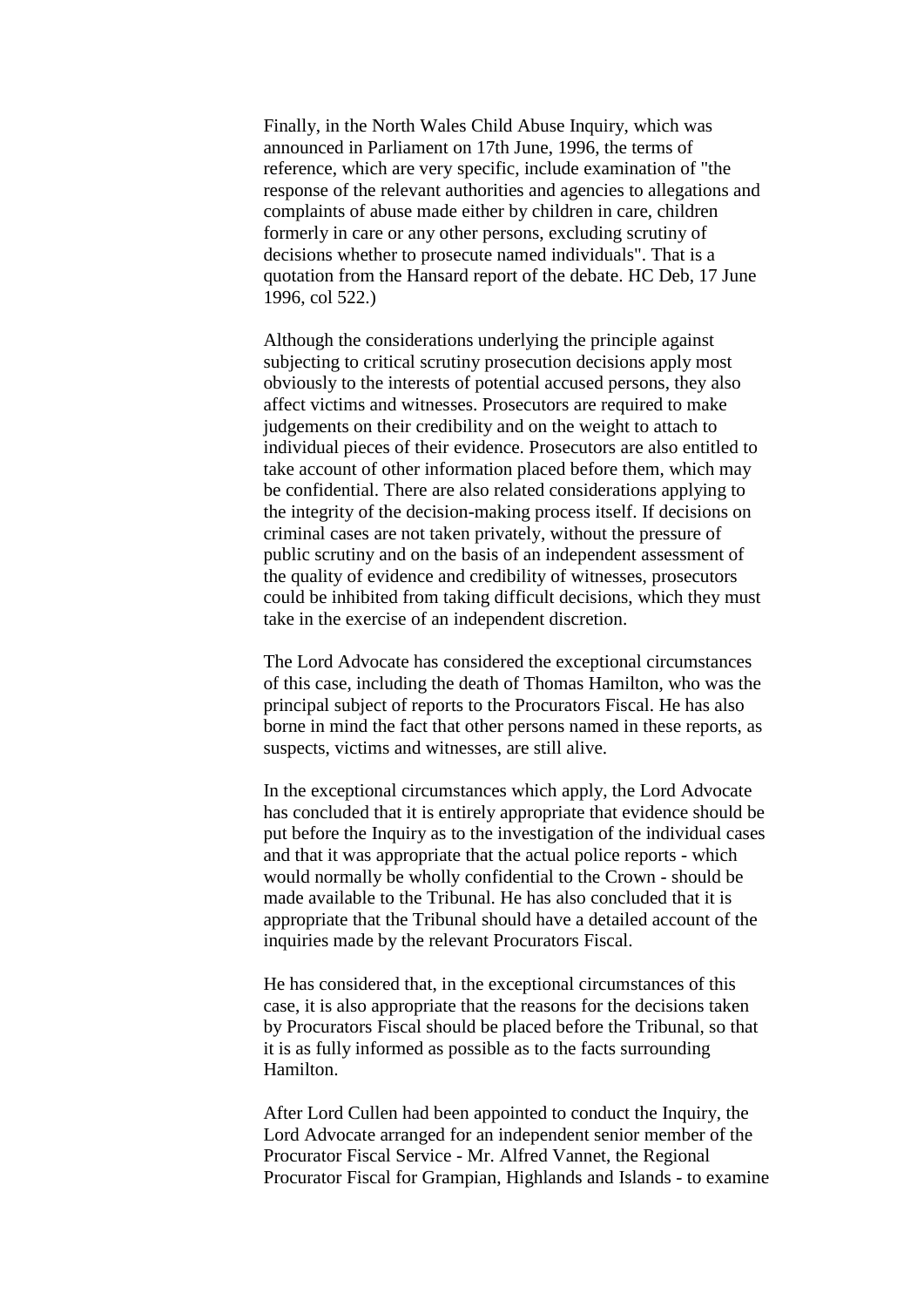all the relevant case papers and to interview the members of the Procurator Fiscal Service who were responsible for taking decisions in the cases. Mr. Vannet has never worked in the Procurators Fiscal's Offices at Dumbarton and Stirling. Mr. Vannet had no prior involvement in any of the cases. He has produced a full review, which he has completed under the direction of Crown Counsel, setting out in detail the history of the dealings of members of the Procurator Fiscal Service with these cases and including the reasons for the decisions which were taken.

The Lord Advocate considers that presentation of this report to the Tribunal should enable the Tribunal to have a full account of the history of these cases and the reasons why decisions were taken.

The Lord Advocate trusts that Mr. Vannet's account will be sufficiently complete for the Tribunal's purposes. If the Tribunal so wishes, the individual members or former members of the Procurators Fiscal Service who dealt with enquiries concerning Hamilton are available as witnesses as to the facts set out in Mr. Vannet's review. It would, however, be incompatible with principle and the practice to which detailed reference has been made for the Tribunal to subject the soundness of the decisions made in relation to Hamilton to detailed examination in evidence or submissions at the Inquiry. For that reason the Lord Advocate's position is that evidence should not extend, so far as decisions are concerned, beyond informing the Tribunal what decisions were taken and what the stated reasons for these decisions were.

The Lord Advocate trusts that the Tribunal and parties appearing before it will understand and respect the position which he has adopted in the exceptional circumstances to enable the Inquiry to have a detailed account of the involvement of members of the Procurators Fiscal Service with Thomas Hamilton.

I gave the parties the opportunity to consider this statement along with Mr Vannet's report before hearing any submissions from them. On 25 June (day 20) I heard submissions from Mr Campbell and Mr Bonomy.

Mr Campbell accepted that in the exercise of his quasi-judicial role as public prosecutor the Lord Advocate should not be subject to political pressure. However, he was accountable to Parliament where his acts and omissions were open to scrutiny and comment. The rule that his decision-making should not be subject to outside pressure did not apply where a prosecution was not pending or underway. Mr Campbell pointed out that in regard to prosecutions the Lord Advocate and Procurators Fiscal enjoyed certain immunities (*Hester v MacDonald* 1961 SC 370; and Sec 170 of the Criminal Procedure (Scotland) Act 1995).

Mr Campbell's submission was that there should be no inhibition either in his submissions or in the Tribunal's report in regard to any criticism of the decisions taken by the Procurators Fiscal. As regards calling them as witnesses he was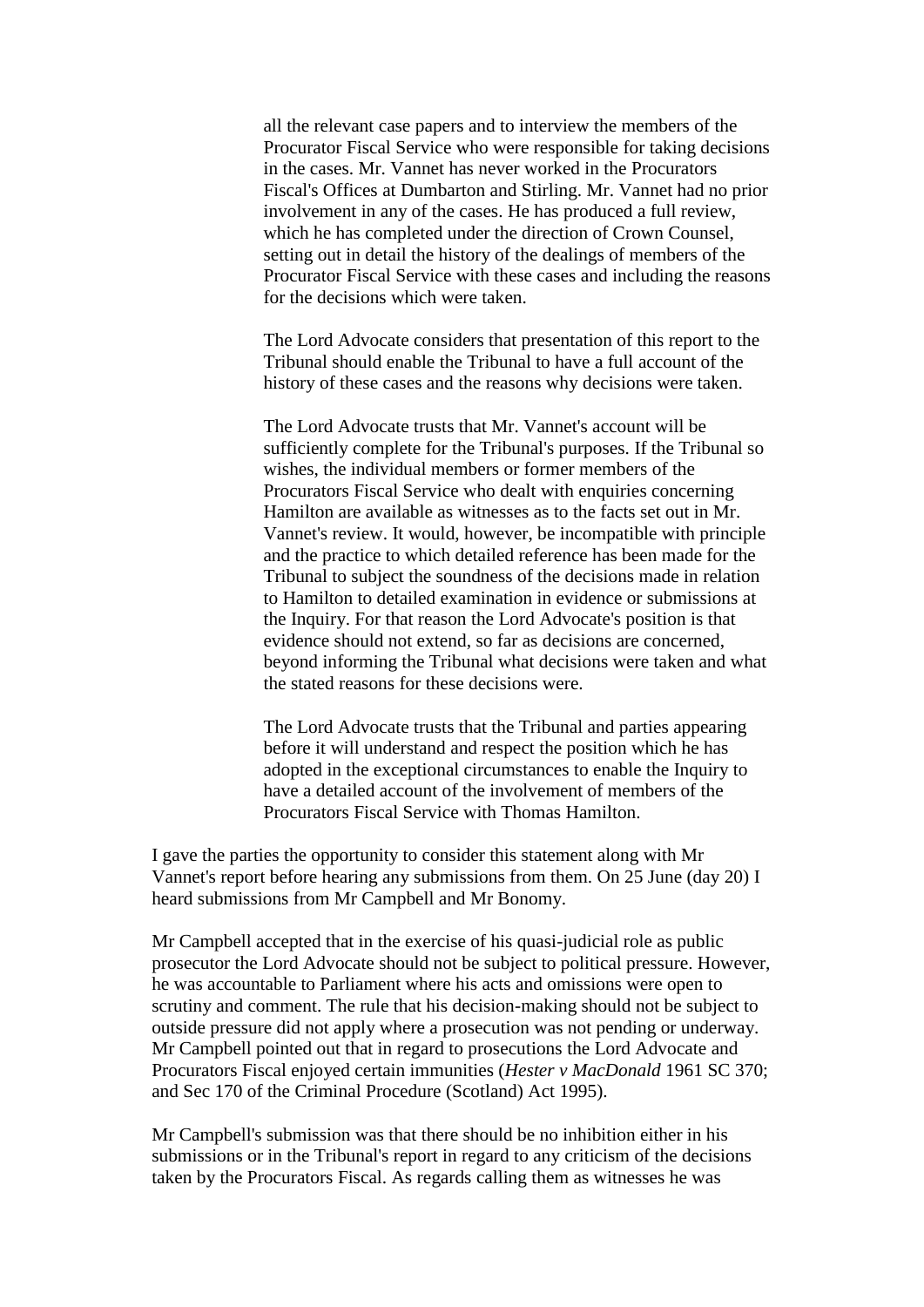neutral and left this to the Tribunal to decide. In the present case the Crown had led evidence of fact which raised questions as to the soundness of the decisions. While he was not able to assert that there was no good justification for them there was no logic in denial of an opportunity to consider the merits of those decisions.

Cases which had been concerned with the question whether the High Court of Justiciary should exceptionally authorise a private prosecution did not demonstrate that the Lord Advocate could not be called upon to explain the reasons for the decisions taken on his behalf or that the merits of those decisions could not be scrutinised. In *J & P Coats Ltd v Brown* 1909 SC(J) 29 the Court embarked on a consideration of the merits of the case or at least the merits of whether or not there should be a prosecution. A distinction was drawn between matters of law and the review or re-examination of evidence. There would be very few cases in which the exercise of discretion would be interfered with. The passages in the opinion of Lord Justice - General Clyde in *McBain v Crichton* on which the Lord Advocate had founded were *obiter* in view of the fact that the complainer failed to show that he had a sufficient interest in the alleged wrong to sustain a prosecution. In any event they did not entail that there could be no comment on the decision itself. Any question of unfairness was outweighed by the public interest. In *Meehan v Inglis* 1975 JC 9 the distinction was again drawn between the application of judgement to all sources of evidence and questions of law or relevancy.

These cases did not deal with comment on past events. In any event they demonstrated a reluctance to embark on an examination of the decision-making process as opposed to an examination of the decision itself.

Mr Bonomy submitted that there was no justification for, on the one hand, refraining from interfering with a decision of the Procurators Fiscal while, on the other hand, engaging in a critical examination of that decision. The result of infringing the principle that the decision should not be open to review would be that every decision would be made under the threat that a decision-maker would be called upon to account.

The Court had observed a clear distinction between the question whether authority should be granted to bring a private prosecution and an investigation of the public prosecutor's decision and what lay behind it. The principle set out in *McBain v Crichton* applied also in the present case. According to that principle the Court refused to examine the reasons given by the Lord Advocate for the decision in question. However, if there were no reasons or if the stated reasons did not *ex facie* justify the decision, the Court was not prevented from making its own judgement in regard to the law and the relevancy of any charge (see *Meehan v Inglis* at page 14). There was no question of the Court ever stating that the Lord Advocate had erred in some way in the exercise of his discretion.

Mr Bonomy accepted that the relevancy of a charge was an area in which the Tribunal could properly be invited to make a decision, assuming there was sufficient available evidence on which to do so. It was one thing to say that a relevant charge could have been brought. It was another thing to submit that a charge should have been brought.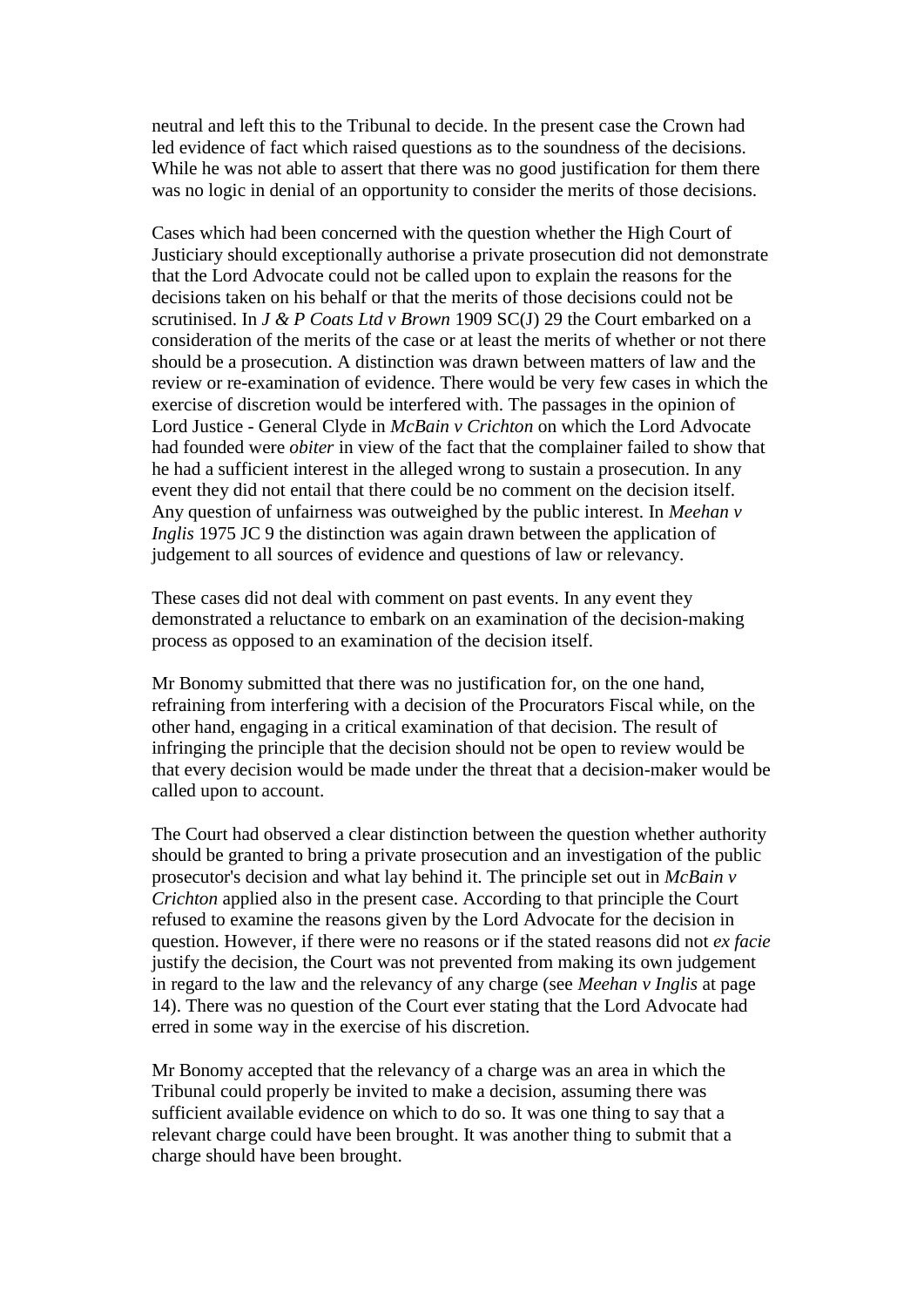In the exceptional circumstances of the present case the Lord Advocate had presented material which was normally confidential. It was open to the Tribunal to assess what the substance of the available evidence amounted to, as opposed to reviewing the decisions which had been taken.

After the conclusion of these submissions I gave my decision in the following terms:

> Can I say first of all that I am most grateful to counsel for their very clear submissions to me in regard to the problem which has arisen at this comparatively late stage in the Inquiry.

> In considering the dispute which arises today, it seems to me that in the background there are two main considerations. The first is the consideration that in exercising his independent quasi-judicial role the Lord Advocate should not be subject to pressure or influence from outside sources. The *locus classicus* for that rule can be found in the speech of the Prime Minister, Harold McMillan, in the passage to which I was referred.

Mr. Campbell has submitted to me, however, that this is not a case in which that arises, because we are not considering here a case in which a decision has not yet been taken or a case in which a decision is still open to re-consideration, nor are we dealing with pending proceedings.

The second consideration which seems to arise is the question of confidentiality. It is I think well settled that information which becomes available to the prosecutor in the course of the performance of his work is and should remain normally confidential to him. That is referred to in the statement made by the Lord Advocate at the foot of page three, where he says "Prosecutors are required to make judgements on their credibility and on the weight to attach to individual pieces of their evidence. Prosecutors are also entitled to take account of other information placed before them, which may be confidential", and so on.

Now, in this particular case Mr. Campbell did not seek to have the inward thinking of the prosecutors explored in this case, no doubt for perfectly good reasons. His submission was that he should be entitled to make comment on the decisions not to prosecute or in the case of one of the Procurators Fiscal the decision not to grant a warrant.

Now, Mr. Campbell drew my attention to a number of cases dealing with those very special circumstances in which the Supreme Court has decided whether or not to allow a private prosecution to proceed; and he pointed out that in these cases the Court was able to reach its own view as to whether prosecutions should take place, in order to secure that justice was carried out. By implication I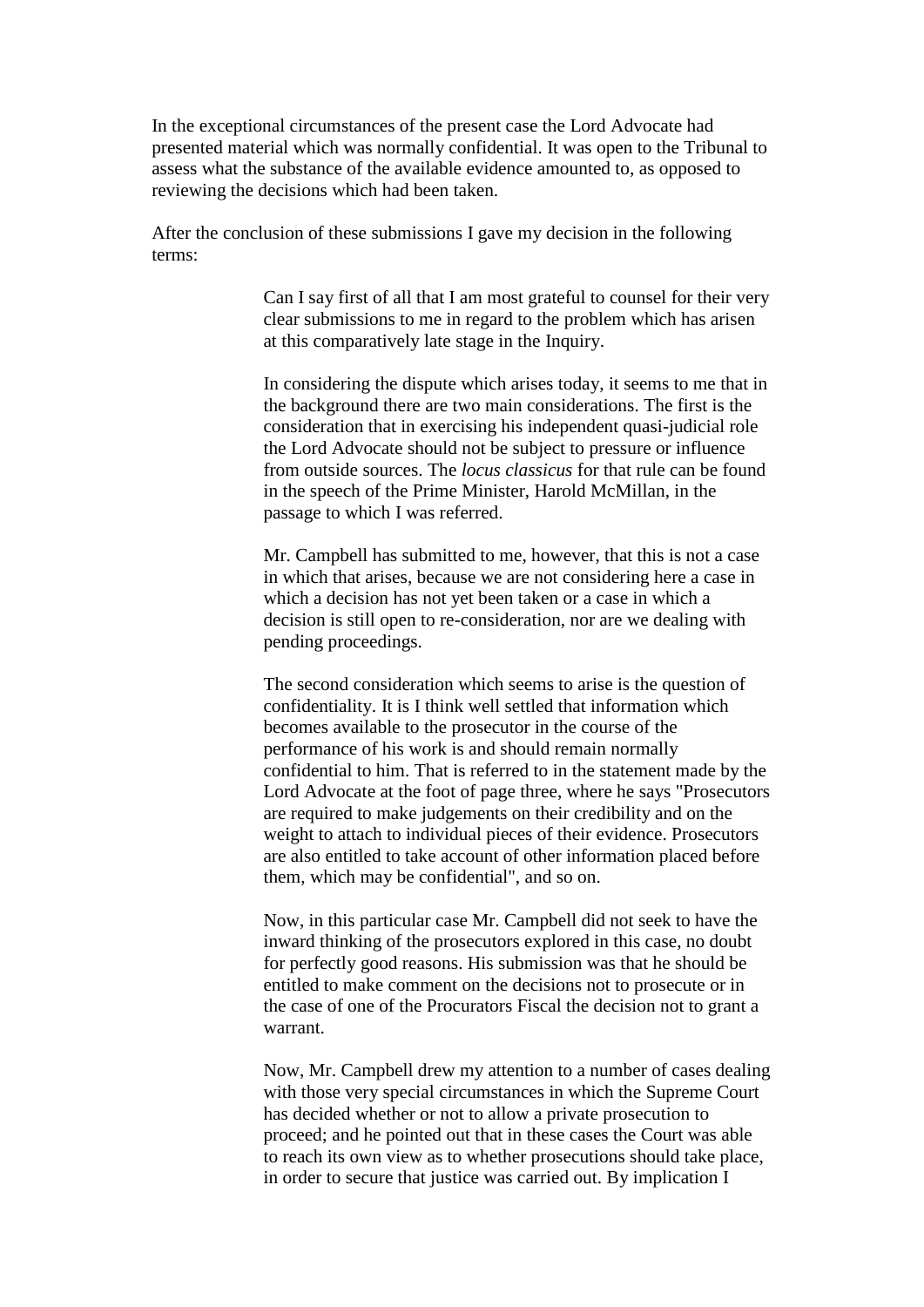think he was suggesting that this was a comment on the Lord Advocate's decision to decline to prosecute. On the other hand, Mr. Bonomy has pointed out that in cases of that sort, while it was expected that the Lord Advocate should explain his reasons, he was not required to do so, and he pointed out that there was no question in these cases of the Court seeking to usurp the position of a prosecutor by reviewing his decision. He accepted on the other hand that it would be open to the Court, and certainly open in this case, to consider what could be done on the basis of the material available. So in this case he accepted as I understood him that it would be open to this Inquiry to entertain submissions as to whether there was material on which a relevant charge could have been brought.

Now , it is plain that the material which is available to the Procurators Fiscal covers a considerable wide range, from, at the one end, matters of law, matters of available evidence, to, at the other end, various considerations where his discretion has wide room for play.

I am satisfied that it would not on the one hand be proper for this Inquiry to require the prosecutors to justify their decisions, or to entertain submissions as to the sufficiency of what was put forward in justification of those decisions. On the other hand, I see no good reason why this Inquiry should not entertain submissions based on the available evidence. I am not going at this stage to draw any hard and fast line as to what can and cannot be submitted on the basis of the available evidence. It would certainly include, on the basis of possible sufficiency, whether a relevant charge could have been granted or whether some other decision in the circumstances could have been taken. That is as far as I go. I merely illustrate what might be the subject of submissions.

I consider that in this case, as in any other case, where a submission can properly be made on the available evidence, there is no reason whatever why that should not be made. This is after all a free country. For that reason, therefore, I would not wish to inhibit submissions. But of course it has to be clearly understood that these submissions must be based on the available evidence and do not enter into a review in one form or another of the decisions reached by the prosecutors.

Turning to the invitation the Lord Advocate extended in his note, as far as I am concerned I am content that this Inquiry should not require the soundness of the decisions to be subject to detailed examination in submissions, but I do wish to hear submissions based on the available evidence insofar as submissions can properly be made on the basis of that evidence. Whether that can be described as a matter of fact, as Mr. Bonomy said, or whether it is not a matter of fact is of no consequence to me. I wish to hear what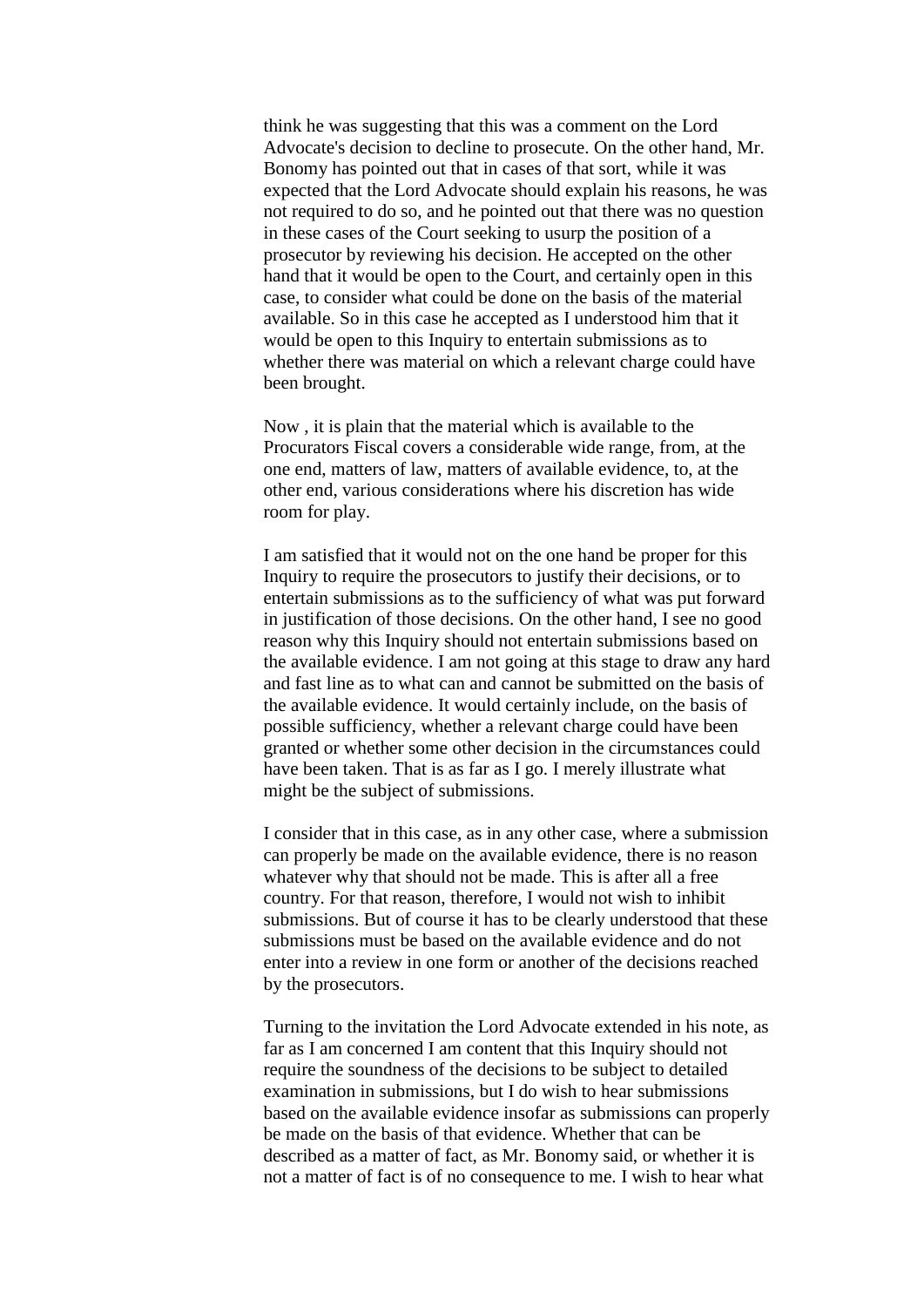can properly be submitted on the evidence available.

That brings me to another matter. It is of course in a case of this sort for the Lord Advocate to decide to what extent he should adhere to any rule or principle against the disclosure of information available to or information about the prosecution system. That is a decision over which I have no right of control. In the present case, I note that the Lord Advocate's position is that it is appropriate that evidence should be available as to the information provided to and the inquiries made by the Procurators Fiscal and the decisions taken by the Procurators Fiscal and the stated reasons for these decisions.

I have seen Mr Vannet's report, and with his usual thoroughness he has set out a considerable amount of detail as to these matters, and I am certain that that report will be of significant assistance to this Inquiry. At the same time, in his note which Mr Bonomy read yesterday the Lord Advocate has given me an opportunity to invite individual members of the Procurator Fiscal Service who were concerned with these events in Mr Vannet's report. I consider that in general it is not necessary, but I consider it would be desirable to have evidence from two members of this service who are apparently able to give evidence in regard to certain matters which have already been explored at this Inquiry. These two persons are Mr Cardle - I am thinking in particular of his evidence in regard to a report which Mr Vannet refers to as report 1A - and secondly Mr Gallagher, as to the communications between him and Detective Constable Taylor in regard to report No 4.

I hope this is sufficient to enable the Crown to identify the matters about which I am interested, but I leave it entirely to Mr Bonomy to decide what further evidence in fact might usefully be taken from those two witnesses when they enter the witness box.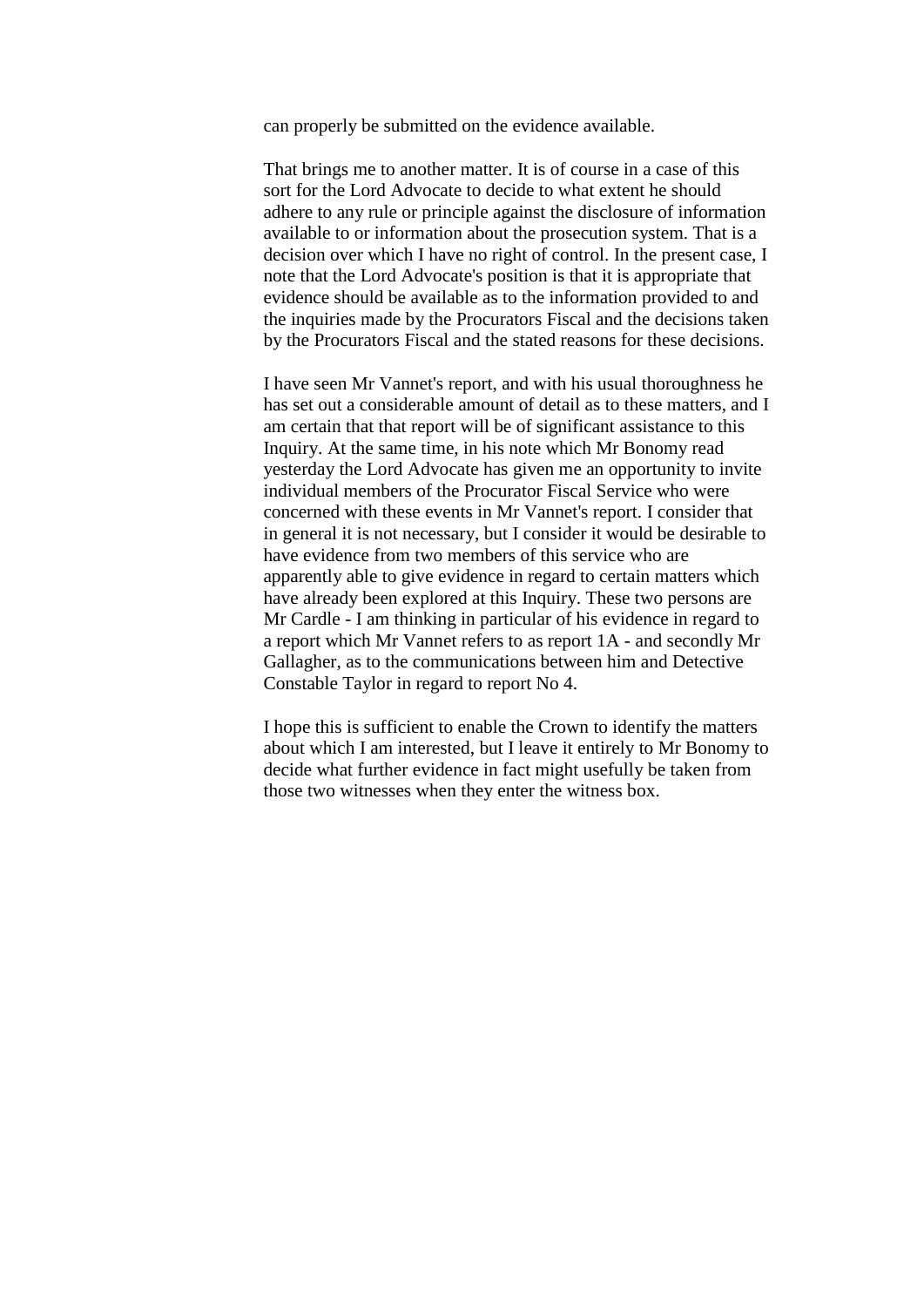# **Appendix 4**

# **List of submissions**

| Source                                            | Firearms | <b>School</b><br>Security Adults | Vetting<br>οf |
|---------------------------------------------------|----------|----------------------------------|---------------|
| Action of Churches Together in Scotland           | ∗        |                                  |               |
| Advertising Standards Authority, The              | ∗        |                                  |               |
| All Wales Play Forum                              | ∗        |                                  |               |
| Assoc of Chief Police Officers of England & Wales | ∗        | ∗                                | ∗             |
| Assoc of Chief Police Officers of Scotland        | ∗        |                                  |               |
| Assoc of Christian Teachers Scotland              | ∗        |                                  |               |
| Assoc of Deer Management Groups, The              |          |                                  | ∗             |
| Assoc of Directors of Education                   | ∗        | ∗                                |               |
| Assoc of Directors of Social Work                 | ∗        | ∗                                |               |
| Assoc of Head Teachers                            | ∗        |                                  |               |
| Assoc of Police Surgeons, The                     | ∗        |                                  |               |
| Banking Insurance & Finance Union                 | ∗        |                                  |               |
| <b>BMA-General Medical Services Committee</b>     | ∗        | ∗                                |               |
| Boys Brigade, The                                 | ∗        |                                  |               |
| <b>British Association of Social Workers</b>      | ∗        | ∗                                |               |
| British Deer Society, The                         | ∗        |                                  |               |
| <b>British Medical Assoc</b>                      | ∗        |                                  |               |
| <b>British Shooting Sports Council</b>            | ∗        |                                  |               |
| C.E.M. Firearms Ltd                               | ∗        |                                  |               |
| Callander Rifle and Pistol Club                   | ∗        |                                  |               |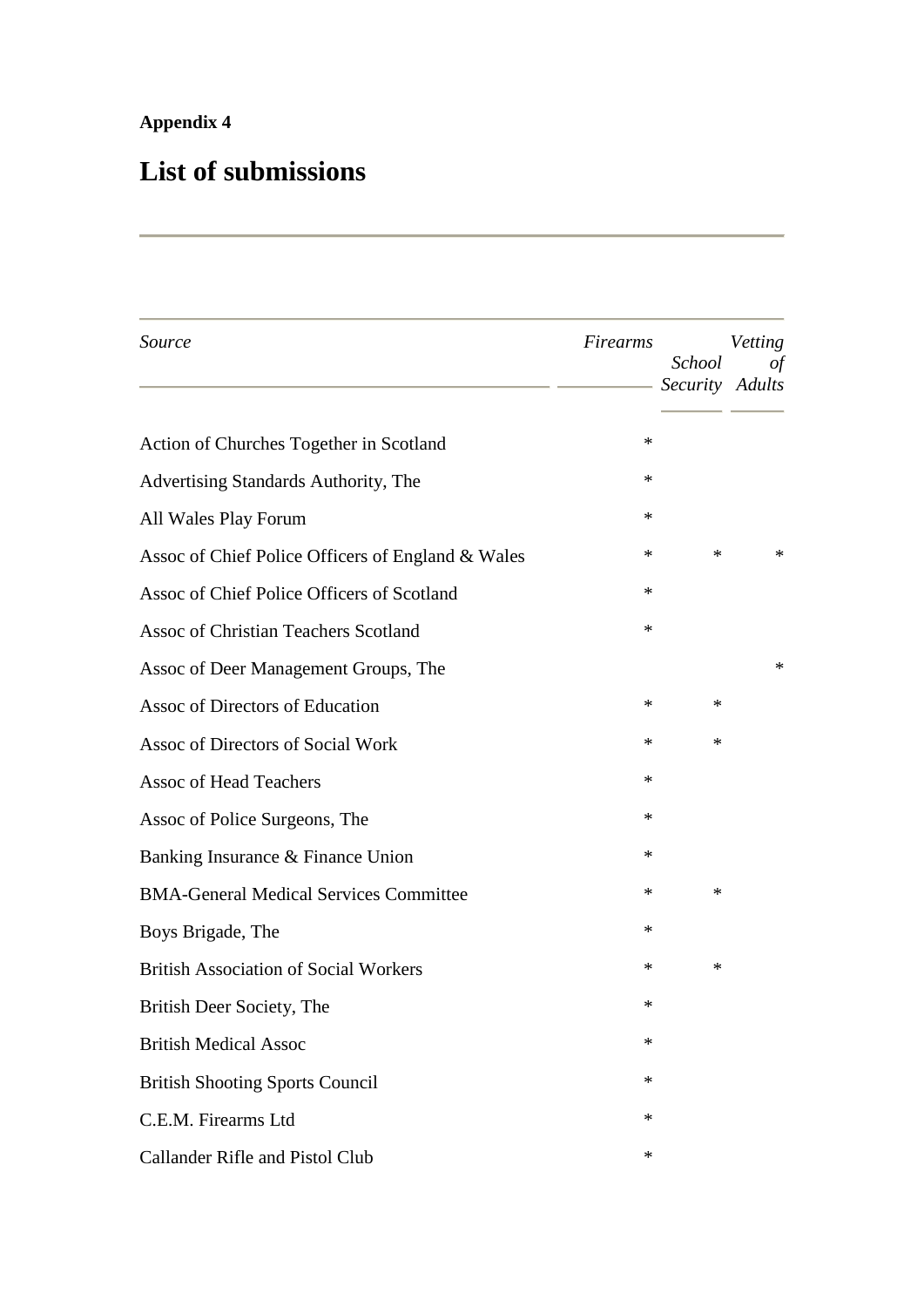| <b>Calouste Gulbenkian Foundation</b>                                         | $\ast$ | $\ast$ |   |
|-------------------------------------------------------------------------------|--------|--------|---|
| Cheltenham & Gloucester College of Higher<br>Education-Prof C Brackenridge    | ∗      |        |   |
| Chief Constables' Management Committee-Regional<br>Crime Squad (North East)   | $\ast$ |        |   |
| Children 1st-Royal Society for Prevention of Cruelty<br>to Children, The      | ∗      |        |   |
| Children In Scotland                                                          | $\ast$ |        |   |
| Children's Law Centre (Northern Ireland) Interim<br><b>Steering Group</b>     | ∗      |        | * |
| Church of Scotland, The (Board of Social<br>Responsibility)                   | ∗      |        | ∗ |
| City Of Glasgow Council                                                       | ∗      |        |   |
| <b>Convention Of Scottish Local Authorities</b>                               | $\ast$ | $\ast$ | * |
| <b>CSV</b> Education                                                          | ∗      |        |   |
| Discovery Camps Trust                                                         | ∗      |        |   |
| Dunblane Snowdrop Petition                                                    | ∗      |        |   |
| Educational Institute of Scotland, The                                        | $\ast$ | $\ast$ | * |
| Firearms Consultative Committee, The                                          | ∗      |        |   |
| Franks, Keith                                                                 | ∗      | ∗      |   |
| †Gabor, Professor Thomas                                                      | ∗      |        |   |
| Galbraith, Sam, MP                                                            | ∗      |        |   |
| General Assembly of the Church of Scotland-<br>Committee on Church and Nation | ∗      |        |   |
| <b>Greater Gwent Authority</b>                                                | ∗      |        |   |
| Greenwood, Colin                                                              | ∗      |        |   |
| Hammond, John                                                                 | ∗      | ∗      |   |
| Hicks, PF                                                                     | ∗      |        |   |
| Independence Institute                                                        | ∗      |        |   |
| <b>International Shooting Sportspersons Liaison</b><br>Committee              | ∗      |        |   |
| Inverness Royal Academy School Board                                          | ∗      |        |   |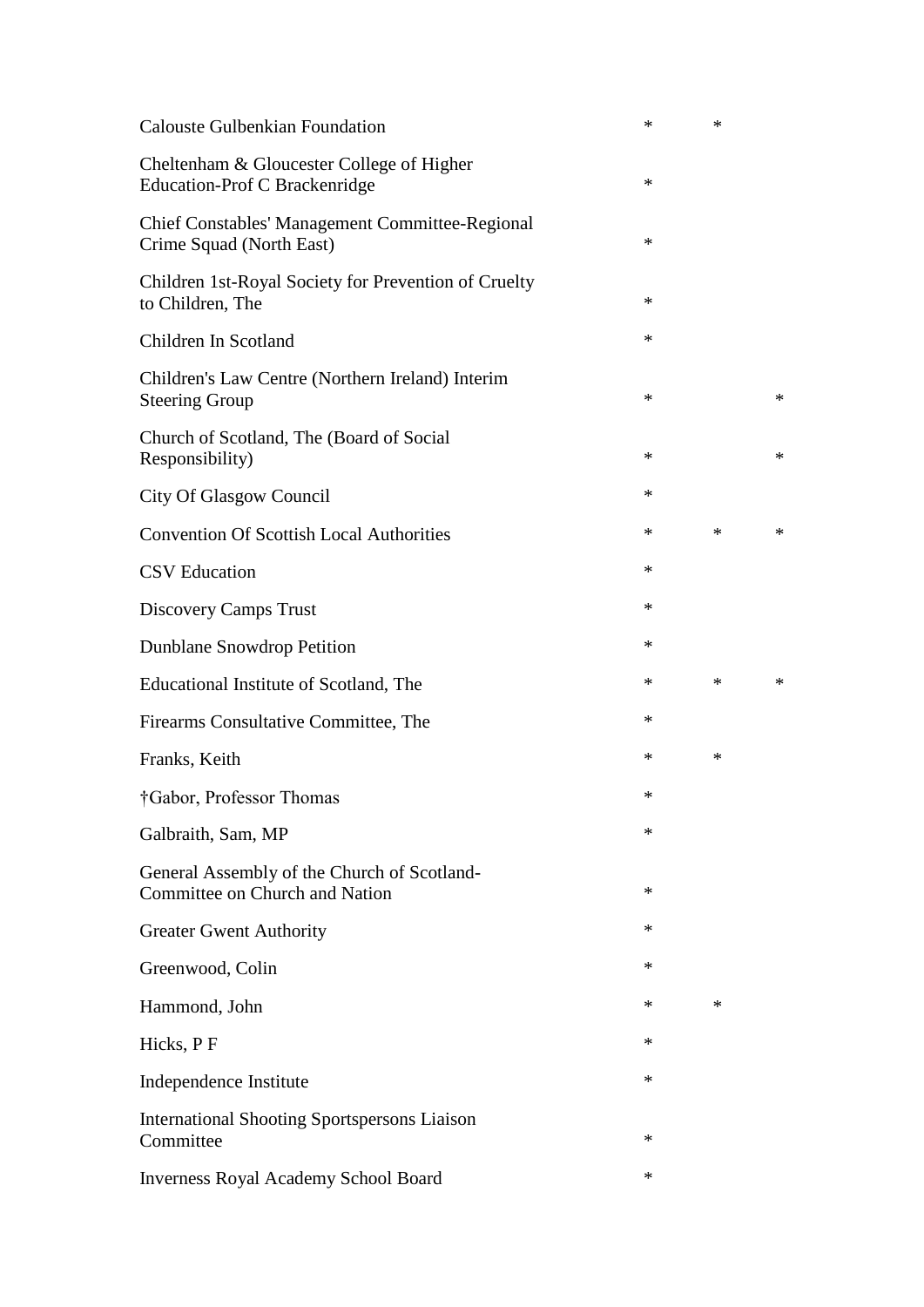| IPA Scotland-International Assoc for Child's Right to<br>Play        | $\ast$ | ∗      |   |
|----------------------------------------------------------------------|--------|--------|---|
| Irvine Royal Academy-School Board and Parent &<br><b>Staff Assoc</b> | $\ast$ |        |   |
| Jackson, PH                                                          | $\ast$ |        |   |
| Joint Child Protection Committee Clackmannan,<br>Falkirk, Stirling   | $\ast$ | $\ast$ |   |
| Kendrick, Steven William                                             | ∗      |        |   |
| Kilwinning Academy                                                   | ∗      |        |   |
| Kilwinning Academy School Board                                      | $\ast$ |        |   |
| Kingston Upon Thames Police & Community<br><b>Consultative Group</b> | $\ast$ |        |   |
| Labour Party, The                                                    | $\ast$ | ∗      |   |
| Law Society of Scotland                                              | $\ast$ |        |   |
| Lawson, Dr Richard                                                   | $\ast$ |        |   |
| League Against Cruel Sports                                          | $\ast$ |        |   |
| Lewis, Terry, MP (Worsley)                                           | ∗      |        |   |
| Liberal Democratic Party, The                                        | ∗      |        |   |
| Libertarian Alliance                                                 | $\ast$ |        |   |
| Long Preston Parish Council                                          | ∗      |        |   |
| McLeod, Elizabeth                                                    |        |        |   |
| Moffat Academy School Board                                          | ∗      | $\ast$ | ∗ |
| Morecambe Rifle & Pistol Club                                        | ∗      |        |   |
| Mosside & Hulme Community Forum                                      | $\ast$ |        |   |
| Munday, Richard                                                      | ∗      |        |   |
| Nairn River Community Council                                        | $\ast$ | ∗      |   |
| <b>NASUWT</b>                                                        | $\ast$ |        |   |
| <b>National Assoc of Head Teachers</b>                               | $\ast$ |        |   |
| National Association of Re-Enactment Societies                       | $\ast$ |        |   |
| National Farmers Union-Country Landowners Assoc,                     | $\ast$ |        |   |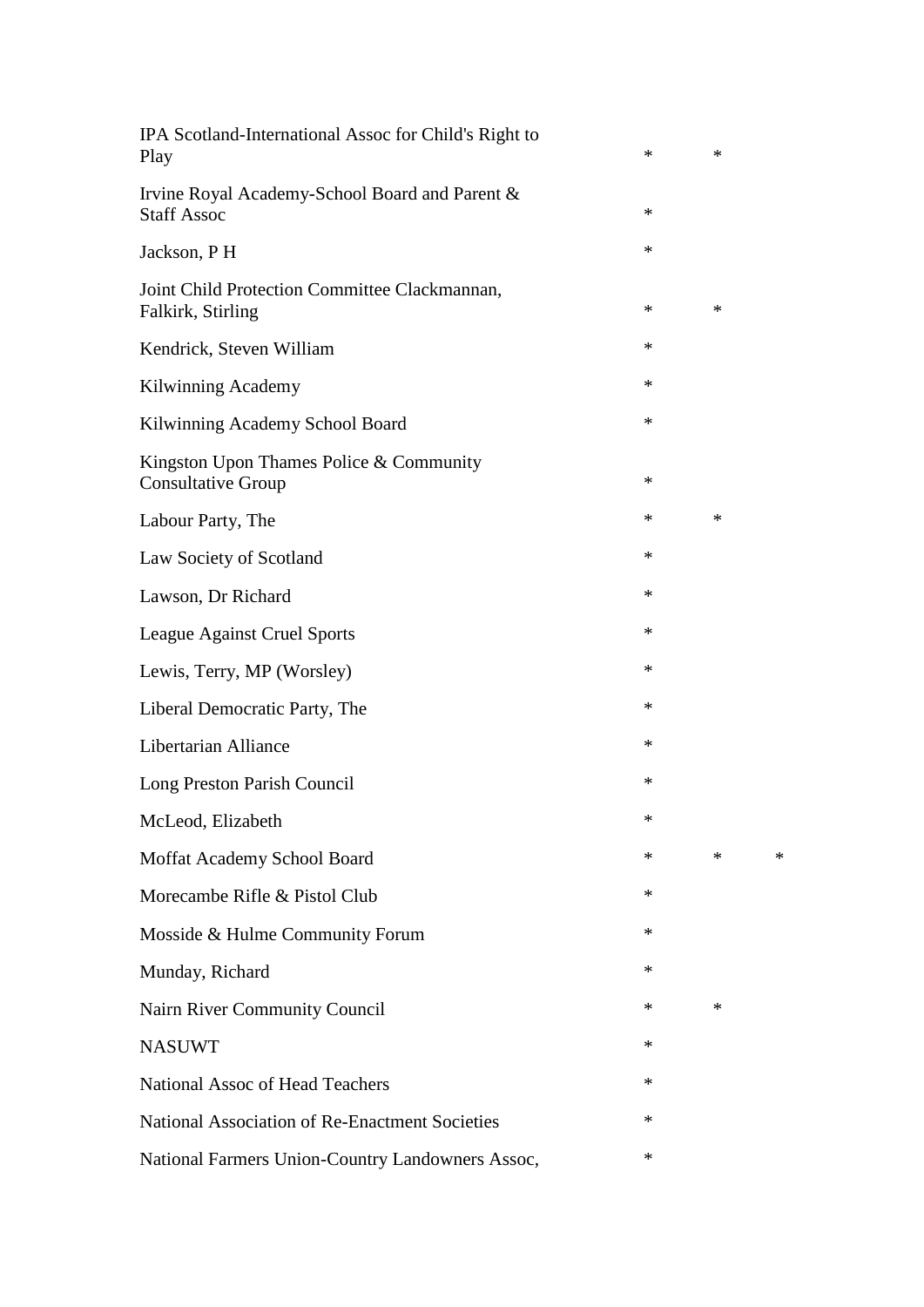## Scottish Landowners Federation

| <b>National Foster Care Association</b>                                      | ∗      | ∗      |        |
|------------------------------------------------------------------------------|--------|--------|--------|
| National Rifle & Pistol Assoc of Ireland                                     | $\ast$ |        |        |
| National Steering Group on Services for Children<br>Under 8                  | $\ast$ |        |        |
| National Viewers & Listeners Association                                     | $\ast$ |        |        |
| <b>NCH Action For Children</b>                                               | $\ast$ | ∗      |        |
| North Ayrshire Council School Security Group                                 | $\ast$ |        |        |
| North East Risk Management Group                                             | $\ast$ |        |        |
| Office of Legislative Affairs                                                | $\ast$ |        |        |
| Oliver, Dr Ian, QPM                                                          | $\ast$ |        |        |
| Penicuik Labour Party                                                        | ∗      | $\ast$ | $\ast$ |
| Play Wales                                                                   | $\ast$ |        |        |
| Police Federation of England and Wales                                       | $\ast$ |        |        |
| <b>Preparatory Schools Rifle Association</b>                                 | $\ast$ |        |        |
| <b>Principal Community Education Officers Group</b><br>(Scotland)            | $\ast$ |        |        |
| Professional Assoc of Teachers                                               | $\ast$ | ∗      |        |
| Ramsay, Alastair                                                             | $\ast$ |        |        |
| Religious Society of Friends in Britain (Quakers)                            | $\ast$ |        |        |
| Religious Society of Friends in Britain (Quakers)-<br>Meeting for Sufferings | ∗      |        |        |
| Right Reverend Vincent Logan, Bishop of Dunkeld                              | $\ast$ |        |        |
| Romsey Publishing Company Limited                                            | $\ast$ |        |        |
| Royal British Legion Scotland, The                                           | $\ast$ |        |        |
| Royal College of Psychiatrists, The                                          | $\ast$ |        |        |
| <b>SAGE-Society Against Guns in Europe</b>                                   | $\ast$ |        |        |
| Save The Children Fund, The Powys Project                                    | $\ast$ |        |        |
| <b>Scottish Congregational Church</b>                                        | $\ast$ |        |        |
| Scottish Further and Higher Education Assoc                                  | $\ast$ |        |        |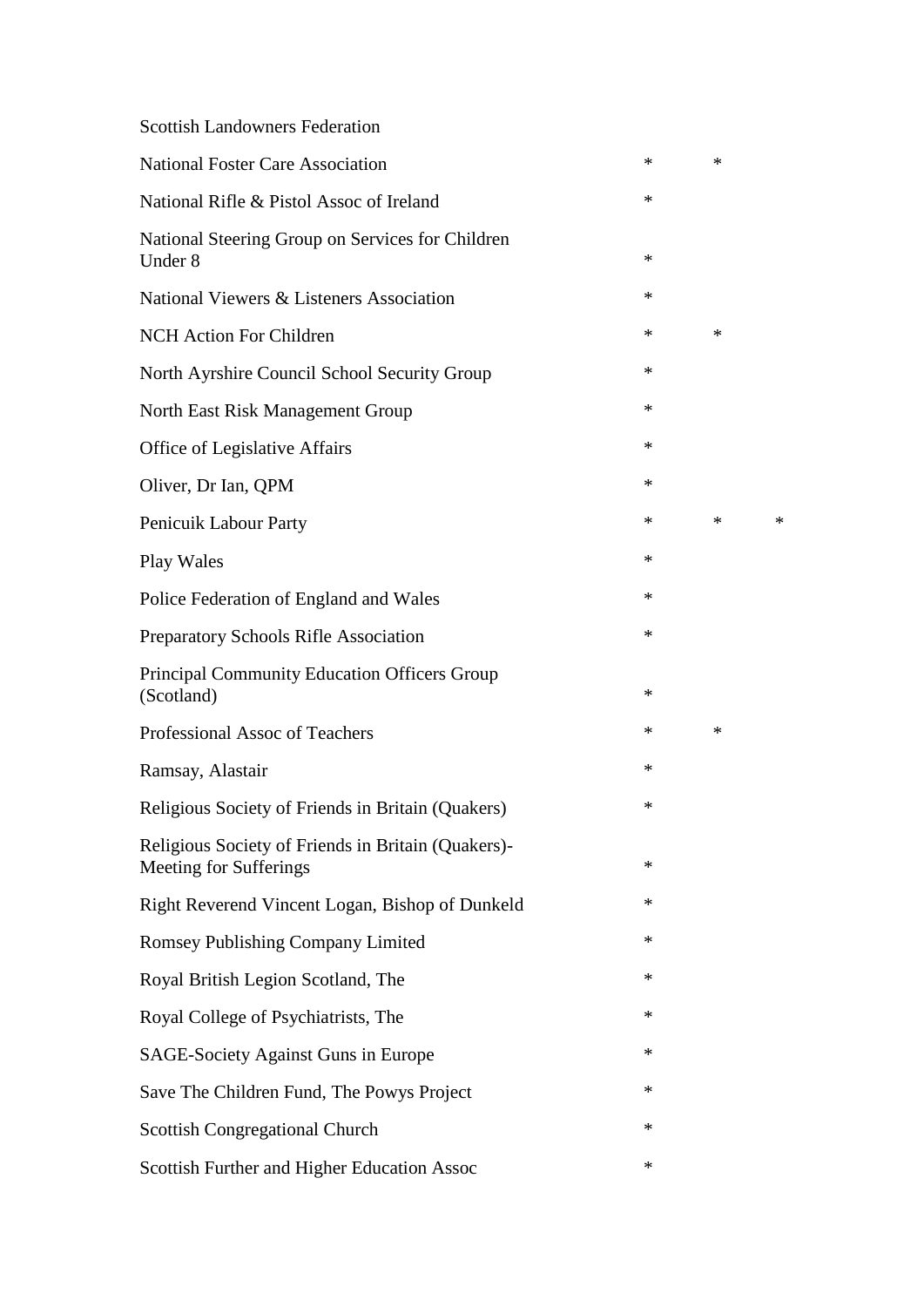| $\ast$ | $\ast$ | $\ast$ |
|--------|--------|--------|
| $\ast$ | $\ast$ | ∗      |
| $\ast$ | $\ast$ | ∗      |
| $\ast$ |        |        |
| $\ast$ |        |        |
| ∗      |        |        |
| ∗      |        |        |
| $\ast$ | $\ast$ | $\ast$ |
| ∗      |        |        |
| ∗      |        |        |
| $\ast$ |        |        |
| $\ast$ |        |        |
| ∗      |        |        |
| ∗      |        |        |
| $\ast$ |        |        |
| $\ast$ |        |        |
| $\ast$ |        |        |
| $\ast$ |        |        |
| $\ast$ | $\ast$ | *      |
| $\ast$ |        |        |
| ∗      |        |        |
| ∗      |        |        |
| $\ast$ | ∗      |        |
| $\ast$ | ∗      |        |
| $\ast$ | ∗      | $\ast$ |
| ∗      |        |        |
|        |        |        |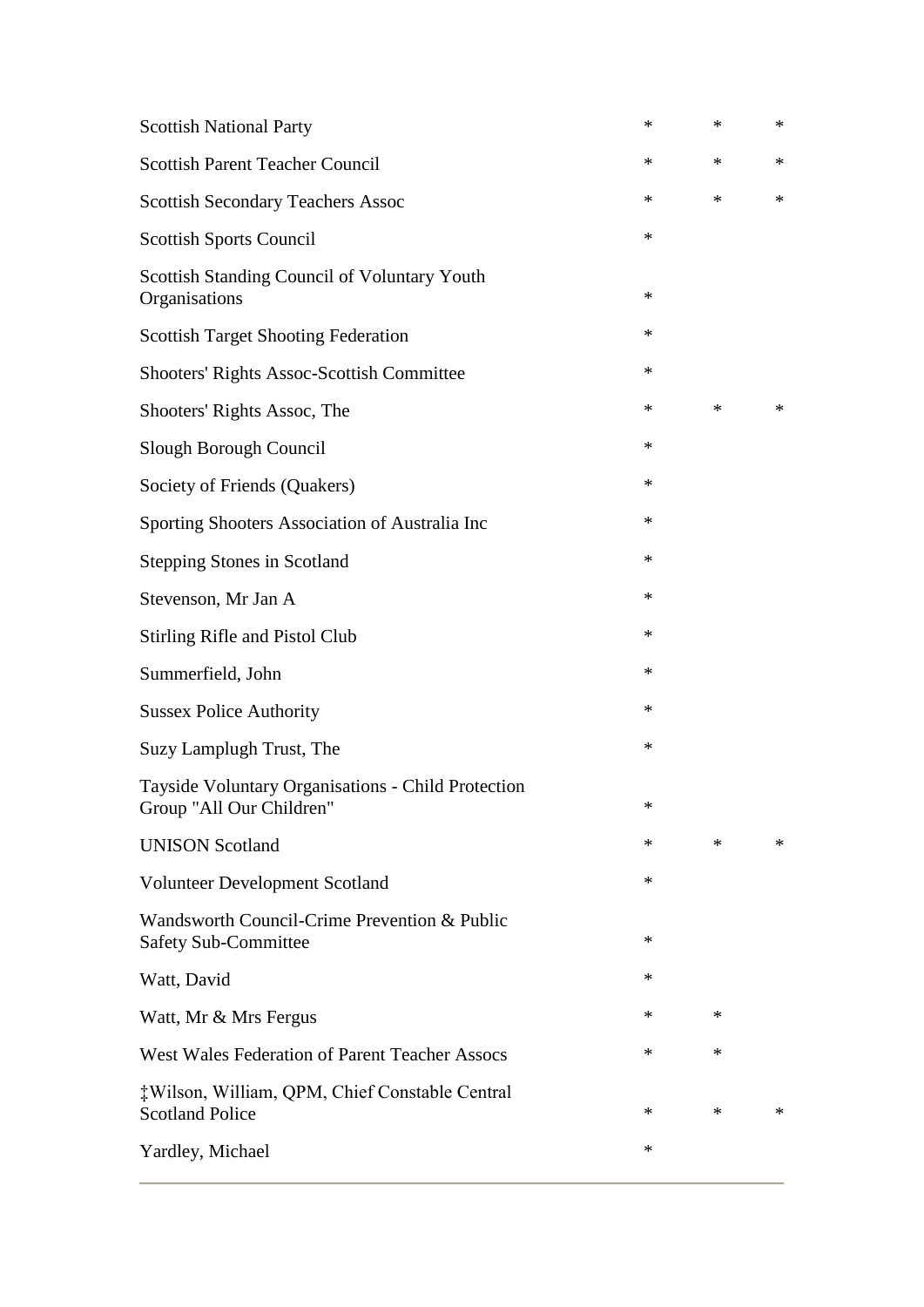†Submissions tendered by the legal representatives of the families or the deceased children, the injured children, those absent from class on 13 March 1996, Mrs Eileen Harrild and Mrs Mary Blake.

‡Submission tendered by the legal representatives of Central Scotland Police.

In addition to the above, Family Care provided a submission in regard to the importance of information about a person's family origins.Source Fire- School Vetting Arms Security of Adults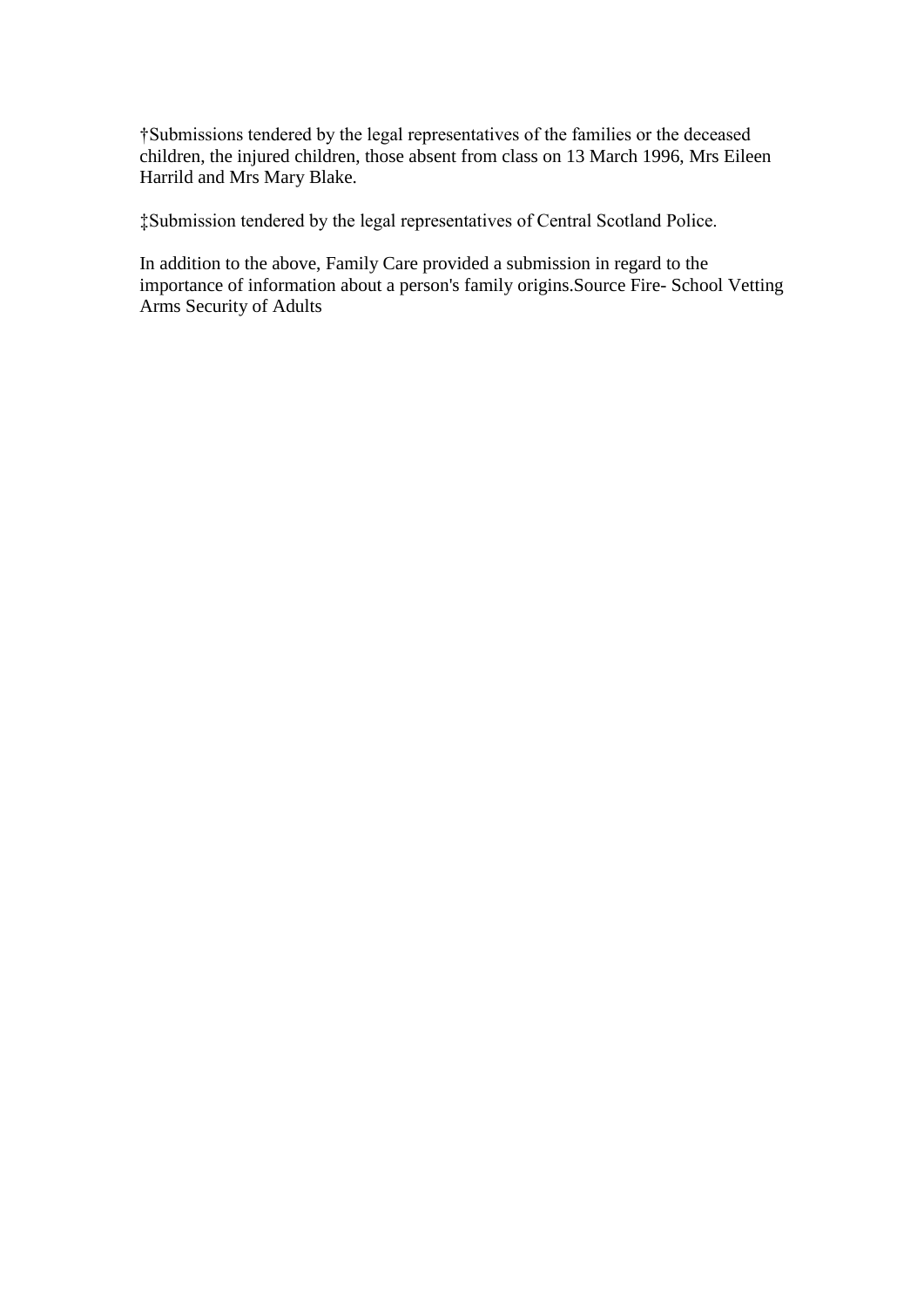# **Publications taken into consideration**

### **CONTROL OF FIREARMS**

Home Office leaflets on:

- a. Firearm Security (1992)
- b. Firearms: Approval of Rifle and Pistol Clubs (1995 FA4- 95)

Firearms Act 1968:

- a. Proposals for Reform (December 1987 Cm 261)
- b. Report of the Working Party on the Administration of the Act (April 1984)

First, Second, Third, Fourth, Fifth, Sixth and Seventh Annual Reports of the Firearms Consultative Committee (1990-96)

Report of the Working Group on the Administration of the Firearms Licensing System (Home Office November 1991)

Report of the Firearms Rules Working Group (March 1994)

Report of the Working Group on the Criteria for Home Office and Scottish Office Approval of Rifle and Pistol Clubs (March 1995)

ACPO Crime Committee Working Group on the Administration of Firearms: Firearms Administration: An Executive Summary (1991)

The Council of the European Communities; Council Directive of 18 June 1991 on control of the acquisition and possession of weapons.

(91/477/EEC-OJ No L 256 13 September 1991 p.51)

Coopers & Lybrand Deloitte and the Centre for Police and Criminal Justice Studies University of Exeter: Firearms Certification Study: A Report to The British Association for Shooting and Conservation (January 1991):

- a. Executive Summary
- b. Appendices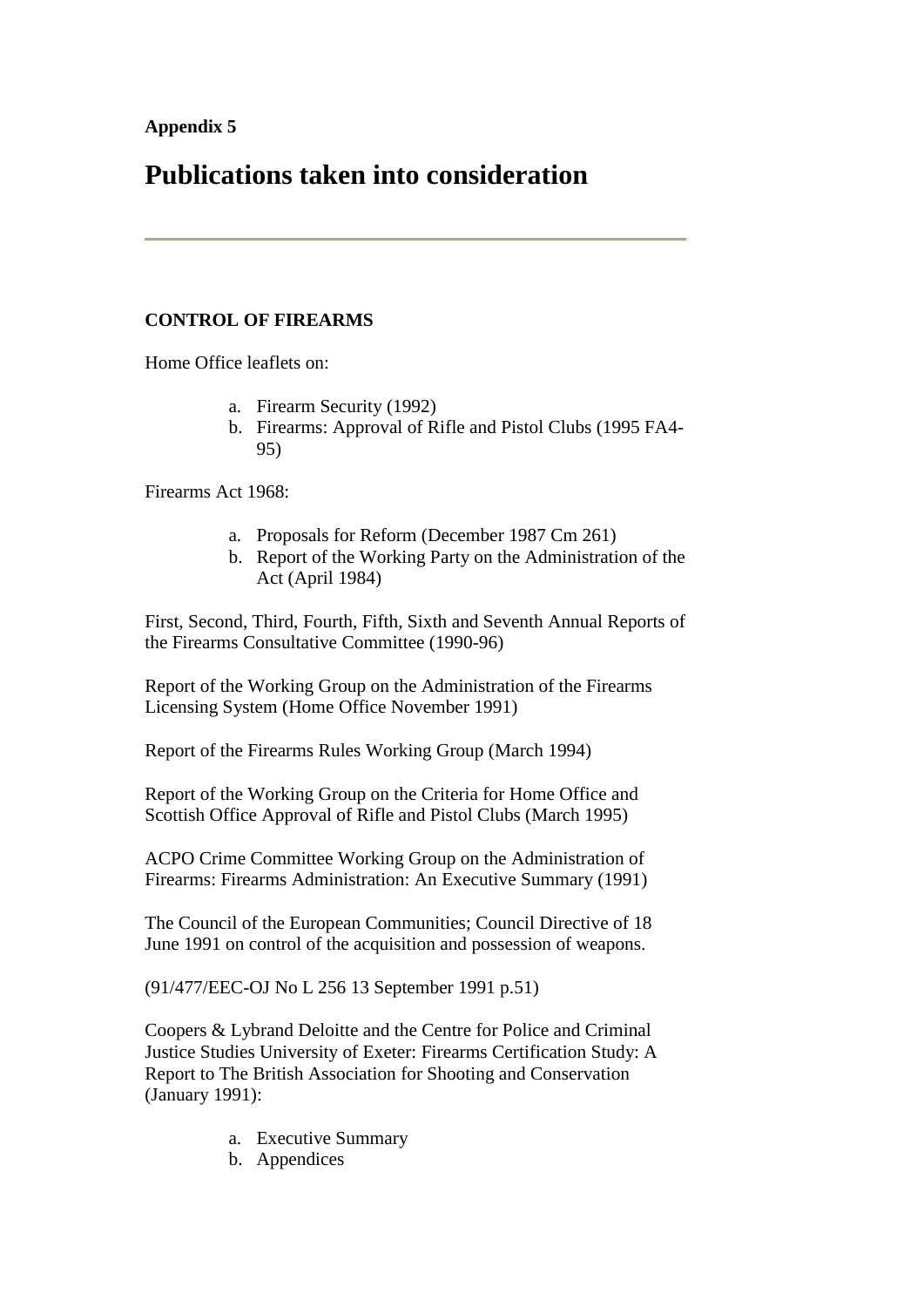c. Report

HMIC Report on the Administration of the Firearms Licensing System (England and Wales) (1993)

Home Office Research and Planning Unit Papers:

- a. No 79: Approval of Rifle and Target Shooting Clubs: The effects of the New and Revised Criteria (1993)
- b. No 84: The Theft of Firearms (1994)

Home Office Management Advisory Service Reports:

- a. No 14 (1991/92): Feasibility Study to Establish the cost of a Firearms Control Board
- b. No 14 (1993/94): Review of The Firearms Control Board

The Scottish Home and Health Department Police Circulars:

- a. No 5 (1986)
- b. No 11 (1993)

Devon and Cornwall Constabulary: Multi-force Firearms Scrutiny

The Scottish Office Statistical Bulletin Criminal Justice Series:

- a. CrJ/1995/4 September 1995
- b. CrJ/1995/8 December 1995
- c. CrJ/1996/4 August 1996

Hungerford Shooting Incident:

- a. Report of Colin Smith, Chief Constable of Thames Valley Police 29 September 1987
- b. Written answer to Parliamentary Question no 419 of 27 July 1988, attaching a Summary of the Report and Recommendations of HM Inspector of Constabulary

### **SCHOOL SECURITY**

Department of Education and Science. Building Bulletin 67:Crime Prevention in Schools: Practical Guidance. (1987)

HSE: Preventing Violence to Staff. B Poyner and C Warne

The Tavistock Institute of Human Relations. (1988)

HSC Education Service Advisory Committee: Violence to Staff in the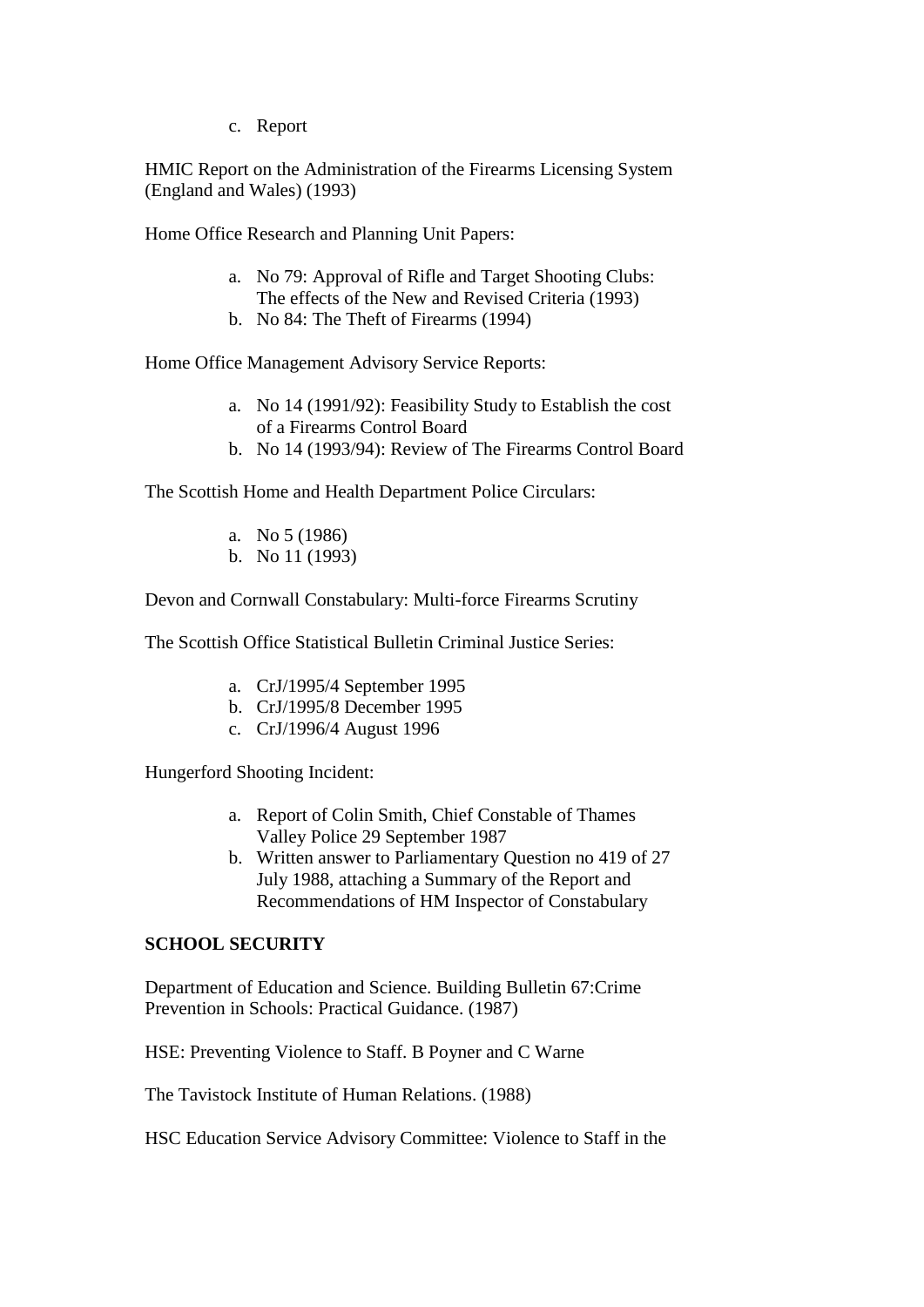Education Sector. (1990)

HSC Education Service Advisory Committee: The Responsibilities of School Governors for Health and Safety. (1992)

HSC Education Service Advisory Committee: Safety Policies in the Education Sector. (1994)

HSC Education Service Advisory Committee: Managing Health and Safety in Schools. (1995)

HSE: Violence to Staff. (1995)

NAHAT: NHS Security Manual: Management Supplement (1995)

SHA: Managing Security in Schools and Colleges. K Cooper, formerly Assistant Chief Constable, and D Little, formerly Chief Superintendent of Northamptonshire. (1996)

DfEE Managing School Facilities Guide 4: Improving Security in Schools (1996)

### **VETTING AND SUPERVISION OF ADULTS**

The Scottish Office: Effective Intervention: Child Abuse (1989)

The Scottish Home and Health Department Police Circular No 4/1989: Disclosure of Criminal Convictions (1989)

Home Office, Department of Health and Welsh Office Circular: Protection of Children: Disclosure of Criminal Background to Voluntary Sector Organisations (1994)

Volunteer Development Scotland: Protecting Children (1995)

The Scottish Office Social Work Services Group Circular No SWSG 4/96: Child Protection: Local Liaison Machinery - Child Protection Committees (1996)

The Scottish Office Social Works Services Group: Deregulation and Contracting Out Act 1994 - Supervised Activities and Holiday Play Schemes used by Children under 8: Consultation Document 1996

Home Office: Sentencing and Supervision of Sex Offenders: A Consultation Document(1996)

Home Office: On the Record: The Government's Proposals for Access to Criminal Records for Employment and Related Purposes in England and Wales (1996)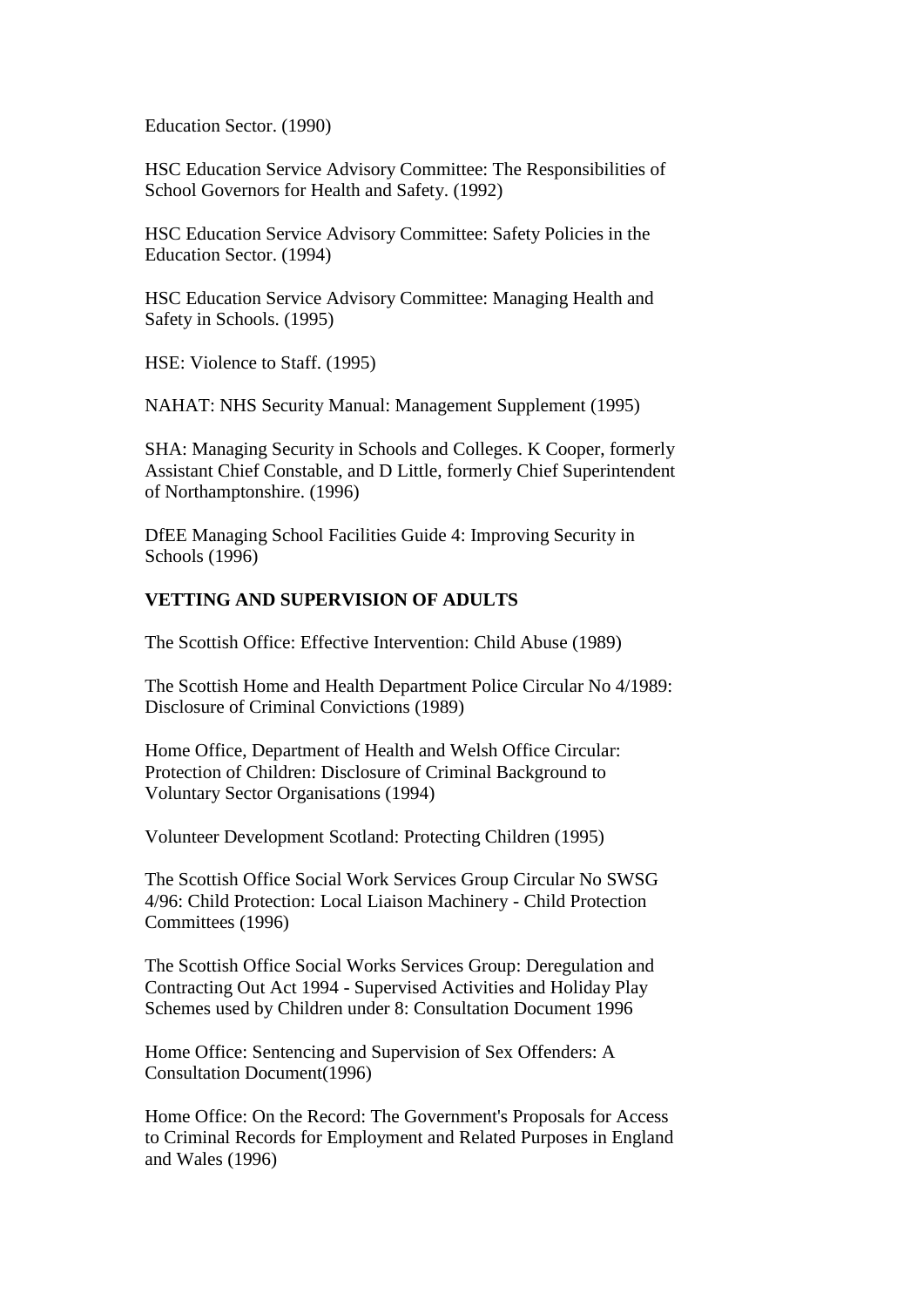The Scottish Office: On the Record in Scotland: Proposals for Improved Access to Criminal Records (1996)

The Scottish Office: Crime and Punishment (1996)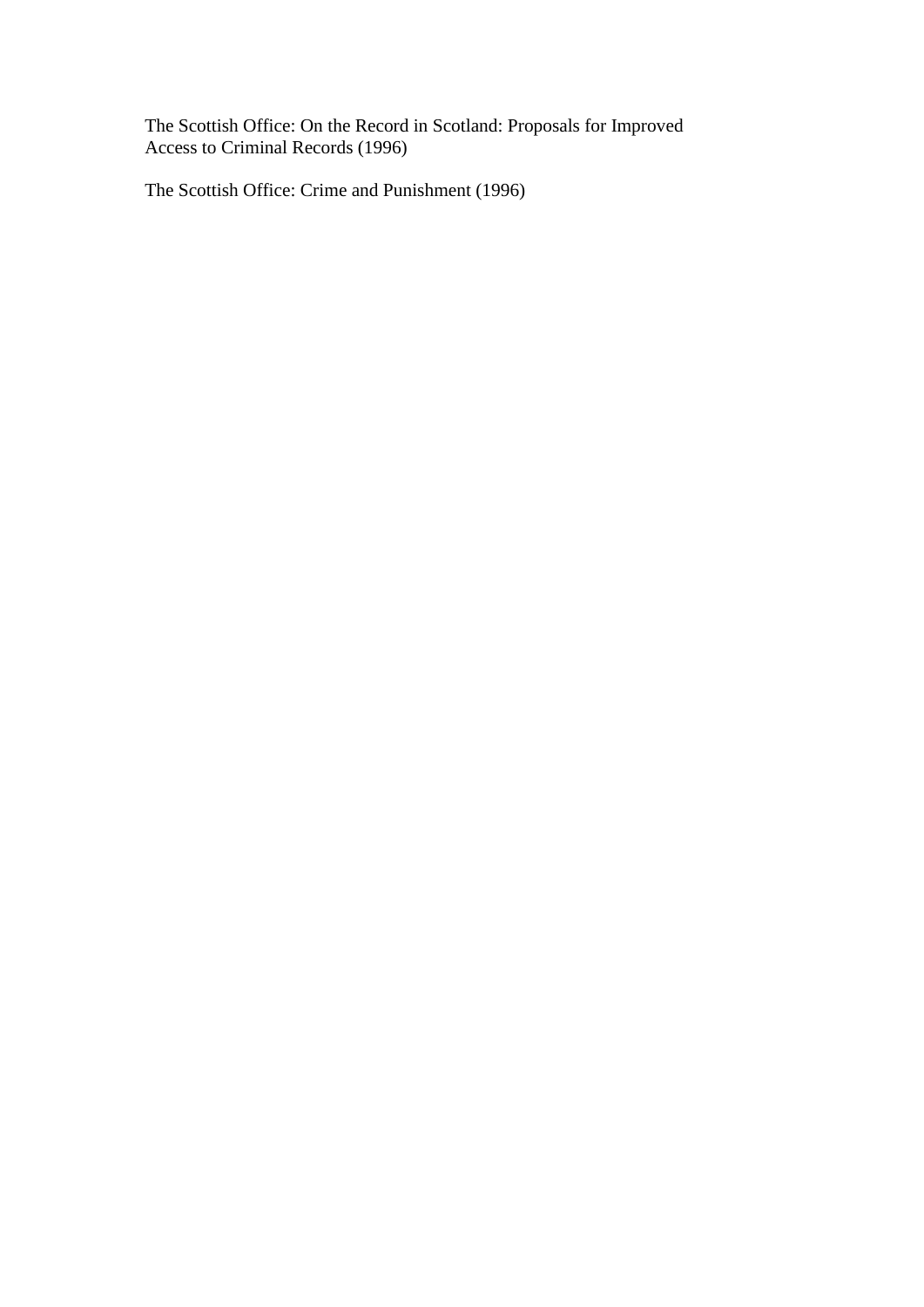# **Appendix 6**

# **Target shooting competitions for handguns**

The Appendix to the first submission by The Scottish Target Shooting Federation provides information as to the variety of competitions in which handguns are used, with an explanation of the rules as to the types of handgun and ammunition, targets and shooting procedures. That Appendix may be referred to for further detail but in brief the competitions can be considered by reference to the following groups:

### A. UIT

These competitions are run under the rules of the Union Internationale du Tir (UIT) which regulates shooting events at the Olympic Games. It has also become the world governing body for a set of disciplines shot in continental championships, world cup series and the Commonwealth Games. The main types of events comprise:

- i. Free Pistol (.22 rimfire single shot only);
- ii. Rapid Fire (.22 short rimfire, five shot semi-automatic pistols only);
- iii. Centrefire (five shot semi-automatic pistols or revolvers within a certain range of calibres);
- iv. Standard Pistol (.22 rimfire, five shot semi-automatic pistols or revolvers); and
- v. Sport Pistol (.22 rimfire, five shot semi-automatic pistols or revolvers).

### B. Muzzle Loading

These events are run under the rules of the Muzzle Loading Association of Great Britain. They cater for antique firearms (or modern reproductions) of various types such as flintlock, percussion, single shots and revolvers. In general the firearms are of a type in use before the last quarter of the 19th Century. The events are held at levels up to international and world championship.

### C. Classics

These events are shot under the rules of the Historic Breechloading Smallarms Association and cater for firearms made before the end of the First World War or those of identical type. The various classes of event are defined by reference to calibre, type (pistol or revolver) and the physical size of the firearm.

### D. Long Range

These events are shot at distances of 100, 200 and 300 yards under the rules of the International Long Range Pistol Shooting Association. The various classes cater for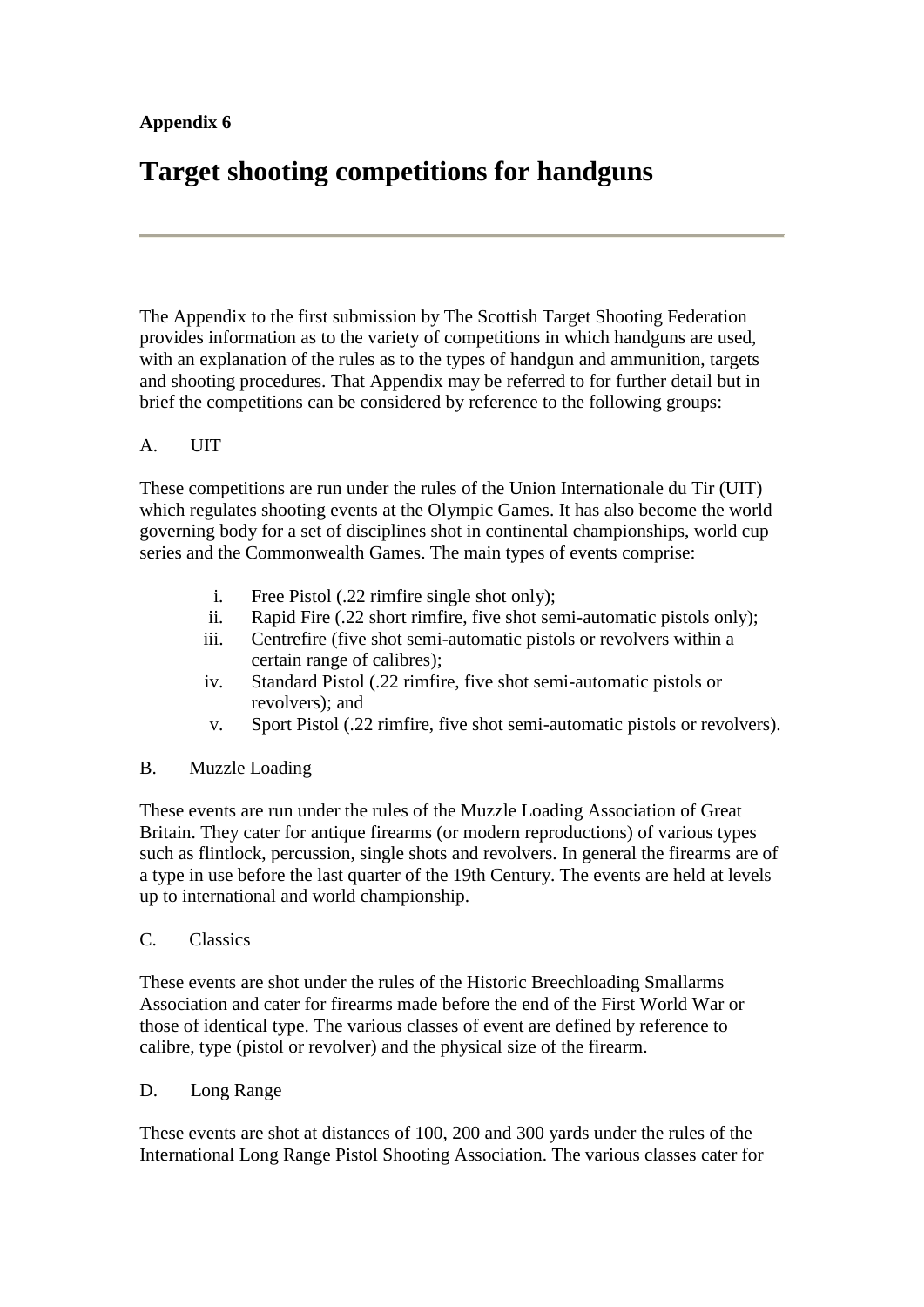pistols of differing types and calibres, ranging from blackpowder muzzle loaders through modern service and other pistols to specially built rifle-calibre firearms.

### E. Police/Service

These events derive from police and army training procedures.

Police pistol 1 is shot at 25, 15 and 10 metre distances; and police pistol 2 at 50, 25 and 10 metres. These events were originally designed as revolver competitions. With changes in police firearms use policy they are now commonly shot with semiautomatic pistols. They are designed to test shooters' ability to shoot at various distances, in a variety of positions and under varying time constraints.

1,500 police pistol C is a more recent multi-stage development of police training procedures in the United States. It consists of five separate matches for revolvers shot at 50 metre down to 10 metre distances with a variety of shooting positions using either hand under time constraints.

The maximum number of shots in any one series within any of these competitions is 6.

Service pistol competitions call for the use of a 9 mm Browning semi-automatic pistol "as issued" in the British Army. Service pistol A is derived from the current army training course of fire. It consists of 40 shots in series of 10 with movement towards the target as part of the procedure at the commencement of each stage after the first. Service pistol B is derived from the former army training course of fire and consists of 30 shots fired in a series of 6. This competition is shot at levels up to international. To cater for shooters with other types of pistol the Open A and Unrestricted B classes have been developed.

### F. Action

This is a group of competitions which do not fall easily into any of the above groups. It includes Practical Pistol which is for any pistol or revolver and is run under the rules of the United Kingdom Practical Shooting Association and internationally under the rules of the International Practical Shooting Confederation. International competitions are at all levels up to continental and world championships.

The courses of fire vary from standard exercises to individual procedures developed for specific events. The emphasis in this branch of shooting is on accuracy, speed and power. Results are calculated from a factor of score on target allied with time taken. Scoring on anything except a central hit is at a reduced level if the ammunition used is of a lower standard than "major" power factor, established from a formula taking into account bullet weight and velocity.

Man vs Man consists of two competitors shooting falling targets simultaneously against the clock in a knock-out league. There are separate classes for revolvers and semi-automatic pistols.